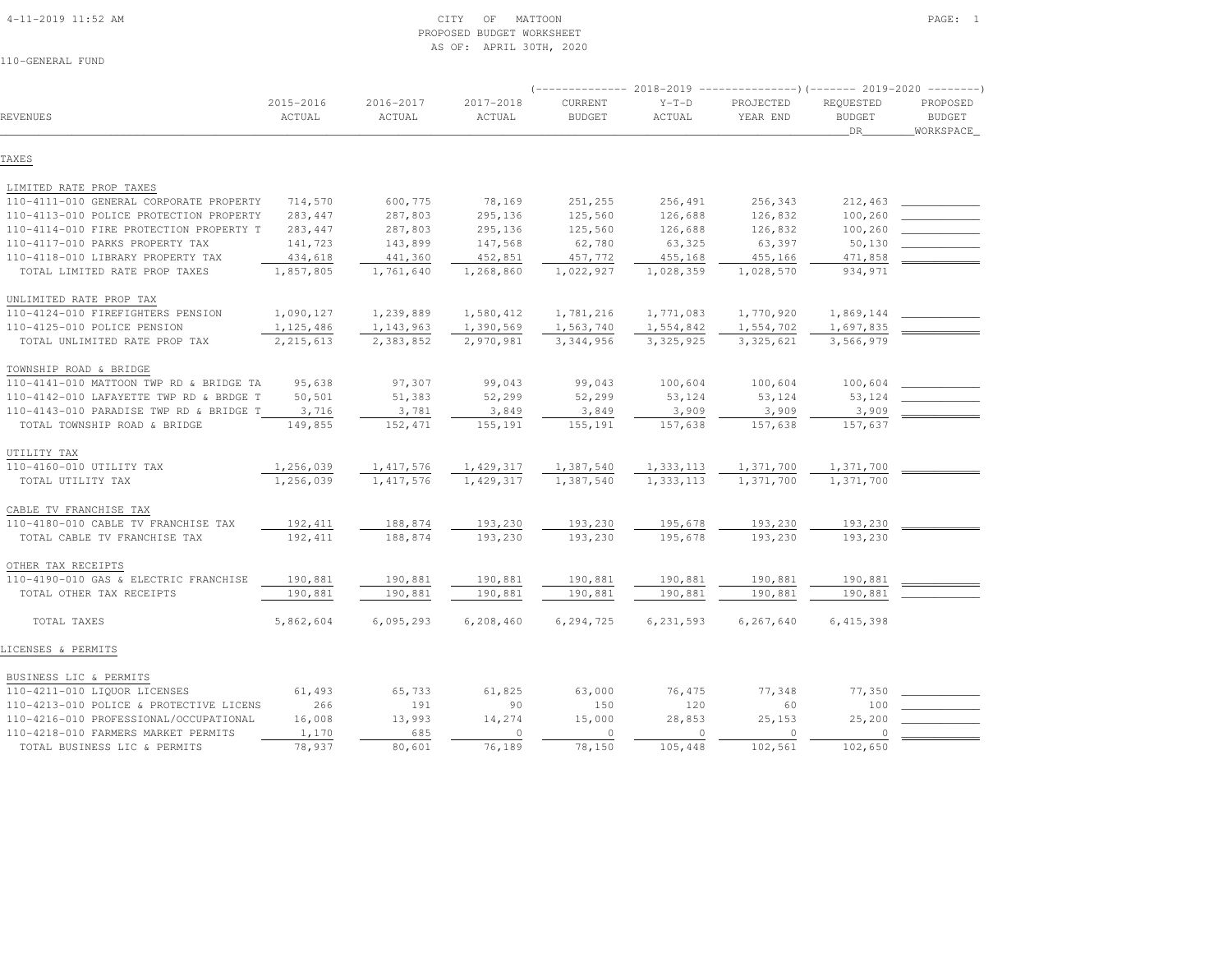#### 4-11-2019 11:52 AM CITY OF MATTOON PAGE: 2 PROPOSED BUDGET WORKSHEETAS OF: APRIL 30TH, 2020

|                                                                        |                              |                     |                     | ----------- 2018-2019    |                    | ----------------)(------- 2019-2020 ---------) |                                    |                                         |
|------------------------------------------------------------------------|------------------------------|---------------------|---------------------|--------------------------|--------------------|------------------------------------------------|------------------------------------|-----------------------------------------|
| <b>REVENUES</b>                                                        | 2015-2016<br>ACTUAL          | 2016-2017<br>ACTUAL | 2017-2018<br>ACTUAL | CURRENT<br><b>BUDGET</b> | $Y-T-D$<br>ACTUAL  | PROJECTED<br>YEAR END                          | REQUESTED<br><b>BUDGET</b><br>_DR_ | PROPOSED<br><b>BUDGET</b><br>WORKSPACE_ |
| NONBUSINESS LIC & PERMIT                                               |                              |                     |                     |                          |                    |                                                |                                    |                                         |
| 110-4221-010 BUILDING PERMITS                                          | 30,407                       | 41,492              | 43,799              | 33,000                   | 29,343             | 35,696                                         | 35,000                             |                                         |
| 110-4222-010 ELECTRICAL PERMITS                                        | 8,653                        | 12,558              | 16,220              | 12,000                   | 13,278             | 16,838                                         | 12,000                             |                                         |
| 110-4223-010 HVAC PERMITS                                              | 2,892                        | 3,810               | 3,120               | 3,000                    | 5,414              | 6,196                                          | 4,000                              |                                         |
| 110-4224-010 PLUMBING PERMITS                                          | 1,648                        | 1,844               | 3,488               | 2,500                    | 2,852              | 7,615                                          | 3,000                              |                                         |
| 110-4225-010 HUNTING & FISHING LICENSES                                | 3,576                        | 1,665               | 475                 | 1,000                    | 582                | 563                                            | 1,000                              |                                         |
| 110-4226-010 BOAT REGISTRATION FEES                                    | 81,031                       | 75,382              | 72,364              | 79,500                   | 62,415             | 76,951                                         | 77,000                             |                                         |
| 110-4227-010 HUNTING & FISHING LIC-LAKE                                | 9,318                        | 9,896               | 10,203              | 12,000                   | 7,900              | 10,130                                         | 10,200                             |                                         |
| TOTAL NONBUSINESS LIC & PERMIT                                         | 137,524                      | 146,647             | 149,669             | 143,000                  | 121,783            | 153,988                                        | 142,200                            |                                         |
| TOTAL LICENSES & PERMITS                                               | 216,461                      | 227,248             | 225,858             | 221,150                  | 227,231            | 256,549                                        | 244,850                            |                                         |
| INTERGOVERNMENTAL REV                                                  |                              |                     |                     |                          |                    |                                                |                                    |                                         |
| FEDERAL GOVT GRANTS                                                    |                              |                     |                     |                          |                    |                                                |                                    |                                         |
| 110-4311-022 FED OPERATING CATEGORIE GR                                | 65,692                       | 105,625             | 100,236             | 105,705                  | 108,935            | 84,123                                         | 209,445                            |                                         |
| 110-4312-010 FED OPERAT NON-CATEGORICAL                                | 10,880                       | 0                   | $\circ$             | $\mathbf{0}$             | $\circ$            | $\circ$                                        | $\Omega$                           |                                         |
| 110-4313-023 FEDERAL CAPITAL GRANTS                                    | 1,560                        | $\circ$             | 305,110             | 234,286                  | 794                | 195,798                                        | $\circ$                            |                                         |
| 110-4318-023 FEDERAL CAPITAL GRANTS - P                                | $\circ$                      | 750                 | $\circ$             | $\circ$                  | $\circ$            | $\circ$                                        | $\circ$                            |                                         |
| TOTAL FEDERAL GOVT GRANTS                                              | 78,131                       | 106,375             | 405,347             | 339,991                  | 109,729            | 279,921                                        | 209,445                            |                                         |
| STATE GOVT GRANTS                                                      |                              |                     |                     |                          |                    |                                                |                                    |                                         |
| 110-4321-022 STATE OPERAT CATEGORICAL G                                | 7,027                        | 27,629              | 6,467               | 4,485                    | 9,741              | 11,586                                         | 11,600                             |                                         |
| 110-4323-023 STATE CAPITAL GRANTS                                      | $\circ$                      | $\circ$             | $\circ$             | $\circ$                  | 27,886             | 27,886                                         | $\Omega$                           |                                         |
| 110-4328-023 OTHER CAPITAL GRANT-PUBLIC                                | 31,537                       | 20,469              | 28,831              | 68,000                   | 29,864             | 79,864                                         | 34,069                             |                                         |
| 110-4329-023 OTHER CAPITAL GRANT-PUBLIC                                | $\overline{0}$               | $\circ$             | $\circ$             | 34,000                   | 62,133             | 25,000                                         | $\mathbb O$                        |                                         |
| TOTAL STATE GOVT GRANTS                                                | 38,565                       | 48,098              | 35,297              | 106,485                  | 129,624            | 144,336                                        | 45,669                             |                                         |
| STATE GOVT SHARED REV                                                  |                              |                     |                     |                          |                    |                                                |                                    |                                         |
| 110-4331-010 INCOME TAX                                                | 2,230,541                    | 1,500,819           | 2,054,647           | 1,651,395                | 1,622,359          | 1,757,515                                      | 1,869,416                          |                                         |
| 110-4332-010 VIDEO GAMING TAX                                          | 280,236                      | 313,597             | 352,082             | 335,000                  | 344,535            | 383,349                                        | 360,000                            |                                         |
| 110-4333-010 USE TAX                                                   | 428,324                      | 457,500             | 488,061             | 496,346                  | 509,718            | 505,636                                        | 588,194                            |                                         |
| 110-4334-010 SALES TAX                                                 | 6,151,010                    | 6,222,685           | 6,257,568           | 6, 250, 000              | 6,446,199          | 6,407,921                                      | 6,433,000                          |                                         |
| 110-4335-010 FOREIGN FIRE INS PREMIUM T                                | 34,743                       | 34,896              | 38,934              | 38,784                   | 41,918             | 41,918                                         | 41,918                             |                                         |
| 110-4336-010 SIMPLIFIED TELECOM TAX                                    | 801,412                      | 791,993             | 663,779             | 640,000                  | 546,085            | 593,032                                        | 593,000                            |                                         |
| 110-4337-010 PERSONAL PROP REPLACEMENT                                 | 512,548                      | 569,355             | 476,408             | 484,983                  | 476,791            | 557,916                                        | 443,100                            |                                         |
| 110-4339-010 PULL TABS AND JAR GAMES TA<br>TOTAL STATE GOVT SHARED REV | $\overline{0}$<br>10,438,813 | 8,229<br>9,899,075  | 3,698<br>10,335,178 | 4,000<br>9,900,508       | 7,679<br>9,995,283 | 3,981<br>10,251,269                            | 4,000<br>10,332,628                |                                         |
|                                                                        |                              |                     |                     |                          |                    |                                                |                                    |                                         |
| TOTAL INTERGOVERNMENTAL REV                                            | 10,555,509                   | 10,053,548          | 10,775,822          | 10,346,984               | 10,234,636         | 10,675,526                                     | 10,587,742                         |                                         |
| CHARGES FOR SERVICES                                                   |                              |                     |                     |                          |                    |                                                |                                    |                                         |
| GENERAL GOVT CHARGES                                                   |                              |                     |                     |                          |                    |                                                |                                    |                                         |
| 110-4411-010 BIRTH & DEATH CERTIFICATES                                | 39,094                       | 36,126              | 33,818              | 37,000                   | 33,265             | 34,343                                         | 34,400                             |                                         |
| 110-4412-010 VITAL RECORDS FEES                                        | 14,758                       | 11,940              | 12,496              | 12,000                   | 11,668             | 11,187                                         | 12,000                             |                                         |
| 110-4416-010 INTERFND CHG - 09-10 ERI D                                | $\mathbf{0}$                 | $\circ$             | $\circ$             | 147,228                  | 147,228            | 147,228                                        | 147,228                            |                                         |
| 110-4418-010 INTERFUND CHG - TECHNOLOGY                                | 33,156                       | 33,156              | 33,156              | 35,856                   | 33,156             | 33,156                                         | 33,156                             |                                         |
| TOTAL GENERAL GOVT CHARGES                                             | 87,008                       | 81,221              | 79,470              | 232,084                  | 225,317            | 225,913                                        | 226,784                            |                                         |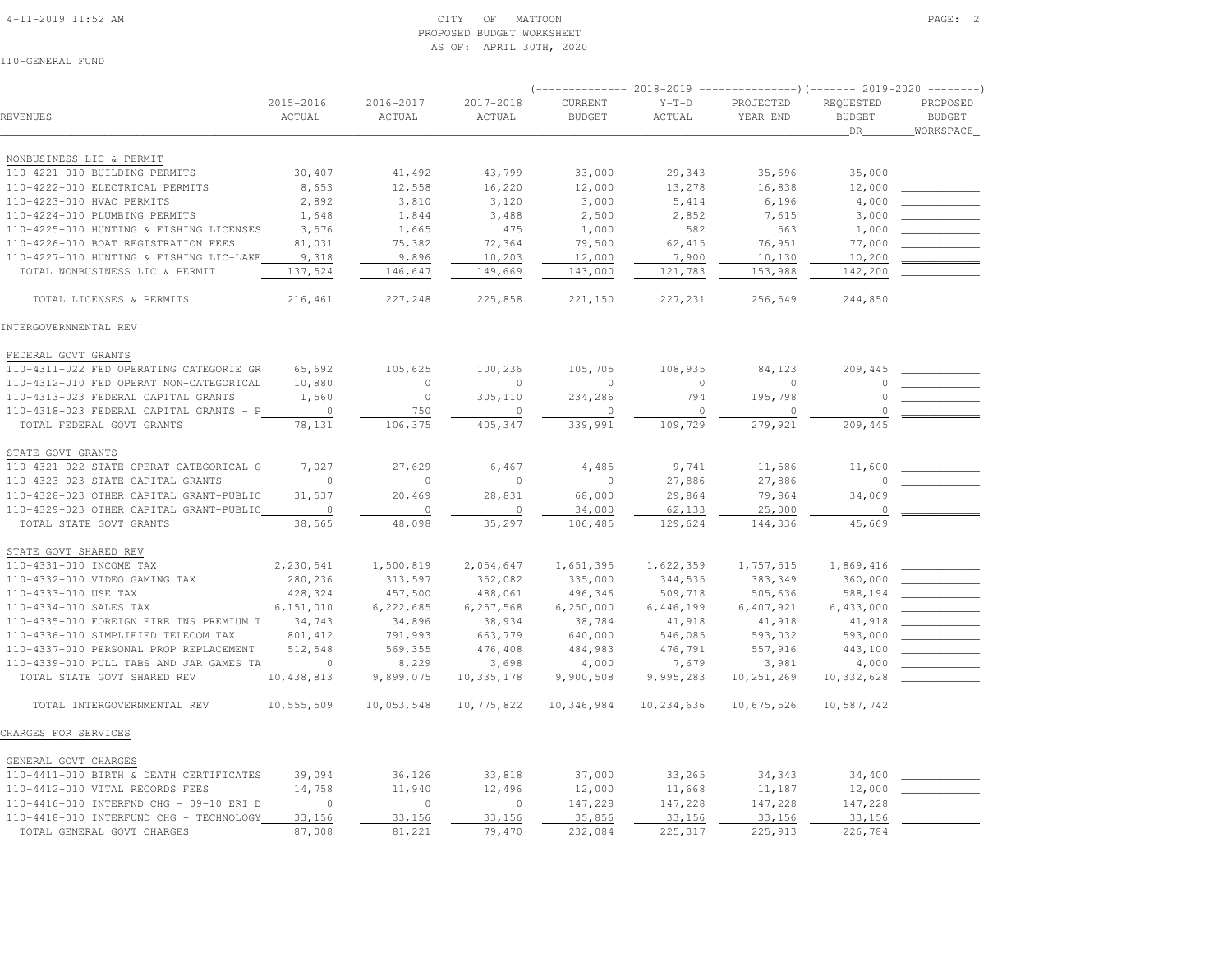#### 4-11-2019 11:52 AM CITY OF MATTOON PAGE: 3 PROPOSED BUDGET WORKSHEETAS OF: APRIL 30TH, 2020

|                                         |           |           |           | -----------    | 2018-2019    | ----------------) (------- 2019-2020 -------- |               |               |
|-----------------------------------------|-----------|-----------|-----------|----------------|--------------|-----------------------------------------------|---------------|---------------|
|                                         | 2015-2016 | 2016-2017 | 2017-2018 | CURRENT        | $Y-T-D$      | PROJECTED                                     | REQUESTED     | PROPOSED      |
| <b>REVENUES</b>                         | ACTUAL    | ACTUAL    | ACTUAL    | <b>BUDGET</b>  | ACTUAL       | YEAR END                                      | <b>BUDGET</b> | <b>BUDGET</b> |
|                                         |           |           |           |                |              |                                               | DR            | WORKSPACE     |
|                                         |           |           |           |                |              |                                               |               |               |
| POLICE DEPT CHARGES                     |           |           |           |                |              |                                               |               |               |
| 110-4421-010 COURT COSTS, FEES & CHARGE | 5,950     | 6,770     | 11,200    | 10,000         | 8,900        | 8,850                                         | 8,900         |               |
| 110-4423-010 BONDING FEES               | 3,070     | 3,160     | 2,860     | 3,000          | 2,875        | 2,873                                         | 2,900         |               |
| 110-4425-010 FAXES COPIES PHOTOS & VHS  | 4,141     | 3,874     | 3,596     | 3,600          | 4,063        | 4,826                                         | 4,800         |               |
| 110-4426-010 SEX OFFENDER REGISTRATION  | 1,900     | 1,200     | 1,200     | 1,200          | 1,400        | 900                                           | 900           |               |
| 110-4427-010 SCHOOL CROSSING GUARD & OF | 55,545    | 58,955    | 69,582    | 168,133        | 97,283       | 168,133                                       | 171,218       |               |
| 110-4428-010 IMPOUND FEES               | 19,980    | 18,476    | 13,718    | 17,000         | 15,600       | 15,465                                        | 15,500        |               |
| 110-4429-010 OTHER POLICE DEPT CHARGES  | 22,089    | 15,800    | 19,019    | 18,000         | 18,680       | 21,710                                        | 21,700        |               |
| TOTAL POLICE DEPT CHARGES               | 112,675   | 108,235   | 121,174   | 220,933        | 148,801      | 222,756                                       | 225,918       |               |
| FIRE DEPT CHARGES                       |           |           |           |                |              |                                               |               |               |
| 110-4433-010 INDUSTRIAL SERVICE FEES    | 18,767    | 22,909    | 18,769    | 15,700         | 15,670       | 15,700                                        | 15,700        |               |
| 110-4434-010 HAZARD MATERIAL SPILL RESP | $\circ$   | $\circ$   | 1,188     | $\circ$        | $\mathbf{0}$ | $\circ$                                       |               |               |
| 110-4436-010 AMBULANCE BILLING          | 640,927   | 677,445   | 689,940   | 700,000        | 186,074      | 180,870                                       | $\Omega$      |               |
| 110-4439-010 OTHER FIRE DEPT CHARGES    | 10,051    | 2,027     | 5,632     | 4,100          | 7,776        | 5,142                                         | 5,200         |               |
| TOTAL FIRE DEPT CHARGES                 | 669,746   | 702,382   | 715,529   | 719,800        | 209,520      | 201,712                                       | 20,900        |               |
| PUBLIC WORKS DEPT CHRGS                 |           |           |           |                |              |                                               |               |               |
| 110-4440-010 MFT SNOW REMOVAL OT REIMB  | $\circ$   | $\circ$   | 999       | $\circ$        | 8,640        | 8,640                                         | 10,000        |               |
| 110-4442-010 STREET CUT PERMITS-STREET  | 9,585     | 4,872     | 6,040     | 7,500          | 9,320        | 8,490                                         | 7,000         |               |
| 110-4445-010 TOWNSHIP ROAD MAINT CHARGE | 22,265    | 24,732    | 16,265    | 24,000         | 24,335       | 20,238                                        | 20,000        |               |
| 110-4447-010 YARD WASTE FEES            | 500       | 5,000     | 226       | 3,250          | 1,330        | 1,300                                         | 2,000         |               |
| 110-4449-010 OTHER PUBLIC WORKS DEPT CH | 2,578     | 2,971     | 5,252     | 2,500          | 2,541        | 7,057                                         | 2,500         |               |
| TOTAL PUBLIC WORKS DEPT CHRGS           | 34,928    | 37,575    | 28,782    | 37,250         | 46,166       | 45,725                                        | 41,500        |               |
| LAKE & PARK REC CHARGES                 |           |           |           |                |              |                                               |               |               |
| 110-4482-010 MARINA CONCESSION SALES    | 37,766    | 38,514    | 32,803    | 35,000         | 28,522       | 30,412                                        | 30,400        |               |
| 110-4483-010 MARINA FUEL SALES          | 19,580    | 20,790    | 18,461    | 19,000         | 22,012       | 22,347                                        | 24,000        |               |
| 110-4484-010 MARINA SALES TAX           | 2,522     | 2,601     | 2,294     | 3,000          | 2,213        | 2,380                                         | 2,400         |               |
| 110-4485-010 CAMPING FEES-EAST CAMPGROU | 99,469    | 107,689   | 108,911   | 110,000        | 114,637      | 110,635                                       | 110,600       |               |
| 110-4486-010 CAMPING FEES-WEST CAMPGROU | 77,777    | 85,675    | 80,942    | 81,000         | 78,546       | 79,896                                        | 79,900        |               |
| 110-4489-010 MISC LAKE & PARK CHARGES   | 2,288     | 500       | 750       | $\Omega$       | 2,300        | 1,150                                         | 500           |               |
| TOTAL LAKE & PARK REC CHARGES           | 239,402   | 255,769   | 244,160   | 248,000        | 248,230      | 246,820                                       | 247,800       |               |
| CEMETERY DEPT CHRGS                     |           |           |           |                |              |                                               |               |               |
| 110-4491-010 SALE OF CEMETERY LOTS      | 22,038    | 32,792    | 22,837    | 25,000         | 34,071       | 37,681                                        | 37,700        |               |
| 110-4492-010 CEMETERY GRAVE OPENING     | 51,130    | 61,161    | 67,890    | 60,000         | 54,822       | 47,531                                        | 47,500        |               |
| 110-4493-010 CEMETERY MONUMENT PREP     | 11,507    | 11,165    | 9,883     | 11,000         | 10,948       | 16,421                                        | 16,400        |               |
| 110-4494-010 CEMETERY FARM INCOME       | 1,410     | 1,410     | 1,410     | 1,410          | 1,410        | 1,410                                         | 1,410         |               |
| 110-4495-010 PERPETUAL CARE REV         | 2,416     | 3,813     | 2,468     | 2,500          | 3,783        | 4,183                                         | 4,200         |               |
| 110-4496-010 MISC & SUNDRY CEMETERY CHR | 1,285     | $\circ$   | 30        | $\overline{0}$ | 60           | 45                                            | $\circ$       |               |
| TOTAL CEMETERY DEPT CHRGS               | 89,785    | 110,340   | 104,518   | 99,910         | 105,094      | 107,270                                       | 107,210       |               |
| TOTAL CHARGES FOR SERVICES              | 1,233,543 | 1,295,521 | 1,293,633 | 1,557,977      | 983,127      | 1,050,197                                     | 870,112       |               |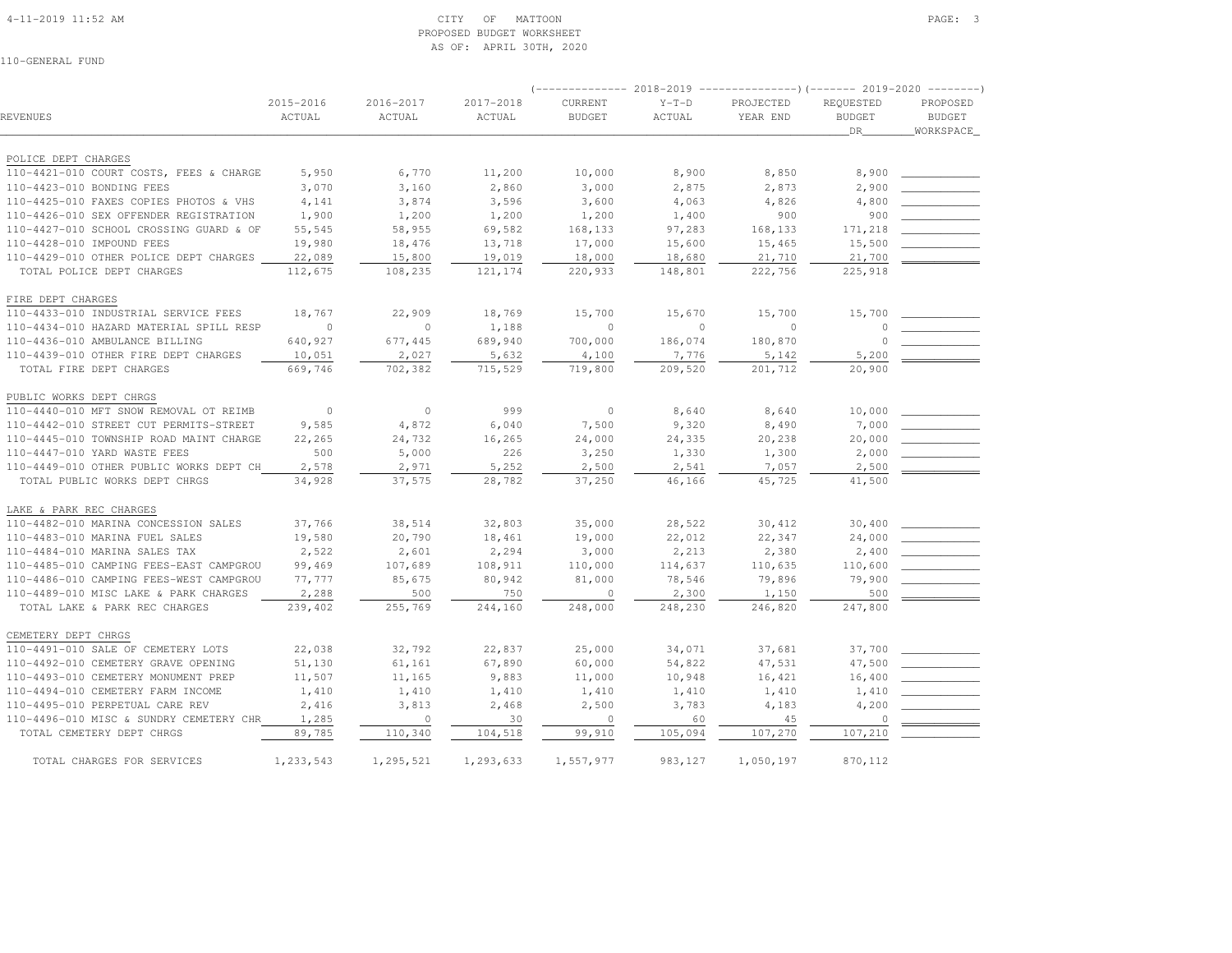# 4-11-2019 11:52 AM CITY OF MATTOON PAGE: 4 PROPOSED BUDGET WORKSHEETAS OF: APRIL 30TH, 2020

|                                         |                     |                         |                     | $---------2018-2019$     |                   | ----------------) (------- 2019-2020 ---------) |                                         |                                        |
|-----------------------------------------|---------------------|-------------------------|---------------------|--------------------------|-------------------|-------------------------------------------------|-----------------------------------------|----------------------------------------|
| REVENUES                                | 2015-2016<br>ACTUAL | $2016 - 2017$<br>ACTUAL | 2017-2018<br>ACTUAL | CURRENT<br><b>BUDGET</b> | $Y-T-D$<br>ACTUAL | PROJECTED<br>YEAR END                           | REQUESTED<br><b>BUDGET</b><br><b>DR</b> | PROPOSED<br><b>BUDGET</b><br>WORKSPACE |
| FINES & FORFEITURES                     |                     |                         |                     |                          |                   |                                                 |                                         |                                        |
| COURT FINES                             |                     |                         |                     |                          |                   |                                                 |                                         |                                        |
| 110-4511-010 CIRCUIT COURT FINES        | 129,626             | 119,704                 | 128,092             | 125,600                  | 91,042            | 99,157                                          | 99,200                                  |                                        |
| 110-4512-010 ILLEGAL PARKING FINES      | 380                 | 990                     | 265                 | 1,000                    | 370               | 518                                             | 500                                     |                                        |
| 110-4513-010 DUI EQUIPMENT FINES        | 14,984              | 13,544                  | 18,745              | 10,000                   | 14,684            | 15,090                                          | 10,000                                  |                                        |
| TOTAL COURT FINES                       | 144,990             | 134,238                 | 147,103             | 136,600                  | 106,096           | 114,765                                         | 109,700                                 |                                        |
| FORFEITURES                             |                     |                         |                     |                          |                   |                                                 |                                         |                                        |
| 110-4530-010 FORFEITS-CONFISCATION OF D | 2,996               | 27,988                  | 3,985               | 2,000                    | 14,329            | 11,878                                          | 12,000                                  |                                        |
| TOTAL FORFEITURES                       | 2,996               | 27,988                  | 3,985               | 2,000                    | 14,329            | 11,878                                          | 12,000                                  |                                        |
| TOTAL FINES & FORFEITURES               | 147,986             | 162,226                 | 151,087             | 138,600                  | 120,425           | 126,642                                         | 121,700                                 |                                        |
| INVESTMENT EARNINGS                     |                     |                         |                     |                          |                   |                                                 |                                         |                                        |
| INTEREST EARNINGS                       |                     |                         |                     |                          |                   |                                                 |                                         |                                        |
| 110-4610-010 INTEREST EARNINGS          | 7,521               | 19,474                  | 51,867              | 40,000                   | 90,897            | 94,373                                          | 80,000                                  |                                        |
| TOTAL INTEREST EARNINGS                 | 7,521               | 19,474                  | 51,867              | 40,000                   | 90,897            | 94,373                                          | 80,000                                  |                                        |
| NET INCREASE (DECREASE)                 |                     |                         |                     |                          |                   |                                                 |                                         |                                        |
| RENTS & ROYALTIES                       |                     |                         |                     |                          |                   |                                                 |                                         |                                        |
| 110-4651-010 RENT-BURGESS AUDITORIUM    | 6,799               | 8,343                   | 10,475              | 10,000                   | 9,050             | 10,100                                          | 10,000                                  |                                        |
| 110-4653-010 RENT-CELLULAR TOWER        | 50,169              | 35,223                  | 38,054              | 37,500                   | 35,365            | 38,433                                          | 38,000                                  |                                        |
| 110-4655-010 RENT-DEMARS CENTER         | 6,330               | 4,410                   | 3,570               | 4,000                    | 5,895             | 4,365                                           | 4,000                                   |                                        |
| 110-4657-010 RENT-PETERSON PARK PAVILLI | 1,360               | 1,480                   | 1,020               | 1,200                    | 1,115             | 1,160                                           | 1,200                                   |                                        |
| 110-4658-010 RENT-DEPOT                 | 7,200               | 7,200                   | 7,200               | 7,200                    | 7,200             | 7,200                                           | 7,200                                   |                                        |
| 110-4659-010 OTHER RENTAL INCOME        | $\circ$             | 1,110                   | $\circ$             | 500                      | $\mathbf{0}$      | $\circ$                                         | $\circ$                                 |                                        |
| TOTAL RENTS & ROYALTIES                 | 71,858              | 57,766                  | 60,319              | 60,400                   | 58,625            | 61,258                                          | 60,400                                  |                                        |
| TOTAL INVESTMENT EARNINGS               | 79,379              | 77,240                  | 112,186             | 100,400                  | 149,522           | 155,631                                         | 140,400                                 |                                        |
| CONTRIB & OTHER MISC REV                |                     |                         |                     |                          |                   |                                                 |                                         |                                        |
| CONTRIBUTIONS & MISC REV                |                     |                         |                     |                          |                   |                                                 |                                         |                                        |
| 110-4801-010 POLICE DEPT CONTRIBUTIONS  | 1,225               | 6,000                   | 124                 | $\mathbf{0}$             | $\circ$           | $\circ$                                         | $\Omega$                                |                                        |
| 110-4802-010 ARTS COUNCIL PROGRAM REVEN | $\circ$             | 7,041                   | 5,259               | 3,000                    | 7,754             | 9,912                                           | 7,000                                   |                                        |
| 110-4803-010 ARTS COUNCIL CONTRIBUTIONS | 22,055              | 14,475                  | 2,639               | 3,000                    | 5,139             | 7,200                                           | 3,000                                   |                                        |
| 110-4804-010 FINANCE DEPT-MISC REVENUE  | 72,210              | 65,706                  | 76,709              | 75,000                   | 75,707            | 77,241                                          | 77,200                                  |                                        |
| 110-4805-010 OTHER MISC REVENUES        | 10,619              | 10,374                  | 13,746              | 10,000                   | 13,584            | 15,513                                          | 10,400                                  |                                        |
| 110-4807-010 TOURISM GRANTS FOR PARK &  | 20,000              | 20,000                  | 20,000              | 20,000                   | 20,000            | 20,000                                          | 25,000                                  |                                        |
| TOTAL CONTRIBUTIONS & MISC REV          | 126,109             | 123,596                 | 118,477             | 111,000                  | 122,183           | 129,866                                         | 122,600                                 |                                        |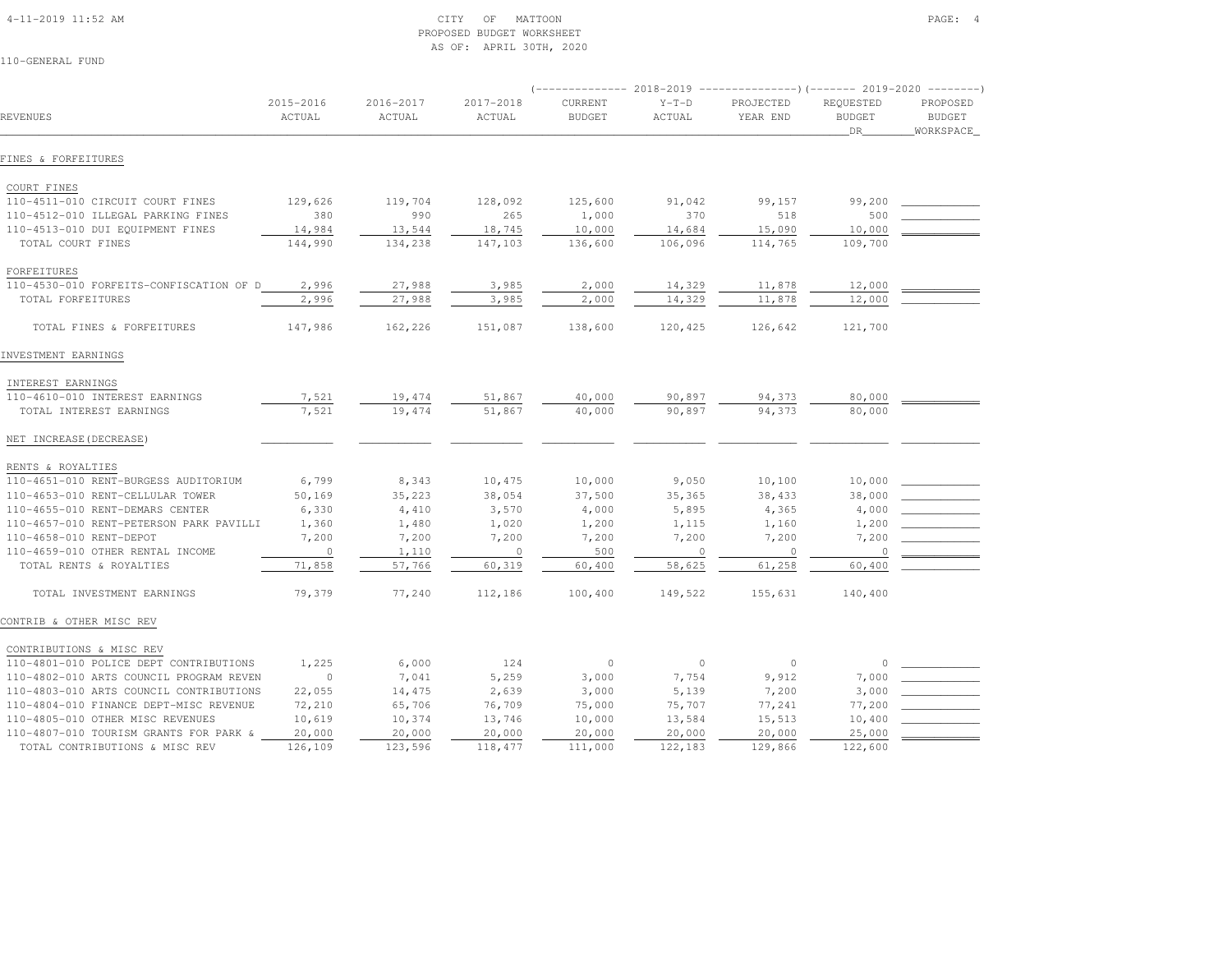| 4-11-2019 11:52 AM<br>110-GENERAL FUND |                     |                     | CITY<br>OF<br>PROPOSED BUDGET WORKSHEET<br>AS OF: APRIL 30TH, 2020 | MATTOON                                        |                   |                       |                            | PAGE: 5                                |
|----------------------------------------|---------------------|---------------------|--------------------------------------------------------------------|------------------------------------------------|-------------------|-----------------------|----------------------------|----------------------------------------|
|                                        |                     |                     |                                                                    |                                                |                   |                       |                            |                                        |
| REVENUES                               | 2015-2016<br>ACTUAL | 2016-2017<br>ACTUAL | 2017-2018<br>ACTUAL                                                | CURRENT<br>BUDGET                              | $Y-T-D$<br>ACTUAL | PROJECTED<br>YEAR END | REQUESTED<br>BUDGET<br>DR. | PROPOSED<br><b>BUDGET</b><br>WORKSPACE |
| CONTRIBUTIONS & MISC REV               |                     |                     |                                                                    |                                                |                   |                       |                            |                                        |
| TOTAL CONTRIB & OTHER MISC REV         | 126,109             | 123,596             | 118,477                                                            | 111,000                                        | 122,183           | 129,866               | 122,600                    |                                        |
| TOTAL REVENUES                         | 18,221,591          | 18,034,671          |                                                                    | 18,885,523  18,770,836  18,068,716  18,662,050 |                   |                       | 18,502,802                 |                                        |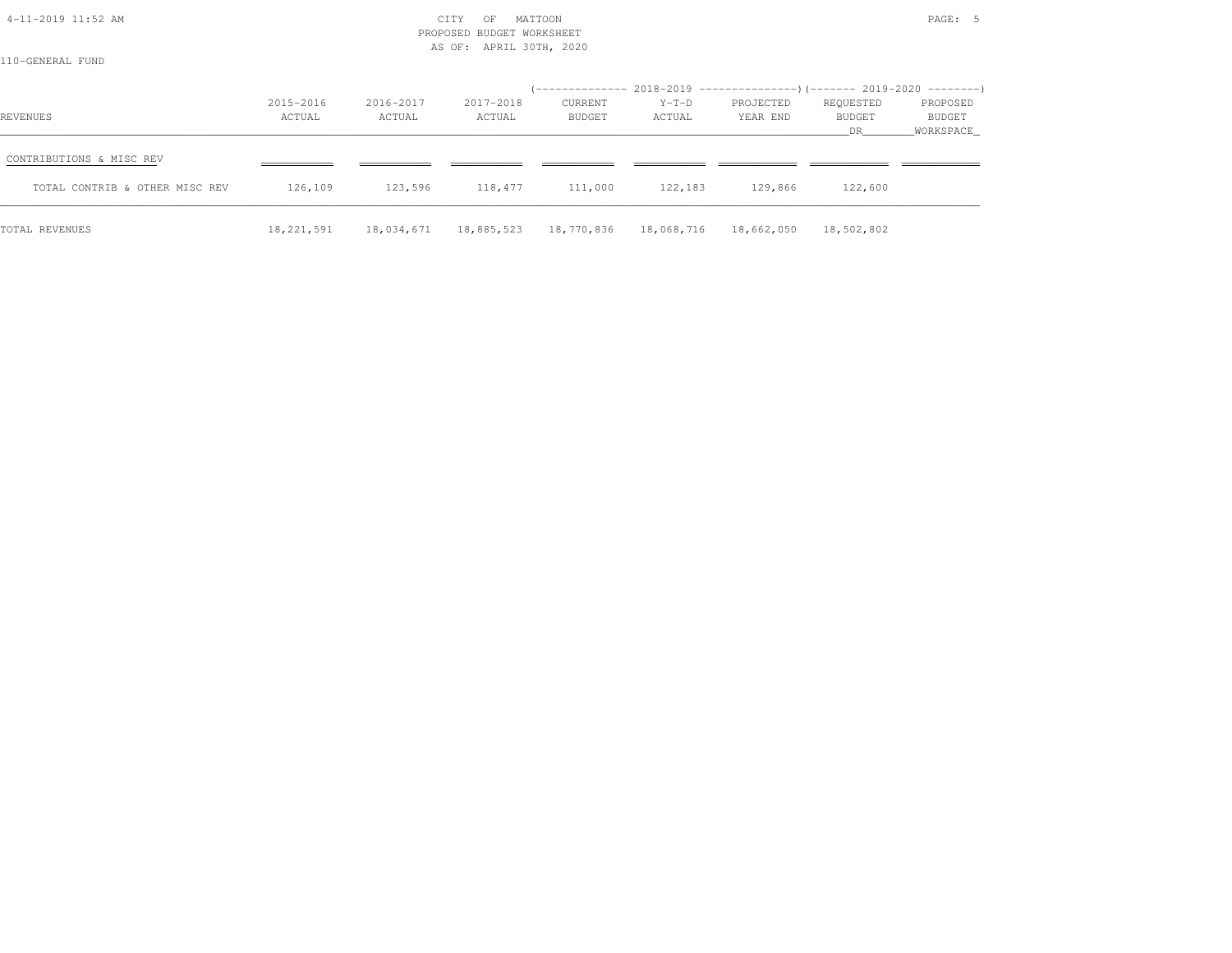| 4-11-2019 11:52 AM |  |
|--------------------|--|

# $\begin{array}{ccc} \text{CITY} & \text{OF} & \text{MATTOON} \end{array}$  PROPOSED BUDGET WORKSHEETAS OF: APRIL 30TH, 2020

110-GENERAL FUNDCITY COUNCIL

| EXPENDITURES                           | 2015-2016<br>ACTUAL | 2016-2017<br>ACTUAL | 2017-2018<br>ACTUAL | CURRENT<br><b>BUDGET</b> | $Y-T-D$<br>ACTUAL | PROJECTED<br>YEAR END | REQUESTED<br><b>BUDGET</b><br>DR | PROPOSED<br><b>BUDGET</b><br>WORKSPACE |
|----------------------------------------|---------------------|---------------------|---------------------|--------------------------|-------------------|-----------------------|----------------------------------|----------------------------------------|
|                                        |                     |                     |                     |                          |                   |                       |                                  |                                        |
| PERSONNEL SERVICES                     |                     |                     |                     |                          |                   |                       |                                  |                                        |
| SALARIES & WAGES                       |                     |                     |                     |                          |                   |                       |                                  |                                        |
| 110-5110-111 SALARIES OF REG EMPLOYEES | 38,611              | 38,505              | 38,505              | 38,400                   | 36,923            | 38,400                | 38,400                           |                                        |
| TOTAL SALARIES & WAGES                 | 38,611              | 38,505              | 38,505              | 38,400                   | 36,923            | 38,400                | 38,400                           |                                        |
| TOTAL PERSONNEL SERVICES               | 38,611              | 38,505              | 38,505              | 38,400                   | 36,923            | 38,400                | 38,400                           |                                        |
| EMPLOYEE BENEFITS                      |                     |                     |                     |                          |                   |                       |                                  |                                        |
| GROUP INSURANCE                        |                     |                     |                     |                          |                   |                       |                                  |                                        |
| 110-5110-211 GROUP HEALTH INSURANCE    | 32,302              | 36,225              | 40,021              | 30,091                   | 24,079            | 25,126                | 32,010                           |                                        |
| 110-5110-212 GROUP LIFE INSURANCE      | 669                 | 717                 | 780                 | 780                      | 780               | 780                   | 780                              |                                        |
| TOTAL GROUP INSURANCE                  | 32,971              | 36,942              | 40,801              | 30,871                   | 24,859            | 25,906                | 32,790                           |                                        |
| SOCIAL SECURITY CONTRIB                |                     |                     |                     |                          |                   |                       |                                  |                                        |
| 110-5110-221 FICA CONTRIBUTIONS        | 1,905               | 1,837               | 1,778               | 2,381                    | 1,916             | 2,006                 | 2,381                            |                                        |
| 110-5110-222 MEDICARE CONTRIBUTIONS    | 446                 | 430                 | 416                 | 557                      | 448               | 469                   | 557                              |                                        |
| TOTAL SOCIAL SECURITY CONTRIB          | 2,351               | 2,267               | 2,194               | 2,938                    | 2,365             | 2,475                 | 2,938                            |                                        |
| RETIREMENT CONTRIBTUIONS               |                     |                     |                     |                          |                   |                       |                                  |                                        |
| 110-5110-231 IMRF CONTRIBUTIONS        | 2,368               | 2,333               | 2,293               | 2,712                    | 1,994             | 2,370                 | 2,041                            |                                        |
| TOTAL RETIREMENT CONTRIBTUIONS         | 2,368               | 2,333               | 2,293               | 2,712                    | 1,994             | 2,370                 | 2,041                            |                                        |
| WORKER'S COMPENSATION                  |                     |                     |                     |                          |                   |                       |                                  |                                        |
| 110-5110-250 WORKERS' COMPENSATION     | 66                  | 59                  | 75                  | 75                       |                   | 75                    | 86                               |                                        |
| TOTAL WORKER'S COMPENSATION            | 66                  | 59                  | 75                  | 75                       | $\frac{75}{75}$   |                       |                                  |                                        |
| TOTAL EMPLOYEE BENEFITS                | 37,756              | 41,601              | 45,363              | 36,596                   | 29,292            | 30,826                | 37,855                           |                                        |
| SUPPLIES                               |                     |                     |                     |                          |                   |                       |                                  |                                        |
| GENERAL SUPPLIES                       |                     |                     |                     |                          |                   |                       |                                  |                                        |
| 110-5110-319 MISCELLANEOUS SUPPLIES    | 35                  | $\Omega$            | 50                  | 1,000                    | 21                | 1,000                 | 1,000                            |                                        |
| TOTAL GENERAL SUPPLIES                 | 35                  | $\Omega$            | 50                  | 1,000                    | 21                | 1,000                 | 1,000                            |                                        |
| TOTAL SUPPLIES                         | 35                  | $\circ$             | 50                  | 1,000                    | 21                | 1,000                 | 1,000                            |                                        |
| OTHER PURCHASED SERVICES               |                     |                     |                     |                          |                   |                       |                                  |                                        |
| COMMUNICATION                          |                     |                     |                     |                          |                   |                       |                                  |                                        |
| 110-5110-532 TELEPHONE                 | 599                 | 589                 | 595                 | 600                      | 593               | 594                   | 600                              |                                        |
| 110-5110-533 CELLULAR PHONE            | 1,800               | 1,800               | 1,800               | 1,800                    | 1,650             | 1,800                 | 1,800                            |                                        |

TOTAL COMMUNICATION 2,399 2,389 2,395 2,400 2,243 2,394 2,400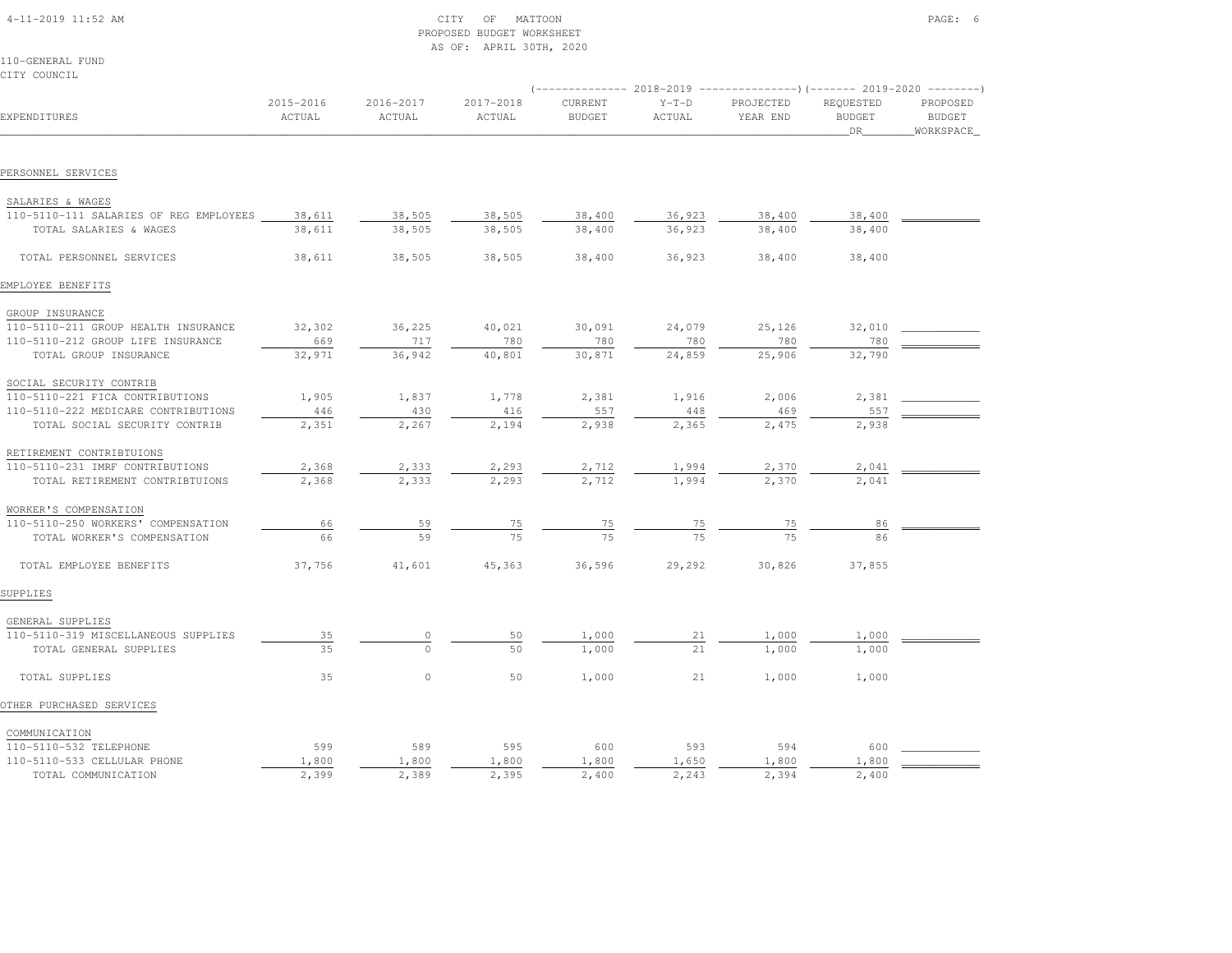#### 4-11-2019 11:52 AM CITY OF MATTOON PAGE: 7 PROPOSED BUDGET WORKSHEETAS OF: APRIL 30TH, 2020

110-GENERAL FUNDCITY COUNCIL

|                                         |                     |                     |                     | <i>l --------------</i>  |                   |                       | 2018-2019 ---------------------- (-------- 2019-2020 ----------- |                                 |  |
|-----------------------------------------|---------------------|---------------------|---------------------|--------------------------|-------------------|-----------------------|------------------------------------------------------------------|---------------------------------|--|
| EXPENDITURES                            | 2015-2016<br>ACTUAL | 2016-2017<br>ACTUAL | 2017-2018<br>ACTUAL | CURRENT<br><b>BUDGET</b> | $Y-T-D$<br>ACTUAL | PROJECTED<br>YEAR END | REOUESTED<br><b>BUDGET</b><br>DR                                 | PROPOSED<br>BUDGET<br>WORKSPACE |  |
| EMPLOYEE BUSINESS EXP                   |                     |                     |                     |                          |                   |                       |                                                                  |                                 |  |
| 110-5110-561 BUSINESS MEETING EXPENSE   | $\sim$ 0            | 357                 | $\overline{0}$      | $\overline{0}$           | $\overline{0}$    | $\circ$               | $\circ$                                                          |                                 |  |
| 110-5110-562 TRAVEL & TRAINING          | 3,275               | 3,697               | 2,584               | 4,500                    | 1,456             | 2,184                 | 4,500                                                            |                                 |  |
| TOTAL EMPLOYEE BUSINESS EXP             | 3,275               | 4,054               | 2,584               | 4,500                    | 1,456             | 2,184                 | 4,500                                                            |                                 |  |
| OTHER PURCHASED SERVICES                |                     |                     |                     |                          |                   |                       |                                                                  |                                 |  |
| 110-5110-571 DUES & MEMBERSHIPS         | 1,500               | 1,875               | 1,875               | 2,000                    | 1,900             | 600                   | 2,000                                                            |                                 |  |
| 110-5110-572 COMM PROMOTIONS & RELATION | 3,598               | 1,040               | 2,183               | 2,000                    | 1,375             | 2,063                 | 2,000                                                            |                                 |  |
| 110-5110-579 MISC OTHER PURCHASED SERVI | 5,103               | 3,750               | 4,619               | 5,500                    | 1,851             | 2,196                 | 3,000                                                            |                                 |  |
| TOTAL OTHER PURCHASED SERVICES          | 10,201              | 6,665               | 8,677               | 9,500                    | 5,126             | 4,859                 | 7,000                                                            |                                 |  |
| TOTAL OTHER PURCHASED SERVICES          | 15,874              | 13,108              | 13,656              | 16,400                   | 8,825             | 9,436                 | 13,900                                                           |                                 |  |
| OTHER OBJECTS                           |                     |                     |                     |                          |                   |                       |                                                                  |                                 |  |
| FINANCIAL TRANS OBJECTS                 |                     |                     |                     |                          |                   |                       |                                                                  |                                 |  |
| 110-5110-825 GRANTS                     | 33,000              | 1,000               | 1,000               | $\circ$                  | 1,000             | $\circ$               | 1,000                                                            |                                 |  |
| 110-5110-826 ARTS COUNCIL               | 5,000               | $\circ$             | $\sim$ 0            | $\circ$                  | $\sim$ 0          | $\circ$               |                                                                  |                                 |  |
| 110-5110-827 VGT ALLOCATION-DEMOLITIONS | 26,230              | 55,116              | 48,811              | 67,000                   | 3,737             | 76,670                | 72,000                                                           |                                 |  |
| 110-5110-828 VGT ALLOCATION-CITY PROPER | 33,597              | 50,537              | 56,711              | 67,000                   | 12,196            | 76,670                | 72,000                                                           |                                 |  |
| 110-5110-829 VGT ALLOCATION-EQUIPMENT   | 51,462              | 65,004              | 81,257              | 67,000                   | 10,111            | 76,670                | 72,000                                                           |                                 |  |
| TOTAL FINANCIAL TRANS OBJECTS           | 149,289             | 171,657             | 187,779             | 201,000                  | 27,044            | 230,010               | 217,000                                                          |                                 |  |
| COMPUTER INFO SYS OBJECT                |                     |                     |                     |                          |                   |                       |                                                                  |                                 |  |
| 110-5110-863 COMPUTERS                  | 1,192               | $\circ$             | 0                   | $\circ$                  | $\circ$           | 0                     |                                                                  |                                 |  |
| TOTAL COMPUTER INFO SYS OBJECT          | 1,192               | $\bigcap$           | $\Omega$            | $\Omega$                 | $\Omega$          | $\Omega$              |                                                                  |                                 |  |
| TOTAL OTHER OBJECTS                     | 150,482             | 171,657             | 187,779             | 201,000                  | 27,044            | 230,010               | 217,000                                                          |                                 |  |
| TOTAL CITY COUNCIL                      | 242,757             | 264,871             | 285,353             | 293,396                  | 102,105           | 309,672               | 308,155                                                          |                                 |  |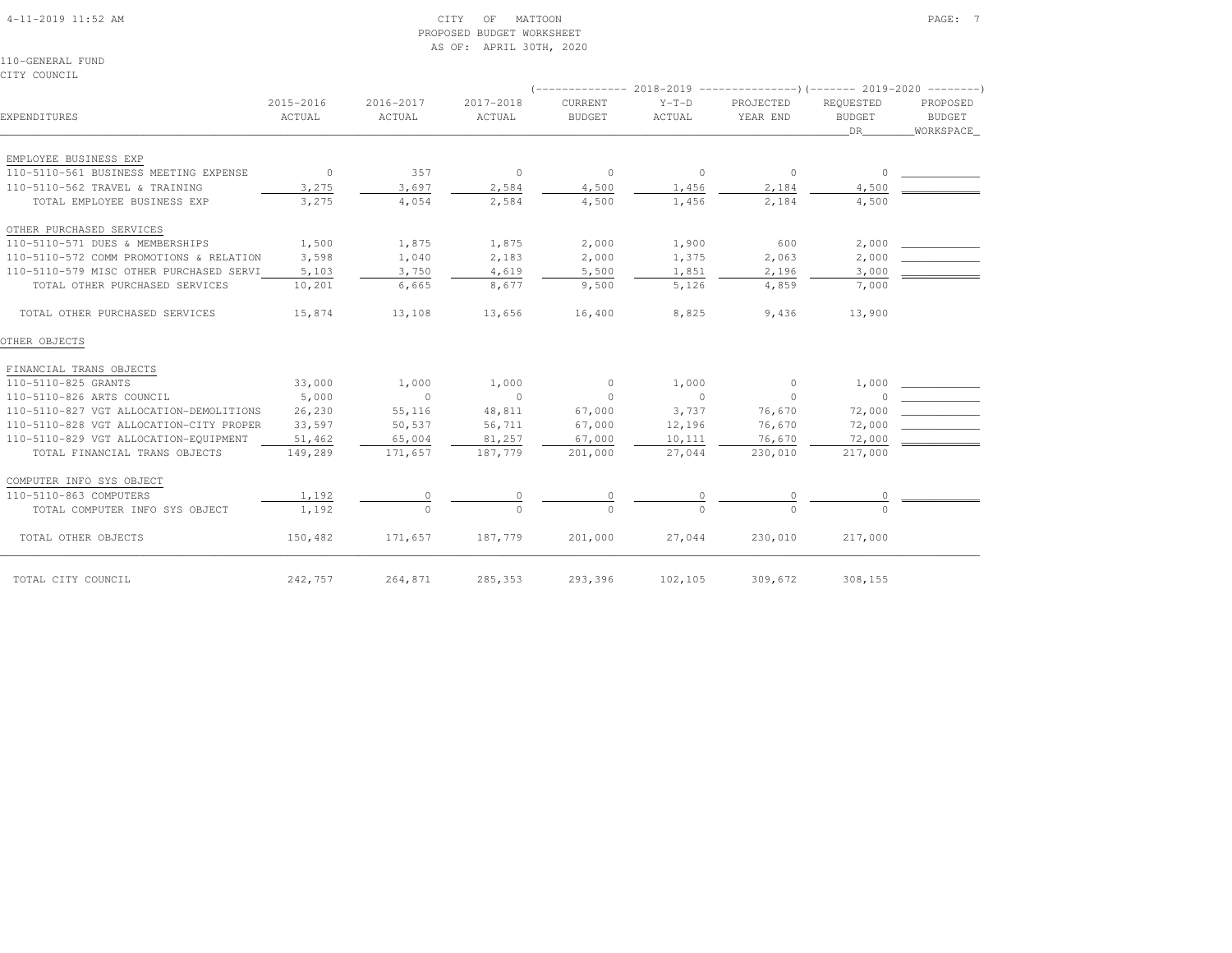| 4-11-2019 11:52 AM |  |  |
|--------------------|--|--|

# $\begin{array}{ccc} \textrm{CITY} & \textrm{OF} & \textrm{MATION} \end{array}$  PROPOSED BUDGET WORKSHEETAS OF: APRIL 30TH, 2020

110-GENERAL FUNDCITY CLERK

|                                        |                     |                     |                     |                          | (-------------- 2018-2019 ----------------)(------- 2019-2020 --------) |                       |                                   |                                         |
|----------------------------------------|---------------------|---------------------|---------------------|--------------------------|-------------------------------------------------------------------------|-----------------------|-----------------------------------|-----------------------------------------|
| EXPENDITURES                           | 2015-2016<br>ACTUAL | 2016-2017<br>ACTUAL | 2017-2018<br>ACTUAL | CURRENT<br><b>BUDGET</b> | $Y-T-D$<br>ACTUAL                                                       | PROJECTED<br>YEAR END | REQUESTED<br><b>BUDGET</b><br>DR. | PROPOSED<br><b>BUDGET</b><br>WORKSPACE_ |
|                                        |                     |                     |                     |                          |                                                                         |                       |                                   |                                         |
| PERSONNEL SERVICES                     |                     |                     |                     |                          |                                                                         |                       |                                   |                                         |
| SALARIES & WAGES                       |                     |                     |                     |                          |                                                                         |                       |                                   |                                         |
| 110-5120-111 SALARIES OF REG EMPLOYEES | 131,303             | 123,982             | 120,019             | 137,019                  | 116,579                                                                 | 121,047               | 146,998                           |                                         |
| 110-5120-113 OVERTIME                  | 152                 | 368                 | 285                 | 400                      | 209                                                                     | 309                   | 400                               |                                         |
| 110-5120-114 COMPENSATED ABSENCES      | 23,034              | 11,177              | 13,689              | $\circ$                  | 11,557                                                                  | 15,580                | 0                                 |                                         |
| TOTAL SALARIES & WAGES                 | 154,489             | 135,527             | 133,994             | 137, 419                 | 128,345                                                                 | 136,936               | 147,398                           |                                         |
| TOTAL PERSONNEL SERVICES               | 154,489             | 135,527             | 133,994             | 137, 419                 | 128,345                                                                 | 136,936               | 147,398                           |                                         |
| EMPLOYEE BENEFITS                      |                     |                     |                     |                          |                                                                         |                       |                                   |                                         |
| GROUP INSURANCE                        |                     |                     |                     |                          |                                                                         |                       |                                   |                                         |
| 110-5120-211 GROUP HEALTH INSURANCE    | 40,763              | 34,319              | 30,492              | 30,091                   | 24,079                                                                  | 25,126                | 32,010                            |                                         |
| 110-5120-212 GROUP LIFE INSURANCE      | 401                 | 359                 | 468                 | 468                      | 468                                                                     | 468                   | 468                               |                                         |
| TOTAL GROUP INSURANCE                  | 41,164              | 34,678              | 30,960              | 30,559                   | 24,547                                                                  | 25,594                | 32,478                            |                                         |
| SOCIAL SECURITY CONTRIB                |                     |                     |                     |                          |                                                                         |                       |                                   |                                         |
| 110-5120-221 FICA CONTRIBUTIONS        | 8,885               | 7,897               | 7,827               | 8,520                    | 7,584                                                                   | 8,107                 | 9,139                             |                                         |
| 110-5120-222 MEDICARE CONTRIBUTIONS    | 2,078               | 1,847               | 1,830               | 1,993                    | 1,774                                                                   | 1,896                 | 2,137                             |                                         |
| TOTAL SOCIAL SECURITY CONTRIB          | 10,963              | 9,743               | 9,657               | 10,513                   | 9,358                                                                   | 10,003                | 11,276                            |                                         |
| RETIREMENT CONTRIBTUIONS               |                     |                     |                     |                          |                                                                         |                       |                                   |                                         |
| 110-5120-231 IMRF CONTRIBUTIONS        | 16,842              | 14,640              | 14,265              | 15,528                   | 12,152                                                                  | 14,775                | 12,534                            |                                         |
| TOTAL RETIREMENT CONTRIBTUIONS         | 16,842              | 14,640              | 14,265              | 15,528                   | 12,152                                                                  | 14,775                | 12,534                            |                                         |
| UNEMPLOYMNT COMPENSATION               |                     |                     |                     |                          |                                                                         |                       |                                   |                                         |
| 110-5120-240 UNEMPLOYMENT COMP.        | 744                 | 478                 | 665                 | 680                      | 680                                                                     | 680                   | 224                               |                                         |
| TOTAL UNEMPLOYMNT COMPENSATION         | 744                 | 478                 | 665                 | 680                      | 680                                                                     | 680                   | 224                               |                                         |
| WORKER'S COMPENSATION                  |                     |                     |                     |                          |                                                                         |                       |                                   |                                         |
| 110-5120-250 WORKERS' COMPENSATION     | 278                 | 221                 | 266                 | 269                      | 269                                                                     | 269                   | 331                               |                                         |
| TOTAL WORKER'S COMPENSATION            | 278                 | 221                 | 266                 | 269                      | 269                                                                     | 269                   | 331                               |                                         |
| TOTAL EMPLOYEE BENEFITS                | 69,991              | 59,760              | 55,813              | 57,549                   | 47,006                                                                  | 51,320                | 56,843                            |                                         |
| SUPPLIES                               |                     |                     |                     |                          |                                                                         |                       |                                   |                                         |
| GENERAL SUPPLIES                       |                     |                     |                     |                          |                                                                         |                       |                                   |                                         |
| 110-5120-311 OFFICE SUPPLIES           | 1,035               | 1,504               | 1,391               | 2,045                    | 673                                                                     | 572                   | 1,520                             |                                         |
| TOTAL GENERAL SUPPLIES                 | 1,035               | 1,504               | 1,391               | 2,045                    | 673                                                                     | 572                   | 1,520                             |                                         |
| BOOKS & PERIODICALS                    |                     |                     |                     |                          |                                                                         |                       |                                   |                                         |
| 110-5120-340 BOOKS & PERIODICALS       | 1,024               | 650                 | 1,150               | 880                      | 1,099                                                                   | 972                   | 950                               |                                         |
| TOTAL BOOKS & PERIODICALS              | 1,024               | 650                 | 1,150               | 880                      | 1,099                                                                   | 972                   | 950                               |                                         |
| TOTAL SUPPLIES                         | 2,058               | 2,154               | 2,541               | 2,925                    | 1,772                                                                   | 1,544                 | 2,470                             |                                         |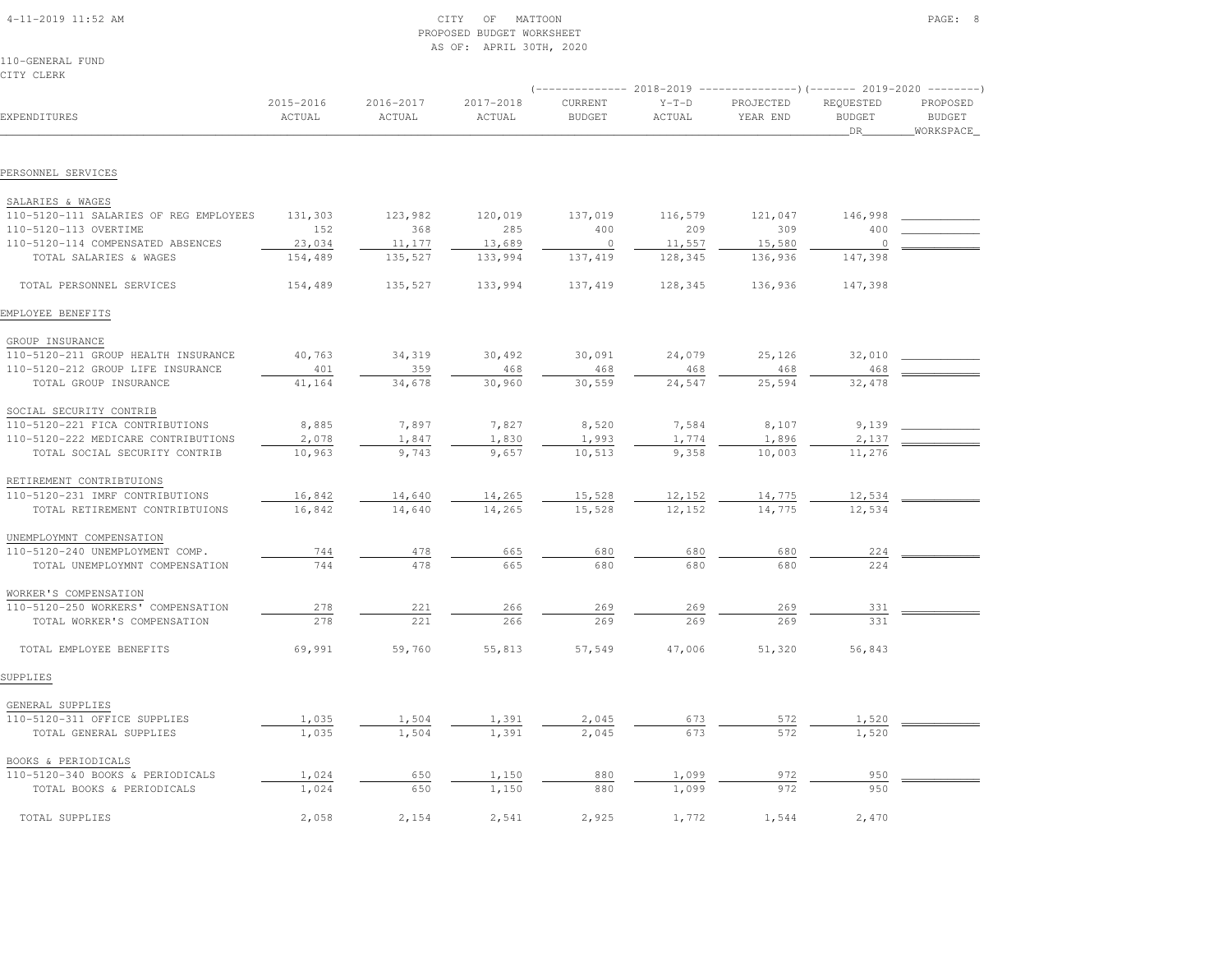|                                         |                     |                     | PROPOSED BUDGET WORKSHEET<br>AS OF: APRIL 30TH, 2020 |                          |                   |                       |                                    |                                         |
|-----------------------------------------|---------------------|---------------------|------------------------------------------------------|--------------------------|-------------------|-----------------------|------------------------------------|-----------------------------------------|
| 110-GENERAL FUND<br>CITY CLERK          |                     |                     |                                                      |                          |                   |                       |                                    |                                         |
|                                         |                     |                     |                                                      |                          |                   |                       |                                    |                                         |
| EXPENDITURES                            | 2015-2016<br>ACTUAL | 2016-2017<br>ACTUAL | 2017-2018<br>ACTUAL                                  | CURRENT<br><b>BUDGET</b> | $Y-T-D$<br>ACTUAL | PROJECTED<br>YEAR END | REQUESTED<br><b>BUDGET</b><br>_DR_ | PROPOSED<br><b>BUDGET</b><br>WORKSPACE_ |
| OTHER PURCHASED SERVICES                |                     |                     |                                                      |                          |                   |                       |                                    |                                         |
| PROFESSIONAL SERVICES                   |                     |                     |                                                      |                          |                   |                       |                                    |                                         |
| 110-5120-519 OTHER PROFESSIONAL SERVICE | 9,808               | 11,614              | 7,181                                                | 15,620                   | 10,670            | 14,544                | 16,195                             |                                         |
| TOTAL PROFESSIONAL SERVICES             | 9,808               | 11,614              | 7,181                                                | 15,620                   | 10,670            | 14,544                | 16,195                             |                                         |
| INSURANCE                               |                     |                     |                                                      |                          |                   |                       |                                    |                                         |
| 110-5120-522 NOTARY FEES                | 30                  | $\frac{0}{0}$       | $\frac{0}{0}$                                        | $\frac{0}{0}$            | $\frac{0}{0}$     | $\frac{0}{0}$         | 30                                 |                                         |
| TOTAL INSURANCE                         | 30                  |                     |                                                      |                          |                   |                       | 30                                 |                                         |
| COMMUNICATION                           |                     |                     |                                                      |                          |                   |                       |                                    |                                         |
| 110-5120-531 POSTAGE                    | 1,447               | 1,094               | 946                                                  | 1,192                    | 1,151             | 935                   | 1,000                              |                                         |
| 110-5120-532 TELEPHONE                  | 3,282               | 3,283               | 3,278                                                | 3,360                    | 3,363             | 3,391                 | 3,370                              |                                         |
| TOTAL COMMUNICATION                     | 4,729               | 4,377               | 4,224                                                | 4,552                    | 4,514             | 4,326                 | 4,370                              |                                         |
| ADVERTISING                             |                     |                     |                                                      |                          |                   |                       |                                    |                                         |
| 110-5120-540 ADVERTISING                | 3,343               | 2,693               | 3,916                                                | 5,515                    | 2,678             | 2,927                 | 4,705                              |                                         |
| TOTAL ADVERTISING                       | 3,343               | 2,693               | 3,916                                                | 5,515                    | 2,678             | 2,927                 | 4,705                              |                                         |
| EMPLOYEE BUSINESS EXP                   |                     |                     |                                                      |                          |                   |                       |                                    |                                         |
| 110-5120-562 TRAVEL & TRAINING          | $\circ$             | $\mathbb O$         | $\circ$                                              | 2,000                    | 35                | 53                    | 1,400                              |                                         |
| TOTAL EMPLOYEE BUSINESS EXP             | $\cap$              | $\cap$              | $\bigcap$                                            | 2,000                    | 35                | 53                    | 1,400                              |                                         |
| TOTAL OTHER PURCHASED SERVICES          | 17,909              | 18,684              | 15,322                                               | 27,687                   | 17,897            | 21,851                | 26,700                             |                                         |
| OTHER OBJECTS                           |                     |                     |                                                      |                          |                   |                       |                                    |                                         |
| CITY CLERK DEPT OBJECTS                 |                     |                     |                                                      |                          |                   |                       |                                    |                                         |
| 110-5120-801 VITAL RECORDS FEE REMITTAN | 14,094              | 13,188              | 12,216                                               | 12,000                   | 12,490            | 11,187                | 12,000                             |                                         |
| 110-5120-802 HUNTING/FISHING LIC. FEE R | 360                 | 674                 | 383                                                  | 1,000                    | 524               | 539                   | 1,000                              |                                         |
| TOTAL CITY CLERK DEPT OBJECTS           | 14,454              | 13,862              | 12,599                                               | 13,000                   | 13,014            | 11,726                | 13,000                             |                                         |
| FINANCIAL TRANS OBJECTS                 |                     |                     |                                                      |                          |                   |                       |                                    |                                         |
| 110-5120-814 PRINT/COPY MACH LEASE & MA | 4,348               | 4,358               | 4,511                                                | 4,750                    | 4,256             | 4,699                 | 4,750                              |                                         |
| TOTAL FINANCIAL TRANS OBJECTS           | 4,348               | 4,358               | 4,511                                                | 4,750                    | 4,256             | 4,699                 | 4,750                              |                                         |
| COMPUTER INFO SYS OBJECT                |                     |                     |                                                      |                          |                   |                       |                                    |                                         |
| 110-5120-863 COMPUTERS                  | $\circ$             | 1,120               | 1,084                                                | 1,200                    | 1,214             | 1,200                 | $\circ$                            |                                         |
| TOTAL COMPUTER INFO SYS OBJECT          | $\Omega$            | 1,120               | 1,084                                                | 1,200                    | 1,214             | 1,200                 | $\cap$                             |                                         |
| TOTAL OTHER OBJECTS                     | 18,802              | 19,339              | 18,194                                               | 18,950                   | 18,484            | 17,625                | 17,750                             |                                         |
| TOTAL CITY CLERK                        | 263,249             | 235,463             | 225,864                                              | 244,530                  | 213,504           | 229,276               | 251,161                            |                                         |

4-11-2019 11:52 AM CITY OF MATTOON PAGE: 9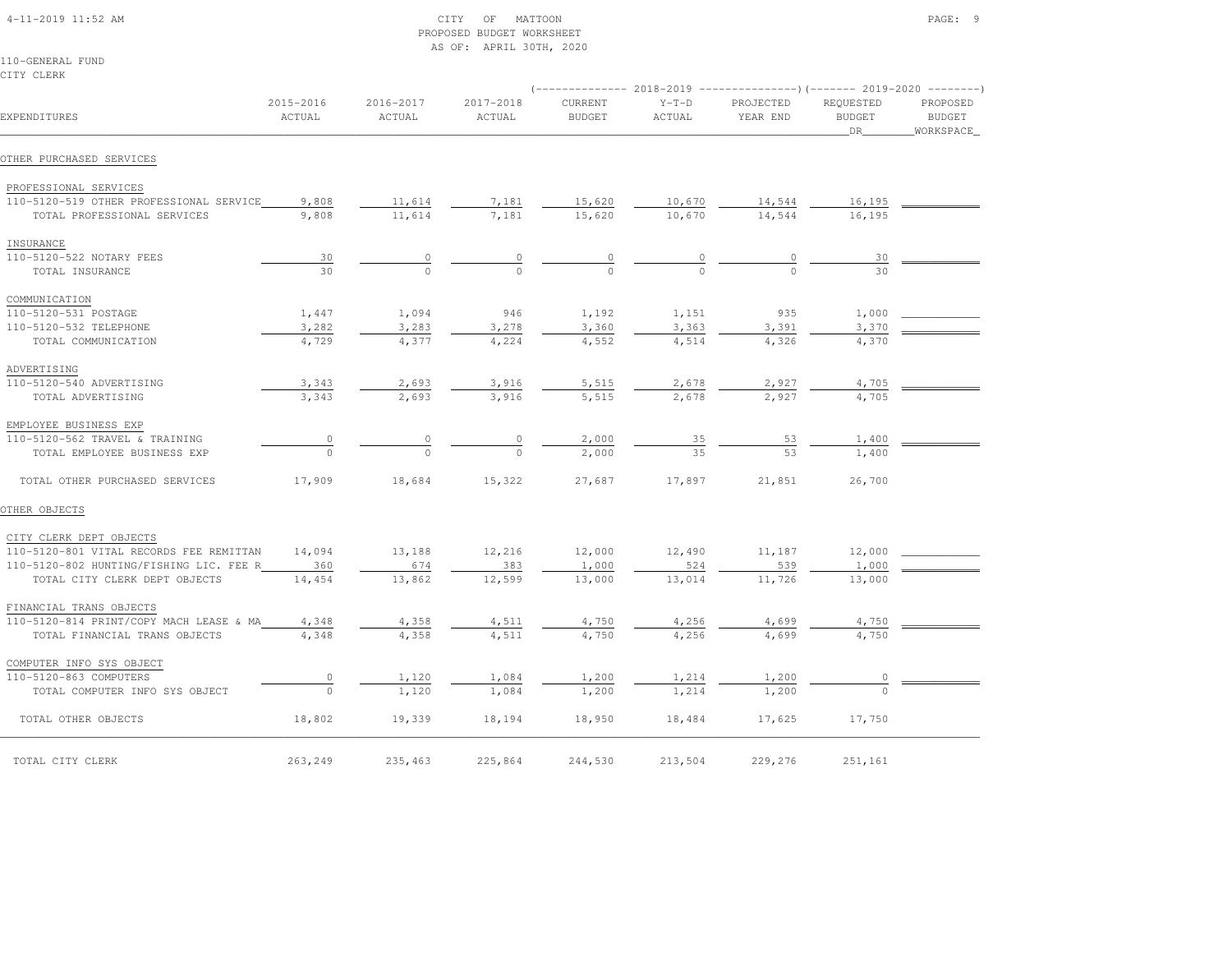| $4 - 11 - 2019$ 11:52 AM |  |
|--------------------------|--|
|                          |  |

# $\begin{array}{ccc} \text{CITY} & \text{OF} & \text{MATION} \end{array}$  PROPOSED BUDGET WORKSHEETAS OF: APRIL 30TH, 2020

| CITY ADMINISTRATOR                     |                     |                     |                     |                          |                   |                       |                                         |                                        |
|----------------------------------------|---------------------|---------------------|---------------------|--------------------------|-------------------|-----------------------|-----------------------------------------|----------------------------------------|
| EXPENDITURES                           | 2015-2016<br>ACTUAL | 2016-2017<br>ACTUAL | 2017-2018<br>ACTUAL | CURRENT<br><b>BUDGET</b> | $Y-T-D$<br>ACTUAL | PROJECTED<br>YEAR END | REQUESTED<br><b>BUDGET</b><br><b>DR</b> | PROPOSED<br><b>BUDGET</b><br>WORKSPACE |
|                                        |                     |                     |                     |                          |                   |                       |                                         |                                        |
| PERSONNEL SERVICES                     |                     |                     |                     |                          |                   |                       |                                         |                                        |
| SALARIES & WAGES                       |                     |                     |                     |                          |                   |                       |                                         |                                        |
| 110-5130-111 SALARIES OF REG EMPLOYEES | 31,284              | 32,158              | 33,513              | 36,133                   | 31,931            | 33,105                | 36,946                                  |                                        |
| 110-5130-114 COMPENSATED ABSENCES      | 1,805               | 2,421               | 1,971               | $\mathbf 0$              | 2,047             | 2,233                 |                                         |                                        |
| TOTAL SALARIES & WAGES                 | 33,089              | 34,579              | 35,484              | 36,133                   | 33,979            | 35,338                | 36,946                                  |                                        |
| TOTAL PERSONNEL SERVICES               | 33,089              | 34,579              | 35,484              | 36,133                   | 33,979            | 35,338                | 36,946                                  |                                        |
| EMPLOYEE BENEFITS                      |                     |                     |                     |                          |                   |                       |                                         |                                        |
| GROUP INSURANCE                        |                     |                     |                     |                          |                   |                       |                                         |                                        |
| 110-5130-211 GROUP HEALTH INSURANCE    | 5,491               | 5,186               | 5,184               | 5,115                    | 4,093             | 4,271                 | 5,442                                   |                                        |
| 110-5130-212 GROUP LIFE INSURANCE      | 45                  | 49                  | 53                  | 53                       | 53                | 53                    | 53                                      |                                        |
| TOTAL GROUP INSURANCE                  | 5,537               | 5,235               | 5,237               | 5,168                    | 4,146             | 4,324                 | 5,495                                   |                                        |
| SOCIAL SECURITY CONTRIB                |                     |                     |                     |                          |                   |                       |                                         |                                        |
| 110-5130-221 FICA CONTRIBUTIONS        | 1,955               | 2,060               | 2,113               | 2,240                    | 2,043             | 2,127                 | 2,291                                   |                                        |
| 110-5130-222 MEDICARE CONTRIBUTIONS    | 457                 | 482                 | 494                 | 524                      | 478               | 497                   | 536                                     |                                        |
| TOTAL SOCIAL SECURITY CONTRIB          | 2,413               | 2,541               | 2,607               | 2,764                    | 2,521             | 2,625                 | 2,827                                   |                                        |
| RETIREMENT CONTRIBTUIONS               |                     |                     |                     |                          |                   |                       |                                         |                                        |
| 110-5130-231 IMRF CONTRIBUTIONS        | 3,704               | 3,816               | 3,851               | 4,083                    | 3,270             | 3,877                 | 3,142                                   |                                        |
| TOTAL RETIREMENT CONTRIBTUIONS         | 3,704               | 3,816               | 3,851               | 4,083                    | 3,270             | 3,877                 | 3,142                                   |                                        |
| UNEMPLOYMNT COMPENSATION               |                     |                     |                     |                          |                   |                       |                                         |                                        |
| 110-5130-240 UNEMPLOYMENT COMP.        | 84                  | 65                  | $\frac{75}{2}$      | $\frac{77}{77}$          | $\frac{77}{77}$   |                       | $^{25}$                                 |                                        |
| TOTAL UNEMPLOYMNT COMPENSATION         | 84                  | 65                  | 75                  |                          |                   | 77                    | 2.5                                     |                                        |
| WORKER'S COMPENSATION                  |                     |                     |                     |                          |                   |                       |                                         |                                        |
| 110-5130-250 WORKERS' COMPENSATION     | 56                  | 54                  | 69                  | 71                       | 71                | 71                    | 83                                      |                                        |
| TOTAL WORKER'S COMPENSATION            | 56                  | 54                  | 69                  | 71                       | 71                | 71                    | 83                                      |                                        |
| TOTAL EMPLOYEE BENEFITS                | 11,794              | 11,711              | 11,839              | 12,163                   | 10,086            | 10,974                | 11,572                                  |                                        |
| SUPPLIES                               |                     |                     |                     |                          |                   |                       |                                         |                                        |
| GENERAL SUPPLIES                       |                     |                     |                     |                          |                   |                       |                                         |                                        |
| 110-5130-311 OFFICE SUPPLIES           | $\circ$             | 10                  | $\circ$             | 100                      | $\circ$           | 100                   | 100                                     |                                        |
| 110-5130-319 MISCELLANEOUS SUPPLIES    | $\mathbb O$         | 75                  | $\cap$              | 200                      | $\Omega$          | 200                   | 200                                     |                                        |
| TOTAL GENERAL SUPPLIES                 | $\cap$              | 85                  | $\Omega$            | 300                      | $\Omega$          | 300                   | 300                                     |                                        |
| TOTAL SUPPLIES                         | $\Omega$            | 85                  | $\Omega$            | 300                      | $\Omega$          | 300                   | 300                                     |                                        |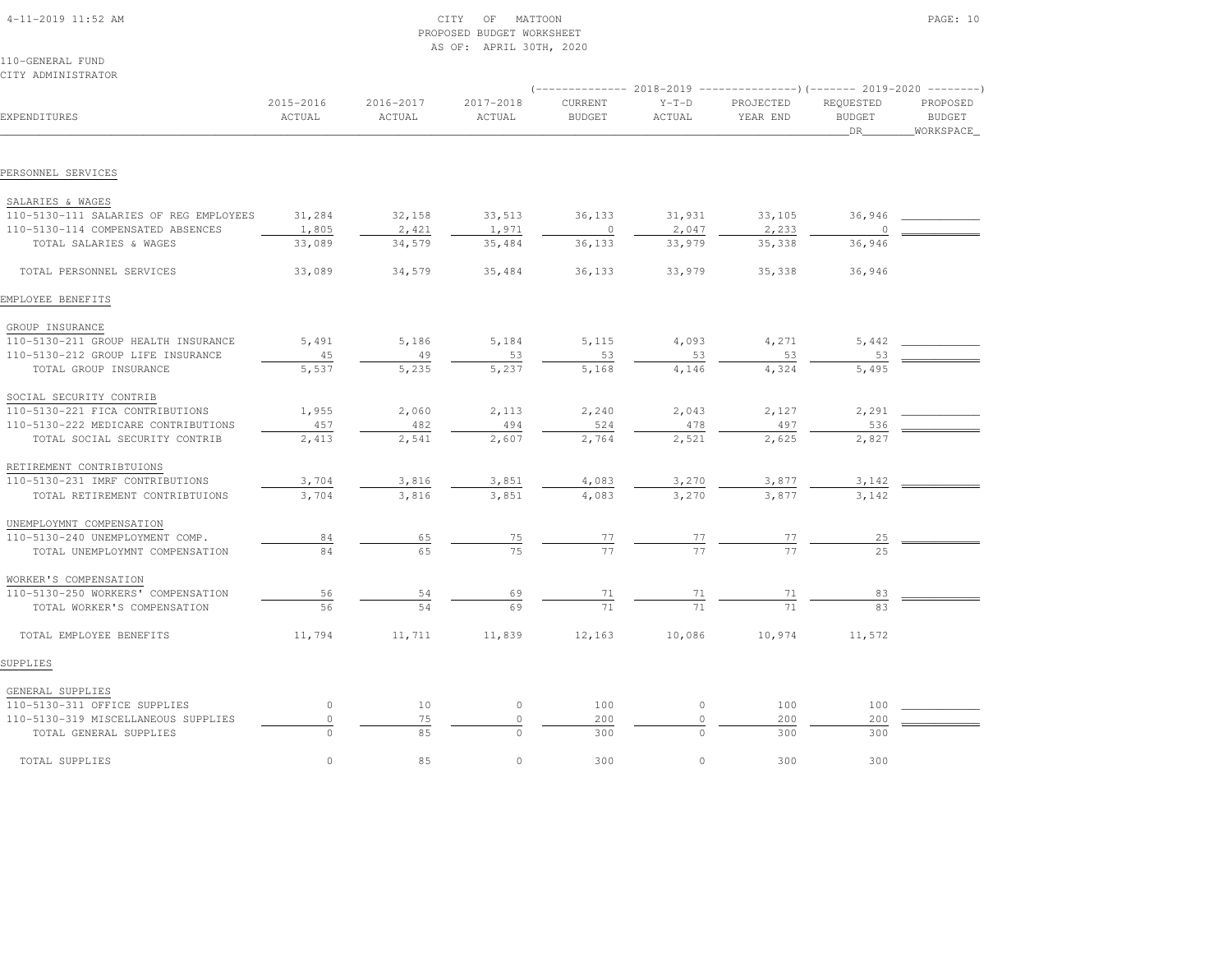| $4 - 11 - 2019$ 11:52 AM |  |
|--------------------------|--|

# $\begin{array}{ccc} \text{CITY} & \text{OF} & \text{MATTOON} \end{array}$  PROPOSED BUDGET WORKSHEETAS OF: APRIL 30TH, 2020

110-GENERAL FUNDCITY ADMINISTRATOR

| EXPENDITURES                            | 2015-2016<br>ACTUAL | 2016-2017<br>ACTUAL | 2017-2018<br>ACTUAL | CURRENT<br><b>BUDGET</b> | $Y-T-D$<br>ACTUAL | PROJECTED<br>YEAR END | REOUESTED<br><b>BUDGET</b><br>DR | PROPOSED<br>BUDGET<br>WORKSPACE |
|-----------------------------------------|---------------------|---------------------|---------------------|--------------------------|-------------------|-----------------------|----------------------------------|---------------------------------|
| OTHER PURCHASED SERVICES                |                     |                     |                     |                          |                   |                       |                                  |                                 |
| ADVERTISING                             |                     |                     |                     |                          |                   |                       |                                  |                                 |
| PRINTING & BINDING                      |                     |                     |                     |                          |                   |                       |                                  |                                 |
| 110-5130-550 PRINTING & BINDING         | 83                  | 0                   | 201                 | 100                      | 0                 | 100                   | $\circ$                          |                                 |
| TOTAL PRINTING & BINDING                | 83                  | $\Omega$            | 201                 | 100                      | $\Omega$          | 100                   | $\cap$                           |                                 |
| EMPLOYEE BUSINESS EXP                   |                     |                     |                     |                          |                   |                       |                                  |                                 |
| 110-5130-561 BUSINESS MEETING EXPENSE   | 505                 | 336                 | 153                 | 300                      | 50                | 51                    | 300                              |                                 |
| 110-5130-562 TRAVEL & TRAINING          | 1,043               | 3,265               | $\overline{0}$      | 4,000                    | 1,794             | 2,691                 | 2,500                            |                                 |
| 110-5130-565 CELLULAR PHONE EXP REIMB   | 1,200               | 1,200               | 1,200               | 1,200                    | 1,100             | 1,200                 | 1,200                            |                                 |
| TOTAL EMPLOYEE BUSINESS EXP             | 2,748               | 4,801               | 1,353               | 5,500                    | 2,945             | 3,943                 | 4,000                            |                                 |
| OTHER PURCHASED SERVICES                |                     |                     |                     |                          |                   |                       |                                  |                                 |
| 110-5130-571 DUES & MEMBERSHIPS         | 839                 | 547                 | 247                 | 1,500                    | 247               | 371                   | 1,000                            |                                 |
| TOTAL OTHER PURCHASED SERVICES          | 839                 | 547                 | 247                 | 1,500                    | 247               | 371                   | 1,000                            |                                 |
| TOTAL OTHER PURCHASED SERVICES          | 3,670               | 5,348               | 1,801               | 7,100                    | 3,192             | 4,413                 | 5,000                            |                                 |
| OTHER OBJECTS                           |                     |                     |                     |                          |                   |                       |                                  |                                 |
| FINANCIAL TRANS OBJECTS                 |                     |                     |                     |                          |                   |                       |                                  |                                 |
| 110-5130-826 IPRF GRANT EXP - SAFETY    | $\overline{0}$      | $\overline{0}$      | $\sim$ 0            | $\overline{0}$           | $\circ$           | $\overline{0}$        | 4,000                            |                                 |
| 110-5130-827 IPRF GRANT EXP - POLICE DE | 30,092              | 1,658               | $\overline{0}$      | 9,000                    | $\circ$           | 9,955                 | 10,000                           |                                 |
| 110-5130-828 IPRF GRANT EXP - FIRE DEPT | $\Omega$            | 15,254              | 28,831              | 9,000                    | $\Omega$          | 9,955                 | 10,000                           |                                 |
| 110-5130-829 IPRF GRANT EXP - PUBLIC WO | $\circ$             | $\circ$             | $\circ$             | 9,000                    | 627               | 9,955                 | 10,000                           |                                 |
| TOTAL FINANCIAL TRANS OBJECTS           | 30,092              | 16,911              | 28,831              | 27,000                   | 627               | 29,864                | 34,000                           |                                 |
| COMPUTER INFO SYS OBJECT                |                     |                     |                     |                          |                   |                       |                                  |                                 |
| 110-5130-863 COMPUTERS                  | 187                 | $\circ$             | 0                   | 1,200                    | 1,214             | 1,200                 | $\circ$                          |                                 |
| TOTAL COMPUTER INFO SYS OBJECT          | 187                 | $\bigcap$           | $\Omega$            | 1,200                    | 1,214             | 1,200                 | $\cap$                           |                                 |
| TOTAL OTHER OBJECTS                     | 30,279              | 16,911              | 28,831              | 28,200                   | 1,841             | 31,064                | 34,000                           |                                 |
| TOTAL CITY ADMINISTRATOR                | 78,832              | 68,634              | 77,956              | 83,896                   | 49,097            | 82,089                | 87,818                           |                                 |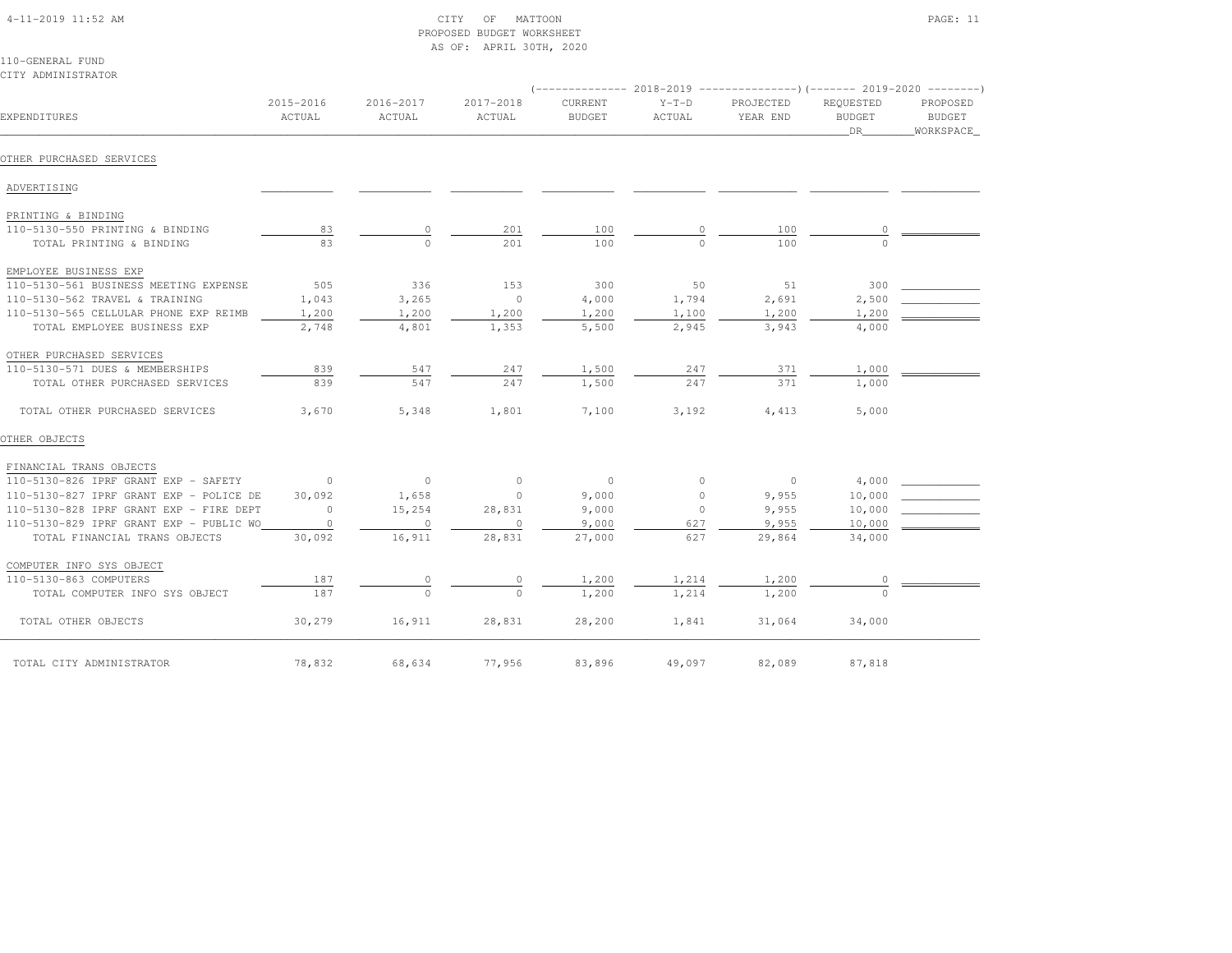| $4-11-2019$ $11:52$ AM |  |
|------------------------|--|
|                        |  |

# $\text{CITY}$  of MATTOON  $\blacksquare$  PROPOSED BUDGET WORKSHEETAS OF: APRIL 30TH, 2020

|                                        |                     |                     |                     |                          |                   | $(-$ ------------- 2018-2019 ------------------) (------- 2019-2020 ---------) |                                  |                                        |
|----------------------------------------|---------------------|---------------------|---------------------|--------------------------|-------------------|--------------------------------------------------------------------------------|----------------------------------|----------------------------------------|
| EXPENDITURES                           | 2015-2016<br>ACTUAL | 2016-2017<br>ACTUAL | 2017-2018<br>ACTUAL | CURRENT<br><b>BUDGET</b> | $Y-T-D$<br>ACTUAL | PROJECTED<br>YEAR END                                                          | REQUESTED<br><b>BUDGET</b><br>DR | PROPOSED<br><b>BUDGET</b><br>WORKSPACE |
|                                        |                     |                     |                     |                          |                   |                                                                                |                                  |                                        |
| PERSONNEL SERVICES                     |                     |                     |                     |                          |                   |                                                                                |                                  |                                        |
| SALARIES & WAGES                       |                     |                     |                     |                          |                   |                                                                                |                                  |                                        |
| 110-5150-111 SALARIES OF REG EMPLOYEES | 36,021              | 37,188              | 37,530              | 42,267                   | 37,001            | 38,643                                                                         | 43,218                           |                                        |
| 110-5150-114 COMPENSATED ABSENCES      | 3,070               | 3,061               | 3,816               | $\circ$                  | 2,726             | 3,594                                                                          | $\circ$                          |                                        |
| TOTAL SALARIES & WAGES                 | 39,091              | 40,249              | 41,346              | 42,267                   | 39,726            | 42,236                                                                         | 43,218                           |                                        |
| TOTAL PERSONNEL SERVICES               | 39,091              | 40,249              | 41,346              | 42,267                   | 39,726            | 42,236                                                                         | 43,218                           |                                        |
| EMPLOYEE BENEFITS                      |                     |                     |                     |                          |                   |                                                                                |                                  |                                        |
|                                        |                     |                     |                     |                          |                   |                                                                                |                                  |                                        |
| GROUP INSURANCE                        |                     |                     |                     |                          |                   |                                                                                |                                  |                                        |
| 110-5150-211 GROUP HEALTH INSURANCE    | 6,981<br>91         | 7,125<br>98         | 7,586               | 7,529                    | 6,924             | 7,225                                                                          | 7,548<br>106                     |                                        |
| 110-5150-212 GROUP LIFE INSURANCE      |                     |                     | 106                 | 106                      | 106               | 106                                                                            |                                  |                                        |
| 110-5150-213 RETIREE HEALTHCARE        | 881,127             | 1,094,644           | 964,376             | 1,633,534                | 1,212,075         | 1,372,351                                                                      | 1,373,069                        |                                        |
| TOTAL GROUP INSURANCE                  | 888,199             | 1,101,868           | 972,069             | 1,641,169                | 1,219,105         | 1,379,682                                                                      | 1,380,723                        |                                        |
| SOCIAL SECURITY CONTRIB                |                     |                     |                     |                          |                   |                                                                                |                                  |                                        |
| 110-5150-221 FICA CONTRIBUTIONS        | 2,262               | 2,314               | 2,378               | 2,621                    | 2,314             | 2,472                                                                          | 2,680                            |                                        |
| 110-5150-222 MEDICARE CONTRIBUTIONS    | 529                 | 541                 | 556                 | 613                      | 541               | 578                                                                            | 627                              |                                        |
| TOTAL SOCIAL SECURITY CONTRIB          | 2,790               | 2,855               | 2,934               | 3,234                    | 2,856             | 3,050                                                                          | 3,307                            |                                        |
| RETIREMENT CONTRIBTUIONS               |                     |                     |                     |                          |                   |                                                                                |                                  |                                        |
| 110-5150-231 IMRF CONTRIBUTIONS        | 4,285               | 4,288               | 4,333               | 4,773                    | 3,709             | 4,505                                                                          | 3,675                            |                                        |
| TOTAL RETIREMENT CONTRIBTUIONS         | 4,285               | 4,288               | 4,333               | 4,773                    | 3,709             | 4,505                                                                          | 3,675                            |                                        |
| UNEMPLOYMNT COMPENSATION               |                     |                     |                     |                          |                   |                                                                                |                                  |                                        |
| 110-5150-240 UNEMPLOYMENT COMP.        | 169                 | 130                 | 151                 | <u>154</u>               | 154               | 154                                                                            | 51                               |                                        |
| TOTAL UNEMPLOYMNT COMPENSATION         | 169                 | 130                 | 151                 | 154                      | 154               | 154                                                                            |                                  |                                        |
|                                        |                     |                     |                     |                          |                   |                                                                                |                                  |                                        |
| WORKER'S COMPENSATION                  |                     |                     |                     |                          |                   |                                                                                |                                  |                                        |
| 110-5150-250 WORKERS' COMPENSATION     | 67                  | 62                  | 81                  | <u>83</u>                | 83                | 83                                                                             | 97                               |                                        |
| TOTAL WORKER'S COMPENSATION            | 67                  | 62                  | 81                  | 83                       | 83                |                                                                                | 97                               |                                        |
| TOTAL EMPLOYEE BENEFITS                | 895,509             | 1,109,202           | 979,568             | 1,649,413                | 1,225,906         | 1,387,474                                                                      | 1,387,853                        |                                        |
| SUPPLIES                               |                     |                     |                     |                          |                   |                                                                                |                                  |                                        |
| GENERAL SUPPLIES                       |                     |                     |                     |                          |                   |                                                                                |                                  |                                        |
| 110-5150-311 OFFICE SUPPLIES           | 1,614               | 1,187               | 647                 | 1,500                    | 463               | 659                                                                            | 1,000                            |                                        |
| 110-5150-319 MISCELLANEOUS SUPPLIES    | $\circ$             | $\circ$             | $\circ$             | 100                      | $\circ$           | 100                                                                            | 100                              |                                        |
| TOTAL GENERAL SUPPLIES                 | 1,614               | 1,187               | 647                 | 1,600                    | 463               | 759                                                                            | 1,100                            |                                        |
| TOTAL SUPPLIES                         | 1,614               | 1,187               | 647                 | 1,600                    | 463               | 759                                                                            | 1,100                            |                                        |
|                                        |                     |                     |                     |                          |                   |                                                                                |                                  |                                        |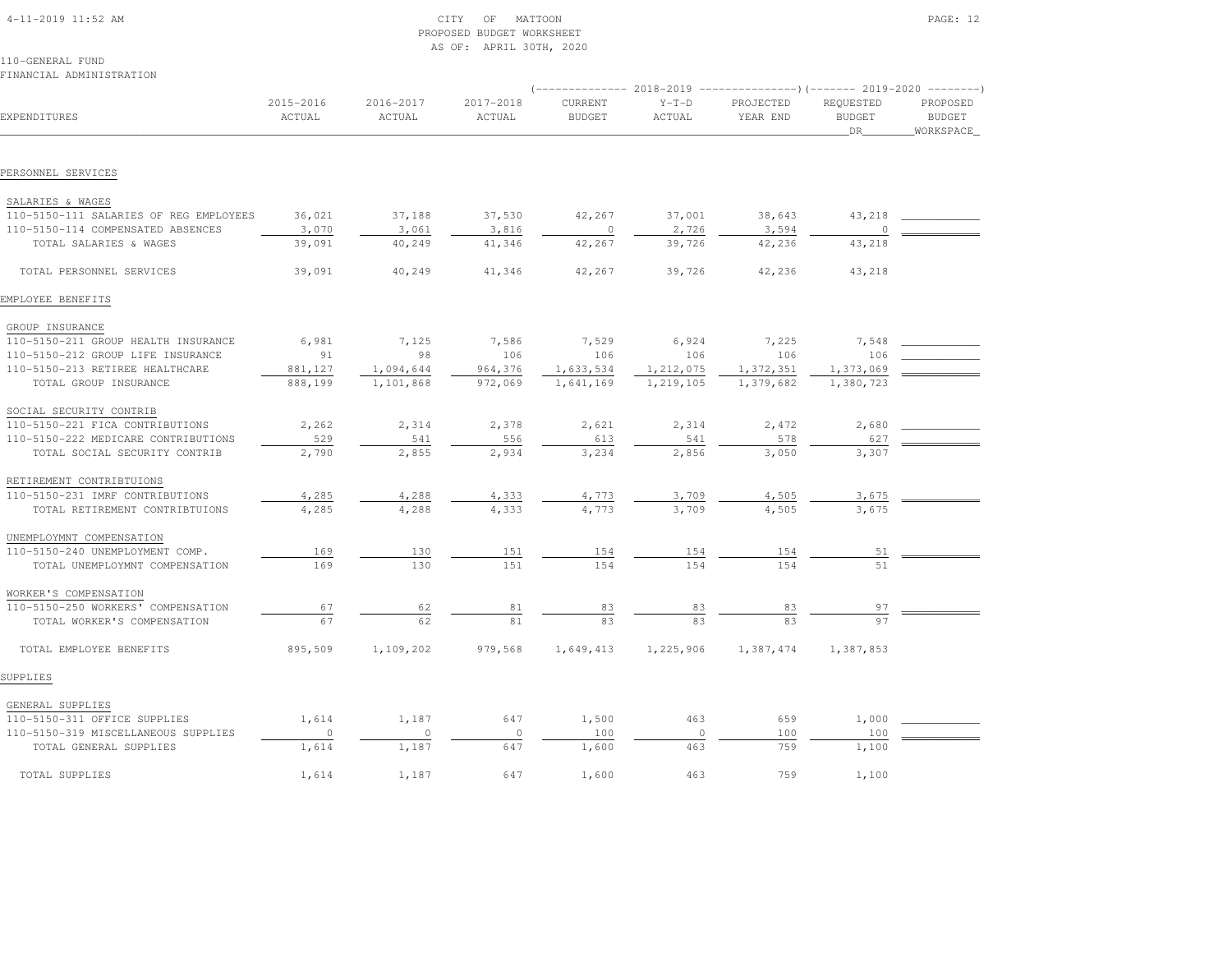# 4-11-2019 11:52 AM CITY OF MATTOON PAGE: 13 PROPOSED BUDGET WORKSHEETAS OF: APRIL 30TH, 2020

110-GENERAL FUNDFINANCIAL ADMINISTRATION

|                                         |                     | (-------------- 2018-2019 ---------------------       2019-2020 ---------       ) |                     |                                 |                   |                       |                                          |                                         |  |
|-----------------------------------------|---------------------|-----------------------------------------------------------------------------------|---------------------|---------------------------------|-------------------|-----------------------|------------------------------------------|-----------------------------------------|--|
| EXPENDITURES                            | 2015-2016<br>ACTUAL | 2016-2017<br>ACTUAL                                                               | 2017-2018<br>ACTUAL | <b>CURRENT</b><br><b>BUDGET</b> | $Y-T-D$<br>ACTUAL | PROJECTED<br>YEAR END | <b>REOUESTED</b><br><b>BUDGET</b><br>DR. | PROPOSED<br><b>BUDGET</b><br>WORKSPACE_ |  |
| OTHER PURCHASED SERVICES                |                     |                                                                                   |                     |                                 |                   |                       |                                          |                                         |  |
| PROFESSIONAL SERVICES                   |                     |                                                                                   |                     |                                 |                   |                       |                                          |                                         |  |
| 110-5150-512 ANIMAL CONTROL SERVICES    | 27,437              | 34,296                                                                            | 20,577              | 27,437                          | 27,437            | 27,437                | 27,437                                   |                                         |  |
| 110-5150-513 AUDITING & ACCOUNTING SERV | 5,090               | 4,750                                                                             | 4,860               | 10,004                          | 5,004             | 5,004                 | 5,148                                    |                                         |  |
| 110-5150-516 TECHNOLOGY SUPPORT SERVIC  | 13,899              | 14,594                                                                            | 15,324              | 17,000                          | 8,784             | 15,359                | 8,500                                    |                                         |  |
| TOTAL PROFESSIONAL SERVICES             | 46,426              | 53,640                                                                            | 40,761              | 54,441                          | 41,224            | 47,799                | 41,085                                   |                                         |  |
| INSURANCE                               |                     |                                                                                   |                     |                                 |                   |                       |                                          |                                         |  |
| 110-5150-523 PROPERTY & CASUALTY INS.   | 122,057             | 108,981                                                                           | 125,019             | 146,989                         | 146,989           | 146,989               | 156,369                                  |                                         |  |
| TOTAL INSURANCE                         | 122,057             | 108,981                                                                           | 125,019             | 146,989                         | 146,989           | 146,989               | 156,369                                  |                                         |  |
| COMMUNICATION                           |                     |                                                                                   |                     |                                 |                   |                       |                                          |                                         |  |
| 110-5150-532 TELEPHONE                  | 1,875               | 1,877                                                                             | 1,872               | 1,900                           | 1,782             | 1,882                 | 1,900                                    |                                         |  |
| TOTAL COMMUNICATION                     | 1,875               | 1,877                                                                             | 1,872               | 1,900                           | 1,782             | 1,882                 | 1,900                                    |                                         |  |
| EMPLOYEE BUSINESS EXP                   |                     |                                                                                   |                     |                                 |                   |                       |                                          |                                         |  |
| 110-5150-562 TRAVEL & TRAINING          | 2,019               | 401                                                                               | 1,639               | 2,500                           | 1,061             | 1,464                 | 2,000                                    |                                         |  |
| TOTAL EMPLOYEE BUSINESS EXP             | 2,019               | 401                                                                               | 1,639               | 2,500                           | 1,061             | 1,464                 | 2,000                                    |                                         |  |
| OTHER PURCHASED SERVICES                |                     |                                                                                   |                     |                                 |                   |                       |                                          |                                         |  |
| 110-5150-571 DUES & MEMBERSHIPS         | 975                 | 880                                                                               | 895                 | 1,400                           | 1,048             | 1,369                 | 1,600                                    |                                         |  |
| TOTAL OTHER PURCHASED SERVICES          | 975                 | 880                                                                               | 895                 | 1,400                           | 1,048             | 1,369                 | 1,600                                    |                                         |  |
| TOTAL OTHER PURCHASED SERVICES          | 173,352             | 165,778                                                                           | 170,186             | 207,230                         | 192,104           | 199,503               | 202,954                                  |                                         |  |
| OTHER OBJECTS                           |                     |                                                                                   |                     |                                 |                   |                       |                                          |                                         |  |
| FINANCIAL TRANS OBJECTS                 |                     |                                                                                   |                     |                                 |                   |                       |                                          |                                         |  |
| 110-5150-811 BANK SERVICE CHARGES       | 798                 | 960                                                                               | 825                 | 1,000                           | 683               | 747                   | 1,000                                    |                                         |  |
| TOTAL FINANCIAL TRANS OBJECTS           | 798                 | 960                                                                               | 825                 | 1,000                           | 683               | 747                   | 1,000                                    |                                         |  |
| SPECIAL EVENT OBJECTS                   |                     |                                                                                   |                     |                                 |                   |                       |                                          |                                         |  |
| 110-5150-830 BAD DEBT EXPENSE           | 5,953               | 4,213                                                                             | 5,242               | 6,000                           | 5,787             | 6,551                 | 6,500                                    |                                         |  |
| TOTAL SPECIAL EVENT OBJECTS             | 5,953               | 4,213                                                                             | 5,242               | 6,000                           | 5,787             | 6,551                 | 6,500                                    |                                         |  |
| COMPUTER INFO SYS OBJECT                |                     |                                                                                   |                     |                                 |                   |                       |                                          |                                         |  |
| 110-5150-863 COMPUTERS                  | 0                   | 0                                                                                 |                     | 800                             | 898               | 800                   | 1,067                                    |                                         |  |
| TOTAL COMPUTER INFO SYS OBJECT          | $\Omega$            | $\Omega$                                                                          | $\cap$              | 800                             | 898               | 800                   | 1,067                                    |                                         |  |

TOTAL OTHER OBJECTS 6,751 6,173 6,067 7,800 7,368 8,098 8,567

TOTAL FINANCIAL ADMINISTRATION 1,116,317 1,321,589 1,197,814 1,908,310 1,465,568 1,638,071 1,643,692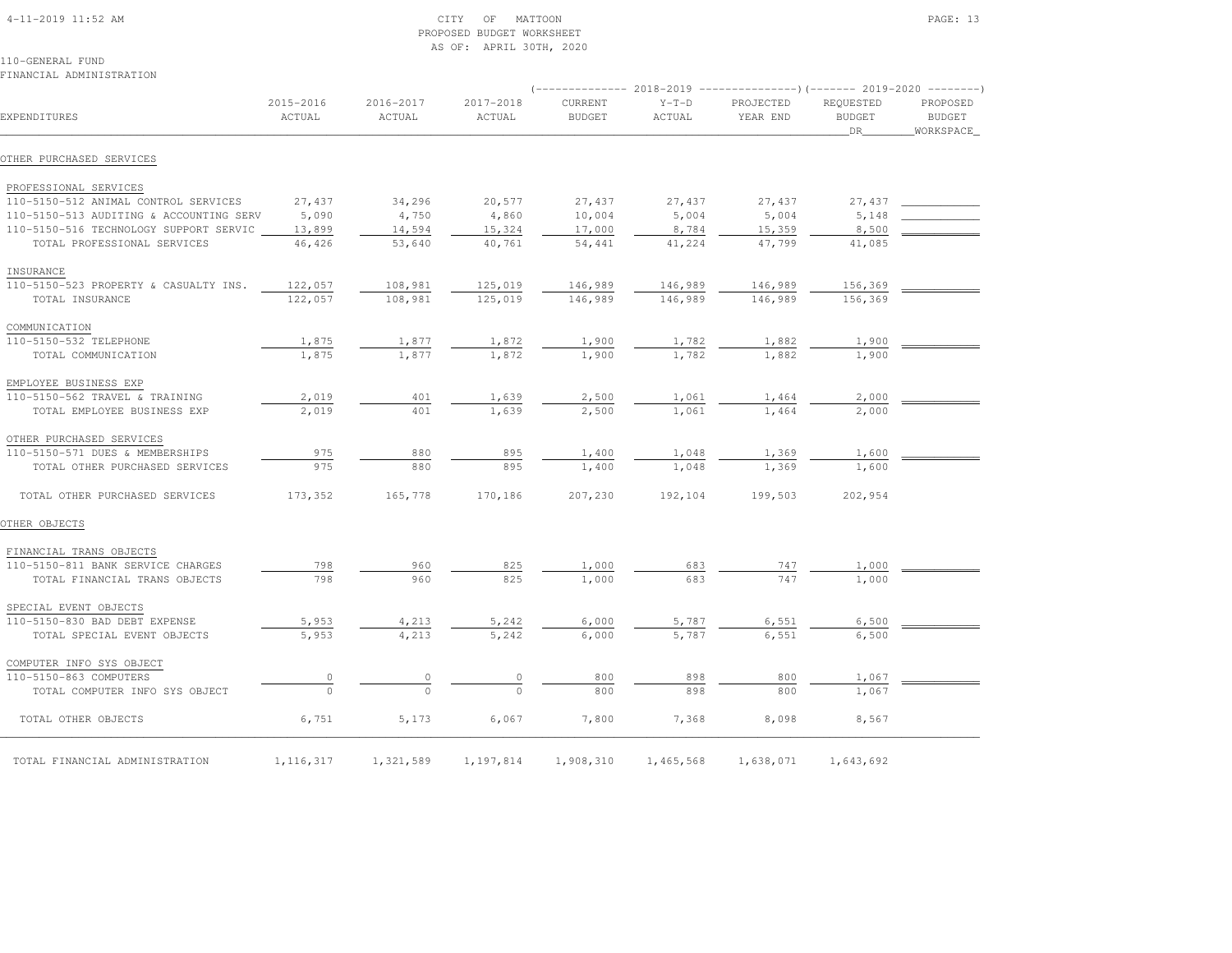| ×<br>٧ |  |
|--------|--|
|--------|--|

|                                                                            | PROPOSED BUDGET WORKSHEET<br>AS OF: APRIL 30TH, 2020 |                     |                     |                                |                   |                       |                                  |                                          |
|----------------------------------------------------------------------------|------------------------------------------------------|---------------------|---------------------|--------------------------------|-------------------|-----------------------|----------------------------------|------------------------------------------|
| 110-GENERAL FUND<br>LEGAL SERVICES                                         |                                                      |                     |                     |                                |                   |                       |                                  |                                          |
| EXPENDITURES                                                               | 2015-2016<br>ACTUAL                                  | 2016-2017<br>ACTUAL | 2017-2018<br>ACTUAL | CURRENT<br><b>BUDGET</b>       | $Y-T-D$<br>ACTUAL | PROJECTED<br>YEAR END | REQUESTED<br><b>BUDGET</b><br>DR | PROPOSED<br><b>BUDGET</b><br>_WORKSPACE_ |
|                                                                            |                                                      |                     |                     |                                |                   |                       |                                  |                                          |
| PERSONNEL SERVICES                                                         |                                                      |                     |                     |                                |                   |                       |                                  |                                          |
| SALARIES & WAGES                                                           |                                                      |                     |                     |                                |                   |                       |                                  |                                          |
| EMPLOYEE BENEFITS                                                          |                                                      |                     |                     |                                |                   |                       |                                  |                                          |
| GROUP INSURANCE                                                            |                                                      |                     |                     |                                |                   |                       |                                  |                                          |
| SOCIAL SECURITY CONTRIB                                                    |                                                      |                     |                     |                                |                   |                       |                                  |                                          |
| RETIREMENT CONTRIBTUIONS                                                   |                                                      |                     |                     |                                |                   |                       |                                  |                                          |
| UNEMPLOYMNT COMPENSATION                                                   |                                                      |                     |                     |                                |                   |                       |                                  |                                          |
| WORKER'S COMPENSATION                                                      |                                                      |                     |                     |                                |                   |                       |                                  |                                          |
| SUPPLIES                                                                   |                                                      |                     |                     |                                |                   |                       |                                  |                                          |
| GENERAL SUPPLIES<br>110-5160-311 OFFICE SUPPLIES<br>TOTAL GENERAL SUPPLIES |                                                      | $\frac{2}{2}$       |                     | $\frac{0}{0}$<br>$\frac{0}{0}$ |                   |                       |                                  |                                          |
| BOOKS & PERIODICALS                                                        |                                                      |                     |                     |                                |                   |                       |                                  |                                          |

| TOTAL SUPPLIES                          |        | 2      | $\Omega$ | $\mathbf{0}$ | $\Omega$ | $\circ$ |         |  |
|-----------------------------------------|--------|--------|----------|--------------|----------|---------|---------|--|
| OTHER PURCHASED SERVICES                |        |        |          |              |          |         |         |  |
| PROFESSIONAL SERVICES                   |        |        |          |              |          |         |         |  |
| 110-5160-515 LABOR RELATIONS COUNSEL    | 5,253  | 2,650  | 55,815   | 50,000       | 120,570  | 135,249 | 100,000 |  |
| 110-5160-519 OTHER PROFESSIONAL SERVICE | 50,764 | 40,708 | 46,146   | 55,000       | 45,915   | 45,624  | 55,000  |  |
| TOTAL PROFESSIONAL SERVICES             | 56,017 | 43,358 | 101,960  | 105,000      | 166,485  | 180,873 | 155,000 |  |
| EMPLOYEE BUSINESS EXP                   |        |        |          |              |          |         |         |  |
| OTHER PURCHASED SERVICES                |        |        |          |              |          |         |         |  |
| TOTAL OTHER PURCHASED SERVICES          | 56,017 | 43,358 | 101,960  | 105,000      | 166,485  | 180,873 | 155,000 |  |
| TOTAL LEGAL SERVICES                    | 56,018 | 43,360 | 101,961  | 105,000      | 166,485  | 180,873 | 155,000 |  |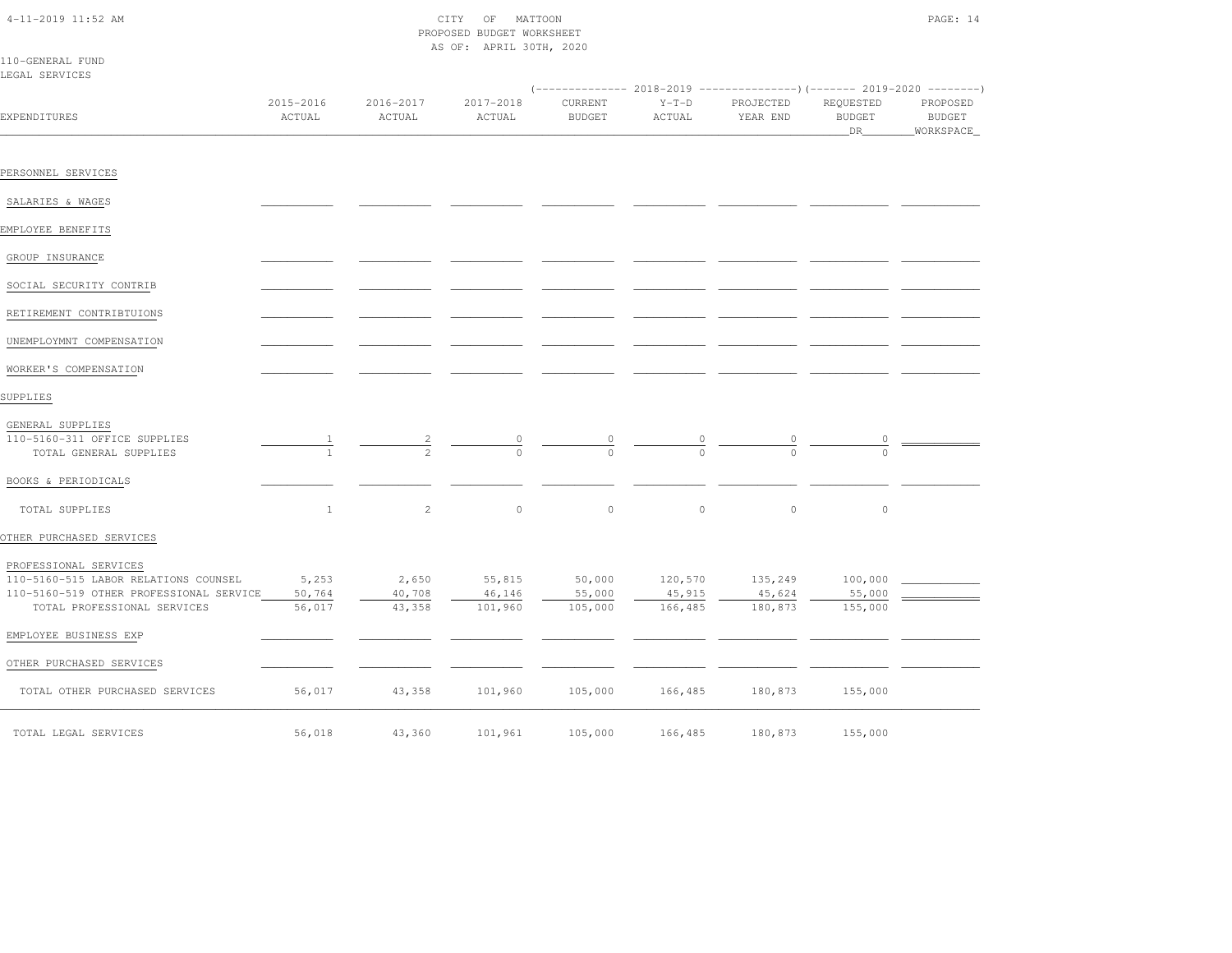| $4 - 11 - 2019$ 11:52 AM |  |
|--------------------------|--|

# $\begin{array}{ccc} \text{CITY} & \text{OF} & \text{MATTOON} \end{array}$  PROPOSED BUDGET WORKSHEETAS OF: APRIL 30TH, 2020

110-GENERAL FUNDCOMPUTER INFO SYSTEMS

|                                         |                     |                     |                     |                          |                   |                       | (-------------- 2018-2019 ----------------) (------- 2019-2020 --------) |                                        |  |
|-----------------------------------------|---------------------|---------------------|---------------------|--------------------------|-------------------|-----------------------|--------------------------------------------------------------------------|----------------------------------------|--|
| EXPENDITURES                            | 2015-2016<br>ACTUAL | 2016-2017<br>ACTUAL | 2017-2018<br>ACTUAL | CURRENT<br><b>BUDGET</b> | $Y-T-D$<br>ACTUAL | PROJECTED<br>YEAR END | REQUESTED<br><b>BUDGET</b><br>DR                                         | PROPOSED<br><b>BUDGET</b><br>WORKSPACE |  |
|                                         |                     |                     |                     |                          |                   |                       |                                                                          |                                        |  |
| PERSONNEL SERVICES                      |                     |                     |                     |                          |                   |                       |                                                                          |                                        |  |
| SALARIES & WAGES                        |                     |                     |                     |                          |                   |                       |                                                                          |                                        |  |
| 110-5170-111 SALARIES OF REG EMPLOYEES  | 117,153             | 117,906             | 89,330              | 76,986                   | 65,736            | 71,426                | 78,718                                                                   |                                        |  |
| 110-5170-112 SALARIES OF TEMP EMPLOYEES | $\Omega$            | $\circ$             | $\circ$             | 4,500                    | $\mathbf{0}$      | 4,500                 | 4,500                                                                    |                                        |  |
| 110-5170-114 COMPENSATED ABSENCES       | 6,913               | 10,289              | 9,479               | $\overline{0}$           | 6,660             | 5,560                 | $\Omega$                                                                 |                                        |  |
| TOTAL SALARIES & WAGES                  | 124,066             | 128,195             | 98,810              | 81,486                   | 72,396            | 81,486                | 83,218                                                                   |                                        |  |
| TOTAL PERSONNEL SERVICES                | 124,066             | 128,195             | 98,810              | 81,486                   | 72,396            | 81,486                | 83,218                                                                   |                                        |  |
| EMPLOYEE BENEFITS                       |                     |                     |                     |                          |                   |                       |                                                                          |                                        |  |
| GROUP INSURANCE                         |                     |                     |                     |                          |                   |                       |                                                                          |                                        |  |
| 110-5170-211 GROUP HEALTH INSURANCE     | 16,151              | 15,253              | 5,717               | $\circ$                  | $\overline{0}$    | $\circ$               | $\Omega$                                                                 |                                        |  |
| 110-5170-212 GROUP LIFE INSURANCE       | 268                 | 287                 | 312                 | 156                      | 156               | 156                   | 156                                                                      |                                        |  |
| TOTAL GROUP INSURANCE                   | 16,419              | 15,540              | 6,029               | 156                      | 156               | 156                   | 156                                                                      |                                        |  |
| SOCIAL SECURITY CONTRIB                 |                     |                     |                     |                          |                   |                       |                                                                          |                                        |  |
| 110-5170-221 FICA CONTRIBUTIONS         | 7,394               | 7,692               | 6,175               | 5,052                    | 4,489             | 4,773                 | 5,160                                                                    |                                        |  |
| 110-5170-222 MEDICARE CONTRIBUTIONS     | 1,729               | 1,799               | 1,444               | 1,182                    | 1,050             | 1,116                 | 1,207                                                                    |                                        |  |
| TOTAL SOCIAL SECURITY CONTRIB           | 9,124               | 9,491               | 7,620               | 6,234                    | 5,538             | 5,889                 | 6,367                                                                    |                                        |  |
| RETIREMENT CONTRIBTUIONS                |                     |                     |                     |                          |                   |                       |                                                                          |                                        |  |
| 110-5170-231 IMRF CONTRIBUTIONS         | 14,005              | 14,252              | 11,255              | 8,699                    | 7,181             | 8,699                 | 6,694                                                                    |                                        |  |
| TOTAL RETIREMENT CONTRIBTUIONS          | 14,005              | 14,252              | 11,255              | 8,699                    | 7,181             | 8,699                 | 6,694                                                                    |                                        |  |
| UNEMPLOYMNT COMPENSATION                |                     |                     |                     |                          |                   |                       |                                                                          |                                        |  |
| 110-5170-240 UNEMPLOYMENT COMP.         | 496                 | 383                 | 444                 | 306                      | 306               | 306                   | 100                                                                      |                                        |  |
| TOTAL UNEMPLOYMNT COMPENSATION          | 496                 | 383                 | 444                 | 306                      | 306               | 306                   | 100                                                                      |                                        |  |
| WORKER'S COMPENSATION                   |                     |                     |                     |                          |                   |                       |                                                                          |                                        |  |
| 110-5170-250 WORKERS' COMPENSATION      | 214                 | 198                 | 262                 | 160                      | 160               | 160                   | 187                                                                      |                                        |  |
| TOTAL WORKER'S COMPENSATION             | 214                 | 198                 | 262                 | 160                      | 160               | 160                   | 187                                                                      |                                        |  |
| TOTAL EMPLOYEE BENEFITS                 | 40,258              | 39,863              | 25,610              | 15,555                   | 13,341            | 15,211                | 13,504                                                                   |                                        |  |
| SUPPLIES                                |                     |                     |                     |                          |                   |                       |                                                                          |                                        |  |
| GENERAL SUPPLIES                        |                     |                     |                     |                          |                   |                       |                                                                          |                                        |  |
| 110-5170-311 OFFICE SUPPLIES            | 282                 | 32                  | 151                 | 300                      | $\circ$           | 300                   | 300                                                                      |                                        |  |
| 110-5170-312 CLEANING SUPPLIES          | 30                  | $\circ$             | $\circ$             | 50                       | 41                | 12                    | 50                                                                       |                                        |  |
| 110-5170-316 TOOLS & EQUIPMENT          | 1,754               | 2,107               | 1,583               | 2,500                    | 1,128             | 1,353                 | 2,500                                                                    |                                        |  |
| 110-5170-319 MISCELLANEOUS SUPPLIES     | 158                 | 421                 | 349                 | 700                      | 506               | 604                   | 700                                                                      |                                        |  |
| TOTAL GENERAL SUPPLIES                  | 2,224               | 2,560               | 2,084               | 3,550                    | 1,675             | 2,269                 | 3,550                                                                    |                                        |  |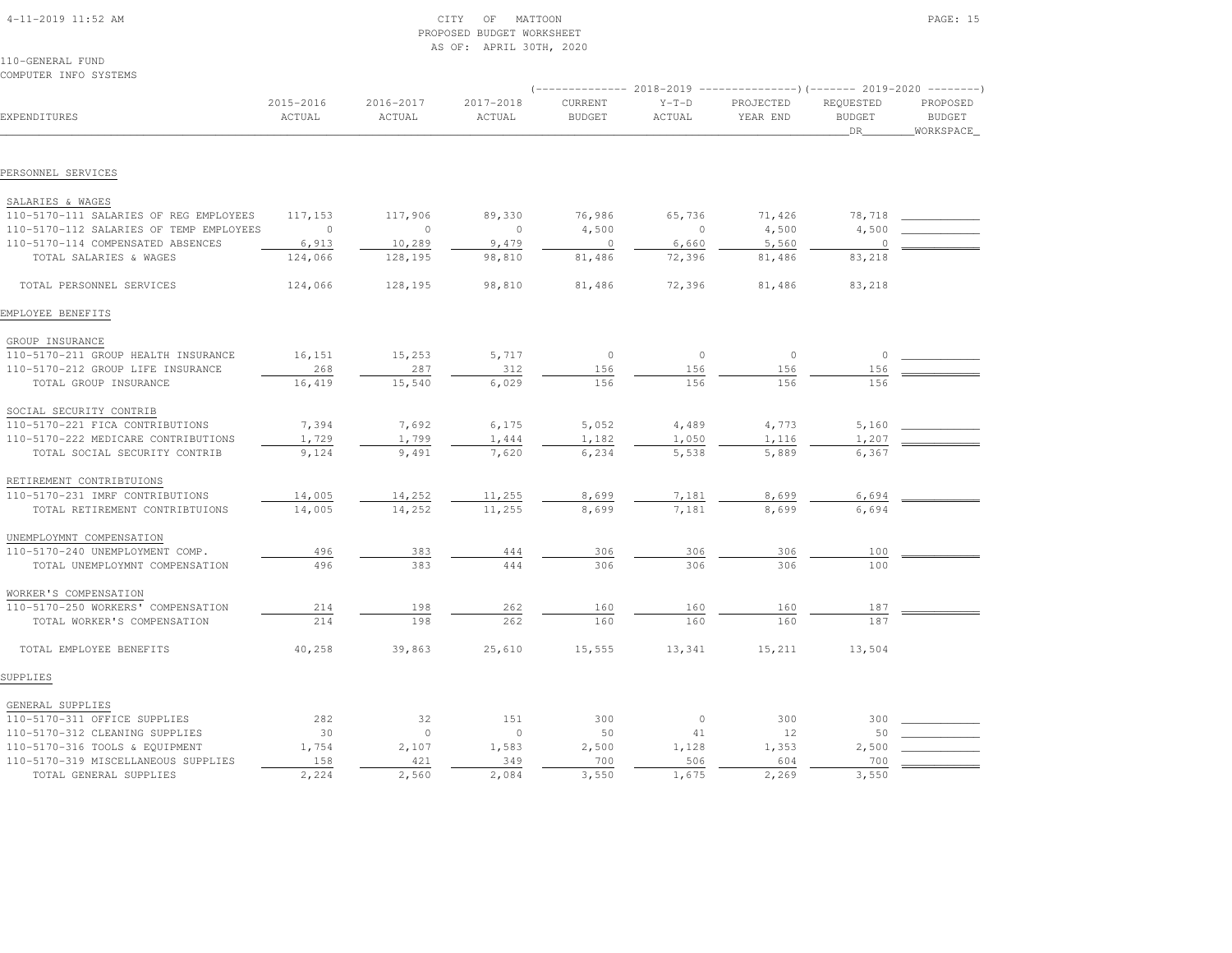#### 4-11-2019 11:52 AM CITY OF MATTOON PAGE: 16 PROPOSED BUDGET WORKSHEETAS OF: APRIL 30TH, 2020

| COMPUTER INFO SYSTEMS                   |                     |                     |                     |                          |                   |                                                                                                 |                                    |                                        |
|-----------------------------------------|---------------------|---------------------|---------------------|--------------------------|-------------------|-------------------------------------------------------------------------------------------------|------------------------------------|----------------------------------------|
| EXPENDITURES                            | 2015-2016<br>ACTUAL | 2016-2017<br>ACTUAL | 2017-2018<br>ACTUAL | CURRENT<br><b>BUDGET</b> | $Y-T-D$<br>ACTUAL | (-------------- 2018-2019 ----------------)(------- 2019-2020 --------<br>PROJECTED<br>YEAR END | REQUESTED<br><b>BUDGET</b><br>_DR_ | PROPOSED<br><b>BUDGET</b><br>WORKSPACE |
| ENERGY                                  |                     |                     |                     |                          |                   |                                                                                                 |                                    |                                        |
| 110-5170-325 SOFTWARE                   | 983                 | 608                 | 926                 | 2,600                    | 1,044             | 1,100                                                                                           | 1,500                              |                                        |
| TOTAL ENERGY                            | 983                 | 608                 | 926                 | 2,600                    | 1,044             | 1,100                                                                                           | 1,500                              |                                        |
| BOOKS & PERIODICALS                     |                     |                     |                     |                          |                   |                                                                                                 |                                    |                                        |
| 110-5170-340 BOOKS & PERIODICALS        | $\circ$             | $\circ$             | 44                  | 300                      | 40                | 100                                                                                             | 100                                |                                        |
| TOTAL BOOKS & PERIODICALS               | $\Omega$            | $\Omega$            | 44                  | 300                      | 40                | 100                                                                                             | 100                                |                                        |
| TOTAL SUPPLIES                          | 3,207               | 3,168               | 3,053               | 6,450                    | 2,759             | 3,469                                                                                           | 5,150                              |                                        |
| OTHER PURCHASED SERVICES                |                     |                     |                     |                          |                   |                                                                                                 |                                    |                                        |
| PROFESSIONAL SERVICES                   |                     |                     |                     |                          |                   |                                                                                                 |                                    |                                        |
| 110-5170-516 TECHNOLOGY SUPPORT SERVIC  | 14,581              | 18,620              | 50,373              | 56,340                   | 44,931            | 56,340                                                                                          | 69,640                             |                                        |
| TOTAL PROFESSIONAL SERVICES             | 14,581              | 18,620              | 50,373              | 56,340                   | 44,931            | 56,340                                                                                          | 69,640                             |                                        |
| COMMUNICATION                           |                     |                     |                     |                          |                   |                                                                                                 |                                    |                                        |
| 110-5170-533 CELLULAR PHONE             | 2,517               | 2,091               | 1,376               | 900                      | 808               | 900                                                                                             | 900                                |                                        |
| TOTAL COMMUNICATION                     | 2,517               | 2,091               | 1,376               | 900                      | 808               | 900                                                                                             | 900                                |                                        |
| EMPLOYEE BUSINESS EXP                   |                     |                     |                     |                          |                   |                                                                                                 |                                    |                                        |
| 110-5170-562 TRAVEL & TRAINING          | 3,782               | 4,377               | 3,628               | 4,200                    | 3,882             | 4,000                                                                                           | 2,300                              |                                        |
| 110-5170-564 PRIVATE VEHICLE EXP REIMB  | $\circ$             | $\circ$             | $\mathbf{0}$        | 100                      | $\mathbf{0}$      | $\circ$                                                                                         | 100                                |                                        |
| TOTAL EMPLOYEE BUSINESS EXP             | 3,782               | 4,377               | 3,628               | 4,300                    | 3,882             | 4,000                                                                                           | 2,400                              |                                        |
| OTHER PURCHASED SERVICES                |                     |                     |                     |                          |                   |                                                                                                 |                                    |                                        |
| 110-5170-571 DUES & MEMBERSHIPS         | 425                 | 625                 | 150                 | 450                      | 350               | 350                                                                                             | 350                                |                                        |
| TOTAL OTHER PURCHASED SERVICES          | 425                 | 625                 | 150                 | 450                      | 350               | 350                                                                                             | 350                                |                                        |
| TOTAL OTHER PURCHASED SERVICES          | 21,305              | 25,713              | 55,526              | 61,990                   | 49,971            | 61,590                                                                                          | 73,290                             |                                        |
| OTHER OBJECTS                           |                     |                     |                     |                          |                   |                                                                                                 |                                    |                                        |
| COMPUTER INFO SYS OBJECT                |                     |                     |                     |                          |                   |                                                                                                 |                                    |                                        |
| 110-5170-841 WIDE AREA NETWORK SOFTWARE | 23,261              | 23,297              | 23,923              | 29,700                   | 35,679            | 35,679                                                                                          | 37,000                             |                                        |
| TOTAL COMPUTER INFO SYS OBJECT          | 23,261              | 23,297              | 23,923              | 29,700                   | 35,679            | 35,679                                                                                          | 37,000                             |                                        |
| COMPUTER INFO SYS OBJECT                |                     |                     |                     |                          |                   |                                                                                                 |                                    |                                        |
| 110-5170-851 WIDE AREA NETWORK SERVERS  | 11,953              | 1,795               | 642                 | 2,000                    | 1,046             | 2,000                                                                                           | 2,000                              |                                        |
| 110-5170-852 NETWORK SECURITY SYSTEMS   | 5,191               | 4,996               | 4,864               | 5,500                    | 2,867             | 3,000                                                                                           | 12,000                             |                                        |
| 110-5170-854 WIDE AREA NETWORK WIRING A | 2,128               | 2,130               | 2,048               | 1,000                    | 981               | 1,070                                                                                           | 1,100                              |                                        |
| TOTAL COMPUTER INFO SYS OBJECT          | 19,272              | 8,921               | 7,555               | 8,500                    | 4,894             | 6,070                                                                                           | 15,100                             |                                        |
| COMPUTER INFO SYS OBJECT                |                     |                     |                     |                          |                   |                                                                                                 |                                    |                                        |
| 110-5170-863 COMPUTERS                  | 2,034               |                     | 2,317               | 2,000                    | 750               | 2,000                                                                                           | 2,000                              |                                        |
| TOTAL COMPUTER INFO SYS OBJECT          | 2,034               | $\circ$             | 2,317               | 2,000                    | 750               | 2,000                                                                                           | 2,000                              |                                        |
| TOTAL OTHER OBJECTS                     | 44,566              | 32,217              | 33,795              | 40,200                   | 41,323            | 43,749                                                                                          | 54,100                             |                                        |
| TOTAL COMPUTER INFO SYSTEMS             | 233,402             | 229,157             | 216,793             | 205,681                  | 179,790           | 205,504                                                                                         | 229,262                            |                                        |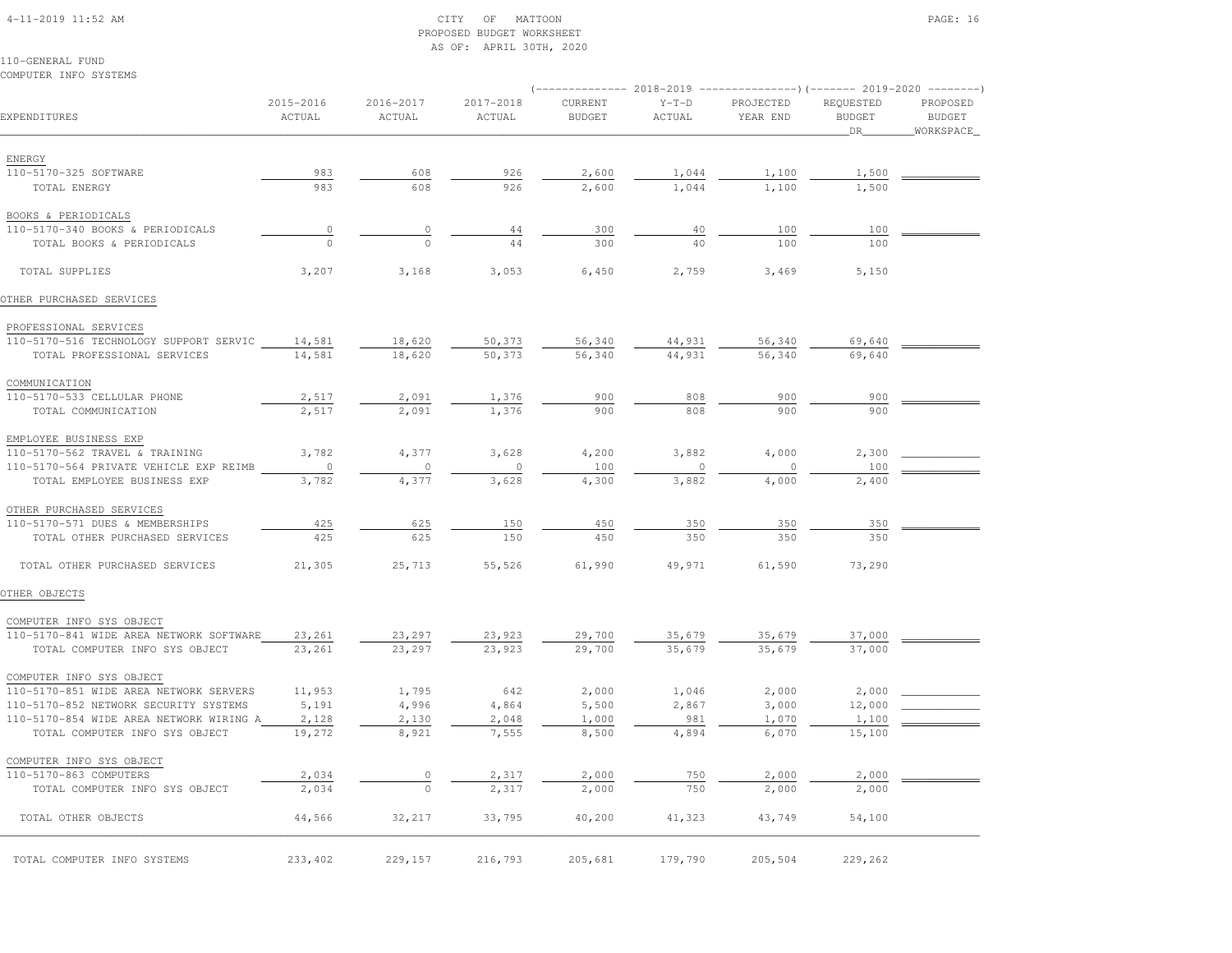#### 4-11-2019 11:52 AM CITY OF MATTOON PAGE: 17 PROPOSED BUDGET WORKSHEETAS OF: APRIL 30TH, 2020

| POLICE ADMINISTRATION                                                |                     |                     |                     |                          |                   |                       |                                   |                                          |
|----------------------------------------------------------------------|---------------------|---------------------|---------------------|--------------------------|-------------------|-----------------------|-----------------------------------|------------------------------------------|
| EXPENDITURES                                                         | 2015-2016<br>ACTUAL | 2016-2017<br>ACTUAL | 2017-2018<br>ACTUAL | CURRENT<br><b>BUDGET</b> | $Y-T-D$<br>ACTUAL | PROJECTED<br>YEAR END | REQUESTED<br><b>BUDGET</b><br>DR. | PROPOSED<br><b>BUDGET</b><br>_WORKSPACE_ |
| PERSONNEL SERVICES                                                   |                     |                     |                     |                          |                   |                       |                                   |                                          |
|                                                                      |                     |                     |                     |                          |                   |                       |                                   |                                          |
| SALARIES & WAGES                                                     |                     |                     |                     |                          |                   |                       |                                   |                                          |
| 110-5211-111 SALARIES OF REG EMPLOYEES                               | 345,400             | 360,330             | 368,608             | 384,753                  | 355,697           | 378,614               | 394,657                           |                                          |
| 110-5211-113 OVERTIME                                                | 1,275               | 68                  | $\circ$             | $\circ$                  | $\circ$           | $\Omega$              |                                   |                                          |
| 110-5211-114 COMPENSATED ABSENCES                                    | $\overline{0}$      | $\overline{0}$      | 56,266              | $\circ$                  | $\circ$           | $\circ$               | $\Omega$                          |                                          |
| TOTAL SALARIES & WAGES                                               | 346,675             | 360,398             | 424,874             | 384,753                  | 355,697           | 378,614               | 394,657                           |                                          |
| TOTAL PERSONNEL SERVICES                                             | 346,675             | 360,398             | 424,874             | 384,753                  | 355,697           | 378,614               | 394,657                           |                                          |
| EMPLOYEE BENEFITS                                                    |                     |                     |                     |                          |                   |                       |                                   |                                          |
| GROUP INSURANCE                                                      |                     |                     |                     |                          |                   |                       |                                   |                                          |
| 110-5211-211 GROUP HEALTH INSURANCE                                  | 64,604              | 61,011              | 60,348              | 60,182                   | 48,157            | 50,251                | 64,020                            |                                          |
| 110-5211-212 GROUP LIFE INSURANCE                                    | 803                 | 860                 | 936                 | 936                      | 936               | 936                   | 936                               |                                          |
| TOTAL GROUP INSURANCE                                                | 65,407              | 61,871              | 61,284              | 61,118                   | 49,093            | 51,187                | 64,956                            |                                          |
| SOCIAL SECURITY CONTRIB                                              |                     |                     |                     |                          |                   |                       |                                   |                                          |
|                                                                      | 10,517              | 10,859              | 11,170              | 12,712                   | 11,183            | 11,895                | 13,077                            |                                          |
| 110-5211-221 FICA CONTRIBUTIONS                                      |                     |                     |                     |                          |                   |                       |                                   |                                          |
| 110-5211-222 MEDICARE CONTRIBUTIONS<br>TOTAL SOCIAL SECURITY CONTRIB | 4,721<br>15,238     | 4,963<br>15,822     | 5,085<br>16,254     | 5,588<br>18,300          | 4,953<br>16,135   | 5,278<br>17,173       | 5,732<br>18,809                   |                                          |
|                                                                      |                     |                     |                     |                          |                   |                       |                                   |                                          |
| RETIREMENT CONTRIBTUIONS                                             |                     |                     |                     |                          |                   |                       |                                   |                                          |
| 110-5211-231 IMRF CONTRIBUTIONS                                      | 18,936              | 19,139              | 19,410              | 21,608                   | 17,095            | 20,708                | 16,708                            |                                          |
| 110-5211-232 POLICE PENSION CONTRIBUTIO 1,403,050                    |                     | 1,437,453           | 1,639,440           | 1,821,545                | 1,775,358         | 1,851,073             | 1,938,769                         |                                          |
| TOTAL RETIREMENT CONTRIBTUIONS                                       | 1,421,986           | 1,456,592           | 1,658,850           | 1,843,153                | 1,792,453         | 1,871,781             | 1,955,477                         |                                          |
| UNEMPLOYMNT COMPENSATION                                             |                     |                     |                     |                          |                   |                       |                                   |                                          |
| 110-5211-240 UNEMPLOYMENT COMP.                                      | 1,728               | 1,339               | 1,552               | 1,588                    | 1,588             | 1,588                 | 522                               |                                          |
| TOTAL UNEMPLOYMNT COMPENSATION                                       | 1,728               | 1,339               | 1,552               | 1,588                    | 1,588             | 1,588                 | 522                               |                                          |
| WORKER'S COMPENSATION                                                |                     |                     |                     |                          |                   |                       |                                   |                                          |
| 110-5211-250 WORKERS' COMPENSATION                                   | 4,963               | 4,710               | 6,086               | 6,710                    | 6,710             | 6,710                 | 7,201                             |                                          |
| TOTAL WORKER'S COMPENSATION                                          | 4,963               | 4,710               | 6,086               | 6,710                    | 6,710             | 6,710                 | 7,201                             |                                          |
| TOTAL EMPLOYEE BENEFITS                                              | 1,509,322           | 1,540,334           | 1,744,027           | 1,930,869                | 1,865,980         | 1,948,439             | 2,046,965                         |                                          |
| SUPPLIES                                                             |                     |                     |                     |                          |                   |                       |                                   |                                          |
|                                                                      |                     |                     |                     |                          |                   |                       |                                   |                                          |
| GENERAL SUPPLIES                                                     |                     |                     |                     |                          |                   |                       |                                   |                                          |
| 110-5211-311 OFFICE SUPPLIES                                         | 5,210               | 6,798               | 3,295               | 5,000                    | 3,220             | 3,500                 | 5,000                             |                                          |
| 110-5211-313 MEDICAL & SAFETY SUPPLIES                               | 442                 | 135                 | 116                 | 500                      | 154               | 500                   | 500                               |                                          |
| 110-5211-315 UNIFORMS & CLOTHING                                     | 4,426               | 7,949               | 6,246               | 4,000                    | 4,087             | 4,000                 | 3,000                             |                                          |
| 110-5211-316 TOOLS & EQUIPMENT                                       | 19,840              | 22,532              | 15,463              | 12,000                   | 2,232             | 7,000                 | 12,000                            |                                          |
| 110-5211-319 MISCELLANEOUS SUPPLIES                                  | 4,857               | 5,696               | 6,086               | 5,000                    | 2,163             | 3,000                 | 4,000                             |                                          |
| TOTAL GENERAL SUPPLIES                                               | 34,775              | 43,110              | 31,206              | 26,500                   | 11,854            | 18,000                | 24,500                            |                                          |
| TOTAL SUPPLIES                                                       | 34,775              | 43,110              | 31,206              | 26,500                   | 11,854            | 18,000                | 24,500                            |                                          |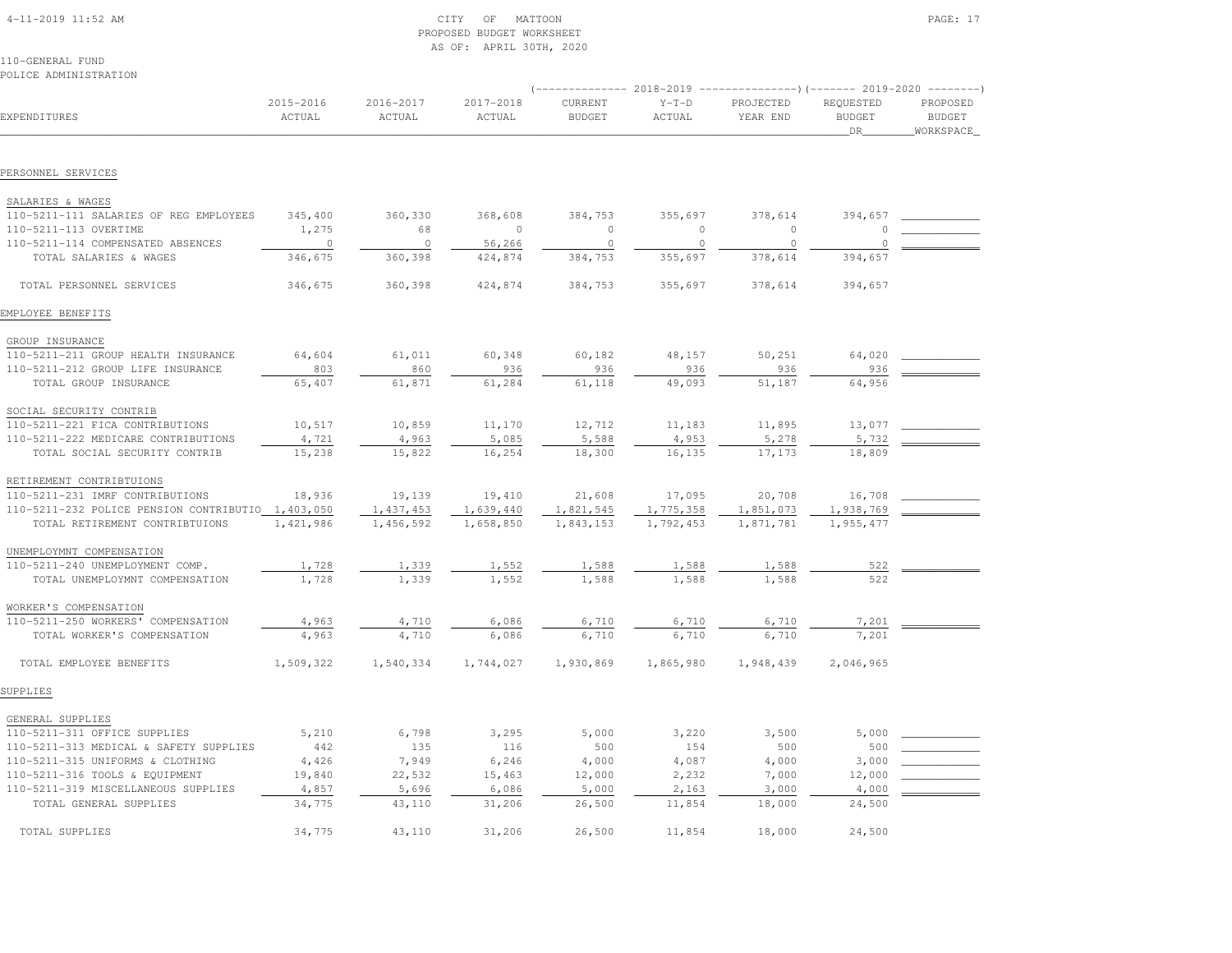|  | $4-11-2019$ $11:52$ AM |  |  |
|--|------------------------|--|--|

# $\begin{array}{ccc} \text{CITY} & \text{OF} & \text{MATTON} \end{array}$  PROPOSED BUDGET WORKSHEETAS OF: APRIL 30TH, 2020

110-GENERAL FUNDPOLICE ADMINISTRATION

| EXPENDITURES                            | 2015-2016<br>ACTUAL | 2016-2017<br>ACTUAL | 2017-2018<br>ACTUAL | CURRENT<br><b>BUDGET</b> | $Y-T-D$<br>ACTUAL | PROJECTED<br>YEAR END | REQUESTED<br><b>BUDGET</b><br>DR | PROPOSED<br><b>BUDGET</b><br>WORKSPACE |
|-----------------------------------------|---------------------|---------------------|---------------------|--------------------------|-------------------|-----------------------|----------------------------------|----------------------------------------|
| OTHER PURCHASED SERVICES                |                     |                     |                     |                          |                   |                       |                                  |                                        |
| PROFESSIONAL SERVICES                   |                     |                     |                     |                          |                   |                       |                                  |                                        |
| 110-5211-515 LABOR RELATIONS COUNSEL    | 54,760              | 21,644              | 7,377               | 5,000                    | $\circ$           | $\circ$               | 5,000                            |                                        |
| 110-5211-519 OTHER PROFESSIONAL SERVICE | 1,902               | 9,103               | 4,917               | 3,500                    | 5,952             | 4,000                 | 2,000                            |                                        |
| TOTAL PROFESSIONAL SERVICES             | 56,662              | 30,747              | 12,294              | 8,500                    | 5,952             | 4,000                 | 7,000                            |                                        |
| INSURANCE                               |                     |                     |                     |                          |                   |                       |                                  |                                        |
| 110-5211-522 NOTARY FEES                | 121                 | 217                 |                     | 100                      | 10                | $\circ$               | 100                              |                                        |
| TOTAL INSURANCE                         | 121                 | 217                 |                     | 100                      | 10                |                       | 100                              |                                        |
| COMMUNICATION                           |                     |                     |                     |                          |                   |                       |                                  |                                        |
| 110-5211-531 POSTAGE                    | 2,886               | 2,822               | 3,500               | 4,000                    | 1,961             | 2,000                 | 3,000                            |                                        |
| 110-5211-532 TELEPHONE                  | 20,630              | 21,146              | 20,736              | 21,000                   | 20,193            | 19,700                | 19,600                           |                                        |
| 110-5211-533 CELLULAR PHONE             | 8,627               | 11,967              | 9,517               | 10,000                   | 8,594             | 9,500                 | 10,000                           |                                        |
| 110-5211-535 RADIOS                     | 21,563              | 24,704              | 38,032              | 25,000                   | 27,597            | 30,000                | 25,000                           |                                        |
| 110-5211-537 I-WIN ACCESS CHARGE        | 6,431               | 5,821               | 6,024               | 7,000                    | 6,024             | 6,100                 | 7,000                            |                                        |
| 110-5211-539 MISC COMMUNICATION CHGS    | 7,431               | $\circ$             | $\circ$             | $\circ$                  | $\circ$           | $\circ$               | $\circ$                          |                                        |
| TOTAL COMMUNICATION                     | 67,567              | 66,460              | 77,809              | 67,000                   | 64,368            | 67,300                | 64,600                           |                                        |
| ADVERTISING                             |                     |                     |                     |                          |                   |                       |                                  |                                        |
| 110-5211-540 ADVERTISING                | 53                  | 2,682               | 398                 | 2,000                    | 1,324             | 1,324                 | 1,500                            |                                        |
| TOTAL ADVERTISING                       | 53                  | 2,682               | 398                 | 2,000                    | 1,324             | 1,324                 | 1,500                            |                                        |
| PRINTING & BINDING                      |                     |                     |                     |                          |                   |                       |                                  |                                        |
| 110-5211-550 PRINTING & BINDING         | 4,088               | 1,680               | 5,472               | 3,500                    | 2,420             | 2,500                 | 3,000                            |                                        |
| TOTAL PRINTING & BINDING                | 4,088               | 1,680               | 5,472               | 3,500                    | 2,420             | 2,500                 | 3,000                            |                                        |
| EMPLOYEE BUSINESS EXP                   |                     |                     |                     |                          |                   |                       |                                  |                                        |
| 110-5211-562 TRAVEL & TRAINING          | 25,645              | 26,091              | 25,278              | 35,000                   | 36,143            | 36,100                | 25,000                           |                                        |
| TOTAL EMPLOYEE BUSINESS EXP             | 25,645              | 26,091              | 25,278              | 35,000                   | 36,143            | 36,100                | 25,000                           |                                        |
| OTHER PURCHASED SERVICES                |                     |                     |                     |                          |                   |                       |                                  |                                        |
| 110-5211-571 DUES & MEMBERSHIPS         | 3,668               | 4,210               | 4,014               | 2,600                    | 3,323             | 3,300                 | 3,500                            |                                        |
| 110-5211-573 LAUNDRY SERVICES           | 856                 | 1,001               | 786                 | 600                      | 232               | 298                   | 600                              |                                        |
| 110-5211-579 MISC OTHER PURCHASED SERVI | 179,480             | 193,054             | 186,258             | 195,000                  | 183,443           | 185,000               | 195,000                          |                                        |
| TOTAL OTHER PURCHASED SERVICES          | 184,004             | 198,265             | 191,059             | 198,200                  | 186,997           | 188,598               | 199,100                          |                                        |
| TOTAL OTHER PURCHASED SERVICES          | 338,139             | 326,142             | 312,310             | 314,300                  | 297,213           | 299,822               | 300,300                          |                                        |
| OTHER OBJECTS                           |                     |                     |                     |                          |                   |                       |                                  |                                        |
| FINANCIAL TRANS OBJECTS                 |                     |                     |                     |                          |                   |                       |                                  |                                        |
| 110-5211-814 PRINT/COPY MACH LEASE & MA | 6,241               | 5,996               | 7,467               | 5,700                    | 5,399             | 6,200                 | 6,200                            |                                        |
| TOTAL FINANCIAL TRANS OBJECTS           | 6,241               | 5,996               | 7,467               | 5,700                    | 5,399             | 6,200                 | 6,200                            |                                        |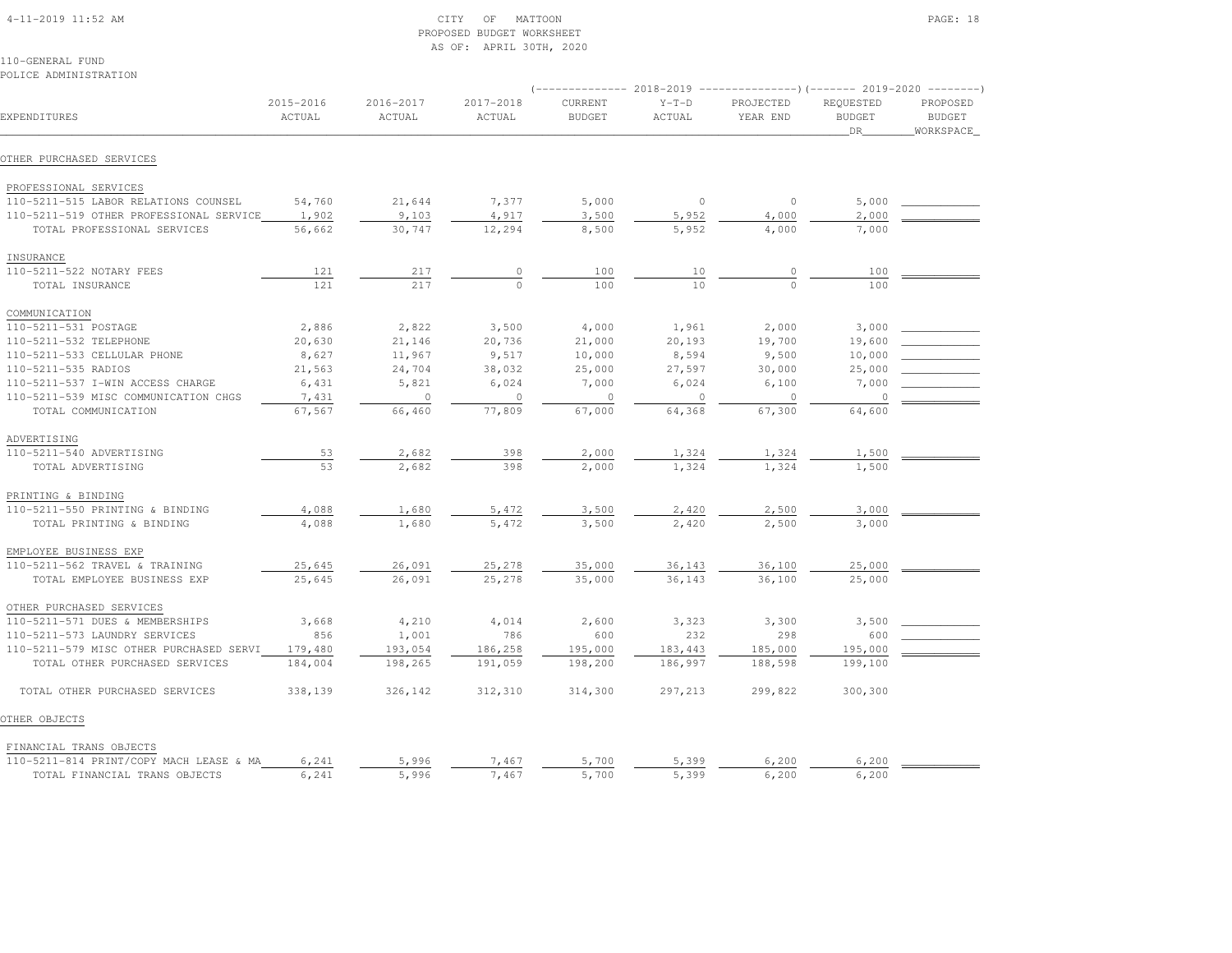| $4-11-2019$ 11:52 AM |  |
|----------------------|--|

# $\begin{array}{ccc} \text{CITY} & \text{OF} & \text{MATTOON} \end{array}$  PROPOSED BUDGET WORKSHEETAS OF: APRIL 30TH, 2020

| POLICE ADMINISTRATION                   |                     |                     |                     |                          |                   |                                                                                                 |                                  |                                                |
|-----------------------------------------|---------------------|---------------------|---------------------|--------------------------|-------------------|-------------------------------------------------------------------------------------------------|----------------------------------|------------------------------------------------|
| EXPENDITURES                            | 2015-2016<br>ACTUAL | 2016-2017<br>ACTUAL | 2017-2018<br>ACTUAL | CURRENT<br><b>BUDGET</b> | $Y-T-D$<br>ACTUAL | (-------------- 2018-2019 --------------------- 2019-2020 ---------- )<br>PROJECTED<br>YEAR END | REQUESTED<br><b>BUDGET</b><br>DR | PROPOSED<br>BUDGET<br>WORKSPACE_               |
| FINANCIAL TRANS OBJECTS                 |                     |                     |                     |                          |                   |                                                                                                 |                                  |                                                |
| 110-5211-821 INTERGOVERNMENTAL EXPENDIT | 65,692              | 105,625             | 100,236             | 105,705                  | 108,935           | 84,123                                                                                          | 209,445                          | <u>and the state of the state of the state</u> |
| 110-5211-825 SEIZURES/FORFEITURE EXP.   | $\overline{0}$      | 12,421              | $\circ$             | $\circ$                  | 18,983            | 22,309                                                                                          | 12,000                           |                                                |
| 110-5211-827 DUI/DRUG EXPENDITURES      | 11,532              | 2,816               | 41,678              | 17,000                   | 12,425            | 12,425                                                                                          | 10,000                           |                                                |
| 110-5211-828 GRANT EXPENDITURES         | 10,880              | 13,348              | $\Omega$            | $\circ$                  |                   |                                                                                                 |                                  |                                                |
| TOTAL FINANCIAL TRANS OBJECTS           | 88,104              | 134,210             | 141,914             | 122,705                  | 140,343           | 118,857                                                                                         | 231,445                          |                                                |
| COMPUTER INFO SYS OBJECT                |                     |                     |                     |                          |                   |                                                                                                 |                                  |                                                |
| 110-5211-863 COMPUTERS                  |                     | 5,602               | $\cap$              | 5,500                    | 5,099             | 5,500                                                                                           |                                  |                                                |
| TOTAL COMPUTER INFO SYS OBJECT          |                     | 5,602               | $\bigcap$           | 5,500                    | 5,099             | 5,500                                                                                           |                                  |                                                |
| TOTAL OTHER OBJECTS                     | 94,345              | 145,808             | 149,381             | 133,905                  | 150,841           | 130,557                                                                                         | 237,645                          |                                                |
| TOTAL POLICE ADMINISTRATION             | 2,323,257           | 2, 415, 791         | 2,661,799           | 2,790,327                | 2,681,585         | 2,775,432                                                                                       | 3,004,067                        |                                                |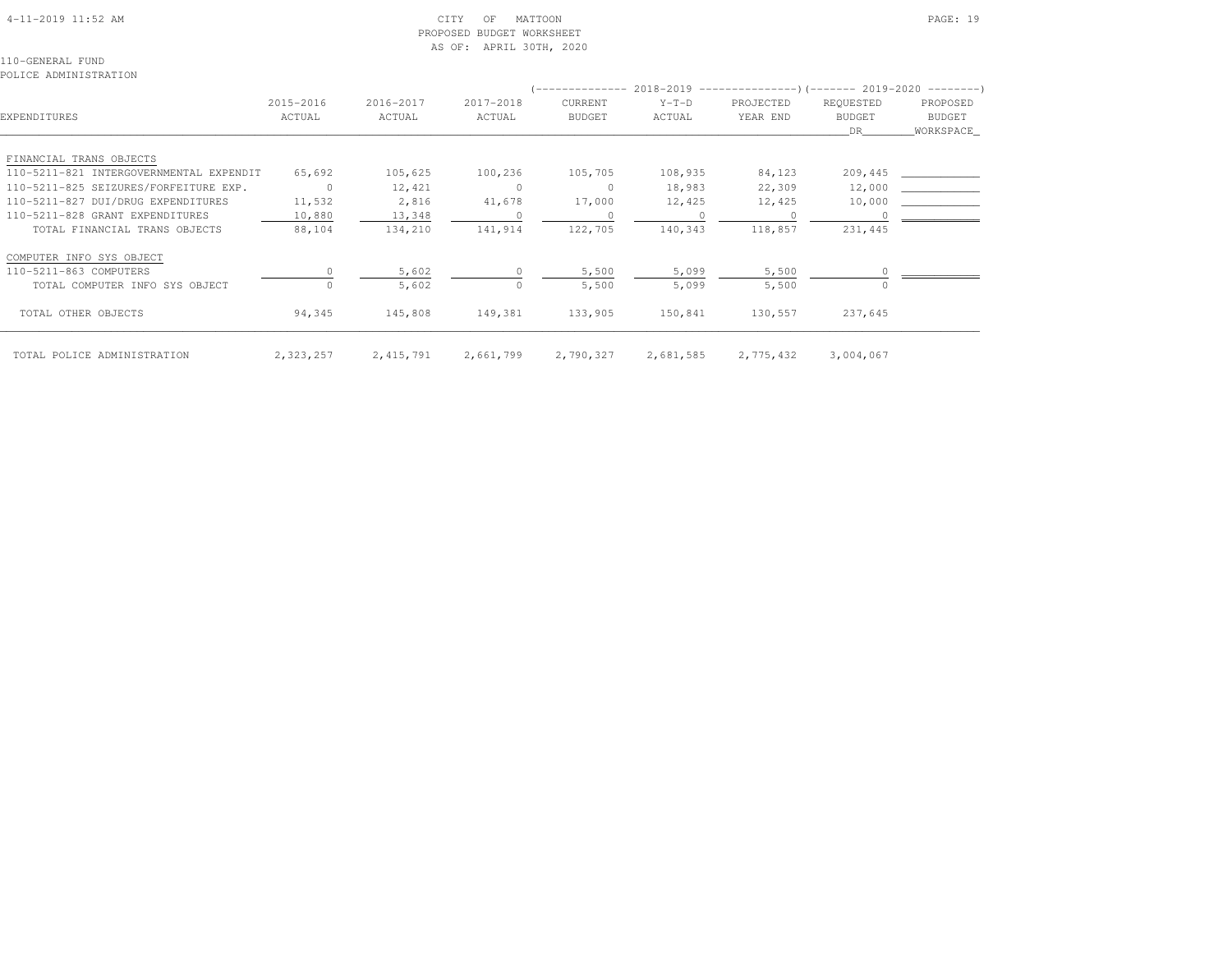| $4 - 11 - 2019$ 11:52 AM |  |
|--------------------------|--|

# 4-11-2019 CITY OF MATTOON CITY OF MATTOON PAGE: 20 PROPOSED BUDGET WORKSHEETAS OF: APRIL 30TH, 2020

| CRIMINAL INVESTIGATION                  |                     |                     |                     |                          |                   |                                                                                                  |                                    |                                         |
|-----------------------------------------|---------------------|---------------------|---------------------|--------------------------|-------------------|--------------------------------------------------------------------------------------------------|------------------------------------|-----------------------------------------|
| EXPENDITURES                            | 2015-2016<br>ACTUAL | 2016-2017<br>ACTUAL | 2017-2018<br>ACTUAL | CURRENT<br><b>BUDGET</b> | $Y-T-D$<br>ACTUAL | (-------------- 2018-2019 ----------------)(------- 2019-2020 --------)<br>PROJECTED<br>YEAR END | REQUESTED<br><b>BUDGET</b><br>_DR_ | PROPOSED<br><b>BUDGET</b><br>WORKSPACE_ |
|                                         |                     |                     |                     |                          |                   |                                                                                                  |                                    |                                         |
| PERSONNEL SERVICES                      |                     |                     |                     |                          |                   |                                                                                                  |                                    |                                         |
| SALARIES & WAGES                        |                     |                     |                     |                          |                   |                                                                                                  |                                    |                                         |
| 110-5212-111 SALARIES OF REG EMPLOYEES  | 266,924             | 268,399             | 254,053             | 276,728                  | 256,021           | 267,226                                                                                          | 285,812                            |                                         |
| 110-5212-113 OVERTIME                   | 31,088              | 40,214              | 36,983              | 25,000                   | 34,038            | 27,497                                                                                           | 35,000                             |                                         |
| 110-5212-114 COMPENSATED ABSENCES       | 8,527               | 9,187               | 9,068               | $\circ$                  | 9,130             | 9,130                                                                                            |                                    |                                         |
| TOTAL SALARIES & WAGES                  | 306,538             | 317,799             | 300,104             | 301,728                  | 299,190           | 303,854                                                                                          | 320,812                            |                                         |
| TOTAL PERSONNEL SERVICES                | 306,538             | 317,799             | 300,104             | 301,728                  | 299,190           | 303,854                                                                                          | 320,812                            |                                         |
| EMPLOYEE BENEFITS                       |                     |                     |                     |                          |                   |                                                                                                  |                                    |                                         |
| GROUP INSURANCE                         |                     |                     |                     |                          |                   |                                                                                                  |                                    |                                         |
| 110-5212-211 GROUP HEALTH INSURANCE     | 64,567              | 54,645              | 34,903              | 37,189                   | 30,267            | 30,607                                                                                           | 38,204                             |                                         |
| 110-5212-212 GROUP LIFE INSURANCE       | 535                 | 574                 | 624                 | 624                      | 624               | 624                                                                                              | 624                                |                                         |
| TOTAL GROUP INSURANCE                   | 65,102              | 55,219              | 35,527              | 37,813                   | 30,891            | 31,231                                                                                           | 38,828                             |                                         |
| SOCIAL SECURITY CONTRIB                 |                     |                     |                     |                          |                   |                                                                                                  |                                    |                                         |
| 110-5212-222 MEDICARE CONTRIBUTIONS     | 4,192               | 4,379               | 4,162               | 4,375                    | 4,133             | 4,250                                                                                            | 4,652                              |                                         |
| TOTAL SOCIAL SECURITY CONTRIB           | 4,192               | 4,379               | 4,162               | 4,375                    | 4,133             | 4,250                                                                                            | 4,652                              |                                         |
| UNEMPLOYMNT COMPENSATION                |                     |                     |                     |                          |                   |                                                                                                  |                                    |                                         |
| 110-5212-240 UNEMPLOYMENT COMP.         | 991                 | 764                 | 887                 | 907                      | 907               | 907                                                                                              | 298                                |                                         |
| TOTAL UNEMPLOYMNT COMPENSATION          | 991                 | 764                 | 887                 | 907                      | 907               | 907                                                                                              | 298                                |                                         |
| WORKER'S COMPENSATION                   |                     |                     |                     |                          |                   |                                                                                                  |                                    |                                         |
| 110-5212-250 WORKERS' COMPENSATION      | 8,070               | 7,435               | 9,628               | 10,298                   | 10,298            | 10,298                                                                                           | 11,318                             |                                         |
| TOTAL WORKER'S COMPENSATION             | 8,070               | 7,435               | 9,628               | 10,298                   | 10,298            | 10,298                                                                                           | 11,318                             |                                         |
| TOTAL EMPLOYEE BENEFITS                 | 78,356              | 67,797              | 50,204              | 53,393                   | 46,230            | 46,686                                                                                           | 55,096                             |                                         |
| SUPPLIES                                |                     |                     |                     |                          |                   |                                                                                                  |                                    |                                         |
| GENERAL SUPPLIES                        |                     |                     |                     |                          |                   |                                                                                                  |                                    |                                         |
| 110-5212-319 MISCELLANEOUS SUPPLIES     | 10,411              | 11,322              | 10,817              | 10,000                   | 8,126             | 8,500                                                                                            | 10,000                             |                                         |
| TOTAL GENERAL SUPPLIES                  | 10,411              | 11,322              | 10,817              | 10,000                   | 8,126             | 8,500                                                                                            | 10,000                             |                                         |
| TOTAL SUPPLIES                          | 10,411              | 11,322              | 10,817              | 10,000                   | 8,126             | 8,500                                                                                            | 10,000                             |                                         |
| OTHER PURCHASED SERVICES                |                     |                     |                     |                          |                   |                                                                                                  |                                    |                                         |
| OTHER PURCHASED SERVICES                |                     |                     |                     |                          |                   |                                                                                                  |                                    |                                         |
| 110-5212-579 MISC OTHER PURCHASED SERVI | 1,561               | 2,267               | 2,690               | 2,000                    | 2,021             | 2,000                                                                                            | 2,000                              |                                         |
| TOTAL OTHER PURCHASED SERVICES          | 1,561               | 2,267               | 2,690               | 2,000                    | 2,021             | 2,000                                                                                            | 2,000                              |                                         |
| TOTAL OTHER PURCHASED SERVICES          | 1,561               | 2,267               | 2,690               | 2,000                    | 2,021             | 2,000                                                                                            | 2,000                              |                                         |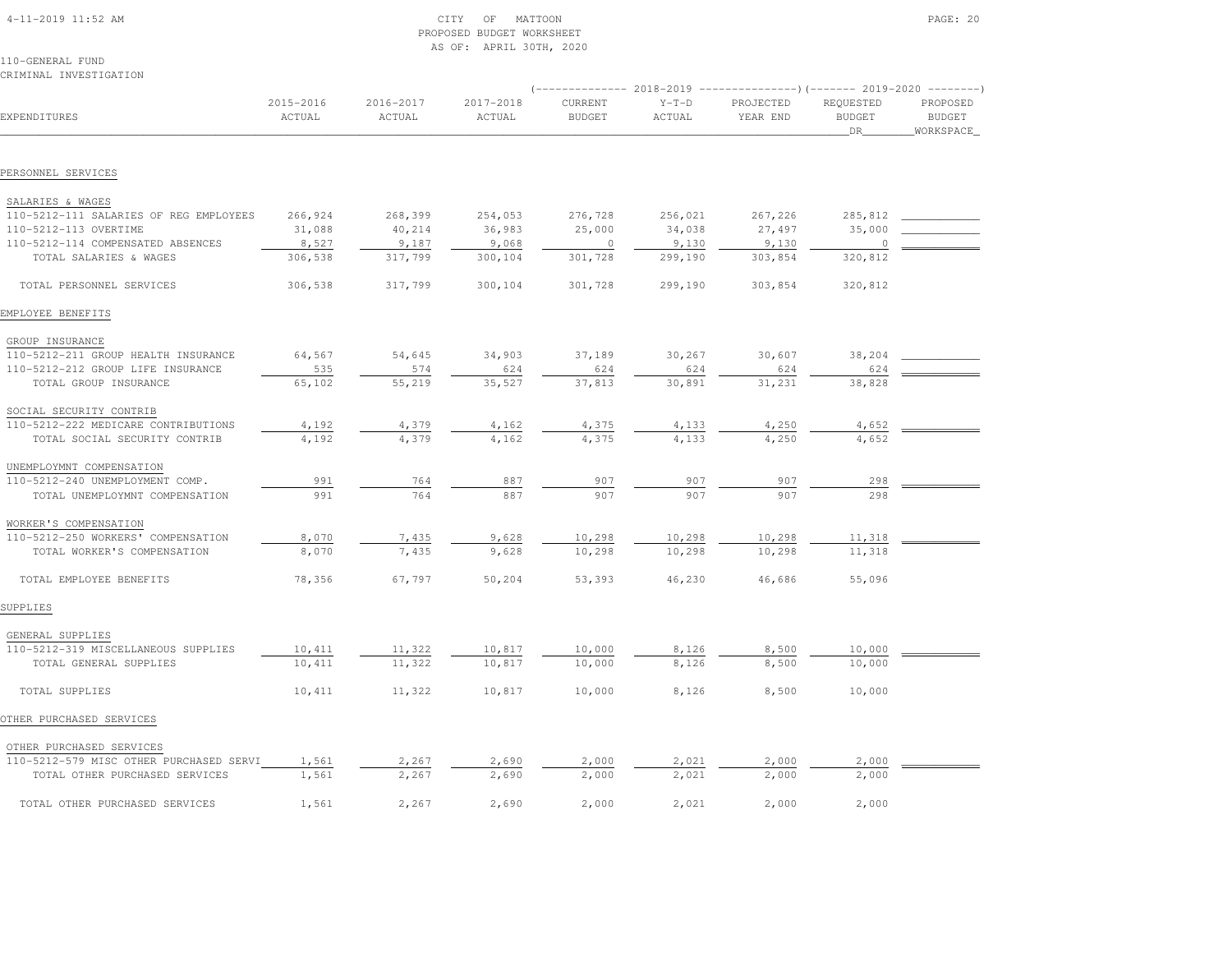|                                                                                      |                     |                     | PROPOSED BUDGET WORKSHEET<br>AS OF: APRIL 30TH, 2020 |                   |                         |                       |                             |                                   |
|--------------------------------------------------------------------------------------|---------------------|---------------------|------------------------------------------------------|-------------------|-------------------------|-----------------------|-----------------------------|-----------------------------------|
| 110-GENERAL FUND<br>CRIMINAL INVESTIGATION                                           |                     |                     |                                                      |                   |                         |                       |                             |                                   |
| EXPENDITURES                                                                         | 2015-2016<br>ACTUAL | 2016-2017<br>ACTUAL | 2017-2018<br>ACTUAL                                  | CURRENT<br>BUDGET | $Y-T-D$<br>ACTUAL       | PROJECTED<br>YEAR END | REQUESTED<br>BUDGET<br>DR — | PROPOSED<br>BUDGET<br>_WORKSPACE_ |
| OTHER OBJECTS                                                                        |                     |                     |                                                      |                   |                         |                       |                             |                                   |
| COMPUTER INFO SYS OBJECT<br>110-5212-863 COMPUTERS<br>TOTAL COMPUTER INFO SYS OBJECT | 3,901<br>3,901      | $\bigcap$           | $\Omega$                                             | 5,600<br>5,600    | 3,932<br>3,932          | 5,600<br>5,600        | 1,800<br>1,800              |                                   |
| TOTAL OTHER OBJECTS                                                                  | 3,901               | $\circ$             | $\circ$                                              | 5,600             | 3,932                   | 5,600                 | 1,800                       |                                   |
| TOTAL CRIMINAL INVESTIGATION                                                         | 400,767             | 399,185 363,815     |                                                      |                   | 372,721 359,497 366,640 |                       | 389,708                     |                                   |

4-11-2019 11:52 AM CITY OF MATTOON PAGE: 21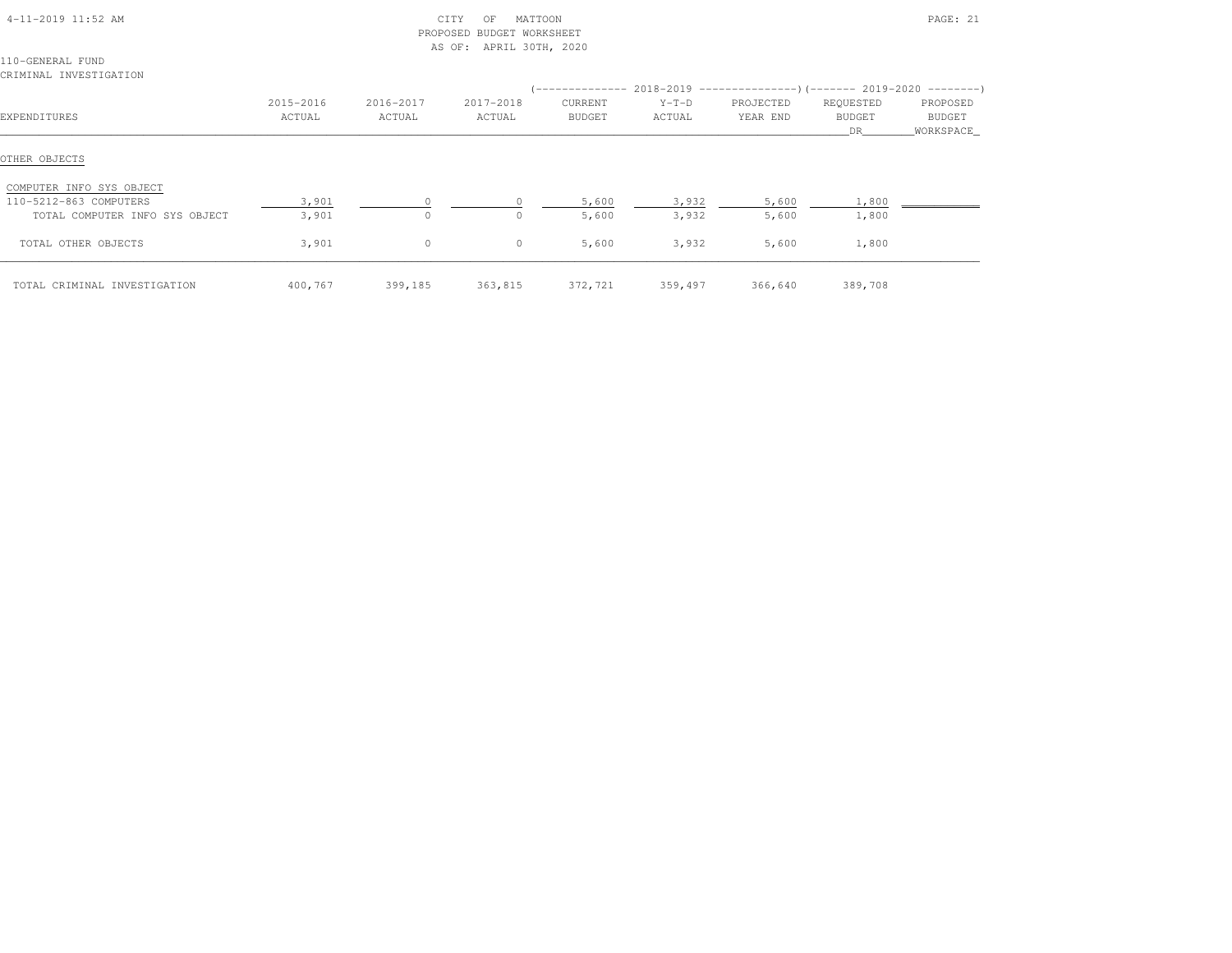| $4-11-2019$ $11:52$ AM |  |
|------------------------|--|

# $\begin{array}{ccc} \text{CITY} & \text{OF} & \text{MATTON} \end{array}$  PROPOSED BUDGET WORKSHEETAS OF: APRIL 30TH, 2020

110-GENERAL FUNDPATROL

|                                         |                     |                     |                     |                          |                   | (-------------- 2018-2019 ----------------)(------- 2019-2020 --------) |                                   |                                        |  |
|-----------------------------------------|---------------------|---------------------|---------------------|--------------------------|-------------------|-------------------------------------------------------------------------|-----------------------------------|----------------------------------------|--|
| EXPENDITURES                            | 2015-2016<br>ACTUAL | 2016-2017<br>ACTUAL | 2017-2018<br>ACTUAL | CURRENT<br><b>BUDGET</b> | $Y-T-D$<br>ACTUAL | PROJECTED<br>YEAR END                                                   | REQUESTED<br><b>BUDGET</b><br>DR. | PROPOSED<br><b>BUDGET</b><br>WORKSPACE |  |
|                                         |                     |                     |                     |                          |                   |                                                                         |                                   |                                        |  |
| PERSONNEL SERVICES                      |                     |                     |                     |                          |                   |                                                                         |                                   |                                        |  |
| SALARIES & WAGES                        |                     |                     |                     |                          |                   |                                                                         |                                   |                                        |  |
| 110-5213-111 SALARIES OF REG EMPLOYEES  | 1,897,440           | 1,805,622           | 1,894,812           | 1,986,004                | 1,832,848         | 1,902,479                                                               | 2,005,866                         |                                        |  |
| 110-5213-113 OVERTIME                   | 73,444              | 107,701             | 121,957             | 100,000                  | 97,142            | 111,438                                                                 | 110,000                           |                                        |  |
| 110-5213-114 COMPENSATED ABSENCES       | 69,021              | 106,635             | 78,052              | $\overline{0}$           | 73,074            | 64,952                                                                  | $\circ$                           |                                        |  |
| TOTAL SALARIES & WAGES                  | 2,039,905           | 2,019,959           | 2,094,821           | 2,086,004                | 2,003,065         | 2,078,869                                                               | 2,115,866                         |                                        |  |
| TOTAL PERSONNEL SERVICES                | 2,039,905           | 2,019,959           | 2,094,821           | 2,086,004                | 2,003,065         | 2,078,869                                                               | 2,115,866                         |                                        |  |
| EMPLOYEE BENEFITS                       |                     |                     |                     |                          |                   |                                                                         |                                   |                                        |  |
| GROUP INSURANCE                         |                     |                     |                     |                          |                   |                                                                         |                                   |                                        |  |
| 110-5213-211 GROUP HEALTH INSURANCE     | 378,140             | 384,851             | 407,206             | 374,439                  | 315,602           | 325,812                                                                 | 399,085                           |                                        |  |
| 110-5213-212 GROUP LIFE INSURANCE       | 3,880               | 4,159               | 4,524               | 4,368                    | 4,368             | 4,368                                                                   | 4,368                             |                                        |  |
| TOTAL GROUP INSURANCE                   | 382,020             | 389,010             | 411,730             | 378,807                  | 319,970           | 330,180                                                                 | 403, 453                          |                                        |  |
| SOCIAL SECURITY CONTRIB                 |                     |                     |                     |                          |                   |                                                                         |                                   |                                        |  |
| 110-5213-222 MEDICARE CONTRIBUTIONS     | 28,094              | 27,320              | 28,823              | 30,392                   | 27,547            | 29,057                                                                  | 30,680                            |                                        |  |
| TOTAL SOCIAL SECURITY CONTRIB           | 28,094              | 27,320              | 28,823              | 30,392                   | 27,547            | 29,057                                                                  | 30,680                            |                                        |  |
| UNEMPLOYMNT COMPENSATION                |                     |                     |                     |                          |                   |                                                                         |                                   |                                        |  |
| 110-5213-240 UNEMPLOYMENT COMP.         | 7,188               | 5,545               | 6,429               | 6,350                    | 6,350             | 6,350                                                                   | 2,089                             |                                        |  |
| TOTAL UNEMPLOYMNT COMPENSATION          | 7,188               | 5,545               | 6,429               | 6,350                    | 6,350             | 6,350                                                                   | 2,089                             |                                        |  |
| WORKER'S COMPENSATION                   |                     |                     |                     |                          |                   |                                                                         |                                   |                                        |  |
| 110-5213-250 WORKERS' COMPENSATION      | 56,577              | 50,605              | 65,000              | 72,283                   | 72,049            | 72,049                                                                  | 76,120                            |                                        |  |
| TOTAL WORKER'S COMPENSATION             | 56,577              | 50,605              | 65,000              | 72,283                   | 72,049            | 72,049                                                                  | 76,120                            |                                        |  |
| TOTAL EMPLOYEE BENEFITS                 | 473,880             | 472,481             | 511,982             | 487,832                  | 425,916           | 437,636                                                                 | 512,342                           |                                        |  |
| SUPPLIES                                |                     |                     |                     |                          |                   |                                                                         |                                   |                                        |  |
| GENERAL SUPPLIES                        |                     |                     |                     |                          |                   |                                                                         |                                   |                                        |  |
| 110-5213-319 MISCELLANEOUS SUPPLIES     | 4,301               | 5,225               | 2,643               | 3,000                    | 2,139             | 2,000                                                                   | 3,000                             |                                        |  |
| TOTAL GENERAL SUPPLIES                  | 4,301               | 5,225               | 2,643               | 3,000                    | 2,139             | 2,000                                                                   | 3,000                             |                                        |  |
| TOTAL SUPPLIES                          | 4,301               | 5,225               | 2,643               | 3,000                    | 2,139             | 2,000                                                                   | 3,000                             |                                        |  |
| OTHER PURCHASED SERVICES                |                     |                     |                     |                          |                   |                                                                         |                                   |                                        |  |
| OTHER PURCHASED SERVICES                |                     |                     |                     |                          |                   |                                                                         |                                   |                                        |  |
| 110-5213-579 MISC OTHER PURCHASED SERVI | 21,643              | 29,227              | 22,418              | 21,000                   | 16,651            | 15,327                                                                  | 21,000                            |                                        |  |
| TOTAL OTHER PURCHASED SERVICES          | 21,643              | 29,227              | 22, 418             | 21,000                   | 16,651            | 15,327                                                                  | 21,000                            |                                        |  |
| TOTAL OTHER PURCHASED SERVICES          | 21,643              | 29,227              | 22,418              | 21,000                   | 16,651            | 15,327                                                                  | 21,000                            |                                        |  |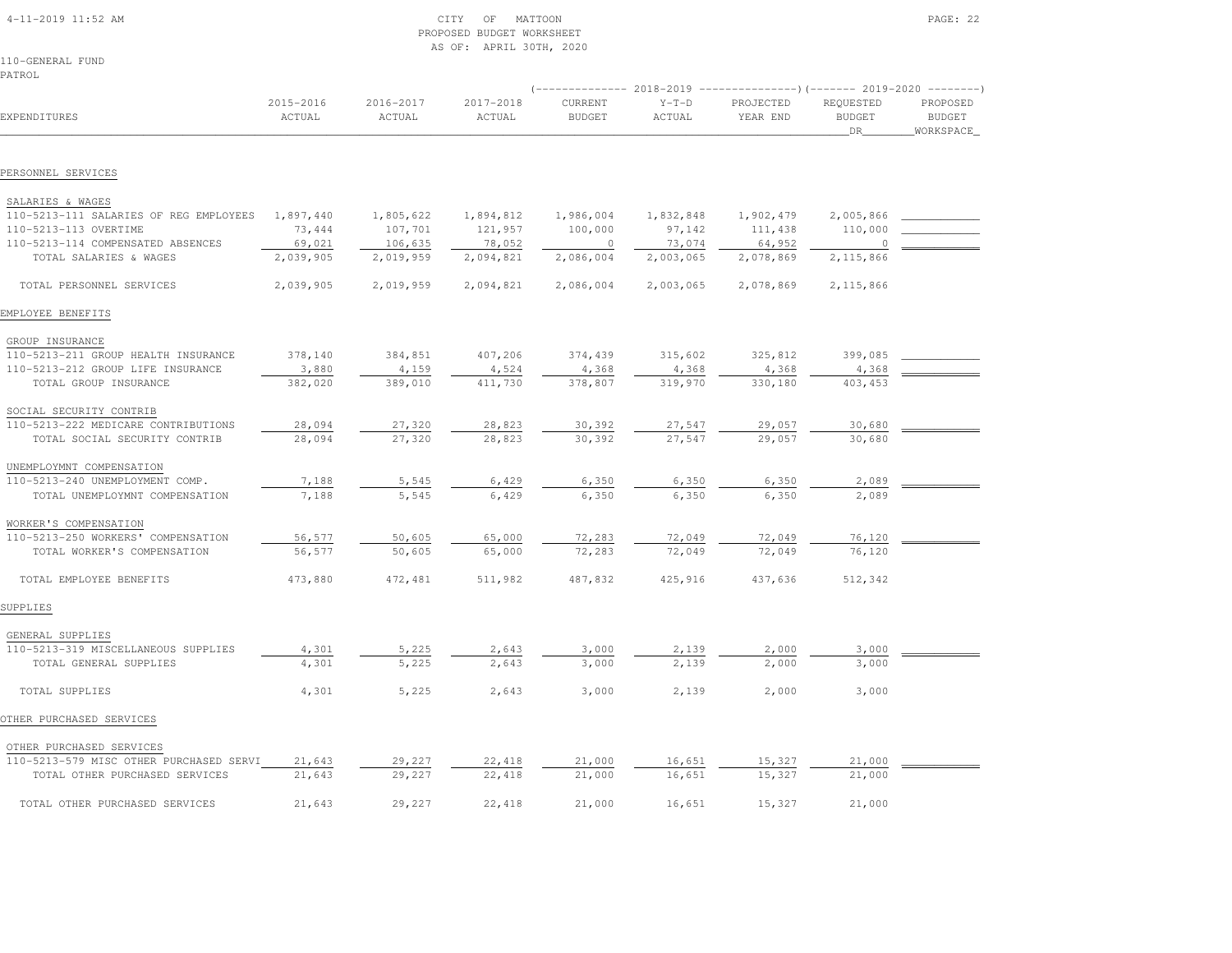| 4-11-2019 11:52 AM                        |                     | PROPOSED            | CITY<br>ΟF<br><b>BUDGET WORKSHEET</b><br>APRIL 30TH, 2020<br>AS OF: | MATTOON           |                     |                                                                         |                                   | PAGE: 23                        |
|-------------------------------------------|---------------------|---------------------|---------------------------------------------------------------------|-------------------|---------------------|-------------------------------------------------------------------------|-----------------------------------|---------------------------------|
| 110-GENERAL FUND<br>PATROL                |                     |                     |                                                                     |                   |                     |                                                                         |                                   |                                 |
|                                           |                     |                     |                                                                     |                   |                     | (-------------- 2018-2019 ----------------)(------- 2019-2020 --------) |                                   |                                 |
| EXPENDITURES                              | 2015-2016<br>ACTUAL | 2016-2017<br>ACTUAL | 2017-2018<br>ACTUAL                                                 | CURRENT<br>BUDGET | $Y-T-D$<br>ACTUAL   | PROJECTED<br>YEAR END                                                   | REQUESTED<br><b>BUDGET</b><br>DR. | PROPOSED<br>BUDGET<br>WORKSPACE |
| OTHER OBJECTS<br>COMPUTER INFO SYS OBJECT |                     |                     |                                                                     |                   |                     |                                                                         |                                   |                                 |
| 110-5213-863 COMPUTERS                    | 11,125              |                     | 7,150                                                               | 28,950            | 35,482              | 25,950                                                                  | 7,000                             |                                 |
| TOTAL COMPUTER INFO SYS OBJECT            | 11,125              | $\Omega$            | 7,150                                                               | 28,950            | 35,482              | 25,950                                                                  | 7,000                             |                                 |
| TOTAL OTHER OBJECTS                       | 11,125              | $\circ$             | 7,150                                                               | 28,950            | 35,482              | 25,950                                                                  | 7,000                             |                                 |
| TOTAL PATROL                              | 2,550,853           | 2,526,892 2,639,014 |                                                                     | 2,626,786         | 2,483,252 2,559,782 |                                                                         | 2,659,208                         |                                 |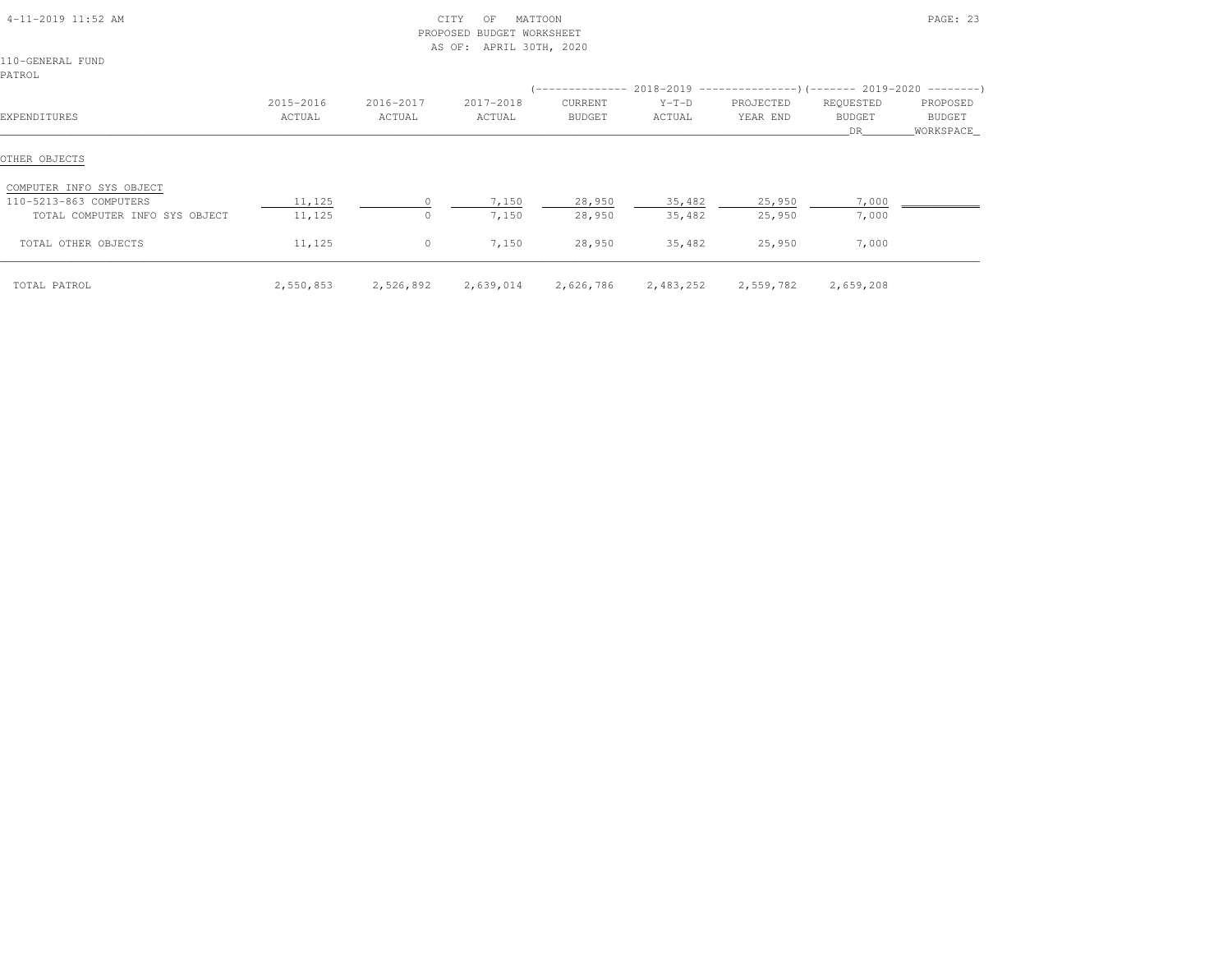# 4-11-2019 11:52 AM CITY OF MATTOON PAGE: 24 PROPOSED BUDGET WORKSHEETAS OF: APRIL 30TH, 2020

110-GENERAL FUNDK-9 SERVICE

|                                         |                     |                     | ------------ 2018-2019 |                          |                   |                       |                                         |                                        |  |  |
|-----------------------------------------|---------------------|---------------------|------------------------|--------------------------|-------------------|-----------------------|-----------------------------------------|----------------------------------------|--|--|
| EXPENDITURES                            | 2015-2016<br>ACTUAL | 2016-2017<br>ACTUAL | 2017-2018<br>ACTUAL    | CURRENT<br><b>BUDGET</b> | $Y-T-D$<br>ACTUAL | PROJECTED<br>YEAR END | REQUESTED<br><b>BUDGET</b><br><b>DR</b> | PROPOSED<br><b>BUDGET</b><br>WORKSPACE |  |  |
|                                         |                     |                     |                        |                          |                   |                       |                                         |                                        |  |  |
| PERSONNEL SERVICES                      |                     |                     |                        |                          |                   |                       |                                         |                                        |  |  |
| SALARIES & WAGES                        |                     |                     |                        |                          |                   |                       |                                         |                                        |  |  |
| 110-5214-111 SALARIES OF REG EMPLOYEES  | 122,978             | 127,600             | 109,664                | 134,108                  | 124,728           | 130,243               | 139,003                                 |                                        |  |  |
| 110-5214-113 OVERTIME                   | 20,647              | 32,831              | 22,405                 | 22,800                   | 12,438            | 7,678                 | 20,000                                  |                                        |  |  |
| 110-5214-114 COMPENSATED ABSENCES       | 3,890               | 4,381               | 4,162                  | $\overline{0}$           | 4,443             | 4,443                 | $\overline{0}$                          |                                        |  |  |
| TOTAL SALARIES & WAGES                  | 147,515             | 164,813             | 136,231                | 156,908                  | 141,609           | 142,364               | 159,003                                 |                                        |  |  |
| TOTAL PERSONNEL SERVICES                | 147,515             | 164,813             | 136,231                | 156,908                  | 141,609           | 142,364               | 159,003                                 |                                        |  |  |
| EMPLOYEE BENEFITS                       |                     |                     |                        |                          |                   |                       |                                         |                                        |  |  |
| GROUP INSURANCE                         |                     |                     |                        |                          |                   |                       |                                         |                                        |  |  |
| 110-5214-211 GROUP HEALTH INSURANCE     | 32,284              | 30,506              | 21,909                 | 22,144                   | 20,366            | 21,251                | 22,199                                  |                                        |  |  |
| 110-5214-212 GROUP LIFE INSURANCE       | 268                 | 287                 | 312                    | 312                      | 312               | 312                   | 312                                     |                                        |  |  |
| TOTAL GROUP INSURANCE                   | 32,551              | 30,793              | 22, 221                | 22,456                   | 20,678            | 21,563                | 22,511                                  |                                        |  |  |
| SOCIAL SECURITY CONTRIB                 |                     |                     |                        |                          |                   |                       |                                         |                                        |  |  |
| 110-5214-222 MEDICARE CONTRIBUTIONS     | 2,002               | 2,280               | 1,942                  | 2,275                    | 2,010             | 2,049                 | 2,306                                   |                                        |  |  |
| TOTAL SOCIAL SECURITY CONTRIB           | 2,002               | 2,280               | 1,942                  | 2,275                    | 2,010             | 2,049                 | 2,306                                   |                                        |  |  |
| UNEMPLOYMNT COMPENSATION                |                     |                     |                        |                          |                   |                       |                                         |                                        |  |  |
| 110-5214-240 UNEMPLOYMENT COMP.         | 496                 | 383                 | 444                    | 454                      | 454               | 454                   | 149                                     |                                        |  |  |
| TOTAL UNEMPLOYMNT COMPENSATION          | 496                 | 383                 | 444                    | 454                      | 454               | 454                   | 149                                     |                                        |  |  |
| WORKER'S COMPENSATION                   |                     |                     |                        |                          |                   |                       |                                         |                                        |  |  |
| 110-5214-250 WORKERS' COMPENSATION      | 4,030               | 3,482               | 4,845                  | 5,241                    | 5,241             | 5,241                 | 5,577                                   |                                        |  |  |
| TOTAL WORKER'S COMPENSATION             | 4,030               | 3,482               | 4,845                  | 5,241                    | 5,241             | 5,241                 | 5,577                                   |                                        |  |  |
| TOTAL EMPLOYEE BENEFITS                 | 39,079              | 36,937              | 29,452                 | 30,426                   | 28,382            | 29,307                | 30,543                                  |                                        |  |  |
| SUPPLIES                                |                     |                     |                        |                          |                   |                       |                                         |                                        |  |  |
| GENERAL SUPPLIES                        |                     |                     |                        |                          |                   |                       |                                         |                                        |  |  |
| 110-5214-319 MISCELLANEOUS SUPPLIES     | 667                 | 5,670               | 1,013                  | 1,000                    | 264               | 500                   | 1,000                                   |                                        |  |  |
| TOTAL GENERAL SUPPLIES                  | 667                 | 5,670               | 1,013                  | 1,000                    | 264               | 500                   | 1,000                                   |                                        |  |  |
| TOTAL SUPPLIES                          | 667                 | 5,670               | 1,013                  | 1,000                    | 264               | 500                   | 1,000                                   |                                        |  |  |
| OTHER PURCHASED SERVICES                |                     |                     |                        |                          |                   |                       |                                         |                                        |  |  |
| OTHER PURCHASED SERVICES                |                     |                     |                        |                          |                   |                       |                                         |                                        |  |  |
| 110-5214-579 MISC OTHER PURCHASED SERVI | 1,491               | 9,149               | 2,170                  | 2,500                    | 1,705             | 2,000                 | 2,500                                   |                                        |  |  |
| TOTAL OTHER PURCHASED SERVICES          | 1,491               | 9,149               | 2,170                  | 2,500                    | 1,705             | 2,000                 | 2,500                                   |                                        |  |  |
| TOTAL OTHER PURCHASED SERVICES          | 1,491               | 9,149               | 2,170                  | 2,500                    | 1,705             | 2,000                 | 2,500                                   |                                        |  |  |
| TOTAL K-9 SERVICE                       | 188,751             | 216,569             | 168,866                | 190,834                  | 171,960           | 174,172               | 193,046                                 |                                        |  |  |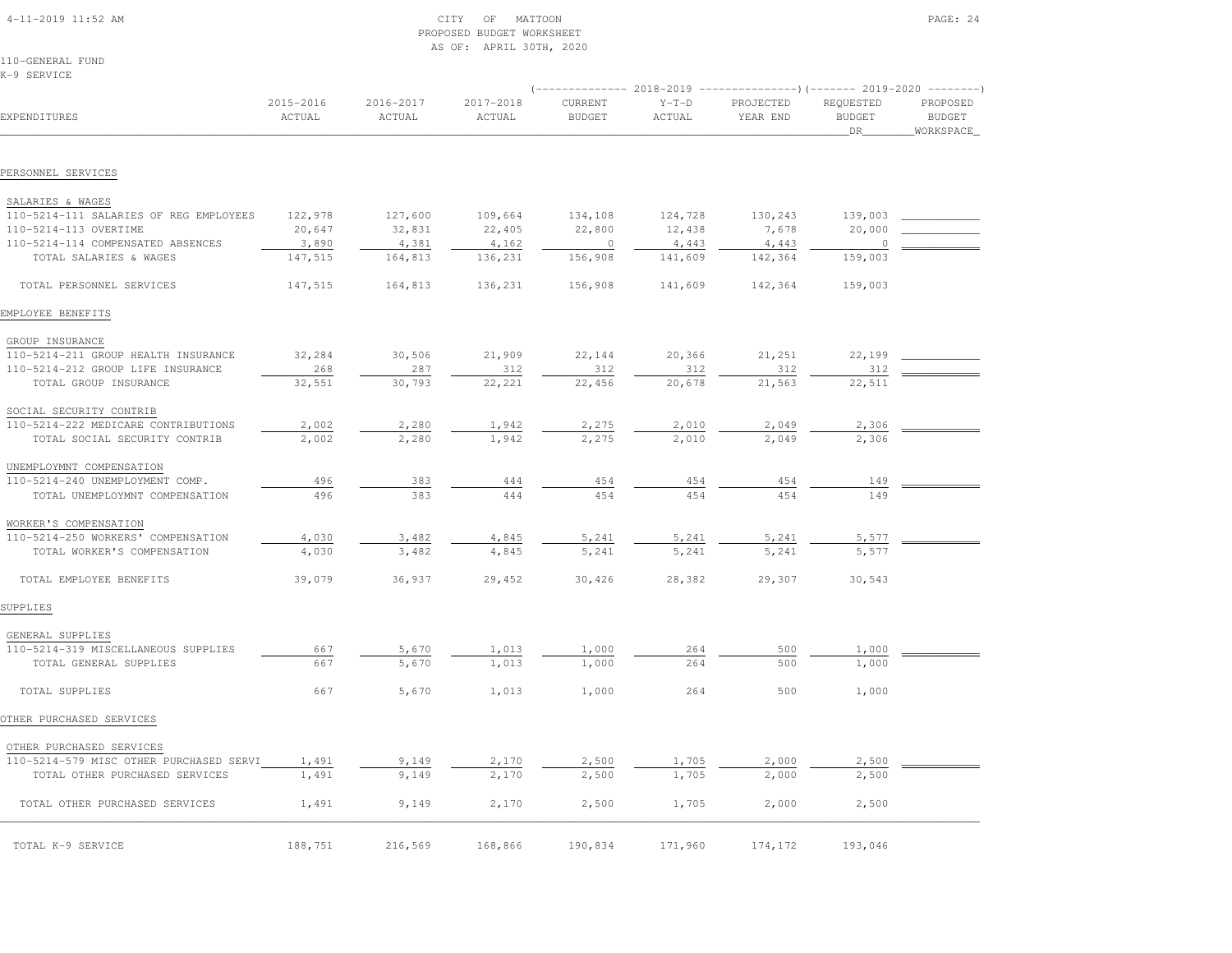| AUTOMOTIVE SERVICES                 |                     |                     |                     |                          |                   |                                                                                                |                                  |                                 |
|-------------------------------------|---------------------|---------------------|---------------------|--------------------------|-------------------|------------------------------------------------------------------------------------------------|----------------------------------|---------------------------------|
| EXPENDITURES                        | 2015-2016<br>ACTUAL | 2016-2017<br>ACTUAL | 2017-2018<br>ACTUAL | CURRENT<br><b>BUDGET</b> | $Y-T-D$<br>ACTUAL | (-------------- 2018-2019 --------------------- 2019-2020 --------- )<br>PROJECTED<br>YEAR END | REQUESTED<br><b>BUDGET</b><br>DR | PROPOSED<br>BUDGET<br>WORKSPACE |
| SUPPLIES                            |                     |                     |                     |                          |                   |                                                                                                |                                  |                                 |
| GENERAL SUPPLIES                    |                     |                     |                     |                          |                   |                                                                                                |                                  |                                 |
| 110-5223-316 TOOLS & EQUIPMENT      | 323                 | 516                 | 670                 | 500                      | 290               | 500                                                                                            | 500                              |                                 |
| 110-5223-318 VEHICLE PARTS          | 3,167               | 9,619               | 3,866               | 6,000                    | 4,115             | 4,000                                                                                          | 5,000                            |                                 |
| 110-5223-319 MISCELLANEOUS SUPPLIES | 2,297               | 2,413               | 2,794               | 2,000                    | 1,909             | 2,000                                                                                          | 2,000                            |                                 |
| TOTAL GENERAL SUPPLIES              | 5,787               | 12,547              | 7,331               | 8,500                    | 6,315             | 6,500                                                                                          | 7,500                            |                                 |
| ENERGY                              |                     |                     |                     |                          |                   |                                                                                                |                                  |                                 |
| 110-5223-326 FUEL                   | 55,322              | 53,298              | 61,487              | 55,000                   | 60,097            | 63,000                                                                                         | 60,000                           |                                 |
| TOTAL ENERGY                        | 55,322              | 53,298              | 61,487              | 55,000                   | 60,097            | 63,000                                                                                         | 60,000                           |                                 |
| TOTAL SUPPLIES                      | 61,109              | 65,845              | 68,817              | 63,500                   | 66,412            | 69,500                                                                                         | 67,500                           |                                 |
| PURCHASED PROP MAINT SRV            |                     |                     |                     |                          |                   |                                                                                                |                                  |                                 |
| REPAIR & MAINT SERVICES             |                     |                     |                     |                          |                   |                                                                                                |                                  |                                 |
| 110-5223-434 REPAIR OF VEHICLES     | 33,461              | 30,725              | 36,283              | 30,000                   | 29,032            | 30,000                                                                                         | 30,000                           |                                 |
| TOTAL REPAIR & MAINT SERVICES       | 33,461              | 30,725              | 36,283              | 30,000                   | 29,032            | 30,000                                                                                         | 30,000                           |                                 |
| TOTAL PURCHASED PROP MAINT SRV      | 33,461              | 30,725              | 36,283              | 30,000                   | 29,032            | 30,000                                                                                         | 30,000                           |                                 |
| PROPERTY                            |                     |                     |                     |                          |                   |                                                                                                |                                  |                                 |
| MACHINERY & EQUIPMENT               |                     |                     |                     |                          |                   |                                                                                                |                                  |                                 |
| 110-5223-743 MEF CONTRIBUTION       | 80,000              | 50,000              | 205,000             | $\circ$                  | 0                 |                                                                                                | 0                                |                                 |
| TOTAL MACHINERY & EQUIPMENT         | 80,000              | 50,000              | 205,000             | $\Omega$                 | $\Omega$          |                                                                                                | $\cap$                           |                                 |
| TOTAL PROPERTY                      | 80,000              | 50,000              | 205,000             | $\circ$                  | $\circ$           | $\circ$                                                                                        | $\circ$                          |                                 |
| TOTAL AUTOMOTIVE SERVICES           | 174,570             | 146,570             | 310,100             | 93,500                   | 95,444            | 99,500                                                                                         | 97,500                           |                                 |

 4-11-2019 11:52 AM CITY OF MATTOON PAGE: 25PROPOSED BUDGET WORKSHEET

AS OF: APRIL 30TH, 2020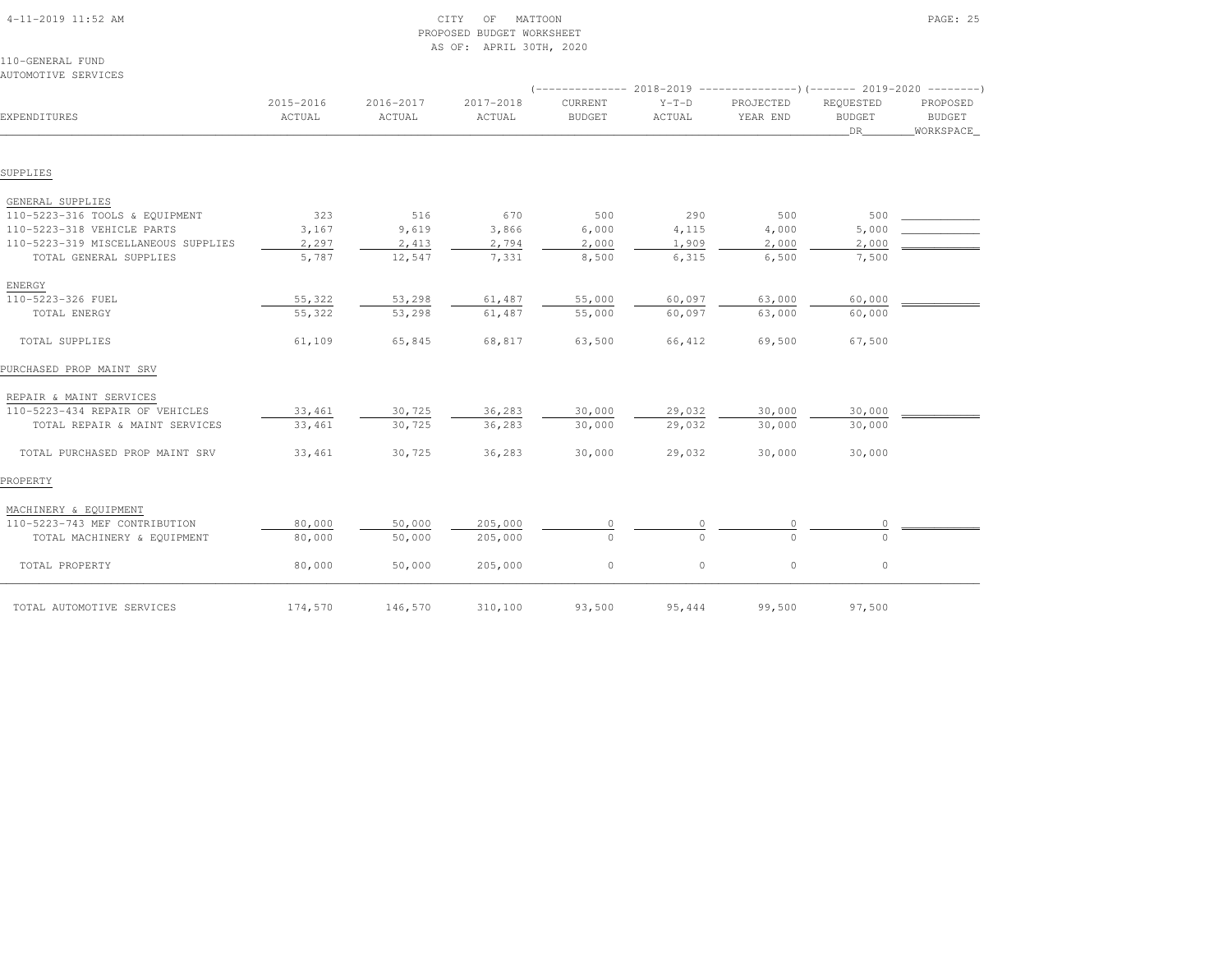| $4-11-2019$ 11:52 AM                    | CITY<br>OF<br>MATTOON<br>PROPOSED BUDGET WORKSHEET<br>AS OF: APRIL 30TH, 2020 |                     |                     |                          |                   |                                                                                                  |                            |                           |
|-----------------------------------------|-------------------------------------------------------------------------------|---------------------|---------------------|--------------------------|-------------------|--------------------------------------------------------------------------------------------------|----------------------------|---------------------------|
| 110-GENERAL FUND                        |                                                                               |                     |                     |                          |                   |                                                                                                  |                            |                           |
| POLICE BUILDINGS                        |                                                                               |                     |                     |                          |                   |                                                                                                  |                            |                           |
| EXPENDITURES                            | 2015-2016<br>ACTUAL                                                           | 2016-2017<br>ACTUAL | 2017-2018<br>ACTUAL | CURRENT<br><b>BUDGET</b> | $Y-T-D$<br>ACTUAL | (-------------- 2018-2019 ----------------)(------- 2019-2020 --------)<br>PROJECTED<br>YEAR END | REQUESTED<br><b>BUDGET</b> | PROPOSED<br><b>BUDGET</b> |
|                                         |                                                                               |                     |                     |                          |                   |                                                                                                  | DR                         | WORKSPACE                 |
| SUPPLIES                                |                                                                               |                     |                     |                          |                   |                                                                                                  |                            |                           |
|                                         |                                                                               |                     |                     |                          |                   |                                                                                                  |                            |                           |
| GENERAL SUPPLIES                        |                                                                               |                     |                     |                          |                   |                                                                                                  |                            |                           |
| 110-5224-312 CLEANING SUPPLIES          | 3,325                                                                         | 3,559               | 3,193               | 3,500                    | 2,355             | 2,500                                                                                            | 3,500                      |                           |
| 110-5224-316 TOOLS & EQUIPMENT          | 835                                                                           | 1,806               | 363                 | 1,000                    |                   | $\circ$                                                                                          | 1,000                      |                           |
| TOTAL GENERAL SUPPLIES                  | 4,160                                                                         | 5,365               | 3,555               | 4,500                    | 2,355             | 2,500                                                                                            | 4,500                      |                           |
| ENERGY                                  |                                                                               |                     |                     |                          |                   |                                                                                                  |                            |                           |
| 110-5224-321 UTILITIES                  | 66,565                                                                        | 60,049              | 57,702              | 60,000                   | 54,100            | 60,000                                                                                           | 60,000                     |                           |
| TOTAL ENERGY                            | 66,565                                                                        | 60,049              | 57,702              | 60,000                   | 54,100            | 60,000                                                                                           | 60,000                     |                           |
| TOTAL SUPPLIES                          | 70,725                                                                        | 65,413              | 61,258              | 64,500                   | 56,455            | 62,500                                                                                           | 64,500                     |                           |
| PURCHASED PROP MAINT SRV                |                                                                               |                     |                     |                          |                   |                                                                                                  |                            |                           |
| REPAIR & MAINT SERVICES                 |                                                                               |                     |                     |                          |                   |                                                                                                  |                            |                           |
| 110-5224-432 REPAIR OF BUILDINGS        | 15,948                                                                        | 15,234              | 6,511               | 15,000                   | 4,525             | 10,000                                                                                           | 12,000                     |                           |
| 110-5224-435 ELEVATOR SERVICE AGREEMEN  | 10,494                                                                        | 10,820              | 7,365               | 5,000                    | 750               | 2,000                                                                                            | 4,000                      |                           |
| 110-5224-439 OTHER REPAIR & MAINT SRVCS | 17,377                                                                        | 14,225              | 7,939               | 10,000                   | 6,350             | 7,000                                                                                            | 8,000                      |                           |
| TOTAL REPAIR & MAINT SERVICES           | 43,818                                                                        | 40,279              | 21,815              | 30,000                   | 11,625            | 19,000                                                                                           | 24,000                     |                           |
| TOTAL PURCHASED PROP MAINT SRV          | 43,818                                                                        | 40,279              | 21,815              | 30,000                   | 11,625            | 19,000                                                                                           | 24,000                     |                           |
| OTHER OBJECTS                           |                                                                               |                     |                     |                          |                   |                                                                                                  |                            |                           |
| FINANCIAL TRANS OBJECTS                 |                                                                               |                     |                     |                          |                   |                                                                                                  |                            |                           |
| 110-5224-828 REAL ESTATE TAXES          | 107                                                                           | 123                 | 116                 |                          | 119               | 119                                                                                              | 120                        |                           |
| TOTAL FINANCIAL TRANS OBJECTS           | 107                                                                           | 123                 | 116                 | $\Omega$                 | 119               | 119                                                                                              | 120                        |                           |
| TOTAL OTHER OBJECTS                     | 107                                                                           | 123                 | 116                 | $\circ$                  | 119               | 119                                                                                              | 120                        |                           |
| TOTAL POLICE BUILDINGS                  | 114,650                                                                       | 105,816             | 83,189              | 94,500                   | 68,198            | 81,619                                                                                           | 88,620                     |                           |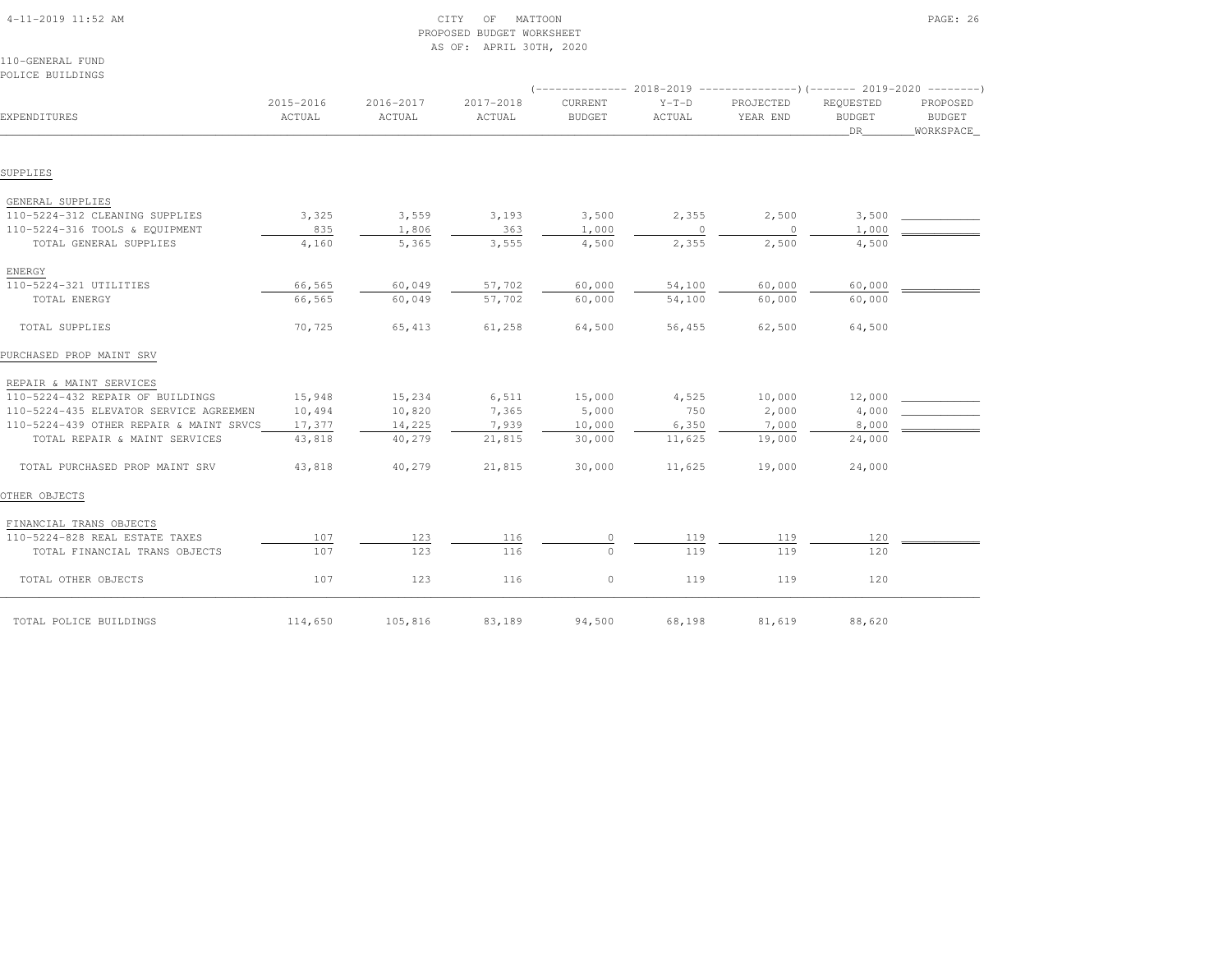| $4-11-2019$ 11:52 AM |  |  |
|----------------------|--|--|

SCHOOL RESOURCE PROGRAM

# $\text{CITY}$  of MATTOON  $\text{PAGE: } 27$  PROPOSED BUDGET WORKSHEETAS OF: APRIL 30TH, 2020

| EXPENDITURES                                               | 2015-2016<br>ACTUAL | 2016-2017<br>ACTUAL | 2017-2018<br>ACTUAL | CURRENT<br><b>BUDGET</b> | $Y-T-D$<br>ACTUAL | PROJECTED<br>YEAR END | REQUESTED<br><b>BUDGET</b><br><b>DR</b> | PROPOSED<br><b>BUDGET</b><br>WORKSPACE |
|------------------------------------------------------------|---------------------|---------------------|---------------------|--------------------------|-------------------|-----------------------|-----------------------------------------|----------------------------------------|
| PERSONNEL SERVICES                                         |                     |                     |                     |                          |                   |                       |                                         |                                        |
|                                                            |                     |                     |                     |                          |                   |                       |                                         |                                        |
| SALARIES & WAGES<br>110-5227-111 SALARIES OF REG EMPLOYEES | 75,120              | 75,989              | 81,113              | 150,679                  | 140,887           | 145,740               | 153,767                                 |                                        |
| 110-5227-113 OVERTIME                                      | 2,761               | 5,762               | 5,774               | 5,800                    | 4,477             | 6,466                 | 6,000                                   |                                        |
| 110-5227-114 COMPENSATED ABSENCES                          | 1,968               | 2,140               | 2,193               | $\circ$                  | 4,591             | 4,591                 | $\cap$                                  |                                        |
| TOTAL SALARIES & WAGES                                     | 79,849              | 83,891              | 89,081              | 156,479                  | 149,955           | 156,797               | 159,767                                 |                                        |
| TOTAL PERSONNEL SERVICES                                   | 79,849              | 83,891              | 89,081              | 156,479                  | 149,955           | 156,797               | 159,767                                 |                                        |
| EMPLOYEE BENEFITS                                          |                     |                     |                     |                          |                   |                       |                                         |                                        |
| GROUP INSURANCE                                            |                     |                     |                     |                          |                   |                       |                                         |                                        |
| 110-5227-211 GROUP HEALTH INSURANCE                        | 16,142              | 15,253              | 15,246              | 30,091                   | 24,079            | 25,126                | 32,010                                  |                                        |
| 110-5227-212 GROUP LIFE INSURANCE                          | 134                 | 143                 | 156                 | 312                      | 312               | 312                   | 312                                     |                                        |
| TOTAL GROUP INSURANCE                                      | 16,276              | 15,396              | 15,402              | 30,403                   | 24,391            | 25,438                | 32,322                                  |                                        |
| SOCIAL SECURITY CONTRIB                                    |                     |                     |                     |                          |                   |                       |                                         |                                        |
| 110-5227-221 FICA CONTRIBUTIONS                            | 812                 | 843                 | 837                 | 753                      | 769               | 727                   | 753                                     |                                        |
| 110-5227-222 MEDICARE CONTRIBUTIONS                        | 1,093               | 1,164               | 1,182               | 2,269                    | 2,090             | 2,222                 | 2,317                                   |                                        |
| TOTAL SOCIAL SECURITY CONTRIB                              | 1,905               | 2,007               | 2,019               | 3,022                    | 2,859             | 2,949                 | 3,070                                   |                                        |
| UNEMPLOYMNT COMPENSATION                                   |                     |                     |                     |                          |                   |                       |                                         |                                        |
| 110-5227-240 UNEMPLOYMENT COMP.                            | 449                 | 370                 | 429                 | 666                      | 666               | 666                   | 219                                     |                                        |
| TOTAL UNEMPLOYMNT COMPENSATION                             | 449                 | 370                 | 429                 | 666                      | 666               | 666                   | 219                                     |                                        |
| WORKER'S COMPENSATION                                      |                     |                     |                     |                          |                   |                       |                                         |                                        |
| 110-5227-250 WORKERS' COMPENSATION                         | 2,339               | 2,191               | 2,852               | 5,425                    | 5,425             | 5,425                 | 5,776                                   |                                        |
| TOTAL WORKER'S COMPENSATION                                | 2,339               | 2,191               | 2,852               | 5,425                    | 5,425             | 5,425                 | 5,776                                   |                                        |
| TOTAL EMPLOYEE BENEFITS                                    | 20,968              | 19,964              | 20,702              | 39,516                   | 33,341            | 34,477                | 41,387                                  |                                        |
| OTHER OBJECTS                                              |                     |                     |                     |                          |                   |                       |                                         |                                        |
| COMPUTER INFO SYS OBJECT                                   |                     |                     |                     |                          |                   |                       |                                         |                                        |
| TOTAL SCHOOL RESOURCE PROGRAM                              | 100,818             | 103,855             | 109,782             | 195,995                  | 183,295           | 191,275               | 201,154                                 |                                        |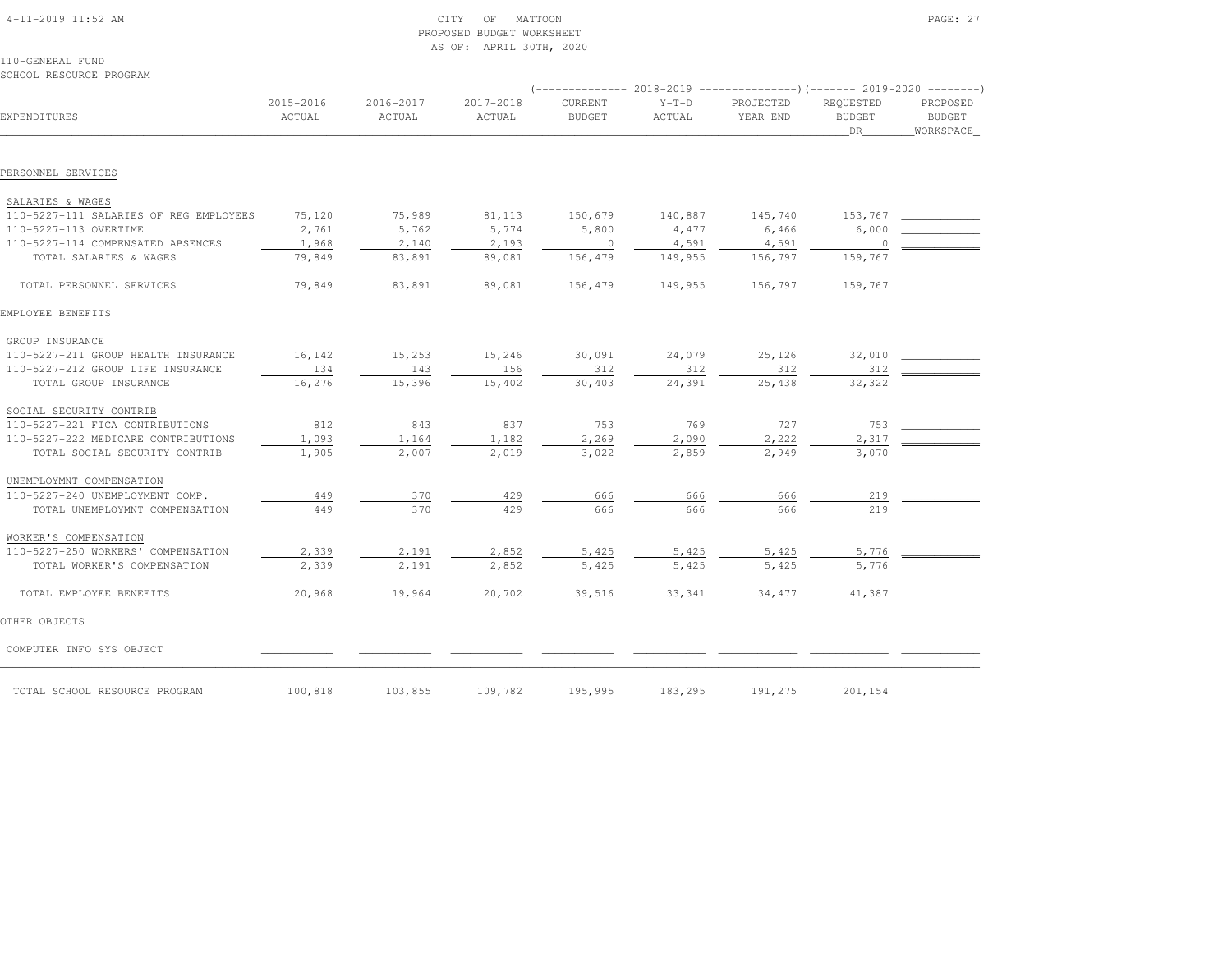| $4-11-2019$ $11:52$ AM |  |
|------------------------|--|
|                        |  |

# 4-11-2019 CITY OF MATTOON CITY OF MATTOON PAGE: 28 PROPOSED BUDGET WORKSHEETAS OF: APRIL 30TH, 2020

110-GENERAL FUNDFIRE PROTECTION ADMIN.

| EXPENDITURES                                      | 2015-2016<br>ACTUAL | 2016-2017<br>ACTUAL | 2017-2018<br>ACTUAL | CURRENT<br><b>BUDGET</b> | $Y-T-D$<br>ACTUAL | PROJECTED<br>YEAR END | REQUESTED<br><b>BUDGET</b><br>DR | PROPOSED<br><b>BUDGET</b><br>WORKSPACE |
|---------------------------------------------------|---------------------|---------------------|---------------------|--------------------------|-------------------|-----------------------|----------------------------------|----------------------------------------|
|                                                   |                     |                     |                     |                          |                   |                       |                                  |                                        |
| PERSONNEL SERVICES                                |                     |                     |                     |                          |                   |                       |                                  |                                        |
| SALARIES & WAGES                                  |                     |                     |                     |                          |                   |                       |                                  |                                        |
| 110-5241-111 SALARIES OF REG EMPLOYEES            | 1,834,728           | 1,944,653           | 1,772,226           | 2,253,467                | 1,536,054         | 1,602,380             | 2,110,527                        |                                        |
| 110-5241-113 OVERTIME                             | 315,707             | 262,928             | 387,371             | 225,000                  | 640,517           | 730,537               | 300,000                          |                                        |
| 110-5241-114 COMPENSATED ABSENCES                 | 369,835             | 278,867             | 342,997             | $\circ$                  | 270,233           | 291,882               |                                  |                                        |
| TOTAL SALARIES & WAGES                            | 2,520,270           | 2,486,448           | 2,502,594           | 2,478,467                | 2,446,804         | 2,624,799             | 2,410,527                        |                                        |
| TOTAL PERSONNEL SERVICES                          | 2,520,270           | 2,486,448           | 2,502,594           | 2,478,467                | 2,446,804         | 2,624,799             | 2,410,527                        |                                        |
| EMPLOYEE BENEFITS                                 |                     |                     |                     |                          |                   |                       |                                  |                                        |
| GROUP INSURANCE                                   |                     |                     |                     |                          |                   |                       |                                  |                                        |
| 110-5241-211 GROUP HEALTH INSURANCE               | 445,942             | 413,538             | 386,968             | 449,667                  | 278,125           | 296,371               | 451,717                          |                                        |
| 110-5241-212 GROUP LIFE INSURANCE                 | 4,415               | 4,732               | 5,148               | 5,148                    | 5,148             | 5,148                 | 4,836                            |                                        |
| TOTAL GROUP INSURANCE                             | 450,358             | 418,270             | 392,116             | 454,815                  | 283, 273          | 301,519               | 456,553                          |                                        |
| SOCIAL SECURITY CONTRIB                           |                     |                     |                     |                          |                   |                       |                                  |                                        |
| 110-5241-221 FICA CONTRIBUTIONS                   | 1,582               | 1,677               | 1,724               | 1,998                    | 1,684             | 1,791                 | 2,043                            |                                        |
| 110-5241-222 MEDICARE CONTRIBUTIONS               | 33,057              | 33,031              | 33,971              | 35,938                   | 33,963            | 36,045                | 34,953                           |                                        |
| TOTAL SOCIAL SECURITY CONTRIB                     | 34,639              | 34,708              | 35,695              | 37,936                   | 35,647            | 37,836                | 36,996                           |                                        |
| RETIREMENT CONTRIBTUIONS                          |                     |                     |                     |                          |                   |                       |                                  |                                        |
| 110-5241-231 IMRF CONTRIBUTIONS                   | 2,996               | 3,107               | 3,142               | 3,641                    | 2,697             | 2,922                 | 2,802                            |                                        |
| 110-5241-233 FIREFIGHTERS PENSION CONTR 1,367,692 |                     | 1,533,379           | 1,829,282           | 2,039,021                | 1,991,599         | 2,067,291             | 2,110,078                        |                                        |
| TOTAL RETIREMENT CONTRIBTUIONS                    | 1,370,688           | 1,536,487           | 1,832,425           | 2,042,662                | 1,994,296         | 2,070,213             | 2,112,880                        |                                        |
| UNEMPLOYMNT COMPENSATION                          |                     |                     |                     |                          |                   |                       |                                  |                                        |
| 110-5241-240 UNEMPLOYMENT COMP.                   | 8,180               | 6,310               | 7,316               | 7,484                    | 7,484             | 7,484                 | 2,310                            |                                        |
| TOTAL UNEMPLOYMNT COMPENSATION                    | 8,180               | 6,310               | 7,316               | 7,484                    | 7,484             | 7,484                 | 2,310                            |                                        |
| WORKER'S COMPENSATION                             |                     |                     |                     |                          |                   |                       |                                  |                                        |
| 110-5241-250 WORKERS' COMPENSATION                | 240,515             | 233,297             | 304,185             | 327,011                  | 327,011           | 328,333               | 273,657                          |                                        |
| TOTAL WORKER'S COMPENSATION                       | 240,515             | 233,297             | 304,185             | 327,011                  | 327,011           | 328,333               | 273,657                          |                                        |
| TOTAL EMPLOYEE BENEFITS                           | 2,104,379           | 2,229,072           | 2,571,738           | 2,869,908                | 2,647,711         | 2,745,385             | 2,882,396                        |                                        |
| SUPPLIES                                          |                     |                     |                     |                          |                   |                       |                                  |                                        |
| GENERAL SUPPLIES                                  |                     |                     |                     |                          |                   |                       |                                  |                                        |
| 110-5241-311 OFFICE SUPPLIES                      | 1,263               | 1,650               | 1,404               | 2,000                    | 1,446             | 1,560                 | 1,600                            |                                        |
| 110-5241-312 CLEANING SUPPLIES                    | 4,262               | 3,906               | 3,972               | 4,500                    | 3,367             | 3,500                 | 3,500                            |                                        |
| 110-5241-313 MEDICAL & SAFETY SUPPLIES            | 58,254              | 18,959              | 16,761              | 17,600                   | 8,187             | 11,314                | 9,900                            |                                        |
| 110-5241-315 UNIFORMS & CLOTHING                  | 4,415               | 11,647              | 5,868               | 28,250                   | 9,648             | 20,447                | 34,375                           |                                        |
| 110-5241-316 TOOLS & EQUIPMENT                    | 6,308               | 1,445               | 4,307               | 3,450                    | 4,116             | 3,450                 | 3,360                            |                                        |
| 110-5241-318 VEHICLE PARTS                        | 3,962               | 5,982               | 3,562               | 6,000                    | 3,419             | 4,592                 | 3,000                            |                                        |
| 110-5241-319 MISCELLANEOUS SUPPLIES               | 4,304               | 4,129               | 2,910               | 4,820                    | 2,790             | 4,372                 | 4,000                            |                                        |
| TOTAL GENERAL SUPPLIES                            | 82,768              | 47,719              | 38,783              | 66,620                   | 32,972            | 49,236                | 59,735                           |                                        |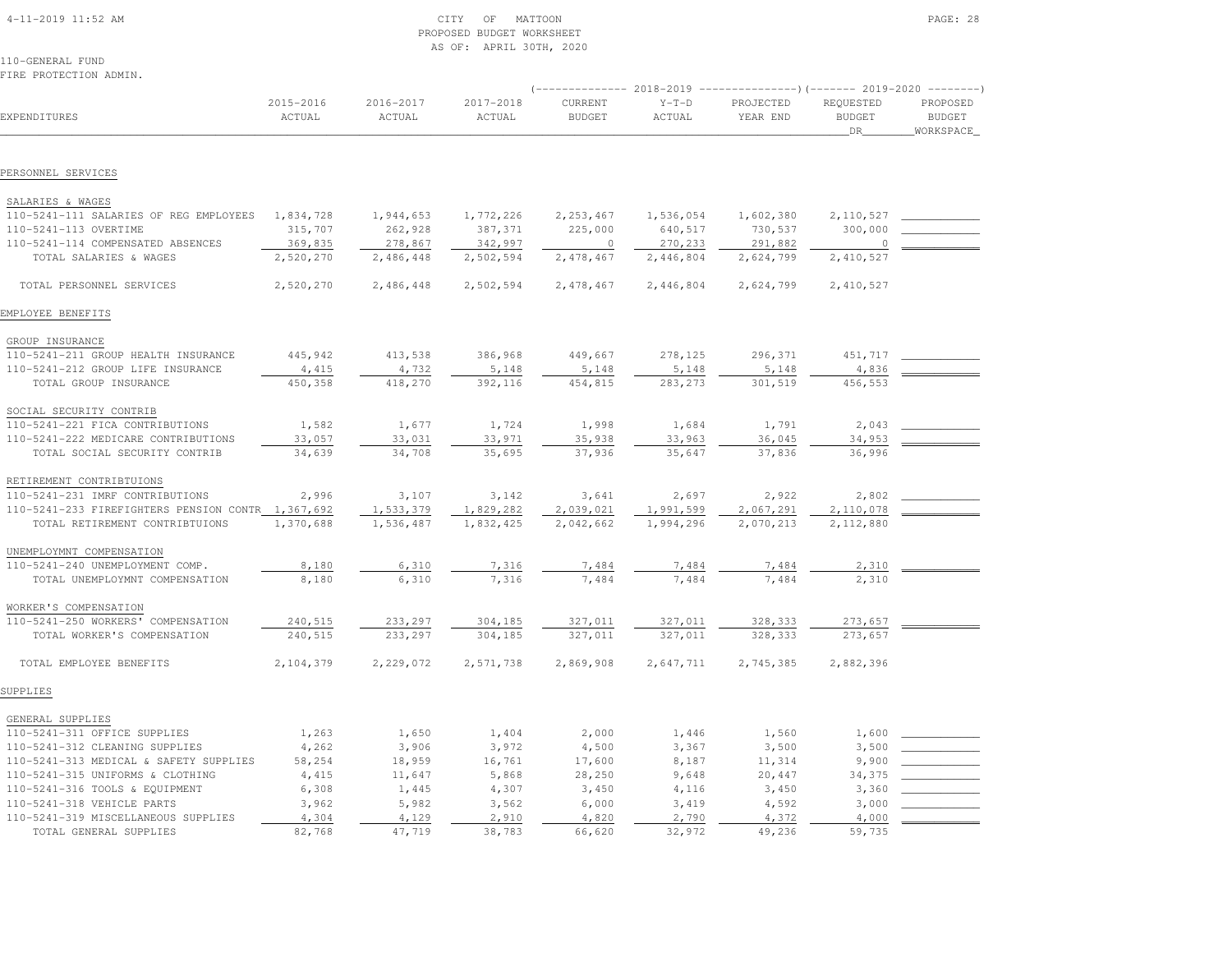#### 4-11-2019 11:52 AM CITY OF MATTOON PAGE: 29 PROPOSED BUDGET WORKSHEETAS OF: APRIL 30TH, 2020

110-GENERAL FUNDFIRE PROTECTION ADMIN.

|                                         |                     |                     |                     |                          |                   | (-------------- 2018-2019 ----------------)(------- 2019-2020 --------) |                                  |                                        |
|-----------------------------------------|---------------------|---------------------|---------------------|--------------------------|-------------------|-------------------------------------------------------------------------|----------------------------------|----------------------------------------|
| EXPENDITURES                            | 2015-2016<br>ACTUAL | 2016-2017<br>ACTUAL | 2017-2018<br>ACTUAL | CURRENT<br><b>BUDGET</b> | $Y-T-D$<br>ACTUAL | PROJECTED<br>YEAR END                                                   | REQUESTED<br><b>BUDGET</b><br>DR | PROPOSED<br><b>BUDGET</b><br>WORKSPACE |
| ENERGY                                  |                     |                     |                     |                          |                   |                                                                         |                                  |                                        |
| 110-5241-321 UTILITIES                  | 8,563               | 8,211               | 8,124               | 8,500                    | 7,271             | 6,669                                                                   | 8,200                            |                                        |
| 110-5241-326 FUEL                       | 27,258              | 30,620              | 32,102              | 27,000                   | 21,953            | 21,581                                                                  | 20,000                           |                                        |
| TOTAL ENERGY                            | 35,821              | 38,831              | 40,226              | 35,500                   | 29,223            | 28,250                                                                  | 28,200                           |                                        |
| BOOKS & PERIODICALS                     |                     |                     |                     |                          |                   |                                                                         |                                  |                                        |
| 110-5241-340 BOOKS & PERIODICALS        | 463                 | 1,797               | 2,092               | 2,600                    | 1,507             | 1,507                                                                   | 2,800                            |                                        |
| TOTAL BOOKS & PERIODICALS               | 463                 | 1,797               | 2,092               | 2,600                    | 1,507             | 1,507                                                                   | 2,800                            |                                        |
| TOTAL SUPPLIES                          | 119,053             | 88,347              | 81,101              | 104,720                  | 63,702            | 78,993                                                                  | 90,735                           |                                        |
| PURCHASED PROP MAINT SRV                |                     |                     |                     |                          |                   |                                                                         |                                  |                                        |
| REPAIR & MAINT SERVICES                 |                     |                     |                     |                          |                   |                                                                         |                                  |                                        |
| 110-5241-432 REPAIR OF BUILDINGS        | 5,197               | 1,340               | 10,589              | 8,500                    | 5,376             | 5,000                                                                   | 8,500                            |                                        |
| 110-5241-433 REPAIR OF MACHINERY        | 18,198              | 12,138              | 15,284              | 15,200                   | 16,438            | 15,000                                                                  | 9,700                            |                                        |
| 110-5241-434 REPAIR OF VEHICLES         | 27,429              | 43,789              | 75,190              | 35,000                   | 26,558            | 35,000                                                                  | 27,000                           |                                        |
| TOTAL REPAIR & MAINT SERVICES           | 50,824              | 57,268              | 101,063             | 58,700                   | 48,372            | 55,000                                                                  | 45,200                           |                                        |
| OTHER PROP MAINT SERVICE                |                     |                     |                     |                          |                   |                                                                         |                                  |                                        |
| TOTAL PURCHASED PROP MAINT SRV          | 50,824              | 57,268              | 101,063             | 58,700                   | 48,372            | 55,000                                                                  | 45,200                           |                                        |
| OTHER PURCHASED SERVICES                |                     |                     |                     |                          |                   |                                                                         |                                  |                                        |
| PROFESSIONAL SERVICES                   |                     |                     |                     |                          |                   |                                                                         |                                  |                                        |
| 110-5241-515 LABOR RELATIONS COUNSEL    | 6,289               | 3,732               | 45,949              | 15,000                   | 60,608            | 54,742                                                                  | 40,000                           |                                        |
| 110-5241-519 OTHER PROFESSIONAL SERVICE | $\circ$             | $\circ$             | $\circ$             | 0                        | $\circ$           | $\circ$                                                                 | 98,750                           |                                        |
| TOTAL PROFESSIONAL SERVICES             | 6,289               | 3,732               | 45,949              | 15,000                   | 60,608            | 54,742                                                                  | 138,750                          |                                        |
| COMMUNICATION                           |                     |                     |                     |                          |                   |                                                                         |                                  |                                        |
| 110-5241-531 POSTAGE                    | 1,528               | 1,691               | 1,598               | 1,300                    | 1,021             | 868                                                                     | 1,000                            |                                        |
| 110-5241-532 TELEPHONE                  | 8,394               | 8,622               | 8,559               | 8,360                    | 7,581             | 8,157                                                                   | 10,400                           |                                        |
| 110-5241-533 CELLULAR PHONE             | 2,400               | 2,400               | 2,400               | 2,400                    | 1,541             | 1,700                                                                   | 1,200                            |                                        |
| 110-5241-535 RADIOS                     | 1,042               | 4,370               | 4,737               | 3,500                    | 2,340             | 3,500                                                                   | 3,500                            |                                        |
| TOTAL COMMUNICATION                     | 13,364              | 17,083              | 17,294              | 15,560                   | 12,483            | 14,225                                                                  | 16,100                           |                                        |
| ADVERTISING                             |                     |                     |                     |                          |                   |                                                                         |                                  |                                        |
| 110-5241-541 SOFTWARE                   | 4,470               | 4,620               | 5,620               | 6,820                    | 4,620             | 4,620                                                                   | 3,800                            |                                        |
| TOTAL ADVERTISING                       | 4,470               | 4,620               | 5,620               | 6,820                    | 4,620             | 4,620                                                                   | 3,800                            |                                        |
| EMPLOYEE BUSINESS EXP                   |                     |                     |                     |                          |                   |                                                                         |                                  |                                        |
| 110-5241-562 TRAVEL & TRAINING          | 11,105              | 22,161              | 5,527               | 56,845                   | 11,068            | 12,809                                                                  | 26,000                           |                                        |
| TOTAL EMPLOYEE BUSINESS EXP             | 11,105              | 22,161              | 5,527               | 56,845                   | 11,068            | 12,809                                                                  | 26,000                           |                                        |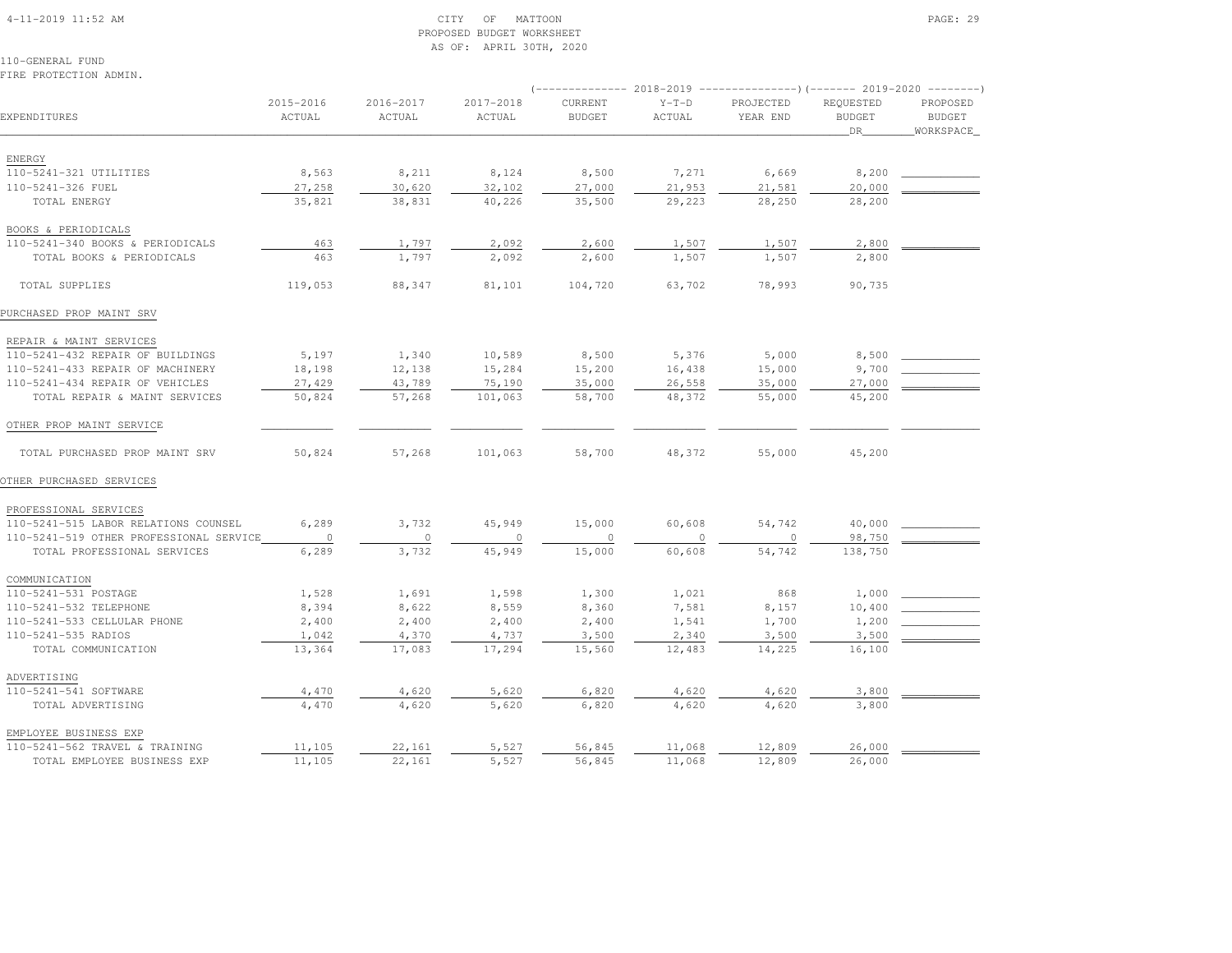#### 4-11-2019 11:52 AM CITY OF MATTOON PAGE: 30 PROPOSED BUDGET WORKSHEETAS OF: APRIL 30TH, 2020

110-GENERAL FUNDFIRE PROTECTION ADMIN.

| 2015-2016<br>2016-2017<br>2017-2018<br>CURRENT<br>$Y-T-D$<br>PROJECTED<br>REQUESTED<br>ACTUAL<br>ACTUAL<br><b>BUDGET</b><br>ACTUAL<br>YEAR END<br><b>BUDGET</b><br>ACTUAL<br>DR 1<br>OTHER PURCHASED SERVICES<br>110-5241-571 DUES & MEMBERSHIPS<br>2,437<br>1,118<br>659<br>1,655<br>1,651<br>1,655<br>1,590<br>728<br>600<br>110-5241-573 LAUNDRY SERVICES<br>696<br>693<br>800<br>483<br>483<br>1,922<br>110-5241-578 AMBULANCE BILLING EXPENSES<br>1,518<br>943<br>1,200<br>744<br>900<br>150<br>110-5241-579 MISC OTHER PURCHASED SERVI<br>23,000<br>23,875<br>22,940<br>24,100<br>21,108<br>24,708<br>24,084<br>25,405<br>TOTAL OTHER PURCHASED SERVICES<br>28,962<br>27,002<br>26,595<br>26,978<br>27,057<br>24,440<br>64,190<br>72,036<br>101,393<br>120,820<br>115,757<br>113,453<br>210,055<br>TOTAL OTHER PURCHASED SERVICES<br>MACHINERY & EQUIPMENT<br>110-5241-743 MEF CONTRIBUTION<br>174,640<br>149,934<br>78,941<br>64,452<br>64,452<br>64,452<br>64,452<br>149,934<br>64,452<br>64,452<br>174,640<br>78,941<br>64,452<br>64,452<br>TOTAL MACHINERY & EQUIPMENT<br>78,941<br>64,452<br>174,640<br>149,934<br>64,452<br>64,452<br>64,452<br>TOTAL PROPERTY<br>FINANCIAL TRANS OBJECTS<br>515<br>586<br>1,107<br>1,200<br>750<br>809<br>1,200<br>110-5241-814 PRINT/COPY MACH LEASE & MA<br>586<br>515<br>1,107<br>1,200<br>750<br>809<br>1,200<br>TOTAL FINANCIAL TRANS OBJECTS<br>FINANCIAL TRANS OBJECTS<br>1,408<br>$\sim$ 0<br>5,715<br>246,000<br>15,736<br>221,324<br>110-5241-825 GRANT EXPENDITURES<br>$\circ$<br>41,918<br>110-5241-826 FIRE INSURANCE TAX EXP.<br>32,341<br>51,735<br>33,233<br>38,784<br>29,353<br>34,122<br>110-5241-827 FIRE PREVENTION EXP.<br>918<br>969<br>2,000<br>684<br>1,647<br>2,000<br>2,000<br>110-5241-828 REAL ESTATE TAXES<br>11<br>11<br>11<br>$\sim$ 0<br>11<br>11<br>$\circ$<br>TOTAL FINANCIAL TRANS OBJECTS<br>52,430<br>286,784<br>43,918<br>34,678<br>40,606<br>46,070<br>257,457<br>COMPUTER INFO SYS OBJECT<br>110-5241-863 COMPUTERS<br>2,361<br>1,144<br>1,150<br>4,756<br>1,300<br>$\circ$<br>0<br>TOTAL COMPUTER INFO SYS OBJECT<br>2,361<br>1,300<br>1,144<br>1,150<br>4,756 |                     |        |        |        |         |        |         |        |             |
|------------------------------------------------------------------------------------------------------------------------------------------------------------------------------------------------------------------------------------------------------------------------------------------------------------------------------------------------------------------------------------------------------------------------------------------------------------------------------------------------------------------------------------------------------------------------------------------------------------------------------------------------------------------------------------------------------------------------------------------------------------------------------------------------------------------------------------------------------------------------------------------------------------------------------------------------------------------------------------------------------------------------------------------------------------------------------------------------------------------------------------------------------------------------------------------------------------------------------------------------------------------------------------------------------------------------------------------------------------------------------------------------------------------------------------------------------------------------------------------------------------------------------------------------------------------------------------------------------------------------------------------------------------------------------------------------------------------------------------------------------------------------------------------------------------------------------------------------------------------------------------------------------------------------------------------------------------------------------------------------------------------------------------------------------------------------------------------------------------------------------------------------------|---------------------|--------|--------|--------|---------|--------|---------|--------|-------------|
|                                                                                                                                                                                                                                                                                                                                                                                                                                                                                                                                                                                                                                                                                                                                                                                                                                                                                                                                                                                                                                                                                                                                                                                                                                                                                                                                                                                                                                                                                                                                                                                                                                                                                                                                                                                                                                                                                                                                                                                                                                                                                                                                                      |                     |        |        |        |         |        |         |        | PROPOSED    |
|                                                                                                                                                                                                                                                                                                                                                                                                                                                                                                                                                                                                                                                                                                                                                                                                                                                                                                                                                                                                                                                                                                                                                                                                                                                                                                                                                                                                                                                                                                                                                                                                                                                                                                                                                                                                                                                                                                                                                                                                                                                                                                                                                      | EXPENDITURES        |        |        |        |         |        |         |        | BUDGET      |
|                                                                                                                                                                                                                                                                                                                                                                                                                                                                                                                                                                                                                                                                                                                                                                                                                                                                                                                                                                                                                                                                                                                                                                                                                                                                                                                                                                                                                                                                                                                                                                                                                                                                                                                                                                                                                                                                                                                                                                                                                                                                                                                                                      |                     |        |        |        |         |        |         |        | _WORKSPACE_ |
|                                                                                                                                                                                                                                                                                                                                                                                                                                                                                                                                                                                                                                                                                                                                                                                                                                                                                                                                                                                                                                                                                                                                                                                                                                                                                                                                                                                                                                                                                                                                                                                                                                                                                                                                                                                                                                                                                                                                                                                                                                                                                                                                                      |                     |        |        |        |         |        |         |        |             |
|                                                                                                                                                                                                                                                                                                                                                                                                                                                                                                                                                                                                                                                                                                                                                                                                                                                                                                                                                                                                                                                                                                                                                                                                                                                                                                                                                                                                                                                                                                                                                                                                                                                                                                                                                                                                                                                                                                                                                                                                                                                                                                                                                      |                     |        |        |        |         |        |         |        |             |
|                                                                                                                                                                                                                                                                                                                                                                                                                                                                                                                                                                                                                                                                                                                                                                                                                                                                                                                                                                                                                                                                                                                                                                                                                                                                                                                                                                                                                                                                                                                                                                                                                                                                                                                                                                                                                                                                                                                                                                                                                                                                                                                                                      |                     |        |        |        |         |        |         |        |             |
|                                                                                                                                                                                                                                                                                                                                                                                                                                                                                                                                                                                                                                                                                                                                                                                                                                                                                                                                                                                                                                                                                                                                                                                                                                                                                                                                                                                                                                                                                                                                                                                                                                                                                                                                                                                                                                                                                                                                                                                                                                                                                                                                                      |                     |        |        |        |         |        |         |        |             |
|                                                                                                                                                                                                                                                                                                                                                                                                                                                                                                                                                                                                                                                                                                                                                                                                                                                                                                                                                                                                                                                                                                                                                                                                                                                                                                                                                                                                                                                                                                                                                                                                                                                                                                                                                                                                                                                                                                                                                                                                                                                                                                                                                      |                     |        |        |        |         |        |         |        |             |
|                                                                                                                                                                                                                                                                                                                                                                                                                                                                                                                                                                                                                                                                                                                                                                                                                                                                                                                                                                                                                                                                                                                                                                                                                                                                                                                                                                                                                                                                                                                                                                                                                                                                                                                                                                                                                                                                                                                                                                                                                                                                                                                                                      |                     |        |        |        |         |        |         |        |             |
|                                                                                                                                                                                                                                                                                                                                                                                                                                                                                                                                                                                                                                                                                                                                                                                                                                                                                                                                                                                                                                                                                                                                                                                                                                                                                                                                                                                                                                                                                                                                                                                                                                                                                                                                                                                                                                                                                                                                                                                                                                                                                                                                                      |                     |        |        |        |         |        |         |        |             |
| PROPERTY                                                                                                                                                                                                                                                                                                                                                                                                                                                                                                                                                                                                                                                                                                                                                                                                                                                                                                                                                                                                                                                                                                                                                                                                                                                                                                                                                                                                                                                                                                                                                                                                                                                                                                                                                                                                                                                                                                                                                                                                                                                                                                                                             |                     |        |        |        |         |        |         |        |             |
|                                                                                                                                                                                                                                                                                                                                                                                                                                                                                                                                                                                                                                                                                                                                                                                                                                                                                                                                                                                                                                                                                                                                                                                                                                                                                                                                                                                                                                                                                                                                                                                                                                                                                                                                                                                                                                                                                                                                                                                                                                                                                                                                                      |                     |        |        |        |         |        |         |        |             |
|                                                                                                                                                                                                                                                                                                                                                                                                                                                                                                                                                                                                                                                                                                                                                                                                                                                                                                                                                                                                                                                                                                                                                                                                                                                                                                                                                                                                                                                                                                                                                                                                                                                                                                                                                                                                                                                                                                                                                                                                                                                                                                                                                      |                     |        |        |        |         |        |         |        |             |
|                                                                                                                                                                                                                                                                                                                                                                                                                                                                                                                                                                                                                                                                                                                                                                                                                                                                                                                                                                                                                                                                                                                                                                                                                                                                                                                                                                                                                                                                                                                                                                                                                                                                                                                                                                                                                                                                                                                                                                                                                                                                                                                                                      |                     |        |        |        |         |        |         |        |             |
|                                                                                                                                                                                                                                                                                                                                                                                                                                                                                                                                                                                                                                                                                                                                                                                                                                                                                                                                                                                                                                                                                                                                                                                                                                                                                                                                                                                                                                                                                                                                                                                                                                                                                                                                                                                                                                                                                                                                                                                                                                                                                                                                                      |                     |        |        |        |         |        |         |        |             |
| OTHER OBJECTS                                                                                                                                                                                                                                                                                                                                                                                                                                                                                                                                                                                                                                                                                                                                                                                                                                                                                                                                                                                                                                                                                                                                                                                                                                                                                                                                                                                                                                                                                                                                                                                                                                                                                                                                                                                                                                                                                                                                                                                                                                                                                                                                        |                     |        |        |        |         |        |         |        |             |
|                                                                                                                                                                                                                                                                                                                                                                                                                                                                                                                                                                                                                                                                                                                                                                                                                                                                                                                                                                                                                                                                                                                                                                                                                                                                                                                                                                                                                                                                                                                                                                                                                                                                                                                                                                                                                                                                                                                                                                                                                                                                                                                                                      |                     |        |        |        |         |        |         |        |             |
|                                                                                                                                                                                                                                                                                                                                                                                                                                                                                                                                                                                                                                                                                                                                                                                                                                                                                                                                                                                                                                                                                                                                                                                                                                                                                                                                                                                                                                                                                                                                                                                                                                                                                                                                                                                                                                                                                                                                                                                                                                                                                                                                                      |                     |        |        |        |         |        |         |        |             |
|                                                                                                                                                                                                                                                                                                                                                                                                                                                                                                                                                                                                                                                                                                                                                                                                                                                                                                                                                                                                                                                                                                                                                                                                                                                                                                                                                                                                                                                                                                                                                                                                                                                                                                                                                                                                                                                                                                                                                                                                                                                                                                                                                      |                     |        |        |        |         |        |         |        |             |
|                                                                                                                                                                                                                                                                                                                                                                                                                                                                                                                                                                                                                                                                                                                                                                                                                                                                                                                                                                                                                                                                                                                                                                                                                                                                                                                                                                                                                                                                                                                                                                                                                                                                                                                                                                                                                                                                                                                                                                                                                                                                                                                                                      |                     |        |        |        |         |        |         |        |             |
|                                                                                                                                                                                                                                                                                                                                                                                                                                                                                                                                                                                                                                                                                                                                                                                                                                                                                                                                                                                                                                                                                                                                                                                                                                                                                                                                                                                                                                                                                                                                                                                                                                                                                                                                                                                                                                                                                                                                                                                                                                                                                                                                                      |                     |        |        |        |         |        |         |        |             |
|                                                                                                                                                                                                                                                                                                                                                                                                                                                                                                                                                                                                                                                                                                                                                                                                                                                                                                                                                                                                                                                                                                                                                                                                                                                                                                                                                                                                                                                                                                                                                                                                                                                                                                                                                                                                                                                                                                                                                                                                                                                                                                                                                      |                     |        |        |        |         |        |         |        |             |
|                                                                                                                                                                                                                                                                                                                                                                                                                                                                                                                                                                                                                                                                                                                                                                                                                                                                                                                                                                                                                                                                                                                                                                                                                                                                                                                                                                                                                                                                                                                                                                                                                                                                                                                                                                                                                                                                                                                                                                                                                                                                                                                                                      |                     |        |        |        |         |        |         |        |             |
|                                                                                                                                                                                                                                                                                                                                                                                                                                                                                                                                                                                                                                                                                                                                                                                                                                                                                                                                                                                                                                                                                                                                                                                                                                                                                                                                                                                                                                                                                                                                                                                                                                                                                                                                                                                                                                                                                                                                                                                                                                                                                                                                                      |                     |        |        |        |         |        |         |        |             |
|                                                                                                                                                                                                                                                                                                                                                                                                                                                                                                                                                                                                                                                                                                                                                                                                                                                                                                                                                                                                                                                                                                                                                                                                                                                                                                                                                                                                                                                                                                                                                                                                                                                                                                                                                                                                                                                                                                                                                                                                                                                                                                                                                      |                     |        |        |        |         |        |         |        |             |
|                                                                                                                                                                                                                                                                                                                                                                                                                                                                                                                                                                                                                                                                                                                                                                                                                                                                                                                                                                                                                                                                                                                                                                                                                                                                                                                                                                                                                                                                                                                                                                                                                                                                                                                                                                                                                                                                                                                                                                                                                                                                                                                                                      |                     |        |        |        |         |        |         |        |             |
|                                                                                                                                                                                                                                                                                                                                                                                                                                                                                                                                                                                                                                                                                                                                                                                                                                                                                                                                                                                                                                                                                                                                                                                                                                                                                                                                                                                                                                                                                                                                                                                                                                                                                                                                                                                                                                                                                                                                                                                                                                                                                                                                                      |                     |        |        |        |         |        |         |        |             |
|                                                                                                                                                                                                                                                                                                                                                                                                                                                                                                                                                                                                                                                                                                                                                                                                                                                                                                                                                                                                                                                                                                                                                                                                                                                                                                                                                                                                                                                                                                                                                                                                                                                                                                                                                                                                                                                                                                                                                                                                                                                                                                                                                      |                     |        |        |        |         |        |         |        |             |
|                                                                                                                                                                                                                                                                                                                                                                                                                                                                                                                                                                                                                                                                                                                                                                                                                                                                                                                                                                                                                                                                                                                                                                                                                                                                                                                                                                                                                                                                                                                                                                                                                                                                                                                                                                                                                                                                                                                                                                                                                                                                                                                                                      |                     |        |        |        |         |        |         |        |             |
|                                                                                                                                                                                                                                                                                                                                                                                                                                                                                                                                                                                                                                                                                                                                                                                                                                                                                                                                                                                                                                                                                                                                                                                                                                                                                                                                                                                                                                                                                                                                                                                                                                                                                                                                                                                                                                                                                                                                                                                                                                                                                                                                                      | TOTAL OTHER OBJECTS | 35,193 | 57,771 | 44,073 | 289,284 | 47,963 | 259,417 | 45,118 |             |
| 5,068,549<br>5, 140, 877<br>5,480,903<br>5,986,351<br>5, 434, 761<br>5,941,498<br>5,748,483<br>TOTAL FIRE PROTECTION ADMIN.                                                                                                                                                                                                                                                                                                                                                                                                                                                                                                                                                                                                                                                                                                                                                                                                                                                                                                                                                                                                                                                                                                                                                                                                                                                                                                                                                                                                                                                                                                                                                                                                                                                                                                                                                                                                                                                                                                                                                                                                                          |                     |        |        |        |         |        |         |        |             |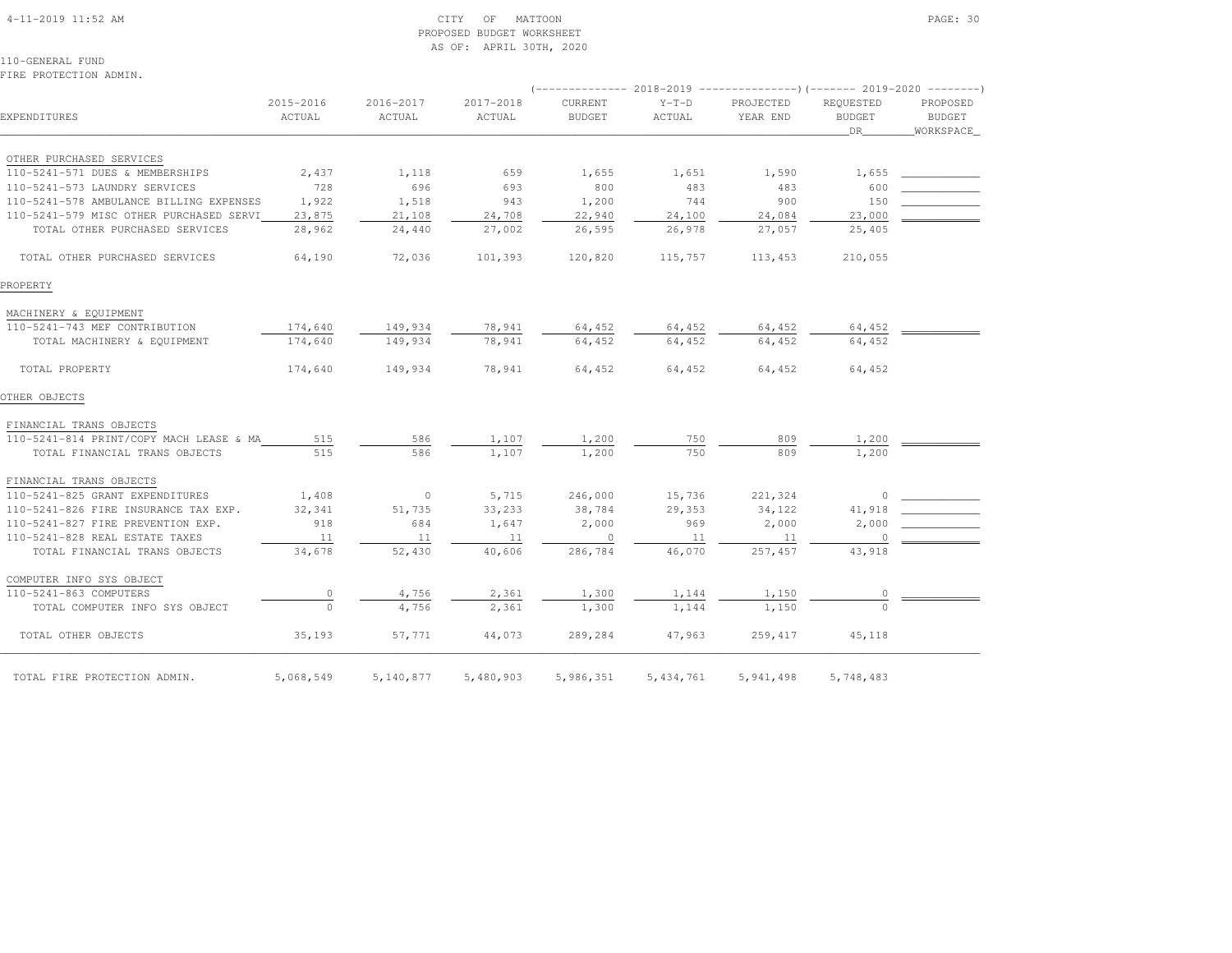| 4-11-2019 11:52 AM |  |
|--------------------|--|

# $\text{CITY}$  of MATTOON PAGE: 31 PROPOSED BUDGET WORKSHEETAS OF: APRIL 30TH, 2020

110-GENERAL FUNDCOMMUNITY DEVELOPMENT

|                                        | 2018-2019<br>----------------) (------- 2019-2020 ---------)<br>----------- |                     |                     |                          |                   |                       |                            |                           |  |  |
|----------------------------------------|-----------------------------------------------------------------------------|---------------------|---------------------|--------------------------|-------------------|-----------------------|----------------------------|---------------------------|--|--|
| EXPENDITURES                           | 2015-2016<br>ACTUAL                                                         | 2016-2017<br>ACTUAL | 2017-2018<br>ACTUAL | CURRENT<br><b>BUDGET</b> | $Y-T-D$<br>ACTUAL | PROJECTED<br>YEAR END | REQUESTED<br><b>BUDGET</b> | PROPOSED<br><b>BUDGET</b> |  |  |
|                                        |                                                                             |                     |                     |                          |                   |                       | DR                         | WORKSPACE_                |  |  |
|                                        |                                                                             |                     |                     |                          |                   |                       |                            |                           |  |  |
| PERSONNEL SERVICES                     |                                                                             |                     |                     |                          |                   |                       |                            |                           |  |  |
| SALARIES & WAGES                       |                                                                             |                     |                     |                          |                   |                       |                            |                           |  |  |
| 110-5261-111 SALARIES OF REG EMPLOYEES | 56,749                                                                      | 53,225              | 53,884              | 61,519                   | 53,863            | 56,991                | 62,740                     |                           |  |  |
| 110-5261-113 OVERTIME                  | 196                                                                         | $\circ$             | $\circ$             | $\circ$                  | $\circ$           | $\overline{0}$        | 0                          |                           |  |  |
| 110-5261-114 COMPENSATED ABSENCES      | 13,432                                                                      | 5,042               | 5,365               | $\circ$                  | 3,582             | 3,989                 | $\Omega$                   |                           |  |  |
| TOTAL SALARIES & WAGES                 | 70,377                                                                      | 58,267              | 59,249              | 61,519                   | 57,444            | 60,980                | 62,740                     |                           |  |  |
| TOTAL PERSONNEL SERVICES               | 70,377                                                                      | 58,267              | 59,249              | 61,519                   | 57,444            | 60,980                | 62,740                     |                           |  |  |
| EMPLOYEE BENEFITS                      |                                                                             |                     |                     |                          |                   |                       |                            |                           |  |  |
| GROUP INSURANCE                        |                                                                             |                     |                     |                          |                   |                       |                            |                           |  |  |
| 110-5261-211 GROUP HEALTH INSURANCE    | 17,761                                                                      | 16,290              | 16,110              | 16,069                   | 12,858            | 13,417                | 17,093                     |                           |  |  |
| 110-5261-212 GROUP LIFE INSURANCE      | 211                                                                         | 153                 | 167                 | 167                      | 167               | 167                   | 167                        |                           |  |  |
| TOTAL GROUP INSURANCE                  | 17,972                                                                      | 16,443              | 16,277              | 16,236                   | 13,025            | 13,584                | 17,260                     |                           |  |  |
| SOCIAL SECURITY CONTRIB                |                                                                             |                     |                     |                          |                   |                       |                            |                           |  |  |
| 110-5261-221 FICA CONTRIBUTIONS        | 4,127                                                                       | 3,344               | 3,418               | 3,814                    | 3,362             | 3,576                 | 3,890                      |                           |  |  |
| 110-5261-222 MEDICARE CONTRIBUTIONS    | 965                                                                         | 782                 | 799                 | 892                      | 786               | 836                   | 910                        |                           |  |  |
| TOTAL SOCIAL SECURITY CONTRIB          | 5,093                                                                       | 4,126               | 4,218               | 4,706                    | 4,149             | 4,412                 | 4,800                      |                           |  |  |
| RETIREMENT CONTRIBTUIONS               |                                                                             |                     |                     |                          |                   |                       |                            |                           |  |  |
| 110-5261-231 IMRF CONTRIBUTIONS        | 7,829                                                                       | 6,196               | 6,230               | 6,952                    | 5,379             | 6,518                 | 5,335                      |                           |  |  |
| TOTAL RETIREMENT CONTRIBTUIONS         | 7,829                                                                       | 6,196               | 6,230               | 6,952                    | 5,379             | 6,518                 | 5,335                      |                           |  |  |
| UNEMPLOYMNT COMPENSATION               |                                                                             |                     |                     |                          |                   |                       |                            |                           |  |  |
| 110-5261-240 UNEMPLOYMENT COMP.        | 392                                                                         | 204                 | 237                 | 242                      | 242               | 242                   | 80                         |                           |  |  |
| TOTAL UNEMPLOYMNT COMPENSATION         | 392                                                                         | 204                 | 237                 | 242                      | 242               | 242                   | 80                         |                           |  |  |
| WORKER'S COMPENSATION                  |                                                                             |                     |                     |                          |                   |                       |                            |                           |  |  |
| 110-5261-250 WORKERS' COMPENSATION     | 2,142                                                                       | 2,609               | 3,396               | 3,801                    | 3,801             | 3,801                 | 4,574                      |                           |  |  |
| TOTAL WORKER'S COMPENSATION            | 2,142                                                                       | 2,609               | 3,396               | 3,801                    | 3,801             | 3,801                 | 4,574                      |                           |  |  |
| TOTAL EMPLOYEE BENEFITS                | 33,428                                                                      | 29,578              | 30,357              | 31,937                   | 26,596            | 28,557                | 32,049                     |                           |  |  |
| SUPPLIES                               |                                                                             |                     |                     |                          |                   |                       |                            |                           |  |  |
| GENERAL SUPPLIES                       |                                                                             |                     |                     |                          |                   |                       |                            |                           |  |  |
| 110-5261-311 OFFICE SUPPLIES           | 956                                                                         | 652                 | 785                 | 750                      | 562               | 658                   | 750                        |                           |  |  |
| 110-5261-319 MISCELLANEOUS SUPPLIES    | 44                                                                          | 145                 | 92                  | 200                      | 51                | 76                    | 200                        |                           |  |  |
| TOTAL GENERAL SUPPLIES                 | 1,000                                                                       | 797                 | 877                 | 950                      | 613               | 734                   | 950                        |                           |  |  |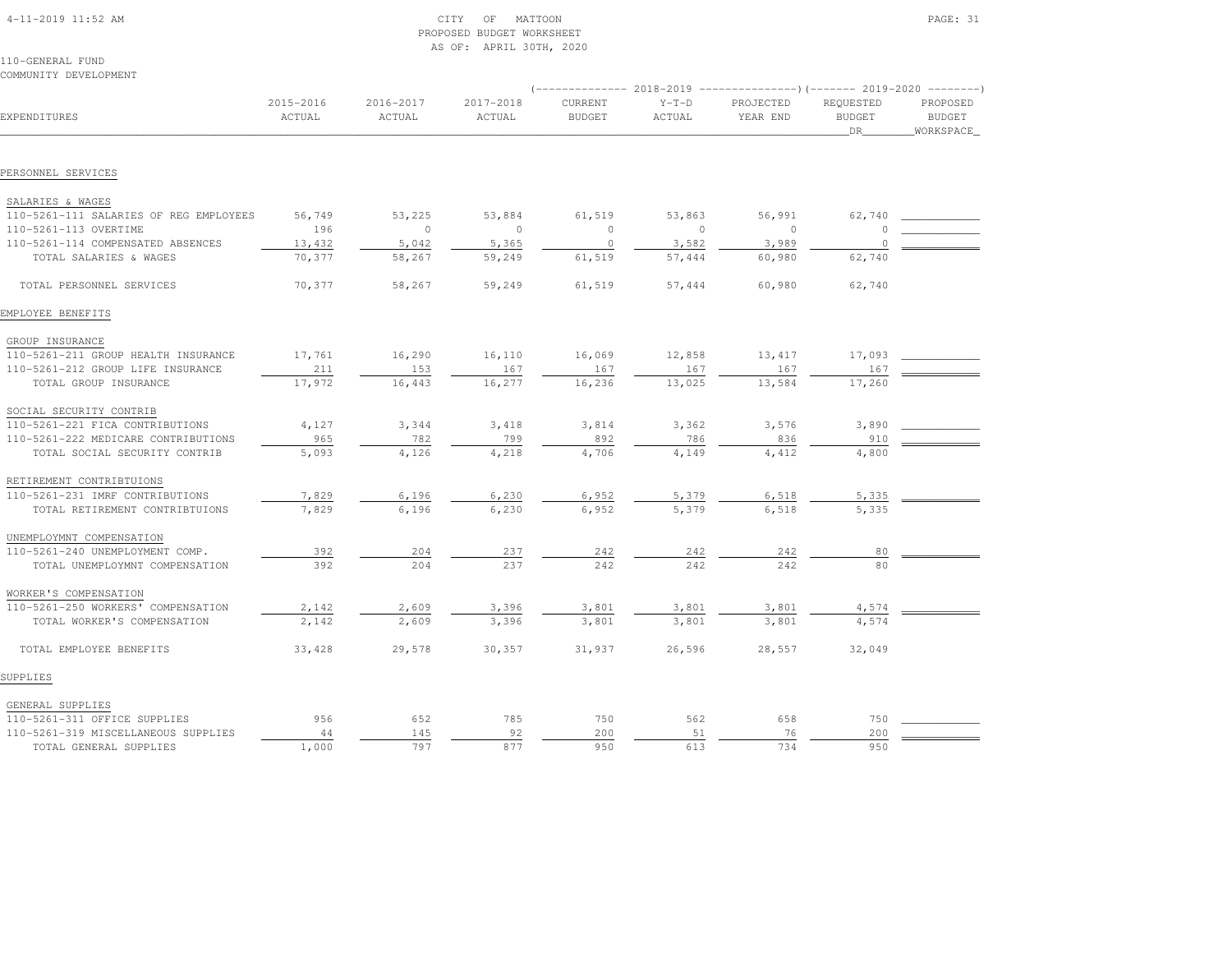# 4-11-2019 11:52 AM CITY OF MATTOON PAGE: 32 PROPOSED BUDGET WORKSHEETAS OF: APRIL 30TH, 2020

| COMMUNITY DEVELOPMENT                                       |                        |                     |                     |                          |                   | (-------------- 2018-2019 ----------------) (------- 2019-2020 --------) |                                    |                                        |
|-------------------------------------------------------------|------------------------|---------------------|---------------------|--------------------------|-------------------|--------------------------------------------------------------------------|------------------------------------|----------------------------------------|
| EXPENDITURES                                                | 2015-2016<br>ACTUAL    | 2016-2017<br>ACTUAL | 2017-2018<br>ACTUAL | CURRENT<br><b>BUDGET</b> | $Y-T-D$<br>ACTUAL | PROJECTED<br>YEAR END                                                    | REQUESTED<br><b>BUDGET</b><br>_DR_ | PROPOSED<br><b>BUDGET</b><br>WORKSPACE |
| ENERGY                                                      |                        |                     |                     |                          |                   |                                                                          |                                    |                                        |
| 110-5261-326 FUEL                                           |                        | $\overline{0}$      | $\overline{\circ}$  | $\overline{0}$           | 594               | 541                                                                      | 2,000                              |                                        |
| TOTAL ENERGY                                                | $\frac{0}{0}$          | $\Omega$            |                     | $\Omega$                 | 594               | 541                                                                      | 2,000                              |                                        |
| BOOKS & PERIODICALS                                         |                        |                     |                     |                          |                   |                                                                          |                                    |                                        |
| 110-5261-340 BOOKS & PERIODICALS                            | 197                    | 23                  | $\overline{0}$      | $\overline{0}$           | $\frac{0}{0}$     | $\overline{0}$                                                           |                                    |                                        |
| TOTAL BOOKS & PERIODICALS                                   | 197                    | 23                  | $\cap$              | $\Omega$                 |                   |                                                                          |                                    |                                        |
| TOTAL SUPPLIES                                              | 1,197                  | 820                 | 877                 | 950                      | 1,207             | 1,275                                                                    | 2,950                              |                                        |
| PURCHASED PROP MAINT SRV                                    |                        |                     |                     |                          |                   |                                                                          |                                    |                                        |
| REPAIR & MAINT SERVICES                                     |                        |                     |                     |                          |                   |                                                                          |                                    |                                        |
| 110-5261-434 REPAIR OF VEHICLES                             |                        |                     |                     |                          |                   |                                                                          | 500                                |                                        |
| TOTAL REPAIR & MAINT SERVICES                               | $\Omega$               | $\Omega$            | $\Omega$            | $\Omega$                 |                   | $\cap$                                                                   | 500                                |                                        |
| TOTAL PURCHASED PROP MAINT SRV                              | $\circ$                | $\circ$             | $\mathbb O$         | $\mathbb O$              | $\mathbb O$       | $\circ$                                                                  | 500                                |                                        |
| OTHER PURCHASED SERVICES                                    |                        |                     |                     |                          |                   |                                                                          |                                    |                                        |
| PROFESSIONAL SERVICES                                       |                        |                     |                     |                          |                   |                                                                          |                                    |                                        |
| 110-5261-511 PLANNING & DESIGN SERVICES                     | 2,108                  | 1,710               | 1,000               | 6,000                    | 1,750             | 6,000                                                                    | 4,000                              |                                        |
| TOTAL PROFESSIONAL SERVICES                                 | 2,108                  | 1,710               | 1,000               | 6,000                    | 1,750             | 6,000                                                                    | 4,000                              |                                        |
| COMMUNICATION                                               |                        |                     |                     |                          |                   |                                                                          |                                    |                                        |
| 110-5261-531 POSTAGE                                        | 99                     | 73                  | 197                 | 250                      | 244               | 255                                                                      | 250                                |                                        |
| 110-5261-532 TELEPHONE                                      | 2,673                  | 2,269               | 2,266               | 2,400                    | 2,112             | 2,031                                                                    | 2,300                              |                                        |
| 110-5261-533 CELLULAR PHONE                                 | 1,200                  | 1,200               | 1,100               | 1,200                    | 1,100             | 1,200                                                                    | 1,200                              |                                        |
| TOTAL COMMUNICATION                                         | 3,972                  | 3,542               | 3,563               | 3,850                    | 3,456             | 3,486                                                                    | 3,750                              |                                        |
| ADVERTISING                                                 |                        |                     |                     |                          |                   |                                                                          |                                    |                                        |
| 110-5261-540 ADVERTISING                                    | $\overline{0}$         | 0                   | 151                 | 0                        |                   |                                                                          | $\circ$                            |                                        |
| TOTAL ADVERTISING                                           |                        | $\Omega$            | 151                 |                          |                   |                                                                          |                                    |                                        |
| PRINTING & BINDING                                          |                        |                     |                     |                          |                   |                                                                          |                                    |                                        |
| 110-5261-550 PRINTING & BINDING<br>TOTAL PRINTING & BINDING | $\circ$<br>$\mathbf 0$ | 0<br>$\circ$        | 61<br>61            | 200<br>200               | 59<br>59          | 200<br>200                                                               | 200<br>200                         |                                        |
| EMPLOYEE BUSINESS EXP                                       |                        |                     |                     |                          |                   |                                                                          |                                    |                                        |
| 110-5261-562 TRAVEL & TRAINING                              | $\Omega$               | $\circ$             | 95                  | 2,000                    | 50                | 2,000                                                                    | 2,000                              |                                        |
| 110-5261-564 PRIVATE VEHICLE EXP REIMB                      | 1,993                  | 2,326               | 1,550               | 2,500                    | 2,491             | 3,231                                                                    |                                    |                                        |
| TOTAL EMPLOYEE BUSINESS EXP                                 | 1,993                  | 2,326               | 1,645               | 4,500                    | 2,541             | 5,231                                                                    | 2,000                              |                                        |
| OTHER PURCHASED SERVICES                                    |                        |                     |                     |                          |                   |                                                                          |                                    |                                        |
| 110-5261-571 DUES & MEMBERSHIPS                             | 521                    | 314                 | 642                 | 600                      | 383               | 345                                                                      | 600                                |                                        |
| 110-5261-579 MISC OTHER PURCHASED SERVI                     | 4,556                  | 204                 | $\circ$             | $\circ$                  | $\circ$           | $\circ$                                                                  | $\circ$                            |                                        |
| TOTAL OTHER PURCHASED SERVICES                              | 5,077                  | 517                 | 642                 | 600                      | 383               | 345                                                                      | 600                                |                                        |
| TOTAL OTHER PURCHASED SERVICES                              | 13,149                 | 8,095               | 7,062               | 15,150                   | 8,189             | 15,262                                                                   | 10,550                             |                                        |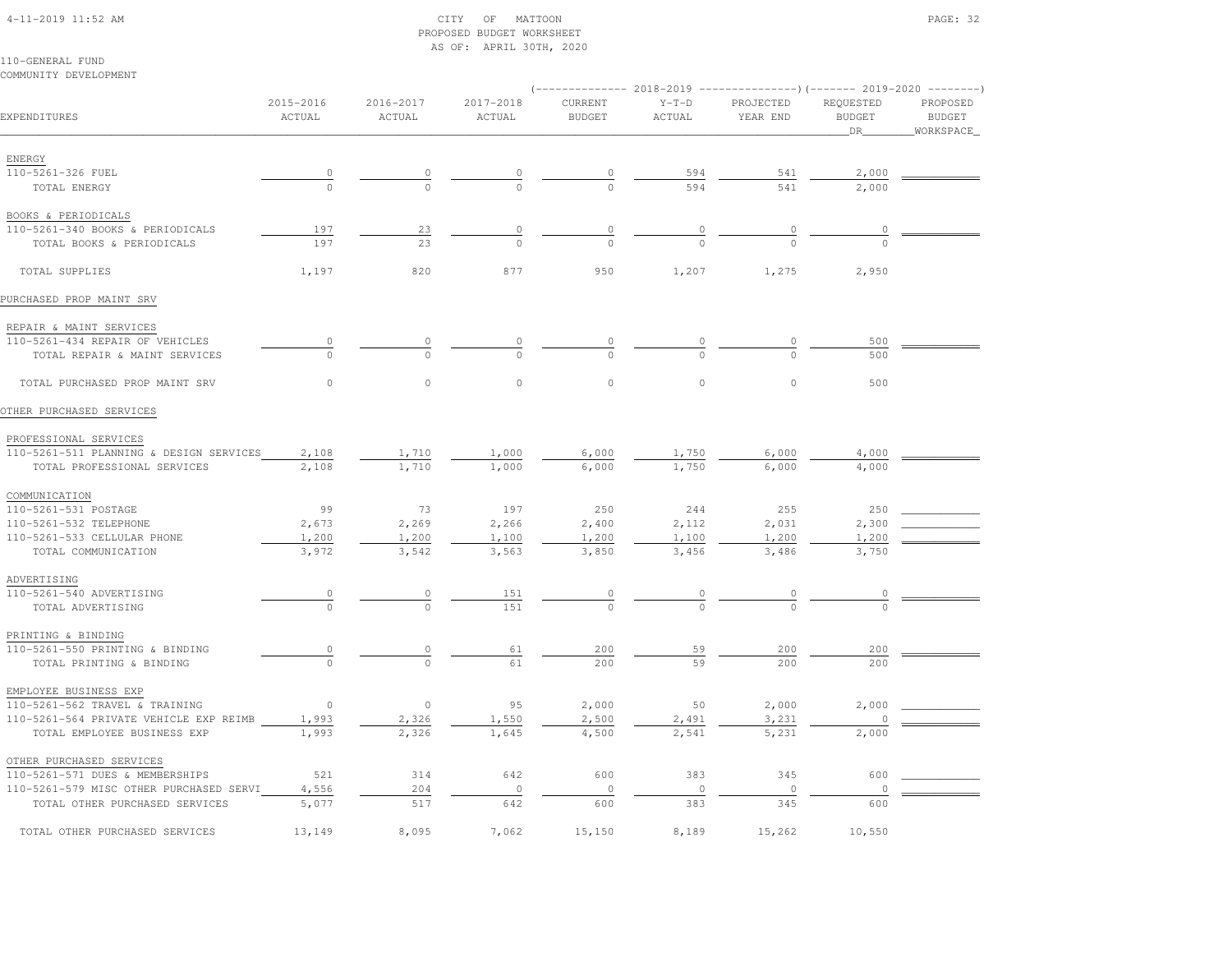| $4-11-2019$ $11:52$ AM |  |
|------------------------|--|

# $\begin{array}{ccc} \multicolumn{2}{l}{{\bf C} \setminus {\bf T}} & \multicolumn{2}{l}{\bf C} & \multicolumn{2}{l}{\bf D} \setminus {\bf T} & \multicolumn{2}{l}{\bf D} \setminus {\bf T} & \multicolumn{2}{l}{\bf D} \setminus {\bf T} & \multicolumn{2}{l}{\bf D} \setminus {\bf T} & \multicolumn{2}{l}{\bf D} \setminus {\bf T} & \multicolumn{2}{l}{\bf D} \setminus {\bf T} & \multicolumn{2}{l}{\bf D} \setminus {\bf T} & \multicolumn{2}{l}{\bf D} \setminus {\bf T} & \multicolumn{2}{l}{\$  PROPOSED BUDGET WORKSHEETAS OF: APRIL 30TH, 2020

110-GENERAL FUNDCOMMUNITY DEVELOPMENT

|                                |                     |                     |                     |                          | (-------------- 2018-2019 --------------------- 2019-2020 ---------- ) |                       |                            |                    |
|--------------------------------|---------------------|---------------------|---------------------|--------------------------|------------------------------------------------------------------------|-----------------------|----------------------------|--------------------|
| EXPENDITURES                   | 2015-2016<br>ACTUAL | 2016-2017<br>ACTUAL | 2017-2018<br>ACTUAL | CURRENT<br><b>BUDGET</b> | $Y-T-D$<br>ACTUAL                                                      | PROJECTED<br>YEAR END | REQUESTED<br><b>BUDGET</b> | PROPOSED<br>BUDGET |
|                                |                     |                     |                     |                          |                                                                        |                       | DR.                        | WORKSPACE_         |
| OTHER OBJECTS                  |                     |                     |                     |                          |                                                                        |                       |                            |                    |
| FINANCIAL TRANS OBJECTS        |                     |                     |                     |                          |                                                                        |                       |                            |                    |
| 110-5261-828 REAL ESTATE TAXES |                     | 9                   |                     | 10                       |                                                                        |                       | 10                         |                    |
| TOTAL FINANCIAL TRANS OBJECTS  |                     | 9                   | 9                   | 10                       |                                                                        |                       | 10                         |                    |
| COMPUTER INFO SYS OBJECT       |                     |                     |                     |                          |                                                                        |                       |                            |                    |
| 110-5261-863 COMPUTERS         |                     | 1,196               |                     | 88                       | 88                                                                     | 88                    |                            |                    |
| TOTAL COMPUTER INFO SYS OBJECT |                     | 1,196               | $\Omega$            | 88                       | 88                                                                     | 88                    | U                          |                    |
| TOTAL OTHER OBJECTS            | 9                   | 1,205               | $\overline{9}$      | 98                       | 95                                                                     | 95                    | 10                         |                    |
| TOTAL COMMUNITY DEVELOPMENT    | 118,161             | 97,966              | 97,555              | 109,654                  | 93,532                                                                 | 106,169               | 108,799                    |                    |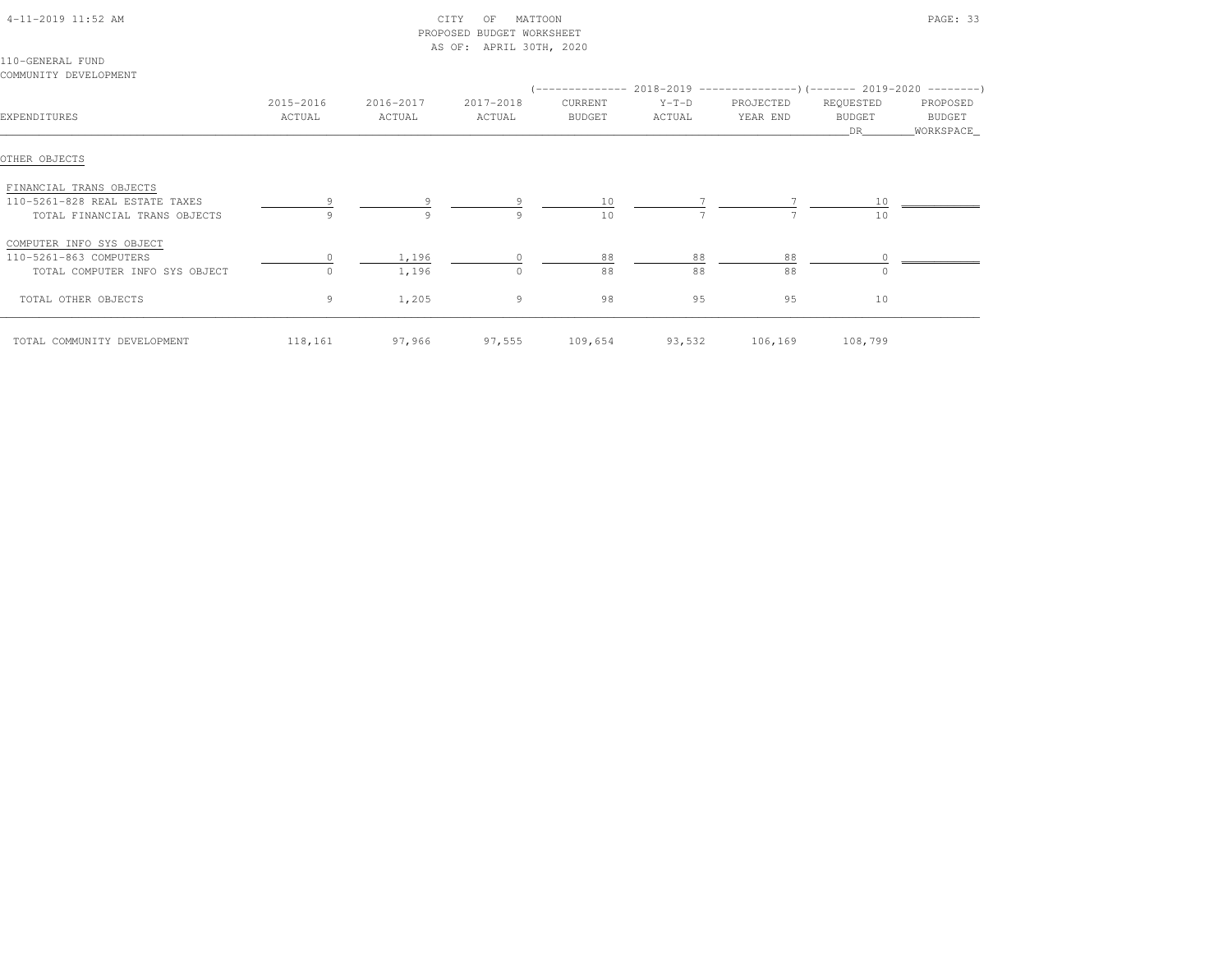| $4-11-2019$ $11:52$ AM |  |
|------------------------|--|

# $\begin{array}{ccc} \text{CITY} & \text{OF} & \text{MATTOON} \end{array}$  PROPOSED BUDGET WORKSHEETAS OF: APRIL 30TH, 2020

110-GENERAL FUNDPUBLIC WORKS

|                                                             | $---------2018-2019$ |                     |                     |                          |                   |                       |                                   |                                        |
|-------------------------------------------------------------|----------------------|---------------------|---------------------|--------------------------|-------------------|-----------------------|-----------------------------------|----------------------------------------|
| EXPENDITURES                                                | 2015-2016<br>ACTUAL  | 2016-2017<br>ACTUAL | 2017-2018<br>ACTUAL | CURRENT<br><b>BUDGET</b> | $Y-T-D$<br>ACTUAL | PROJECTED<br>YEAR END | REQUESTED<br><b>BUDGET</b><br>DR. | PROPOSED<br><b>BUDGET</b><br>WORKSPACE |
| PERSONNEL SERVICES                                          |                      |                     |                     |                          |                   |                       |                                   |                                        |
|                                                             |                      |                     |                     |                          |                   |                       |                                   |                                        |
| SALARIES & WAGES                                            |                      |                     |                     |                          |                   |                       |                                   |                                        |
| 110-5310-111 SALARIES OF REG EMPLOYEES                      | 106,905              | 125,400             | 112,678             | 132,375                  | 120,070           | 127,698               | 147,229                           |                                        |
| 110-5310-113 OVERTIME                                       | 607                  | 993                 | 2,396               | 750                      | 1,965             | 3,143                 | 1,500                             |                                        |
| 110-5310-114 COMPENSATED ABSENCES                           | 18,207               | 10,211              | 18,335              | $\overline{0}$           | 8,869             | 6,882                 | $\circ$                           |                                        |
| TOTAL SALARIES & WAGES                                      | 125,719              | 136,605             | 133, 410            | 133,125                  | 130,904           | 137,724               | 148,729                           |                                        |
| TOTAL PERSONNEL SERVICES                                    | 125,719              | 136,605             | 133,410             | 133, 125                 | 130,904           | 137,724               | 148,729                           |                                        |
| EMPLOYEE BENEFITS                                           |                      |                     |                     |                          |                   |                       |                                   |                                        |
| GROUP INSURANCE                                             |                      |                     |                     |                          |                   |                       |                                   |                                        |
| 110-5310-211 GROUP HEALTH INSURANCE                         | 16,624               | 18,140              | 18,347              | 20,173                   | 13,849            | 14,451                | 15,095                            |                                        |
| 110-5310-212 GROUP LIFE INSURANCE                           | 389                  | 338                 | 368                 | 318                      | 318               | 318                   | 318                               |                                        |
| TOTAL GROUP INSURANCE                                       | 17,014               | 18,478              | 18,715              | 20,491                   | 14,167            | 14,769                | 15,413                            |                                        |
| SOCIAL SECURITY CONTRIB                                     |                      |                     |                     |                          |                   |                       |                                   |                                        |
| 110-5310-221 FICA CONTRIBUTIONS                             | 9,754                | 9,547               | 9,251               | 8,254                    | 8,009             | 8,389                 | 9,221                             |                                        |
| 110-5310-222 MEDICARE CONTRIBUTIONS                         | 2,281                | 2,233               | 2,163               | 1,930                    | 1,873             | 1,962                 | 2,157                             |                                        |
| TOTAL SOCIAL SECURITY CONTRIB                               | 12,036               | 11,779              | 11, 414             | 10,184                   | 9,882             | 10,351                | 11,378                            |                                        |
| RETIREMENT CONTRIBTUIONS                                    |                      |                     |                     |                          |                   |                       |                                   |                                        |
| 110-5310-231 IMRF CONTRIBUTIONS                             | 18,483               | 17,687              | 16,861              | 15,043                   | 12,744            | 15,289                | 12,647                            |                                        |
| TOTAL RETIREMENT CONTRIBTUIONS                              | 18,483               | 17,687              | 16,861              | 15,043                   | 12,744            | 15,289                | 12,647                            |                                        |
|                                                             |                      |                     |                     |                          |                   |                       |                                   |                                        |
| UNEMPLOYMNT COMPENSATION<br>110-5310-240 UNEMPLOYMENT COMP. | 721                  | 452                 | 523                 | 463                      | 463               | 463                   |                                   |                                        |
| TOTAL UNEMPLOYMNT COMPENSATION                              | 721                  | 452                 | 523                 | 463                      | 463               | 463                   | 152<br>152                        |                                        |
|                                                             |                      |                     |                     |                          |                   |                       |                                   |                                        |
| WORKER'S COMPENSATION<br>110-5310-250 WORKERS' COMPENSATION | 6,558                | 5,659               | 7,359               | 6,008                    | 6,008             | 6,008                 | 5,530                             |                                        |
| TOTAL WORKER'S COMPENSATION                                 | 6,558                | 5,659               | 7,359               | 6,008                    | 6,008             | 6,008                 | 5,530                             |                                        |
| TOTAL EMPLOYEE BENEFITS                                     | 54,812               | 54,056              | 54,872              | 52,189                   | 43,264            | 46,880                | 45,120                            |                                        |
| SUPPLIES                                                    |                      |                     |                     |                          |                   |                       |                                   |                                        |
| GENERAL SUPPLIES                                            |                      |                     |                     |                          |                   |                       |                                   |                                        |
| 110-5310-311 OFFICE SUPPLIES                                | 1,034                | 954                 | 957                 | 1,000                    | 1,153             | 1,408                 | 1,000                             |                                        |
| 110-5310-316 TOOLS & EQUIPMENT                              | 52                   | 58                  | 1,570               | 500                      | 254               | 71                    | 500                               |                                        |
| 110-5310-319 MISCELLANEOUS SUPPLIES                         | 1,511                | 368                 | 1,082               | 1,500                    | 347               | 331                   | 1,000                             |                                        |
| TOTAL GENERAL SUPPLIES                                      | 2,597                | 1,379               | 3,609               | 3,000                    | 1,754             | 1,810                 | 2,500                             |                                        |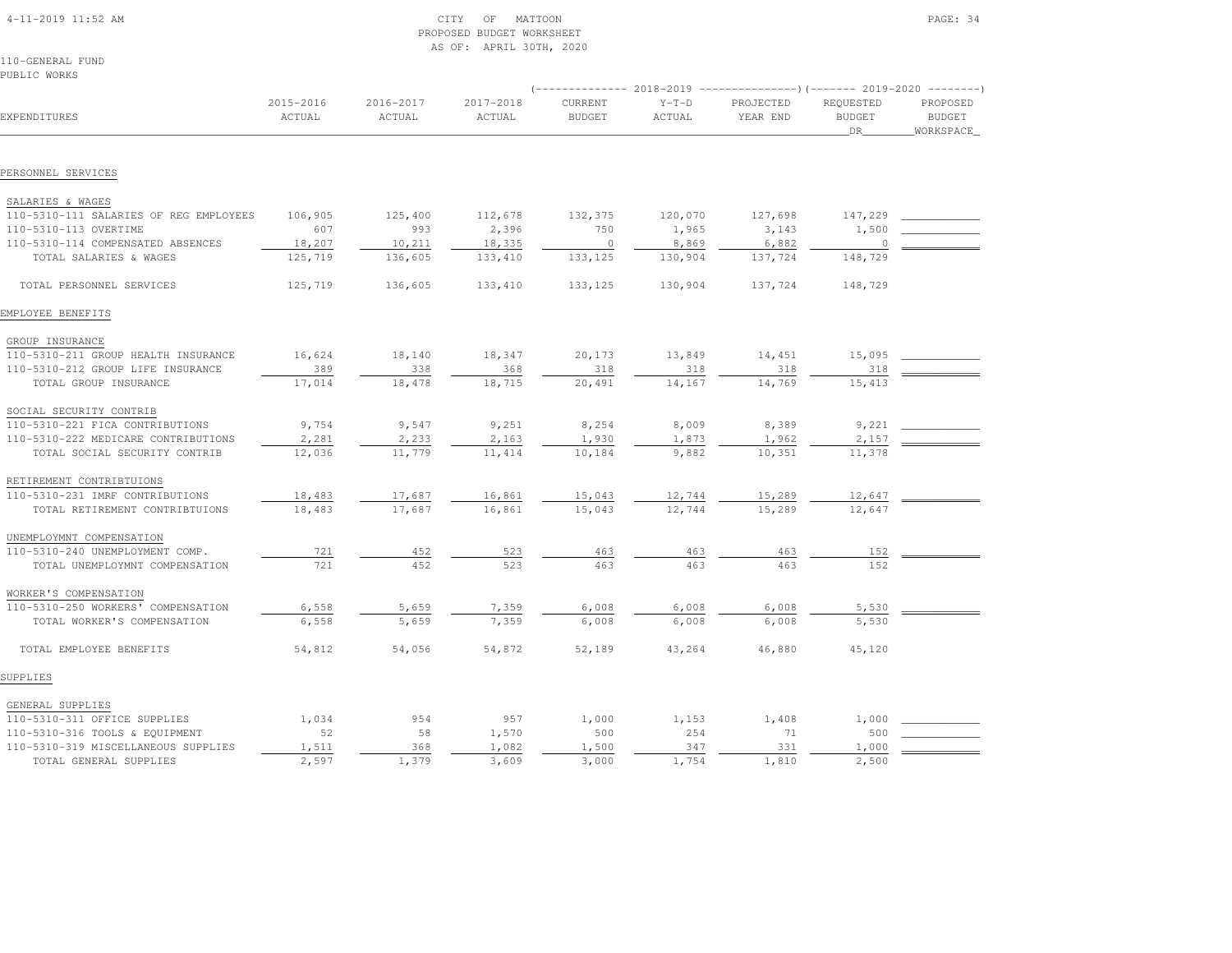# 4-11-2019 11:52 AM CITY OF MATTOON PAGE: 35 PROPOSED BUDGET WORKSHEETAS OF: APRIL 30TH, 2020

110-GENERAL FUNDPUBLIC WORKS

|                                                         |                     |                         |                     | (-------------- 2018-2019 ----------------)(------- 2019-2020 --------) |                   |                       |                                   |                                        |
|---------------------------------------------------------|---------------------|-------------------------|---------------------|-------------------------------------------------------------------------|-------------------|-----------------------|-----------------------------------|----------------------------------------|
| EXPENDITURES                                            | 2015-2016<br>ACTUAL | $2016 - 2017$<br>ACTUAL | 2017-2018<br>ACTUAL | CURRENT<br><b>BUDGET</b>                                                | $Y-T-D$<br>ACTUAL | PROJECTED<br>YEAR END | REQUESTED<br><b>BUDGET</b><br>DR. | PROPOSED<br><b>BUDGET</b><br>WORKSPACE |
|                                                         |                     |                         |                     |                                                                         |                   |                       |                                   |                                        |
| BOOKS & PERIODICALS<br>110-5310-340 BOOKS & PERIODICALS |                     |                         |                     |                                                                         |                   |                       |                                   |                                        |
| TOTAL BOOKS & PERIODICALS                               | $\overline{0}$      | $\circ$<br>$\Omega$     |                     | 100<br>100                                                              |                   | $\circ$               | 100<br>100                        |                                        |
| TOTAL SUPPLIES                                          | 2,597               | 1,379                   | 3,609               | 3,100                                                                   | 1,754             | 1,810                 | 2,600                             |                                        |
| PURCHASED PROP MAINT SRV                                |                     |                         |                     |                                                                         |                   |                       |                                   |                                        |
| CLEANING SERVICES                                       |                     |                         |                     |                                                                         |                   |                       |                                   |                                        |
| 110-5310-421 DISPOSAL SERVICES                          | 21,416              | 24,161                  | 27,695              | 23,000                                                                  | 32,872            | 34,637                | 27,000                            |                                        |
| TOTAL CLEANING SERVICES                                 | 21,416              | 24,161                  | 27,695              | 23,000                                                                  | 32,872            | 34,637                | 27,000                            |                                        |
|                                                         |                     |                         |                     |                                                                         |                   |                       |                                   |                                        |
| OTHER PROP MAINT SERVICE                                |                     |                         |                     |                                                                         |                   |                       |                                   |                                        |
| 110-5310-460 OTHER PROFESSIONAL SERVICE                 | $\circ$<br>$\cap$   |                         |                     |                                                                         |                   |                       | 3,500                             |                                        |
| TOTAL OTHER PROP MAINT SERVICE                          |                     |                         |                     |                                                                         |                   |                       | 3,500                             |                                        |
| TOTAL PURCHASED PROP MAINT SRV                          | 21,416              | 24,161                  | 27,695              | 23,000                                                                  | 32,872            | 34,637                | 30,500                            |                                        |
| OTHER PURCHASED SERVICES                                |                     |                         |                     |                                                                         |                   |                       |                                   |                                        |
| PROFESSIONAL SERVICES                                   |                     |                         |                     |                                                                         |                   |                       |                                   |                                        |
| 110-5310-511 PLANNING & DESIGN SERVICES                 | $\overline{0}$      | $\circ$                 | $\overline{0}$      | $\overline{0}$                                                          | $\circ$           | $\overline{0}$        | 1,500                             |                                        |
| 110-5310-515 LABOR RELATIONS COUNSEL                    | 610                 | 521                     | 521                 | 5,000                                                                   | $\circ$           | 1,000                 | 5,000                             |                                        |
| 110-5310-519 OTHER PROFESSIONAL SERVICE                 | 10,050              | 12,177                  | 19,594              | 12,500                                                                  | 23,730            | 17,959                | 11,000                            |                                        |
| TOTAL PROFESSIONAL SERVICES                             | 10,660              | 12,698                  | 20,115              | 17,500                                                                  | 23,730            | 18,959                | 17,500                            |                                        |
| COMMUNICATION                                           |                     |                         |                     |                                                                         |                   |                       |                                   |                                        |
| 110-5310-533 CELLULAR PHONE                             | 822                 | 919                     | 1,172               | 1,000                                                                   | 1,052             | 1,048                 | 1,000                             |                                        |
| TOTAL COMMUNICATION                                     | 822                 | 919                     | 1,172               | 1,000                                                                   | 1,052             | 1,048                 | 1,000                             |                                        |
|                                                         |                     |                         |                     |                                                                         |                   |                       |                                   |                                        |
| ADVERTISING                                             |                     |                         |                     |                                                                         |                   |                       |                                   |                                        |
| 110-5310-540 ADVERTISING                                | 216                 | $\circ$                 | $\circ$             | 300                                                                     | 0                 | 0                     | 100                               |                                        |
| TOTAL ADVERTISING                                       | 216                 | $\Omega$                | $\cap$              | 300                                                                     | $\Omega$          | $\cap$                | 100                               |                                        |
| EMPLOYEE BUSINESS EXP                                   |                     |                         |                     |                                                                         |                   |                       |                                   |                                        |
| 110-5310-561 BUSINESS MEETING EXPENSE                   | 543                 | 450                     | 293                 | 700                                                                     | $\circ$           | 43                    | 300                               |                                        |
| 110-5310-562 TRAVEL & TRAINING                          | 2,200               | 10                      | 398                 | 750                                                                     | 375               | 283                   | 750                               |                                        |
| 110-5310-564 PRIVATE VEHICLE EXP REIMB                  | 64                  | 35                      | 147                 | 100                                                                     | $\circ$           | 54                    | 100                               |                                        |
| TOTAL EMPLOYEE BUSINESS EXP                             | 2,806               | 495                     | 838                 | 1,550                                                                   | 375               | 380                   | 1,150                             |                                        |
| OTHER PURCHASED SERVICES                                |                     |                         |                     |                                                                         |                   |                       |                                   |                                        |
| 110-5310-571 DUES & MEMBERSHIPS                         | 62                  | 45                      | $\circ$             | 100                                                                     | $\circ$           | $\circ$               | 100                               |                                        |
| 110-5310-579 MISC OTHER PURCHASED SERVI                 | 2,547               | 3,962                   | 5,284               | 4,000                                                                   | 7,790             | 7,790                 | 5,000                             |                                        |
| TOTAL OTHER PURCHASED SERVICES                          | 2,609               | 4,007                   | 5,284               | 4,100                                                                   | 7,790             | 7,790                 | 5,100                             |                                        |
| TOTAL OTHER PURCHASED SERVICES                          | 17,113              | 18,119                  | 27,409              | 24,450                                                                  | 32,946            | 28,177                | 24,850                            |                                        |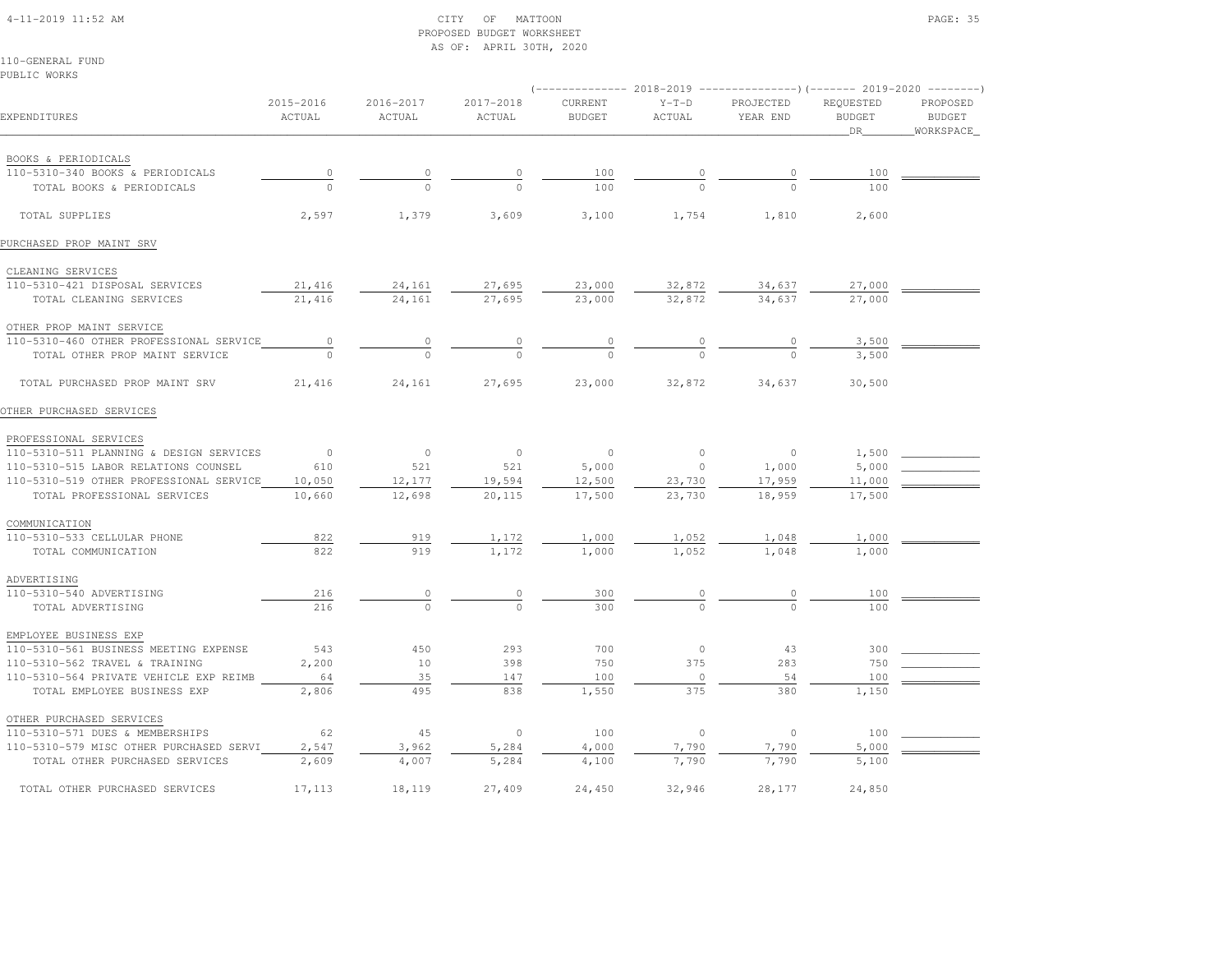| $4-11-2019$ $11:52$ AM                  |           |           | CITY<br>MATTOON<br>OF<br>PROPOSED BUDGET WORKSHEET<br>AS OF: APRIL 30TH, 2020 |               |         | PAGE: 36                                                               |               |           |
|-----------------------------------------|-----------|-----------|-------------------------------------------------------------------------------|---------------|---------|------------------------------------------------------------------------|---------------|-----------|
| 110-GENERAL FUND                        |           |           |                                                                               |               |         |                                                                        |               |           |
| PUBLIC WORKS                            |           |           |                                                                               |               |         |                                                                        |               |           |
|                                         |           |           |                                                                               |               |         | (-------------- 2018-2019 --------------------- 2019-2020 ---------- ) |               |           |
|                                         | 2015-2016 | 2016-2017 | 2017-2018                                                                     | CURRENT       | $Y-T-D$ | PROJECTED                                                              | REQUESTED     | PROPOSED  |
| EXPENDITURES                            | ACTUAL    | ACTUAL    | ACTUAL                                                                        | <b>BUDGET</b> | ACTUAL  | YEAR END                                                               | <b>BUDGET</b> | BUDGET    |
|                                         |           |           |                                                                               |               |         |                                                                        | DR.           | WORKSPACE |
| OTHER OBJECTS                           |           |           |                                                                               |               |         |                                                                        |               |           |
| FINANCIAL TRANS OBJECTS                 |           |           |                                                                               |               |         |                                                                        |               |           |
| 110-5310-814 PRINT/COPY MACH LEASE & MA | 2,888     | 2,970     | 1,342                                                                         | 1,500         | 1,252   | 1,088                                                                  | 1,000         |           |
| TOTAL FINANCIAL TRANS OBJECTS           | 2,888     | 2,970     | 1,342                                                                         | 1,500         | 1,252   | 1,088                                                                  | 1,000         |           |
| COMPUTER INFO SYS OBJECT                |           |           |                                                                               |               |         |                                                                        |               |           |
| 110-5310-863 COMPUTERS                  | 345       | 1,167     | 5,957                                                                         | 1,000         | 872     | 3,408                                                                  | 1,200         |           |
| TOTAL COMPUTER INFO SYS OBJECT          | 345       | 1,167     | 5,957                                                                         | 1,000         | 872     | 3,408                                                                  | 1,200         |           |
| TOTAL OTHER OBJECTS                     | 3,233     | 4,137     | 7,298                                                                         | 2,500         | 2,124   | 4,496                                                                  | 2,200         |           |
| TOTAL PUBLIC WORKS                      | 224,889   | 238,456   | 254,294                                                                       | 238,364       | 243,865 | 253,724                                                                | 253,999       |           |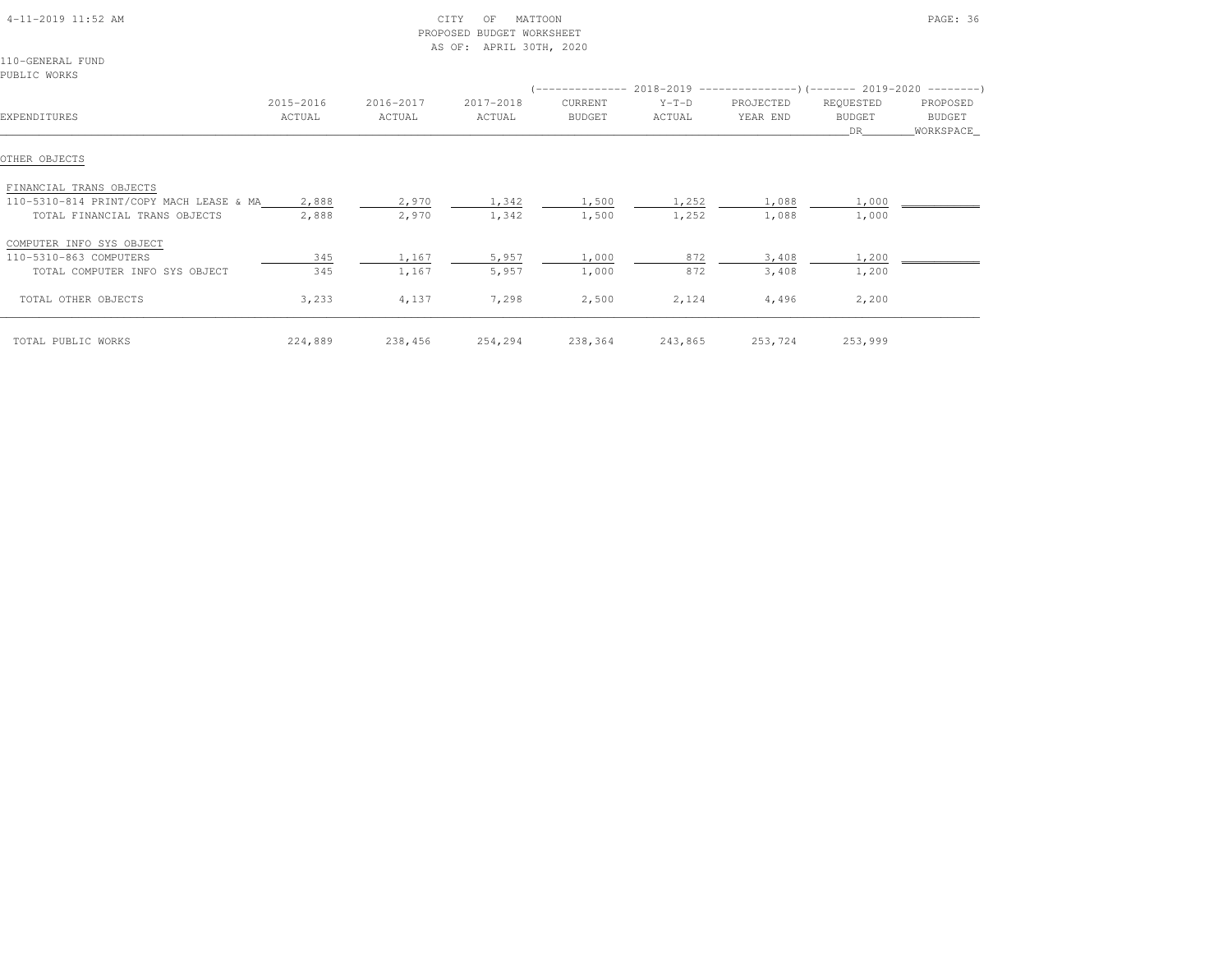|  | $4-11-2019$ $11:52$ AM |  |  |
|--|------------------------|--|--|

# 4-11-2019 11:52 AM CITY OF MATTOON PAGE: 37 PROPOSED BUDGET WORKSHEETAS OF: APRIL 30TH, 2020

110-GENERAL FUNDSTREETS

|                                                  |                     |                     |                     |                          | 2018-2019         |                       | ------)(------- 2019-2020 --------) |                                        |  |
|--------------------------------------------------|---------------------|---------------------|---------------------|--------------------------|-------------------|-----------------------|-------------------------------------|----------------------------------------|--|
| EXPENDITURES                                     | 2015-2016<br>ACTUAL | 2016-2017<br>ACTUAL | 2017-2018<br>ACTUAL | CURRENT<br><b>BUDGET</b> | $Y-T-D$<br>ACTUAL | PROJECTED<br>YEAR END | REQUESTED<br><b>BUDGET</b><br>DR    | PROPOSED<br><b>BUDGET</b><br>WORKSPACE |  |
| PERSONNEL SERVICES                               |                     |                     |                     |                          |                   |                       |                                     |                                        |  |
|                                                  |                     |                     |                     |                          |                   |                       |                                     |                                        |  |
| SALARIES & WAGES                                 |                     |                     |                     |                          |                   |                       |                                     |                                        |  |
| 110-5320-111 SALARIES OF REG EMPLOYEES           | 514,324             | 520,714             | 389,911             | 520,098                  | 389,470           | 410,290               | 503,380                             |                                        |  |
| 110-5320-112 SALARIES OF TEMP EMPLOYEES          | 21,765              | 18,201              | 20,701              | 23,000                   | 11,232            | 11,232                | 14,000                              |                                        |  |
| 110-5320-113 OVERTIME                            | 22,334              | 20,219              | 23,627              | 23,000                   | 27,818            | 21,313                | 22,000                              |                                        |  |
| 110-5320-114 COMPENSATED ABSENCES                | 86,083              | 70,112              | 89,618              | $\circ$                  | 66,265            | 73,648                | $\cup$                              |                                        |  |
| TOTAL SALARIES & WAGES                           | 644,506             | 629,245             | 523,857             | 566,098                  | 494,784           | 516,483               | 539,380                             |                                        |  |
| TOTAL PERSONNEL SERVICES                         | 644,506             | 629,245             | 523,857             | 566,098                  | 494,784           | 516,483               | 539,380                             |                                        |  |
| EMPLOYEE BENEFITS                                |                     |                     |                     |                          |                   |                       |                                     |                                        |  |
| GROUP INSURANCE                                  |                     |                     |                     |                          |                   |                       |                                     |                                        |  |
| 110-5320-211 GROUP HEALTH INSURANCE              | 129,627             | 120,246             | 97,889              | 111,992                  | 88,184            | 90,841                | 108,418                             |                                        |  |
| 110-5320-212 GROUP LIFE INSURANCE                | 1,296               | 1,311               | 1,426               | 1,326                    | 1,326             | 1,326                 | 1,248                               |                                        |  |
| TOTAL GROUP INSURANCE                            | 130,923             | 121,557             | 99,315              | 113,318                  | 89,510            | 92,167                | 109,666                             |                                        |  |
| SOCIAL SECURITY CONTRIB                          |                     |                     |                     |                          |                   |                       |                                     |                                        |  |
| 110-5320-221 FICA CONTRIBUTIONS                  | 38,420              | 38,254              | 32,520              | 35,098                   | 30,174            | 31,765                | 33,442                              |                                        |  |
| 110-5320-222 MEDICARE CONTRIBUTIONS              | 8,985               | 8,947               | 7,606               | 8,208                    | 7,057             | 7,429                 | 7,821                               |                                        |  |
| TOTAL SOCIAL SECURITY CONTRIB                    | 47,406              | 47,201              | 40,125              | 43,306                   | 37,231            | 39,194                | 41,263                              |                                        |  |
|                                                  |                     |                     |                     |                          |                   |                       |                                     |                                        |  |
| RETIREMENT CONTRIBTUIONS                         |                     |                     |                     |                          |                   |                       |                                     |                                        |  |
| 110-5320-231 IMRF CONTRIBUTIONS                  | 70,253              | 68,790              | 56,914              | 61,339                   | 46,949            | 56,006                | 44,675                              |                                        |  |
| TOTAL RETIREMENT CONTRIBTUIONS                   | 70,253              | 68,790              | 56,914              | 61,339                   | 46,949            | 56,006                | 44,675                              |                                        |  |
| UNEMPLOYMNT COMPENSATION                         |                     |                     |                     |                          |                   |                       |                                     |                                        |  |
| 110-5320-240 UNEMPLOYMENT COMP.                  | 2,883               | 2,119               | 2,455               | 2,335                    | 2,335             | 2,335                 | 677                                 |                                        |  |
| TOTAL UNEMPLOYMNT COMPENSATION                   | 2,883               | 2,119               | 2,455               | 2,335                    | 2,335             | 2,335                 | 677                                 |                                        |  |
| WORKER'S COMPENSATION                            |                     |                     |                     |                          |                   |                       |                                     |                                        |  |
| 110-5320-250 WORKERS' COMPENSATION               | 55,155              | 47,169              | 61,352              | 65,829                   | 65,829            | 65,829                | 72,155                              |                                        |  |
| TOTAL WORKER'S COMPENSATION                      | 55,155              | 47,169              | 61,352              | 65,829                   | 65,829            | 65,829                | 72,155                              |                                        |  |
| TOTAL EMPLOYEE BENEFITS                          | 306,620             | 286,836             | 260,161             | 286,127                  | 241,854           | 255,530               | 268,436                             |                                        |  |
| SUPPLIES                                         |                     |                     |                     |                          |                   |                       |                                     |                                        |  |
|                                                  |                     |                     |                     |                          |                   |                       |                                     |                                        |  |
| GENERAL SUPPLIES<br>110-5320-311 OFFICE SUPPLIES | 168                 | 129                 | 410                 | 600                      | 130               | 129                   | 500                                 |                                        |  |
| 110-5320-312 CLEANING SUPPLIES                   | $\circ$             | $\circ$             | 439                 | 500                      | 76                | 186                   | 500                                 |                                        |  |
| 110-5320-313 MEDICAL & SAFETY SUPPLIES           | 2,249               | 2,380               | 1,860               | 5,000                    | 2,127             | 1,422                 | 2,000                               |                                        |  |
| 110-5320-314 CHEMICALS                           | $\circ$             | 8,769               | 957                 | 1,000                    | 24                | 24                    | 1,000                               |                                        |  |
| 110-5320-315 LANDSCAPING SUPPLIES                | 5                   | $\circ$             | 386                 | $\mathbf 0$              | 969               | 969                   | 1,000                               |                                        |  |
| 110-5320-316 TOOLS & EQUIPMENT                   | 12,802              | 12,983              | 9,678               | 12,500                   | 13,255            | 16,306                | 13,000                              |                                        |  |
| 110-5320-318 VEHICLE PARTS                       | 21,440              | 32,362              | 22,875              | 25,000                   | 26,424            | 21,985                | 25,000                              |                                        |  |
| 110-5320-319 MISCELLANEOUS SUPPLIES              | 8,291               | 7,070               | 4,752               | 8,000                    | 7,724             | 8,113                 | 8,000                               |                                        |  |
| TOTAL GENERAL SUPPLIES                           | 44,955              | 63,692              | 41,357              | 52,600                   | 50,727            | 49,134                | 51,000                              |                                        |  |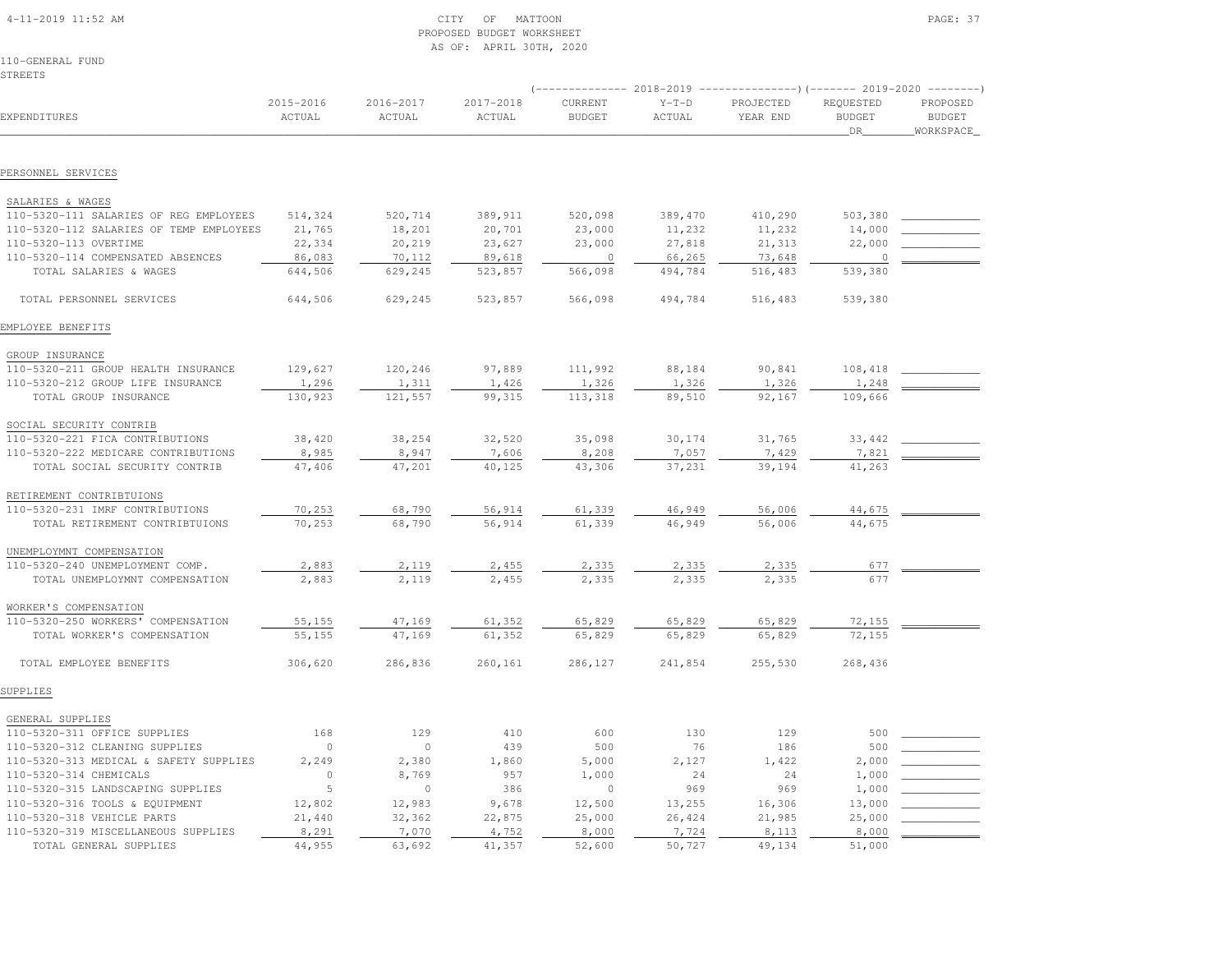# 4-11-2019 11:52 AM CITY OF MATTOON PAGE: 38 PROPOSED BUDGET WORKSHEETAS OF: APRIL 30TH, 2020

110-GENERAL FUNDSTREETS

|                                         |                     |                     |                     | 2018-2019                |                   |                       | ----------------)(------- 2019-2020 ---------) |                                        |  |
|-----------------------------------------|---------------------|---------------------|---------------------|--------------------------|-------------------|-----------------------|------------------------------------------------|----------------------------------------|--|
| EXPENDITURES                            | 2015-2016<br>ACTUAL | 2016-2017<br>ACTUAL | 2017-2018<br>ACTUAL | CURRENT<br><b>BUDGET</b> | $Y-T-D$<br>ACTUAL | PROJECTED<br>YEAR END | REQUESTED<br><b>BUDGET</b><br>DR               | PROPOSED<br><b>BUDGET</b><br>WORKSPACE |  |
| ENERGY                                  |                     |                     |                     |                          |                   |                       |                                                |                                        |  |
| 110-5320-321 UTILITIES                  | 13,527              | 12,711              | 25,546              | 11,000                   | 7,976             | 9,860                 | 11,000                                         |                                        |  |
| 110-5320-326 FUEL                       | 27,372              | 31,044              | 36,470              | 11,000                   | 38,100            | 40,280                | 36,000                                         |                                        |  |
| TOTAL ENERGY                            | 40,899              | 43,755              | 62,016              | 22,000                   | 46,077            | 50,140                | 47,000                                         |                                        |  |
| STREET MAINT SUPPLIES                   |                     |                     |                     |                          |                   |                       |                                                |                                        |  |
| 110-5320-351 CONCRETE                   | 34,101              | 25,922              | 28,729              | 31,000                   | 26,926            | 19,890                | 1,000                                          |                                        |  |
| 110-5320-353 BITUMINOUS SUPPLIES        | 37,201              | 26,460              | 970                 | 10,000                   | $\circ$           | $\circ$               | 1,000                                          |                                        |  |
| 110-5320-359 OTHER STREET MAINT SUPPLIE | 3,984               | 1,008               | 525                 | 2,000                    | 5,306             | 359                   | 1,000                                          |                                        |  |
| TOTAL STREET MAINT SUPPLIES             | 75,285              | 53,390              | 30,224              | 43,000                   | 32,232            | 20,249                | 3,000                                          |                                        |  |
| SWR SYSTM MAINT SUPPLIES                |                     |                     |                     |                          |                   |                       |                                                |                                        |  |
| 110-5320-363 BACKFILL AND SURFACE MATER | 1,386               | 3,653               | 1,644               | 2,500                    | 1,022             | 1,022                 | 1,000                                          |                                        |  |
| TOTAL SWR SYSTM MAINT SUPPLIES          | 1,386               | 3,653               | 1,644               | 2,500                    | 1,022             | 1,022                 | 1,000                                          |                                        |  |
| TOTAL SUPPLIES                          | 162,526             | 164,490             | 135,242             | 120,100                  | 130,058           | 120,545               | 102,000                                        |                                        |  |
| PURCHASED PROP MAINT SRV                |                     |                     |                     |                          |                   |                       |                                                |                                        |  |
| CLEANING SERVICES                       |                     |                     |                     |                          |                   |                       |                                                |                                        |  |
| REPAIR & MAINT SERVICES                 |                     |                     |                     |                          |                   |                       |                                                |                                        |  |
| 110-5320-432 REPAIR OF BUILDINGS        | 1,874               | 2,867               | 3,634               | 4,000                    | 461               | 1,410                 | 3,000                                          |                                        |  |
| 110-5320-433 REPAIR OF MACHINERY        | 17,032              | 68,713              | 49,960              | 20,000                   | 18,904            | 22,594                | 30,000                                         |                                        |  |
| 110-5320-434 REPAIR OF VEHICLES         | 8,472               | 10,138              | 16,923              | 12,000                   | 10,785            | 19,189                | 14,000                                         |                                        |  |
| 110-5320-439 OTHER REPAIR & MAINT SRVCS | $\overline{0}$      | $\circ$             | $\circ$             | 2,500                    | 11,454            | 2,297                 | 5,000                                          |                                        |  |
| TOTAL REPAIR & MAINT SERVICES           | 27,378              | 81,718              | 70,516              | 38,500                   | 41,604            | 45,490                | 52,000                                         |                                        |  |
| RENTALS                                 |                     |                     |                     |                          |                   |                       |                                                |                                        |  |
| 110-5320-440 RENTALS                    | 5,848               | 8,253               | 2,928               | 6,000                    | 10,864            | 10,745                | 7,000                                          |                                        |  |
| TOTAL RENTALS                           | 5,848               | 8,253               | 2,928               | 6,000                    | 10,864            | 10,745                | 7,000                                          |                                        |  |
| CONSTRUCTION SERVICES                   |                     |                     |                     |                          |                   |                       |                                                |                                        |  |
| 110-5320-459 OTHER CONSTRUCTION COSTS   | 5,936               | 1,550               | 2,000               | 5,000                    | 4,000             | 6,000                 | 3,000                                          |                                        |  |
| TOTAL CONSTRUCTION SERVICES             | 5,936               | 1,550               | 2,000               | 5,000                    | 4,000             | 6,000                 | 3,000                                          |                                        |  |
| OTHER PROP MAINT SERVICE                |                     |                     |                     |                          |                   |                       |                                                |                                        |  |
| 110-5320-460 OTHER PROP MAINT SERVICES  | $\circ$             | 390                 | 874                 | $\circ$                  | 3,811             | 3,464                 | 3,000                                          |                                        |  |
| TOTAL OTHER PROP MAINT SERVICE          | $\Omega$            | 390                 | 874                 | $\Omega$                 | 3,811             | 3,464                 | 3,000                                          |                                        |  |
| TOTAL PURCHASED PROP MAINT SRV          | 39,162              | 91,912              | 76,319              | 49,500                   | 60,280            | 65,699                | 65,000                                         |                                        |  |

OTHER PURCHASED SERVICES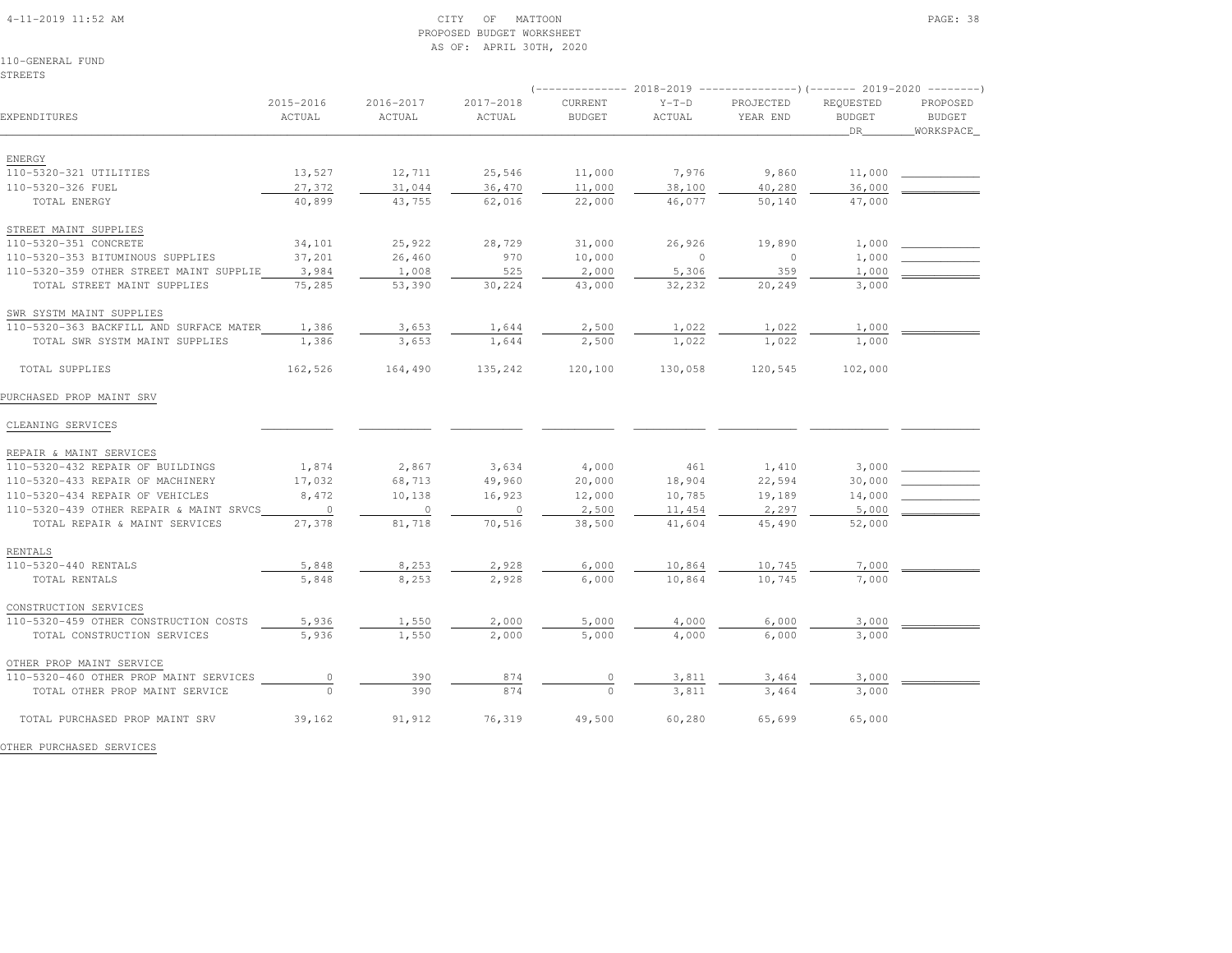# 4-11-2019 11:52 AM CITY OF MATTOON PAGE: 39 PROPOSED BUDGET WORKSHEETAS OF: APRIL 30TH, 2020

110-GENERAL FUNDSTREETS

|                                                                        |                     |                     |                     |                          |                      | (-------------- 2018-2019 ----------------)(------- 2019-2020 --------) |                                  |                                        |
|------------------------------------------------------------------------|---------------------|---------------------|---------------------|--------------------------|----------------------|-------------------------------------------------------------------------|----------------------------------|----------------------------------------|
| EXPENDITURES                                                           | 2015-2016<br>ACTUAL | 2016-2017<br>ACTUAL | 2017-2018<br>ACTUAL | CURRENT<br><b>BUDGET</b> | $Y-T-D$<br>ACTUAL    | PROJECTED<br>YEAR END                                                   | REQUESTED<br><b>BUDGET</b><br>DR | PROPOSED<br><b>BUDGET</b><br>WORKSPACE |
|                                                                        |                     |                     |                     |                          |                      |                                                                         |                                  |                                        |
| PROFESSIONAL SERVICES                                                  |                     |                     |                     |                          |                      |                                                                         |                                  |                                        |
| 110-5320-519 OTHER PROFESSIONAL SERVICE<br>TOTAL PROFESSIONAL SERVICES | 1,256<br>1,256      | 8,346<br>8,346      | 2,017<br>2,017      | 5,000<br>5,000           | 675<br>675           | 1,072<br>1,072                                                          | 3,000<br>3,000                   |                                        |
|                                                                        |                     |                     |                     |                          |                      |                                                                         |                                  |                                        |
| COMMUNICATION                                                          |                     |                     |                     |                          |                      |                                                                         |                                  |                                        |
| 110-5320-532 TELEPHONE                                                 | 4,982               | 5,005               | 5,286               | 1,700                    | 1,828                | 1,992                                                                   | 2,000                            |                                        |
| 110-5320-533 CELLULAR PHONE                                            | 372                 | 414                 | 344                 | 500                      | 313                  | 283                                                                     | 500                              |                                        |
| 110-5320-535 RADIOS                                                    | 1,142               | 958                 | 2,000               | 1,000                    | 618                  | 2,043                                                                   | 1,000                            |                                        |
| TOTAL COMMUNICATION                                                    | 6,496               | 6,376               | 7,630               | 3,200                    | 2,759                | 4,318                                                                   | 3,500                            |                                        |
| EMPLOYEE BUSINESS EXP                                                  |                     |                     |                     |                          |                      |                                                                         |                                  |                                        |
| 110-5320-562 TRAVEL & TRAINING                                         | 900                 | 1,299               | 1,099               | 1,200                    | 489                  | 637                                                                     | 1,000                            |                                        |
| TOTAL EMPLOYEE BUSINESS EXP                                            | 900                 | 1,299               | 1,099               | 1,200                    | 489                  | 637                                                                     | 1,000                            |                                        |
| OTHER PURCHASED SERVICES                                               |                     |                     |                     |                          |                      |                                                                         |                                  |                                        |
| TOTAL OTHER PURCHASED SERVICES                                         | 8,652               | 16,021              | 10,745              | 9,400                    | 3,923                | 6,027                                                                   | 7,500                            |                                        |
| PROPERTY                                                               |                     |                     |                     |                          |                      |                                                                         |                                  |                                        |
| IMPROVEMENTS-NOT BLDGS                                                 |                     |                     |                     |                          |                      |                                                                         |                                  |                                        |
|                                                                        |                     |                     |                     |                          |                      |                                                                         |                                  |                                        |
| MACHINERY & EQUIPMENT                                                  |                     |                     |                     |                          |                      |                                                                         |                                  |                                        |
| 110-5320-743 MEF CONTRIBUTION                                          | 63,718              | 28,718              | $\circ$             |                          | $\overline{0}$       |                                                                         | 0                                |                                        |
| TOTAL MACHINERY & EQUIPMENT                                            | 63,718              | 28,718              | $\cap$              |                          |                      |                                                                         | $\Omega$                         |                                        |
| TOTAL PROPERTY                                                         | 63,718              | 28,718              | $\circ$             | $\circ$                  | $\circ$              | $\circ$                                                                 | $\circ$                          |                                        |
| OTHER OBJECTS                                                          |                     |                     |                     |                          |                      |                                                                         |                                  |                                        |
| FINANCIAL TRANS OBJECTS                                                |                     |                     |                     |                          |                      |                                                                         |                                  |                                        |
| 110-5320-814 PRINT/COPY MACH LEASE & MA                                | $\circ$             | $\circ$             | $\circ$             | $\circ$                  | $\frac{0}{\sqrt{2}}$ | 0                                                                       | 1,000                            |                                        |
| TOTAL FINANCIAL TRANS OBJECTS                                          | $\Omega$            | $\Omega$            | $\cap$              | $\cap$                   | $\Omega$             | $\Omega$                                                                | 1,000                            |                                        |
| FINANCIAL TRANS OBJECTS                                                |                     |                     |                     |                          |                      |                                                                         |                                  |                                        |
| 110-5320-828 REAL ESTATE TAXES                                         | 2,157               | 924                 | 360                 | 1,000                    | 319                  | 319                                                                     | 1,000                            |                                        |
| TOTAL FINANCIAL TRANS OBJECTS                                          | 2,157               | 924                 | 360                 | 1,000                    | 319                  | 319                                                                     | 1,000                            |                                        |
| COMPUTER INFO SYS OBJECT                                               |                     |                     |                     |                          |                      |                                                                         |                                  |                                        |
|                                                                        |                     |                     |                     |                          |                      |                                                                         |                                  |                                        |
| 110-5320-863 COMPUTERS                                                 | 0<br>$\circ$        | 373                 | 1,162               | 500                      | 834                  | 375                                                                     | 800                              |                                        |
| TOTAL COMPUTER INFO SYS OBJECT                                         |                     | 373                 | 1,162               | 500                      | 834                  | 375                                                                     | 800                              |                                        |
| TOTAL OTHER OBJECTS                                                    | 2,157               | 1,297               | 1,522               | 1,500                    | 1,153                | 694                                                                     | 2,800                            |                                        |
| TOTAL STREETS                                                          | 1,227,340           | 1,218,519           | 1,007,846           | 1,032,725                | 932,053              | 964,978                                                                 | 985,116                          |                                        |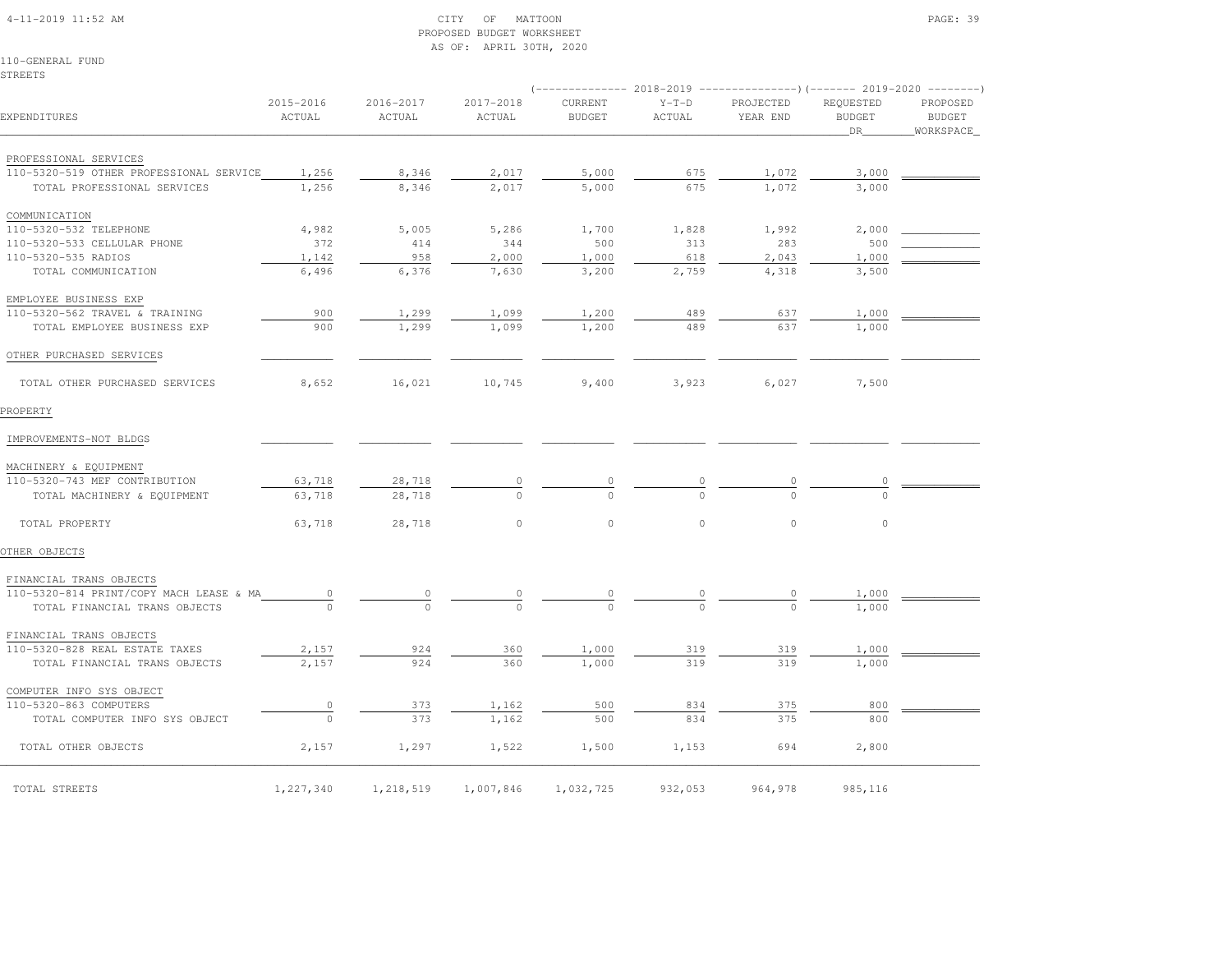| $4-11-2019$ $11:52$ AM |  |
|------------------------|--|
|                        |  |

# CITY OF MATTOON PROPOSED BUDGET WORKSHEETAS OF: APRIL 30TH, 2020

|--|--|

| 110-GENERAL FUND |  |
|------------------|--|
| ISTREET LIGHTING |  |

|                                  |           |           |           |               |          | (-------------- 2018-2019 ----------------)(------- 2019-2020 --------) |                     |                       |
|----------------------------------|-----------|-----------|-----------|---------------|----------|-------------------------------------------------------------------------|---------------------|-----------------------|
|                                  | 2015-2016 | 2016-2017 | 2017-2018 | CURRENT       | $Y-T-D$  | PROJECTED                                                               | REQUESTED           | PROPOSED              |
| EXPENDITURES                     | ACTUAL    | ACTUAL    | ACTUAL    | <b>BUDGET</b> | ACTUAL   | YEAR END                                                                | <b>BUDGET</b><br>DR | BUDGET<br>_WORKSPACE_ |
|                                  |           |           |           |               |          |                                                                         |                     |                       |
| SUPPLIES                         |           |           |           |               |          |                                                                         |                     |                       |
| ENERGY                           |           |           |           |               |          |                                                                         |                     |                       |
| PURCHASED PROP MAINT SRV         |           |           |           |               |          |                                                                         |                     |                       |
| REPAIR & MAINT SERVICES          |           |           |           |               |          |                                                                         |                     |                       |
| 110-5326-432 REPAIR OF BUILDINGS | 103       |           |           |               |          |                                                                         |                     |                       |
| TOTAL REPAIR & MAINT SERVICES    | 103       | $\Omega$  | $\cap$    | $\Omega$      | $\Omega$ | $\Omega$                                                                | $\cap$              |                       |
| TOTAL PURCHASED PROP MAINT SRV   | 103       | $\circ$   | $\circ$   | $\circ$       | $\circ$  | $\circ$                                                                 | $\circ$             |                       |
| TOTAL STREET LIGHTING            | 103       | $\circ$   | $\circ$   | $\circ$       | $\circ$  | $\circ$                                                                 | $\circ$             |                       |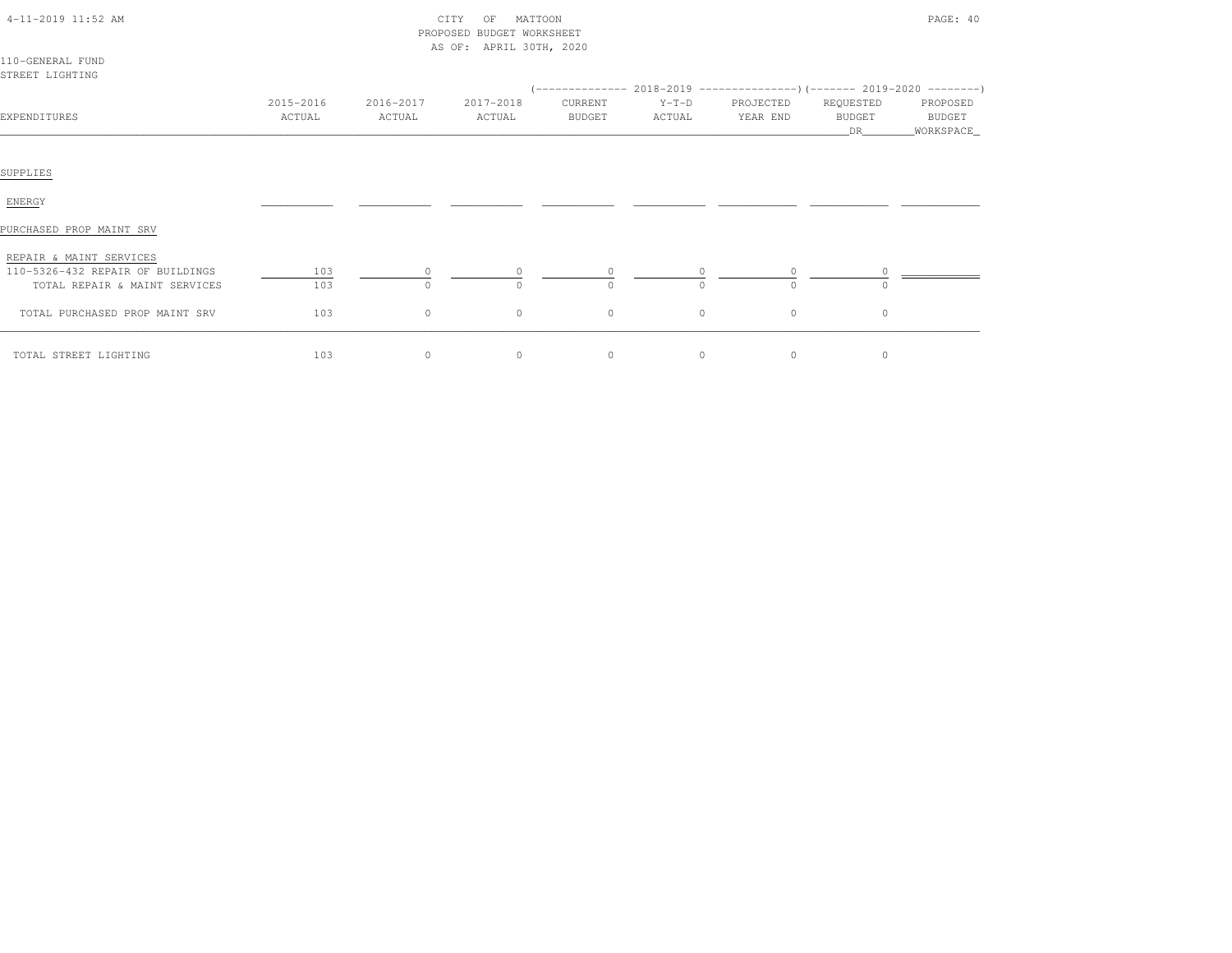| $4-11-2019$ 11:52 AM                        |           | CITY<br>OF<br>MATTOON |                           |         |         |           |               |           |  |
|---------------------------------------------|-----------|-----------------------|---------------------------|---------|---------|-----------|---------------|-----------|--|
|                                             |           |                       | PROPOSED BUDGET WORKSHEET |         |         |           |               |           |  |
|                                             |           |                       | AS OF: APRIL 30TH, 2020   |         |         |           |               |           |  |
| 110-GENERAL FUND<br>TRAFFIC CONTROL DEVICES |           |                       |                           |         |         |           |               |           |  |
|                                             |           |                       |                           |         |         |           |               |           |  |
|                                             | 2015-2016 | 2016-2017             | 2017-2018                 | CURRENT | $Y-T-D$ | PROJECTED | REQUESTED     | PROPOSED  |  |
| EXPENDITURES                                | ACTUAL    | ACTUAL                | ACTUAL                    | BUDGET  | ACTUAL  | YEAR END  | <b>BUDGET</b> | BUDGET    |  |
|                                             |           |                       |                           |         |         |           | DR            | WORKSPACE |  |
|                                             |           |                       |                           |         |         |           |               |           |  |
|                                             |           |                       |                           |         |         |           |               |           |  |
| SUPPLIES                                    |           |                       |                           |         |         |           |               |           |  |
| STREET MAINT SUPPLIES                       |           |                       |                           |         |         |           |               |           |  |
|                                             |           |                       |                           |         |         |           |               |           |  |
| PURCHASED PROP MAINT SRV                    |           |                       |                           |         |         |           |               |           |  |
|                                             |           |                       |                           |         |         |           |               |           |  |
| REPAIR & MAINT SERVICES                     |           |                       |                           |         |         |           |               |           |  |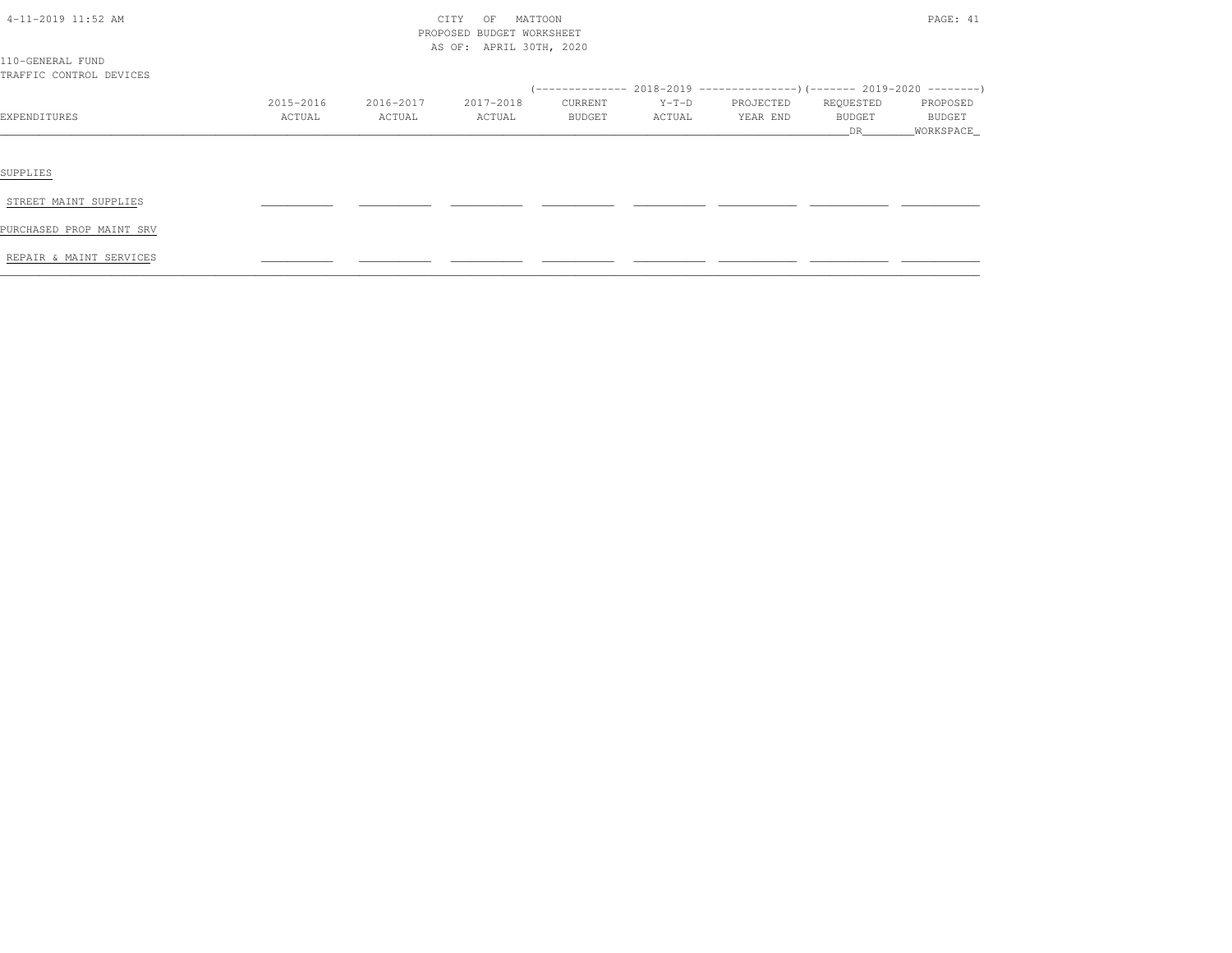### 4-11-2019 11:52 AM CITY OF MATTOON PAGE: 42 PROPOSED BUDGET WORKSHEETAS OF: APRIL 30TH, 2020

110-GENERAL FUND

| BUILDINGS & GROUNDS                     |                     |                     |                     |                          |                   |                                                                                                  |                                  |                                        |
|-----------------------------------------|---------------------|---------------------|---------------------|--------------------------|-------------------|--------------------------------------------------------------------------------------------------|----------------------------------|----------------------------------------|
| EXPENDITURES                            | 2015-2016<br>ACTUAL | 2016-2017<br>ACTUAL | 2017-2018<br>ACTUAL | CURRENT<br><b>BUDGET</b> | $Y-T-D$<br>ACTUAL | (-------------- 2018-2019 ----------------)(------- 2019-2020 --------)<br>PROJECTED<br>YEAR END | REQUESTED<br><b>BUDGET</b><br>DR | PROPOSED<br><b>BUDGET</b><br>WORKSPACE |
| PERSONNEL SERVICES                      |                     |                     |                     |                          |                   |                                                                                                  |                                  |                                        |
| SALARIES & WAGES                        |                     |                     |                     |                          |                   |                                                                                                  |                                  |                                        |
| 110-5381-111 SALARIES OF REG EMPLOYEES  | 82,362              | 85,463              | 90,936              | 102,576                  | 69,208            | 74,221                                                                                           | 57,399                           |                                        |
| 110-5381-112 SALARIES OF TEMP EMPLOYEES | 9,122               | 10,632              | 6,103               | 11,000                   | 5,330             | 5,121                                                                                            | 11,000                           |                                        |
| 110-5381-113 OVERTIME                   | 200                 | 617                 | 338                 | 250                      | $\circ$           | 116                                                                                              | 0                                |                                        |
| 110-5381-114 COMPENSATED ABSENCES       | 12,147              | 11,889              | 9,065               | $\circ$                  | 10,735            | 7,705                                                                                            | $\Omega$                         |                                        |
| TOTAL SALARIES & WAGES                  | 103,831             | 108,601             | 106,442             | 113,826                  | 85,272            | 87,163                                                                                           | 68,399                           |                                        |
| TOTAL PERSONNEL SERVICES                | 103,831             | 108,601             | 106,442             | 113,826                  | 85,272            | 87,163                                                                                           | 68,399                           |                                        |
| EMPLOYEE BENEFITS                       |                     |                     |                     |                          |                   |                                                                                                  |                                  |                                        |
| GROUP INSURANCE                         |                     |                     |                     |                          |                   |                                                                                                  |                                  |                                        |
| 110-5381-211 GROUP HEALTH INSURANCE     | 16,151              | 15,253              | 15,246              | 15,045                   | 5,235             | 5,235                                                                                            | $\circ$                          |                                        |
| 110-5381-212 GROUP LIFE INSURANCE       | 268                 | 287                 | 312                 | 312                      | 312               | 312                                                                                              | 156                              |                                        |
| TOTAL GROUP INSURANCE                   | 16,419              | 15,540              | 15,558              | 15,357                   | 5,547             | 5,547                                                                                            | 156                              |                                        |
| SOCIAL SECURITY CONTRIB                 |                     |                     |                     |                          |                   |                                                                                                  |                                  |                                        |
| 110-5381-221 FICA CONTRIBUTIONS         | 6,161               | 6,472               | 6,385               | 7,057                    | 5,206             | 5,297                                                                                            | 4,241                            |                                        |
| 110-5381-222 MEDICARE CONTRIBUTIONS     | 1,441               | 1,514               | 1,493               | 1,650                    | 1,217             | 1,239                                                                                            | 992                              |                                        |
| TOTAL SOCIAL SECURITY CONTRIB           | 7,601               | 7,985               | 7,879               | 8,707                    | 6,423             | 6,535                                                                                            | 5,233                            |                                        |
| RETIREMENT CONTRIBTUIONS                |                     |                     |                     |                          |                   |                                                                                                  |                                  |                                        |
| 110-5381-231 IMRF CONTRIBUTIONS         | 10,605              | 10,778              | 10,892              | 11,591                   | 8,164             | 9,110                                                                                            | 4,881                            |                                        |
| TOTAL RETIREMENT CONTRIBTUIONS          | 10,605              | 10,778              | 10,892              | 11,591                   | 8,164             | 9,110                                                                                            | 4,881                            |                                        |
| UNEMPLOYMNT COMPENSATION                |                     |                     |                     |                          |                   |                                                                                                  |                                  |                                        |
| 110-5381-240 UNEMPLOYMENT COMP.         | 735                 | 545                 | 631                 | 646                      | 646               | 646                                                                                              | 138                              |                                        |
| TOTAL UNEMPLOYMNT COMPENSATION          | 735                 | 545                 | 631                 | 646                      | 646               | 646                                                                                              | 138                              |                                        |
| WORKER'S COMPENSATION                   |                     |                     |                     |                          |                   |                                                                                                  |                                  |                                        |
| 110-5381-250 WORKERS' COMPENSATION      | 6,766               | 6,215               | 8,134               | 9,396                    | 9,396             | 9,396                                                                                            | 8,875                            |                                        |
| TOTAL WORKER'S COMPENSATION             | 6,766               | 6,215               | 8,134               | 9,396                    | 9,396             | 9,396                                                                                            | 8,875                            |                                        |
| TOTAL EMPLOYEE BENEFITS                 | 42,126              | 41,063              | 43,094              | 45,697                   | 30,176            | 31,234                                                                                           | 19,283                           |                                        |
| SUPPLIES                                |                     |                     |                     |                          |                   |                                                                                                  |                                  |                                        |
| GENERAL SUPPLIES                        |                     |                     |                     |                          |                   |                                                                                                  |                                  |                                        |
| 110-5381-312 CLEANING SUPPLIES          | 6,792               | 5,457               | 7,200               | 7,000                    | 4,025             | 4,198                                                                                            | 6,000                            |                                        |
| 110-5381-315 LANDSCAPING SUPPLIES       | 887                 | 1,829               | 1,304               | 1,500                    | 2,117             | 2,121                                                                                            | 1,500                            |                                        |
| 110-5381-316 TOOLS & EQUIPMENT          | 301                 | 361                 | 476                 | 400                      | 827               | 945                                                                                              | 500                              |                                        |
| 110-5381-317 SITE FURNISHINGS           | 2,478               | 245                 | $\circ$             | 1,500                    | 1,358             | 1,358                                                                                            |                                  |                                        |
| 110-5381-319 MISCELLANEOUS SUPPLIES     | 2,094               | 654                 | 2,893               | 2,000                    | 1,432             | 1,165                                                                                            | 2,000                            |                                        |
| TOTAL GENERAL SUPPLIES                  | 12,552              | 8,546               | 11,873              | 12,400                   | 9,759             | 9,787                                                                                            | 10,000                           |                                        |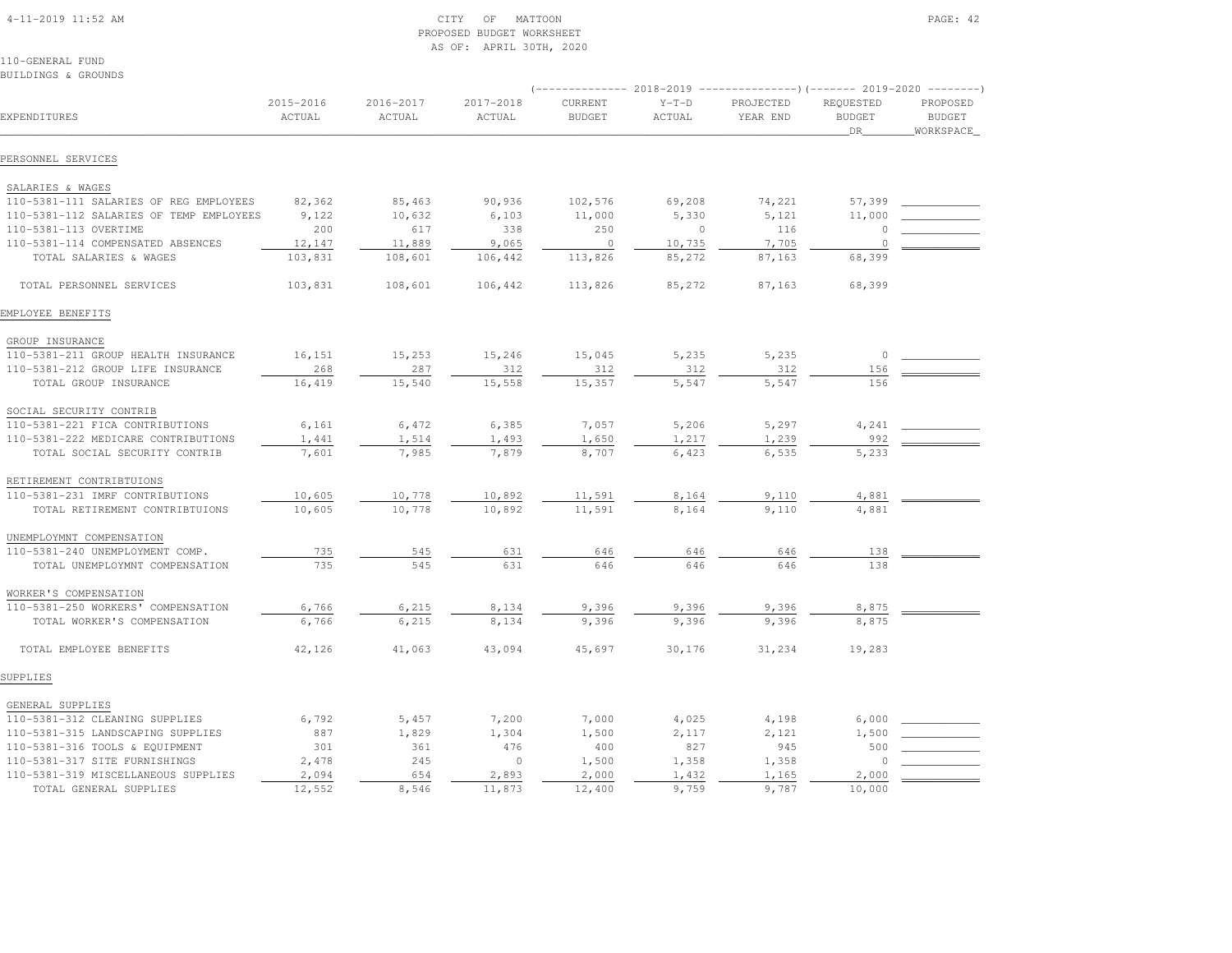# 4-11-2019 11:52 AM CITY OF MATTOON PAGE: 43 PROPOSED BUDGET WORKSHEETAS OF: APRIL 30TH, 2020

110-GENERAL FUNDBUILDINGS & GROUNDS

|                                              |                     |                     |                     |                          |                   | (-------------- 2018-2019 ----------------)(------- 2019-2020 --------) |                            |                    |
|----------------------------------------------|---------------------|---------------------|---------------------|--------------------------|-------------------|-------------------------------------------------------------------------|----------------------------|--------------------|
| EXPENDITURES                                 | 2015-2016<br>ACTUAL | 2016-2017<br>ACTUAL | 2017-2018<br>ACTUAL | CURRENT<br><b>BUDGET</b> | $Y-T-D$<br>ACTUAL | PROJECTED<br>YEAR END                                                   | REQUESTED<br><b>BUDGET</b> | PROPOSED<br>BUDGET |
|                                              |                     |                     |                     |                          |                   |                                                                         | DR                         | WORKSPACE          |
|                                              |                     |                     |                     |                          |                   |                                                                         |                            |                    |
| ENERGY<br>110-5381-321 UTILITIES             | 46,392              | 48,352              | 52,963              | 49,000                   | 43,133            | 44,866                                                                  | 49,000                     |                    |
| TOTAL ENERGY                                 | 46,392              | 48,352              | 52,963              | 49,000                   | 43,133            | 44,866                                                                  | 49,000                     |                    |
|                                              |                     |                     |                     |                          |                   |                                                                         |                            |                    |
| TOTAL SUPPLIES                               | 58,944              | 56,898              | 64,836              | 61,400                   | 52,892            | 54,653                                                                  | 59,000                     |                    |
| PURCHASED PROP MAINT SRV                     |                     |                     |                     |                          |                   |                                                                         |                            |                    |
| REPAIR & MAINT SERVICES                      |                     |                     |                     |                          |                   |                                                                         |                            |                    |
| 110-5381-432 REPAIR OF BUILDINGS             | 12,959              | 24,572              | 24,244              | 20,000                   | 13,116            | 15,358                                                                  | 20,000                     |                    |
| 110-5381-435 ELEVATOR SERVICE AGREEMEN 5,905 |                     | 5,376               | 5,522               | 6,000                    | 7,454             | 7,022                                                                   | 6,000                      |                    |
| TOTAL REPAIR & MAINT SERVICES                | 18,865              | 29,948              | 29,766              | 26,000                   | 20,570            | 22,380                                                                  | 26,000                     |                    |
| OTHER PROP MAINT SERVICE                     |                     |                     |                     |                          |                   |                                                                         |                            |                    |
| 110-5381-460 OTHER PROP MAINT SERVICES 9,911 |                     | 4,508               | 7,551               | 7,000                    | 7,990             | 7,987                                                                   | 7,500                      |                    |
| TOTAL OTHER PROP MAINT SERVICE               | 9,911               | 4,508               | 7.551               | 7,000                    | 7.990             | 7.987                                                                   | 7,500                      |                    |
| TOTAL PURCHASED PROP MAINT SRV               | 28,776              | 34,456              | 37,317              | 33,000                   | 28,560            | 30,367                                                                  | 33,500                     |                    |
| OTHER PURCHASED SERVICES                     |                     |                     |                     |                          |                   |                                                                         |                            |                    |
| COMMUNICATION                                |                     |                     |                     |                          |                   |                                                                         |                            |                    |
| 110-5381-532 TELEPHONE                       |                     |                     | $\frac{0}{0}$       | 2,000                    | 1,780             | 1,966                                                                   | 2,000                      |                    |
| TOTAL COMMUNICATION                          |                     |                     |                     | 2,000                    | 1,780             | 1,966                                                                   | 2,000                      |                    |
| OTHER PURCHASED SERVICES                     |                     |                     |                     |                          |                   |                                                                         |                            |                    |
| TOTAL OTHER PURCHASED SERVICES               | $\circ$             | $\circ$             | $\circ$             | 2,000                    | 1,780             | 1,966                                                                   | 2,000                      |                    |
| OTHER OBJECTS                                |                     |                     |                     |                          |                   |                                                                         |                            |                    |
| FINANCIAL TRANS OBJECTS                      |                     |                     |                     |                          |                   |                                                                         |                            |                    |
| 110-5381-828 REAL ESTATE TAXES               |                     |                     |                     | 10                       |                   |                                                                         | 10                         |                    |
| TOTAL FINANCIAL TRANS OBJECTS                |                     | $\cap$              |                     | 10                       |                   |                                                                         | 10                         |                    |
| TOTAL OTHER OBJECTS                          | 9                   | $\circ$             | 9                   | 10                       | 5                 | 5                                                                       | 10                         |                    |
| TOTAL BUILDINGS & GROUNDS                    | 233,686             | 241,018             | 251,699             | 255,933                  | 198,686           | 205,388                                                                 | 182,192                    |                    |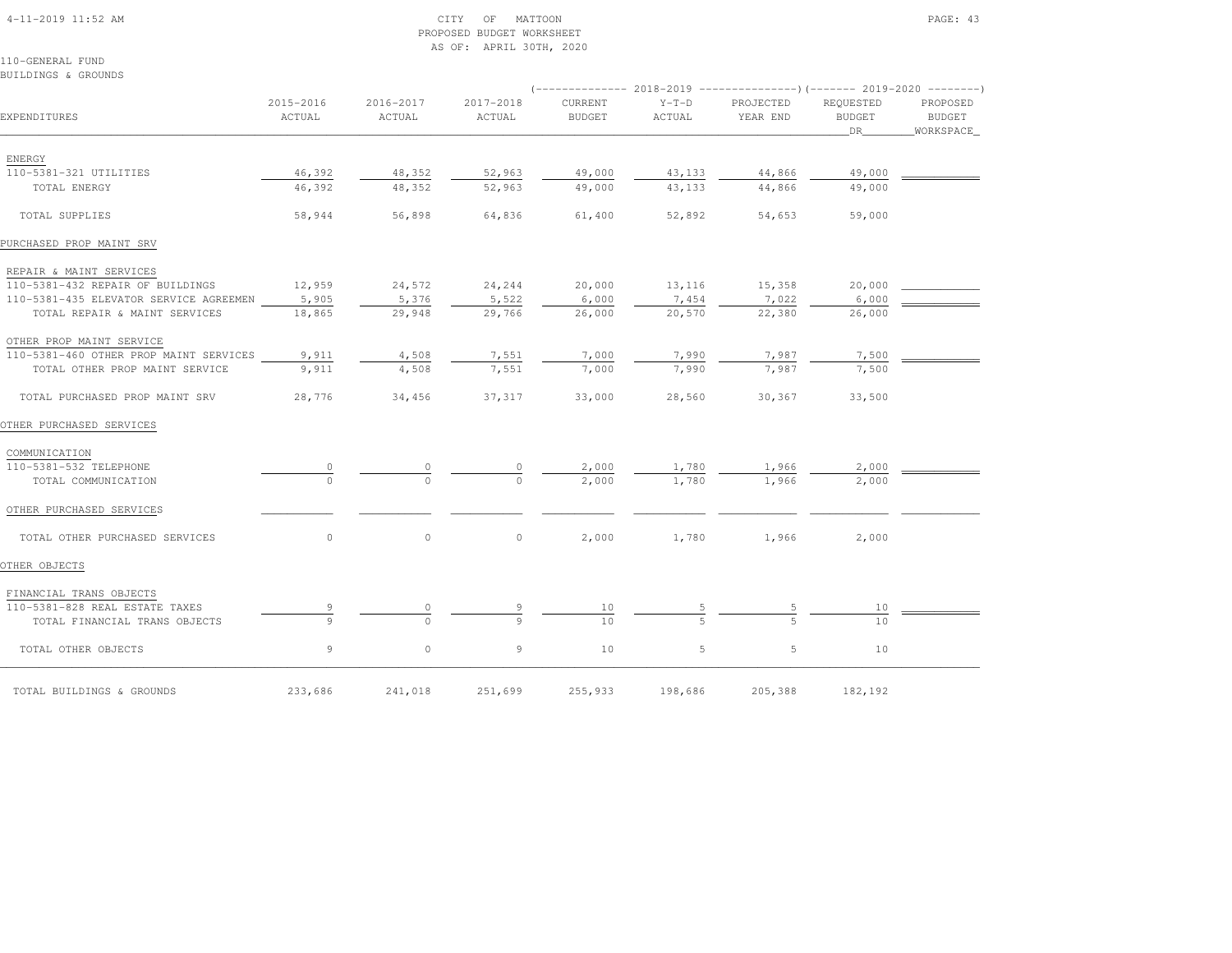| EQUIPMENT MAINTENANCE                  |                     |                     |                     |                          |                   |                                                                                               |                                  |                                        |
|----------------------------------------|---------------------|---------------------|---------------------|--------------------------|-------------------|-----------------------------------------------------------------------------------------------|----------------------------------|----------------------------------------|
| EXPENDITURES                           | 2015-2016<br>ACTUAL | 2016-2017<br>ACTUAL | 2017-2018<br>ACTUAL | CURRENT<br><b>BUDGET</b> | $Y-T-D$<br>ACTUAL | (-------------- 2018-2019 ---------------------- 2019-2020 ---------<br>PROJECTED<br>YEAR END | REQUESTED<br><b>BUDGET</b><br>DR | PROPOSED<br><b>BUDGET</b><br>WORKSPACE |
| PERSONNEL SERVICES                     |                     |                     |                     |                          |                   |                                                                                               |                                  |                                        |
| SALARIES & WAGES                       |                     |                     |                     |                          |                   |                                                                                               |                                  |                                        |
| 110-5390-111 SALARIES OF REG EMPLOYEES | 36,072              | 38,143              | 25,207              | 0                        | $\circ$           | $\circ$                                                                                       | $\Omega$                         |                                        |
| 110-5390-113 OVERTIME                  | 1,748               | 1,896               | 1,383               | $\circ$                  | $\Omega$          | $\Omega$                                                                                      |                                  |                                        |
| TOTAL SALARIES & WAGES                 | 37,821              | 40,039              | 26,590              | $\Omega$                 | $\Omega$          | $\Omega$                                                                                      | $\Omega$                         |                                        |
| TOTAL PERSONNEL SERVICES               | 37,821              | 40,039              | 26,590              | $\circ$                  | $\circ$           | $\circ$                                                                                       | $\circ$                          |                                        |
| EMPLOYEE BENEFITS                      |                     |                     |                     |                          |                   |                                                                                               |                                  |                                        |
| GROUP INSURANCE                        |                     |                     |                     |                          |                   |                                                                                               |                                  |                                        |
| 110-5390-211 GROUP HEALTH INSURANCE    | 6,155               | 6,204               | 4,883               |                          |                   |                                                                                               |                                  |                                        |
| TOTAL GROUP INSURANCE                  | 6,155               | 6,204               | 4,883               |                          |                   |                                                                                               |                                  |                                        |
| SOCIAL SECURITY CONTRIB                |                     |                     |                     |                          |                   |                                                                                               |                                  |                                        |
| 110-5390-221 FICA CONTRIBUTIONS        | 2,206               | 2,303               | 1,682               | $\circ$                  | $\circ$           | $\circ$                                                                                       | $\circ$                          |                                        |
| 110-5390-222 MEDICARE CONTRIBUTIONS    | 516                 | 539                 | 393                 |                          |                   | $\Omega$                                                                                      |                                  |                                        |
| TOTAL SOCIAL SECURITY CONTRIB          | 2,722               | 2,842               | 2,075               | $\circ$                  | $\circ$           | $\Omega$                                                                                      | $\bigcap$                        |                                        |
| RETIREMENT CONTRIBTUIONS               |                     |                     |                     |                          |                   |                                                                                               |                                  |                                        |
| 110-5390-231 IMRF CONTRIBUTIONS        | 4,172               | 4,264               | 3,065               | $\circ$                  | 0                 | 0                                                                                             | 0                                |                                        |
| TOTAL RETIREMENT CONTRIBTUIONS         | 4,172               | 4,264               | 3,065               | $\Omega$                 | $\Omega$          | $\Omega$                                                                                      | $\Omega$                         |                                        |
| TOTAL EMPLOYEE BENEFITS                | 13,049              | 13,310              | 10,023              | $\mathbb O$              | $\circ$           | $\circ$                                                                                       | $\circ$                          |                                        |
| TOTAL EQUIPMENT MAINTENANCE            | 50,869              | 53,349              | 36,614              | 0                        | $\circ$           | $\circ$                                                                                       | $\circ$                          |                                        |

 4-11-2019 11:52 AM CITY OF MATTOON PAGE: 44PROPOSED BUDGET WORKSHEET

AS OF: APRIL 30TH, 2020

110-GENERAL FUND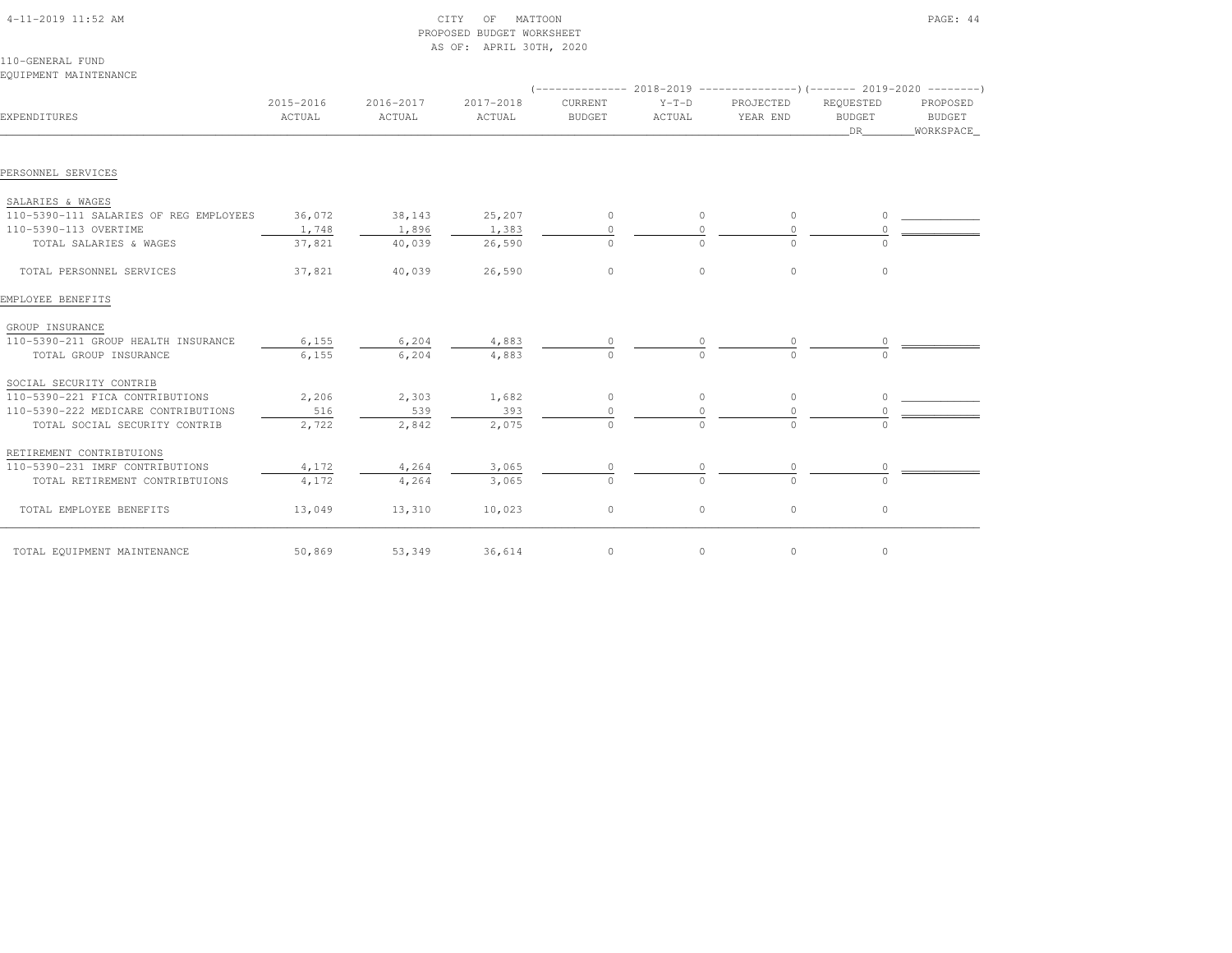| $4-11-2019$ $11:52$ AM |  |
|------------------------|--|

# $\begin{array}{ccc} \text{CITY} & \text{OF} & \text{MATTOON} \end{array}$  PROPOSED BUDGET WORKSHEETAS OF: APRIL 30TH, 2020

110-GENERAL FUNDARTS COUNCIL

|                                         |                     |                     |                     | (-------------- 2018-2019 ----------------) (------- 2019-2020 --------) |                   |                       |                                  |                                        |
|-----------------------------------------|---------------------|---------------------|---------------------|--------------------------------------------------------------------------|-------------------|-----------------------|----------------------------------|----------------------------------------|
| EXPENDITURES                            | 2015-2016<br>ACTUAL | 2016-2017<br>ACTUAL | 2017-2018<br>ACTUAL | CURRENT<br><b>BUDGET</b>                                                 | $Y-T-D$<br>ACTUAL | PROJECTED<br>YEAR END | REQUESTED<br><b>BUDGET</b><br>DR | PROPOSED<br><b>BUDGET</b><br>WORKSPACE |
|                                         |                     |                     |                     |                                                                          |                   |                       |                                  |                                        |
| SUPPLIES                                |                     |                     |                     |                                                                          |                   |                       |                                  |                                        |
| GENERAL SUPPLIES                        |                     |                     |                     |                                                                          |                   |                       |                                  |                                        |
| 110-5505-319 SUPPLIES                   | 1,493               | 167                 | 297                 | 1,000                                                                    | 224               | 1,000                 | 1,000                            |                                        |
| TOTAL GENERAL SUPPLIES                  | 1,493               | 167                 | 297                 | 1,000                                                                    | 224               | 1,000                 | 1,000                            |                                        |
| TOTAL SUPPLIES                          | 1,493               | 167                 | 297                 | 1,000                                                                    | 224               | 1,000                 | 1,000                            |                                        |
| OTHER PURCHASED SERVICES                |                     |                     |                     |                                                                          |                   |                       |                                  |                                        |
| COMMUNICATION                           |                     |                     |                     |                                                                          |                   |                       |                                  |                                        |
| 110-5505-531 POSTAGE & SHIPPING         | 28                  | 141                 | 89                  | 200                                                                      | 47                | 71                    | 200                              |                                        |
| TOTAL COMMUNICATION                     | 28                  | 141                 | 89                  | 200                                                                      | 47                | 71                    | 200                              |                                        |
| ADVERTISING                             |                     |                     |                     |                                                                          |                   |                       |                                  |                                        |
| 110-5505-540 ADVERTISING                | 2,147               | 863                 | 1,138               | 2,000                                                                    | 2,614             | 2,198                 | 2,000                            |                                        |
| TOTAL ADVERTISING                       | 2,147               | 863                 | 1,138               | 2,000                                                                    | 2,614             | 2,198                 | 2,000                            |                                        |
| PRINTING & BINDING                      |                     |                     |                     |                                                                          |                   |                       |                                  |                                        |
| 110-5505-550 PRINTING & PHOTOGRAPHY     | 85                  | 39                  | 0                   | 1,000                                                                    |                   | 1,000                 | 1,000                            |                                        |
| TOTAL PRINTING & BINDING                | 85                  | 39                  | $\Omega$            | 1,000                                                                    | $\Omega$          | 1,000                 | 1,000                            |                                        |
| EMPLOYEE BUSINESS EXP                   |                     |                     |                     |                                                                          |                   |                       |                                  |                                        |
| 110-5505-562 TRAVEL & TRAINING          | $\circ$             |                     | $\circ$             | 1,000                                                                    | 25                | 1,000                 | 1,000                            |                                        |
| TOTAL EMPLOYEE BUSINESS EXP             | $\circ$             | $\Omega$            | $\Omega$            | 1,000                                                                    | 25                | 1,000                 | 1,000                            |                                        |
| OTHER PURCHASED SERVICES                |                     |                     |                     |                                                                          |                   |                       |                                  |                                        |
| 110-5505-570 FUNDRAISING EXPENSE        | 3,151               | 480                 | $\circ$             | 1,000                                                                    | $\overline{0}$    | 1,000                 | 1,000                            |                                        |
| 110-5505-571 MARKETING MEMBERSHIPS      | 901                 | 2,422               | 1,016               | 1,300                                                                    | 2,209             | 1,320                 | 1,300                            |                                        |
| 110-5505-572 COMM PROMOTIONS & RELATION | $\overline{0}$      | $\circ$             | $\circ$             | 2,000                                                                    | 400               | 600                   | 2,000                            |                                        |
| 110-5505-575 WEB DESIGN & MAINTENANCE   | 50                  | $\circ$             | 50                  | 1,000                                                                    | 724               | 450                   | 1,000                            |                                        |
| 110-5505-579 MISC OTHER PURCHASED SERVI | 1,254               | $\circ$             | 758                 | 500                                                                      | 253               | 259                   | 500                              |                                        |
| TOTAL OTHER PURCHASED SERVICES          | 5,355               | 2,902               | 1,824               | 5,800                                                                    | 3,586             | 3,629                 | 5,800                            |                                        |
| TOTAL OTHER PURCHASED SERVICES          | 7,615               | 3,944               | 3,050               | 10,000                                                                   | 6,272             | 7,898                 | 10,000                           |                                        |
| PROPERTY                                |                     |                     |                     |                                                                          |                   |                       |                                  |                                        |
| IMPROVEMENTS-NOT BLDGS                  |                     |                     |                     |                                                                          |                   |                       |                                  |                                        |
| 110-5505-730 CAPITAL EXPENSES           | $\circ$             | 18,582              | 0                   | $\circ$                                                                  | 3,220             | 3,220                 | 20,000                           |                                        |
| TOTAL IMPROVEMENTS-NOT BLDGS            | $\Omega$            | 18,582              | $\Omega$            | $\Omega$                                                                 | 3,220             | 3,220                 | 20,000                           |                                        |
| TOTAL PROPERTY                          | $\circ$             | 18,582              | $\circ$             | $\circ$                                                                  | 3,220             | 3,220                 | 20,000                           |                                        |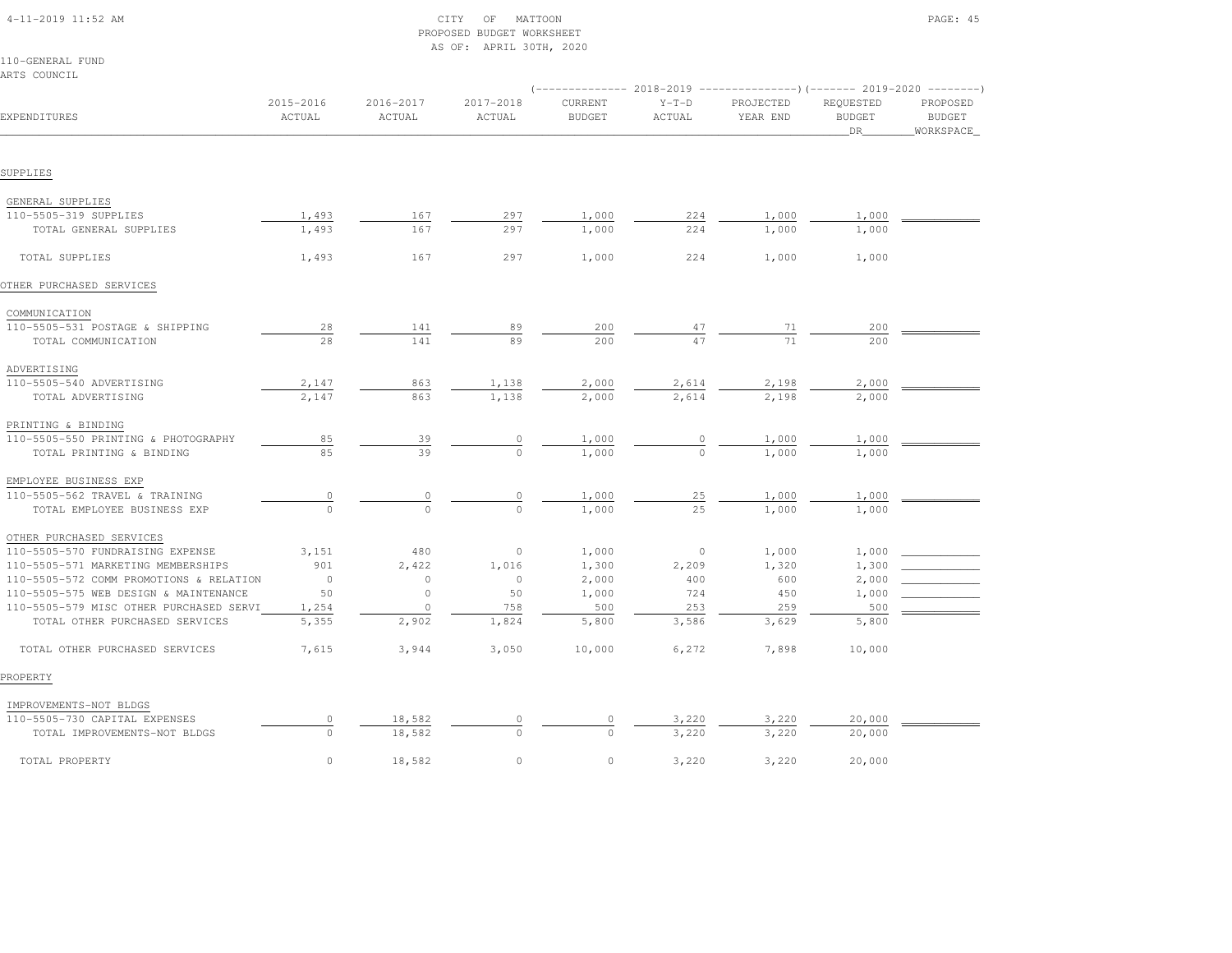| $4-11-2019$ $11:52$ AM |  |
|------------------------|--|

# CITY OF MATTOON PAGE: 46 PROPOSED BUDGET WORKSHEETAS OF: APRIL 30TH, 2020

110-GENERAL FUNDARTS COUNCIL

|                                     |           |           |           |                |         | -------------- 2018-2019 --------------------- (------- 2019-2020 ----------) |               |               |
|-------------------------------------|-----------|-----------|-----------|----------------|---------|-------------------------------------------------------------------------------|---------------|---------------|
|                                     | 2015-2016 | 2016-2017 | 2017-2018 | <b>CURRENT</b> | $Y-T-D$ | PROJECTED                                                                     | REQUESTED     | PROPOSED      |
| EXPENDITURES                        | ACTUAL    | ACTUAL    | ACTUAL    | <b>BUDGET</b>  | ACTUAL  | YEAR END                                                                      | <b>BUDGET</b> | <b>BUDGET</b> |
|                                     |           |           |           |                |         |                                                                               | DR.           | WORKSPACE_    |
|                                     |           |           |           |                |         |                                                                               |               |               |
| OTHER OBJECTS                       |           |           |           |                |         |                                                                               |               |               |
| FINANCIAL TRANS OBJECTS             |           |           |           |                |         |                                                                               |               |               |
| 110-5505-825 GRANT EXPENDITURES     |           | $\circ$   | 1,000     | 5,000          | 3,147   | 3,239                                                                         | 5,000         |               |
| TOTAL FINANCIAL TRANS OBJECTS       |           | 0         | 1,000     | 5,000          | 3,147   | 3,239                                                                         | 5,000         |               |
| SPECIAL EVENT OBJECTS               |           |           |           |                |         |                                                                               |               |               |
| 110-5505-831 CHILDREN'S PROGRAMMING | 611       | 4,206     | 4,647     | 5,000          | 3,290   | 4,935                                                                         | 5,000         |               |
| 110-5505-832 ADULT EDUCATION        | 3,081     | 7,698     | 3,400     | 3,000          | 6,371   | 8,436                                                                         | 3,000         |               |
| 110-5505-833 EXHIBITS/PERFORMANCES  | 7,168     | 350       | 2,744     | 3,000          | 2,900   | 1,973                                                                         | 3,000         |               |
| 110-5505-834 EVENTS                 | 1,864     | $\circ$   | 745       | 5,000          | 500     | 375                                                                           | 1,000         |               |
| 110-5505-835 SPECIAL EVENTS/SALES   | $\circ$   | $\circ$   | 674       | $\overline{0}$ | 1,186   | 986                                                                           | 1,000         |               |
| 110-5505-836 ARTS FESTIVALS         | 7,724     | 2,971     | 5,645     | 5,000          | 7,206   | 7,206                                                                         | 5,000         |               |
| TOTAL SPECIAL EVENT OBJECTS         | 20,448    | 15,225    | 17,856    | 21,000         | 21,454  | 23,911                                                                        | 18,000        |               |
| TOTAL OTHER OBJECTS                 | 20,448    | 15,225    | 18,856    | 26,000         | 24,600  | 27,149                                                                        | 23,000        |               |
| TOTAL ARTS COUNCIL                  | 29,556    | 37,918    | 22,203    | 37,000         | 34,316  | 39,268                                                                        | 54,000        |               |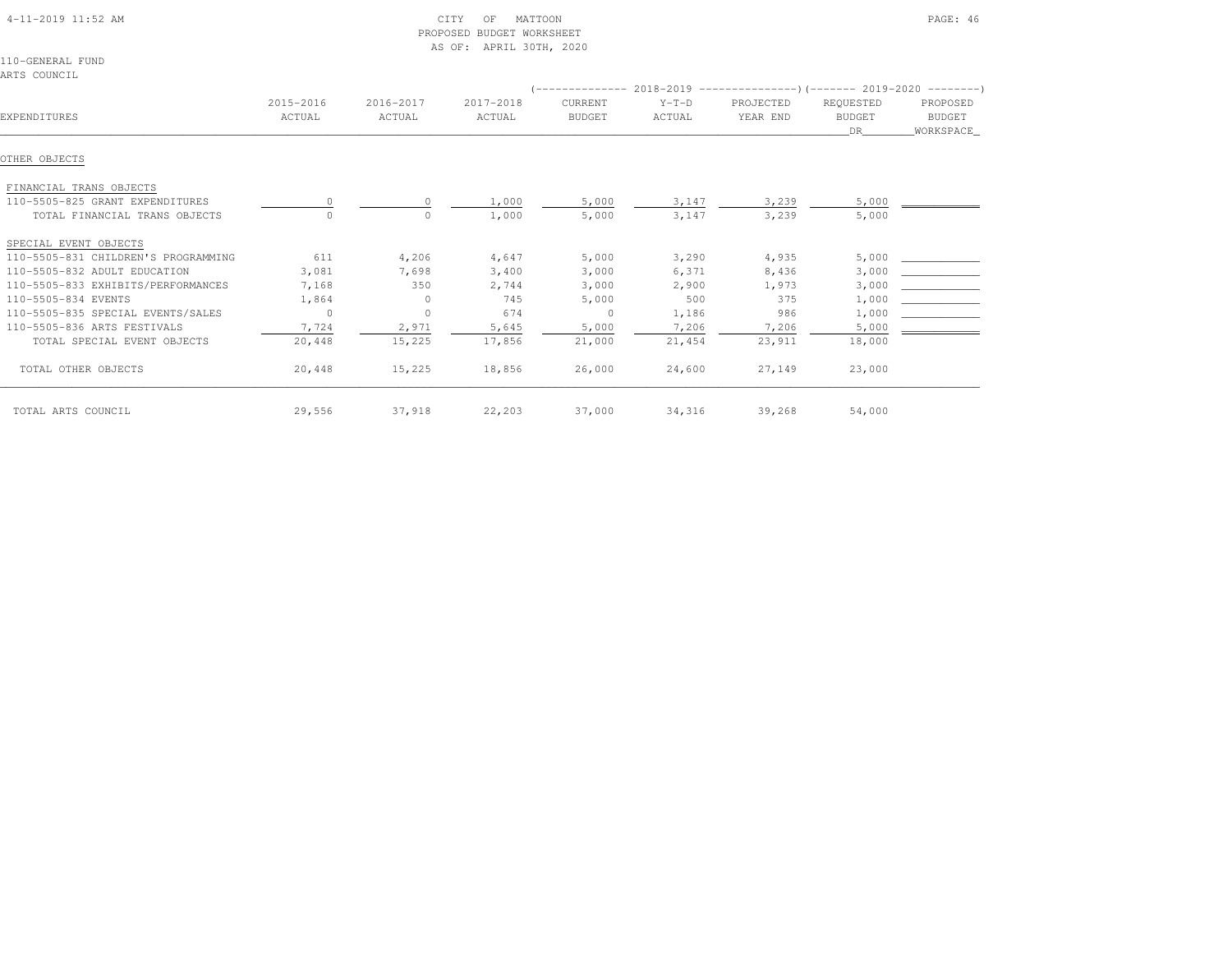|  | 4-11-2019 11:52 AM |  |
|--|--------------------|--|

# $\begin{array}{ccc} \text{CITY} & \text{OF} & \text{MATION} \end{array}$  PROPOSED BUDGET WORKSHEETAS OF: APRIL 30TH, 2020

110-GENERAL FUNDPARKS

|                                         | 2018-2019<br>---------------)(------- 2019-2020 --------- |                     |                     |                          |                   |                       |                                         |                                        |
|-----------------------------------------|-----------------------------------------------------------|---------------------|---------------------|--------------------------|-------------------|-----------------------|-----------------------------------------|----------------------------------------|
| EXPENDITURES                            | 2015-2016<br>ACTUAL                                       | 2016-2017<br>ACTUAL | 2017-2018<br>ACTUAL | CURRENT<br><b>BUDGET</b> | $Y-T-D$<br>ACTUAL | PROJECTED<br>YEAR END | REQUESTED<br><b>BUDGET</b><br><b>DR</b> | PROPOSED<br><b>BUDGET</b><br>WORKSPACE |
|                                         |                                                           |                     |                     |                          |                   |                       |                                         |                                        |
| PERSONNEL SERVICES                      |                                                           |                     |                     |                          |                   |                       |                                         |                                        |
| SALARIES & WAGES                        |                                                           |                     |                     |                          |                   |                       |                                         |                                        |
| 110-5511-111 SALARIES OF REG EMPLOYEES  | 147,531                                                   | 158,254             | 157,979             | 183,348                  | 157,192           | 165,543               | 188,535                                 |                                        |
| 110-5511-112 SALARIES OF TEMP EMPLOYEES | 14,960                                                    | 15,805              | 27,123              | 30,000                   | 26,225            | 26,000                | 28,000                                  |                                        |
| 110-5511-113 OVERTIME                   | 12,782                                                    | 10,759              | 12,950              | 13,000                   | 10,777            | 15,170                | 13,000                                  |                                        |
| 110-5511-114 COMPENSATED ABSENCES       | 22,571                                                    | 16,058              | 21,443              | $\overline{0}$           | 15,225            | 17,805                | 0                                       |                                        |
| TOTAL SALARIES & WAGES                  | 197,843                                                   | 200,875             | 219,495             | 226,348                  | 209,419           | 224,518               | 229,535                                 |                                        |
| TOTAL PERSONNEL SERVICES                | 197,843                                                   | 200,875             | 219,495             | 226,348                  | 209,419           | 224,518               | 229,535                                 |                                        |
| EMPLOYEE BENEFITS                       |                                                           |                     |                     |                          |                   |                       |                                         |                                        |
| GROUP INSURANCE                         |                                                           |                     |                     |                          |                   |                       |                                         |                                        |
| 110-5511-211 GROUP HEALTH INSURANCE     | 33,791                                                    | 33,356              | 34,657              | 34,180                   | 30,361            | 31,702                | 35,003                                  |                                        |
| 110-5511-212 GROUP LIFE INSURANCE       | 375                                                       | 402                 | 437                 | 437                      | 437               | 437                   | 437                                     |                                        |
| TOTAL GROUP INSURANCE                   | 34,166                                                    | 33,758              | 35,094              | 34,617                   | 30,798            | 32,139                | 35,440                                  |                                        |
| SOCIAL SECURITY CONTRIB                 |                                                           |                     |                     |                          |                   |                       |                                         |                                        |
| 110-5511-221 FICA CONTRIBUTIONS         | 11,647                                                    | 11,843              | 12,961              | 14,034                   | 12,430            | 14,067                | 14,355                                  |                                        |
| 110-5511-222 MEDICARE CONTRIBUTIONS     | 2,724                                                     | 2,770               | 3,031               | 3,282                    | 2,907             | 3,290                 | 3,357                                   |                                        |
| TOTAL SOCIAL SECURITY CONTRIB           | 14,371                                                    | 14,613              | 15,992              | 17,316                   | 15,338            | 17,357                | 17,712                                  |                                        |
| RETIREMENT CONTRIBTUIONS                |                                                           |                     |                     |                          |                   |                       |                                         |                                        |
| 110-5511-231 IMRF CONTRIBUTIONS         | 20,264                                                    | 19,947              | 19,997              | 21,798                   | 17,290            | 21,174                | 16,428                                  |                                        |
| TOTAL RETIREMENT CONTRIBTUIONS          | 20,264                                                    | 19,947              | 19,997              | 21,798                   | 17,290            | 21,174                | 16,428                                  |                                        |
| UNEMPLOYMNT COMPENSATION                |                                                           |                     |                     |                          |                   |                       |                                         |                                        |
| 110-5511-240 UNEMPLOYMENT COMP.         | 1,096                                                     | 845                 | 946                 | 1,160                    | 1,160             | 1,160                 | 429                                     |                                        |
| TOTAL UNEMPLOYMNT COMPENSATION          | 1,096                                                     | 845                 | 946                 | 1,160                    | 1,160             | 1,160                 | 429                                     |                                        |
| WORKER'S COMPENSATION                   |                                                           |                     |                     |                          |                   |                       |                                         |                                        |
| 110-5511-250 WORKERS' COMPENSATION      | 6,983                                                     | 6,742               | 8,585               | 10,690                   | 10,690            | 10,690                | 13,135                                  |                                        |
| TOTAL WORKER'S COMPENSATION             | 6,983                                                     | 6,742               | 8,585               | 10,690                   | 10,690            | 10,690                | 13,135                                  |                                        |
| TOTAL EMPLOYEE BENEFITS                 | 76,879                                                    | 75,905              | 80,614              | 85,581                   | 75,275            | 82,521                | 83,144                                  |                                        |
| SUPPLIES                                |                                                           |                     |                     |                          |                   |                       |                                         |                                        |
| GENERAL SUPPLIES                        |                                                           |                     |                     |                          |                   |                       |                                         |                                        |
| 110-5511-311 OFFICE SUPPLIES            | $\circ$                                                   | 103                 | 75                  | 500                      | 60                | 500                   | 500                                     |                                        |
| 110-5511-312 CLEANING SUPPLIES          | 573                                                       | 1,131               | 107                 | 500                      | $\circ$           | 500                   | 500                                     |                                        |
| 110-5511-313 MEDICAL & SAFETY SUPPLIES  | 1,119                                                     | 283                 | 1,198               | 900                      | 533               | 800                   | 900                                     |                                        |
| 110-5511-315 LANDSCAPING SUPPLIES       | 18                                                        | $\circ$             | 50                  | 1,000                    | 4,686             | 4,686                 | 2,500                                   |                                        |
| 110-5511-316 TOOLS & EQUIPMENT          | 2,669                                                     | 3,761               | 2,128               | 4,000                    | 3,278             | 3,961                 | 4,000                                   |                                        |
| 110-5511-319 MISCELLANEOUS SUPPLIES     | 25,968                                                    | 16,357              | 22,202              | 17,000                   | 11,137            | 13,767                | 15,000                                  |                                        |
| TOTAL GENERAL SUPPLIES                  | 30,347                                                    | 21,635              | 25,760              | 23,900                   | 19,693            | 24,215                | 23,400                                  |                                        |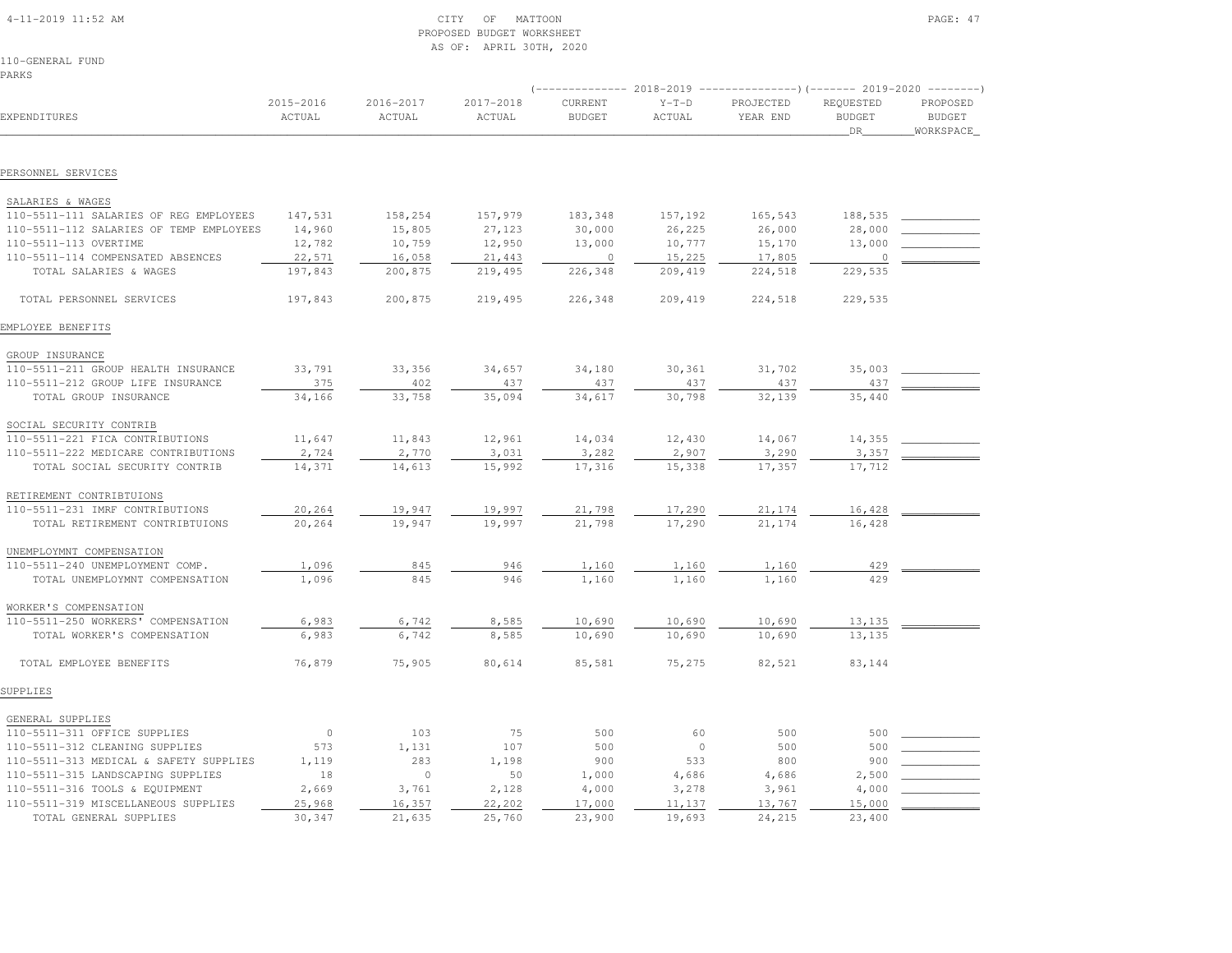### 4-11-2019 11:52 AM CITY OF MATTOON PAGE: 48 PROPOSED BUDGET WORKSHEETAS OF: APRIL 30TH, 2020

110-GENERAL FUNDPARKS

|                                     |                     |                     |                     |                          |                   | (-------------- 2018-2019 ----------------)(------- 2019-2020 --------) |                                  |                                        |
|-------------------------------------|---------------------|---------------------|---------------------|--------------------------|-------------------|-------------------------------------------------------------------------|----------------------------------|----------------------------------------|
| EXPENDITURES                        | 2015-2016<br>ACTUAL | 2016-2017<br>ACTUAL | 2017-2018<br>ACTUAL | CURRENT<br><b>BUDGET</b> | $Y-T-D$<br>ACTUAL | PROJECTED<br>YEAR END                                                   | REQUESTED<br><b>BUDGET</b><br>DR | PROPOSED<br><b>BUDGET</b><br>WORKSPACE |
|                                     |                     |                     |                     |                          |                   |                                                                         |                                  |                                        |
| ENERGY                              |                     |                     |                     |                          |                   |                                                                         |                                  |                                        |
| 110-5511-321 UTILITIES              | 22,353              | 21,870              | 20,941              | 23,000                   | 22,330            | 22,140                                                                  | 23,000                           |                                        |
| 110-5511-326 FUEL                   | 7,966               | 7,482               | 8,097               | 9,000                    | 9,388             | 9,000                                                                   | 9,000                            |                                        |
| TOTAL ENERGY                        | 30,319              | 29,351              | 29,038              | 32,000                   | 31,718            | 31,140                                                                  | 32,000                           |                                        |
| STREET MAINT SUPPLIES               |                     |                     |                     |                          |                   |                                                                         |                                  |                                        |
| 110-5511-352 AGGREGATE SURFACE COAT | $\circ$             | $\circ$             | 2,033               | 1,200                    | 0                 | 0                                                                       | 1,200                            |                                        |
| TOTAL STREET MAINT SUPPLIES         | $\Omega$            | $\Omega$            | 2,033               | 1,200                    |                   |                                                                         | 1,200                            |                                        |
| TOTAL SUPPLIES                      | 60,666              | 50,986              | 56,830              | 57,100                   | 51,411            | 55,355                                                                  | 56,600                           |                                        |
| PURCHASED PROP MAINT SRV            |                     |                     |                     |                          |                   |                                                                         |                                  |                                        |
| CLEANING SERVICES                   |                     |                     |                     |                          |                   |                                                                         |                                  |                                        |
| 110-5511-424 LAWN CARE              | 2,035               | 1,640               | 1,640               | 3,500                    | 3,316             | 3,316                                                                   | 4,000                            |                                        |
| TOTAL CLEANING SERVICES             | 2,035               | 1,640               | 1,640               | 3,500                    | 3,316             | 3,316                                                                   | 4,000                            |                                        |
| REPAIR & MAINT SERVICES             |                     |                     |                     |                          |                   |                                                                         |                                  |                                        |
| 110-5511-432 REPAIR OF BUILDINGS    | 3,617               | 1,351               | 5,526               | 8,000                    | 34,466            | 28,618                                                                  | 8,000                            |                                        |
| 110-5511-433 REPAIR OF MACHINERY    | 17,128              | 9,989               | 7,127               | 6,000                    | 11,615            | 9,890                                                                   | 6,000                            |                                        |
| 110-5511-434 REPAIR OF VEHICLES     | 6,967               | 6,848               | 3,827               | 5,000                    | 14,062            | 5,000                                                                   | 5,000                            |                                        |
| 110-5511-436 PEST CONTROL SERVICES  | 440                 | 440                 | 440                 | 500                      | 440               | 495                                                                     | 500                              |                                        |
| TOTAL REPAIR & MAINT SERVICES       | 28,152              | 18,629              | 16,920              | 19,500                   | 60,583            | 44,003                                                                  | 19,500                           |                                        |
| RENTALS                             |                     |                     |                     |                          |                   |                                                                         |                                  |                                        |
| 110-5511-440 RENTALS                | 1,230               | 2,460               | 2,340               | 3,700                    | 1,900             | 3,700                                                                   | 3,700                            |                                        |
| TOTAL RENTALS                       | 1,230               | 2,460               | 2,340               | 3,700                    | 1,900             | 3,700                                                                   | 3,700                            |                                        |
| CONSTRUCTION SERVICES               |                     |                     |                     |                          |                   |                                                                         |                                  |                                        |
| 110-5511-450 CONSTRUCTION SERVICES  | $\circ$             | 5,000               | 5,318               | 5,700                    | 2,124             | 2,124                                                                   | 5,700                            |                                        |
| TOTAL CONSTRUCTION SERVICES         | $\Omega$            | 5,000               | 5,318               | 5,700                    | 2,124             | 2,124                                                                   | 5,700                            |                                        |
| TOTAL PURCHASED PROP MAINT SRV      | 31,417              | 27,729              | 26,218              | 32,400                   | 67,923            | 53,143                                                                  | 32,900                           |                                        |
| OTHER PURCHASED SERVICES            |                     |                     |                     |                          |                   |                                                                         |                                  |                                        |
| COMMUNICATION                       |                     |                     |                     |                          |                   |                                                                         |                                  |                                        |
| 110-5511-531 POSTAGE                | <sup>1</sup>        | 45                  | 98                  | 50                       | 19                | 28                                                                      | 50                               |                                        |
| 110-5511-532 TELEPHONE              | 894                 | 893                 | 899                 | 900                      | 752               | 903                                                                     | 900                              |                                        |
| 110-5511-533 CELLULAR PHONE         | 958                 | 1,466               | 1,120               | 1,800                    | 1,034             | 986                                                                     | 1,200                            |                                        |
| TOTAL COMMUNICATION                 | 1,853               | 2,404               | 2,118               | 2,750                    | 1,805             | 1,917                                                                   | 2,150                            |                                        |
| PRINTING & BINDING                  |                     |                     |                     |                          |                   |                                                                         |                                  |                                        |
|                                     |                     |                     |                     |                          |                   |                                                                         |                                  |                                        |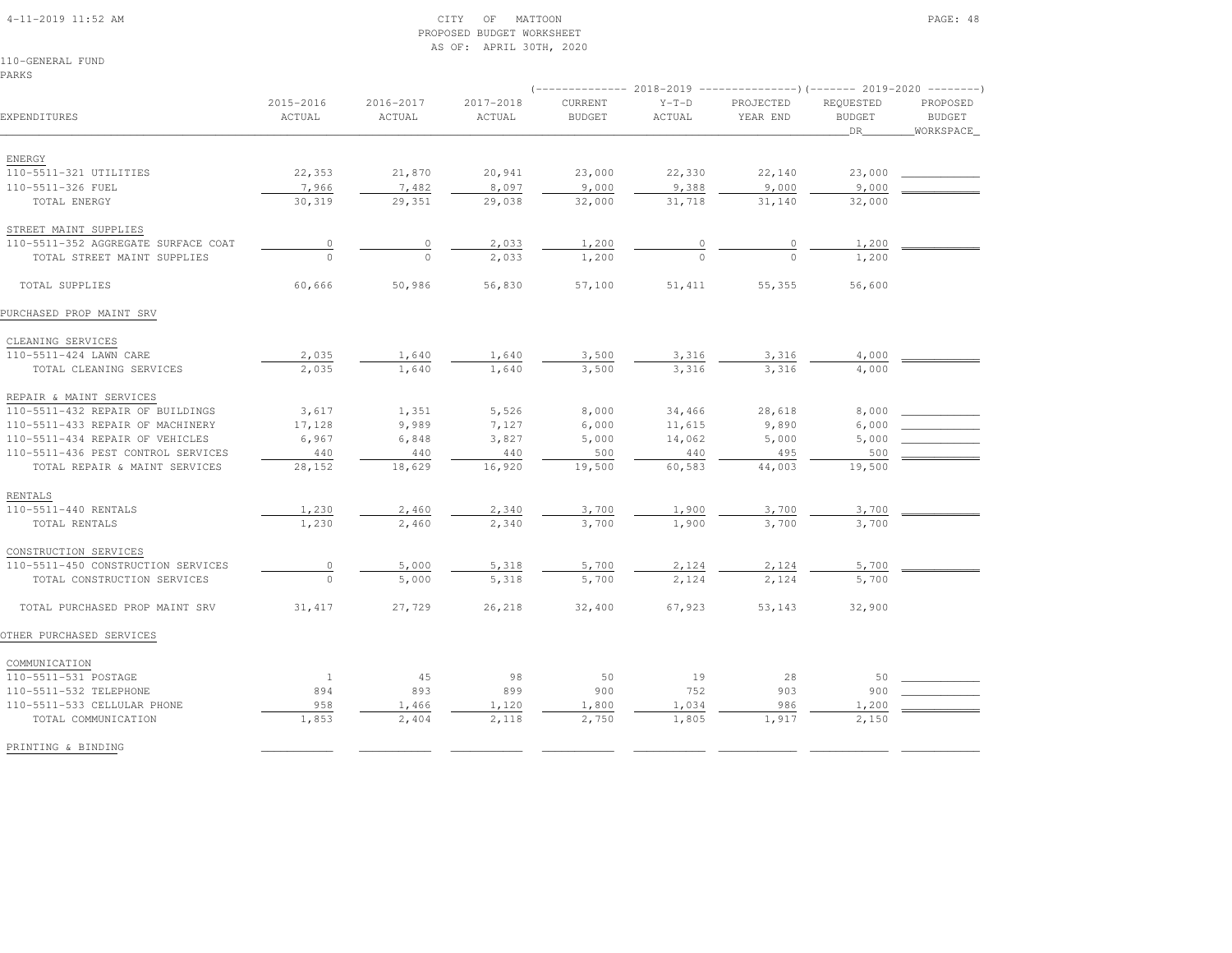|  | $4-11-2019$ $11:52$ AM |  |
|--|------------------------|--|

### $\begin{array}{ccc} \text{CITY} & \text{OF} & \text{MATION} \end{array}$  PROPOSED BUDGET WORKSHEETAS OF: APRIL 30TH, 2020

110-GENERAL FUNDPARKS

| EXPENDITURES                            | 2015-2016<br>ACTUAL | 2016-2017<br>ACTUAL | $2017 - 2018$<br>ACTUAL | CURRENT<br><b>BUDGET</b> | $Y-T-D$<br>ACTUAL | PROJECTED<br>YEAR END | REOUESTED<br><b>BUDGET</b><br>DR | PROPOSED<br>BUDGET<br>WORKSPACE |  |
|-----------------------------------------|---------------------|---------------------|-------------------------|--------------------------|-------------------|-----------------------|----------------------------------|---------------------------------|--|
| EMPLOYEE BUSINESS EXP                   |                     |                     |                         |                          |                   |                       |                                  |                                 |  |
| 110-5511-561 BUSINESS MEETING EXPENSE   | $\circ$             | $\circ$             | $\circ$                 | 300                      | 15                | 23                    | 300                              |                                 |  |
| 110-5511-562 TRAVEL & TRAINING          | $\Omega$            | 164                 | $\circ$                 | 2,000                    | $\circ$           | $\circ$               | 2,000                            |                                 |  |
| 110-5511-564 PRIVATE VEHICLE EXP REIMB  | $\circ$             | $\circ$             | $\circ$                 | 200                      | $\circ$           | $\circ$               | 200                              |                                 |  |
| TOTAL EMPLOYEE BUSINESS EXP             | $\cap$              | 164                 | $\Omega$                | 2,500                    | 15                | 23                    | 2,500                            |                                 |  |
| OTHER PURCHASED SERVICES                |                     |                     |                         |                          |                   |                       |                                  |                                 |  |
| 110-5511-571 DUES & MEMBERSHIPS         | 249                 | 264                 | 264                     | 500                      | 259               | $\circ$               | 500                              |                                 |  |
| TOTAL OTHER PURCHASED SERVICES          | 249                 | 264                 | 264                     | 500                      | 259               | $\Omega$              | 500                              |                                 |  |
| TOTAL OTHER PURCHASED SERVICES          | 2,102               | 2,832               | 2,382                   | 5,750                    | 2,079             | 1,940                 | 5,150                            |                                 |  |
| PROPERTY                                |                     |                     |                         |                          |                   |                       |                                  |                                 |  |
| IMPROVEMENTS-NOT BLDGS                  |                     |                     |                         |                          |                   |                       |                                  |                                 |  |
| MACHINERY & EQUIPMENT                   |                     |                     |                         |                          |                   |                       |                                  |                                 |  |
| 110-5511-743 MEF CONTRIBUTION           | $\circ$             | 9,000               | 6,000                   | $\circ$                  | 0                 | 0                     | 0                                |                                 |  |
| TOTAL MACHINERY & EQUIPMENT             | $\bigcap$           | 9,000               | 6,000                   | $\Omega$                 | $\cap$            | $\cap$                | $\cap$                           |                                 |  |
| TOTAL PROPERTY                          | $\circ$             | 9,000               | 6,000                   | $\circ$                  | $\circ$           | $\circ$               | $\circ$                          |                                 |  |
| OTHER OBJECTS                           |                     |                     |                         |                          |                   |                       |                                  |                                 |  |
| FINANCIAL TRANS OBJECTS                 |                     |                     |                         |                          |                   |                       |                                  |                                 |  |
| 110-5511-825 TOURISM GRANT EXPENDITURES | 20,431              | 17,970              | 22,270                  | 20,000                   | 22,513            | 19,532                | 25,000                           |                                 |  |
| 110-5511-828 REAL ESTATE TAXES          | 190                 | 190                 | 190                     | 200                      | 9.5               | 95                    | 100                              |                                 |  |
| TOTAL FINANCIAL TRANS OBJECTS           | 20,622              | 18,161              | 22,460                  | 20,200                   | 22,609            | 19,628                | 25,100                           |                                 |  |
| TOTAL OTHER OBJECTS                     | 20,622              | 18,161              | 22,460                  | 20, 200                  | 22,609            | 19,628                | 25,100                           |                                 |  |
| TOTAL PARKS                             | 389,529             | 385,488             | 414,000                 | 427,379                  | 428,715           | 437,104               | 432,429                          |                                 |  |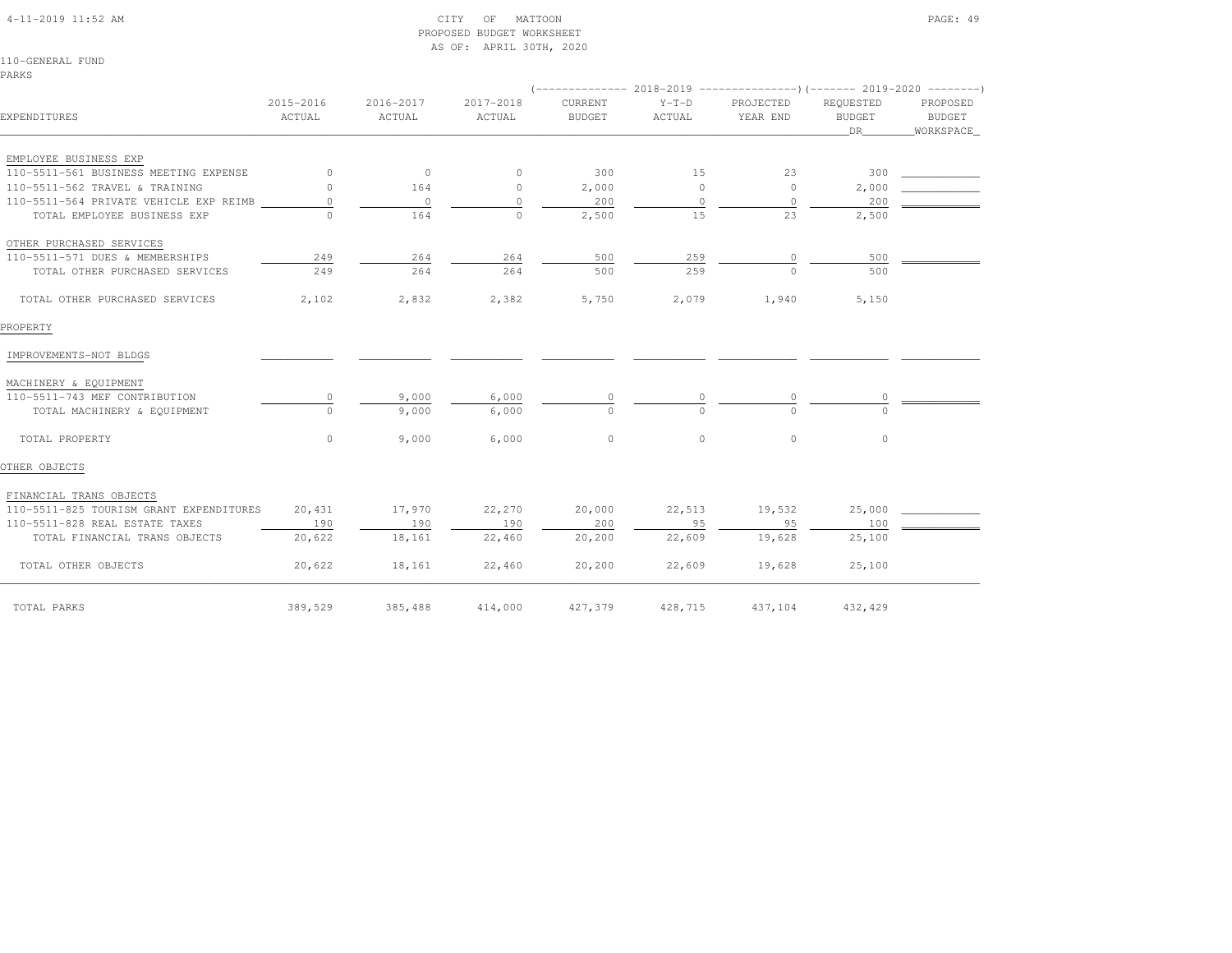# 4-11-2019 11:52 AM CITY OF MATTOON PAGE: 50 PROPOSED BUDGET WORKSHEETAS OF: APRIL 30TH, 2020

110-GENERAL FUNDLAKE MATTOON

| EXPENDITURES                            | 2015-2016<br>ACTUAL | 2016-2017<br>ACTUAL | 2017-2018<br>ACTUAL | CURRENT<br><b>BUDGET</b> | $Y-T-D$<br>ACTUAL | PROJECTED<br>YEAR END | REQUESTED<br><b>BUDGET</b><br>DR | PROPOSED<br><b>BUDGET</b><br>WORKSPACE |
|-----------------------------------------|---------------------|---------------------|---------------------|--------------------------|-------------------|-----------------------|----------------------------------|----------------------------------------|
| PERSONNEL SERVICES                      |                     |                     |                     |                          |                   |                       |                                  |                                        |
|                                         |                     |                     |                     |                          |                   |                       |                                  |                                        |
| SALARIES & WAGES                        |                     |                     |                     |                          |                   |                       |                                  |                                        |
| 110-5512-111 SALARIES OF REG EMPLOYEES  | 56,322              | 54,858              | 58,960              | 65,682                   | 52,323            | 61,042                | 67,690                           |                                        |
| 110-5512-112 SALARIES OF TEMP EMPLOYEES | 22,712              | 20,507              | 19,919              | 23,000                   | 16,818            | 23,000                | 25,000                           |                                        |
| 110-5512-113 OVERTIME                   | 11,075              | 12,276              | 11,700              | 10,000                   | 10,915            | 11,824                | 10,000                           |                                        |
| 110-5512-114 COMPENSATED ABSENCES       | 4,332               | 7,867               | 5,209               | $\circ$                  | 9,443             | 4,640                 | $\overline{0}$                   |                                        |
| TOTAL SALARIES & WAGES                  | 94,442              | 95,508              | 95,788              | 98,682                   | 89,499            | 100,506               | 102,690                          |                                        |
| TOTAL PERSONNEL SERVICES                | 94,442              | 95,508              | 95,788              | 98,682                   | 89,499            | 100,506               | 102,690                          |                                        |
| EMPLOYEE BENEFITS                       |                     |                     |                     |                          |                   |                       |                                  |                                        |
| GROUP INSURANCE                         |                     |                     |                     |                          |                   |                       |                                  |                                        |
| 110-5512-211 GROUP HEALTH INSURANCE     | 17,457              | 16,732              | 16,725              | 16,550                   | 13,243            | 13,819                | 17,606                           |                                        |
| 110-5512-212 GROUP LIFE INSURANCE       | 147                 | 158                 | 172                 | 172                      | 172               | 172                   | 172                              |                                        |
| TOTAL GROUP INSURANCE                   | 17,604              | 16,890              | 16,897              | 16,722                   | 13, 415           | 13,991                | 17,778                           |                                        |
| SOCIAL SECURITY CONTRIB                 |                     |                     |                     |                          |                   |                       |                                  |                                        |
| 110-5512-221 FICA CONTRIBUTIONS         | 5,467               | 5,539               | 5,712               | 6,304                    | 5,341             | 6,361                 | 6,367                            |                                        |
| 110-5512-222 MEDICARE CONTRIBUTIONS     | 1,279               | 1,295               | 1,336               | 1,474                    | 1,249             | 1,488                 | 1,489                            |                                        |
| TOTAL SOCIAL SECURITY CONTRIB           | 6,746               | 6,834               | 7,048               | 7,778                    | 6,590             | 7,849                 | 7,856                            |                                        |
| RETIREMENT CONTRIBTUIONS                |                     |                     |                     |                          |                   |                       |                                  |                                        |
| 110-5512-231 IMRF CONTRIBUTIONS         | 7,659               | 7,936               | 8,129               | 8,552                    | 6,986             | 8,787                 | 6,606                            |                                        |
| TOTAL RETIREMENT CONTRIBTUIONS          | 7,659               | 7,936               | 8,129               | 8,552                    | 6,986             | 8,787                 | 6,606                            |                                        |
|                                         |                     |                     |                     |                          |                   |                       |                                  |                                        |
| UNEMPLOYMNT COMPENSATION                |                     |                     |                     |                          |                   |                       |                                  |                                        |
| 110-5512-240 UNEMPLOYMENT COMP.         | 799                 | 616                 | 672<br>672          | 704<br>704               | 652<br>652        | 652                   | 226                              |                                        |
| TOTAL UNEMPLOYMNT COMPENSATION          | 799                 | 616                 |                     |                          |                   | 652                   | 226                              |                                        |
| WORKER'S COMPENSATION                   |                     |                     |                     |                          |                   |                       |                                  |                                        |
| 110-5512-250 WORKERS' COMPENSATION      | 3,208               | 3,083               | 3,978               | 4,735                    | 4,591             | 4,591                 | 5,744                            |                                        |
| TOTAL WORKER'S COMPENSATION             | 3,208               | 3,083               | 3,978               | 4,735                    | 4,591             | 4,591                 | 5,744                            |                                        |
| TOTAL EMPLOYEE BENEFITS                 | 36,015              | 35,359              | 36,723              | 38,491                   | 32,234            | 35,870                | 38,210                           |                                        |
| SUPPLIES                                |                     |                     |                     |                          |                   |                       |                                  |                                        |
| GENERAL SUPPLIES                        |                     |                     |                     |                          |                   |                       |                                  |                                        |
| 110-5512-311 OFFICE SUPPLIES            | 609                 | 411                 | 455                 | 600                      | 676               | 708                   | 600                              |                                        |
| 110-5512-312 CLEANING SUPPLIES          | 648                 | 528                 | 807                 | 700                      | 194               | 290                   | 700                              |                                        |
| 110-5512-313 MEDICAL & SAFETY SUPPLIES  | $\overline{0}$      | $\circ$             | $\circ$             | 200                      | $\mathbb O$       | 200                   | 200                              |                                        |
| 110-5512-316 TOOLS & EQUIPMENT          | 774                 | 1,301               | 974                 | 1,500                    | 322               | 1,500                 | 1,500                            |                                        |
| 110-5512-317 CONCESSION & SOUVENIR SUPP | 29,875              | 27,705              | 23, 411             | 27,000                   | 18,603            | 25,268                | 26,000                           |                                        |
| 110-5512-319 MISCELLANEOUS SUPPLIES     | 23,901              | 17,023              | 17,342              | 16,000                   | 16,165            | 16,000                | 16,000                           |                                        |
| TOTAL GENERAL SUPPLIES                  | 55,806              | 46,968              | 42,988              | 46,000                   | 35,959            | 43,966                | 45,000                           |                                        |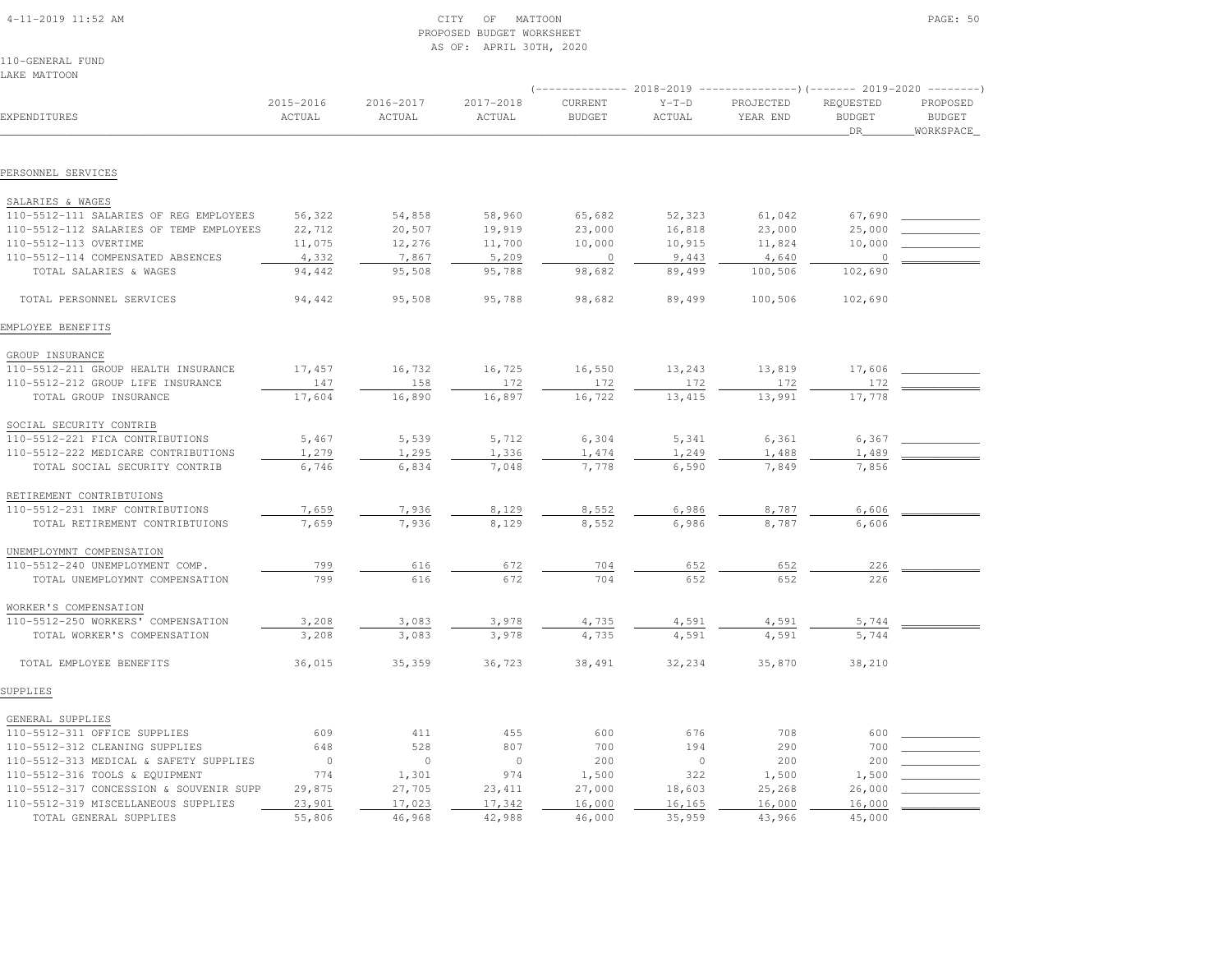### 4-11-2019 11:52 AM CITY OF MATTOON PAGE: 51 PROPOSED BUDGET WORKSHEETAS OF: APRIL 30TH, 2020

110-GENERAL FUNDLAKE MATTOON

|                                     |                     |                     |                     | $---------2018-2019$<br>----------------) (------- 2019-2020 ---------) |                   |                       |                                  |                                        |
|-------------------------------------|---------------------|---------------------|---------------------|-------------------------------------------------------------------------|-------------------|-----------------------|----------------------------------|----------------------------------------|
| EXPENDITURES                        | 2015-2016<br>ACTUAL | 2016-2017<br>ACTUAL | 2017-2018<br>ACTUAL | CURRENT<br><b>BUDGET</b>                                                | $Y-T-D$<br>ACTUAL | PROJECTED<br>YEAR END | REQUESTED<br><b>BUDGET</b><br>DR | PROPOSED<br><b>BUDGET</b><br>WORKSPACE |
|                                     |                     |                     |                     |                                                                         |                   |                       |                                  |                                        |
| ENERGY                              |                     |                     |                     |                                                                         |                   |                       |                                  |                                        |
| 110-5512-321 UTILITIES              | 32,126              | 31,059              | 32,636              | 33,000                                                                  | 35,421            | 36,350                | 36,000                           |                                        |
| 110-5512-326 FUEL                   | 3,545               | 3,674               | 4,455               | 4,000                                                                   | 2,666             | 3,998                 | 4,000                            |                                        |
| 110-5512-327 FUEL - RESALE          | 16,769              | 14,844              | 10,468              | 20,000                                                                  | 17,530            | 20,623                | 20,000                           |                                        |
| TOTAL ENERGY                        | 52,440              | 49,577              | 47,559              | 57,000                                                                  | 55,617            | 60,972                | 60,000                           |                                        |
| STREET MAINT SUPPLIES               |                     |                     |                     |                                                                         |                   |                       |                                  |                                        |
| 110-5512-352 AGGREGATE SURFACE COAT | 3,586               | 3,544               | 4,577               | 10,000                                                                  | 3,199             | 5,000                 | 5,000                            |                                        |
| TOTAL STREET MAINT SUPPLIES         | 3,586               | 3,544               | 4,577               | 10,000                                                                  | 3,199             | 5,000                 | 5,000                            |                                        |
| TOTAL SUPPLIES                      | 111,833             | 100,089             | 95,124              | 113,000                                                                 | 94,775            | 109,938               | 110,000                          |                                        |
| PURCHASED PROP MAINT SRV            |                     |                     |                     |                                                                         |                   |                       |                                  |                                        |
| REPAIR & MAINT SERVICES             |                     |                     |                     |                                                                         |                   |                       |                                  |                                        |
| 110-5512-432 REPAIR OF BUILDINGS    | 2,147               | 2,241               | $\circ$             | 5,000                                                                   | 83                | 124                   | 5,000                            |                                        |
| 110-5512-433 REPAIR OF MACHINERY    | 4,401               | 3,639               | 3,212               | 4,000                                                                   | 3,980             | 3,980                 | 4,000                            |                                        |
| 110-5512-434 REPAIR OF VEHICLES     | 520                 | 669                 | 1,142               | 2,000                                                                   | 831               | 1,247                 | 1,500                            |                                        |
| TOTAL REPAIR & MAINT SERVICES       | 7,068               | 6,549               | 4,354               | 11,000                                                                  | 4,894             | 5,351                 | 10,500                           |                                        |
| RENTALS                             |                     |                     |                     |                                                                         |                   |                       |                                  |                                        |
| 110-5512-440 RENTALS                | 2,523               | 2,508               | 4,272               | 4,000                                                                   | 2,984             | 4,016                 | 4,000                            |                                        |
| TOTAL RENTALS                       | 2,523               | 2,508               | 4,272               | 4,000                                                                   | 2,984             | 4,016                 | 4,000                            |                                        |
|                                     |                     |                     |                     |                                                                         |                   |                       |                                  |                                        |
| CONSTRUCTION SERVICES               |                     |                     |                     |                                                                         |                   |                       |                                  |                                        |
| 110-5512-450 CONSTRUCTION SERVICES  | 19,838              | 30,514              | 31,503              | 30,000                                                                  | 24,235            | 25,679                | 30,000                           |                                        |
| TOTAL CONSTRUCTION SERVICES         | 19,838              | 30,514              | 31,503              | 30,000                                                                  | 24,235            | 25,679                | 30,000                           |                                        |
| TOTAL PURCHASED PROP MAINT SRV      | 29,429              | 39,571              | 40,128              | 45,000                                                                  | 32,112            | 35,046                | 44,500                           |                                        |
| OTHER PURCHASED SERVICES            |                     |                     |                     |                                                                         |                   |                       |                                  |                                        |
| COMMUNICATION                       |                     |                     |                     |                                                                         |                   |                       |                                  |                                        |
| 110-5512-532 TELEPHONE              | 672                 | 701                 | 627                 | 700                                                                     | 734               | 804                   | 800                              |                                        |
| 110-5512-533 CELLULAR PHONE         | 840                 | 1,030               | 1,120               | 900                                                                     | 726               | 692                   | 900                              |                                        |
| TOTAL COMMUNICATION                 | 1,513               | 1,731               | 1,747               | 1,600                                                                   | 1,460             | 1,495                 | 1,700                            |                                        |
| OTHER PURCHASED SERVICES            |                     |                     |                     |                                                                         |                   |                       |                                  |                                        |
| 110-5512-576 SECURITY SERVICES      | 564                 | 564                 | 1,717               | 1,000                                                                   | 517               | 564                   | 600                              |                                        |
| TOTAL OTHER PURCHASED SERVICES      | 564                 | 564                 | 1,717               | 1,000                                                                   | 517               | 564                   | 600                              |                                        |
| TOTAL OTHER PURCHASED SERVICES      | 2,077               | 2,295               | 3,464               | 2,600                                                                   | 1,977             | 2,059                 | 2,300                            |                                        |

PROPERTY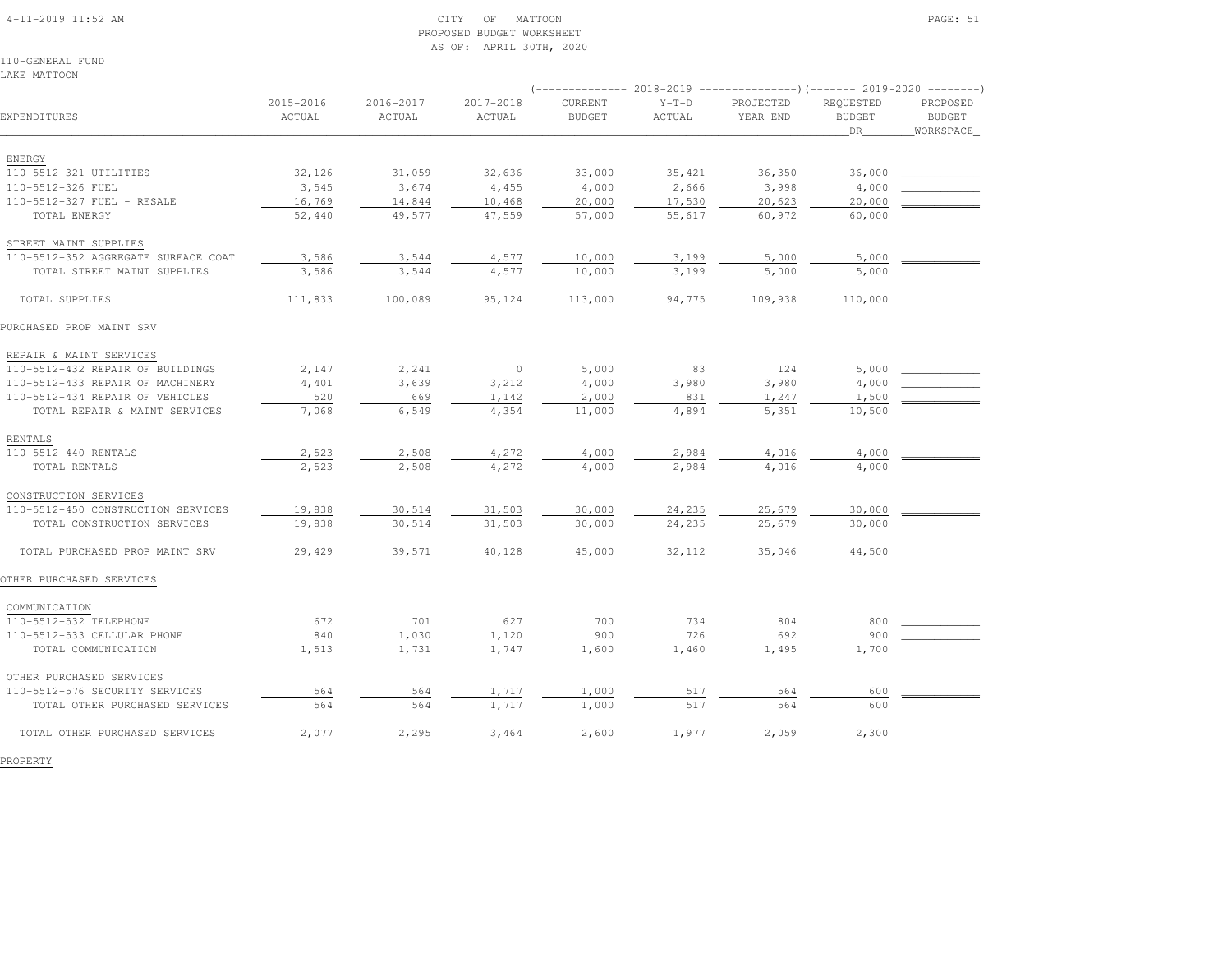4-11-2019 11:52 AM CITY OF MATTOON PAGE: 52

# PROPOSED BUDGET WORKSHEETAS OF: APRIL 30TH, 2020

110-GENERAL FUNDLAKE MATTOON

| EXPENDITURES                            | 2015-2016<br>ACTUAL | 2016-2017<br>ACTUAL | 2017-2018<br>ACTUAL | CURRENT<br><b>BUDGET</b> | $Y-T-D$<br>ACTUAL | PROJECTED<br>YEAR END | REQUESTED<br><b>BUDGET</b><br>DR. | PROPOSED<br>BUDGET<br>WORKSPACE |
|-----------------------------------------|---------------------|---------------------|---------------------|--------------------------|-------------------|-----------------------|-----------------------------------|---------------------------------|
| MACHINERY & EQUIPMENT                   |                     |                     |                     |                          |                   |                       |                                   |                                 |
| 110-5512-740 MACHINERY & EQUIPMENT      |                     | 684                 |                     |                          |                   | $\circ$               |                                   |                                 |
| TOTAL MACHINERY & EQUIPMENT             | $\Omega$            | 684                 | $\bigcap$           | $\Omega$                 | $\Omega$          | $\Omega$              |                                   |                                 |
| TOTAL PROPERTY                          | $\Omega$            | 684                 | $\circ$             | $\circ$                  | $\Omega$          | $\circ$               | $\circ$                           |                                 |
| OTHER OBJECTS                           |                     |                     |                     |                          |                   |                       |                                   |                                 |
| CITY CLERK DEPT OBJECTS                 |                     |                     |                     |                          |                   |                       |                                   |                                 |
| 110-5512-802 HUNTING/FISHING REMITTANCE | 11,714              | 10,726              | 9,483               | 12,000                   | 7,613             | 9,875                 | 10,200                            |                                 |
| 110-5512-803 SALES TAX REMITTANCE       | 2,470               | 3,193               | 3,272               | 3,000                    | 2,927             | 2,941                 | 2,400                             |                                 |
| TOTAL CITY CLERK DEPT OBJECTS           | 14,184              | 13,919              | 12,755              | 15,000                   | 10,540            | 12,816                | 12,600                            |                                 |
| FINANCIAL TRANS OBJECTS                 |                     |                     |                     |                          |                   |                       |                                   |                                 |
| 110-5512-814 PRINTING/COPY MACH LEASE/M | 362                 | 498                 | 526                 | 550                      | 483               | 531                   | 600                               |                                 |
| TOTAL FINANCIAL TRANS OBJECTS           | 362                 | 498                 | 526                 | 550                      | 483               | 531                   | 600                               |                                 |
| FINANCIAL TRANS OBJECTS                 |                     |                     |                     |                          |                   |                       |                                   |                                 |
| 110-5512-828 REAL ESTATE TAXES          | 1,837               | 2,917               | 3,043               | 3,100                    | 2,935             | 2,935                 | 3,000                             |                                 |
| TOTAL FINANCIAL TRANS OBJECTS           | 1,837               | 2,917               | 3,043               | 3,100                    | 2,935             | 2,935                 | 3,000                             |                                 |
| TOTAL OTHER OBJECTS                     | 16,383              | 17,334              | 16,323              | 18,650                   | 13,957            | 16,282                | 16,200                            |                                 |
| TOTAL LAKE MATTOON                      | 290,177             | 290,840             | 287,551             | 316,423                  | 264,553           | 299,701               | 313,900                           |                                 |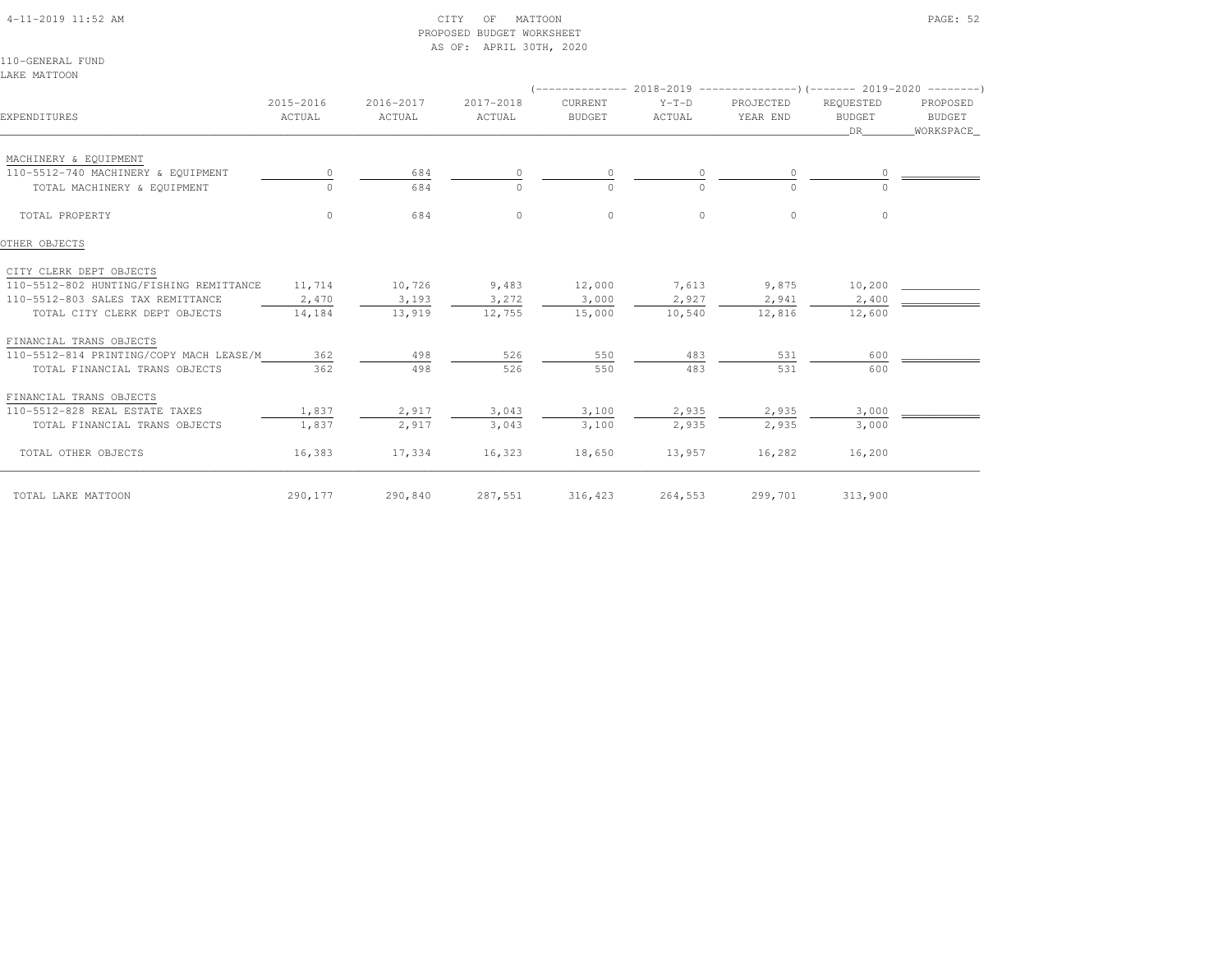| 110-GENERAL FUND<br>SPORTS FACILITIES |                     |                     |                         |                                 |                   |                       |                                                                                                                 |                                          |
|---------------------------------------|---------------------|---------------------|-------------------------|---------------------------------|-------------------|-----------------------|-----------------------------------------------------------------------------------------------------------------|------------------------------------------|
| EXPENDITURES                          | 2015-2016<br>ACTUAL | 2016-2017<br>ACTUAL | $2017 - 2018$<br>ACTUAL | <b>CURRENT</b><br><b>BUDGET</b> | $Y-T-D$<br>ACTUAL | PROJECTED<br>YEAR END | (-------------- 2018-2019 ----------------) (------- 2019-2020 ---------)<br>REQUESTED<br><b>BUDGET</b><br>_DR_ | PROPOSED<br><b>BUDGET</b><br>_WORKSPACE_ |
| SUPPLIES                              |                     |                     |                         |                                 |                   |                       |                                                                                                                 |                                          |
| GENERAL SUPPLIES                      |                     |                     |                         |                                 |                   |                       |                                                                                                                 |                                          |
| 110-5551-315 LANDSCAPING SUPPLIES     | $\circ$             | $\circ$             | 1,940                   | 1,000                           | $\circ$           | 1,000                 | 1,000                                                                                                           |                                          |
| 110-5551-319 MISCELLANEOUS SUPPLIES   | 14,763              | 14,816              | 16, 153                 | 15,000                          | 6,091             | 8,140                 | 15,000                                                                                                          |                                          |
| TOTAL GENERAL SUPPLIES                | 14,763              | 14,816              | 18,093                  | 16,000                          | 6,091             | 9,140                 | 16,000                                                                                                          |                                          |
| ENERGY                                |                     |                     |                         |                                 |                   |                       |                                                                                                                 |                                          |
| 110-5551-321 UTILITIES                | 36,799              | 36,890              | 38,747                  | 36,000                          | 32,341            | 36,000                | 36,000                                                                                                          |                                          |
| TOTAL ENERGY                          | 36,799              | 36,890              | 38,747                  | 36,000                          | 32,341            | 36,000                | 36,000                                                                                                          |                                          |
| STREET MAINT SUPPLIES                 |                     |                     |                         |                                 |                   |                       |                                                                                                                 |                                          |
| 110-5551-352 AGGREGATE SURFACE COAT   | $\circ$             | $\circ$             | 1,570                   | 2,000                           | 4,854             | 4,854                 | 2,500                                                                                                           |                                          |
| TOTAL STREET MAINT SUPPLIES           | $\circ$             | $\circ$             | 1,570                   | 2,000                           | 4,854             | 4,854                 | 2,500                                                                                                           |                                          |
| TOTAL SUPPLIES                        | 51,562              | 51,706              | 58,410                  | 54,000                          | 43,286            | 49,994                | 54,500                                                                                                          |                                          |
|                                       |                     |                     |                         |                                 |                   |                       |                                                                                                                 |                                          |
| PURCHASED PROP MAINT SRV              |                     |                     |                         |                                 |                   |                       |                                                                                                                 |                                          |
| CLEANING SERVICES                     |                     |                     |                         |                                 |                   |                       |                                                                                                                 |                                          |
| 110-5551-424 LAWN CARE                | 18,834              | 16,027              | 12,236                  | 17,000                          | 7,098             | 10,647                | 15,000                                                                                                          |                                          |
| TOTAL CLEANING SERVICES               | 18,834              | 16,027              | 12,236                  | 17,000                          | 7.098             | 10,647                | 15,000                                                                                                          |                                          |
| REPAIR & MAINT SERVICES               |                     |                     |                         |                                 |                   |                       |                                                                                                                 |                                          |
| 110-5551-432 REPAIR OF STRUCTURES     | 1,852               | 299                 | 722                     | 1,000                           | 428               | 643                   | 1,000                                                                                                           |                                          |
| TOTAL REPAIR & MAINT SERVICES         | 1,852               | 299                 | 722                     | 1,000                           | 428               | 643                   | 1,000                                                                                                           |                                          |
| RENTALS                               |                     |                     |                         |                                 |                   |                       |                                                                                                                 |                                          |
| 110-5551-440 RENTALS                  | 4,077               | 3,483               | 5,563                   | 4,700                           | 4,150             | 4,700                 | 4,700                                                                                                           |                                          |
| TOTAL RENTALS                         | 4,077               | 3,483               | 5,563                   | 4,700                           | 4,150             | 4,700                 | 4,700                                                                                                           |                                          |
| CONSTRUCTION SERVICES                 |                     |                     |                         |                                 |                   |                       |                                                                                                                 |                                          |
| 110-5551-450 CONSTRUCTION SERVICES    | 4,805               | 4,940               | $\circ$                 | 5,000                           | 287               | 1,000                 | 8,000                                                                                                           |                                          |
| TOTAL CONSTRUCTION SERVICES           | 4,805               | 4,940               | $\circ$                 | 5,000                           | 287               | 1,000                 | 8,000                                                                                                           |                                          |
| OTHER PROP MAINT SERVICE              |                     |                     |                         |                                 |                   |                       |                                                                                                                 |                                          |
|                                       |                     |                     |                         |                                 |                   |                       |                                                                                                                 |                                          |
| TOTAL PURCHASED PROP MAINT SRV        | 29,568              | 24,749              | 18,521                  | 27,700                          | 11,964            | 16,990                | 28,700                                                                                                          |                                          |
| OTHER OBJECTS                         |                     |                     |                         |                                 |                   |                       |                                                                                                                 |                                          |
| FINANCIAL TRANS OBJECTS               |                     |                     |                         |                                 |                   |                       |                                                                                                                 |                                          |
| 110-5551-828 REAL ESTATE TAXES        | 960                 | 487                 | 1,152                   | 1,200                           | 1,048             | 1,048                 | 1,050                                                                                                           |                                          |
| TOTAL FINANCIAL TRANS OBJECTS         | 960                 | 487                 | 1,152                   | 1,200                           | 1,048             | 1,048                 | 1,050                                                                                                           |                                          |
| TOTAL OTHER OBJECTS                   | 960                 | 487                 | 1,152                   | 1,200                           | 1,048             | 1,048                 | 1,050                                                                                                           |                                          |
| TOTAL SPORTS FACILITIES               | 82,090              | 76,941              | 78,083                  | 82,900                          | 56,297            | 68,031                | 84,250                                                                                                          |                                          |
|                                       |                     |                     |                         |                                 |                   |                       |                                                                                                                 |                                          |

 4-11-2019 11:52 AM CITY OF MATTOON PAGE: 53PROPOSED BUDGET WORKSHEET

AS OF: APRIL 30TH, 2020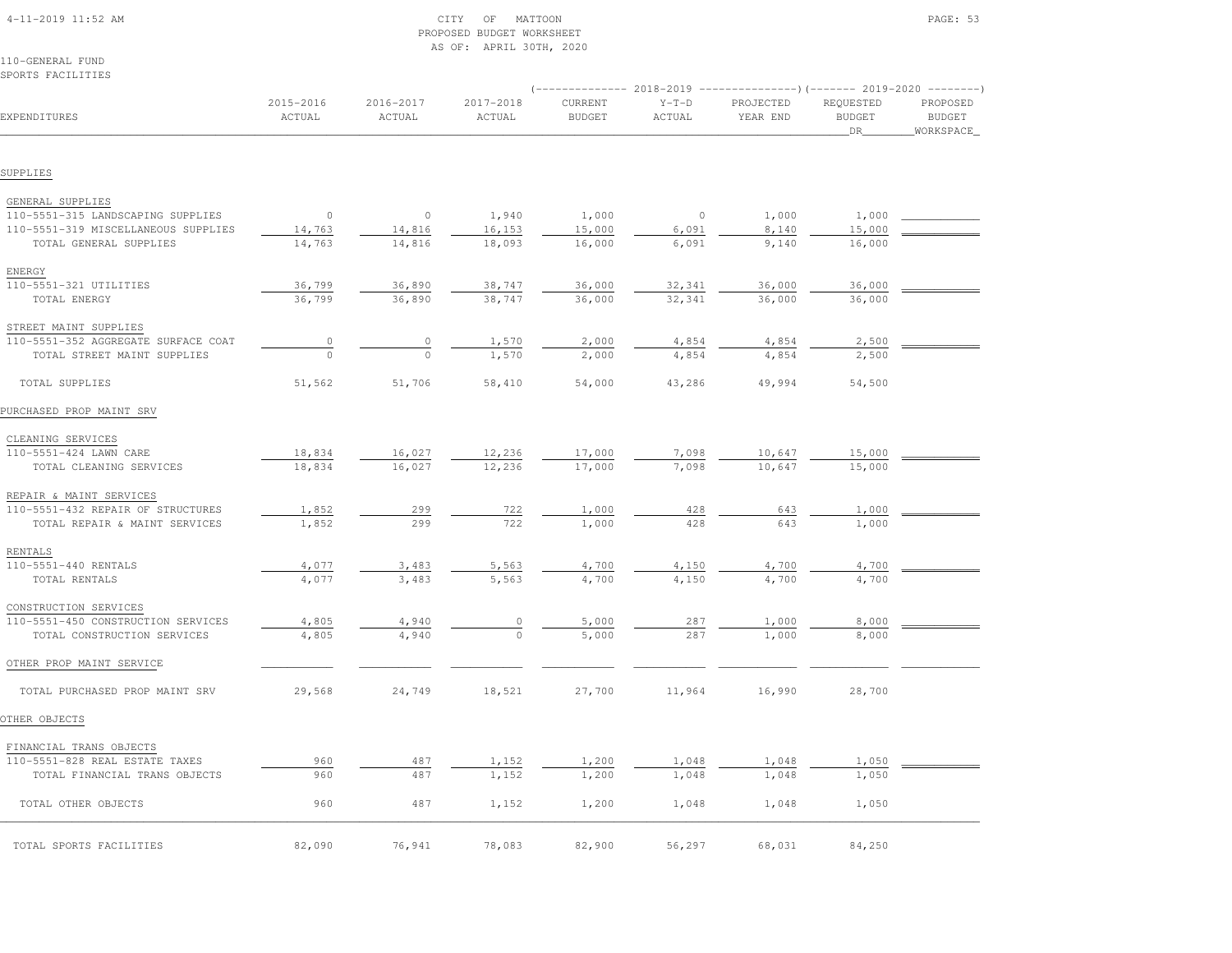| $4-11-2019$ $11:52$ AM |  |
|------------------------|--|

# $\begin{array}{ccc} \text{CITY} & \text{OF} & \text{MATION} \end{array}$  PROPOSED BUDGET WORKSHEETAS OF: APRIL 30TH, 2020

110-GENERAL FUNDDODGE GROVE CEMETERY

| EXPENDITURES                                                      | 2015-2016<br>ACTUAL | 2016-2017<br>ACTUAL | 2017-2018<br>ACTUAL | CURRENT<br><b>BUDGET</b> | $Y-T-D$<br>ACTUAL | PROJECTED<br>YEAR END | REQUESTED<br><b>BUDGET</b><br><b>DR</b> | PROPOSED<br><b>BUDGET</b><br>WORKSPACE |  |
|-------------------------------------------------------------------|---------------------|---------------------|---------------------|--------------------------|-------------------|-----------------------|-----------------------------------------|----------------------------------------|--|
|                                                                   |                     |                     |                     |                          |                   |                       |                                         |                                        |  |
| PERSONNEL SERVICES                                                |                     |                     |                     |                          |                   |                       |                                         |                                        |  |
| SALARIES & WAGES                                                  |                     |                     |                     |                          |                   |                       |                                         |                                        |  |
| 110-5570-111 SALARIES OF REG EMPLOYEES                            | 83,681              | 75,756              | 67,704              | 68,324                   | 63,978            | 68,512                | 69,861                                  |                                        |  |
| 110-5570-112 SALARIES OF TEMP EMPLOYEES                           | 30,480              | 22,425              | 23,905              | 30,000                   | 36,036            | 38,000                | 30,000                                  |                                        |  |
| 110-5570-113 OVERTIME                                             | $\Omega$            | 100                 | $\overline{0}$      | 200                      | 30                | 46                    | 200                                     |                                        |  |
| 110-5570-114 COMPENSATED ABSENCES                                 | 3,907               | 5,255               |                     | $\overline{0}$           |                   | 1,494                 | $\overline{0}$                          |                                        |  |
| TOTAL SALARIES & WAGES                                            |                     |                     | 1,208<br>92,817     | 98,524                   | 1,879<br>101,924  | 108,052               |                                         |                                        |  |
|                                                                   | 118,069             | 103,535             |                     |                          |                   |                       | 100,061                                 |                                        |  |
| TOTAL PERSONNEL SERVICES                                          | 118,069             | 103,535             | 92,817              | 98,524                   | 101,924           | 108,052               | 100,061                                 |                                        |  |
| EMPLOYEE BENEFITS                                                 |                     |                     |                     |                          |                   |                       |                                         |                                        |  |
| GROUP INSURANCE                                                   |                     |                     |                     |                          |                   |                       |                                         |                                        |  |
| 110-5570-211 GROUP HEALTH INSURANCE                               | 25,813              | 20,440              | 16,670              | 16,550                   | 12,880            | 13,418                | 17,606                                  |                                        |  |
| 110-5570-212 GROUP LIFE INSURANCE                                 | 214                 | 229                 | 172                 | 172                      | 172               | 172                   | 172                                     |                                        |  |
| TOTAL GROUP INSURANCE                                             | 26,027              | 20,669              | 16,842              | 16,722                   | 13,052            | 13,590                | 17,778                                  |                                        |  |
|                                                                   |                     |                     |                     |                          |                   |                       |                                         |                                        |  |
| SOCIAL SECURITY CONTRIB                                           |                     |                     |                     |                          |                   |                       |                                         |                                        |  |
| 110-5570-221 FICA CONTRIBUTIONS                                   | 7,247               | 6,291               | 5,686               | 6,108                    | 6,298             | 7,593                 | 6,204                                   |                                        |  |
| 110-5570-222 MEDICARE CONTRIBUTIONS                               | 1,695               | 1,471               | 1,330               | 1,429                    | 1,473             | 1,776                 | 1,451                                   |                                        |  |
| TOTAL SOCIAL SECURITY CONTRIB                                     | 8,941               | 7,762               | 7,016               | 7,537                    | 7,771             | 9,369                 | 7,655                                   |                                        |  |
| RETIREMENT CONTRIBTUIONS                                          |                     |                     |                     |                          |                   |                       |                                         |                                        |  |
| 110-5570-231 IMRF CONTRIBUTIONS                                   | 9,930               | 9,229               | 7,718               | 7,743                    | 6,503             | 7,870                 | 5,958                                   |                                        |  |
| TOTAL RETIREMENT CONTRIBTUIONS                                    | 9,930               | 9,229               | 7,718               | 7,743                    | 6,503             | 7,870                 | 5,958                                   |                                        |  |
| UNEMPLOYMNT COMPENSATION                                          |                     |                     |                     |                          |                   |                       |                                         |                                        |  |
| 110-5570-240 UNEMPLOYMENT COMP.                                   | 970                 | 748                 | 757                 | 774                      | 774               | 774                   | 254                                     |                                        |  |
| TOTAL UNEMPLOYMNT COMPENSATION                                    | 970                 | 748                 | 757                 | 774                      | 774               | 774                   | 254                                     |                                        |  |
| WORKER'S COMPENSATION                                             |                     |                     |                     |                          |                   |                       |                                         |                                        |  |
|                                                                   |                     |                     |                     |                          |                   |                       |                                         |                                        |  |
| 110-5570-250 WORKERS' COMPENSATION<br>TOTAL WORKER'S COMPENSATION | 7,460<br>7,460      | 7,271<br>7,271      | 8,030<br>8,030      | 8,333<br>8,333           | 8,333<br>8,333    | 8,333<br>8,333        | 9,972<br>9,972                          |                                        |  |
|                                                                   |                     |                     |                     |                          |                   |                       |                                         |                                        |  |
| TOTAL EMPLOYEE BENEFITS                                           | 53,328              | 45,679              | 40,361              | 41,109                   | 36,432            | 39,936                | 41,617                                  |                                        |  |
| SUPPLIES                                                          |                     |                     |                     |                          |                   |                       |                                         |                                        |  |
| GENERAL SUPPLIES                                                  |                     |                     |                     |                          |                   |                       |                                         |                                        |  |
| 110-5570-311 SUPPLIES                                             | 2,379               | 847                 | 71                  | 3,000                    | 125               | 500                   | 1,500                                   |                                        |  |
| 110-5570-315 LANDSCAPING SUPPLIES                                 | $\circ$             | 109                 | $\circ$             | $\circ$                  | $\mathbf{0}$      | $\circ$               | $\circ$                                 |                                        |  |
| 110-5570-316 TOOLS & EQUIPMENT                                    | 5,009               | 1,723               | 287                 | 3,000                    | 969               | 1,500                 | 2,000                                   |                                        |  |
| 110-5570-319 MISCELLANEOUS SUPPLIES                               | 197                 | 1,361               | 2,630               | 2,500                    | 2,818             | 1,705                 | 2,500                                   |                                        |  |
| TOTAL GENERAL SUPPLIES                                            | 7,585               | 4,041               | 2,989               | 8,500                    | 3,912             | 3,705                 | 6,000                                   |                                        |  |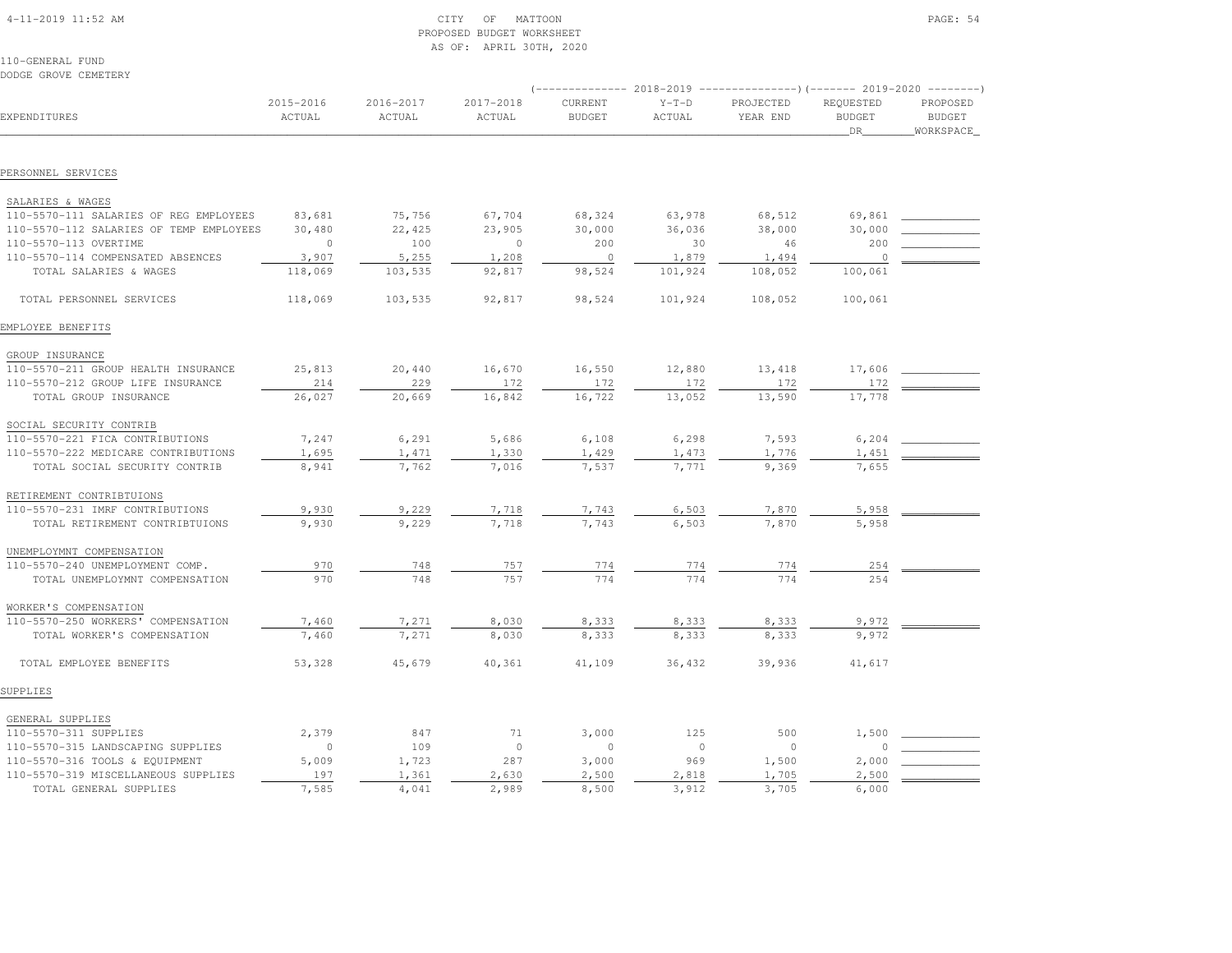### 4-11-2019 11:52 AM CITY OF MATTOON PAGE: 55 PROPOSED BUDGET WORKSHEETAS OF: APRIL 30TH, 2020

110-GENERAL FUNDDODGE GROVE CEMETERY

| EXPENDITURES                            | 2015-2016<br>ACTUAL | 2016-2017<br>ACTUAL | 2017-2018<br>ACTUAL | CURRENT<br><b>BUDGET</b> | $Y-T-D$<br>ACTUAL | PROJECTED<br>YEAR END | REQUESTED<br><b>BUDGET</b><br>DR | PROPOSED<br><b>BUDGET</b><br>WORKSPACE |
|-----------------------------------------|---------------------|---------------------|---------------------|--------------------------|-------------------|-----------------------|----------------------------------|----------------------------------------|
|                                         |                     |                     |                     |                          |                   |                       |                                  |                                        |
| ENERGY                                  |                     |                     |                     |                          |                   |                       |                                  |                                        |
| 110-5570-321 UTILITIES                  | 5,775               | 5,376               | 5,706               | 5,000                    | 4,910             | 4,126                 | 5,000                            |                                        |
| 110-5570-326 FUEL                       | 3,315               | 3,642               | 3,455               | 4,000                    | 5,472             | 5,500                 | 4,000                            |                                        |
| TOTAL ENERGY                            | 9,090               | 9,018               | 9,161               | 9,000                    | 10,383            | 9,626                 | 9,000                            |                                        |
| TOTAL SUPPLIES                          | 16,675              | 13,060              | 12,150              | 17,500                   | 14,294            | 13,331                | 15,000                           |                                        |
| PURCHASED PROP MAINT SRV                |                     |                     |                     |                          |                   |                       |                                  |                                        |
| CLEANING SERVICES                       |                     |                     |                     |                          |                   |                       |                                  |                                        |
| 110-5570-424 LAWN CARE                  | 6,210               | 5,910               | 5,910               | 7,000                    | 1,160             | 3,000                 | 7,000                            |                                        |
| TOTAL CLEANING SERVICES                 | 6,210               | 5,910               | 5,910               | 7,000                    | 1,160             | 3,000                 | 7,000                            |                                        |
| REPAIR & MAINT SERVICES                 |                     |                     |                     |                          |                   |                       |                                  |                                        |
| 110-5570-432 REPAIR OF BUILDINGS/STRUCT | 49                  | 779                 | 816                 | 1,000                    | 611               | 1,000                 | 1,000                            |                                        |
| 110-5570-433 REPAIR OF MACHINERY        | 3,810               | 5,941               | 7,737               | 6,000                    | 10,532            | 7,500                 | 6,500                            |                                        |
| TOTAL REPAIR & MAINT SERVICES           | 3,859               | 6,720               | 8,553               | 7,000                    | 11,143            | 8,500                 | 7,500                            |                                        |
| CONSTRUCTION SERVICES                   |                     |                     |                     |                          |                   |                       |                                  |                                        |
| TOTAL PURCHASED PROP MAINT SRV          | 10,069              | 12,630              | 14,463              | 14,000                   | 12,303            | 11,500                | 14,500                           |                                        |
| OTHER PURCHASED SERVICES                |                     |                     |                     |                          |                   |                       |                                  |                                        |
| COMMUNICATION                           |                     |                     |                     |                          |                   |                       |                                  |                                        |
| 110-5570-532 TELEPHONE                  | $\circ$             | 379                 | $\circ$             | $\mathbb O$              | $\circ$           | $\circ$               | $\circ$                          |                                        |
| 110-5570-533 CELLULAR PHONE             | 720                 | 833                 | 664                 | $\circ$                  | 616               | 587                   | $\circ$                          |                                        |
| TOTAL COMMUNICATION                     | 720                 | 1,212               | 664                 | $\circ$                  | 616               | 587                   | $\Omega$                         |                                        |
| TOTAL OTHER PURCHASED SERVICES          | 720                 | 1,212               | 664                 | $\mathbb O$              | 616               | 587                   | $\circ$                          |                                        |
| PROPERTY                                |                     |                     |                     |                          |                   |                       |                                  |                                        |
| BUILDINGS                               |                     |                     |                     |                          |                   |                       |                                  |                                        |
| IMPROVEMENTS-NOT BLDGS                  |                     |                     |                     |                          |                   |                       |                                  |                                        |
| MACHINERY & EQUIPMENT                   |                     |                     |                     |                          |                   |                       |                                  |                                        |
| 110-5570-743 MEF CONTRIBUTION           | 14,500              | $\circ$             | 36,000              |                          | 0                 |                       | 28,000                           |                                        |
| TOTAL MACHINERY & EQUIPMENT             | 14,500              | $\circ$             | 36,000              | $\circ$                  | $\Omega$          | $\Omega$              | 28,000                           |                                        |
| TOTAL PROPERTY                          | 14,500              | $\circ$             | 36,000              | $\circ$                  | $\circ$           | $\circ$               | 28,000                           |                                        |

OTHER OBJECTS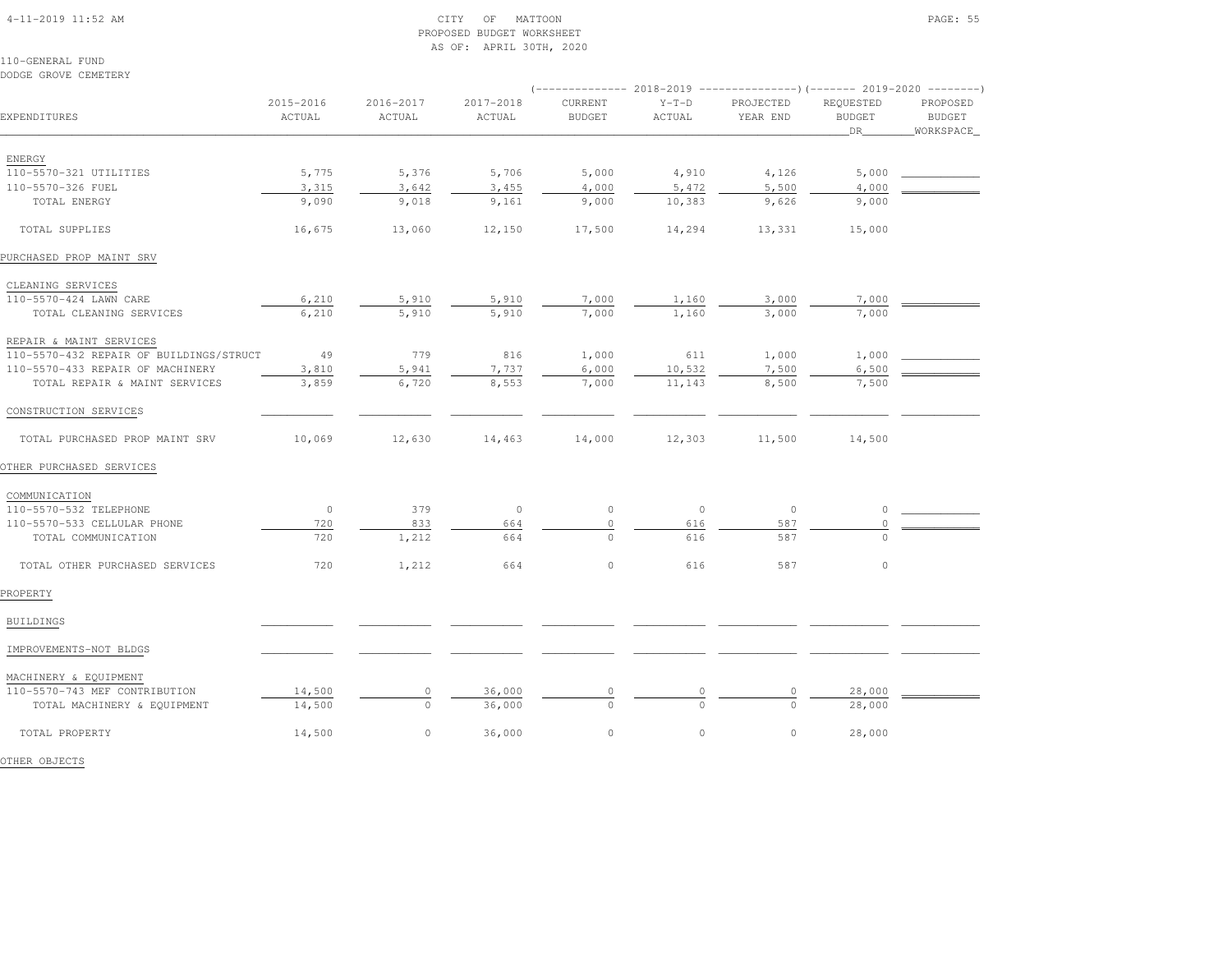| $4-11-2019$ $11:52$ AM |  |
|------------------------|--|
|                        |  |

# $\begin{array}{ccc} \text{CITY} & \text{OF} & \text{MATION} \end{array}$  PROPOSED BUDGET WORKSHEETAS OF: APRIL 30TH, 2020

110-GENERAL FUNDDODGE GROVE CEMETERY

| EXPENDITURES                                                                               | 2015-2016<br>ACTUAL | 2016-2017<br>ACTUAL | 2017-2018<br>ACTUAL | (-------------- 2018-2019 ----------------)(------- 2019-2020 --------)<br>CURRENT<br><b>BUDGET</b> | $Y-T-D$<br>ACTUAL | PROJECTED<br>YEAR END | REQUESTED<br>BUDGET<br>DR. | PROPOSED<br>BUDGET<br>WORKSPACE |
|--------------------------------------------------------------------------------------------|---------------------|---------------------|---------------------|-----------------------------------------------------------------------------------------------------|-------------------|-----------------------|----------------------------|---------------------------------|
| FINANCIAL TRANS OBJECTS                                                                    |                     |                     |                     |                                                                                                     |                   |                       |                            |                                 |
| FINANCIAL TRANS OBJECTS<br>110-5570-828 REAL ESTATE TAXES<br>TOTAL FINANCIAL TRANS OBJECTS | 600<br>600          | 612<br>612          | 611<br>611          | 650<br>650                                                                                          | 641<br>641        | 641<br>641            | 650<br>650                 |                                 |
| COMPUTER INFO SYS OBJECT                                                                   |                     |                     |                     |                                                                                                     |                   |                       |                            |                                 |
| TOTAL OTHER OBJECTS                                                                        | 600                 | 612                 | 611                 | 650                                                                                                 | 641               | 641                   | 650                        |                                 |
| TOTAL DODGE GROVE CEMETERY                                                                 |                     | 213,961 176,729     | 197,065             | 171,783                                                                                             |                   | 166,210 174,046       | 199,828                    |                                 |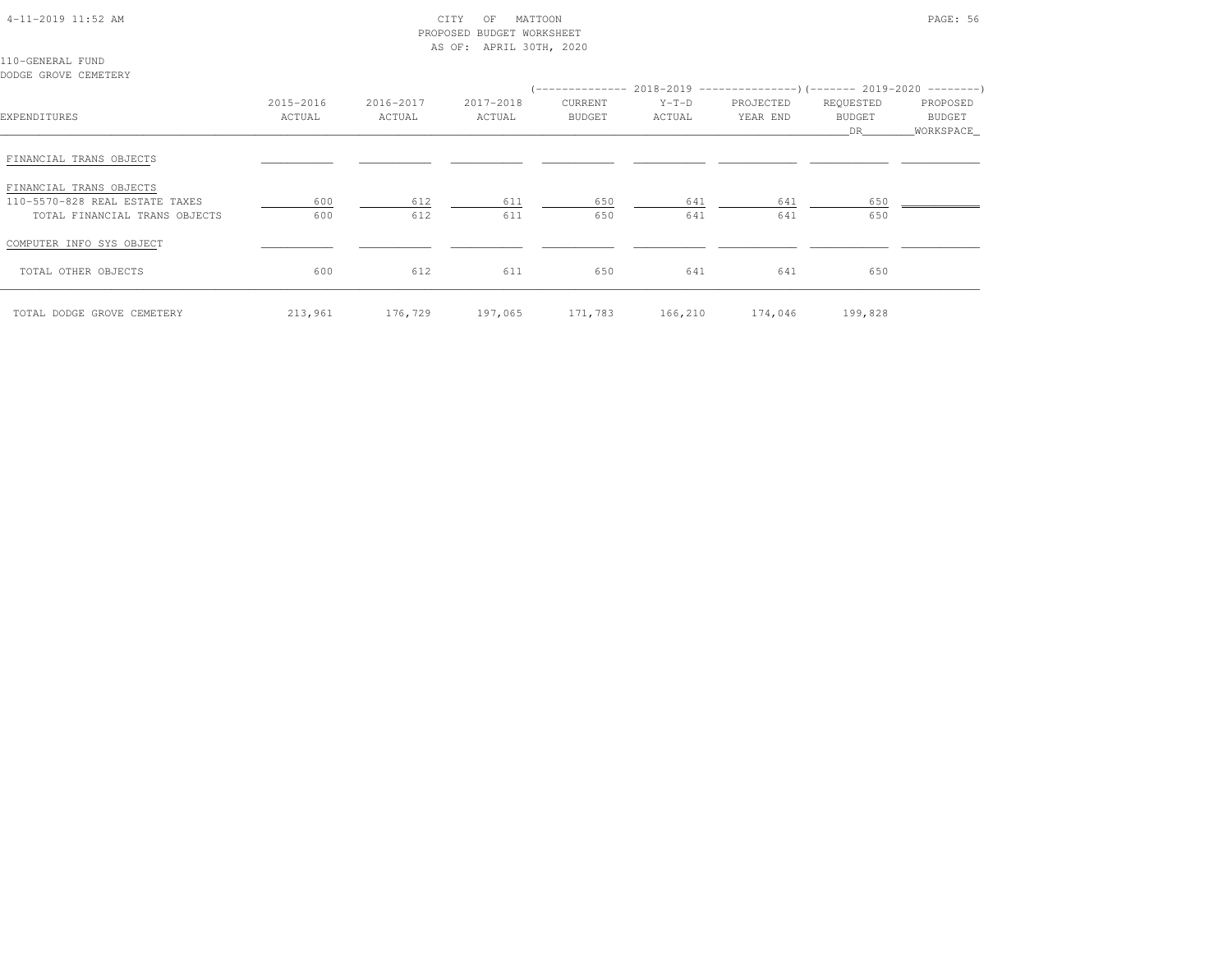|           |           | OF        |               |                                                                 |           |           | PAGE: 57    |
|-----------|-----------|-----------|---------------|-----------------------------------------------------------------|-----------|-----------|-------------|
|           |           |           |               |                                                                 |           |           |             |
|           |           |           |               |                                                                 |           |           |             |
| 2015-2016 | 2016-2017 | 2017-2018 | CURRENT       | $Y-T-D$                                                         | PROJECTED | REQUESTED | PROPOSED    |
| ACTUAL    | ACTUAL    | ACTUAL    | <b>BUDGET</b> | ACTUAL                                                          | YEAR END  | BUDGET    | BUDGET      |
|           |           |           |               |                                                                 |           | DR.       | _WORKSPACE_ |
|           |           |           |               |                                                                 |           |           |             |
|           |           |           |               |                                                                 |           |           |             |
|           |           |           |               |                                                                 |           |           |             |
|           |           |           | CITY          | MATTOON<br>PROPOSED BUDGET WORKSHEET<br>AS OF: APRIL 30TH, 2020 |           |           |             |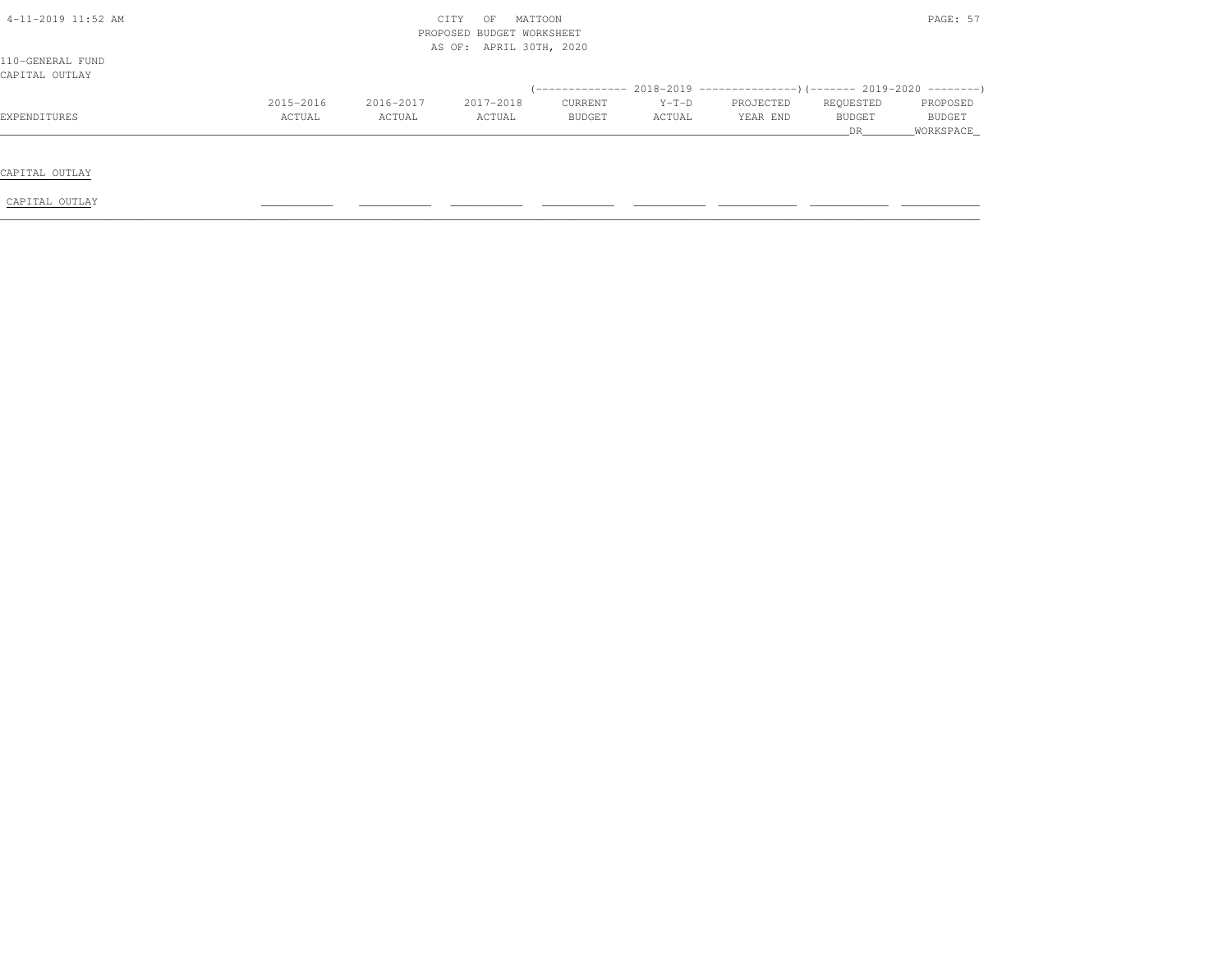| $4-11-2019$ $11:52$ AM |  |
|------------------------|--|
|                        |  |

# $\text{CITY}$  of MATTOON  $\text{PAGE: } 58$  PROPOSED BUDGET WORKSHEETAS OF: APRIL 30TH, 2020

110-GENERAL FUNDECONOMIC DEVELOPMENT

|                                 |                     |                     |                     |                          |                   | (-------------- 2018-2019 ----------------)(------- 2019-2020 ---------) |                           |                                  |
|---------------------------------|---------------------|---------------------|---------------------|--------------------------|-------------------|--------------------------------------------------------------------------|---------------------------|----------------------------------|
| EXPENDITURES                    | 2015-2016<br>ACTUAL | 2016-2017<br>ACTUAL | 2017-2018<br>ACTUAL | CURRENT<br><b>BUDGET</b> | $Y-T-D$<br>ACTUAL | PROJECTED<br>YEAR END                                                    | REQUESTED<br>BUDGET<br>DR | PROPOSED<br>BUDGET<br>WORKSPACE_ |
| OTHER PURCHASED SERVICES        |                     |                     |                     |                          |                   |                                                                          |                           |                                  |
| PROFESSIONAL SERVICES           |                     |                     |                     |                          |                   |                                                                          |                           |                                  |
| OTHER PURCHASED SERVICES        |                     |                     |                     |                          |                   |                                                                          |                           |                                  |
| 110-5651-571 DUES & MEMBERSHIPS | 50,375              | 50,000              | 50,000              | 50,000                   | 45,833            | 50,000                                                                   | 50,000                    |                                  |
| TOTAL OTHER PURCHASED SERVICES  | 50,375              | 50,000              | 50,000              | 50,000                   | 45,833            | 50,000                                                                   | 50,000                    |                                  |
| TOTAL OTHER PURCHASED SERVICES  | 50,375              | 50,000              | 50,000              | 50,000                   | 45,833            | 50,000                                                                   | 50,000                    |                                  |
| TOTAL ECONOMIC DEVELOPMENT      | 50,375              | 50,000              | 50,000              | 50,000                   | 45,833            | 50,000                                                                   | 50,000                    |                                  |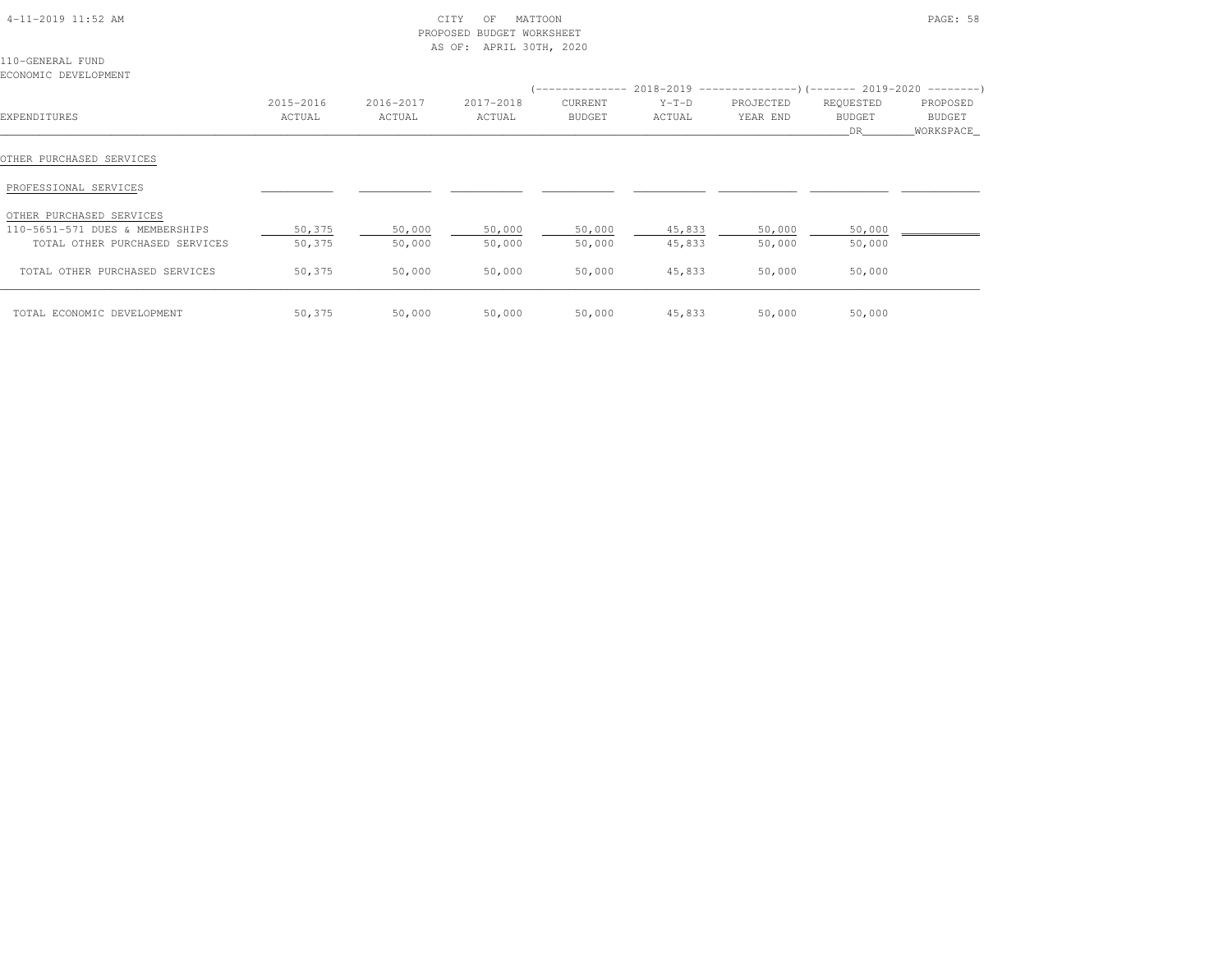| 4-11-2019 11:52 AM                                                                                |                     |                     | CITY<br>MATTOON<br>OF<br>PROPOSED BUDGET WORKSHEET |                          |                                                                                               |                       |                                   | PAGE: 59                        |
|---------------------------------------------------------------------------------------------------|---------------------|---------------------|----------------------------------------------------|--------------------------|-----------------------------------------------------------------------------------------------|-----------------------|-----------------------------------|---------------------------------|
| 110-GENERAL FUND<br>ERI/ENERGY                                                                    |                     |                     | AS OF: APRIL 30TH, 2020                            |                          |                                                                                               |                       |                                   |                                 |
| EXPENDITURES                                                                                      | 2015-2016<br>ACTUAL | 2016-2017<br>ACTUAL | 2017-2018<br>ACTUAL                                | CURRENT<br><b>BUDGET</b> | (-------------- 2018-2019 ----------------) (------- 2019-2020 --------)<br>$Y-T-D$<br>ACTUAL | PROJECTED<br>YEAR END | REQUESTED<br><b>BUDGET</b><br>DR. | PROPOSED<br>BUDGET<br>WORKSPACE |
| OTHER OBJECTS                                                                                     |                     |                     |                                                    |                          |                                                                                               |                       |                                   |                                 |
| FINANCIAL TRANS OBJECTS<br>110-5715-817 DEBT SERVICES-ERI/ENERGY<br>TOTAL FINANCIAL TRANS OBJECTS | 80,608<br>80,608    | 82,586<br>82,586    | 84,672<br>84,672                                   | 221,761<br>221,761       | 228,406<br>228,406                                                                            | 228,406<br>228,406    | 223,922<br>223,922                |                                 |
| TOTAL OTHER OBJECTS                                                                               | 80,608              | 82,586              | 84,672                                             | 221,761                  | 228,406                                                                                       | 228,406               | 223,922                           |                                 |
| TOTAL ERI/ENERGY                                                                                  | 80,608              | 82,586              | 84,672                                             | 221,761                  | 228,406                                                                                       | 228,406               | 223,922                           |                                 |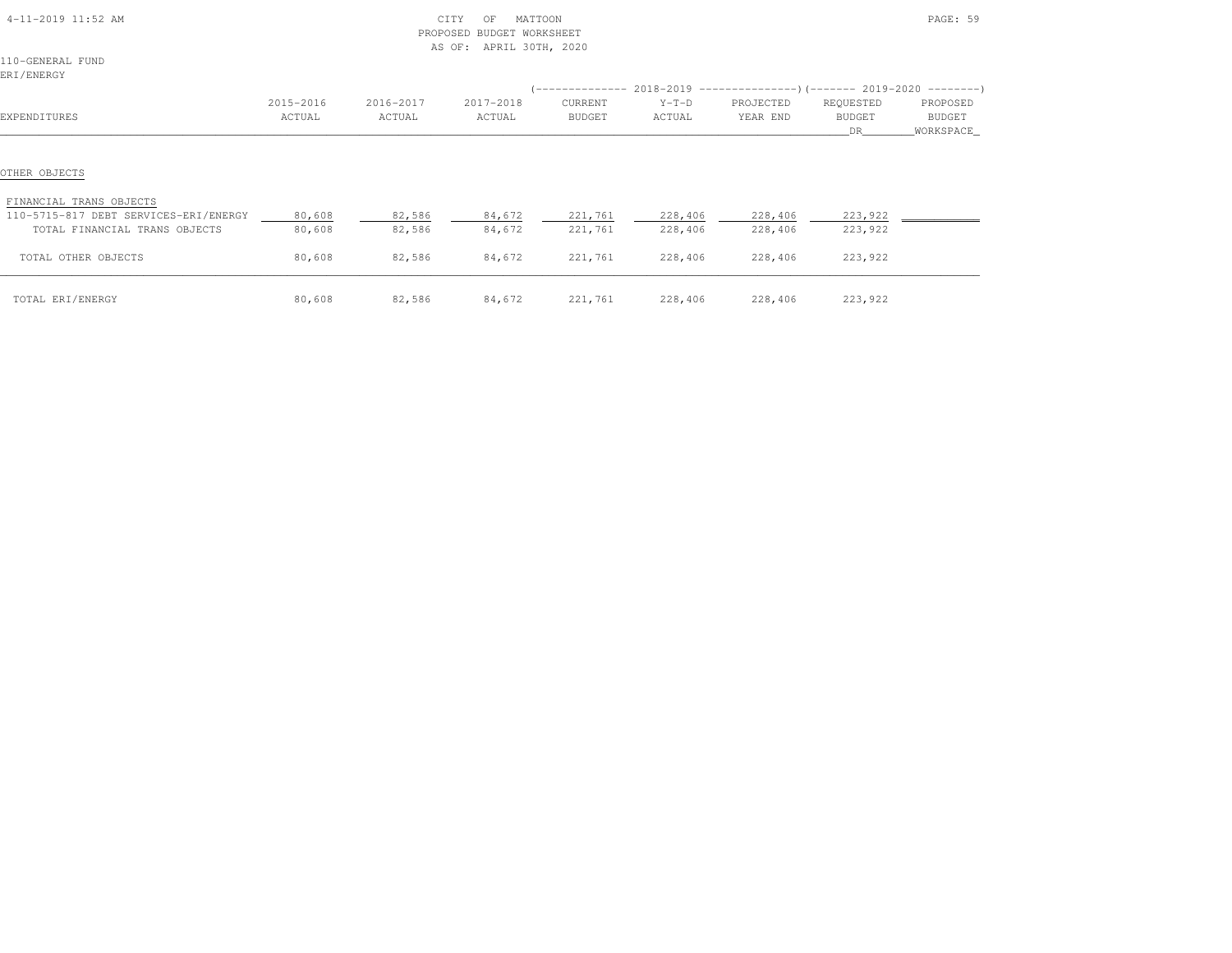| 4-11-2019 11:52 AM             |           |           | CITY<br>MATTOON<br>OF<br>PROPOSED<br><b>BUDGET WORKSHEET</b><br>APRIL 30TH, 2020<br>AS OF: |               |              |                                                                           |                     | PAGE: 60              |
|--------------------------------|-----------|-----------|--------------------------------------------------------------------------------------------|---------------|--------------|---------------------------------------------------------------------------|---------------------|-----------------------|
| 110-GENERAL FUND               |           |           |                                                                                            |               |              |                                                                           |                     |                       |
| DEBT SERVICE                   |           |           |                                                                                            |               |              |                                                                           |                     |                       |
|                                |           |           |                                                                                            |               |              | (-------------- 2018-2019 ----------------) (------- 2019-2020 ---------) |                     |                       |
|                                | 2015-2016 | 2016-2017 | 2017-2018                                                                                  | CURRENT       | $Y-T-D$      | PROJECTED                                                                 | REQUESTED           | PROPOSED              |
| EXPENDITURES                   | ACTUAL    | ACTUAL    | ACTUAL                                                                                     | <b>BUDGET</b> | ACTUAL       | YEAR END                                                                  | <b>BUDGET</b><br>DR | BUDGET<br>_WORKSPACE_ |
| OTHER OBJECTS                  |           |           |                                                                                            |               |              |                                                                           |                     |                       |
| FINANCIAL TRANS OBJECTS        |           |           |                                                                                            |               |              |                                                                           |                     |                       |
| 110-5716-817 DEBT SERVICES     | $\Omega$  | $\circ$   | 443                                                                                        | $\circ$       | 404          | 40                                                                        |                     |                       |
| 110-5716-818 FISCAL AGENT FEES | 131       | 102       | 37                                                                                         | 500           | $\mathbf{0}$ | 500                                                                       | 500                 |                       |
| 110-5716-819 INTEREST EXPENSE  | 26,517    | 21,239    | 15,753                                                                                     | 10,145        | 3,500        | 10, 145                                                                   | 4,484               |                       |
| TOTAL FINANCIAL TRANS OBJECTS  | 26,648    | 21,341    | 16,233                                                                                     | 10,645        | 3,904        | 10,685                                                                    | 4,984               |                       |
| TOTAL OTHER OBJECTS            | 26,648    | 21,341    | 16,233                                                                                     | 10,645        | 3,904        | 10,685                                                                    | 4,984               |                       |
| TOTAL DEBT SERVICE             | 26,648    | 21,341    | 16,233                                                                                     | 10,645        |              | 3,904 10,685                                                              | 4,984               |                       |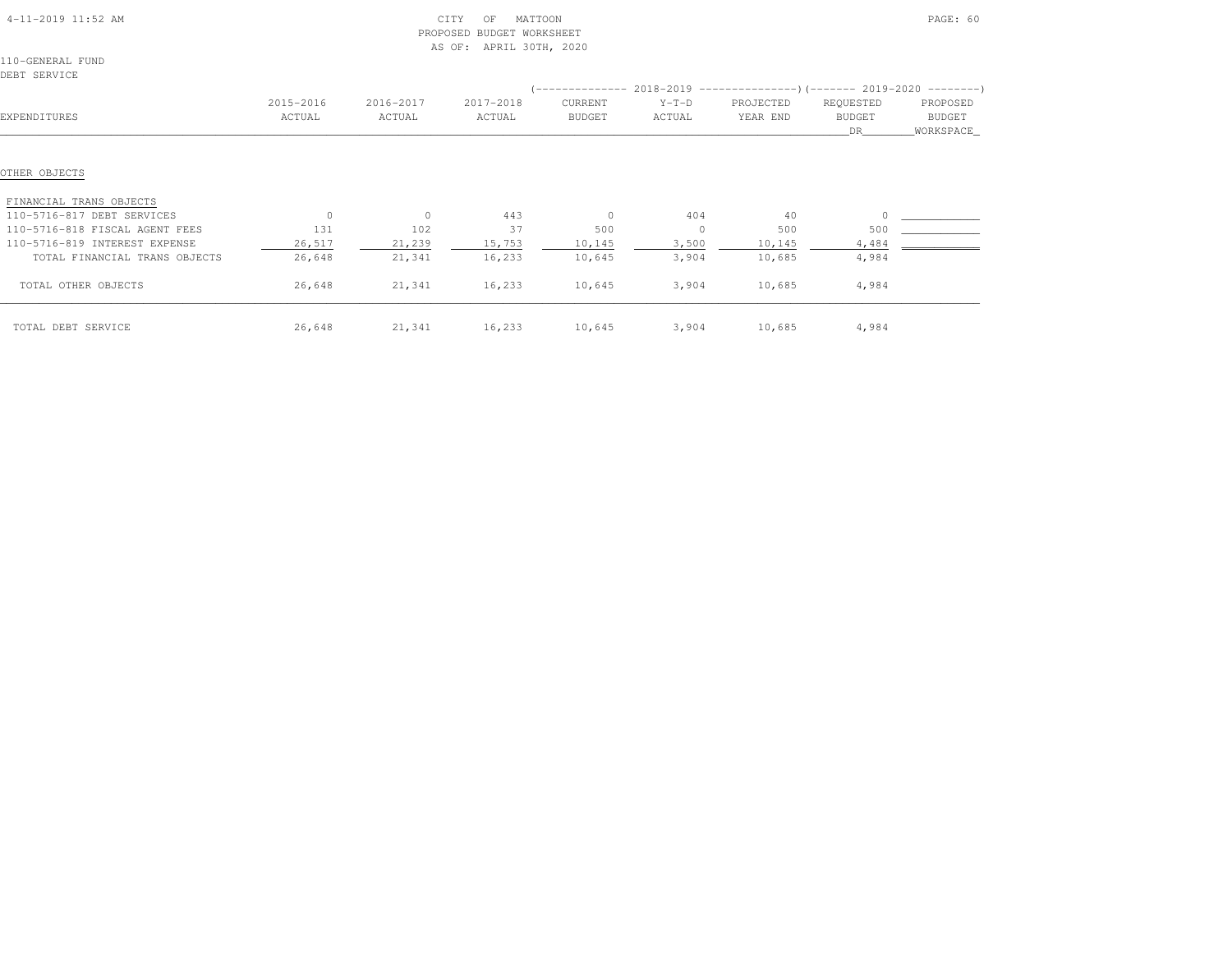| 4-11-2019 11:52 AM |           |           | CITY<br>MATTOON<br>OF<br>PROPOSED BUDGET WORKSHEET |         |         |                                                                          |           | PAGE: 61  |
|--------------------|-----------|-----------|----------------------------------------------------|---------|---------|--------------------------------------------------------------------------|-----------|-----------|
|                    |           |           | AS OF: APRIL 30TH, 2020                            |         |         |                                                                          |           |           |
| 110-GENERAL FUND   |           |           |                                                    |         |         |                                                                          |           |           |
| 2003A ERI GO BONDS |           |           |                                                    |         |         |                                                                          |           |           |
|                    |           |           |                                                    |         |         | (-------------- 2018-2019 ----------------)(------- 2019-2020 ---------) |           |           |
|                    | 2015-2016 | 2016-2017 | 2017-2018                                          | CURRENT | $Y-T-D$ | PROJECTED                                                                | REQUESTED | PROPOSED  |
| EXPENDITURES       | ACTUAL    | ACTUAL    | ACTUAL                                             | BUDGET  | ACTUAL  | YEAR END                                                                 | BUDGET    | BUDGET    |
|                    |           |           |                                                    |         |         |                                                                          | <b>DR</b> | WORKSPACE |

OTHER OBJECTS

FINANCIAL TRANS OBJECTS \_\_\_\_\_\_\_\_\_\_\_ \_\_\_\_\_\_\_\_\_\_\_ \_\_\_\_\_\_\_\_\_\_\_ \_\_\_\_\_\_\_\_\_\_\_ \_\_\_\_\_\_\_\_\_\_\_ \_\_\_\_\_\_\_\_\_\_\_\_ \_\_\_\_\_\_\_\_\_\_\_\_ \_\_\_\_\_\_\_\_\_\_\_\_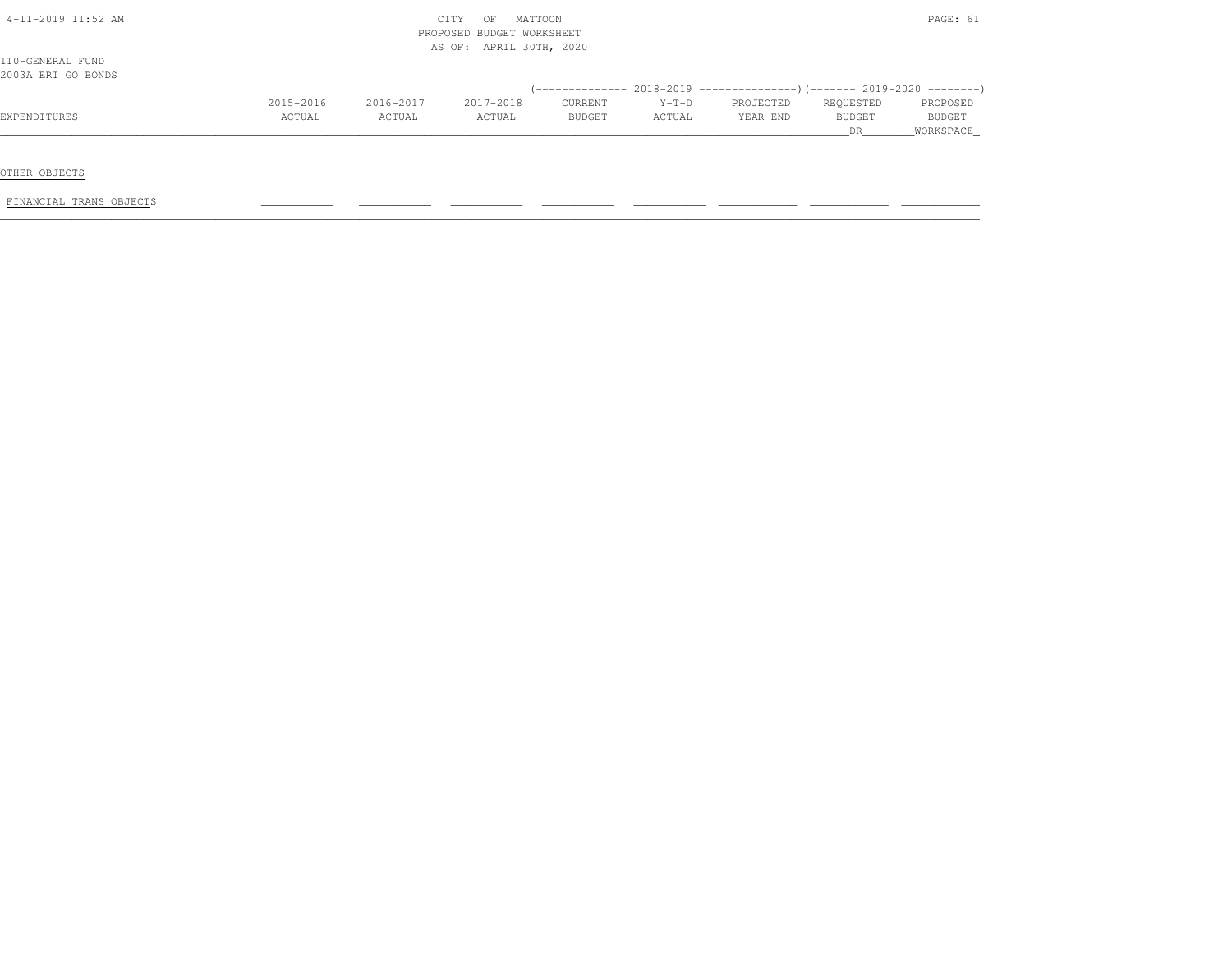| 4-11-2019 11:52 AM                                                                             |                     | PROPOSED            | CITY<br>MATTOON<br>OF<br><b>BUDGET WORKSHEET</b><br>APRIL 30TH, 2020<br>AS OF: |                          |                    |                       |                                                                                                                  | PAGE: 62                         |
|------------------------------------------------------------------------------------------------|---------------------|---------------------|--------------------------------------------------------------------------------|--------------------------|--------------------|-----------------------|------------------------------------------------------------------------------------------------------------------|----------------------------------|
| 110-GENERAL FUND<br>2005B REF GO BONDS                                                         |                     |                     |                                                                                |                          |                    |                       |                                                                                                                  |                                  |
| EXPENDITURES                                                                                   | 2015-2016<br>ACTUAL | 2016-2017<br>ACTUAL | 2017-2018<br>ACTUAL                                                            | CURRENT<br><b>BUDGET</b> | $Y-T-D$<br>ACTUAL  | PROJECTED<br>YEAR END | $($ -------------- 2018-2019 ----------------) (------- 2019-2020 ---------)<br>REQUESTED<br><b>BUDGET</b><br>DR | PROPOSED<br>BUDGET<br>WORKSPACE_ |
| OTHER OBJECTS                                                                                  |                     |                     |                                                                                |                          |                    |                       |                                                                                                                  |                                  |
| FINANCIAL TRANS OBJECTS<br>110-5719-817 2005B REFUNDING BONDS<br>TOTAL FINANCIAL TRANS OBJECTS | 165,000<br>165,000  | 170,000<br>170,000  | 175,000<br>175,000                                                             | 175,000<br>175,000       | 175,000<br>175,000 | 175,000<br>175,000    |                                                                                                                  |                                  |
| TOTAL OTHER OBJECTS                                                                            | 165,000             | 170,000             | 175,000                                                                        | 175,000                  | 175,000            | 175,000               | $\circ$                                                                                                          |                                  |
| TOTAL 2005B REF GO BONDS                                                                       | 165,000             | 170,000             | 175,000                                                                        | 175,000                  | 175,000            | 175,000               | $\circ$                                                                                                          |                                  |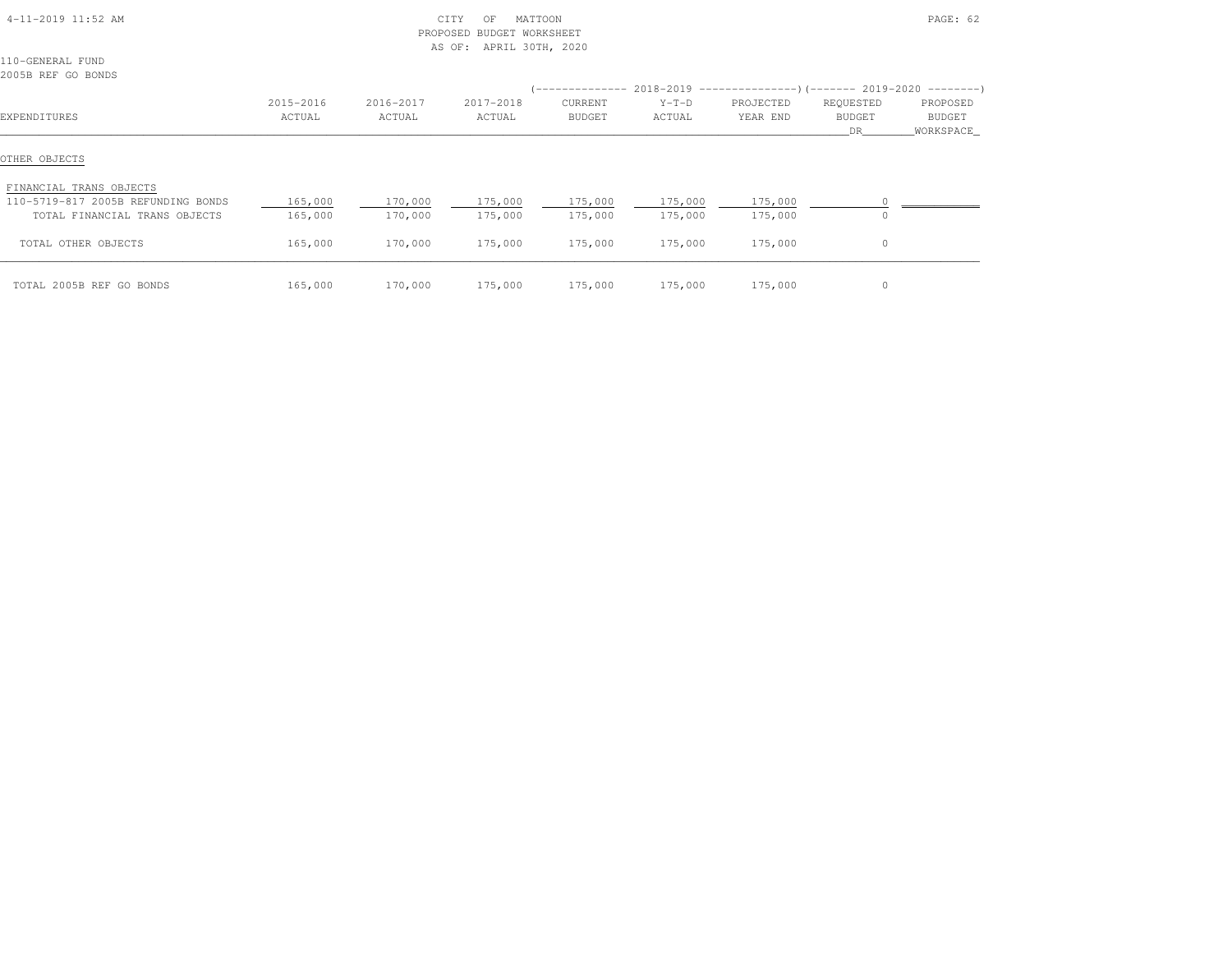| $4-11-2019$ 11:52 AM |           |           | CITY<br>MATTOON<br>OF<br>PROPOSED BUDGET WORKSHEET |         |         |           |               | PAGE: 63      |
|----------------------|-----------|-----------|----------------------------------------------------|---------|---------|-----------|---------------|---------------|
|                      |           |           | AS OF: APRIL 30TH, 2020                            |         |         |           |               |               |
| 110-GENERAL FUND     |           |           |                                                    |         |         |           |               |               |
| KAL KAN WTR/SWR EXT  |           |           |                                                    |         |         |           |               |               |
|                      |           |           |                                                    |         |         |           |               |               |
|                      | 2015-2016 | 2016-2017 | 2017-2018                                          | CURRENT | $Y-T-D$ | PROJECTED | REQUESTED     | PROPOSED      |
| EXPENDITURES         | ACTUAL    | ACTUAL    | ACTUAL                                             | BUDGET  | ACTUAL  | YEAR END  | <b>BUDGET</b> | <b>BUDGET</b> |
|                      |           |           |                                                    |         |         |           | DR.           | WORKSPACE     |

FINANCIAL TRANS OBJECTS \_\_\_\_\_\_\_\_\_\_\_ \_\_\_\_\_\_\_\_\_\_\_ \_\_\_\_\_\_\_\_\_\_\_ \_\_\_\_\_\_\_\_\_\_\_ \_\_\_\_\_\_\_\_\_\_\_ \_\_\_\_\_\_\_\_\_\_\_\_ \_\_\_\_\_\_\_\_\_\_\_\_ \_\_\_\_\_\_\_\_\_\_\_\_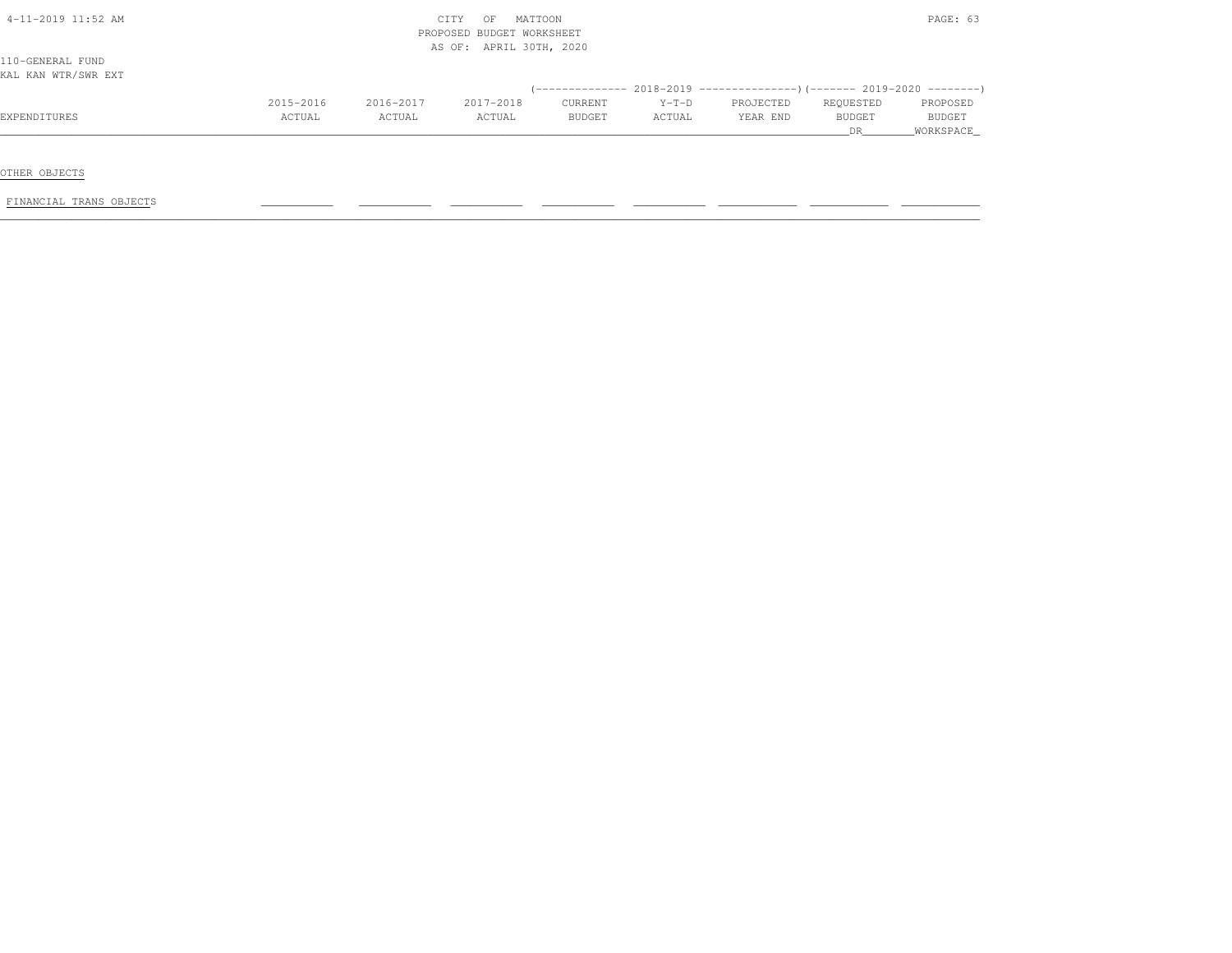# 4-11-2019 11:52 AM CITY OF MATTOON PAGE: 64 PROPOSED BUDGET WORKSHEETAS OF: APRIL 30TH, 2020

110-GENERAL FUNDDEBT ISSUANCE COSTS

| EXPENDITURES                                                                                                                                                                        | 2015-2016<br>ACTUAL                       | 2016-2017<br>ACTUAL                       | 2017-2018<br>ACTUAL                       | CURRENT<br><b>BUDGET</b>       | $Y-T-D$<br>ACTUAL                                 | PROJECTED<br>YEAR END                     | REQUESTED<br><b>BUDGET</b><br>DR          | PROPOSED<br>BUDGET<br>WORKSPACE |
|-------------------------------------------------------------------------------------------------------------------------------------------------------------------------------------|-------------------------------------------|-------------------------------------------|-------------------------------------------|--------------------------------|---------------------------------------------------|-------------------------------------------|-------------------------------------------|---------------------------------|
| OTHER OBJECTS                                                                                                                                                                       |                                           |                                           |                                           |                                |                                                   |                                           |                                           |                                 |
| FINANCIAL TRANS OBJECTS                                                                                                                                                             |                                           |                                           |                                           |                                |                                                   |                                           |                                           |                                 |
| TOTAL EXPENDITURES                                                                                                                                                                  | 16,095,782                                | 16,359,777                                | 16,896,022                                | 18,321,394                     | 16,525,913                                        | 17,847,902                                | 17,950,293                                |                                 |
| REVENUE OVER/(UNDER) EXPENDITURES                                                                                                                                                   | 2,125,809                                 | 1,674,893                                 | 1,989,501                                 | 449,442                        | 1,542,803                                         | 814,149                                   | 552,509                                   |                                 |
| OTHER FINANCING SOURCES<br>110-4902-010 TRFR FROM MOTOR FUEL TAX<br>110-4931-010 SALE OF CAPITAL ASSETS<br>TOTAL OTHER FINANCING SOURCES                                            | $\sim$ 0<br>2,351<br>2,351                | $\circ$<br>7,591<br>7,591                 | $\sim$ 0<br>41,802<br>41,802              | 18,000<br>10,000<br>28,000     | $\sim$ 0<br>15,457<br>15,457                      | $\overline{0}$<br>9,457<br>9,457          | $\Omega$<br>10,000<br>10,000              |                                 |
| OTHER FINANCING (USES)<br>110-5912-822 TRANSFER TO LIBRARY FUND<br>110-5922-822 TRANSFER TO LIBRARY FUND<br>110-5945-822 TRANSFER TO CAPITAL IMPROV<br>TOTAL OTHER FINANCING (USES) | 434,654<br>40,466<br>723,920<br>1,199,041 | 441,360<br>42,508<br>731,530<br>1,215,398 | 452,851<br>34,648<br>729,515<br>1,217,014 | 36,374<br>730,000<br>1,224,146 | 457,772 455,168<br>35,759<br>748,174<br>1,239,102 | 454,780<br>41,844<br>744,365<br>1,240,989 | 471,858<br>33,233<br>730,000<br>1,235,091 |                                 |
| TOTAL OTHER FINANCING SOURCES (USES) (1,196,690) (1,207,807) (1,175,212) (1,196,146) (1,223,645) (1,231,532) (1,225,091)                                                            |                                           |                                           |                                           |                                |                                                   |                                           |                                           |                                 |
| REVENUES & OTHER SOURCES OVER/<br>(UNDER) EXPENDITURES & OTHER (USES)                                                                                                               | 929,119                                   | 467,086                                   |                                           | 814,289 ( 746,704)             |                                                   | 319,158 ( 417,384) (                      | 672,582)                                  |                                 |

\*\*\* END OF REPORT \*\*\*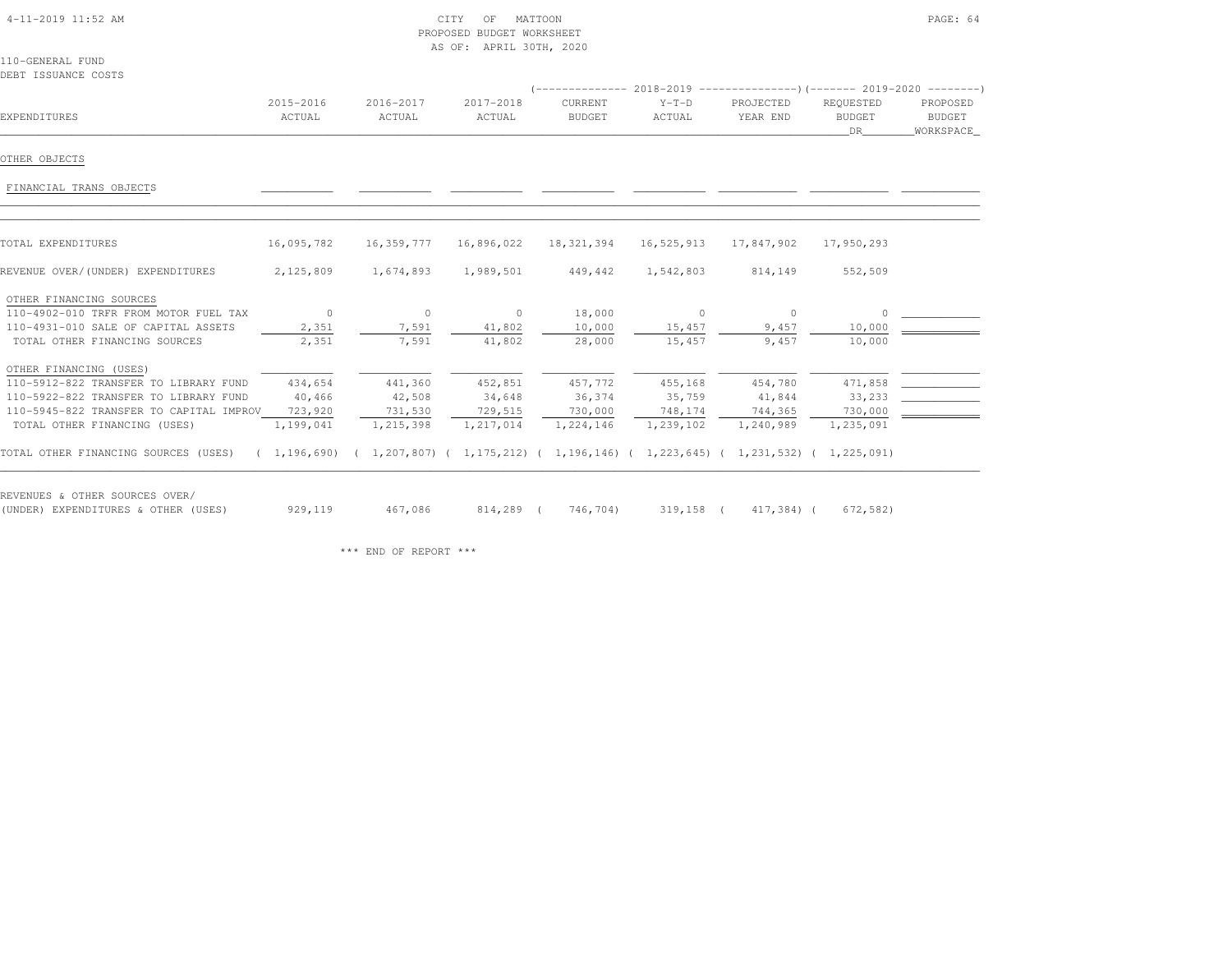# 4-11-2019 11:53 AM CITY OF MATTOON PAGE: 1 PROPOSED BUDGET WORKSHEETAS OF: APRIL 30TH, 2020

121-MOTOR FUEL TAX FUND

| <b>REVENUES</b>                                                  | 2015-2016<br>ACTUAL | 2016-2017<br>ACTUAL | 2017-2018<br>ACTUAL | CURRENT<br><b>BUDGET</b> | $Y-T-D$<br>ACTUAL | PROJECTED<br>YEAR END | REQUESTED<br><b>BUDGET</b><br>DR | PROPOSED<br>BUDGET<br>WORKSPACE |
|------------------------------------------------------------------|---------------------|---------------------|---------------------|--------------------------|-------------------|-----------------------|----------------------------------|---------------------------------|
| INTERGOVERNMENTAL REV                                            |                     |                     |                     |                          |                   |                       |                                  |                                 |
| FEDERAL GOVT GRANTS                                              |                     |                     |                     |                          |                   |                       |                                  |                                 |
| 121-4313-023 FEDERAL CAPITAL GRANTS<br>TOTAL FEDERAL GOVT GRANTS | $\circ$<br>$\circ$  | 450,000<br>450,000  | $\Omega$            | $\Omega$                 |                   |                       |                                  |                                 |
| STATE GOVT GRANTS                                                |                     |                     |                     |                          |                   |                       |                                  |                                 |
| STATE GOVT SHARED REV                                            |                     |                     |                     |                          |                   |                       |                                  |                                 |
| 121-4332-010 MOTOR FUEL TAX                                      | 476,035             | 469,556             | 471,680             | 473,000                  | 472,418           | 475,596               | 473,000                          |                                 |
| TOTAL STATE GOVT SHARED REV                                      | 476,035             | 469,556             | 471,680             | 473,000                  | 472,418           | 475,596               | 473,000                          |                                 |
| TOTAL INTERGOVERNMENTAL REV                                      | 476,035             | 919,556             | 471,680             | 473,000                  | 472,418           | 475,596               | 473,000                          |                                 |
| CHARGES FOR SERVICES                                             |                     |                     |                     |                          |                   |                       |                                  |                                 |
| PUBLIC WORKS DEPT CHRGS                                          |                     |                     |                     |                          |                   |                       |                                  |                                 |
| 121-4444-010 IDOT TRAFFIC SIGNAL MAINT                           | $\circ$             | 44,837              | 17,437              | 20,000                   | 23,776            | 15,289                | 19,000                           |                                 |
| TOTAL PUBLIC WORKS DEPT CHRGS                                    | $\Omega$            | 44,837              | 17,437              | 20,000                   | 23,776            | 15,289                | 19,000                           |                                 |
| TOTAL CHARGES FOR SERVICES                                       | $\circ$             | 44,837              | 17,437              | 20,000                   | 23,776 (          | 15,289                | 19,000                           |                                 |
| INVESTMENT EARNINGS                                              |                     |                     |                     |                          |                   |                       |                                  |                                 |
| INTEREST EARNINGS                                                |                     |                     |                     |                          |                   |                       |                                  |                                 |
| 121-4610-010 INTEREST EARNINGS                                   | 1,347               | 5,298               | 9,667               | 3,000                    | 14,049            | 13,240                | 7,000                            |                                 |
| TOTAL INTEREST EARNINGS                                          | 1,347               | 5,298               | 9,667               | 3,000                    | 14,049            | 13,240                | 7,000                            |                                 |
| TOTAL INVESTMENT EARNINGS                                        | 1,347               | 5,298               | 9,667               | 3,000                    | 14,049            | 13,240                | 7,000                            |                                 |
| CONTRIB & OTHER MISC REV                                         |                     |                     |                     |                          |                   |                       |                                  |                                 |
| CONTRIBUTIONS & MISC REV                                         |                     |                     |                     |                          |                   |                       |                                  |                                 |
| 121-4800-010 CONTRIBUTIONS & OTHER MISC                          | $\circ$             | 60                  | 0                   | $\circ$                  |                   | 0                     |                                  |                                 |
| TOTAL CONTRIBUTIONS & MISC REV                                   | $\cap$              | 60                  |                     | $\Omega$                 |                   | $\cap$                |                                  |                                 |
| TOTAL CONTRIB & OTHER MISC REV                                   | $\circ$             | 60                  | $\circ$             | $\circ$                  | $\circ$           | $\circ$               | $\circ$                          |                                 |
| TOTAL REVENUES                                                   | 477,382             | 969,751             | 498,784             | 496,000                  | 510,243           | 473,547               | 499,000                          |                                 |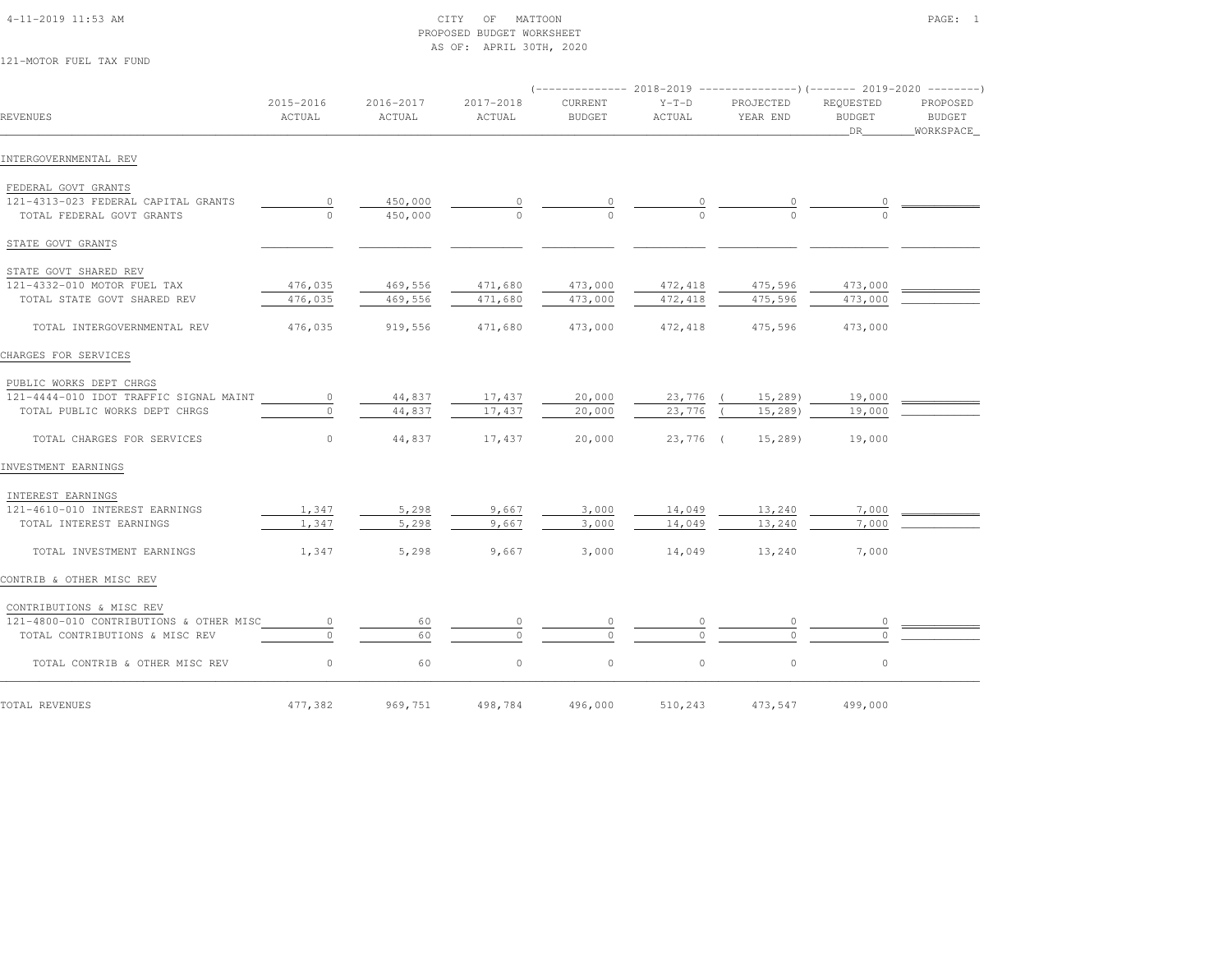# 4-11-2019 11:53 AM CITY OF MATTOON PAGE: 2 PROPOSED BUDGET WORKSHEETAS OF: APRIL 30TH, 2020

#### 121-MOTOR FUEL TAX FUNDSTREETS

|                                         |                     |                     |                     | ------------- 2018-2019  |                   |                       |                                  |                                        |
|-----------------------------------------|---------------------|---------------------|---------------------|--------------------------|-------------------|-----------------------|----------------------------------|----------------------------------------|
| EXPENDITURES                            | 2015-2016<br>ACTUAL | 2016-2017<br>ACTUAL | 2017-2018<br>ACTUAL | CURRENT<br><b>BUDGET</b> | $Y-T-D$<br>ACTUAL | PROJECTED<br>YEAR END | REQUESTED<br><b>BUDGET</b><br>DR | PROPOSED<br><b>BUDGET</b><br>WORKSPACE |
|                                         |                     |                     |                     |                          |                   |                       |                                  |                                        |
| PERSONNEL SERVICES                      |                     |                     |                     |                          |                   |                       |                                  |                                        |
| SALARIES & WAGES                        |                     |                     |                     |                          |                   |                       |                                  |                                        |
| 121-5321-113 OVERTIME                   | $\circ$             | 0                   | 999                 | 15,000                   | 8,640             | 8,640                 | 15,000                           |                                        |
| TOTAL SALARIES & WAGES                  | $\Omega$            | $\Omega$            | 999                 | 15,000                   | 8,640             | 8,640                 | 15,000                           |                                        |
| TOTAL PERSONNEL SERVICES                | $\circ$             | $\mathbb O$         | 999                 | 15,000                   | 8,640             | 8,640                 | 15,000                           |                                        |
| SUPPLIES                                |                     |                     |                     |                          |                   |                       |                                  |                                        |
| STREET MAINT SUPPLIES                   |                     |                     |                     |                          |                   |                       |                                  |                                        |
| 121-5321-351 CONCRETE                   | 29,891              | 10,008              | 13,419              | 30,000                   | 1,329             | 1,946                 | 20,000                           |                                        |
| 121-5321-352 AGGREGATE SURFACE COAT     | 13,330              | 7,472               | 2,137               | 10,000                   | 17,241            | 16,015                | 10,000                           |                                        |
| 121-5321-353 COLD MIX ASPHALT           | 14,618              | 37,056              | 10,535              | 20,000                   | 14,712            | 12,808                | 20,000                           |                                        |
| 121-5321-354 HOT MIX ASPHALT            | 9,612               | 781                 | 97,725              | 80,000                   | 6,578             | 6,578                 | 40,000                           |                                        |
| 121-5321-355 CRACK SEALER               | $\circ$             | $\circ$             | $\circ$             | 1,000                    | $\circ$           | $\circ$               | 1,000                            |                                        |
| 121-5321-359 OTHER STREET MTCE SUPPLIES | 7,879               | 598                 | 11,692              | 7,500                    | 7,928             | 6,102                 | 7,500                            |                                        |
| TOTAL STREET MAINT SUPPLIES             | 75,329              | 55,915              | 135,507             | 148,500                  | 47,787            | 43,449                | 98,500                           |                                        |
| SWR SYSTM MAINT SUPPLIES                |                     |                     |                     |                          |                   |                       |                                  |                                        |
| 121-5321-360 MISC CONCR SUPPLIES, FORMS | 5,802               | 6,880               | 3,081               | 7,500                    | $\circ$           | $\circ$               | 7,500                            |                                        |
| 121-5321-361 AGGREGATE, CA-07           | 5,988               | $\circ$             | 1,669               | 1,000                    | 4,549             | 6,218                 | 4,000                            |                                        |
| 121-5321-362 FLOWABLE FILL (CLSM)       | 782                 | 1,682               | 374                 | 1,000                    | $\mathbf{0}$      | $\circ$               | 1,000                            |                                        |
| TOTAL SWR SYSTM MAINT SUPPLIES          | 12,573              | 8,562               | 5,124               | 9,500                    | 4,549             | 6,218                 | 12,500                           |                                        |
| TOTAL SUPPLIES                          | 87,901              | 64,477              | 140,631             | 158,000                  | 52,336            | 49,667                | 111,000                          |                                        |
| PURCHASED PROP MAINT SRV                |                     |                     |                     |                          |                   |                       |                                  |                                        |
| RENTALS                                 |                     |                     |                     |                          |                   |                       |                                  |                                        |
| CONSTRUCTION SERVICES                   |                     |                     |                     |                          |                   |                       |                                  |                                        |
| 121-5321-451 SEAL COAT                  | 112,050             | 55,816              | 119,989             | 110,000                  | $\circ$           | $\circ$               | 110,000                          |                                        |
| 121-5321-452 AGGREGATE SURFACE COAT     | 23,007              | 31,316              | 14,038              | 25,000                   | $\circ$           | $\mathbb O$           | 25,000                           |                                        |
| TOTAL CONSTRUCTION SERVICES             | 135,056             | 87,132              | 134,027             | 135,000                  | $\mathbf{0}$      | $\circ$               | 135,000                          |                                        |
| TOTAL PURCHASED PROP MAINT SRV          | 135,056             | 87,132              | 134,027             | 135,000                  | $\mathbb O$       | $\circ$               | 135,000                          |                                        |
| OTHER PURCHASED SERVICES                |                     |                     |                     |                          |                   |                       |                                  |                                        |
| PROFESSIONAL SERVICES                   |                     |                     |                     |                          |                   |                       |                                  |                                        |
| ADVERTISING                             |                     |                     |                     |                          |                   |                       |                                  |                                        |
| 121-5321-540 ADVERTISING                | 146                 | 163                 | 0                   | 100                      | 21                | $\circ$               | 100                              |                                        |
| TOTAL ADVERTISING                       | 146                 | 163                 |                     | 100                      | 21                | $\circ$               | 100                              |                                        |
| TOTAL OTHER PURCHASED SERVICES          | 146                 | 163                 | $\Omega$            | 100                      | 2.1               | $\Omega$              | 100                              |                                        |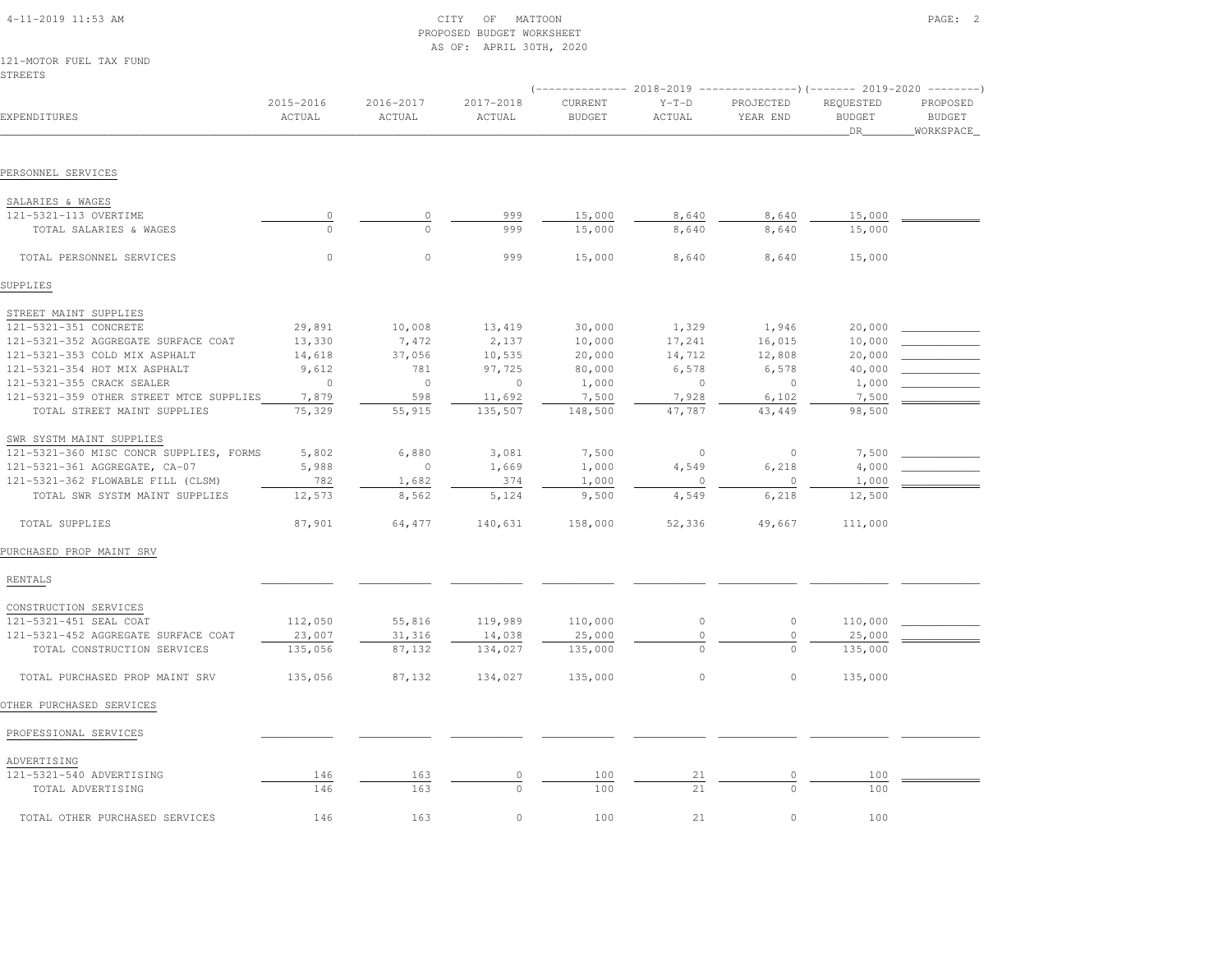| 4-11-2019 11:53 AM                                                              |                     |                     | CITY<br>MATTOON<br>OF<br>PROPOSED BUDGET WORKSHEET<br>AS OF: APRIL 30TH, 2020 |                          |                    |                       |                                   | PAGE: 3                                |
|---------------------------------------------------------------------------------|---------------------|---------------------|-------------------------------------------------------------------------------|--------------------------|--------------------|-----------------------|-----------------------------------|----------------------------------------|
| 121-MOTOR FUEL TAX FUND<br><b>STREETS</b>                                       |                     |                     |                                                                               |                          |                    |                       |                                   |                                        |
| EXPENDITURES                                                                    | 2015-2016<br>ACTUAL | 2016-2017<br>ACTUAL | 2017-2018<br>ACTUAL                                                           | CURRENT<br><b>BUDGET</b> | $Y-T-D$<br>ACTUAL  | PROJECTED<br>YEAR END | REQUESTED<br><b>BUDGET</b><br>DR. | PROPOSED<br><b>BUDGET</b><br>WORKSPACE |
| PROPERTY                                                                        |                     |                     |                                                                               |                          |                    |                       |                                   |                                        |
| IMPROVEMENTS-NOT BLDGS                                                          |                     |                     |                                                                               |                          |                    |                       |                                   |                                        |
| 121-5321-730 IMPROVEMENTS OTHER THAN BL 231,119<br>TOTAL IMPROVEMENTS-NOT BLDGS | 231,119             | 839,098<br>839,098  | 103,054<br>103,054                                                            | 529,000<br>529,000       | 430,075<br>430,075 | 542,134<br>542,134    | 105,338<br>105,338                |                                        |
| TOTAL PROPERTY                                                                  | 231,119             | 839,098             | 103,054                                                                       | 529,000                  | 430,075            | 542,134               | 105,338                           |                                        |
| OTHER OBJECTS                                                                   |                     |                     |                                                                               |                          |                    |                       |                                   |                                        |
| FINANCIAL TRANS OBJECTS                                                         |                     |                     |                                                                               |                          |                    |                       |                                   |                                        |
| TOTAL STREETS                                                                   | 454,222             | 990,870             | 378,711                                                                       | 837,100                  | 491,072            | 600,441               | 366,438                           |                                        |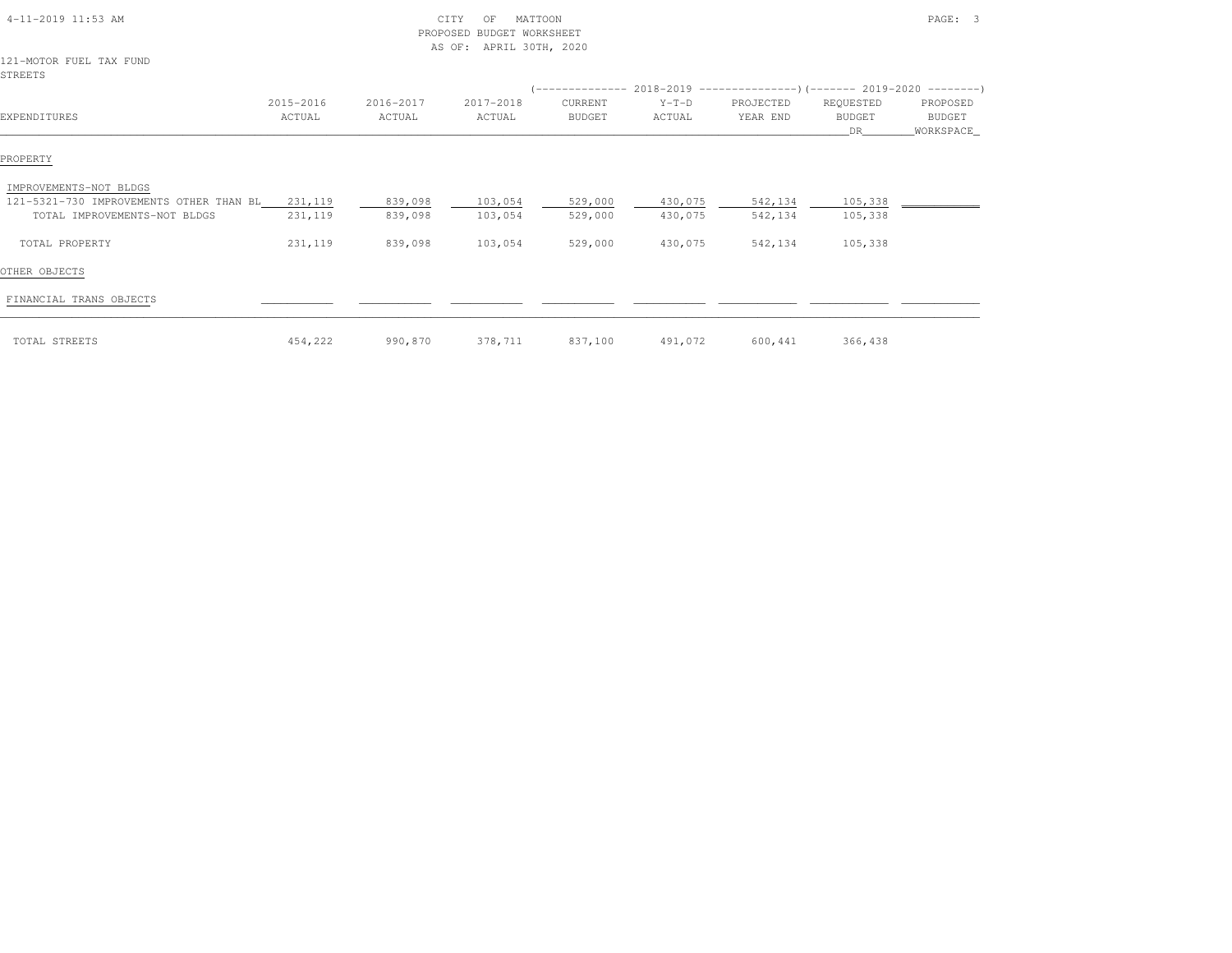| 4-11-2019 11:53 AM                                |           |           | CITY<br>MATTOON<br>OF<br>PROPOSED BUDGET WORKSHEET<br>AS OF: APRIL 30TH, 2020 |         |         |           |              | PAGE: 4               |
|---------------------------------------------------|-----------|-----------|-------------------------------------------------------------------------------|---------|---------|-----------|--------------|-----------------------|
| 121-MOTOR FUEL TAX FUND<br>SIDEWALKS & CROSSWALKS |           |           |                                                                               |         |         |           |              |                       |
|                                                   |           |           |                                                                               |         |         |           |              |                       |
|                                                   | 2015-2016 | 2016-2017 | 2017-2018                                                                     | CURRENT | $Y-T-D$ | PROJECTED | REQUESTED    | PROPOSED              |
| EXPENDITURES                                      | ACTUAL    | ACTUAL    | ACTUAL                                                                        | BUDGET  | ACTUAL  | YEAR END  | BUDGET<br>DR | BUDGET<br>_WORKSPACE_ |
|                                                   |           |           |                                                                               |         |         |           |              |                       |
| SUPPLIES                                          |           |           |                                                                               |         |         |           |              |                       |
| STREET MAINT SUPPLIES                             |           |           |                                                                               |         |         |           |              |                       |
| PURCHASED PROP MAINT SRV                          |           |           |                                                                               |         |         |           |              |                       |
| CONSTRUCTION SERVICES                             |           |           |                                                                               |         |         |           |              |                       |
| PROPERTY                                          |           |           |                                                                               |         |         |           |              |                       |
| IMPROVEMENTS-NOT BLDGS                            |           |           |                                                                               |         |         |           |              |                       |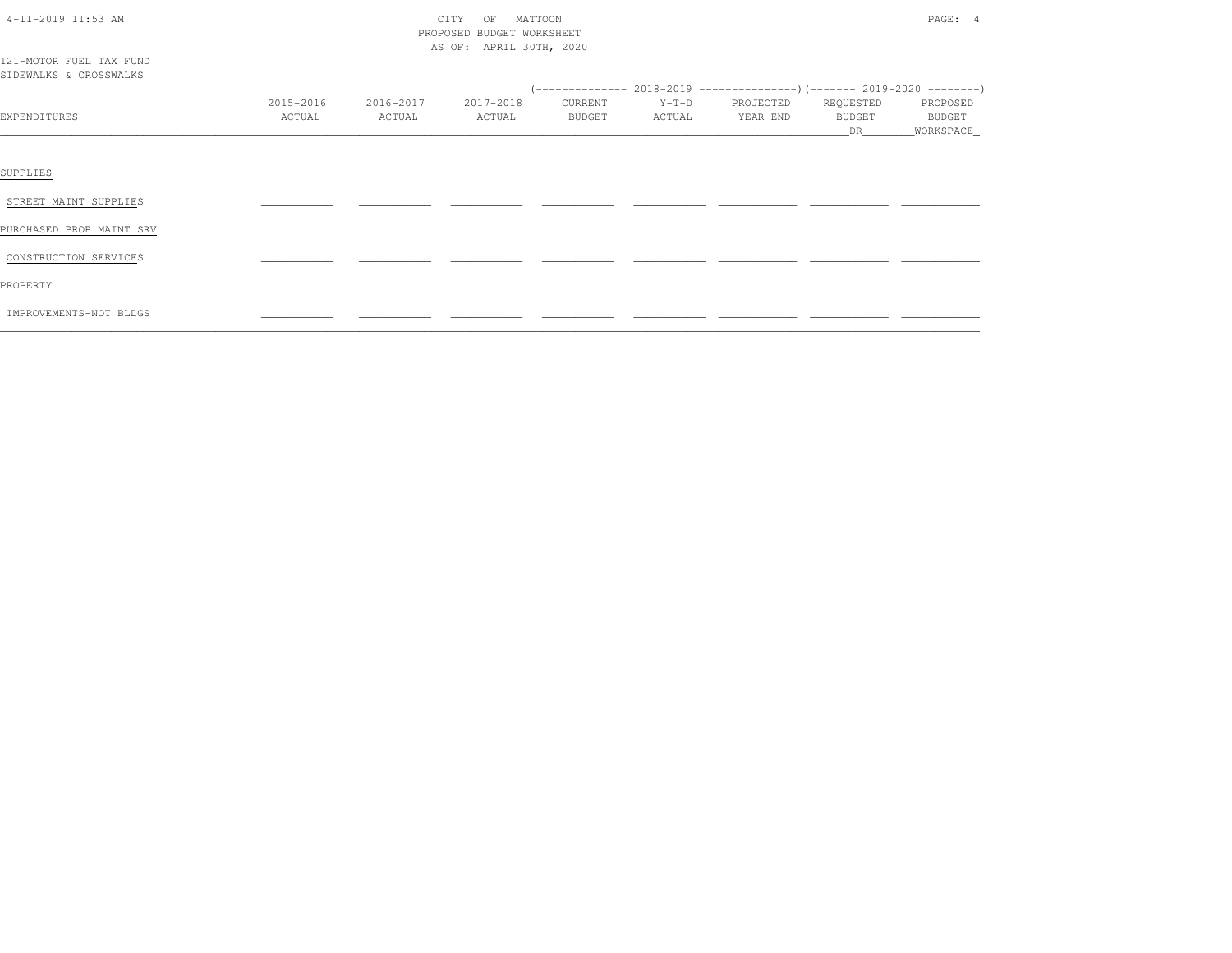| $4-11-2019$ 11:53 AM                                 |           |           | CITY<br>OF<br>PROPOSED BUDGET WORKSHEET<br>AS OF: APRIL 30TH, 2020 | MATTOON |         |                                                                              |           | PAGE: 5       |
|------------------------------------------------------|-----------|-----------|--------------------------------------------------------------------|---------|---------|------------------------------------------------------------------------------|-----------|---------------|
| 121-MOTOR FUEL TAX FUND<br>BRIDGES, VIADUCTS & GRADE |           |           |                                                                    |         |         |                                                                              |           |               |
|                                                      |           |           |                                                                    |         |         | $($ -------------- 2018-2019 ----------------) (------- 2019-2020 ---------) |           |               |
|                                                      | 2015-2016 | 2016-2017 | 2017-2018                                                          | CURRENT | $Y-T-D$ | PROJECTED                                                                    | REQUESTED | PROPOSED      |
| EXPENDITURES                                         | ACTUAL    | ACTUAL    | ACTUAL                                                             | BUDGET  | ACTUAL  | YEAR END                                                                     | BUDGET    | <b>BUDGET</b> |
|                                                      |           |           |                                                                    |         |         |                                                                              | DR        | WORKSPACE     |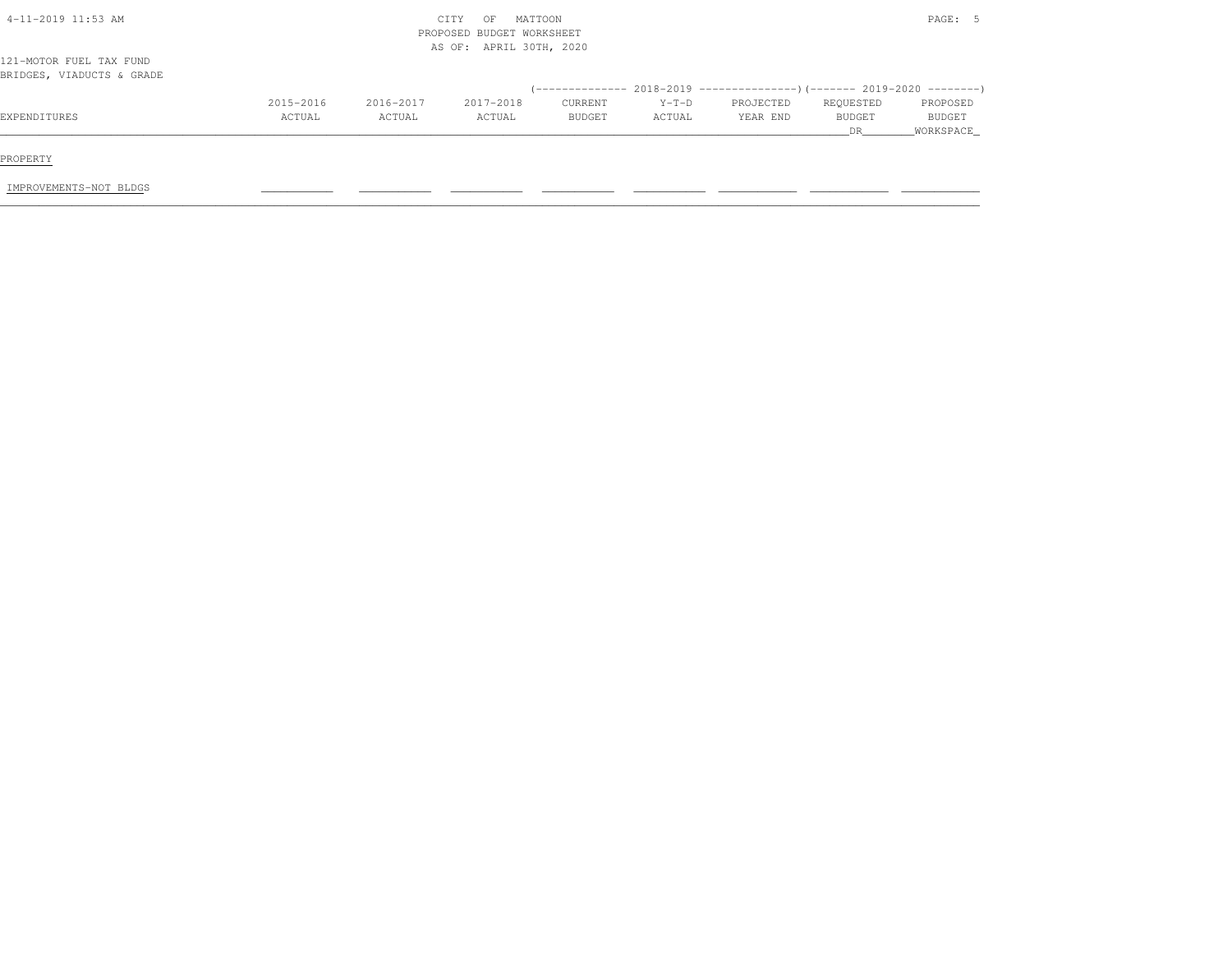| $4-11-2019$ $11:53$ AM |  |
|------------------------|--|

# $\begin{array}{ccc} \textrm{CITY} & \textrm{OF} & \textrm{MATTOON} \end{array}$  PROPOSED BUDGET WORKSHEETAS OF: APRIL 30TH, 2020

121-MOTOR FUEL TAX FUNDSNOW & ICE REMOVAL

| EXPENDITURES                                                                               | 2015-2016<br>ACTUAL | 2016-2017<br>ACTUAL | 2017-2018<br>ACTUAL | CURRENT<br><b>BUDGET</b> | $Y-T-D$<br>ACTUAL | (-------------- 2018-2019 ----------------------- 2019-2020 ---------------------<br>PROJECTED<br>YEAR END | REQUESTED<br><b>BUDGET</b><br>DR. | PROPOSED<br>BUDGET<br>WORKSPACE |
|--------------------------------------------------------------------------------------------|---------------------|---------------------|---------------------|--------------------------|-------------------|------------------------------------------------------------------------------------------------------------|-----------------------------------|---------------------------------|
| SUPPLIES                                                                                   |                     |                     |                     |                          |                   |                                                                                                            |                                   |                                 |
| STREET MAINT SUPPLIES<br>121-5325-354 ICE REMOVAL CHEMICALS<br>TOTAL STREET MAINT SUPPLIES | 11,504<br>11,504    | 11,361<br>11,361    | 6,432<br>6,432      | 7,000<br>7,000           | 2,413<br>2,413    | 6,432<br>6,432                                                                                             | 7,000<br>7,000                    |                                 |
| TOTAL SUPPLIES                                                                             | 11,504              | 11,361              | 6,432               | 7,000                    | 2,413             | 6,432                                                                                                      | 7,000                             |                                 |
| TOTAL SNOW & ICE REMOVAL                                                                   | 11,504              | 11,361              | 6,432               | 7,000                    | 2,413             | 6,432                                                                                                      | 7,000                             |                                 |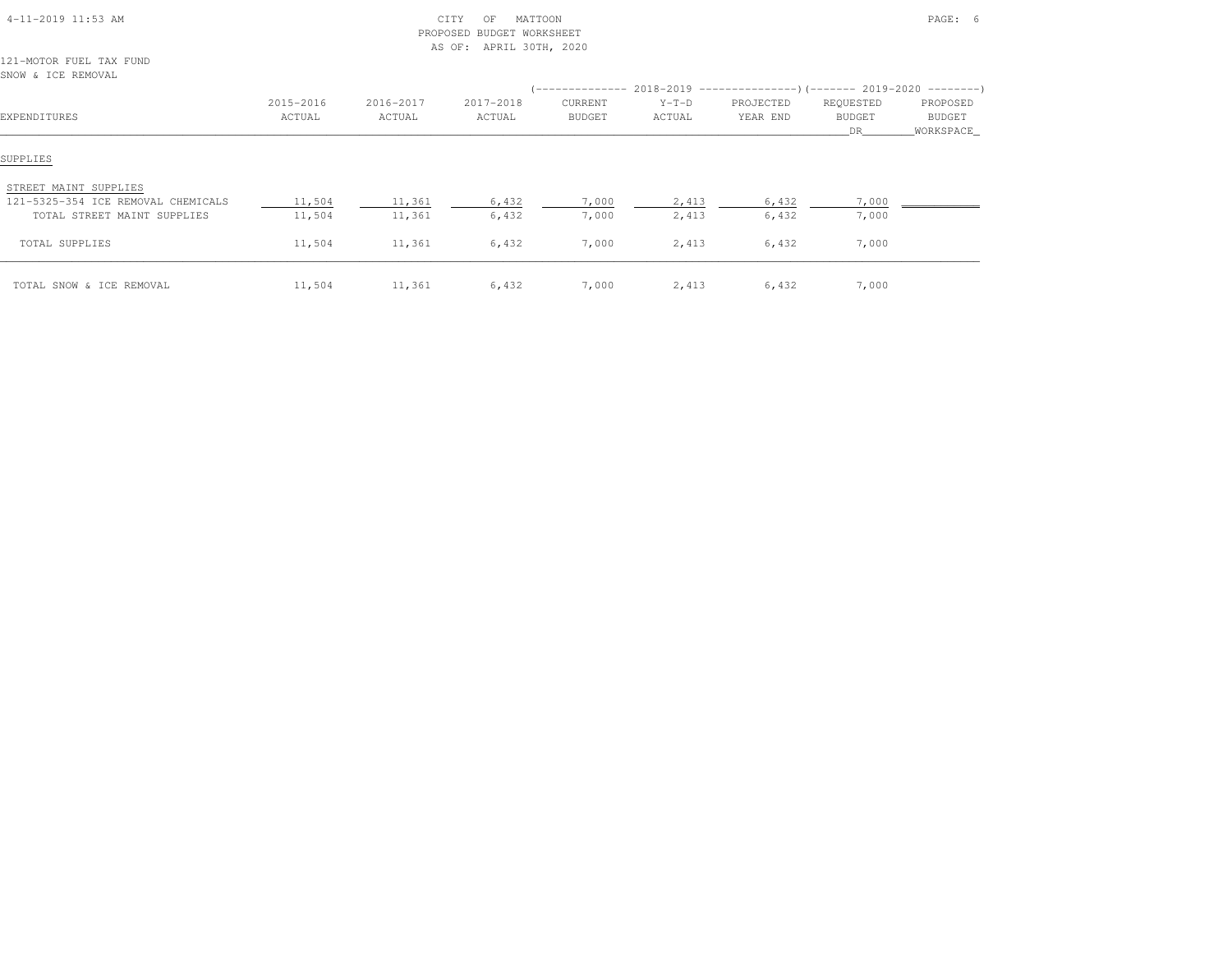| $4-11-2019$ $11:53$ AM |  |
|------------------------|--|

# 4-11-2019 CITY OF MATTOON CITY OF MATTOON PAGE: 7 PROPOSED BUDGET WORKSHEETAS OF: APRIL 30TH, 2020

### 121-MOTOR FUEL TAX FUNDSTREET LIGHTING

|                                        |           |           |           |               |          | $(-------- 2018-2019$ $--------- 1(-----2019-2020$ |               |           |
|----------------------------------------|-----------|-----------|-----------|---------------|----------|----------------------------------------------------|---------------|-----------|
|                                        | 2015-2016 | 2016-2017 | 2017-2018 | CURRENT       | $Y-T-D$  | PROJECTED                                          | REQUESTED     | PROPOSED  |
| EXPENDITURES                           | ACTUAL    | ACTUAL    | ACTUAL    | <b>BUDGET</b> | ACTUAL   | YEAR END                                           | <b>BUDGET</b> | BUDGET    |
|                                        |           |           |           |               |          |                                                    | DR            | WORKSPACE |
|                                        |           |           |           |               |          |                                                    |               |           |
| SUPPLIES                               |           |           |           |               |          |                                                    |               |           |
| ENERGY                                 |           |           |           |               |          |                                                    |               |           |
| 121-5326-321 NATURAL GAS & ELECTRIC    | 146,689   | 153,149   | 145,988   | 155,000       | 134,606  | 145,752                                            | 155,000       |           |
| 121-5326-322 ELECTRIC (COLES MOULTRIE) | 6,089     | 8,615     | 8,493     | 10,000        | $\Omega$ |                                                    |               |           |
| TOTAL ENERGY                           | 152,779   | 161,764   | 154,482   | 165,000       | 134,606  | 145,752                                            | 155,000       |           |
| TOTAL SUPPLIES                         | 152,779   | 161,764   | 154,482   | 165,000       | 134,606  | 145,752                                            | 155,000       |           |
| PURCHASED PROP MAINT SRV               |           |           |           |               |          |                                                    |               |           |
| REPAIR & MAINT SERVICES                |           |           |           |               |          |                                                    |               |           |
| 121-5326-432 REPAIR OF STRUCTURES      | 15,178    | 12,661    | 11,389    | 15,000        | 32,750   | 30,024                                             | 17,000        |           |
| TOTAL REPAIR & MAINT SERVICES          | 15,178    | 12,661    | 11,389    | 15,000        | 32,750   | 30,024                                             | 17,000        |           |
| TOTAL PURCHASED PROP MAINT SRV         | 15,178    | 12,661    | 11,389    | 15,000        | 32,750   | 30,024                                             | 17,000        |           |
| TOTAL STREET LIGHTING                  | 167,956   | 174,425   | 165,871   | 180,000       | 167,356  | 175,776                                            | 172,000       |           |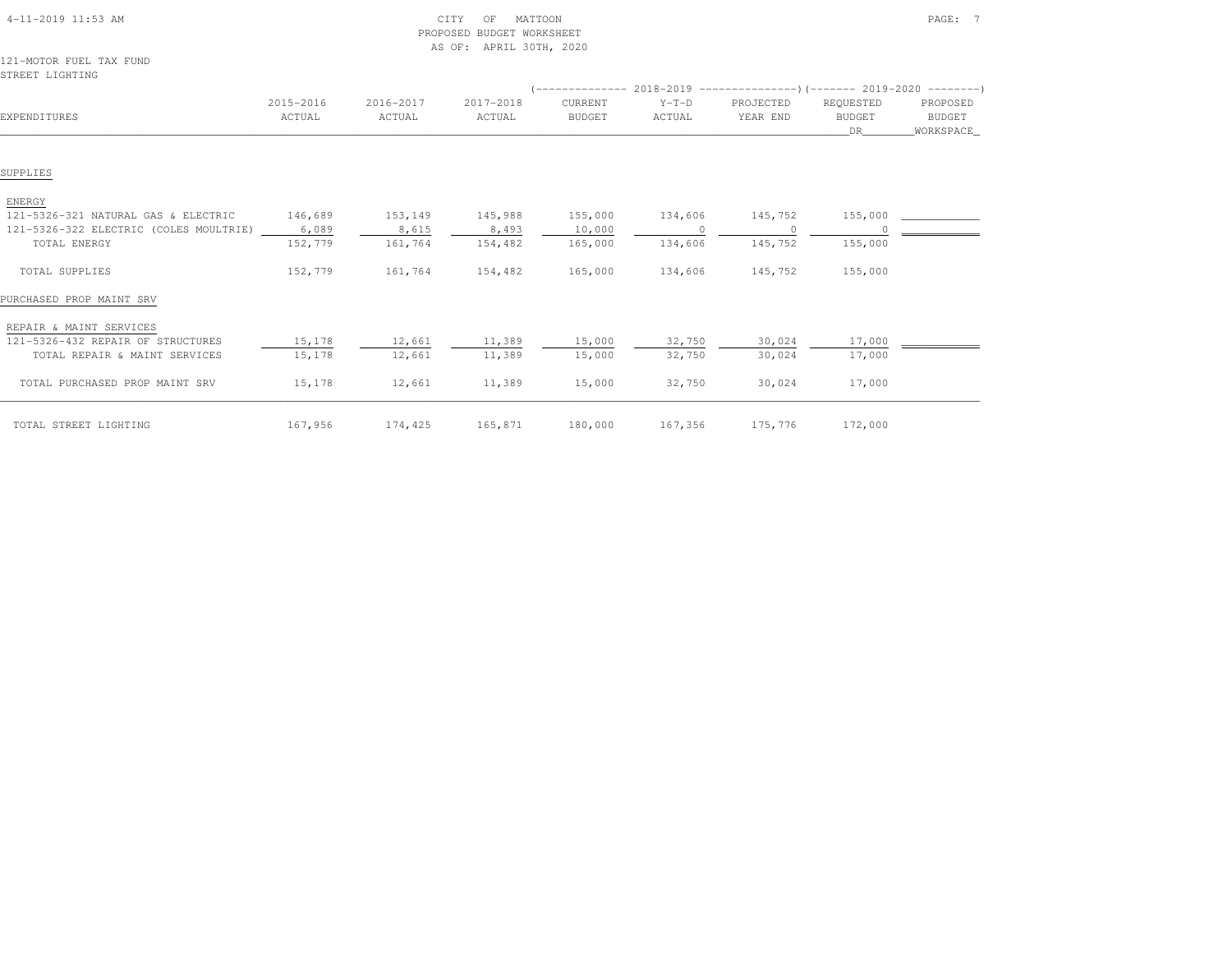|                                         |           |                | AS OF: APRIL 30TH, 2020 |               |         |                                                                          |               |           |
|-----------------------------------------|-----------|----------------|-------------------------|---------------|---------|--------------------------------------------------------------------------|---------------|-----------|
| 121-MOTOR FUEL TAX FUND                 |           |                |                         |               |         |                                                                          |               |           |
| TRAFFIC CONTROL DEVICES                 |           |                |                         |               |         |                                                                          |               |           |
|                                         |           |                |                         |               |         | $($ -------------- 2018-2019 ----------------------- 2019-2020 --------- |               |           |
|                                         | 2015-2016 | 2016-2017      | 2017-2018               | CURRENT       | $Y-T-D$ | PROJECTED                                                                | REQUESTED     | PROPOSED  |
| EXPENDITURES                            | ACTUAL    | ACTUAL         | ACTUAL                  | <b>BUDGET</b> | ACTUAL  | YEAR END                                                                 | <b>BUDGET</b> | BUDGET    |
|                                         |           |                |                         |               |         |                                                                          | DR            | WORKSPACE |
|                                         |           |                |                         |               |         |                                                                          |               |           |
| SUPPLIES                                |           |                |                         |               |         |                                                                          |               |           |
| STREET MAINT SUPPLIES                   |           |                |                         |               |         |                                                                          |               |           |
| 121-5327-356 STREET SIGNS               | 1,771     | 6,186          | 687                     | 5,000         | 1,279   | 653                                                                      | 5,000         |           |
| 121-5327-359 OTHER STREET MAINT SUPPLIE | 487       | $\overline{0}$ | 145                     | 1,000         | 639     | 639                                                                      | 1,000         |           |
| TOTAL STREET MAINT SUPPLIES             | 2,258     | 6,186          | 832                     | 6,000         | 1,918   | 1,292                                                                    | 6,000         |           |
| TOTAL SUPPLIES                          | 2,258     | 6,186          | 832                     | 6,000         | 1,918   | 1,292                                                                    | 6,000         |           |
| PURCHASED PROP MAINT SRV                |           |                |                         |               |         |                                                                          |               |           |
| REPAIR & MAINT SERVICES                 |           |                |                         |               |         |                                                                          |               |           |
| 121-5327-432 REPAIR OF STRUCTURE        | 12,657    | 13,899         | 24,283                  | 19,000        | 13,639  | 4,556                                                                    | 15,000        |           |
| TOTAL REPAIR & MAINT SERVICES           | 12,657    | 13,899         | 24,283                  | 19,000        | 13,639  | 4,556                                                                    | 15,000        |           |
| TOTAL PURCHASED PROP MAINT SRV          | 12,657    | 13,899         | 24,283                  | 19,000        | 13,639  | 4,556                                                                    | 15,000        |           |
| PROPERTY                                |           |                |                         |               |         |                                                                          |               |           |
| IMPROVEMENTS-NOT BLDGS                  |           |                |                         |               |         |                                                                          |               |           |
| TOTAL TRAFFIC CONTROL DEVICES           | 14,915    | 20,086         | 25, 114                 | 25,000        | 15,557  | 5,848                                                                    | 21,000        |           |

 4-11-2019 11:53 AM CITY OF MATTOON PAGE: 8PROPOSED BUDGET WORKSHEET

AS OF: APRIL 30TH, 2020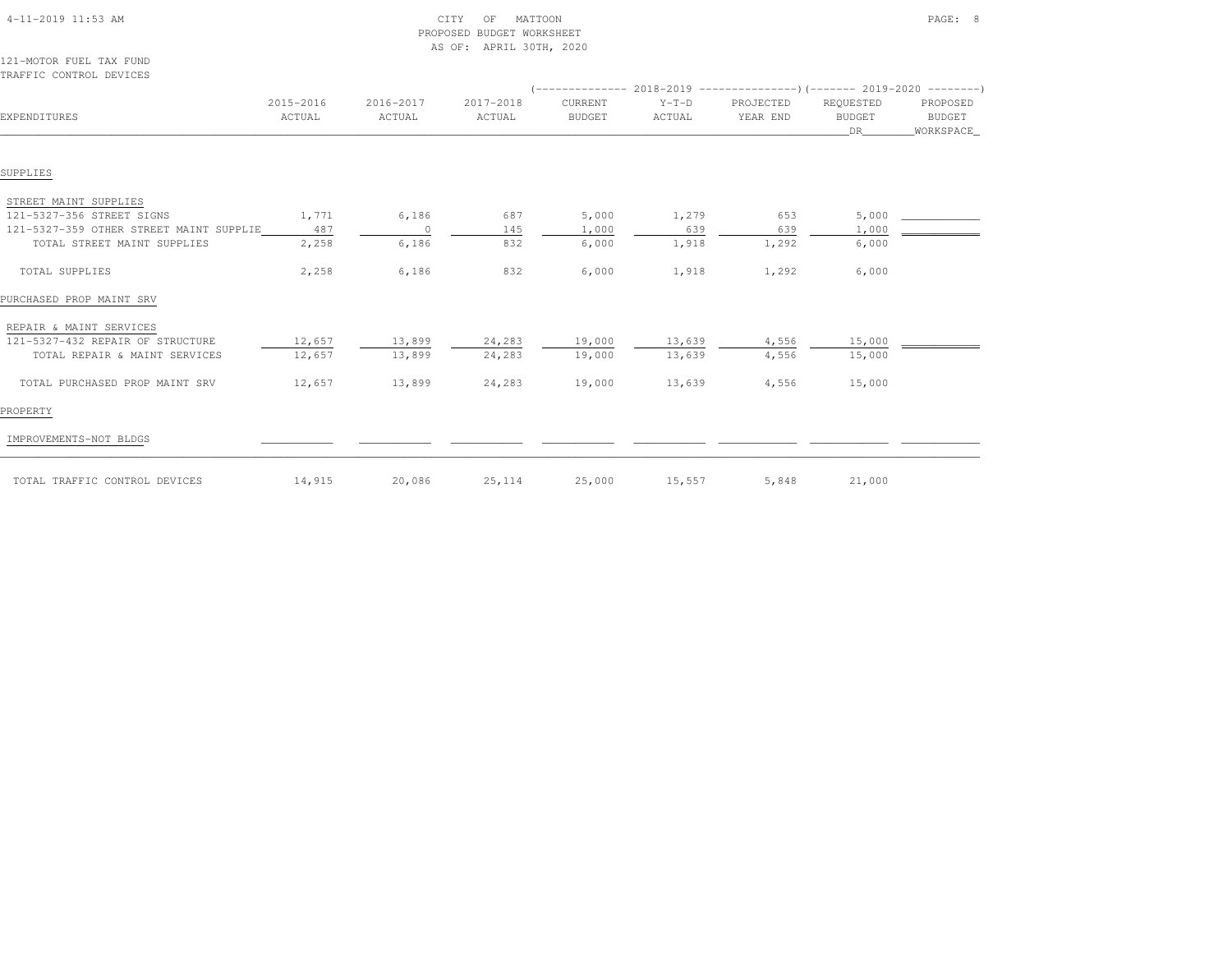# PROPOSED BUDGET WORKSHEETAS OF: APRIL 30TH, 2020

121-MOTOR FUEL TAX FUNDSTORM DRAINAGE

| JIUNI DIWIINIUH                   |                     |                     |                     |                          |                   |                       |                                  |                                         |
|-----------------------------------|---------------------|---------------------|---------------------|--------------------------|-------------------|-----------------------|----------------------------------|-----------------------------------------|
| EXPENDITURES                      | 2015-2016<br>ACTUAL | 2016-2017<br>ACTUAL | 2017-2018<br>ACTUAL | CURRENT<br><b>BUDGET</b> | $Y-T-D$<br>ACTUAL | PROJECTED<br>YEAR END | REQUESTED<br><b>BUDGET</b><br>DR | PROPOSED<br><b>BUDGET</b><br>WORKSPACE_ |
|                                   |                     |                     |                     |                          |                   |                       |                                  |                                         |
| SUPPLIES                          |                     |                     |                     |                          |                   |                       |                                  |                                         |
| STREET MAINT SUPPLIES             |                     |                     |                     |                          |                   |                       |                                  |                                         |
| 121-5328-357 CATCH BASINS         | 17,480              | 9,083               | 2,407               | 10,000                   | 4,494             | 4,494                 | 10,000                           |                                         |
| 121-5328-358 PIPE                 | 6,311               | $\circ$             | 3,197               | 3,000                    | $\circ$           | 540                   | 3,000                            |                                         |
| TOTAL STREET MAINT SUPPLIES       | 23,791              | 9,083               | 5,604               | 13,000                   | 4,494             | 5,034                 | 13,000                           |                                         |
| TOTAL SUPPLIES                    | 23,791              | 9,083               | 5,604               | 13,000                   | 4,494             | 5,034                 | 13,000                           |                                         |
| PURCHASED PROP MAINT SRV          |                     |                     |                     |                          |                   |                       |                                  |                                         |
| CONSTRUCTION SERVICES             |                     |                     |                     |                          |                   |                       |                                  |                                         |
| TOTAL STORM DRAINAGE              | 23,791              | 9,083               | 5,604               | 13,000                   | 4,494             | 5,034                 | 13,000                           |                                         |
| TOTAL EXPENDITURES                | 672,389             | 1,205,826           | 581,731             | 1,062,100                | 680,892           | 793,531               | 579,438                          |                                         |
| REVENUE OVER/(UNDER) EXPENDITURES | 195,007) (          | 236,075) (          | 82,947) (           | $566, 100$ ) (           | 170,649) (        | 319,984) (            | 80,438)                          |                                         |
| OTHER FINANCING SOURCES           |                     |                     |                     |                          |                   |                       |                                  |                                         |
| OTHER FINANCING (USES)            |                     |                     |                     |                          |                   |                       |                                  |                                         |

REVENUES & OTHER SOURCES OVER/

(UNDER) EXPENDITURES & OTHER (USES) ( 195,007) ( 236,075) ( 82,947) ( 566,100) ( 170,649) ( 319,984) ( 80,438)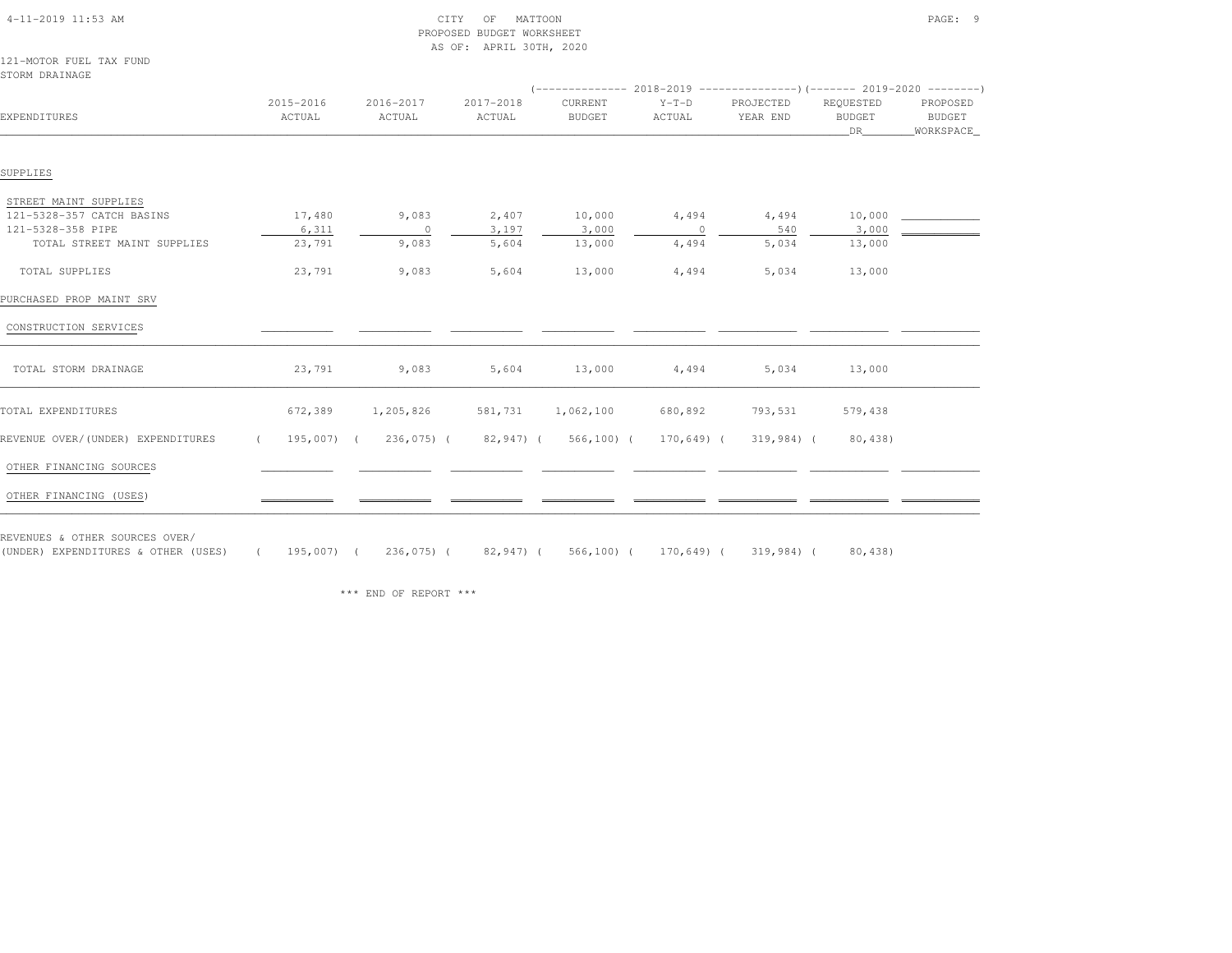| 122-HOTEL TAX FUND                      |                     |                     |                     |                                                                                                      |                   |                       |                                  |                                 |
|-----------------------------------------|---------------------|---------------------|---------------------|------------------------------------------------------------------------------------------------------|-------------------|-----------------------|----------------------------------|---------------------------------|
| <b>REVENUES</b>                         | 2015-2016<br>ACTUAL | 2016-2017<br>ACTUAL | 2017-2018<br>ACTUAL | $($ -------------- 2018-2019 ----------------------- 2019-2020 ---------<br>CURRENT<br><b>BUDGET</b> | $Y-T-D$<br>ACTUAL | PROJECTED<br>YEAR END | REQUESTED<br><b>BUDGET</b><br>DR | PROPOSED<br>BUDGET<br>WORKSPACE |
| TAXES                                   |                     |                     |                     |                                                                                                      |                   |                       |                                  |                                 |
| HOTEL & MOTEL TAX                       |                     |                     |                     |                                                                                                      |                   |                       |                                  |                                 |
| 122-4170-100 HOTEL & MOTEL TAXES        | 341,389             | 327,769             | 350,016             | 330,000                                                                                              | 304,770           | 366,293               | 330,000                          |                                 |
| TOTAL HOTEL & MOTEL TAX                 | 341,389             | 327,769             | 350,016             | 330,000                                                                                              | 304,770           | 366,293               | 330,000                          |                                 |
| TOTAL TAXES                             | 341,389             | 327,769             | 350,016             | 330,000                                                                                              | 304,770           | 366,293               | 330,000                          |                                 |
| CHARGES FOR SERVICES                    |                     |                     |                     |                                                                                                      |                   |                       |                                  |                                 |
| GENERAL GOVT CHARGES                    |                     |                     |                     |                                                                                                      |                   |                       |                                  |                                 |
| 122-4419-100 OTHER MISC GENERAL GOVT CH | 80                  | 1,490               | 912                 |                                                                                                      | 955               | 650)                  |                                  |                                 |
| TOTAL GENERAL GOVT CHARGES              | 80                  | 1,490               | 912                 |                                                                                                      | 955               | 650)                  |                                  |                                 |
| TOTAL CHARGES FOR SERVICES              | 80                  | 1,490               | 912                 | $\circ$                                                                                              | 955(              | 650)                  | $\circ$                          |                                 |
| CONTRIB & OTHER MISC REV                |                     |                     |                     |                                                                                                      |                   |                       |                                  |                                 |
| CONTRIBUTIONS & MISC REV                |                     |                     |                     |                                                                                                      |                   |                       |                                  |                                 |
| 122-4800-100 CONTRIBUTIONS & OTHER MISC | 80                  | $\circ$             |                     | $\circ$                                                                                              |                   | $\circ$               | $\circ$                          |                                 |
| TOTAL CONTRIBUTIONS & MISC REV          | 80                  | $\Omega$            | $\cap$              | $\Omega$                                                                                             |                   | $\cap$                |                                  |                                 |
| TOTAL CONTRIB & OTHER MISC REV          | 80                  | $\circ$             | $\circ$             | $\circ$                                                                                              | $\circ$           | $\circ$               | $\circ$                          |                                 |
| TOTAL REVENUES                          | 341,549             | 329,259             | 350,928             | 330,000                                                                                              | 305,725           | 365,643               | 330,000                          |                                 |

### 4-11-2019 11:53 AM CITY OF MATTOON PAGE: 1 PROPOSED BUDGET WORKSHEETAS OF: APRIL 30TH, 2020

 $12$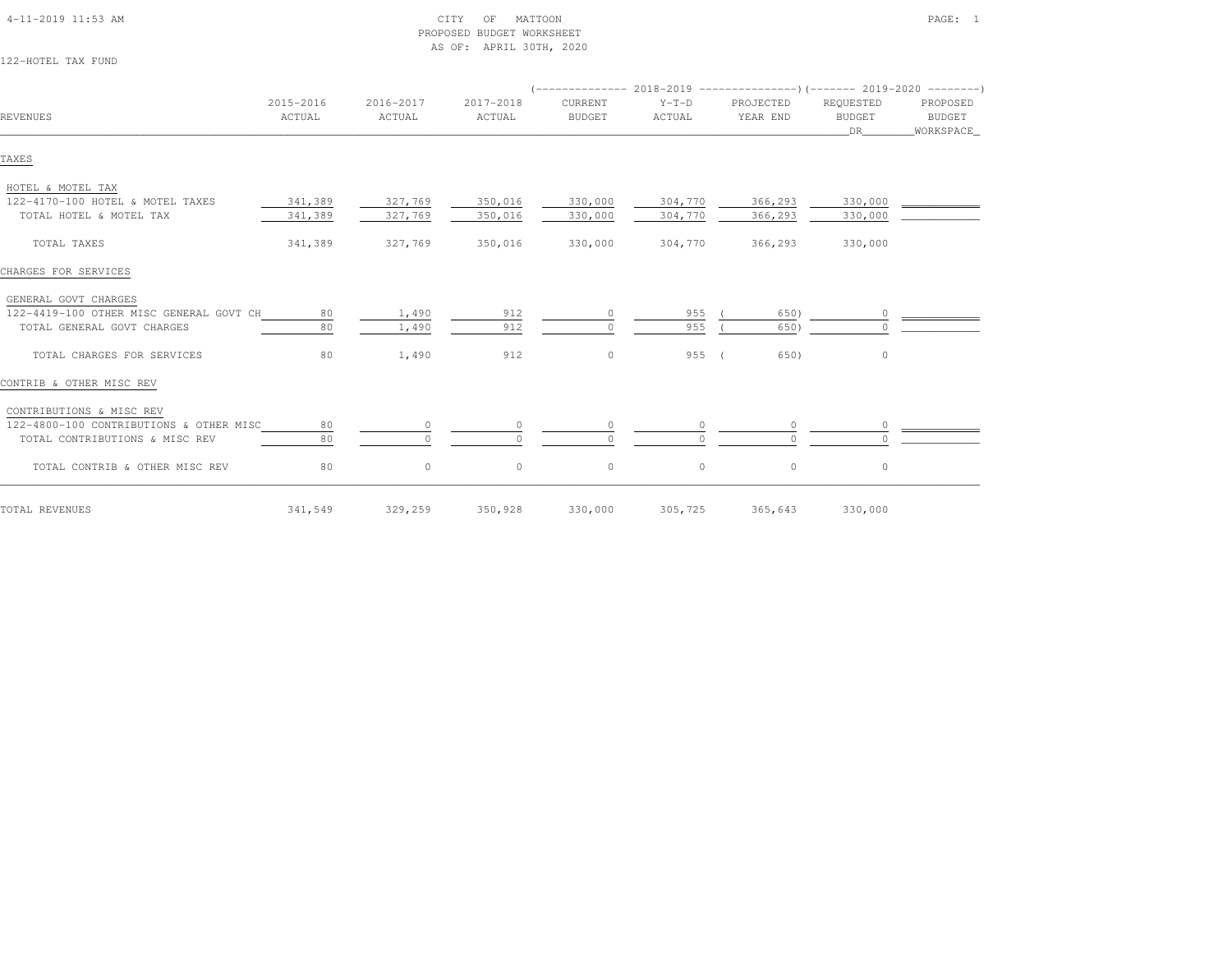# 4-11-2019 11:53 AM CITY OF MATTOON PAGE: 2 PROPOSED BUDGET WORKSHEETAS OF: APRIL 30TH, 2020

122-HOTEL TAX FUNDHOTEL TAX ADMINISTRATION

| IVILLE IAA ADMINIJINAIIVN               |                     |                     |                     |                          |                   | -------------        2018-2019 ----------------------        2019-2020 ---------- |                                   |                                        |
|-----------------------------------------|---------------------|---------------------|---------------------|--------------------------|-------------------|-----------------------------------------------------------------------------------|-----------------------------------|----------------------------------------|
| EXPENDITURES                            | 2015-2016<br>ACTUAL | 2016-2017<br>ACTUAL | 2017-2018<br>ACTUAL | CURRENT<br><b>BUDGET</b> | $Y-T-D$<br>ACTUAL | PROJECTED<br>YEAR END                                                             | REQUESTED<br><b>BUDGET</b><br>DR. | PROPOSED<br><b>BUDGET</b><br>WORKSPACE |
|                                         |                     |                     |                     |                          |                   |                                                                                   |                                   |                                        |
| PERSONNEL SERVICES                      |                     |                     |                     |                          |                   |                                                                                   |                                   |                                        |
| SALARIES & WAGES                        |                     |                     |                     |                          |                   |                                                                                   |                                   |                                        |
| 122-5653-111 SALARIES OF REG EMPLOYEES  | 48,534              | 53,547              | 60,644              | 54,734                   | 59,244            | 63,064                                                                            | 68,012                            |                                        |
| 122-5653-112 SALARIES OF TEMP EMPLOYEES | 17,274              | 15,968              | 12,365              | 38,145                   | 11,021            | 15,870                                                                            | 27,033                            |                                        |
| 122-5653-113 OVERTIME                   | 1,785               | 1,566               | 1,340               | 1,500                    | 1,457             | 2,367                                                                             | 1,500                             |                                        |
| 122-5653-114 COMPENSATED ABSENCES       | 3,023               | 3,651               | 4,143               | $\circ$                  | 3,423             | 3,574                                                                             | $\circ$                           |                                        |
| TOTAL SALARIES & WAGES                  | 70,616              | 74,731              | 78,492              | 94,379                   | 75,144            | 84,875                                                                            | 96,545                            |                                        |
| TOTAL PERSONNEL SERVICES                | 70,616              | 74,731              | 78,492              | 94,379                   | 75,144            | 84,875                                                                            | 96,545                            |                                        |
| EMPLOYEE BENEFITS                       |                     |                     |                     |                          |                   |                                                                                   |                                   |                                        |
| GROUP INSURANCE                         |                     |                     |                     |                          |                   |                                                                                   |                                   |                                        |
| 122-5653-211 GROUP HEALTH INSURANCE     | 16,151              | 15,253              | 15,246              | 15,045                   | 12,039            | 12,563                                                                            | 16,005                            |                                        |
| 122-5653-212 GROUP LIFE INSURANCE       | 134                 | 143                 | 156                 | 156                      | 156               | 156                                                                               | 156                               |                                        |
| TOTAL GROUP INSURANCE                   | 16,285              | 15,396              | 15,402              | 15,201                   | 12,195            | 12,719                                                                            | 16,161                            |                                        |
| SOCIAL SECURITY CONTRIB                 |                     |                     |                     |                          |                   |                                                                                   |                                   |                                        |
| 122-5653-221 FICA CONTRIBUTIONS         | 4,094               | 4,397               | 4,657               | 5,851                    | 4,472             | 5,092                                                                             | 5,986                             |                                        |
| 122-5653-222 MEDICARE CONTRIBUTIONS     | 958                 | 1,028               | 1,089               | 1,368                    | 1,046             | 1,191                                                                             | 1,400                             |                                        |
| TOTAL SOCIAL SECURITY CONTRIB           | 5,052               | 5,426               | 5,747               | 7,219                    | 5,518             | 6,283                                                                             | 7,386                             |                                        |
| RETIREMENT CONTRIBTUIONS                |                     |                     |                     |                          |                   |                                                                                   |                                   |                                        |
| 122-5653-231 IMRF CONTRIBUTIONS         | 5,504               | 5,575               | 5,630               | 6,185                    | 4,811             | 5,841                                                                             | 4,759                             |                                        |
| TOTAL RETIREMENT CONTRIBTUIONS          | 5,504               | 5,575               | 5,630               | 6,185                    | 4,811             | 5,841                                                                             | 4,759                             |                                        |
| UNEMPLOYMNT COMPENSATION                |                     |                     |                     |                          |                   |                                                                                   |                                   |                                        |
| 122-5653-240 UNEMPLOYMENT COMP.         | 862                 | 781                 | 850                 | 894                      | 894               | 894                                                                               | 308                               |                                        |
| TOTAL UNEMPLOYMNT COMPENSATION          | 862                 | 781                 | 850                 | 894                      | 894               | 894                                                                               | 308                               |                                        |
| WORKER'S COMPENSATION                   |                     |                     |                     |                          |                   |                                                                                   |                                   |                                        |
| 122-5653-250 WORKERS' COMPENSATION      | 144                 | 144                 | 180                 | 184                      | 184               | 184                                                                               | 216                               |                                        |
| TOTAL WORKER'S COMPENSATION             | 144                 | 144                 | 180                 | 184                      | 184               | 184                                                                               | 216                               |                                        |
| TOTAL EMPLOYEE BENEFITS                 | 27,846              | 27,322              | 27,809              | 29,683                   | 23,602            | 25,921                                                                            | 28,830                            |                                        |
| SUPPLIES                                |                     |                     |                     |                          |                   |                                                                                   |                                   |                                        |
| GENERAL SUPPLIES                        |                     |                     |                     |                          |                   |                                                                                   |                                   |                                        |
| 122-5653-311 OFFICE SUPPLIES            | 1,308               | 2,315               | 1,788               | 1,500                    | 1,751             | 1,839                                                                             | 1,500                             |                                        |
| 122-5653-316 TOOLS & EQUIPMENT          | $\circ$             | $\mathbf{0}$        | 753                 | $\mathbf{0}$             | $\circ$           | $\circ$                                                                           | $\circ$                           |                                        |
| 122-5653-317 CONCESSION & SOUVENIR SUPP | 318                 | $\circ$             | $\circ$             | 1,000                    | $\mathbf{0}$      | $\circ$                                                                           | 1,000                             |                                        |
| 122-5653-319 MISCELLANEOUS SUPPLIES     | 2,081               | 1,115               | 250                 | 500                      | $\circ$           | $\circ$                                                                           | 500                               |                                        |
| TOTAL GENERAL SUPPLIES                  | 3,707               | 3,429               | 2,791               | 3,000                    | 1,751             | 1,839                                                                             | 3,000                             |                                        |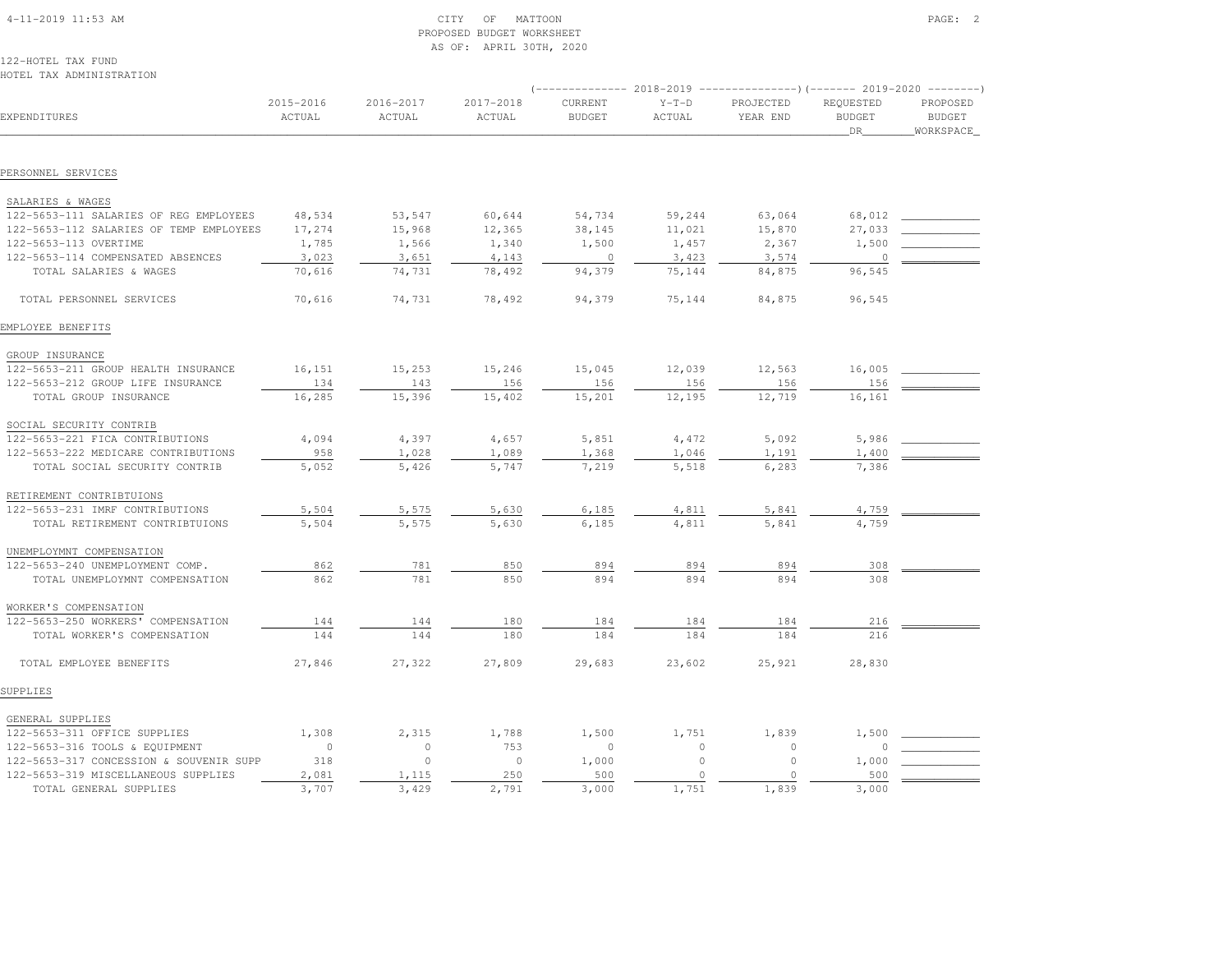# 4-11-2019 11:53 AM CITY OF MATTOON PAGE: 3 PROPOSED BUDGET WORKSHEETAS OF: APRIL 30TH, 2020

122-HOTEL TAX FUNDHOTEL TAX ADMINISTRATION

|                                         |                     |                         |                     |                          |                   | (-------------- 2018-2019 ----------------)(------- 2019-2020 --------) |                                         |                                        |
|-----------------------------------------|---------------------|-------------------------|---------------------|--------------------------|-------------------|-------------------------------------------------------------------------|-----------------------------------------|----------------------------------------|
| EXPENDITURES                            | 2015-2016<br>ACTUAL | $2016 - 2017$<br>ACTUAL | 2017-2018<br>ACTUAL | CURRENT<br><b>BUDGET</b> | $Y-T-D$<br>ACTUAL | PROJECTED<br>YEAR END                                                   | REQUESTED<br><b>BUDGET</b><br><b>DR</b> | PROPOSED<br><b>BUDGET</b><br>WORKSPACE |
| ENERGY                                  |                     |                         |                     |                          |                   |                                                                         |                                         |                                        |
| 122-5653-321 NATURAL GAS & ELECTRIC (CI | 2,263               | 3,151                   | 2,325               | 2,000                    | 2,406             | 2,256                                                                   | 2,500                                   |                                        |
| 122-5653-322 ELECTRICITY (COLES MOULTRI | 427                 | 427                     | 312                 | 500                      | 428               | 467                                                                     | 500                                     |                                        |
| TOTAL ENERGY                            | 2,690               | 3,578                   | 2,637               | 2,500                    | 2,834             | 2,724                                                                   | 3,000                                   |                                        |
| TOTAL SUPPLIES                          | 6,397               | 7,007                   | 5,427               | 5,500                    | 4,585             | 4,563                                                                   | 6,000                                   |                                        |
| PURCHASED PROP MAINT SRV                |                     |                         |                     |                          |                   |                                                                         |                                         |                                        |
| REPAIR & MAINT SERVICES                 |                     |                         |                     |                          |                   |                                                                         |                                         |                                        |
| 122-5653-432 REPAIR OF STRUCTURES       | $\circ$             | $\circ$                 | $\circ$             | $\circ$                  | 296               | 507                                                                     | 1,000                                   |                                        |
| TOTAL REPAIR & MAINT SERVICES           | $\Omega$            | $\Omega$                | $\Omega$            | $\Omega$                 | 296               | 507                                                                     | 1,000                                   |                                        |
| TOTAL PURCHASED PROP MAINT SRV          | $\Omega$            | $\circ$                 | $\circ$             | $\circ$                  | 296               | 507                                                                     | 1,000                                   |                                        |
| OTHER PURCHASED SERVICES                |                     |                         |                     |                          |                   |                                                                         |                                         |                                        |
| PROFESSIONAL SERVICES                   |                     |                         |                     |                          |                   |                                                                         |                                         |                                        |
| 122-5653-513 AUDITING SERVICES          | 1,530               | 1,575                   | 1,620               | 1,500                    | 1,668             | 2,057                                                                   | 1,500                                   |                                        |
| 122-5653-516 TECHNOLOGY SERVICES        | 2,964               | 2,964                   | 2,964               | 3,000                    | 2,964             | 2,964                                                                   | 3,000                                   |                                        |
| TOTAL PROFESSIONAL SERVICES             | 4,494               | 4,539                   | 4,584               | 4,500                    | 4,632             | 5,021                                                                   | 4,500                                   |                                        |
| COMMUNICATION                           |                     |                         |                     |                          |                   |                                                                         |                                         |                                        |
| 122-5653-531 POSTAGE                    | 21                  | 67                      | 411                 | 300                      | 193               | 55                                                                      | 300                                     |                                        |
| 122-5653-532 TELEPHONE                  | 2,507               | 4,099                   | 3,740               | 3,000                    | 3,502             | 3,375                                                                   | 3,000                                   |                                        |
| 122-5653-533 CELLULAR PHONE             | 1,200               | 1,200                   | 1,200               | 1,200                    | 1,100             | 1,200                                                                   | 1,200                                   |                                        |
| TOTAL COMMUNICATION                     | 3,727               | 5,366                   | 5,350               | 4,500                    | 4,794             | 4,629                                                                   | 4,500                                   |                                        |
| ADVERTISING                             |                     |                         |                     |                          |                   |                                                                         |                                         |                                        |
| 122-5653-540 ADVERTISING                | 12,369              | 8,107                   | 3,948               | 20,000                   | 14,823            | 17,504                                                                  | 20,000                                  |                                        |
| TOTAL ADVERTISING                       | 12,369              | 8,107                   | 3,948               | 20,000                   | 14,823            | 17,504                                                                  | 20,000                                  |                                        |
| PRINTING & BINDING                      |                     |                         |                     |                          |                   |                                                                         |                                         |                                        |
| 122-5653-550 PRINTING & BINDING         | $\overline{0}$      | 198                     | 1,288               | 3,000                    | 1,620             | 2,778                                                                   | 2,500                                   |                                        |
| TOTAL PRINTING & BINDING                | $\Omega$            | 198                     | 1,288               | 3,000                    | 1,620             | 2,778                                                                   | 2,500                                   |                                        |
| EMPLOYEE BUSINESS EXP                   |                     |                         |                     |                          |                   |                                                                         |                                         |                                        |
| 122-5653-561 BUSINESS MEETING EXPENSE   | 457                 | 1,079                   | 809                 | 1,000                    | 684               | 469                                                                     | 1,000                                   |                                        |
| 122-5653-562 TRAVEL & TRAINING          | 5,152               | 6,827                   | 4,080               | 5,000                    | 5,486             | 5,828                                                                   | 5,000                                   |                                        |
| TOTAL EMPLOYEE BUSINESS EXP             | 5,609               | 7,905                   | 4,889               | 6,000                    | 6,170             | 6,297                                                                   | 6,000                                   |                                        |
| OTHER PURCHASED SERVICES                |                     |                         |                     |                          |                   |                                                                         |                                         |                                        |
| 122-5653-571 DUES & MEMBERSHIPS         | 500                 | 950                     | 1,068               | 500                      | 943               | 1,488                                                                   | 500                                     |                                        |
| 122-5653-572 COMMUNITY PROMOTION & RELA | 2,804               | 2,476                   | 2,297               | 11,000                   | 2,290             | 3,220                                                                   | 2,000                                   |                                        |
| TOTAL OTHER PURCHASED SERVICES          | 3,304               | 3,426                   | 3,365               | 11,500                   | 3,232             | 4,708                                                                   | 2,500                                   |                                        |
| TOTAL OTHER PURCHASED SERVICES          | 29,502              | 29,541                  | 23, 424             | 49,500                   | 35,272            | 40,937                                                                  | 40,000                                  |                                        |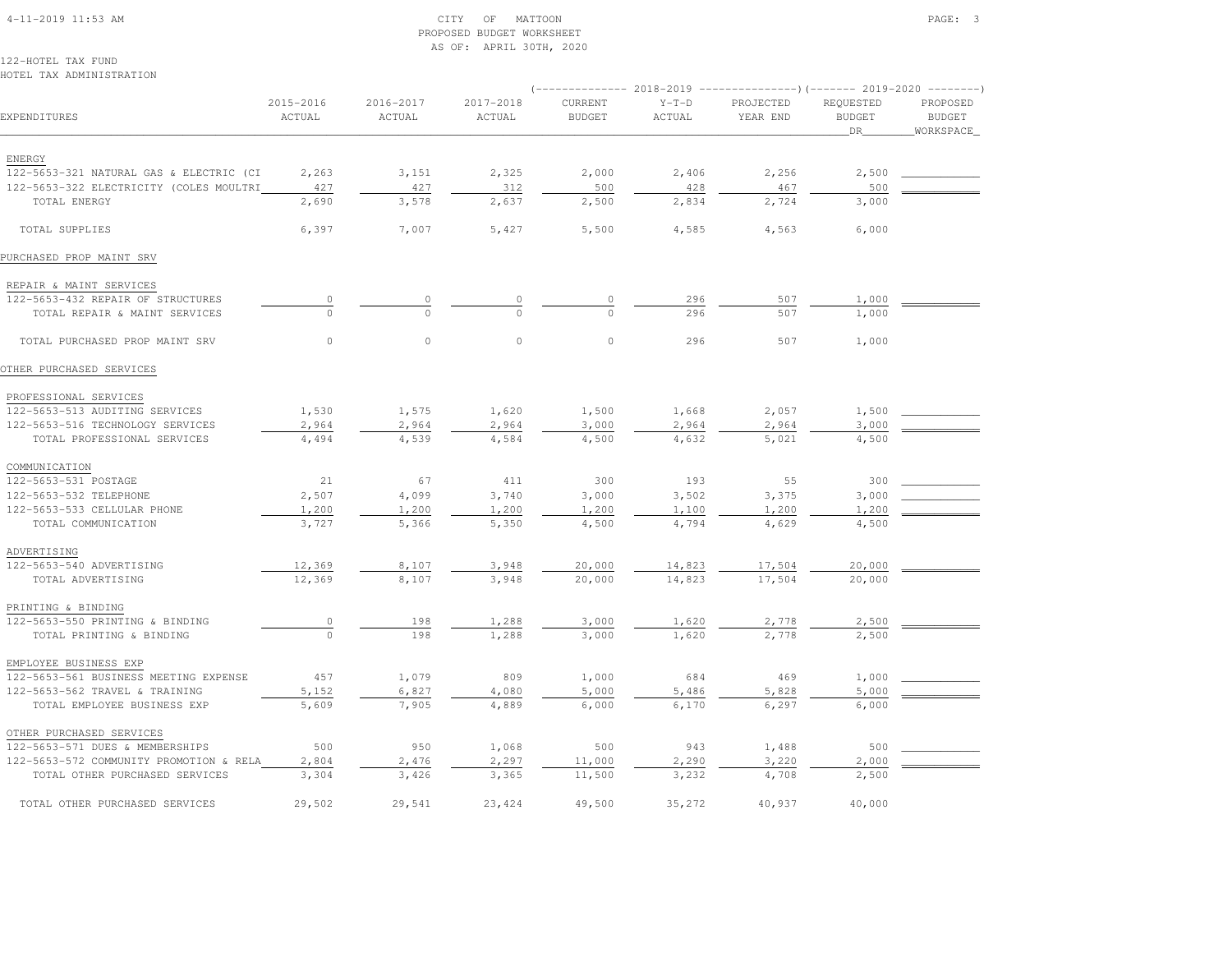|                                         |           |           | AS OF: APRIL 30TH, 2020 |               |          |                                                                         |               |               |
|-----------------------------------------|-----------|-----------|-------------------------|---------------|----------|-------------------------------------------------------------------------|---------------|---------------|
| 122-HOTEL TAX FUND                      |           |           |                         |               |          |                                                                         |               |               |
| HOTEL TAX ADMINISTRATION                |           |           |                         |               |          |                                                                         |               |               |
|                                         |           |           |                         |               |          | (-------------- 2018-2019 ----------------)(------- 2019-2020 --------) |               |               |
|                                         | 2015-2016 | 2016-2017 | 2017-2018               | CURRENT       | $Y-T-D$  | PROJECTED                                                               | REQUESTED     | PROPOSED      |
| EXPENDITURES                            | ACTUAL    | ACTUAL    | ACTUAL                  | <b>BUDGET</b> | ACTUAL   | YEAR END                                                                | <b>BUDGET</b> | <b>BUDGET</b> |
|                                         |           |           |                         |               |          |                                                                         | DR.           | WORKSPACE     |
| PROPERTY                                |           |           |                         |               |          |                                                                         |               |               |
| IMPROVEMENTS-NOT BLDGS                  |           |           |                         |               |          |                                                                         |               |               |
| 122-5653-730 IMPROVEMENTS OTHER THAN BL | $\circ$   | 17,500    | 0                       | 0             | 0        | $\circ$                                                                 | 20,000        |               |
| TOTAL IMPROVEMENTS-NOT BLDGS            | $\Omega$  | 17,500    | $\circ$                 | $\Omega$      | $\Omega$ | $\Omega$                                                                | 20,000        |               |
| TOTAL PROPERTY                          | $\circ$   | 17,500    | $\circ$                 | $\mathbb O$   | $\circ$  | $\circ$                                                                 | 20,000        |               |
|                                         |           |           |                         |               |          |                                                                         |               |               |
| OTHER OBJECTS                           |           |           |                         |               |          |                                                                         |               |               |
| FINANCIAL TRANS OBJECTS                 |           |           |                         |               |          |                                                                         |               |               |
| 122-5653-814 PRINTING/COPY MACH LEASE/M | 852       | 1,373     | 1,283                   | 1,000         | 1,529    | 1,627                                                                   | 1,500         |               |
| TOTAL FINANCIAL TRANS OBJECTS           | 852       | 1,373     | 1,283                   | 1,000         | 1,529    | 1,627                                                                   | 1,500         |               |
| FINANCIAL TRANS OBJECTS                 |           |           |                         |               |          |                                                                         |               |               |
| 122-5653-825 TOURISM GRANTS             | 131,644   | 117,782   | 123,300                 | 120,000       | 123,050  | 123,300                                                                 | 125,000       |               |
| TOTAL FINANCIAL TRANS OBJECTS           | 131,644   | 117,782   | 123,300                 | 120,000       | 123,050  | 123,300                                                                 | 125,000       |               |
| COMPUTER INFO SYS OBJECT                |           |           |                         |               |          |                                                                         |               |               |
| 122-5653-863 COMPUTERS                  | 0         | 0         | 1,951                   | 2,700         | 2,521    | 2,700                                                                   | 0             |               |
| TOTAL COMPUTER INFO SYS OBJECT          | $\Omega$  | $\circ$   | 1,951                   | 2,700         | 2,521    | 2,700                                                                   |               |               |
| TOTAL OTHER OBJECTS                     | 132,496   | 119,155   | 126,534                 | 123,700       | 127,100  | 127,627                                                                 | 126,500       |               |
| TOTAL HOTEL TAX ADMINISTRATION          | 266,857   | 275,257   | 261,687                 | 302,762       | 266,000  | 284,430                                                                 | 318,875       |               |
| TOTAL EXPENDITURES                      | 266,857   | 275,257   | 261,687                 | 302,762       | 266,000  | 284,430                                                                 | 318,875       |               |
|                                         |           |           |                         |               |          |                                                                         |               |               |
| REVENUE OVER/(UNDER) EXPENDITURES       | 74,692    | 54,002    | 89,241                  | 27,238        | 39,725   | 81,213                                                                  | 11,125        |               |
| OTHER FINANCING (USES)                  |           |           |                         |               |          |                                                                         |               |               |
| REVENUES & OTHER SOURCES OVER/          |           |           |                         |               |          |                                                                         |               |               |
| (UNDER) EXPENDITURES & OTHER (USES)     | 74,692    | 54,002    | 89,241                  | 27,238        | 39,725   | 81,213                                                                  | 11,125        |               |

PROPOSED BUDGET WORKSHEET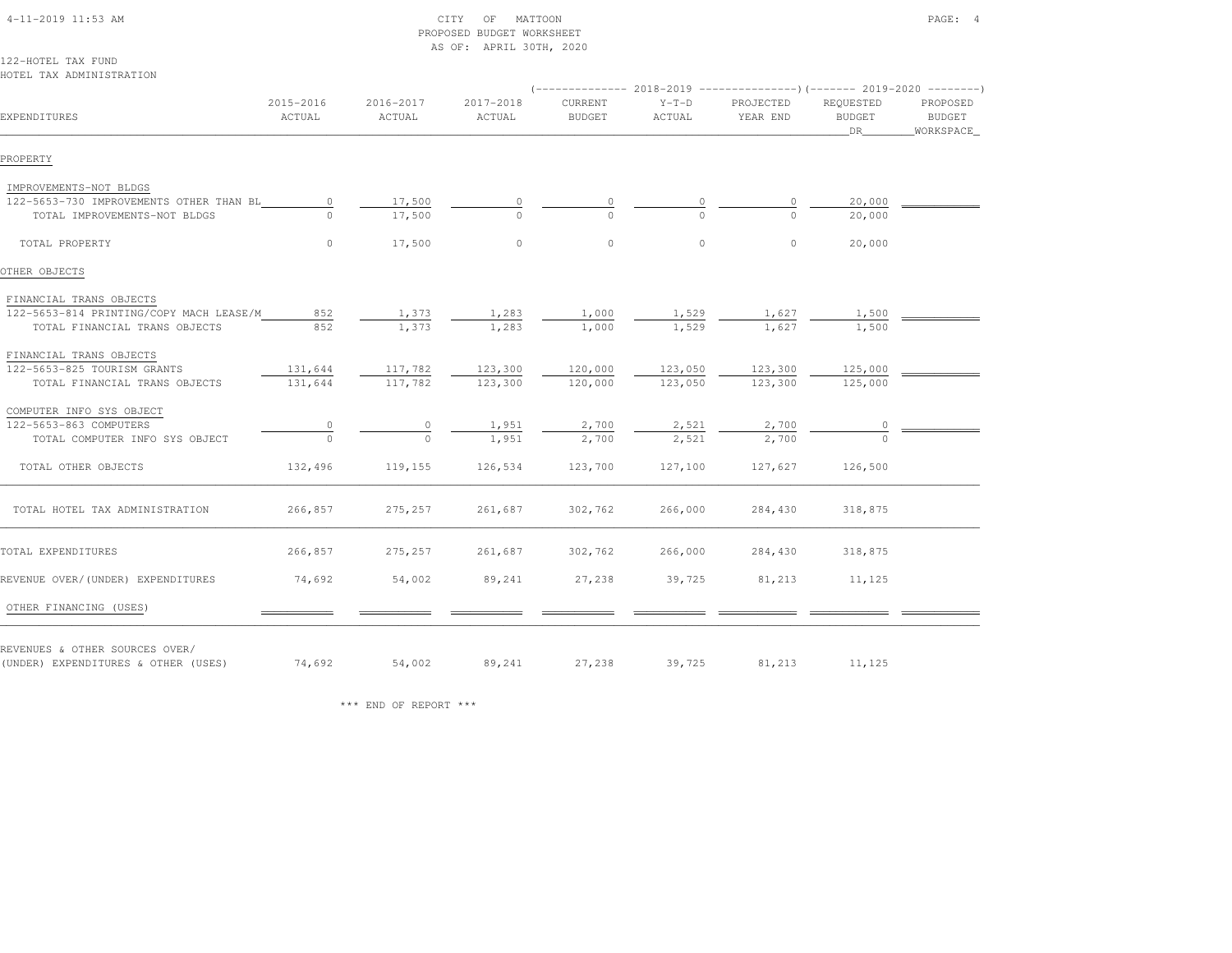| $4-11-2019$ $11:53$ AM |  |
|------------------------|--|

### $\text{CITY}$  of MATTOON  $\text{PAGE:}$  1 PROPOSED BUDGET WORKSHEETAS OF: APRIL 30TH, 2020

123-FESTIVAL MGMT FUND

|                                         |           |           |           | -------------- |         | $2018-2019$ ----------------)(------- 2019-2020 ---------) |               |           |
|-----------------------------------------|-----------|-----------|-----------|----------------|---------|------------------------------------------------------------|---------------|-----------|
|                                         | 2015-2016 | 2016-2017 | 2017-2018 | <b>CURRENT</b> | $Y-T-D$ | PROJECTED                                                  | REQUESTED     | PROPOSED  |
| REVENUES                                | ACTUAL    | ACTUAL    | ACTUAL    | <b>BUDGET</b>  | ACTUAL  | YEAR END                                                   | <b>BUDGET</b> | BUDGET    |
|                                         |           |           |           |                |         |                                                            | DR.           | WORKSPACE |
| CHARGES FOR SERVICES                    |           |           |           |                |         |                                                            |               |           |
| CEMETERY DEPT CHRGS                     |           |           |           |                |         |                                                            |               |           |
| 123-4491-010 CONTRIBUTIONS FOR FIREWORK | 13,522    | 12,963    | 12,906    | 13,000         | 12,765  | 12,765                                                     | 13,000        |           |
| 123-4492-010 CONTRIBUTIONS FOR LIGHTWOR | 49,683    | 52,646    | 58,126    | 40,000         | 59,379  | 56,595                                                     | 50,000        |           |
| 123-4494-010 CONTRIBUTIONS FOR BAGELFES | 81,690    | 66,506    | 66,643    | 60,000         | 69,424  | 68,424                                                     | 65,000        |           |
| TOTAL CEMETERY DEPT CHRGS               | 144,895   | 132,115   | 137,674   | 113,000        | 141,568 | 137,784                                                    | 128,000       |           |
| TOTAL CHARGES FOR SERVICES              | 144,895   | 132,115   | 137,674   | 113,000        | 141,568 | 137,784                                                    | 128,000       |           |
| TOTAL REVENUES                          | 144,895   | 132, 115  | 137,674   | 113,000        | 141,568 | 137,784                                                    | 128,000       |           |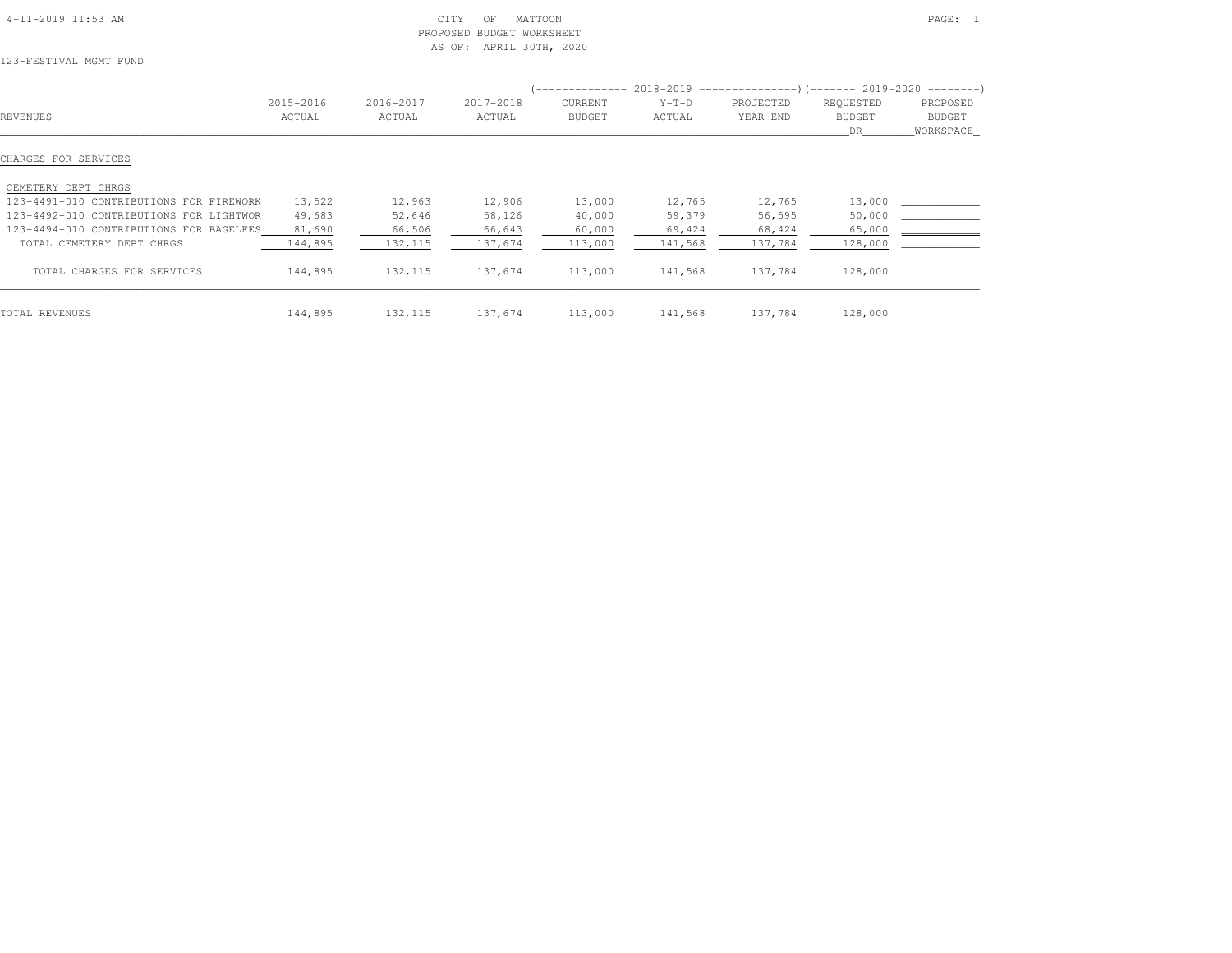| 4-11-2019 11:53 AM                                |                     | CITY<br>MATTOON<br>OF<br>PROPOSED BUDGET WORKSHEET<br>AS OF: APRIL 30TH, 2020 |                     |                   |                   |                       |                           |                                          |  |
|---------------------------------------------------|---------------------|-------------------------------------------------------------------------------|---------------------|-------------------|-------------------|-----------------------|---------------------------|------------------------------------------|--|
| 123-FESTIVAL MGMT FUND<br>FESTIVAL ADMINISTRATION |                     |                                                                               |                     |                   |                   |                       |                           |                                          |  |
|                                                   |                     |                                                                               |                     |                   |                   |                       |                           |                                          |  |
| EXPENDITURES                                      | 2015-2016<br>ACTUAL | 2016-2017<br>ACTUAL                                                           | 2017-2018<br>ACTUAL | CURRENT<br>BUDGET | $Y-T-D$<br>ACTUAL | PROJECTED<br>YEAR END | REQUESTED<br>BUDGET<br>DR | PROPOSED<br><b>BUDGET</b><br>_WORKSPACE_ |  |
|                                                   |                     |                                                                               |                     |                   |                   |                       |                           |                                          |  |
| SUPPLIES                                          |                     |                                                                               |                     |                   |                   |                       |                           |                                          |  |
| GENERAL SUPPLIES                                  |                     |                                                                               |                     |                   |                   |                       |                           |                                          |  |
| OTHER PURCHASED SERVICES                          |                     |                                                                               |                     |                   |                   |                       |                           |                                          |  |
| EMPLOYEE BUSINESS EXP                             |                     |                                                                               |                     |                   |                   |                       |                           |                                          |  |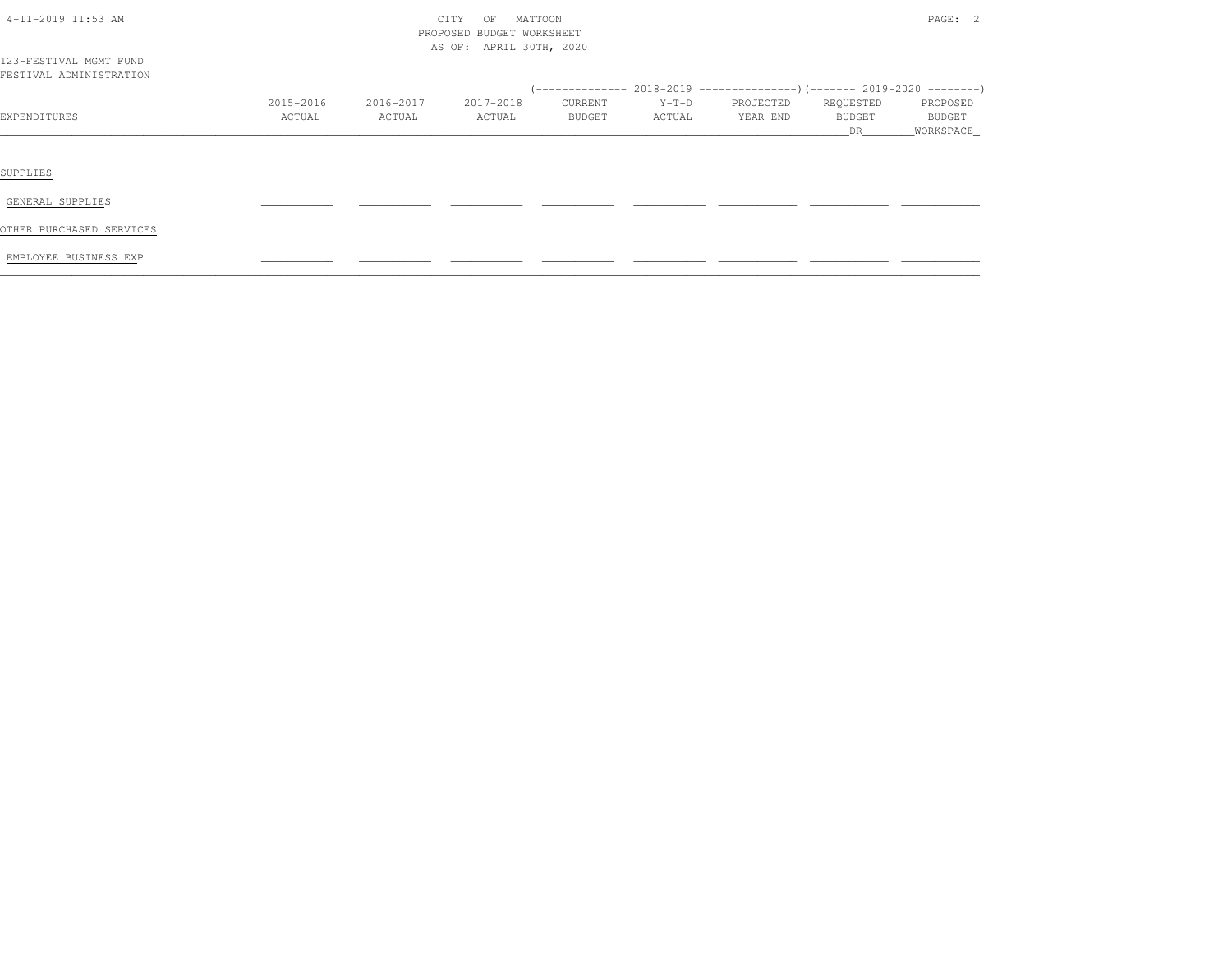|                                                                           |                     |                     | AS OF: APRIL 30TH, 2020 |                          |                   |                                                                          |                                   |                                         |
|---------------------------------------------------------------------------|---------------------|---------------------|-------------------------|--------------------------|-------------------|--------------------------------------------------------------------------|-----------------------------------|-----------------------------------------|
| 123-FESTIVAL MGMT FUND                                                    |                     |                     |                         |                          |                   |                                                                          |                                   |                                         |
| JULY 4TH FIREWORKS                                                        |                     |                     |                         |                          |                   | (-------------- 2018-2019 ----------------) (------- 2019-2020 --------) |                                   |                                         |
| EXPENDITURES                                                              | 2015-2016<br>ACTUAL | 2016-2017<br>ACTUAL | 2017-2018<br>ACTUAL     | CURRENT<br><b>BUDGET</b> | $Y-T-D$<br>ACTUAL | PROJECTED<br>YEAR END                                                    | REQUESTED<br><b>BUDGET</b><br>DR. | PROPOSED<br><b>BUDGET</b><br>WORKSPACE_ |
| SUPPLIES                                                                  |                     |                     |                         |                          |                   |                                                                          |                                   |                                         |
| GENERAL SUPPLIES                                                          |                     |                     |                         |                          |                   |                                                                          |                                   |                                         |
| 123-5582-319 MISCELLANEOUS SUPPLIES                                       | 100                 | $\circ$             | 0                       | 100                      | 234               | 234                                                                      | 200                               |                                         |
| TOTAL GENERAL SUPPLIES                                                    | 100                 | $\circ$             | $\Omega$                | 100                      | 234               | 234                                                                      | 200                               |                                         |
| FOOD                                                                      |                     |                     |                         |                          |                   |                                                                          |                                   |                                         |
| 123-5582-330 FOOD                                                         | 232                 | 234                 | 243                     | 250                      | 35                | 35                                                                       | 200                               |                                         |
| TOTAL FOOD                                                                | 232                 | 234                 | 243                     | 250                      | 35                | 35                                                                       | 200                               |                                         |
| TOTAL SUPPLIES                                                            | 332                 | 234                 | 243                     | 350                      | 269               | 269                                                                      | 400                               |                                         |
| PURCHASED PROP MAINT SRV                                                  |                     |                     |                         |                          |                   |                                                                          |                                   |                                         |
| RENTALS                                                                   |                     |                     |                         |                          |                   |                                                                          |                                   |                                         |
| 123-5582-440 RENTALS                                                      | $\overline{0}$      | 2,125               | $\circ$                 | 2,000                    | 2,125             | 2,125                                                                    | 2,125                             |                                         |
| TOTAL RENTALS                                                             | $\circ$             | 2,125               | $\circ$                 | 2,000                    | 2,125             | 2,125                                                                    | 2,125                             |                                         |
| TOTAL PURCHASED PROP MAINT SRV                                            | 0                   | 2,125               | $\circ$                 | 2,000                    | 2,125             | 2,125                                                                    | 2,125                             |                                         |
| OTHER PURCHASED SERVICES                                                  |                     |                     |                         |                          |                   |                                                                          |                                   |                                         |
| PROFESSIONAL SERVICES                                                     |                     |                     |                         |                          |                   |                                                                          |                                   |                                         |
| 123-5582-519 OTHER PROFESSIONAL SERVICE                                   | 6,354               | 3,825               | 3,975                   | 5,000                    | 3,998             | 3,998                                                                    | 4,000                             |                                         |
| TOTAL PROFESSIONAL SERVICES                                               | 6,354               | 3,825               | 3,975                   | 5,000                    | 3,998             | 3,998                                                                    | 4,000                             |                                         |
| COMMUNICATION                                                             |                     |                     |                         |                          |                   |                                                                          |                                   |                                         |
| ADVERTISING                                                               |                     |                     |                         |                          |                   |                                                                          |                                   |                                         |
| 123-5582-540 ADVERTISING                                                  | 4,100               | 4,363               | 382                     | 2,000                    | 785               | 760                                                                      | 1,500                             |                                         |
| TOTAL ADVERTISING                                                         | 4,100               | 4,363               | 382                     | 2,000                    | 785               | 760                                                                      | 1,500                             |                                         |
| OTHER PURCHASED SERVICES                                                  |                     |                     |                         |                          |                   |                                                                          |                                   |                                         |
| 123-5582-574 SPECIAL EVENT SERVICES                                       | 100                 | 100                 | 100                     | 100                      | 251               | 251                                                                      | 250                               |                                         |
| 123-5582-579 MISC. OTHER PURCHASED SERV<br>TOTAL OTHER PURCHASED SERVICES | 44<br>144           | 1,113<br>1,213      | 2,010<br>2,110          | 500<br>600               | 2,329<br>2,580    | 2,329<br>2,580                                                           | 2,000<br>2,250                    |                                         |
| TOTAL OTHER PURCHASED SERVICES                                            | 10,598              | 9,400               | 6,467                   | 7,600                    | 7,363             | 7,338                                                                    | 7,750                             |                                         |
| OTHER OBJECTS                                                             |                     |                     |                         |                          |                   |                                                                          |                                   |                                         |
| SPECIAL EVENT OBJECTS                                                     |                     |                     |                         |                          |                   |                                                                          |                                   |                                         |
| 123-5582-831 PARADES                                                      | 540                 | $\circ$             | 600                     | 400                      | $150\,$           | 150                                                                      | 400                               |                                         |
| 123-5582-834 ENTERTAINMENT                                                | $\circ$             | $\circ$             | $\circ$                 | $\circ$                  | 20,000            | $\circ$                                                                  | $\circ$                           |                                         |
| 123-5582-835 FIREWORKS                                                    | 15,000              | 15,000              | 15,000                  | 15,000                   | 18,000            | 15,000                                                                   | 15,500                            |                                         |
| TOTAL SPECIAL EVENT OBJECTS                                               | 15,540              | 15,000              | 15,600                  | 15,400                   | 38,150            | 15,150                                                                   | 15,900                            |                                         |
| TOTAL OTHER OBJECTS                                                       | 15,540              | 15,000              | 15,600                  | 15,400                   | 38,150            | 15,150                                                                   | 15,900                            |                                         |
| TOTAL JULY 4TH FIREWORKS                                                  | 26,470              | 26,760              | 22,310                  | 25,350                   | 47,907            | 24,882                                                                   | 26,175                            |                                         |

 4-11-2019 11:53 AM CITY OF MATTOON PAGE: 3PROPOSED BUDGET WORKSHEET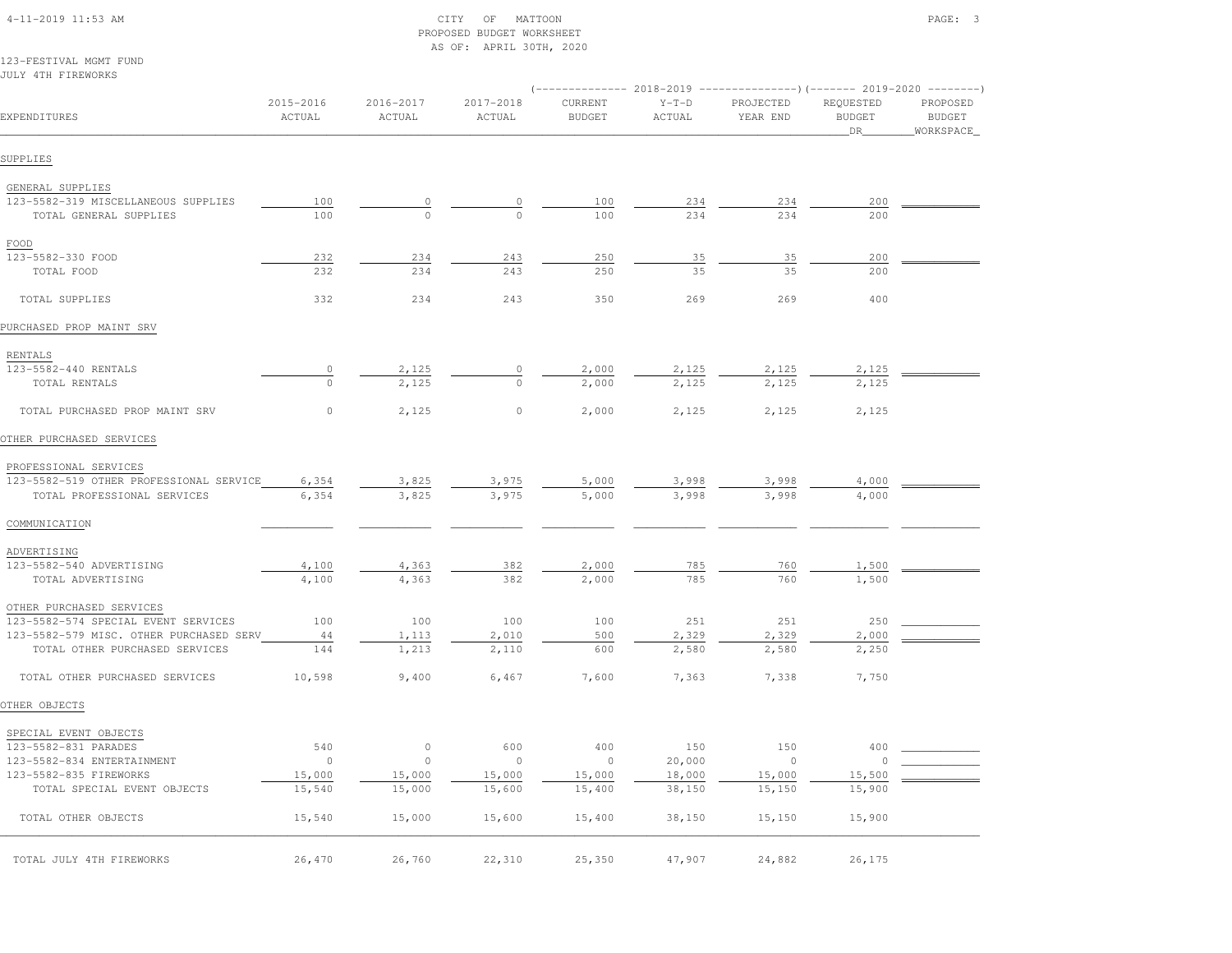| 123-FESTIVAL MGMT FUND<br><b>BAGELFEST</b> |                     |                     |                     |                          |                   |                                                                         |                                         |                                        |
|--------------------------------------------|---------------------|---------------------|---------------------|--------------------------|-------------------|-------------------------------------------------------------------------|-----------------------------------------|----------------------------------------|
|                                            |                     |                     |                     |                          |                   | (-------------- 2018-2019 ----------------) (------- 2019-2020 -------- |                                         |                                        |
| EXPENDITURES                               | 2015-2016<br>ACTUAL | 2016-2017<br>ACTUAL | 2017-2018<br>ACTUAL | CURRENT<br><b>BUDGET</b> | $Y-T-D$<br>ACTUAL | PROJECTED<br>YEAR END                                                   | REQUESTED<br><b>BUDGET</b><br><b>DR</b> | PROPOSED<br><b>BUDGET</b><br>WORKSPACE |
|                                            |                     |                     |                     |                          |                   |                                                                         |                                         |                                        |
| SUPPLIES                                   |                     |                     |                     |                          |                   |                                                                         |                                         |                                        |
| GENERAL SUPPLIES                           |                     |                     |                     |                          |                   |                                                                         |                                         |                                        |
| 123-5584-311 OFFICE SUPPLIES               | $\circ$             | 160                 | $\circ$             | 100                      | 198               | 198                                                                     | 100                                     |                                        |
| 123-5584-312 CLEANING SUPPLIES             | 368                 | 173                 | $\circ$             | 100                      | 129               | 129                                                                     | 100                                     |                                        |
| 123-5584-317 CONCESSION & SOUVENIR SUPP    | 3,615               | 2,472               | 1,381               | 2,500                    | 1,760             | 1,760                                                                   | 2,500                                   |                                        |
| 123-5584-319 MISCELLANEOUS SUPPLIES        | 64                  | 204                 | 292                 | 500                      | 158               | 158                                                                     | 500                                     |                                        |
| TOTAL GENERAL SUPPLIES                     | 4,047               | 3,010               | 1,673               | 3,200                    | 2,245             | 2,245                                                                   | 3,200                                   |                                        |
| ENERGY                                     |                     |                     |                     |                          |                   |                                                                         |                                         |                                        |
| FOOD                                       |                     |                     |                     |                          |                   |                                                                         |                                         |                                        |
| 123-5584-330 FOOD                          | $\circ$             | 19                  | $\circ$             | $\circ$                  | $\mathbb O$       | $\mathbb O$                                                             | 100                                     |                                        |
| TOTAL FOOD                                 | $\Omega$            | 19                  | $\cap$              | $\Omega$                 | $\Omega$          | $\Omega$                                                                | 100                                     |                                        |
| TOTAL SUPPLIES                             | 4,047               | 3,029               | 1,673               | 3,200                    | 2,245             | 2,245                                                                   | 3,300                                   |                                        |
| PURCHASED PROP MAINT SRV                   |                     |                     |                     |                          |                   |                                                                         |                                         |                                        |
| RENTALS                                    |                     |                     |                     |                          |                   |                                                                         |                                         |                                        |
| 123-5584-440 RENTALS                       | 3,885               | 4,541               | 6,835               | 10,000                   | 20,810            | 20,810                                                                  | 10,000                                  |                                        |
| TOTAL RENTALS                              | 3,885               | 4,541               | 6,835               | 10,000                   | 20,810            | 20,810                                                                  | 10,000                                  |                                        |
| TOTAL PURCHASED PROP MAINT SRV             | 3,885               | 4,541               | 6,835               | 10,000                   | 20,810            | 20,810                                                                  | 10,000                                  |                                        |
| OTHER PURCHASED SERVICES                   |                     |                     |                     |                          |                   |                                                                         |                                         |                                        |
| INSURANCE                                  |                     |                     |                     |                          |                   |                                                                         |                                         |                                        |
| 123-5584-525 SPECIAL EVENT INSURANCE       | 2,700               | 1,680               | $\circ$             | 3,000                    | 2,676             | 2,676                                                                   | 3,000                                   |                                        |
| TOTAL INSURANCE                            | 2,700               | 1,680               | $\mathbb O$         | 3,000                    | 2,676             | 2,676                                                                   | 3,000                                   |                                        |
| COMMUNICATION                              |                     |                     |                     |                          |                   |                                                                         |                                         |                                        |
| 123-5584-531 POSTAGE                       | 110                 | 316                 | 331                 | 500                      | 548               | 548                                                                     | 500                                     |                                        |
| TOTAL COMMUNICATION                        | 110                 | 316                 | 331                 | 500                      | 548               | 548                                                                     | 500                                     |                                        |
| ADVERTISING                                |                     |                     |                     |                          |                   |                                                                         |                                         |                                        |
| 123-5584-540 ADVERTISING                   | 11,823              | 14,840              | 17,812              | 10,000                   | 12,872            | 12,872                                                                  | 12,000                                  |                                        |
| TOTAL ADVERTISING                          | 11,823              | 14,840              | 17,812              | 10,000                   | 12,872            | 12,872                                                                  | 12,000                                  |                                        |
| PRINTING & BINDING                         |                     |                     |                     |                          |                   |                                                                         |                                         |                                        |
| 123-5584-550 PRINTING & BINDING            | 780                 | 750                 | 650                 | 2,000                    | 1,650             | 1,650                                                                   | 1,500                                   |                                        |
| TOTAL PRINTING & BINDING                   | 780                 | 750                 | 650                 | 2,000                    | 1,650             | 1,650                                                                   | 1,500                                   |                                        |

PROPOSED BUDGET WORKSHEET

AS OF: APRIL 30TH, 2020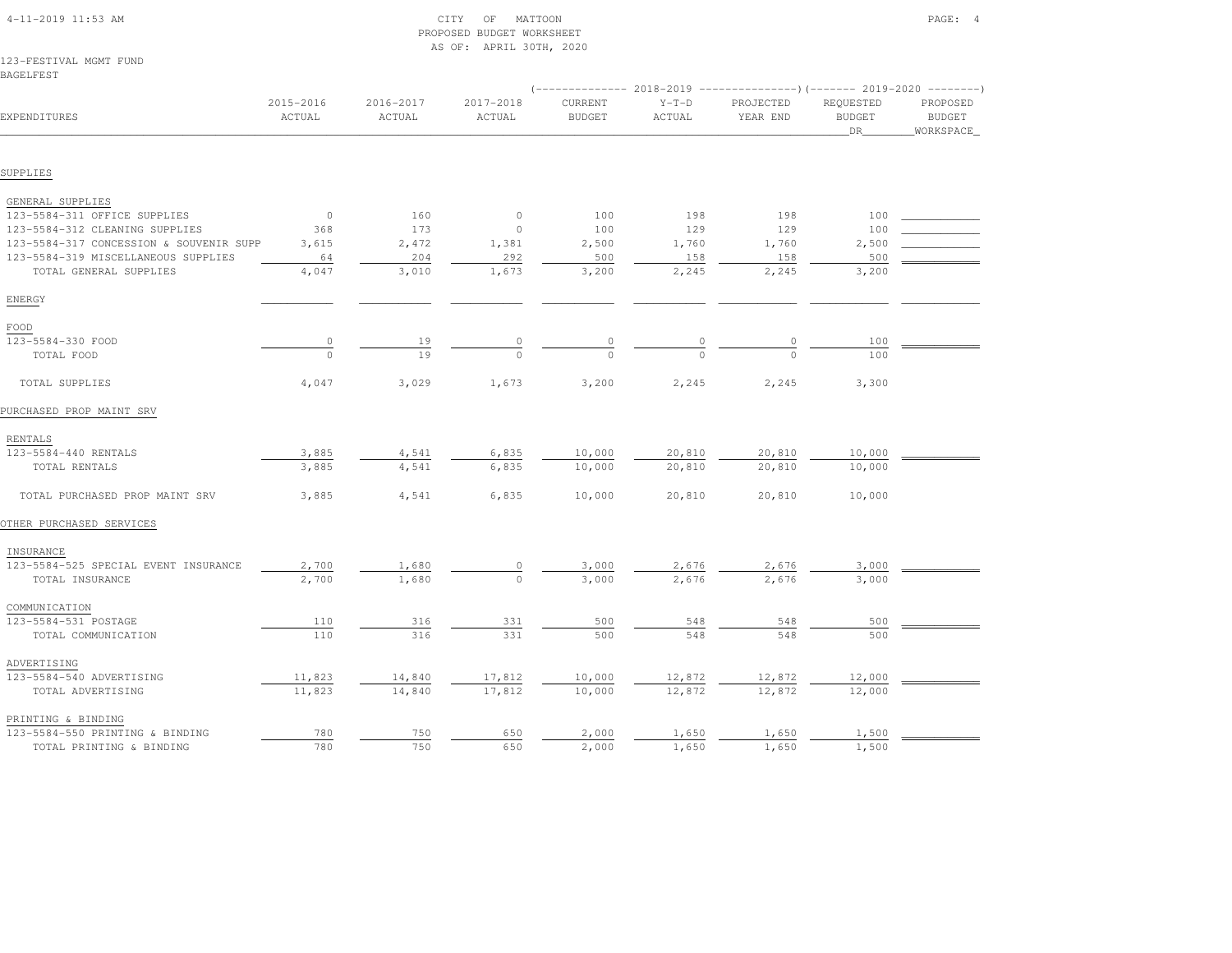## 4-11-2019 11:53 AM CITY OF MATTOON PAGE: 5 PROPOSED BUDGET WORKSHEETAS OF: APRIL 30TH, 2020

123-FESTIVAL MGMT FUNDBAGELFEST

|                                         |                     |                     |                     |                          |                   | $($ -------------- 2018-2019 -----------------) (------- 2019-2020 ---------) |                                    |                                 |
|-----------------------------------------|---------------------|---------------------|---------------------|--------------------------|-------------------|-------------------------------------------------------------------------------|------------------------------------|---------------------------------|
| EXPENDITURES                            | 2015-2016<br>ACTUAL | 2016-2017<br>ACTUAL | 2017-2018<br>ACTUAL | CURRENT<br><b>BUDGET</b> | $Y-T-D$<br>ACTUAL | PROJECTED<br>YEAR END                                                         | REOUESTED<br><b>BUDGET</b><br>DR 1 | PROPOSED<br>BUDGET<br>WORKSPACE |
| EMPLOYEE BUSINESS EXP                   |                     |                     |                     |                          |                   |                                                                               |                                    |                                 |
| 123-5584-561 BUSINESS MEETING EXPENSE   | 25                  | 562                 | 78                  | 100                      | 114               | 114                                                                           | 100                                |                                 |
| TOTAL EMPLOYEE BUSINESS EXP             | 2.5                 | 562                 | 78                  | 100                      | 114               | 114                                                                           | 100                                |                                 |
| OTHER PURCHASED SERVICES                |                     |                     |                     |                          |                   |                                                                               |                                    |                                 |
| 123-5584-574 SPECIAL EVENT SERVICES     | 3,000               | $\sim$ 0            | $\overline{0}$      | 3,000                    | $\sim$ 0          | $\overline{0}$                                                                | $\circ$                            |                                 |
| 123-5584-579 MISC OTHER PURCHASED SERVI | 8,968               | 15,075              | 10,580              | 10,000                   | 4,553             | 4,553                                                                         | 5,000                              |                                 |
| TOTAL OTHER PURCHASED SERVICES          | 11,968              | 15,075              | 10,580              | 13,000                   | 4,553             | 4,553                                                                         | 5,000                              |                                 |
| TOTAL OTHER PURCHASED SERVICES          | 27,405              | 33,223              | 29,450              | 28,600                   | 22,413            | 22,413                                                                        | 22,100                             |                                 |
| OTHER OBJECTS                           |                     |                     |                     |                          |                   |                                                                               |                                    |                                 |
| FINANCIAL TRANS OBJECTS                 |                     |                     |                     |                          |                   |                                                                               |                                    |                                 |
| 123-5584-813 OTHER REFUND               |                     | 600                 |                     | $\mathbf{0}$             |                   | $\circ$                                                                       |                                    |                                 |
| TOTAL FINANCIAL TRANS OBJECTS           | $\bigcap$           | 600                 | $\bigcap$           | $\Omega$                 | $\Omega$          | $\cap$                                                                        | $\cap$                             |                                 |
| SPECIAL EVENT OBJECTS                   |                     |                     |                     |                          |                   |                                                                               |                                    |                                 |
| 123-5584-831 PARADES                    | 400                 | 150                 | 806                 | 400                      | $\overline{0}$    | $\overline{0}$                                                                | 400                                |                                 |
| 123-5584-832 BEER TENT                  | 7,592               | 12,901              | 250                 | $\overline{0}$           | 349               | 349                                                                           |                                    |                                 |
| 123-5584-833 OUEEN PAGEANT              | 363                 | 707                 | 385                 | 500                      | 319               | 319                                                                           | 500                                |                                 |
| 123-5584-834 ENTERTAINMENT              | 72,818              | 49,275              | 65,135              | 55,000                   | 29,040            | 27,050                                                                        | 45,000                             |                                 |
| TOTAL SPECIAL EVENT OBJECTS             | 81,173              | 63,032              | 66,576              | 55,900                   | 29,708            | 27,718                                                                        | 45,900                             |                                 |
| TOTAL OTHER OBJECTS                     | 81,173              | 63,632              | 66,576              | 55,900                   | 29,708            | 27,718                                                                        | 45,900                             |                                 |
| TOTAL BAGELFEST                         | 116,509             | 104,426             | 104,534             | 97,700                   | 75,176            | 73,186                                                                        | 81,300                             |                                 |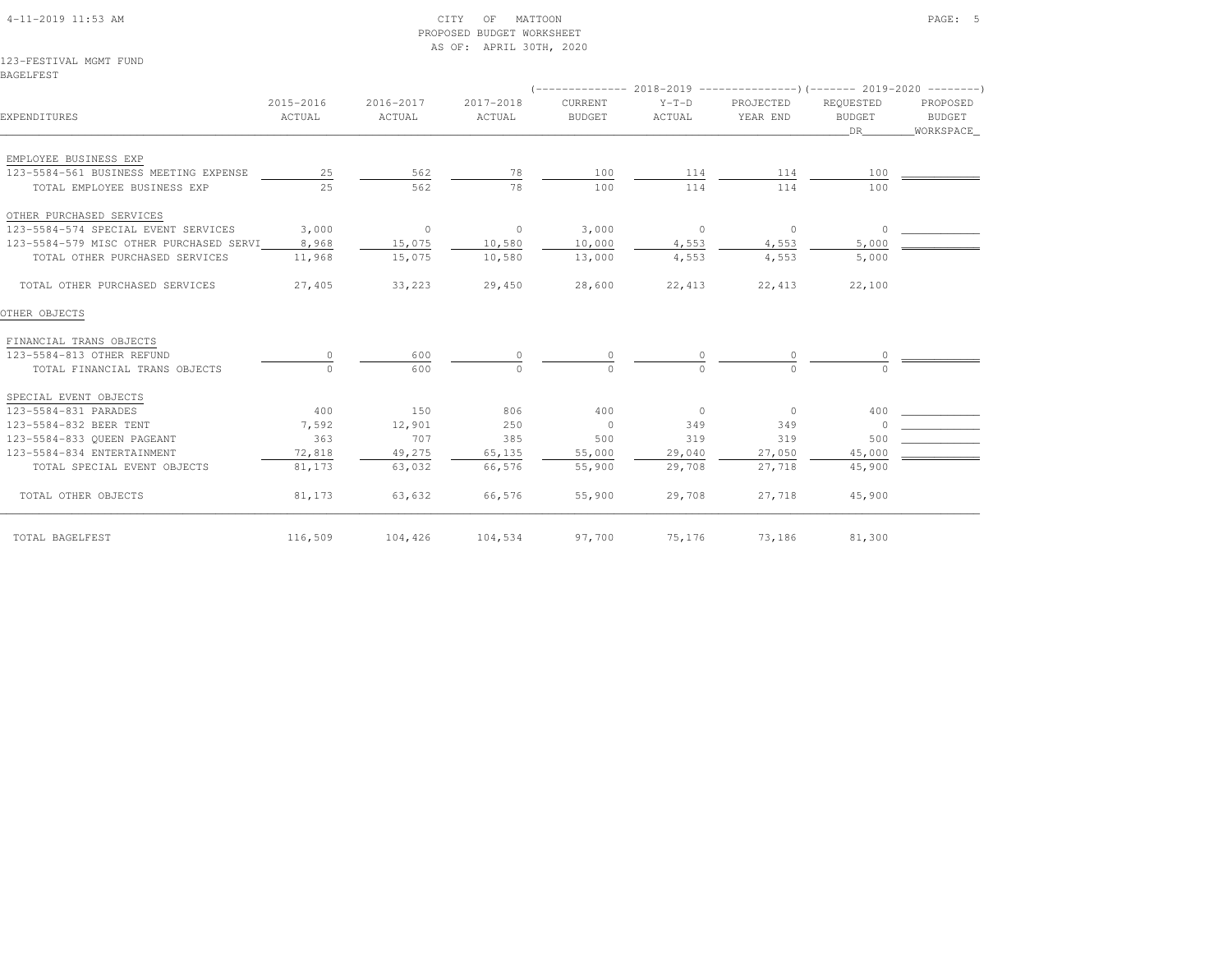|                                         |                     |                     | AS OF: APRIL 30TH, 2020 |                          |                   |                       |                                   |                                        |
|-----------------------------------------|---------------------|---------------------|-------------------------|--------------------------|-------------------|-----------------------|-----------------------------------|----------------------------------------|
| 123-FESTIVAL MGMT FUND                  |                     |                     |                         |                          |                   |                       |                                   |                                        |
| LIGHTWORKS                              |                     |                     |                         |                          |                   |                       |                                   |                                        |
| EXPENDITURES                            | 2015-2016<br>ACTUAL | 2016-2017<br>ACTUAL | 2017-2018<br>ACTUAL     | CURRENT<br><b>BUDGET</b> | $Y-T-D$<br>ACTUAL | PROJECTED<br>YEAR END | REQUESTED<br><b>BUDGET</b><br>DR. | PROPOSED<br><b>BUDGET</b><br>WORKSPACE |
| SUPPLIES                                |                     |                     |                         |                          |                   |                       |                                   |                                        |
|                                         |                     |                     |                         |                          |                   |                       |                                   |                                        |
| GENERAL SUPPLIES                        |                     |                     |                         |                          |                   |                       |                                   |                                        |
| 123-5586-316 TOOLS & EQUIPMENT          | $\circ$             | $\circ$             | 332                     | 1,000                    | 700               | 1,200                 | 1,000                             |                                        |
| 123-5586-317 CONCESSION & SOUVENIR SUPP | 0                   | 923                 | $\circ$                 | $\circ$                  | $\circ$           | $\circ$               | 0                                 |                                        |
| 123-5586-319 MISCELLANEOUS SUPPLIES     | 1,084               | 37                  | $\circ$                 | $\circ$                  | $\circ$           | $\circ$               | $\circ$                           |                                        |
| TOTAL GENERAL SUPPLIES                  | 1,084               | 960                 | 332                     | 1,000                    | 700               | 1,200                 | 1,000                             |                                        |
| ENERGY                                  |                     |                     |                         |                          |                   |                       |                                   |                                        |
| 123-5586-321 NATURAL GAS & ELECTRIC     | $\circ$             | $\circ$             | 201                     | 250                      | 345               | 215                   | 250                               |                                        |
| TOTAL ENERGY                            | $\Omega$            | $\circ$             | 201                     | 250                      | 345               | 215                   | 250                               |                                        |
| FOOD                                    |                     |                     |                         |                          |                   |                       |                                   |                                        |
| 123-5586-330 FOOD                       | 2,785               |                     | 2,906                   | 3,000                    | 3,003             |                       |                                   |                                        |
| TOTAL FOOD                              | 2,785               | 2,789<br>2,789      | 2,906                   | 3,000                    | 3,003             | 2,984<br>2,984        | 3,000<br>3,000                    |                                        |
|                                         |                     |                     |                         |                          |                   |                       |                                   |                                        |
| TOTAL SUPPLIES                          | 3,870               | 3,749               | 3,439                   | 4,250                    | 4,049             | 4,399                 | 4,250                             |                                        |
| PURCHASED PROP MAINT SRV                |                     |                     |                         |                          |                   |                       |                                   |                                        |
| REPAIR & MAINT SERVICES                 |                     |                     |                         |                          |                   |                       |                                   |                                        |
| 123-5586-432 REPAIR OF STRUCTURES       | 33,037              | 18,535              | 35,958                  | 5,000                    | 36,553            | 14,272                | 5,000                             |                                        |
| TOTAL REPAIR & MAINT SERVICES           | 33,037              | 18,535              | 35,958                  | 5,000                    | 36,553            | 14,272                | 5,000                             |                                        |
|                                         |                     |                     |                         |                          |                   |                       |                                   |                                        |
| TOTAL PURCHASED PROP MAINT SRV          | 33,037              | 18,535              | 35,958                  | 5,000                    | 36,553            | 14,272                | 5,000                             |                                        |
| OTHER PURCHASED SERVICES                |                     |                     |                         |                          |                   |                       |                                   |                                        |
| PROFESSIONAL SERVICES                   |                     |                     |                         |                          |                   |                       |                                   |                                        |
| COMMUNICATION                           |                     |                     |                         |                          |                   |                       |                                   |                                        |
| 123-5586-531 POSTAGE                    | $\overline{0}$      | $\circ$             | 11                      | 300                      | 61                | 104                   | 300                               |                                        |
| TOTAL COMMUNICATION                     |                     |                     | 11                      | 300                      | 61                | 104                   | 300                               |                                        |
| ADVERTISING                             |                     |                     |                         |                          |                   |                       |                                   |                                        |
| 123-5586-540 ADVERTISING                | 1,983               | 3,219               | 5,178                   | 3,000                    | 2,892             | 435                   | 3,000                             |                                        |
| TOTAL ADVERTISING                       | 1,983               | 3,219               | 5,178                   | 3,000                    | 2,892             | 435                   | 3,000                             |                                        |
|                                         |                     |                     |                         |                          |                   |                       |                                   |                                        |
| PRINTING & BINDING                      |                     |                     |                         |                          |                   |                       |                                   |                                        |
| 123-5586-550 PRINTING & BINDING         | 2,000               | 2,000               | 1,490                   | 2,000                    | 1,305             | 1,305                 | 2,000                             |                                        |
| TOTAL PRINTING & BINDING                | 2,000               | 2,000               | 1,490                   | 2,000                    | 1,305             | 1,305                 | 2,000                             |                                        |
| OTHER PURCHASED SERVICES                |                     |                     |                         |                          |                   |                       |                                   |                                        |
| 123-5586-574 SPECIAL EVENT SERVICES     | 31                  | $\circ$             |                         |                          |                   |                       | 0                                 |                                        |
| TOTAL OTHER PURCHASED SERVICES          | 31                  | $\Omega$            | $\Omega$                |                          |                   |                       |                                   |                                        |
| TOTAL OTHER PURCHASED SERVICES          | 4,014               | 5,219               | 6,679                   | 5,300                    | 4,257             | 1,844                 | 5,300                             |                                        |

 4-11-2019 11:53 AM CITY OF MATTOON PAGE: 6PROPOSED BUDGET WORKSHEET

AS OF: APRIL 30TH, 2020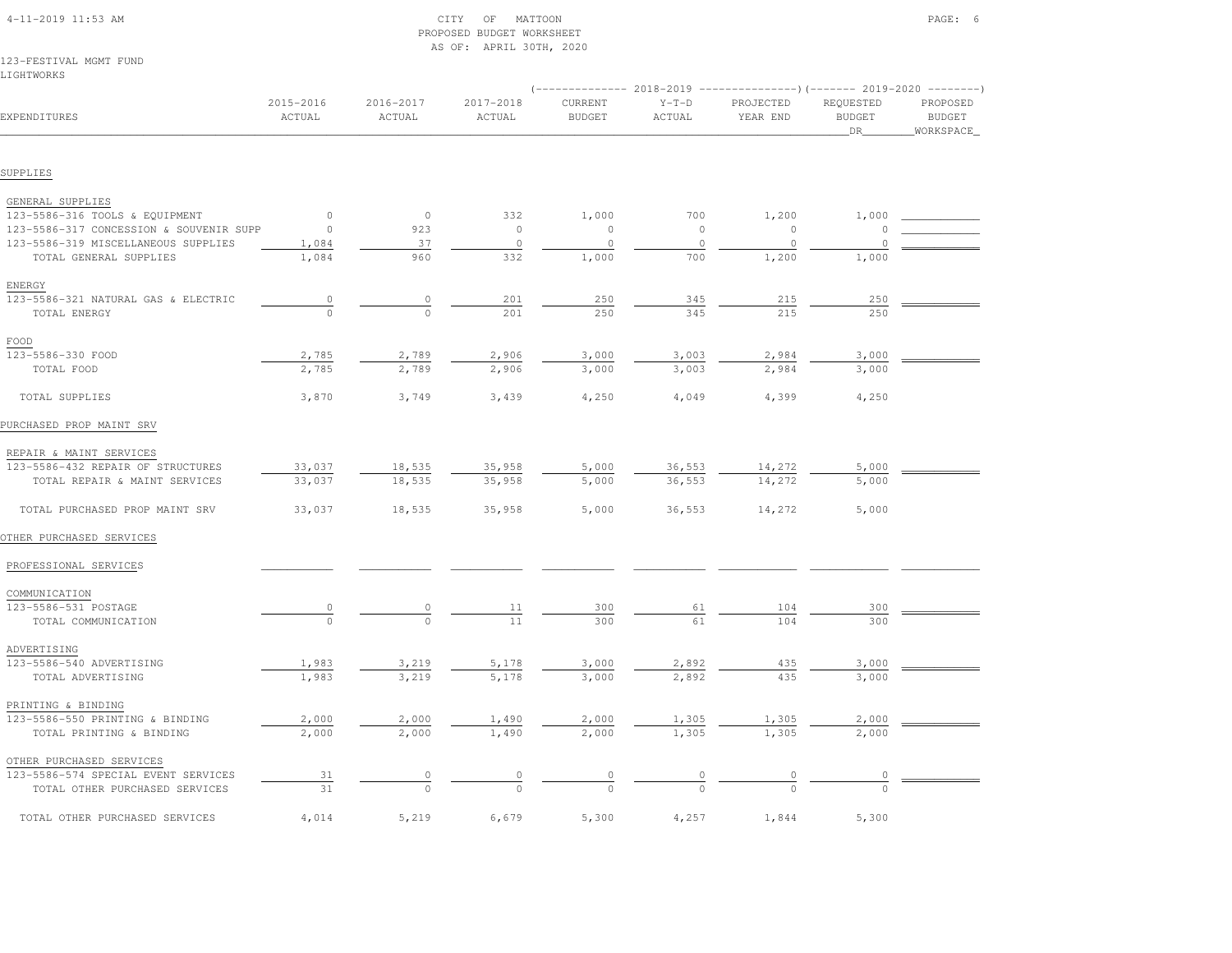| 4-11-2019 11:53 AM |  |
|--------------------|--|

### 4-11-2019 CITY OF MATTOON CITY OF MATTOON PAGE: 7 PROPOSED BUDGET WORKSHEETAS OF: APRIL 30TH, 2020

### 123-FESTIVAL MGMT FUNDLIGHTWORKS

|                                                                              |                     |                     |                     |                          |                   | (-------------- 2018-2019 -----------------) (------- 2019-2020 ---------) |                                  |                                 |
|------------------------------------------------------------------------------|---------------------|---------------------|---------------------|--------------------------|-------------------|----------------------------------------------------------------------------|----------------------------------|---------------------------------|
| EXPENDITURES                                                                 | 2015-2016<br>ACTUAL | 2016-2017<br>ACTUAL | 2017-2018<br>ACTUAL | CURRENT<br><b>BUDGET</b> | $Y-T-D$<br>ACTUAL | PROJECTED<br>YEAR END                                                      | REQUESTED<br><b>BUDGET</b><br>DR | PROPOSED<br>BUDGET<br>WORKSPACE |
| OTHER OBJECTS                                                                |                     |                     |                     |                          |                   |                                                                            |                                  |                                 |
| SPECIAL EVENT OBJECTS<br>123-5586-831 PARADES<br>TOTAL SPECIAL EVENT OBJECTS | 1,150<br>1,150      | 1,197<br>1,197      | 1,500<br>1,500      | 2,000<br>2,000           | 1,179<br>1,179    | 1,800<br>1,800                                                             | 2,000<br>2,000                   |                                 |
| TOTAL OTHER OBJECTS                                                          | 1,150               | 1,197               | 1,500               | 2,000                    | 1,179             | 1,800                                                                      | 2,000                            |                                 |
| TOTAL LIGHTWORKS                                                             | 42,070              | 28,701              | 47,577              | 16,550                   | 46,039            | 22,314                                                                     | 16,550                           |                                 |
| TOTAL EXPENDITURES                                                           | 185,050             | 159,886             | 174,420             | 139,600                  | 169,121           | 120,382                                                                    | 124,025                          |                                 |
| REVENUE OVER/(UNDER) EXPENDITURES                                            | $40, 154$ ) (       | 27,771) (           | 36,746) (           | $26,600$ ) (             | 27,554)           | 17,402                                                                     | 3,975                            |                                 |
| OTHER FINANCING SOURCES                                                      |                     |                     |                     |                          |                   |                                                                            |                                  |                                 |
| REVENUES & OTHER SOURCES OVER/<br>(UNDER) EXPENDITURES & OTHER (USES)        | $40, 154$ ) (       | 27,771) (           | 36,746) (           | 26,600) (                | 27,554)           | 17,402                                                                     | 3,975                            |                                 |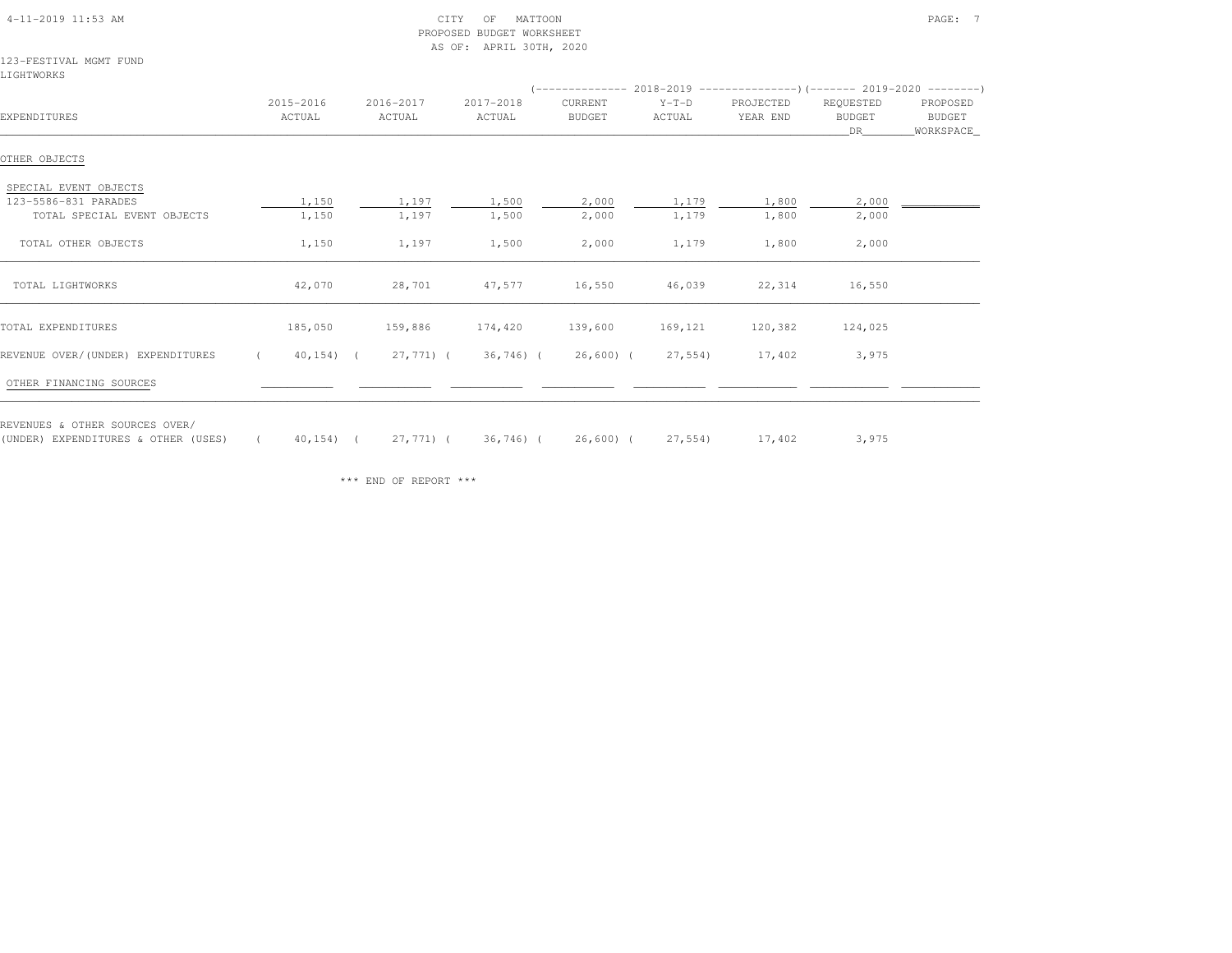| 4-11-2019 11:53 AM |  |  |
|--------------------|--|--|

## $\begin{array}{ccc} \text{CITY} & \text{OF} & \text{MATTOON} \end{array}$  PROPOSED BUDGET WORKSHEETAS OF: APRIL 30TH, 2020

# 124-MOBILE EQUIPMENT FUND

| <b>REVENUES</b>                  | 2015-2016<br>ACTUAL | 2016-2017<br>ACTUAL | 2017-2018<br>ACTUAL | CURRENT<br><b>BUDGET</b> | $Y-T-D$<br>ACTUAL | (-------------- 2018-2019 ---------------------- 2019-2020 ----------------------<br>PROJECTED<br>YEAR END | REQUESTED<br><b>BUDGET</b><br>DR. | PROPOSED<br>BUDGET<br>WORKSPACE |
|----------------------------------|---------------------|---------------------|---------------------|--------------------------|-------------------|------------------------------------------------------------------------------------------------------------|-----------------------------------|---------------------------------|
| CONTRIB & OTHER MISC REV         |                     |                     |                     |                          |                   |                                                                                                            |                                   |                                 |
| CONTRIBUTIONS & MISC REV         |                     |                     |                     |                          |                   |                                                                                                            |                                   |                                 |
| 124-4805-010 OTHER MISC REVENUES |                     |                     | 34,358              |                          | 32,000            | 32,000                                                                                                     |                                   |                                 |
| TOTAL CONTRIBUTIONS & MISC REV   |                     |                     | 34,358              |                          | 32,000            | 32,000                                                                                                     |                                   |                                 |
| TOTAL CONTRIB & OTHER MISC REV   | $\Omega$            | $\circ$             | 34,358              | $\circ$                  | 32,000            | 32,000                                                                                                     | $\Omega$                          |                                 |
| TOTAL REVENUES                   |                     | $\circ$             | 34,358              | $\circ$                  | 32,000            | 32,000                                                                                                     |                                   |                                 |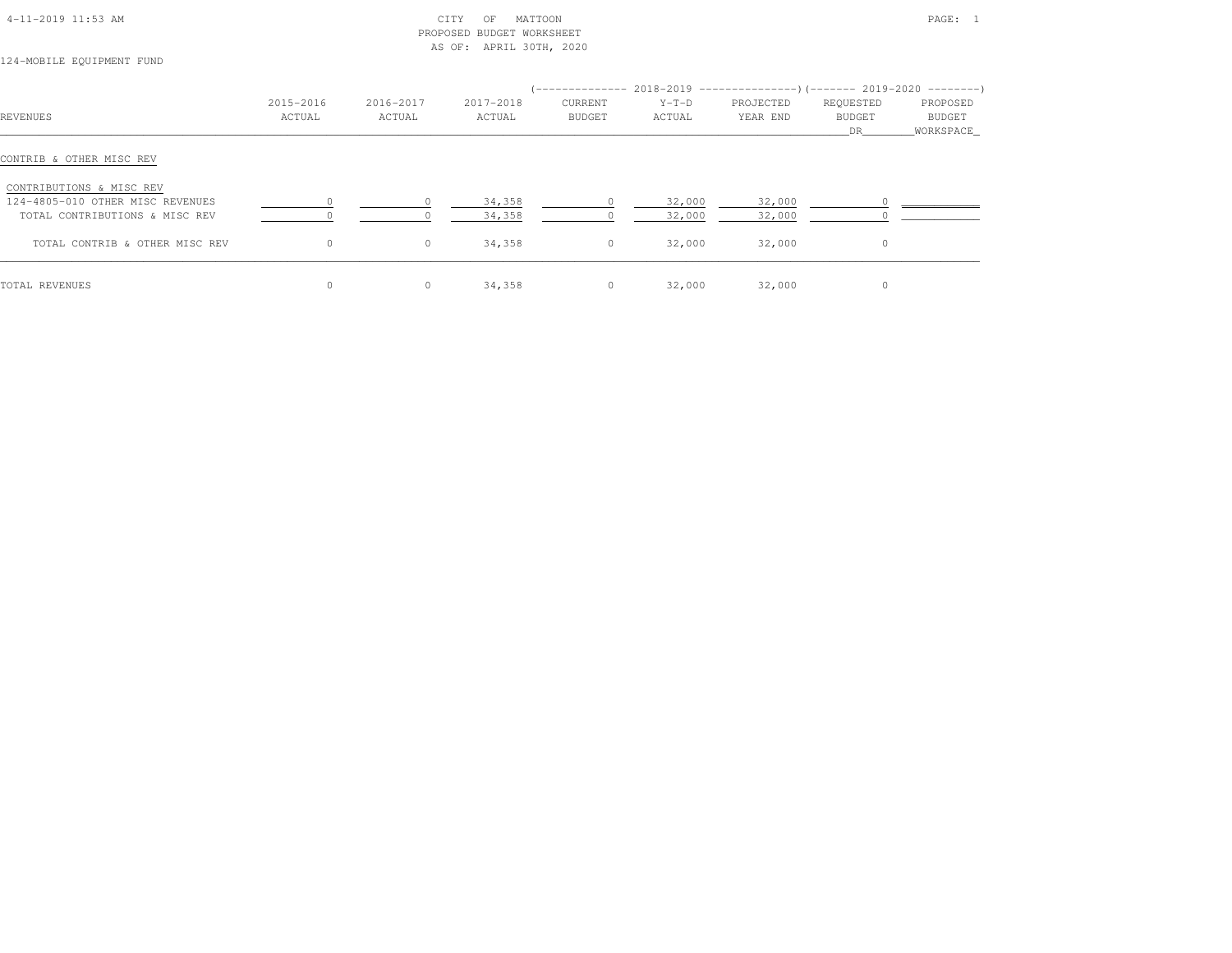| 4-11-2019 11:53 AM                             |                     |                     | CITY<br>MATTOON<br>OF<br>PROPOSED BUDGET WORKSHEET<br>AS OF: APRIL 30TH, 2020 |                   |                   |                       |                                   | PAGE: 2                          |
|------------------------------------------------|---------------------|---------------------|-------------------------------------------------------------------------------|-------------------|-------------------|-----------------------|-----------------------------------|----------------------------------|
| 124-MOBILE EQUIPMENT FUND<br>POLICE VEH & MACH |                     |                     |                                                                               |                   |                   |                       |                                   |                                  |
|                                                |                     |                     |                                                                               |                   |                   |                       |                                   |                                  |
| EXPENDITURES                                   | 2015-2016<br>ACTUAL | 2016-2017<br>ACTUAL | 2017-2018<br>ACTUAL                                                           | CURRENT<br>BUDGET | $Y-T-D$<br>ACTUAL | PROJECTED<br>YEAR END | REQUESTED<br><b>BUDGET</b><br>DR. | PROPOSED<br>BUDGET<br>WORKSPACE_ |
| PROPERTY<br>MACHINERY & EQUIPMENT              |                     |                     |                                                                               |                   |                   |                       |                                   |                                  |
| 124-5223-742 POLICE VEHICLES                   | 17,941              | 108,730             | 184,037                                                                       |                   |                   |                       | 23,000                            |                                  |
| TOTAL MACHINERY & EQUIPMENT                    | 17,941              | 108,730             | 184,037                                                                       | $\circ$           | $\circ$           | $\circ$               | 23,000                            |                                  |
| TOTAL PROPERTY                                 | 17,941              | 108,730             | 184,037                                                                       | $\circ$           | $\circ$           | $\circ$               | 23,000                            |                                  |
| TOTAL POLICE VEH & MACH                        | 17,941              | 108,730             | 184,037                                                                       | $\circ$           | $\circ$           | $\circ$               | 23,000                            |                                  |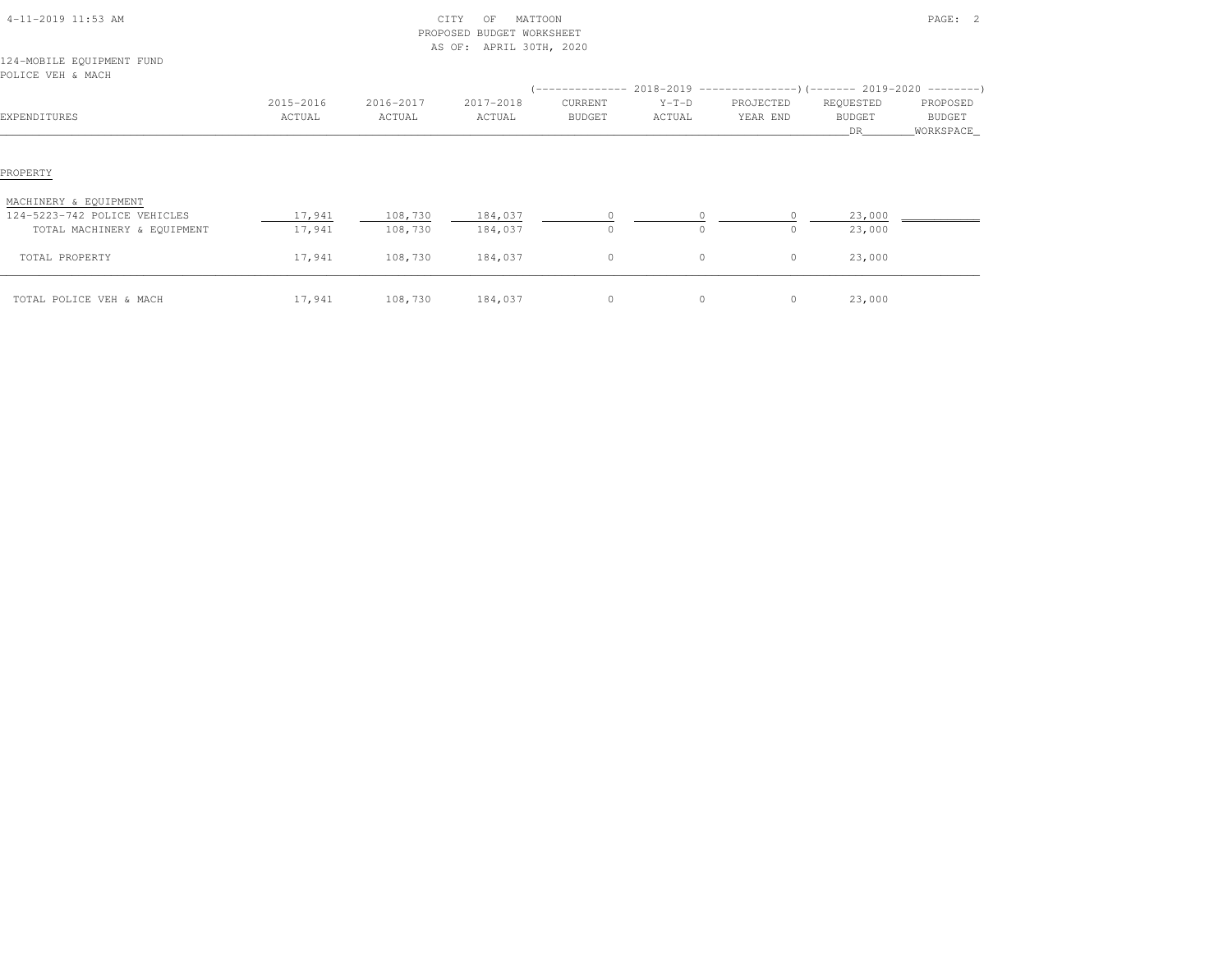| 4-11-2019 11:53 AM                                  |                     |                     | CITY<br>MATTOON<br>ΟF<br>PROPOSED BUDGET WORKSHEET<br>APRIL 30TH, 2020<br>AS OF: |                   |                   |                       |                                  | PAGE: 3                          |
|-----------------------------------------------------|---------------------|---------------------|----------------------------------------------------------------------------------|-------------------|-------------------|-----------------------|----------------------------------|----------------------------------|
| 124-MOBILE EQUIPMENT FUND<br>FIRE VEH & MACH        |                     |                     |                                                                                  |                   |                   |                       |                                  |                                  |
| EXPENDITURES                                        | 2015-2016<br>ACTUAL | 2016-2017<br>ACTUAL | 2017-2018<br>ACTUAL                                                              | CURRENT<br>BUDGET | $Y-T-D$<br>ACTUAL | PROJECTED<br>YEAR END | REQUESTED<br><b>BUDGET</b><br>DR | PROPOSED<br>BUDGET<br>WORKSPACE_ |
| PROPERTY                                            |                     |                     |                                                                                  |                   |                   |                       |                                  |                                  |
| MACHINERY & EQUIPMENT<br>124-5241-742 FIRE VEHICLES | 174,743             | 630,578             | 64,452                                                                           | 64,452            | 64,452            | 64,452                | 64,452                           |                                  |
| TOTAL MACHINERY & EQUIPMENT                         | 174,743             | 630,578             | 64,452                                                                           | 64,452            | 64,452            | 64,452                | 64,452                           |                                  |
| TOTAL PROPERTY                                      | 174,743             | 630,578             | 64,452                                                                           | 64,452            | 64,452            | 64,452                | 64,452                           |                                  |
| TOTAL FIRE VEH & MACH                               | 174,743             | 630,578             | 64,452                                                                           | 64,452            | 64,452            | 64,452                | 64,452                           |                                  |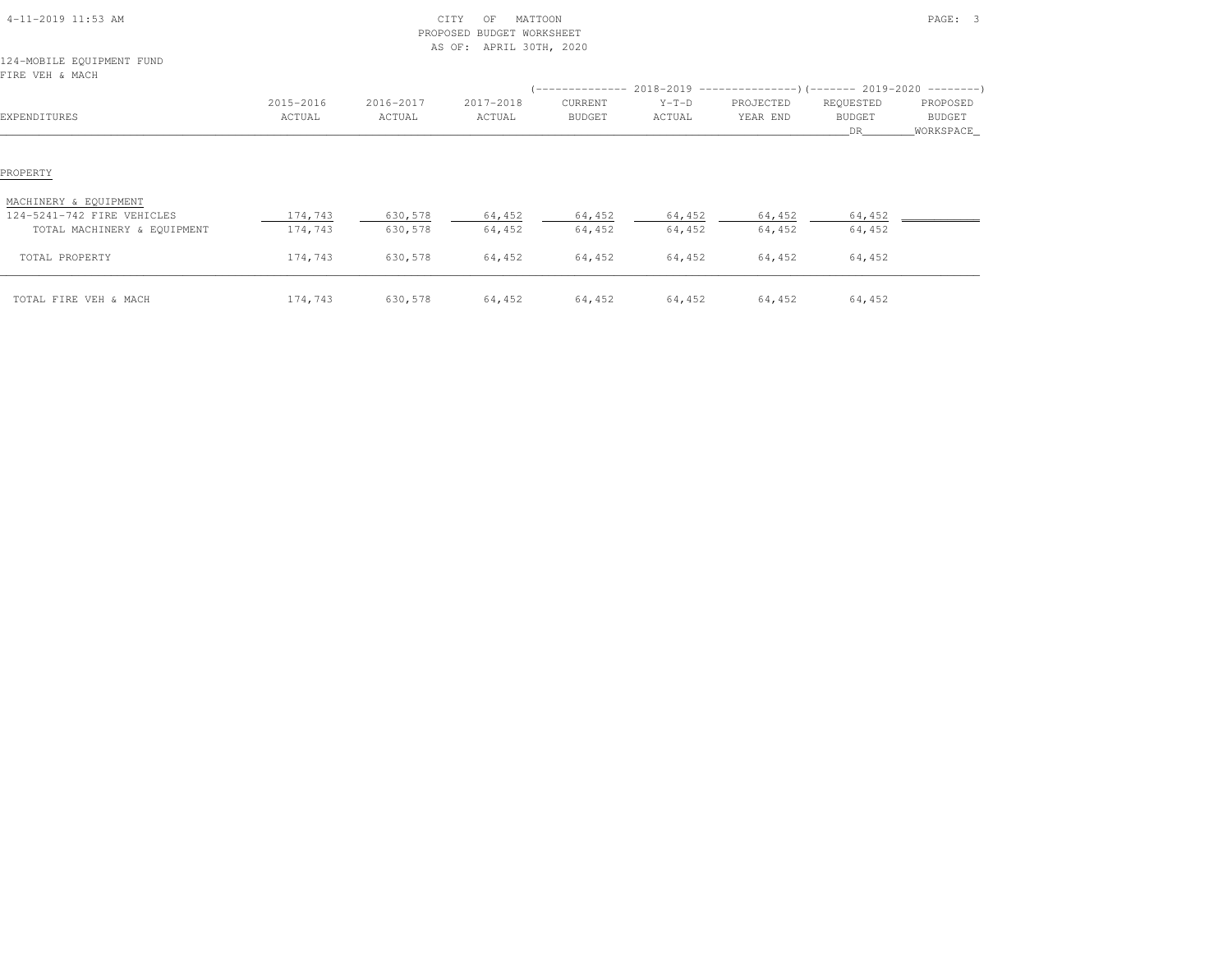| 4-11-2019 11:53 AM                                   |           |           | CITY<br>OF<br>PROPOSED BUDGET WORKSHEET<br>AS OF: APRIL 30TH, 2020 | MATTOON       |         |                                                                         |               | PAGE: 4   |
|------------------------------------------------------|-----------|-----------|--------------------------------------------------------------------|---------------|---------|-------------------------------------------------------------------------|---------------|-----------|
| 124-MOBILE EQUIPMENT FUND<br>PUBLIC WORKS VEH & MACH |           |           |                                                                    |               |         |                                                                         |               |           |
|                                                      |           |           |                                                                    |               |         | (-------------- 2018-2019 ----------------)(------- 2019-2020 --------) |               |           |
|                                                      | 2015-2016 | 2016-2017 | 2017-2018                                                          | CURRENT       | $Y-T-D$ | PROJECTED                                                               | REQUESTED     | PROPOSED  |
| EXPENDITURES                                         | ACTUAL    | ACTUAL    | ACTUAL                                                             | <b>BUDGET</b> | ACTUAL  | YEAR END                                                                | <b>BUDGET</b> | BUDGET    |
|                                                      |           |           |                                                                    |               |         |                                                                         | <b>DR</b>     | WORKSPACE |

PROPERTY

MACHINERY & EQUIPMENT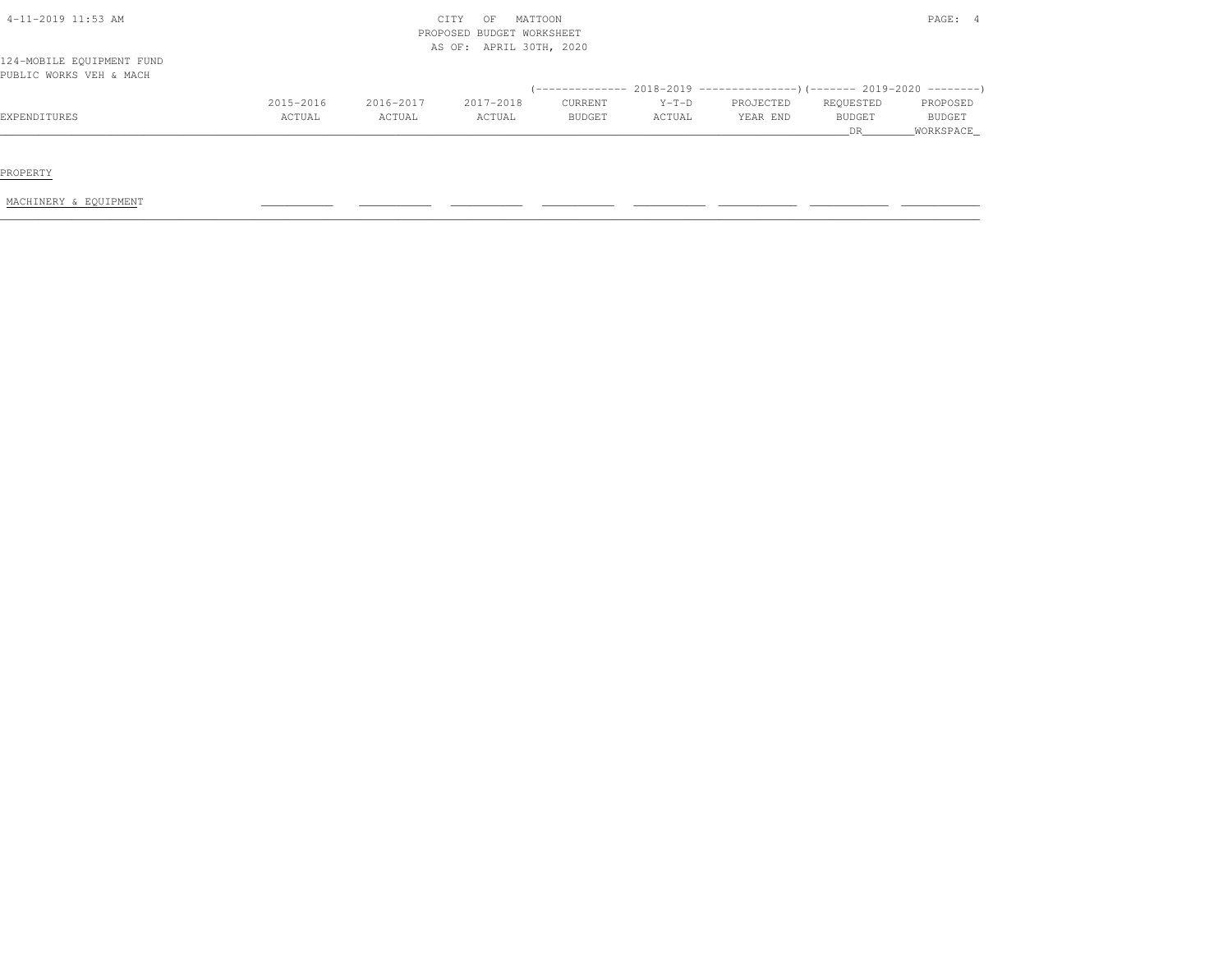| 4-11-2019 11:53 AM                                               |                     | PROPOSED            | CITY<br>MATTOON<br>OF<br><b>BUDGET WORKSHEET</b><br>AS OF: APRIL 30TH, 2020 |                          |                                                                                                    |                       |                                    | PAGE: 5                         |
|------------------------------------------------------------------|---------------------|---------------------|-----------------------------------------------------------------------------|--------------------------|----------------------------------------------------------------------------------------------------|-----------------------|------------------------------------|---------------------------------|
| 124-MOBILE EQUIPMENT FUND<br>STREETS VEH & MACH                  |                     |                     |                                                                             |                          |                                                                                                    |                       |                                    |                                 |
| EXPENDITURES                                                     | 2015-2016<br>ACTUAL | 2016-2017<br>ACTUAL | 2017-2018<br>ACTUAL                                                         | CURRENT<br><b>BUDGET</b> | $($ -------------- 2018-2019 -----------------) (------- 2019-2020 ---------)<br>$Y-T-D$<br>ACTUAL | PROJECTED<br>YEAR END | REQUESTED<br><b>BUDGET</b><br>DR . | PROPOSED<br>BUDGET<br>WORKSPACE |
| PROPERTY                                                         |                     |                     |                                                                             |                          |                                                                                                    |                       |                                    |                                 |
| MACHINERY & EQUIPMENT<br>124-5320-741 STREETS MACHINERY & EQUIPM | 28,718              | 28,718              | 74,124                                                                      | $\circ$                  | $\circ$                                                                                            | $\circ$               | $\Omega$                           |                                 |
| 124-5320-742 STREET VEHICLES<br>TOTAL MACHINERY & EQUIPMENT      | 28,718              | 28,718              | 74,124                                                                      | 22,880<br>22,880         | 22,880<br>22,880                                                                                   | 22,880<br>22,880      |                                    |                                 |
| TOTAL PROPERTY                                                   | 28,718              | 28,718              | 74,124                                                                      | 22,880                   | 22,880                                                                                             | 22,880                | $\circ$                            |                                 |
| TOTAL STREETS VEH & MACH                                         | 28,718              | 28,718              | 74,124                                                                      | 22,880                   | 22,880                                                                                             | 22,880                | $\circ$                            |                                 |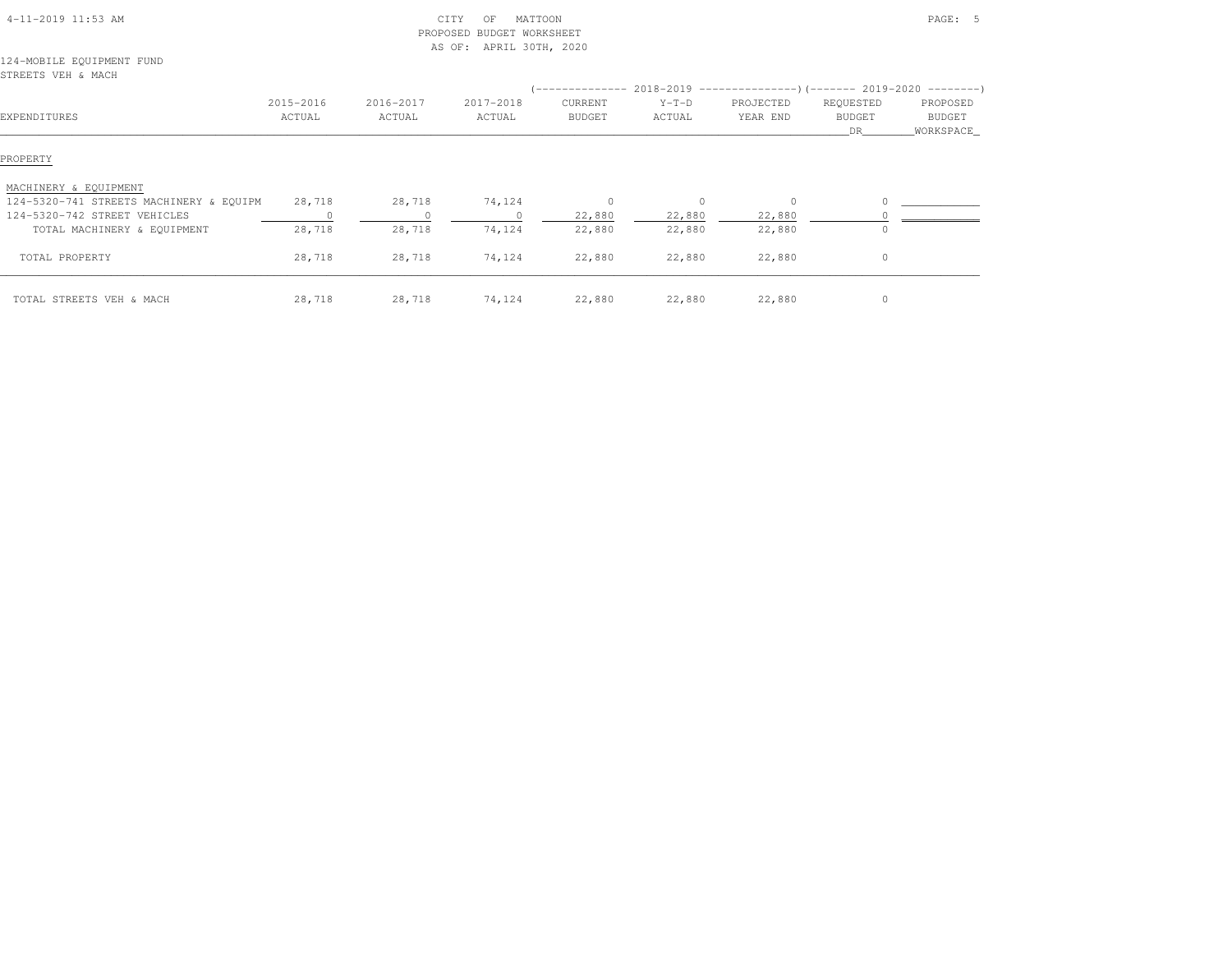|                                                                  |           |           | PROPOSED BUDGET WORKSHEET<br>AS OF: APRIL 30TH, 2020 |         |                                                                                            |           |                      |                     |
|------------------------------------------------------------------|-----------|-----------|------------------------------------------------------|---------|--------------------------------------------------------------------------------------------|-----------|----------------------|---------------------|
| 124-MOBILE EQUIPMENT FUND<br>YARD WASTER VEH & MACH              |           |           |                                                      |         |                                                                                            |           |                      |                     |
|                                                                  | 2015-2016 | 2016-2017 | 2017-2018                                            | CURRENT | (-------------- 2018-2019 -------------------- ) (------- 2019-2020 --------- )<br>$Y-T-D$ | PROJECTED | REQUESTED            | PROPOSED            |
| EXPENDITURES                                                     | ACTUAL    | ACTUAL    | ACTUAL                                               | BUDGET  | ACTUAL                                                                                     | YEAR END  | <b>BUDGET</b><br>DR. | BUDGET<br>WORKSPACE |
| PROPERTY                                                         |           |           |                                                      |         |                                                                                            |           |                      |                     |
| MACHINERY & EQUIPMENT<br>124-5335-741 YARD WASTE MACHINERY & EQU |           |           |                                                      | 17,500  |                                                                                            | 17,500    |                      |                     |
| TOTAL MACHINERY & EQUIPMENT                                      | $\Omega$  | 0         | <sup>n</sup>                                         | 17,500  | $\circ$                                                                                    | 17,500    | $\circ$              |                     |
| TOTAL PROPERTY                                                   | $\circ$   | $\circ$   | $\circ$                                              | 17,500  | $\circ$                                                                                    | 17,500    | $\circ$              |                     |
| TOTAL YARD WASTER VEH & MACH                                     | $\circ$   | $\circ$   | $\circ$                                              | 17,500  | $\circ$                                                                                    | 17,500    | $\circ$              |                     |

4-11-2019 11:53 AM CITY OF MATTOON PAGE: 6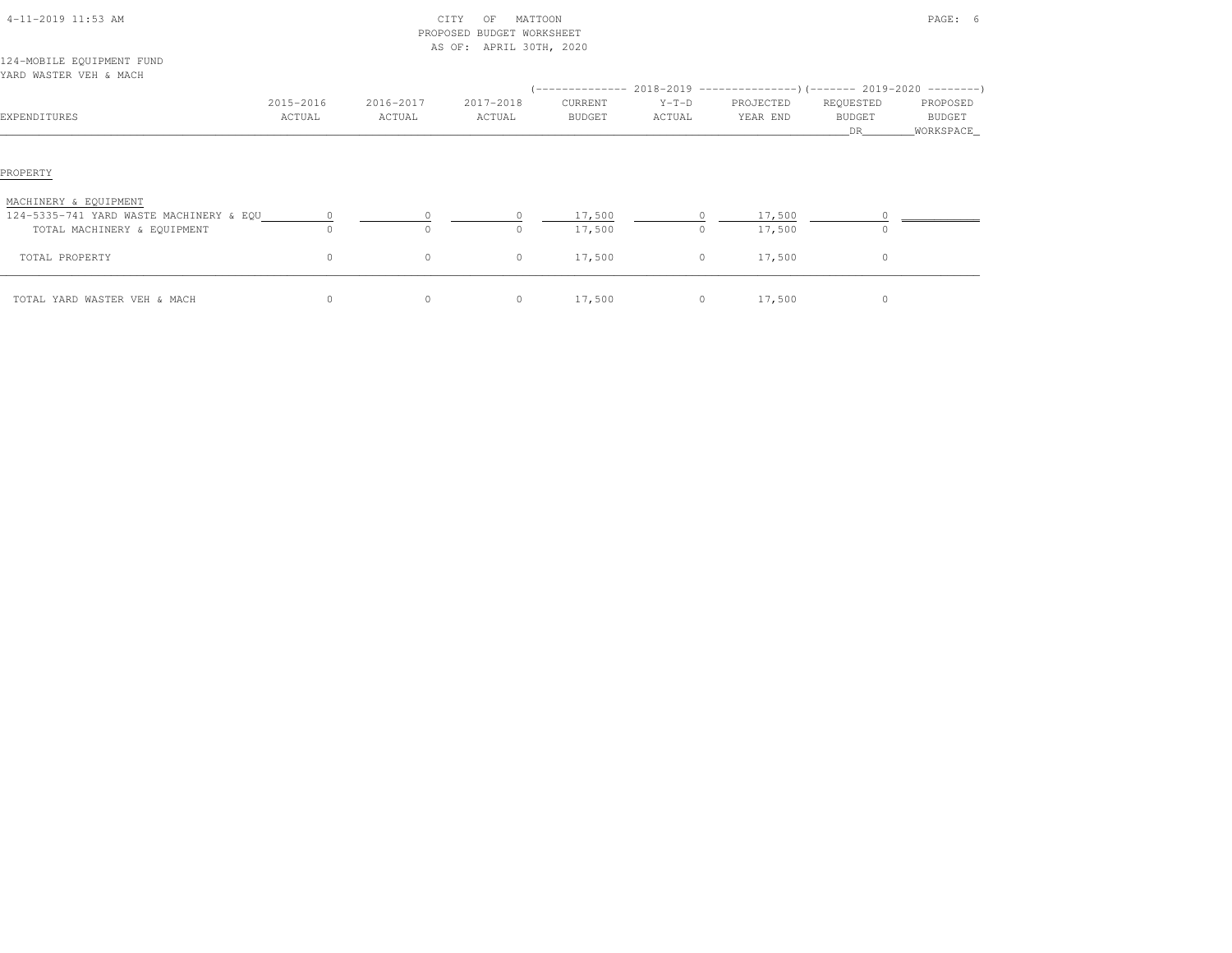|                                        |           |              | PROPOSED BUDGET WORKSHEET |                                                                              |         |           |               |            |
|----------------------------------------|-----------|--------------|---------------------------|------------------------------------------------------------------------------|---------|-----------|---------------|------------|
|                                        |           |              | AS OF: APRIL 30TH, 2020   |                                                                              |         |           |               |            |
| 124-MOBILE EQUIPMENT FUND              |           |              |                           |                                                                              |         |           |               |            |
| SEWER VEH & MACH                       |           |              |                           |                                                                              |         |           |               |            |
|                                        |           |              |                           | $(-$ ------------- 2018-2019 -----------------)(------- 2019-2020 ---------) |         |           |               |            |
|                                        | 2015-2016 | 2016-2017    | 2017-2018                 | CURRENT                                                                      | $Y-T-D$ | PROJECTED | REQUESTED     | PROPOSED   |
| EXPENDITURES                           | ACTUAL    | ACTUAL       | ACTUAL                    | <b>BUDGET</b>                                                                | ACTUAL  | YEAR END  | <b>BUDGET</b> | BUDGET     |
|                                        |           |              |                           |                                                                              |         |           | DR            | WORKSPACE_ |
|                                        |           |              |                           |                                                                              |         |           |               |            |
|                                        |           |              |                           |                                                                              |         |           |               |            |
| PROPERTY                               |           |              |                           |                                                                              |         |           |               |            |
|                                        |           |              |                           |                                                                              |         |           |               |            |
| MACHINERY & EQUIPMENT                  |           |              |                           |                                                                              |         |           |               |            |
| 124-5342-741 SEWER COLL MACH & EQUIP   | $\circ$   | $\mathbf{0}$ | $\Omega$                  | $\circ$                                                                      | $\circ$ | $\circ$   | 16,000        |            |
| 124-5342-742 SEWER COLLECTION VEHICLES |           |              |                           | 120,070                                                                      | 113,275 | 113,275   | 55,350        |            |
| TOTAL MACHINERY & EQUIPMENT            | $\Omega$  | $\Omega$     |                           | 120,070                                                                      | 113,275 | 113,275   | 71,350        |            |
|                                        |           |              |                           |                                                                              |         |           |               |            |
| TOTAL PROPERTY                         | $\circ$   | $\mathbf{0}$ | $\circ$                   | 120,070                                                                      | 113,275 | 113,275   | 71,350        |            |
|                                        |           |              |                           |                                                                              |         |           |               |            |
| TOTAL SEWER VEH & MACH                 | $\circ$   | 0            | $\circ$                   | 120,070                                                                      | 113,275 | 113,275   | 71,350        |            |

4-11-2019 11:53 AM CITY OF MATTOON PAGE: 7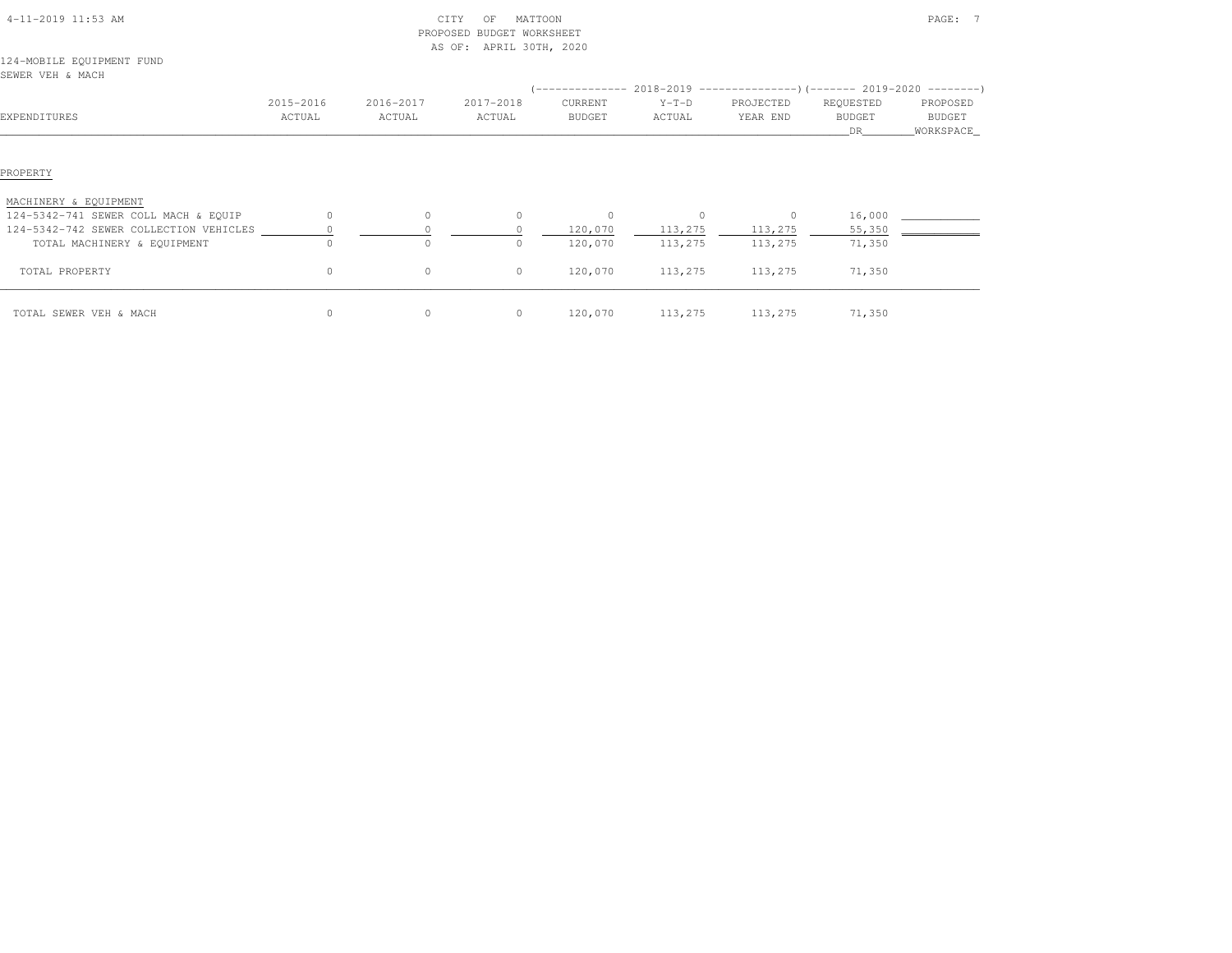| 4-11-2019 11:53 AM                      |           |           | CITY<br>MATTOON<br>OF<br>PROPOSED BUDGET WORKSHEET<br>AS OF: APRIL 30TH, 2020 |                  |          |                                                           |                      | PAGE: 8               |
|-----------------------------------------|-----------|-----------|-------------------------------------------------------------------------------|------------------|----------|-----------------------------------------------------------|----------------------|-----------------------|
| 124-MOBILE EQUIPMENT FUND               |           |           |                                                                               |                  |          |                                                           |                      |                       |
| WASTEWATER TRTMT VEH & M                |           |           |                                                                               |                  |          |                                                           |                      |                       |
|                                         |           |           |                                                                               | ( ______________ |          | $2018-2019$ ---------------) (------- 2019-2020 --------) |                      |                       |
|                                         | 2015-2016 | 2016-2017 | 2017-2018                                                                     | CURRENT          | $Y-T-D$  | PROJECTED                                                 | REQUESTED            | PROPOSED              |
| EXPENDITURES                            | ACTUAL    | ACTUAL    | ACTUAL                                                                        | BUDGET           | ACTUAL   | YEAR END                                                  | <b>BUDGET</b><br>DR. | BUDGET<br>_WORKSPACE_ |
| PROPERTY                                |           |           |                                                                               |                  |          |                                                           |                      |                       |
| MACHINERY & EQUIPMENT                   |           |           |                                                                               |                  |          |                                                           |                      |                       |
| 124-5344-742 WASTEWATER TRTMT PLANT VEH |           |           |                                                                               |                  |          |                                                           | 44,574               |                       |
| TOTAL MACHINERY & EQUIPMENT             | $\Omega$  |           |                                                                               | $\Omega$         | $\Omega$ | $\circ$                                                   | 44,574               |                       |
| TOTAL PROPERTY                          | $\circ$   | $\circ$   | $\circ$                                                                       | $\circ$          | $\circ$  | $\circ$                                                   | 44,574               |                       |
| TOTAL WASTEWATER TRTMT VEH & M          | $\circ$   | $\circ$   | $\circ$                                                                       | $\circ$          | $\circ$  | 0                                                         | 44,574               |                       |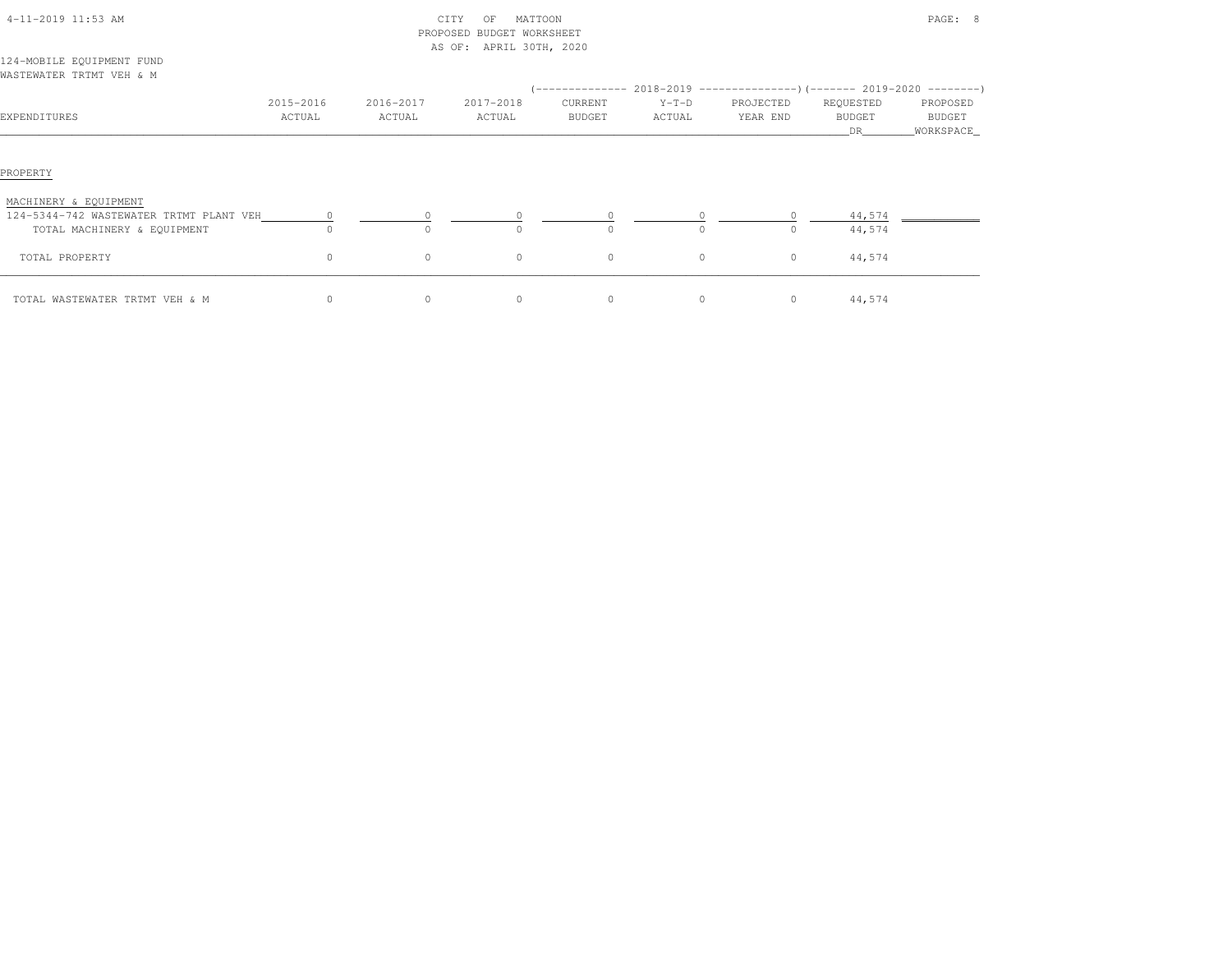|                           |           |           |                           |               |         |                                                                              | <b>DR</b> | WORKSPACE     |
|---------------------------|-----------|-----------|---------------------------|---------------|---------|------------------------------------------------------------------------------|-----------|---------------|
| EXPENDITURES              | ACTUAL    | ACTUAL    | ACTUAL                    | <b>BUDGET</b> | ACTUAL  | YEAR END                                                                     | BUDGET    | <b>BUDGET</b> |
|                           | 2015-2016 | 2016-2017 | 2017-2018                 | CURRENT       | $Y-T-D$ | PROJECTED                                                                    | REQUESTED | PROPOSED      |
| SEWER ACCTG & COLL VEH &  |           |           |                           |               |         | $(-$ ------------- 2018-2019 -----------------)(------- 2019-2020 ---------) |           |               |
| 124-MOBILE EQUIPMENT FUND |           |           |                           |               |         |                                                                              |           |               |
|                           |           |           |                           |               |         |                                                                              |           |               |
|                           |           |           | AS OF: APRIL 30TH, 2020   |               |         |                                                                              |           |               |
|                           |           |           | PROPOSED BUDGET WORKSHEET |               |         |                                                                              |           |               |
| $4-11-2019$ 11:53 AM      |           |           | CITY<br>OF                | MATTOON       |         |                                                                              |           | PAGE: 9       |

PROPERTY

MACHINERY & EQUIPMENT \_\_\_\_\_\_\_\_\_\_\_ \_\_\_\_\_\_\_\_\_\_\_ \_\_\_\_\_\_\_\_\_\_\_ \_\_\_\_\_\_\_\_\_\_\_ \_\_\_\_\_\_\_\_\_\_\_ \_\_\_\_\_\_\_\_\_\_\_\_ \_\_\_\_\_\_\_\_\_\_\_\_ \_\_\_\_\_\_\_\_\_\_\_\_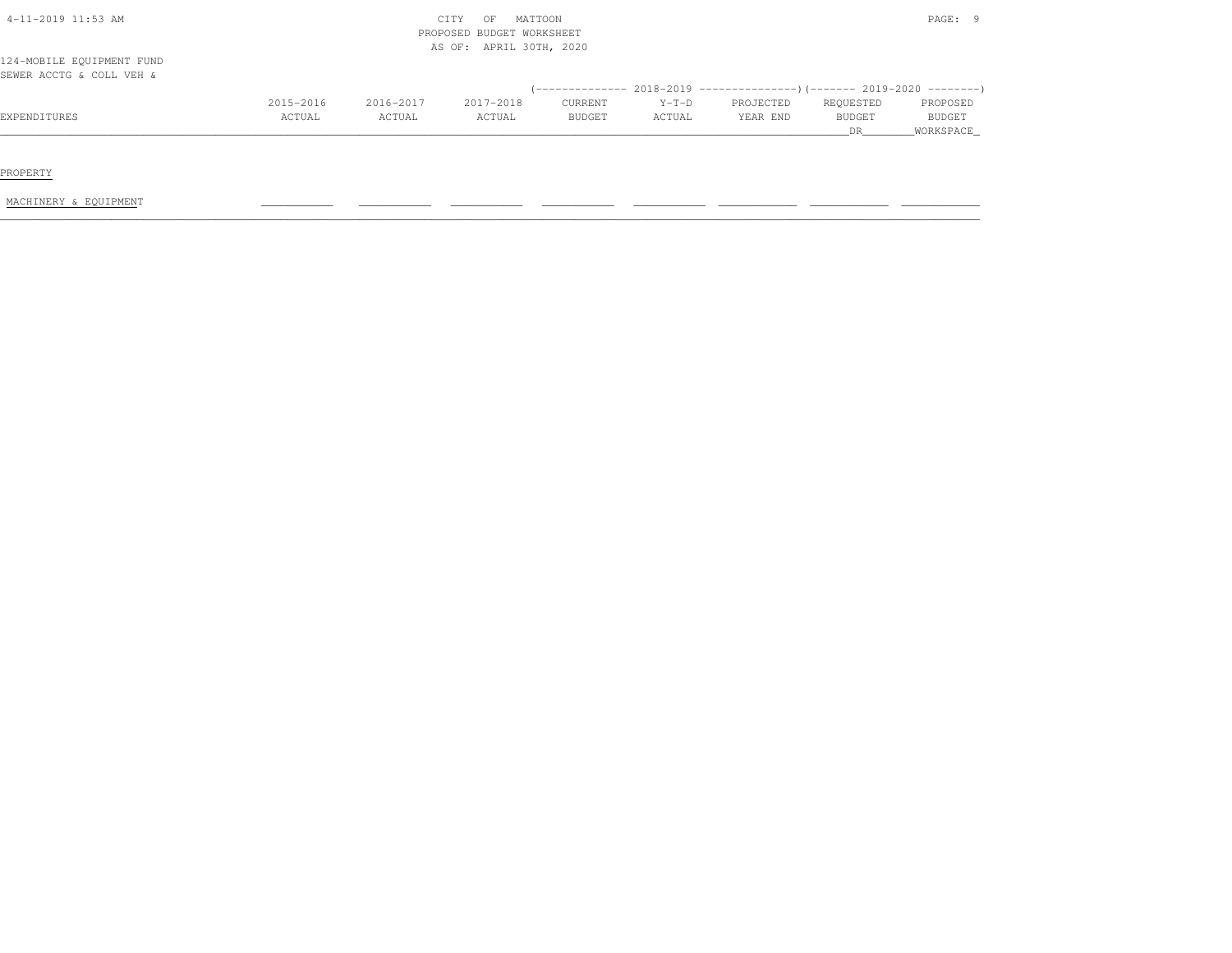| 4-11-2019 11:53 AM                                                                              |                     |                     | CITY<br>MATTOON<br>OF<br>PROPOSED BUDGET WORKSHEET |                   |                   |                       |                           | PAGE: 10                        |
|-------------------------------------------------------------------------------------------------|---------------------|---------------------|----------------------------------------------------|-------------------|-------------------|-----------------------|---------------------------|---------------------------------|
| 124-MOBILE EQUIPMENT FUND<br>WATER TREATMENT VEH & MA                                           |                     |                     | AS OF: APRIL 30TH, 2020                            |                   |                   |                       |                           |                                 |
| EXPENDITURES                                                                                    | 2015-2016<br>ACTUAL | 2016-2017<br>ACTUAL | 2017-2018<br>ACTUAL                                | CURRENT<br>BUDGET | $Y-T-D$<br>ACTUAL | PROJECTED<br>YEAR END | REQUESTED<br>BUDGET<br>DR | PROPOSED<br>BUDGET<br>WORKSPACE |
| PROPERTY                                                                                        |                     |                     |                                                    |                   |                   |                       |                           |                                 |
| MACHINERY & EQUIPMENT<br>124-5353-742 WATER TREATMENT PLANT VEHI<br>TOTAL MACHINERY & EQUIPMENT | $\circ$             | $\Omega$            | $\cap$                                             | $\Omega$          | $\circ$           | $\circ$<br>$\circ$    | 44,574<br>44,574          |                                 |
| TOTAL PROPERTY                                                                                  | 0                   | $\circ$             | $\circ$                                            | $\circ$           | $\circ$           | $\circ$               | 44,574                    |                                 |
| TOTAL WATER TREATMENT VEH & MA                                                                  | 0                   | $\circ$             | $\circ$                                            | 0                 | $\circ$           | $\overline{0}$        | 44,574                    |                                 |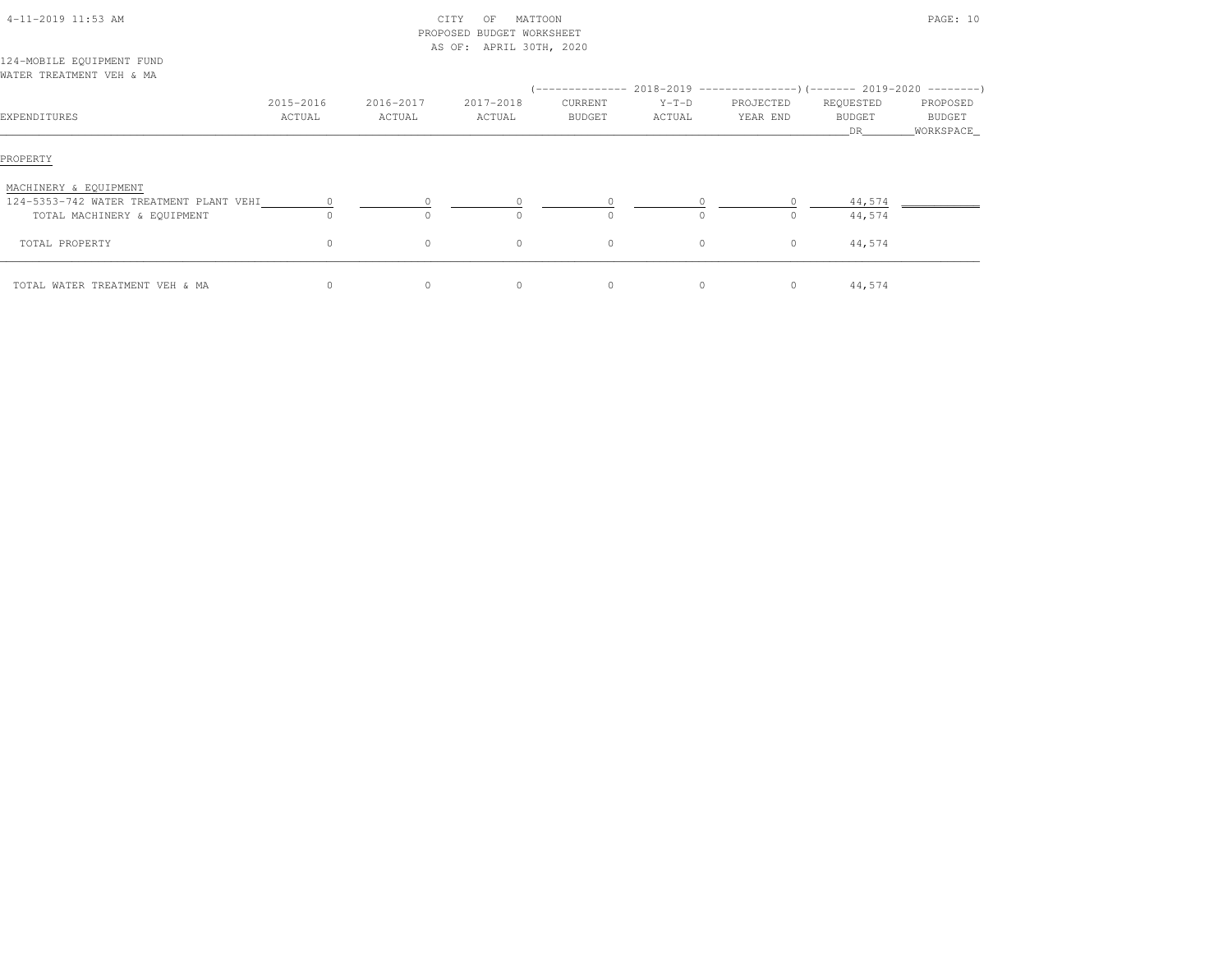| 4-11-2019 11:53 AM                   |           |           | CITY<br>MATTOON<br>OF<br>PROPOSED BUDGET WORKSHEET<br>AS OF: APRIL 30TH, 2020 |                |                                                                                   |           |                      | PAGE: 11             |
|--------------------------------------|-----------|-----------|-------------------------------------------------------------------------------|----------------|-----------------------------------------------------------------------------------|-----------|----------------------|----------------------|
| 124-MOBILE EQUIPMENT FUND            |           |           |                                                                               |                |                                                                                   |           |                      |                      |
| WATER DIST VEH & MACH                |           |           |                                                                               |                |                                                                                   |           |                      |                      |
|                                      |           |           |                                                                               |                | (-------------- 2018-2019 ---------------------- 2019-2020 ---------------------- |           |                      |                      |
|                                      | 2015-2016 | 2016-2017 | 2017-2018                                                                     | CURRENT        | $Y-T-D$                                                                           | PROJECTED | REQUESTED            | PROPOSED             |
| EXPENDITURES                         | ACTUAL    | ACTUAL    | ACTUAL                                                                        | <b>BUDGET</b>  | ACTUAL                                                                            | YEAR END  | <b>BUDGET</b><br>DR. | BUDGET<br>WORKSPACE_ |
| PROPERTY                             |           |           |                                                                               |                |                                                                                   |           |                      |                      |
| MACHINERY & EQUIPMENT                |           |           |                                                                               |                |                                                                                   |           |                      |                      |
| 124-5354-741 WATER DIST MACH & EQUIP | $\Omega$  | $\Omega$  | $\Omega$                                                                      | $\overline{0}$ | $\circ$                                                                           | $\circ$   | 16,000               |                      |
| 124-5354-742 WATER DIST VEHICLES     |           |           |                                                                               | 120,070        | 113,274                                                                           | 113,274   | 55,350               |                      |
| TOTAL MACHINERY & EQUIPMENT          | $\Omega$  |           |                                                                               | 120,070        | 113,274                                                                           | 113,274   | 71,350               |                      |
| TOTAL PROPERTY                       | 0         | $\circ$   | $\circ$                                                                       | 120,070        | 113,274                                                                           | 113,274   | 71,350               |                      |
| TOTAL WATER DIST VEH & MACH          | $\circ$   | 0         | $\circ$                                                                       | 120,070        | 113,274                                                                           | 113,274   | 71,350               |                      |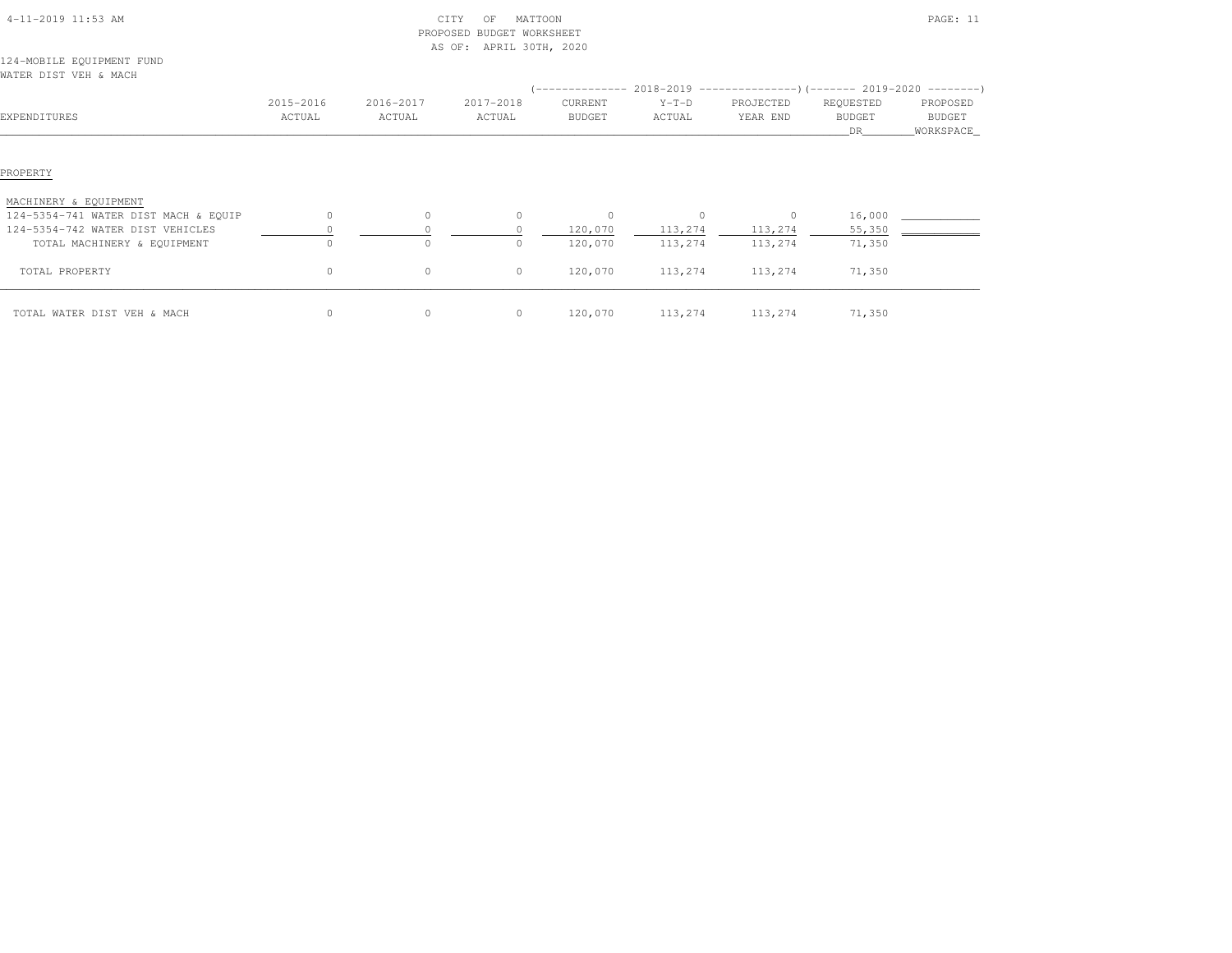| $4-11-2019$ 11:53 AM      |           |           | MATTOON<br>CITY<br>OF<br>PROPOSED BUDGET WORKSHEET |               |         |           |           | PAGE: 12      |
|---------------------------|-----------|-----------|----------------------------------------------------|---------------|---------|-----------|-----------|---------------|
| 124-MOBILE EQUIPMENT FUND |           |           | AS OF: APRIL 30TH, 2020                            |               |         |           |           |               |
| WATER ACCTG & COLL VEH &  |           |           |                                                    |               |         |           |           |               |
|                           | 2015-2016 | 2016-2017 | 2017-2018                                          | CURRENT       | $Y-T-D$ | PROJECTED | REQUESTED | PROPOSED      |
| EXPENDITURES              | ACTUAL    | ACTUAL    | ACTUAL                                             | <b>BUDGET</b> | ACTUAL  | YEAR END  | BUDGET    | <b>BUDGET</b> |

PROPERTY

MACHINERY & EQUIPMENT \_\_\_\_\_\_\_\_\_\_\_ \_\_\_\_\_\_\_\_\_\_\_ \_\_\_\_\_\_\_\_\_\_\_ \_\_\_\_\_\_\_\_\_\_\_ \_\_\_\_\_\_\_\_\_\_\_ \_\_\_\_\_\_\_\_\_\_\_\_ \_\_\_\_\_\_\_\_\_\_\_\_ \_\_\_\_\_\_\_\_\_\_\_\_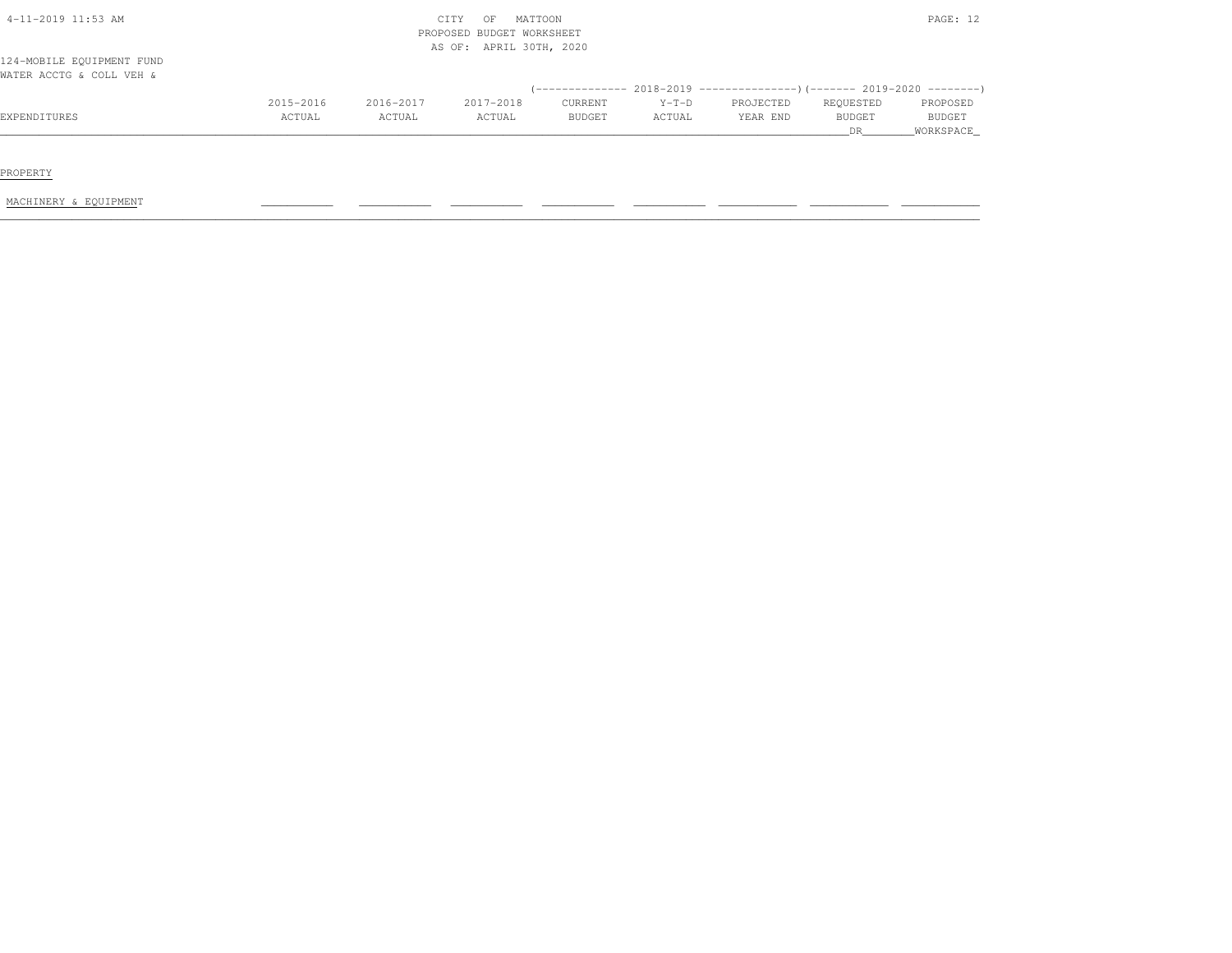| 4-11-2019 11:53 AM                      |                     |                     | CITY<br>MATTOON<br>OF<br>PROPOSED BUDGET WORKSHEET<br>AS OF: APRIL 30TH, 2020 |                          |                   |                       |                            | PAGE: 13           |
|-----------------------------------------|---------------------|---------------------|-------------------------------------------------------------------------------|--------------------------|-------------------|-----------------------|----------------------------|--------------------|
| 124-MOBILE EQUIPMENT FUND               |                     |                     |                                                                               |                          |                   |                       |                            |                    |
| PARKS VEH & MACH                        |                     |                     |                                                                               |                          |                   |                       |                            |                    |
| EXPENDITURES                            | 2015-2016<br>ACTUAL | 2016-2017<br>ACTUAL | 2017-2018<br>ACTUAL                                                           | CURRENT<br><b>BUDGET</b> | $Y-T-D$<br>ACTUAL | PROJECTED<br>YEAR END | REQUESTED<br><b>BUDGET</b> | PROPOSED<br>BUDGET |
|                                         |                     |                     |                                                                               |                          |                   |                       | DR                         | WORKSPACE_         |
| PROPERTY<br>MACHINERY & EQUIPMENT       |                     |                     |                                                                               |                          |                   |                       |                            |                    |
| 124-5511-741 PARKS MACHINERY & EQUIPMEN | 13,919              | $\circ$             | $\circ$                                                                       | $\circ$                  | 16,900            | 16,900                |                            |                    |
| 124-5511-742 PARK VEHICLES              |                     |                     | 7,137                                                                         |                          |                   |                       |                            |                    |
| TOTAL MACHINERY & EQUIPMENT             | 13,919              | $\circ$             | 7,137                                                                         | $\circ$                  | 16,900            | 16,900                |                            |                    |
| TOTAL PROPERTY                          | 13,919              | $\circ$             | 7,137                                                                         | $\circ$                  | 16,900            | 16,900                | $\circ$                    |                    |
| TOTAL PARKS VEH & MACH                  | 13,919              | $\circ$             | 7,137                                                                         | $\circ$                  | 16,900            | 16,900                | $\circ$                    |                    |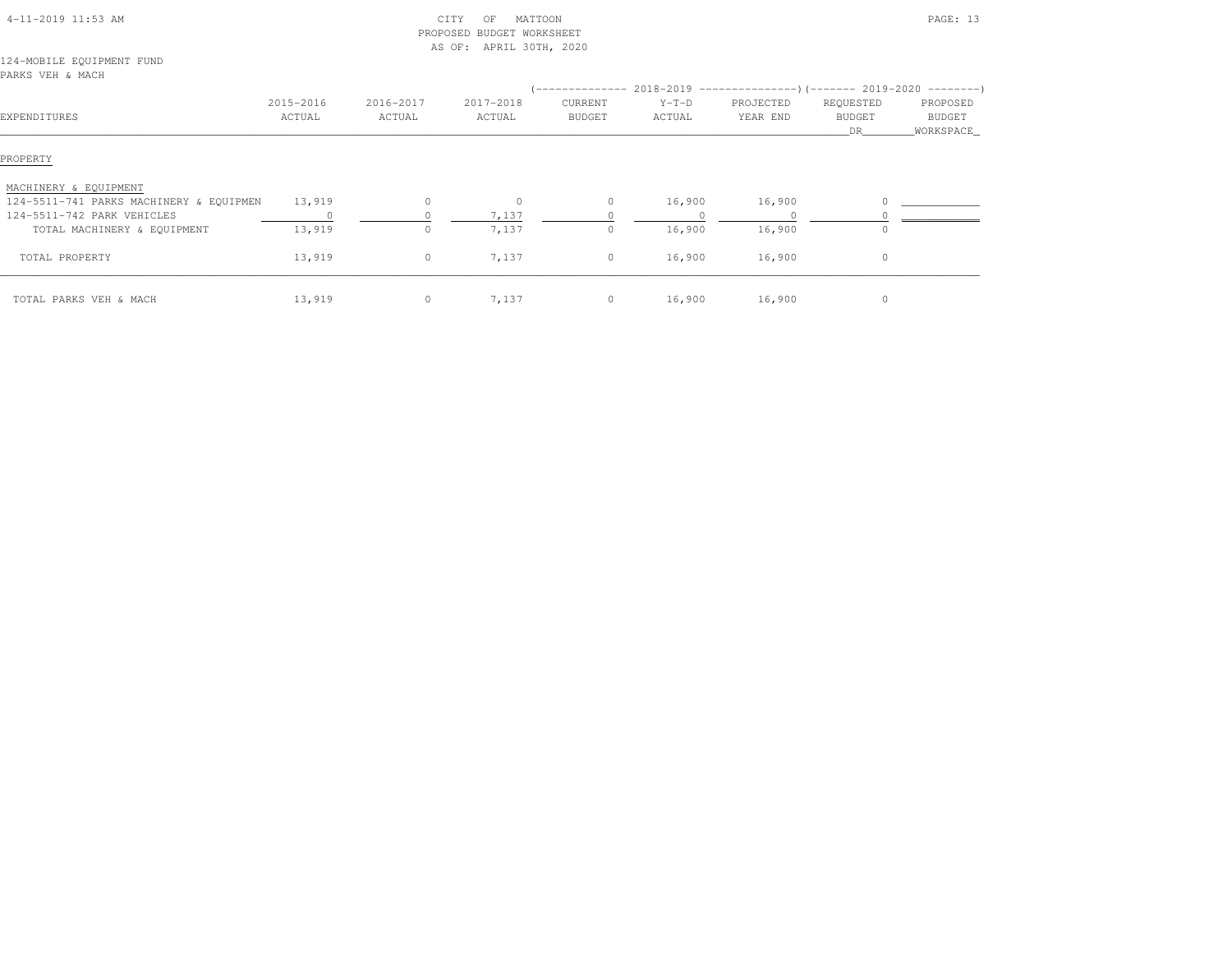| 4-11-2019 11:53 AM                                                                 |                     |                     | CITY<br>MATTOON<br>OF<br>PROPOSED BUDGET WORKSHEET<br>AS OF: APRIL 30TH, 2020 |                          |                   |                       |                                   | PAGE: 14                                |
|------------------------------------------------------------------------------------|---------------------|---------------------|-------------------------------------------------------------------------------|--------------------------|-------------------|-----------------------|-----------------------------------|-----------------------------------------|
| 124-MOBILE EQUIPMENT FUND<br>LAKES VEH & MACH                                      |                     |                     |                                                                               |                          |                   |                       |                                   |                                         |
| EXPENDITURES                                                                       | 2015-2016<br>ACTUAL | 2016-2017<br>ACTUAL | 2017-2018<br>ACTUAL                                                           | CURRENT<br><b>BUDGET</b> | $Y-T-D$<br>ACTUAL | PROJECTED<br>YEAR END | REQUESTED<br><b>BUDGET</b><br>DR. | PROPOSED<br><b>BUDGET</b><br>WORKSPACE_ |
| PROPERTY                                                                           |                     |                     |                                                                               |                          |                   |                       |                                   |                                         |
| MACHINERY & EQUIPMENT<br>124-5512-742 LAKE VEHICLES<br>TOTAL MACHINERY & EQUIPMENT | 16,946<br>16,946    |                     |                                                                               | $\Omega$                 | $\Omega$          | $\cap$                | $\Omega$                          |                                         |
| TOTAL PROPERTY                                                                     | 16,946              | $\circ$             | $\circ$                                                                       | $\circ$                  | $\circ$           | $\circ$               | $\circ$                           |                                         |
| TOTAL LAKES VEH & MACH                                                             | 16,946              | $\circ$             | $\circ$                                                                       | $\circ$                  | $\circ$           | 0                     | 0                                 |                                         |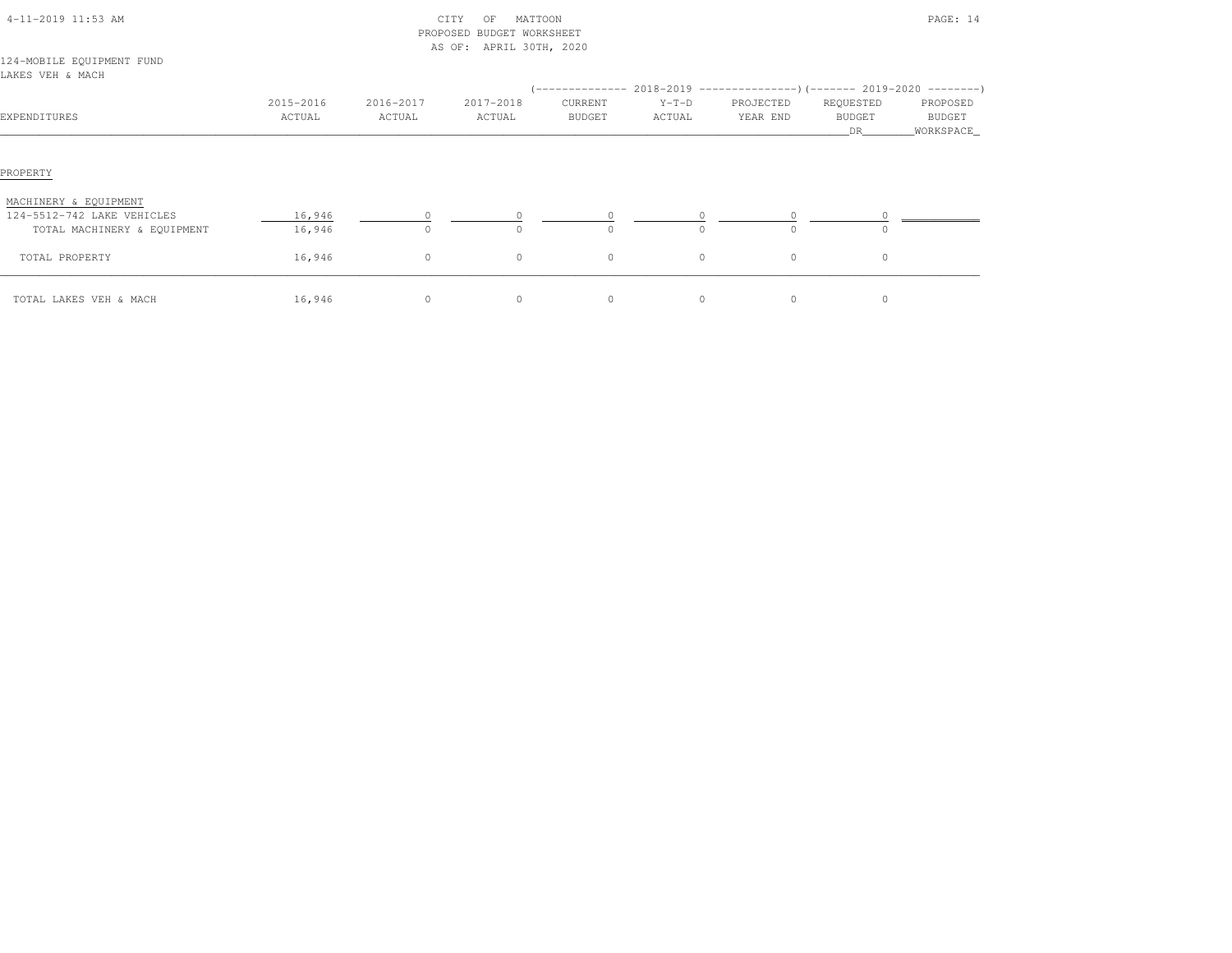| 4-11-2019 11:53 AM |  |
|--------------------|--|

### $\begin{array}{ccc} \text{CITY} & \text{OF} & \text{MATTOON} \end{array}$  PROPOSED BUDGET WORKSHEETAS OF: APRIL 30TH, 2020

### 124-MOBILE EQUIPMENT FUNDCEMETERY VEH & MACH

| EXPENDITURES                                    | 2015-2016<br>ACTUAL | 2016-2017<br>ACTUAL | 2017-2018<br>ACTUAL | CURRENT<br><b>BUDGET</b> | $Y-T-D$<br>ACTUAL | PROJECTED<br>YEAR END | REQUESTED<br><b>BUDGET</b><br>DR . | PROPOSED<br>BUDGET<br>_WORKSPACE_ |
|-------------------------------------------------|---------------------|---------------------|---------------------|--------------------------|-------------------|-----------------------|------------------------------------|-----------------------------------|
|                                                 |                     |                     |                     |                          |                   |                       |                                    |                                   |
| PROPERTY                                        |                     |                     |                     |                          |                   |                       |                                    |                                   |
| MACHINERY & EQUIPMENT                           |                     |                     |                     |                          |                   |                       |                                    |                                   |
| 124-5570-741 CEMETERY MACHINERY & EQUIP         | 14,870              | $\Omega$            | 29,835              | $\Omega$                 | 12,700            | 12,700                | 35,000                             |                                   |
| TOTAL MACHINERY & EQUIPMENT                     | 14,870              | $\Omega$            | 29,835              | $\Omega$                 | 12,700            | 12,700                | 35,000                             |                                   |
| TOTAL PROPERTY                                  | 14,870              | $\circ$             | 29,835              | $\circ$                  | 12,700            | 12,700                | 35,000                             |                                   |
|                                                 |                     |                     |                     |                          |                   |                       |                                    |                                   |
| TOTAL CEMETERY VEH & MACH                       | 14,870              | $\circ$             | 29,835              | $\circ$                  | 12,700            | 12,700                | 35,000                             |                                   |
|                                                 |                     |                     |                     |                          |                   |                       |                                    |                                   |
| TOTAL EXPENDITURES                              | 267,137             | 768,026             | 359,585             | 344,972                  | 343,481           | 360,981               | 354,300                            |                                   |
| REVENUE OVER/(UNDER) EXPENDITURES<br>$\sqrt{2}$ | $267, 137)$ (       | 768,026) (          | $325, 227$ ) (      | 344,972) (               | $311,481$ (       | 328,981) (            | 354,300)                           |                                   |
| OTHER FINANCING SOURCES                         |                     |                     |                     |                          |                   |                       |                                    |                                   |
| 124-4901-021 TRFR FROM GEN FUND                 | 332,858             | 246,652             | 325,941             | 64,452                   | 64,452            | 64,453                | 92,452                             |                                   |
| 124-4911-021 TRFR FROM WATER FUND               | 107,000             | $\circ$             | 72,000              | 120,070                  | 120,070           | 120,070               | 115,924                            |                                   |
| 124-4912-021 TRFR FROM SEWER FUND               | 107,000             | 45,000              | 72,000              | 120,070                  | 120,070           | 120,070               | 115,924                            |                                   |
| TOTAL OTHER FINANCING SOURCES                   | 546,858             | 291,652             | 469,941             | 304,592                  | 304,592           | 304,593               | 324,300                            |                                   |
| TOTAL OTHER FINANCING SOURCES (USES)            | 546,858             | 291,652             | 469,941             | 304,592                  | 304,592           | 304,593               | 324,300                            |                                   |
| REVENUES & OTHER SOURCES OVER/                  |                     |                     |                     |                          |                   |                       |                                    |                                   |
| (UNDER) EXPENDITURES & OTHER (USES)             | 279,721 (           | 476,374)            |                     | 144,714 ( 40,380) (      |                   | $6,889$ ( $24,388$ (  | 30,000                             |                                   |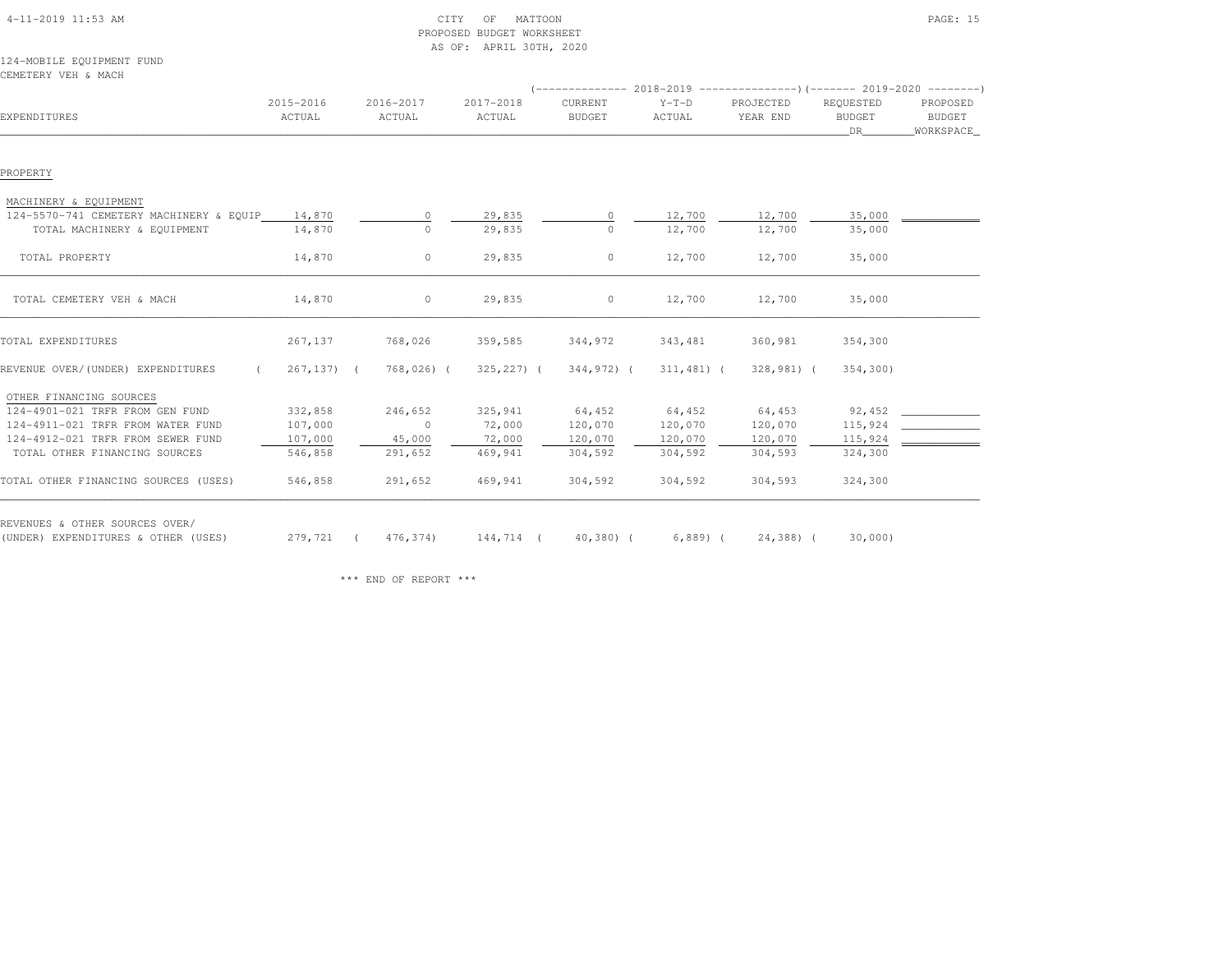| 4-11-2019 11:53 AM |  |
|--------------------|--|

### $\begin{array}{ccc} \text{CITY} & \text{OF} & \text{MATTOON} \end{array}$  PROPOSED BUDGET WORKSHEETAS OF: APRIL 30TH, 2020

125-INSURANCE & TORT JDGMNT

|                                         |           |           |           |               | (-------------- 2018-2019 -----------------) (------- 2019-2020 ---------) |           |               |             |
|-----------------------------------------|-----------|-----------|-----------|---------------|----------------------------------------------------------------------------|-----------|---------------|-------------|
|                                         | 2015-2016 | 2016-2017 | 2017-2018 | CURRENT       | $Y-T-D$                                                                    | PROJECTED | REQUESTED     | PROPOSED    |
| REVENUES                                | ACTUAL    | ACTUAL    | ACTUAL    | <b>BUDGET</b> | ACTUAL                                                                     | YEAR END  | <b>BUDGET</b> | BUDGET      |
|                                         |           |           |           |               |                                                                            |           | DR            | _WORKSPACE_ |
| TAXES                                   |           |           |           |               |                                                                            |           |               |             |
| UNLIMITED RATE PROP TAX                 |           |           |           |               |                                                                            |           |               |             |
| INVESTMENT EARNINGS                     |           |           |           |               |                                                                            |           |               |             |
| INTEREST EARNINGS                       |           |           |           |               |                                                                            |           |               |             |
| CONTRIB & OTHER MISC REV                |           |           |           |               |                                                                            |           |               |             |
| CONTRIBUTIONS & MISC REV                |           |           |           |               |                                                                            |           |               |             |
| 125-4807-010 MISC. FINANCE DEPT REVENUE | 61,719    | 256,473   | 67,452    | 145,559       | 76,611                                                                     | 70,574    | 55,232        |             |
| TOTAL CONTRIBUTIONS & MISC REV          | 61,719    | 256,473   | 67,452    | 145,559       | 76,611                                                                     | 70,574    | 55,232        |             |
| TOTAL CONTRIB & OTHER MISC REV          | 61,719    | 256,473   | 67,452    | 145,559       | 76,611                                                                     | 70,574    | 55,232        |             |
|                                         |           |           |           |               |                                                                            |           |               |             |

TOTAL REVENUES 61,719 256,473 67,452 145,559 76,611 70,574 55,232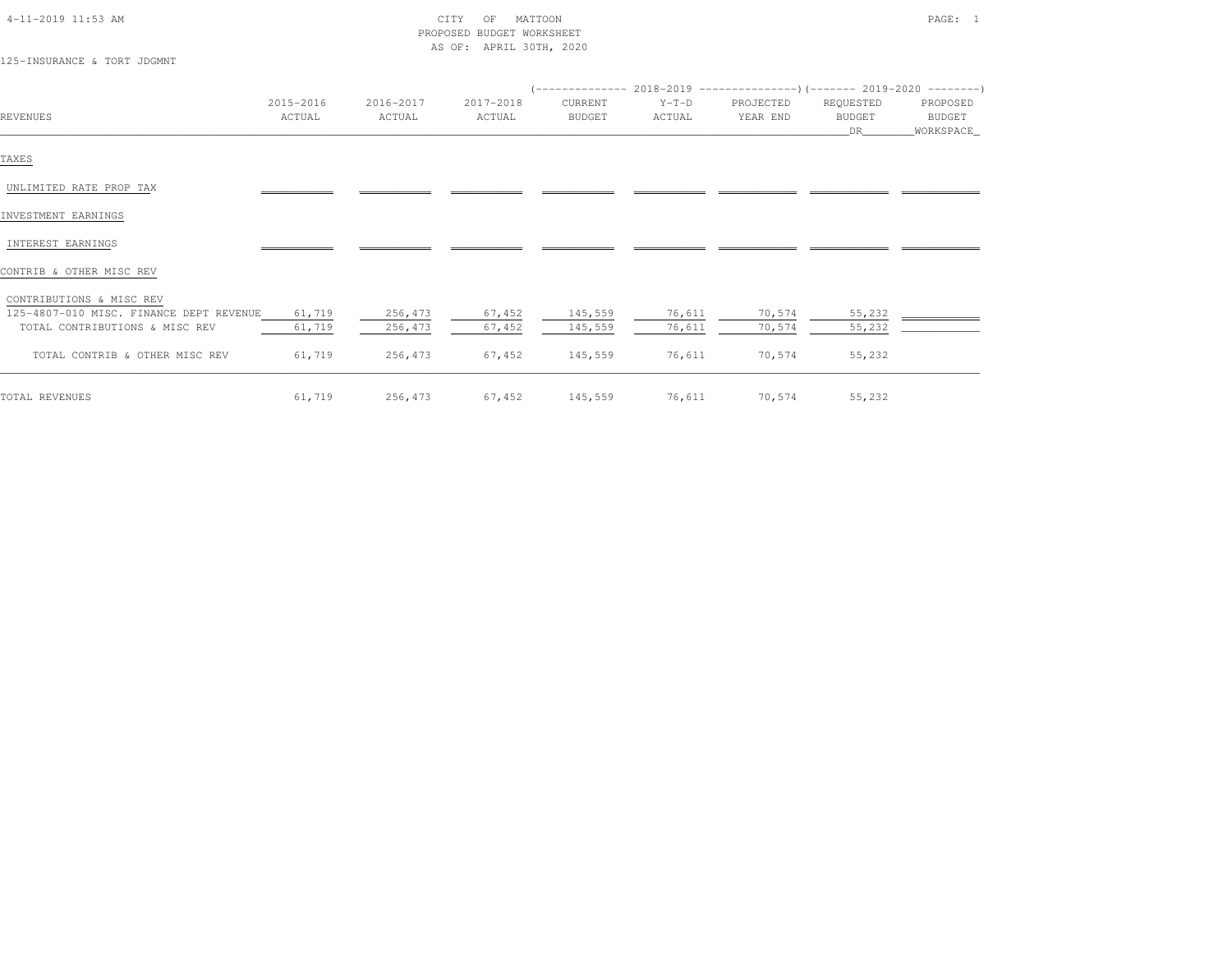|                                         |                     |                     | AS OF: APRIL 30TH, 2020 |                                                                          |                   |                       |                                  |                                        |
|-----------------------------------------|---------------------|---------------------|-------------------------|--------------------------------------------------------------------------|-------------------|-----------------------|----------------------------------|----------------------------------------|
| 125-INSURANCE & TORT JDGMNT             |                     |                     |                         |                                                                          |                   |                       |                                  |                                        |
| FINANCIAL ADMINISTRATION                |                     |                     |                         | (-------------- 2018-2019 ----------------)(-------- 2019-2020 --------) |                   |                       |                                  |                                        |
| EXPENDITURES                            | 2015-2016<br>ACTUAL | 2016-2017<br>ACTUAL | 2017-2018<br>ACTUAL     | CURRENT<br><b>BUDGET</b>                                                 | $Y-T-D$<br>ACTUAL | PROJECTED<br>YEAR END | REQUESTED<br><b>BUDGET</b><br>DR | PROPOSED<br><b>BUDGET</b><br>WORKSPACE |
| EMPLOYEE BENEFITS                       |                     |                     |                         |                                                                          |                   |                       |                                  |                                        |
| UNEMPLOYMNT COMPENSATION                |                     |                     |                         |                                                                          |                   |                       |                                  |                                        |
| 125-5150-240 UNEMPLOYMENT COMP.         | 32,998              | 17,085              | 13,656                  | 15,234                                                                   | 10,722            | 13,385                | 13,757                           |                                        |
| TOTAL UNEMPLOYMNT COMPENSATION          | 32,998              | 17,085              | 13,656                  | 15,234                                                                   | 10,722            | 13,385                | 13,757                           |                                        |
| WORKER'S COMPENSATION                   |                     |                     |                         |                                                                          |                   |                       |                                  |                                        |
| 125-5150-250 WORKERS' COMPENSATION      | 475,512             | 647,746             | 619,638                 | 756,876                                                                  | 514,978           | 597,555               | 627,038                          |                                        |
| TOTAL WORKER'S COMPENSATION             | 475,512             | 647,746             | 619,638                 | 756,876                                                                  | 514,978           | 597,555               | 627,038                          |                                        |
| TOTAL EMPLOYEE BENEFITS                 | 508,510             | 664,831             | 633,294                 | 772,110                                                                  | 525,700           | 610,940               | 640,795                          |                                        |
| OTHER PURCHASED SERVICES                |                     |                     |                         |                                                                          |                   |                       |                                  |                                        |
| PROFESSIONAL SERVICES                   |                     |                     |                         |                                                                          |                   |                       |                                  |                                        |
| 125-5150-519 OTHER PROFESSIONAL SERVICE | 57,444              | 30,212              | 43,959                  | 40,000                                                                   | 21,737            | 26,878                | 40,000                           |                                        |
| TOTAL PROFESSIONAL SERVICES             | 57,444              | 30,212              | 43,959                  | 40,000                                                                   | 21,737            | 26,878                | 40,000                           |                                        |
| INSURANCE                               |                     |                     |                         |                                                                          |                   |                       |                                  |                                        |
| 125-5150-523 PROPERTY & CASUALTY INSURA | 222,103             | 229,534             | 242,523                 | 274,268                                                                  | 260,592           | 260,153               | 295,255                          |                                        |
| 125-5150-527 SELF INSURED RETENTION/DED | 32,038              | 23,994              | 13,385                  | 25,434                                                                   | 44,593            | 17,942                | 26,960                           |                                        |
| TOTAL INSURANCE                         | 254,141             | 253,528             | 255,908                 | 299,702                                                                  | 305,185           | 278,095               | 322,215                          |                                        |
| COMMUNICATION                           |                     |                     |                         |                                                                          |                   |                       |                                  |                                        |
| TOTAL OTHER PURCHASED SERVICES          | 311,585             | 283,740             | 299,867                 | 339,702                                                                  | 326,922           | 304,973               | 362,215                          |                                        |
| TOTAL FINANCIAL ADMINISTRATION          | 820,096             | 948,571             | 933,161                 | 1, 111, 812                                                              | 852,622           | 915, 913              | 1,003,010                        |                                        |
| TOTAL EXPENDITURES                      | 820,096             | 948,571             | 933,161                 | 1, 111, 812                                                              | 852,622           | 915,913               | 1,003,010                        |                                        |
| REVENUE OVER/(UNDER) EXPENDITURES       | 758,376)            | 692,098) (          | 865,709) (              | $966, 253)$ (                                                            | 776,011) (        | 845,339) (            | 947,778)                         |                                        |
| OTHER FINANCING SOURCES                 |                     |                     |                         |                                                                          |                   |                       |                                  |                                        |
| 125-4901-021 INTERFUND CHG - GENERAL FU | 555,623             | 511,337             | 643,814                 | 714,451                                                                  | 707,967           | 707,973               | 664,731                          |                                        |
| 125-4903-021 INTERFUND CHG - HOTEL TAX  | 1,006               | 925                 | 1,030                   | 1,078                                                                    | 1,078             | 1,078                 | 524                              |                                        |
| 125-4911-021 INTERFUND CHG - WATER FUND | 72,869              | 64,644              | 79,638                  | 87,482                                                                   | 89,430            | 89,430                | 94,755                           |                                        |
| 125-4912-021 INTERFUND CHG - SEWER FUND | 117,888             | 105,224             | 130,344                 | 153,925                                                                  | 157,490           | 157,492               | 177,850                          |                                        |
| 125-4917-021 INTERFUND CHG - LIBRARY FU | 10,990              | 9,967               | 10,882                  | 9,317                                                                    | 9,468             | 9,576                 | 9,918                            |                                        |

TOTAL OTHER FINANCING SOURCES 758,376 692,098 865,709 966,253 965,433 965,549 947,778

 4-11-2019 11:53 AM CITY OF MATTOON PAGE: 2PROPOSED BUDGET WORKSHEET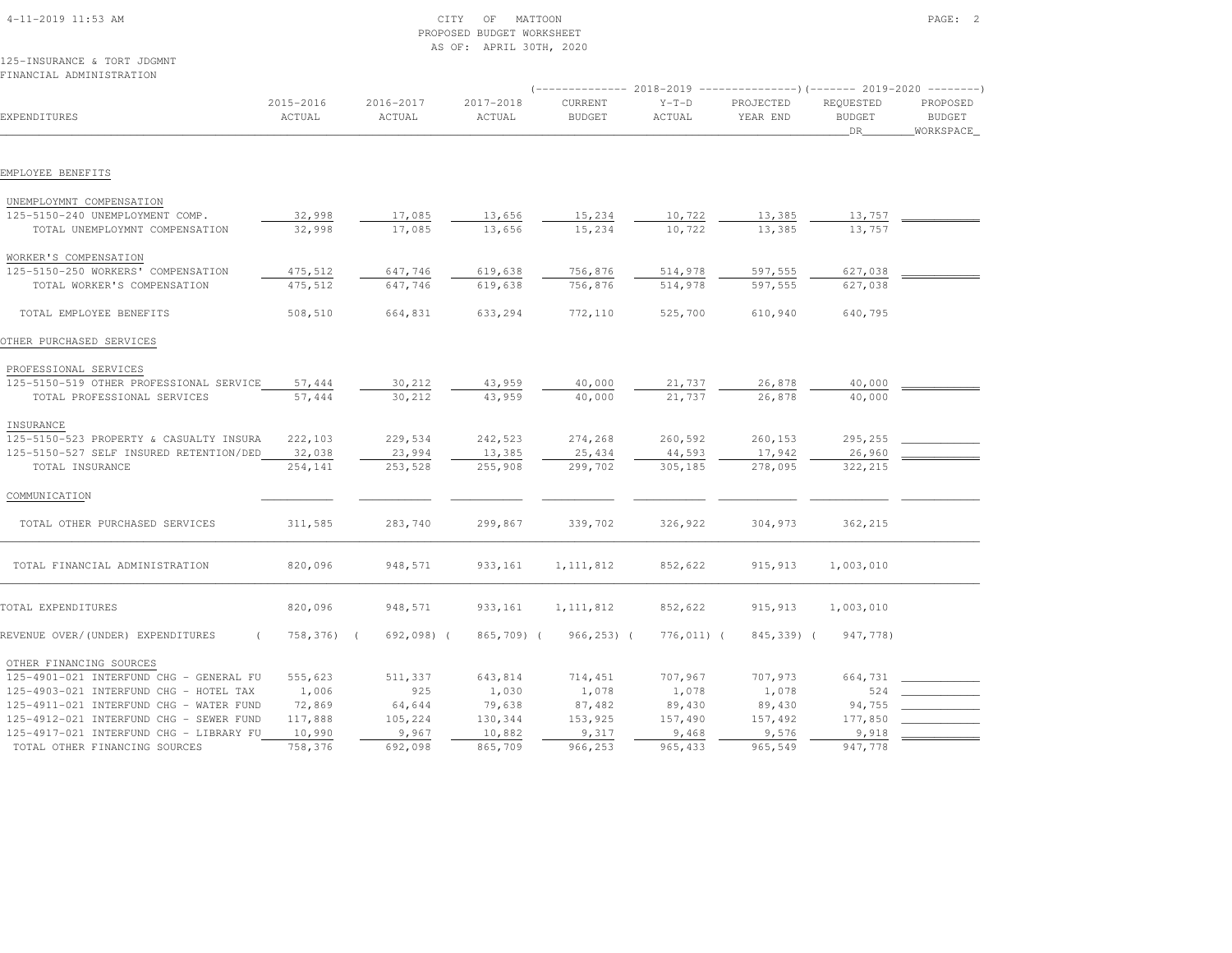|                                                                       |           |           | PROPOSED BUDGET WORKSHEET<br>AS OF: APRIL 30TH, 2020 |         |         |                                                                                           |                      |                     |
|-----------------------------------------------------------------------|-----------|-----------|------------------------------------------------------|---------|---------|-------------------------------------------------------------------------------------------|----------------------|---------------------|
| 125-INSURANCE & TORT JDGMNT<br>FINANCIAL ADMINISTRATION               |           |           |                                                      |         |         |                                                                                           |                      |                     |
|                                                                       | 2015-2016 | 2016-2017 | 2017-2018                                            | CURRENT | $Y-T-D$ | (-------------- 2018-2019 -------------------) (------- 2019-2020 ---------)<br>PROJECTED | REQUESTED            | PROPOSED            |
| EXPENDITURES                                                          | ACTUAL    | ACTUAL    | ACTUAL                                               | BUDGET  | ACTUAL  | YEAR END                                                                                  | <b>BUDGET</b><br>DR. | BUDGET<br>WORKSPACE |
| OTHER FINANCING (USES)                                                |           |           |                                                      |         |         |                                                                                           |                      |                     |
| TOTAL OTHER FINANCING SOURCES (USES)                                  | 758,376   | 692,098   | 865,709                                              | 966,253 | 965,433 | 965,549                                                                                   | 947,778              |                     |
| REVENUES & OTHER SOURCES OVER/<br>(UNDER) EXPENDITURES & OTHER (USES) | $\Omega$  | $\circ$   | $\circ$                                              | $\circ$ | 189,422 | 120,210                                                                                   | 0                    |                     |

4-11-2019 11:53 AM CITY OF MATTOON PAGE: 3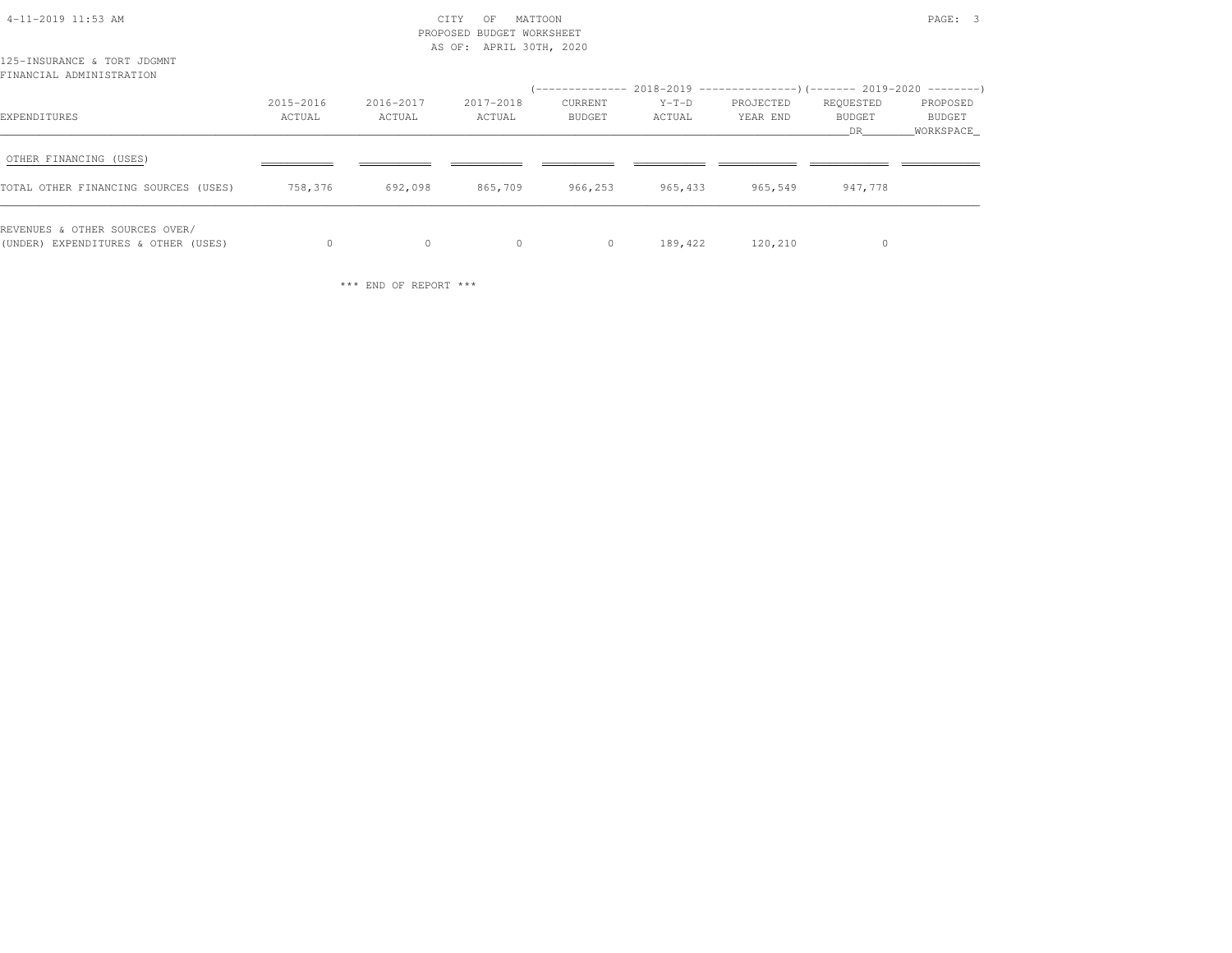| $4-11-2019$ $11:53$ AM |  |
|------------------------|--|

# $\begin{array}{ccc} \text{CITY} & \text{OF} & \text{MATTON} \end{array}$  PROPOSED BUDGET WORKSHEETAS OF: APRIL 30TH, 2020

# 126-HOME REHAB GRANT FUND

| REVENUES                                | 2015-2016<br>ACTUAL | 2016-2017<br>ACTUAL | 2017-2018<br>ACTUAL | CURRENT<br>BUDGET | $($ -------------- 2018-2019 --------------------- $($ ------- 2019-2020 ---------)<br>$Y-T-D$<br>ACTUAL | PROJECTED<br>YEAR END | REQUESTED<br><b>BUDGET</b><br>DR | PROPOSED<br>BUDGET<br>_WORKSPACE_ |
|-----------------------------------------|---------------------|---------------------|---------------------|-------------------|----------------------------------------------------------------------------------------------------------|-----------------------|----------------------------------|-----------------------------------|
| INTERGOVERNMENTAL REV                   |                     |                     |                     |                   |                                                                                                          |                       |                                  |                                   |
| FEDERAL GOVT GRANTS                     |                     |                     |                     |                   |                                                                                                          |                       |                                  |                                   |
| 126-4311-023 FED'L OPER. CATEGORICAL GR | $\circ$             | $\circ$             | $\overline{0}$      | 300,000           | $\circ$                                                                                                  | 0                     |                                  |                                   |
| 126-4313-023 FEDERAL CAPITAL GRANTS     |                     |                     | 112,049             | $\circ$           | 267,505                                                                                                  | 29,725                | 258,226                          |                                   |
| TOTAL FEDERAL GOVT GRANTS               | $\Omega$            | $\Omega$            | 112,049             | 300,000           | 267,505                                                                                                  | 29,725                | 258,226                          |                                   |
| STATE GOVT GRANTS                       |                     |                     |                     |                   |                                                                                                          |                       |                                  |                                   |
| TOTAL INTERGOVERNMENTAL REV             | $\circ$             | $\circ$             | 112,049             | 300,000           | 267,505                                                                                                  | 29,725                | 258,226                          |                                   |
| CONTRIB & OTHER MISC REV                |                     |                     |                     |                   |                                                                                                          |                       |                                  |                                   |
| CONTRIBUTIONS & MISC REV                |                     |                     |                     |                   |                                                                                                          |                       |                                  |                                   |
| TOTAL REVENUES                          | $\circ$             | $\circ$             | 112,049             | 300,000           | 267,505                                                                                                  | 29,725                | 258,226                          |                                   |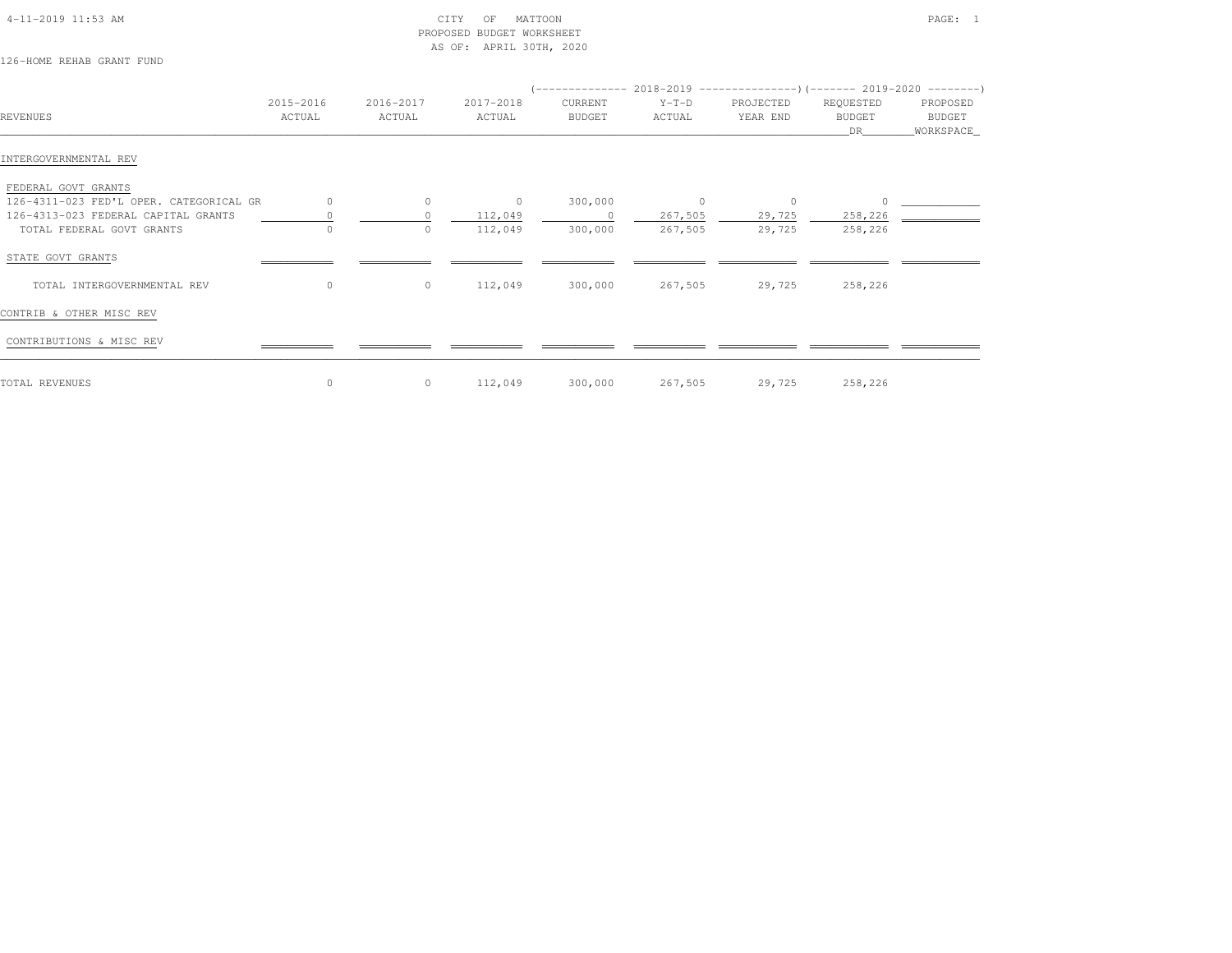|                                                                                                 |                     |                     | PROPOSED BUDGET WORKSHEET<br>AS OF: APRIL 30TH, 2020 |                          |                    |                       |                                   |                                        |
|-------------------------------------------------------------------------------------------------|---------------------|---------------------|------------------------------------------------------|--------------------------|--------------------|-----------------------|-----------------------------------|----------------------------------------|
| 126-HOME REHAB GRANT FUND<br>CDAP HOME REHABILITATION                                           |                     |                     |                                                      |                          |                    |                       |                                   |                                        |
| EXPENDITURES                                                                                    | 2015-2016<br>ACTUAL | 2016-2017<br>ACTUAL | 2017-2018<br>ACTUAL                                  | CURRENT<br><b>BUDGET</b> | $Y-T-D$<br>ACTUAL  | PROJECTED<br>YEAR END | REQUESTED<br><b>BUDGET</b><br>DR. | PROPOSED<br><b>BUDGET</b><br>WORKSPACE |
| PURCHASED PROP MAINT SRV                                                                        |                     |                     |                                                      |                          |                    |                       |                                   |                                        |
| CONSTRUCTION SERVICES<br>126-5601-459 OTHER CONSTRUCTION SVCS<br>TOTAL CONSTRUCTION SERVICES    | $\circ$<br>$\Omega$ | 0<br>$\cap$         | 92,716<br>92,716                                     | 300,000<br>300,000       | 113,621<br>113,621 | 29,725<br>29,725      | 258,226<br>258,226                |                                        |
| TOTAL PURCHASED PROP MAINT SRV                                                                  | $\circ$             | $\circ$             | 92,716                                               | 300,000                  | 113,621            | 29,725                | 258,226                           |                                        |
| OTHER PURCHASED SERVICES                                                                        |                     |                     |                                                      |                          |                    |                       |                                   |                                        |
| PROFESSIONAL SERVICES<br>126-5601-519 OTHER PROFESSIONAL SERVICE<br>TOTAL PROFESSIONAL SERVICES | $\circ$<br>$\Omega$ | 0<br>$\Omega$       | 19,333<br>19,333                                     | $\Omega$                 | 19,333<br>19,333   | $\Omega$              | $\cap$                            |                                        |
| TOTAL OTHER PURCHASED SERVICES                                                                  | $\circ$             | 0                   | 19,333                                               | $\circ$                  | 19,333             | $\circ$               | $\circ$                           |                                        |
| TOTAL CDAP HOME REHABILITATION                                                                  | $\circ$             | $\circ$             | 112,049                                              | 300,000                  | 132,954            | 29,725                | 258,226                           |                                        |
| TOTAL EXPENDITURES                                                                              | $\circ$             | 0                   | 112,049                                              | 300,000                  | 132,954            | 29,725                | 258,226                           |                                        |
| REVENUE OVER/(UNDER) EXPENDITURES                                                               | $\circ$             | 0                   | $\circ$                                              | $\circ$                  | 134,551            | $\circ$               | $\circ$                           |                                        |

\*\*\* END OF REPORT \*\*\*

4-11-2019 11:53 AM CITY OF MATTOON PAGE: 2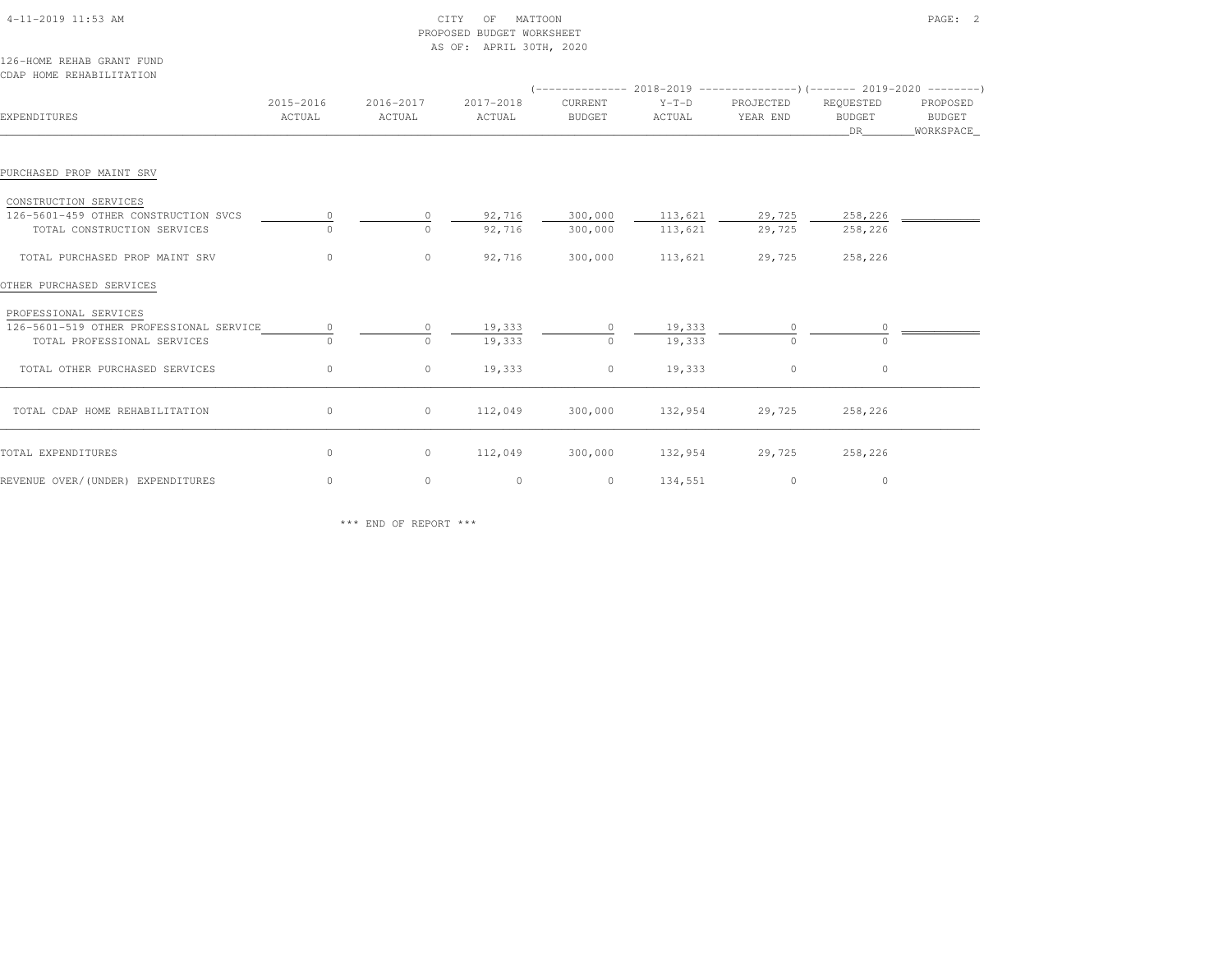| 4-11-2019 11:53 AM |  |  |
|--------------------|--|--|

## $\begin{array}{ccc} \text{CITY} & \text{OF} & \text{MATTON} \end{array}$  PROPOSED BUDGET WORKSHEETAS OF: APRIL 30TH, 2020

127-REVOLVING LOAN FUND

|                                         |           |           |           |               |         | (-------------- 2018-2019 --------------------- 2019-2020 --------- ) |               |             |
|-----------------------------------------|-----------|-----------|-----------|---------------|---------|-----------------------------------------------------------------------|---------------|-------------|
|                                         | 2015-2016 | 2016-2017 | 2017-2018 | CURRENT       | $Y-T-D$ | PROJECTED                                                             | REQUESTED     | PROPOSED    |
| REVENUES                                | ACTUAL    | ACTUAL    | ACTUAL    | <b>BUDGET</b> | ACTUAL  | YEAR END                                                              | <b>BUDGET</b> | BUDGET      |
|                                         |           |           |           |               |         |                                                                       | DR            | _WORKSPACE_ |
|                                         |           |           |           |               |         |                                                                       |               |             |
| INVESTMENT EARNINGS                     |           |           |           |               |         |                                                                       |               |             |
| INTEREST EARNINGS                       |           |           |           |               |         |                                                                       |               |             |
| 127-4610-022 INTEREST EARNINGS          | 6,575     | 5,755     | 5,017     | 2,600         | 2,961   | 3,206                                                                 | 3,420         |             |
| TOTAL INTEREST EARNINGS                 | 6,575     | 5,755     | 5,017     | 2,600         | 2,961   | 3,206                                                                 | 3,420         |             |
|                                         |           |           |           |               |         |                                                                       |               |             |
| REVOLVING LOAN FUND                     |           |           |           |               |         |                                                                       |               |             |
| 127-4630-022 REVOLVING LOAN FUND REPAYM | $\Omega$  | $\Omega$  |           | 28,861        | 63,159  | 66,038                                                                | 41,161        |             |
| TOTAL REVOLVING LOAN FUND               |           | $\circ$   |           | 28,861        | 63,159  | 66,038                                                                | 41,161        |             |
|                                         |           |           |           |               |         |                                                                       |               |             |
| NET INCREASE (DECREASE)                 |           |           |           |               |         |                                                                       |               |             |
|                                         |           |           |           |               |         |                                                                       |               |             |
| RENTS & ROYALTIES                       |           |           |           |               |         |                                                                       |               |             |
| TOTAL INVESTMENT EARNINGS               | 6,575     | 5,755     | 5,017     | 31,461        | 66,121  | 69,244                                                                | 44,581        |             |
|                                         |           |           |           |               |         |                                                                       |               |             |
|                                         |           |           |           |               |         |                                                                       |               |             |
| TOTAL REVENUES                          | 6,575     | 5,755     | 5,017     | 31,461        | 66,121  | 69,244                                                                | 44,581        |             |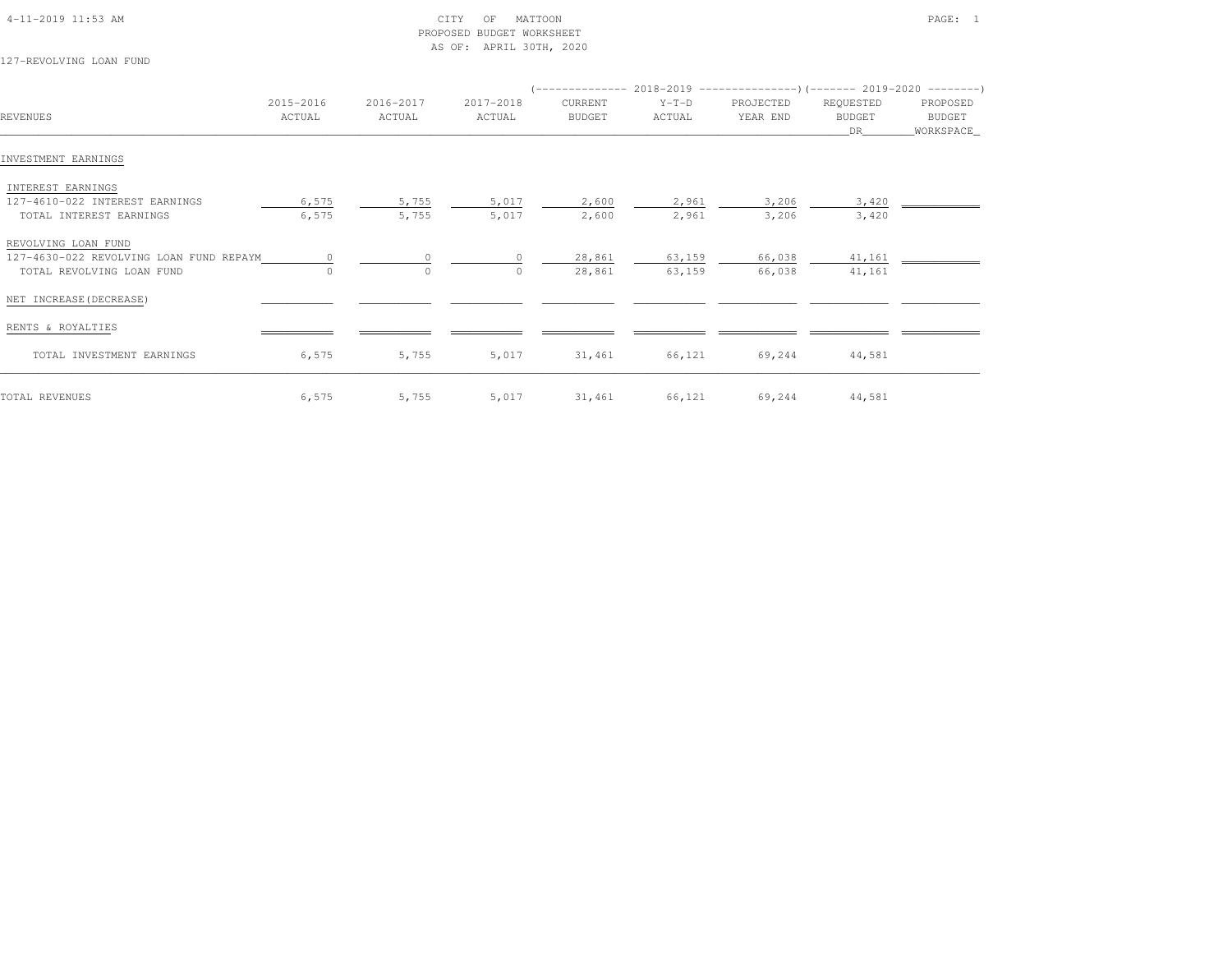| 127-REVOLVING LOAN FUND<br>REVOLVING LOANS                            |                     |                     |                     |                          |                   |                       |                                  |                                 |
|-----------------------------------------------------------------------|---------------------|---------------------|---------------------|--------------------------|-------------------|-----------------------|----------------------------------|---------------------------------|
| EXPENDITURES                                                          | 2015-2016<br>ACTUAL | 2016-2017<br>ACTUAL | 2017-2018<br>ACTUAL | CURRENT<br><b>BUDGET</b> | $Y-T-D$<br>ACTUAL | PROJECTED<br>YEAR END | REQUESTED<br><b>BUDGET</b><br>DR | PROPOSED<br>BUDGET<br>WORKSPACE |
| OTHER PURCHASED SERVICES                                              |                     |                     |                     |                          |                   |                       |                                  |                                 |
| PROFESSIONAL SERVICES                                                 |                     |                     |                     |                          |                   |                       |                                  |                                 |
| 127-5652-513 AUDITING SERVICES                                        | 1,530               | 1,575               | 1,620               | 1,715                    | 1,668             | 1,715                 |                                  |                                 |
| 127-5652-519 OTHER PROFESSIONAL SERVICE                               | 360                 | 2,218               | $\overline{0}$      | 2,500                    | 602               | 1,032                 | 2,500                            |                                 |
| TOTAL PROFESSIONAL SERVICES                                           | 1,890               | 3,793               | 1,620               | 4,215                    | 2,270             | 2,747                 | 4,216                            |                                 |
| TOTAL OTHER PURCHASED SERVICES                                        | 1,890               | 3,793               | 1,620               | 4,215                    | 2,270             | 2,747                 | 4,216                            |                                 |
| OTHER OBJECTS                                                         |                     |                     |                     |                          |                   |                       |                                  |                                 |
| FINANCIAL TRANS OBJECTS                                               |                     |                     |                     |                          |                   |                       |                                  |                                 |
| 127-5652-826 SPECIAL ITEMS                                            |                     |                     | $\frac{0}{0}$       |                          |                   | $43,500$ $43,500$     | 40,365                           |                                 |
| TOTAL FINANCIAL TRANS OBJECTS                                         |                     |                     |                     | $\frac{27,246}{27,246}$  | 43,500            | 43,500                | 40,365                           |                                 |
| SPECIAL EVENT OBJECTS                                                 |                     |                     |                     |                          |                   |                       |                                  |                                 |
| 127-5652-830 BAD DEBT EXPENSE                                         | 0                   | $\circ$             | 20,124              | $\circ$                  | 0                 |                       | $\circ$                          |                                 |
| TOTAL SPECIAL EVENT OBJECTS                                           |                     | $\cap$              | 20,124              |                          |                   |                       |                                  |                                 |
| TOTAL OTHER OBJECTS                                                   | $\circ$             | $\circ$             | 20,124              | 27,246                   | 43,500            | 43,500                | 40,365                           |                                 |
| TOTAL REVOLVING LOANS                                                 | 1,890               | 3,793               | 21,744              | 31,461                   | 45,770            | 46,247                | 44,581                           |                                 |
| TOTAL EXPENDITURES                                                    | 1,890               | 3,793               | 21,744              | 31,461                   | 45,770            | 46,247                | 44,581                           |                                 |
| REVENUE OVER/(UNDER) EXPENDITURES                                     | 4,685               | $1,962$ (           | 16, 727)            | $\circ$                  | 20,351            | 22,997                | $\circ$                          |                                 |
| OTHER FINANCING SOURCES                                               |                     |                     |                     |                          |                   |                       |                                  |                                 |
| OTHER FINANCING (USES)                                                |                     |                     |                     |                          |                   |                       |                                  |                                 |
| REVENUES & OTHER SOURCES OVER/<br>(UNDER) EXPENDITURES & OTHER (USES) | 4,685               |                     | 1,962 ( 16,727)     | 0 20,351                 |                   | 22,997                | $\circ$                          |                                 |

PROPOSED BUDGET WORKSHEET

AS OF: APRIL 30TH, 2020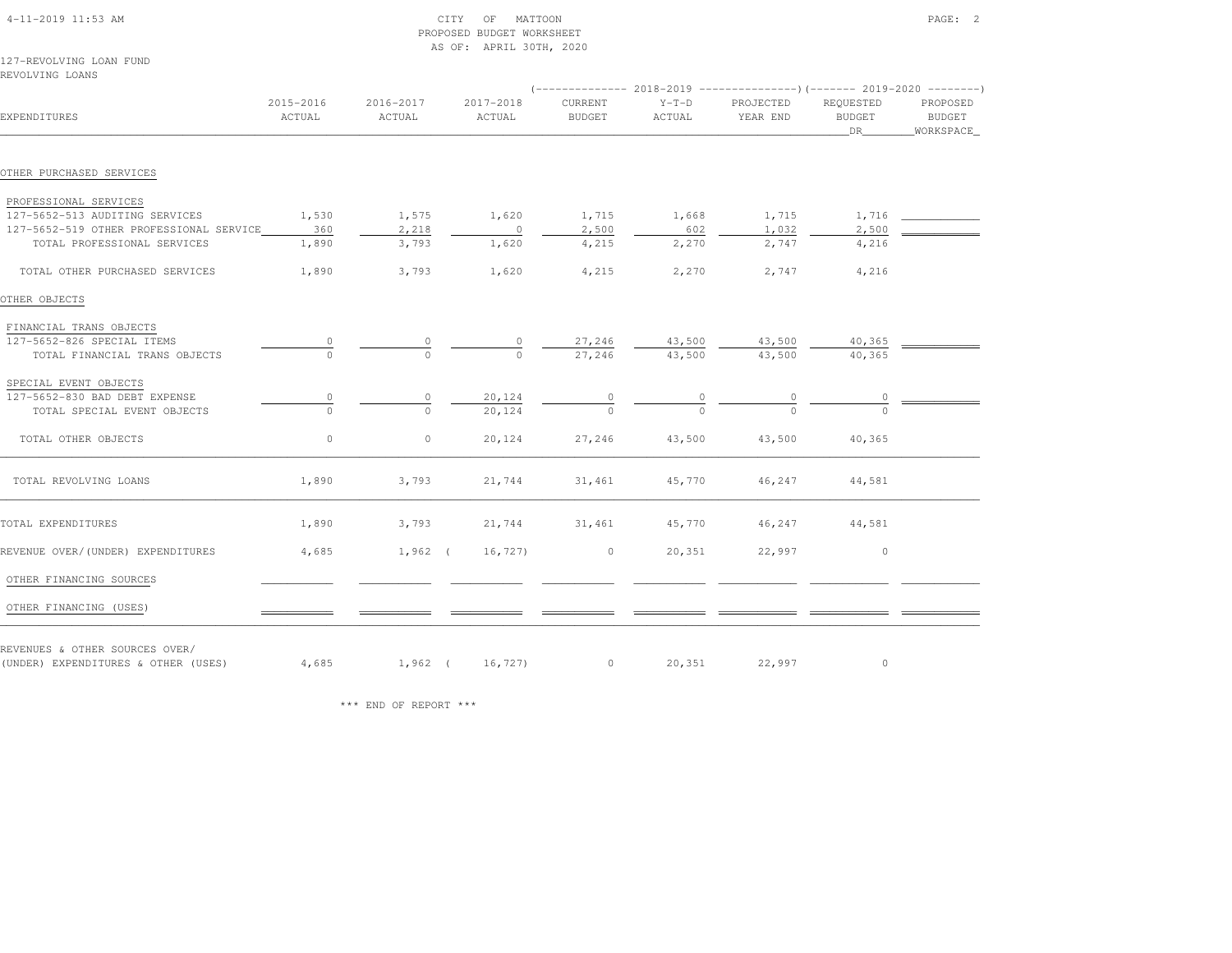| 4-11-2019 11:53 AM |  |
|--------------------|--|

# $\begin{array}{ccc} \text{CITY} & \text{OF} & \text{MATION} \end{array}$  PROPOSED BUDGET WORKSHEETAS OF: APRIL 30TH, 2020

128-MIDTOWN TIF FUND

| <b>REVENUES</b>                         | 2015-2016<br>ACTUAL | 2016-2017<br>ACTUAL | 2017-2018<br>ACTUAL | CURRENT<br><b>BUDGET</b> | $Y-T-D$<br>ACTUAL | PROJECTED<br>YEAR END | REQUESTED<br><b>BUDGET</b><br>DR | PROPOSED<br>BUDGET<br>WORKSPACE |  |
|-----------------------------------------|---------------------|---------------------|---------------------|--------------------------|-------------------|-----------------------|----------------------------------|---------------------------------|--|
| TAXES                                   |                     |                     |                     |                          |                   |                       |                                  |                                 |  |
| OTHER TAX RECEIPTS                      |                     |                     |                     |                          |                   |                       |                                  |                                 |  |
| 128-4192-023 PROPERTY TAX RECEIPTS      | 298,246             | 356,343             | 744,423             | 725,000                  | 793,163           | 793,163               | 793,000                          |                                 |  |
| TOTAL OTHER TAX RECEIPTS                | 298,246             | 356,343             | 744,423             | 725,000                  | 793,163           | 793,163               | 793,000                          |                                 |  |
| TOTAL TAXES                             | 298,246             | 356,343             | 744,423             | 725,000                  | 793,163           | 793,163               | 793,000                          |                                 |  |
| INVESTMENT EARNINGS                     |                     |                     |                     |                          |                   |                       |                                  |                                 |  |
| INTEREST EARNINGS                       |                     |                     |                     |                          |                   |                       |                                  |                                 |  |
| 128-4610-023 INTEREST EARNINGS          | 341                 | 364                 | 812                 | 300                      | 1,880             | 1,701                 | 1,000                            |                                 |  |
| TOTAL INTEREST EARNINGS                 | 341                 | 364                 | 812                 | 300                      | 1,880             | 1,701                 | 1,000                            |                                 |  |
| TOTAL INVESTMENT EARNINGS               | 341                 | 364                 | 812                 | 300                      | 1,880             | 1,701                 | 1,000                            |                                 |  |
| CONTRIB & OTHER MISC REV                |                     |                     |                     |                          |                   |                       |                                  |                                 |  |
| CONTRIBUTIONS & MISC REV                |                     |                     |                     |                          |                   |                       |                                  |                                 |  |
| 128-4805-023 CONTRIBUTIONS & OTHER MISC | 148,744             | 528,317             | 22,536              | 0                        |                   |                       | 32,500                           |                                 |  |
| TOTAL CONTRIBUTIONS & MISC REV          | 148,744             | 528,317             | 22,536              |                          |                   |                       | 32,500                           |                                 |  |
| TOTAL CONTRIB & OTHER MISC REV          | 148,744             | 528,317             | 22,536              | $\circ$                  | $\circ$           | $\mathbf{0}$          | 32,500                           |                                 |  |
| TOTAL REVENUES                          | 447,330             | 885,024             | 767,770             | 725,300                  | 795,043           | 794,864               | 826,500                          |                                 |  |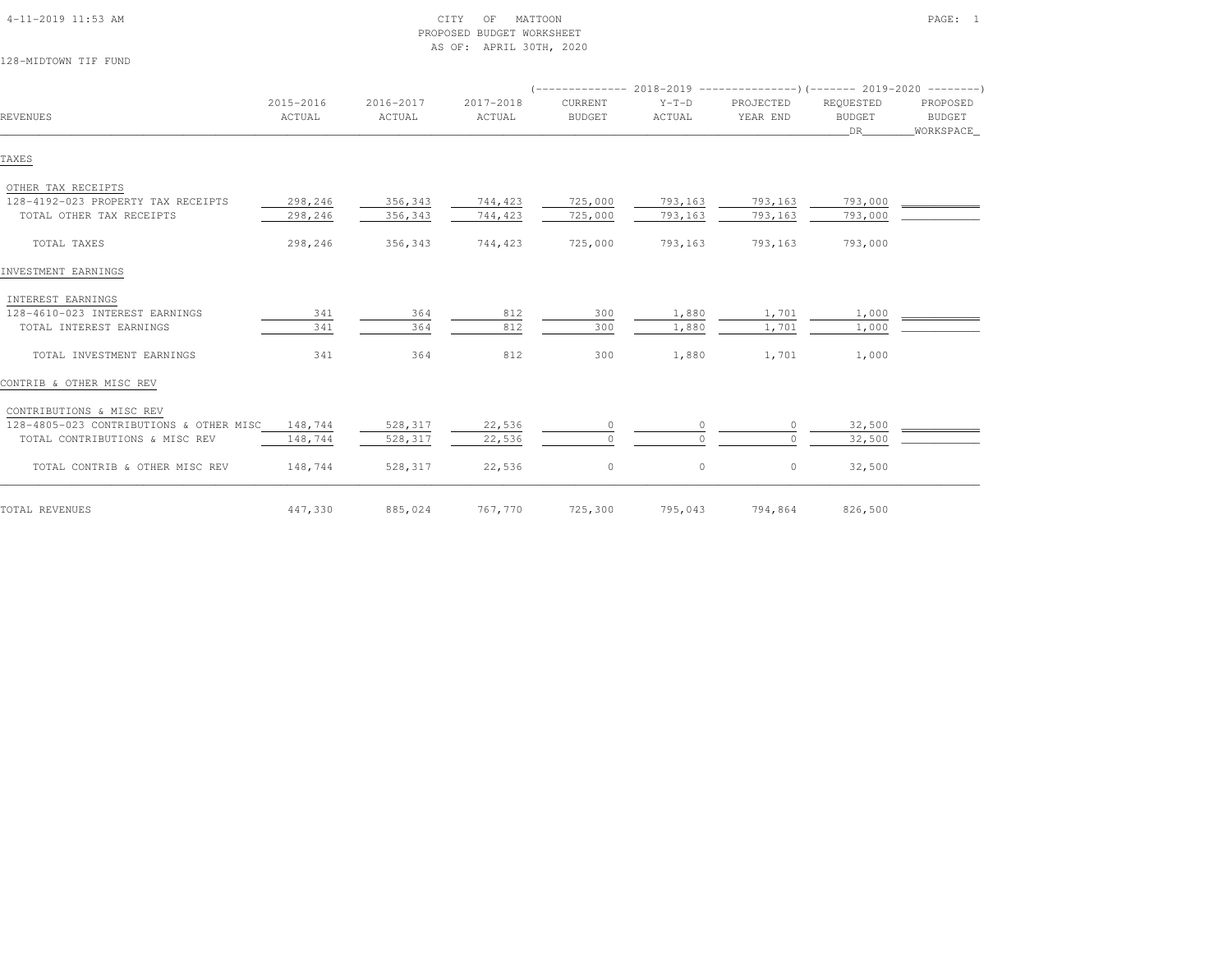|                                     |                     |                     | AS OF: APRIL 30TH, 2020 |                          |                   |                                                                                                   |                            |                    |
|-------------------------------------|---------------------|---------------------|-------------------------|--------------------------|-------------------|---------------------------------------------------------------------------------------------------|----------------------------|--------------------|
| 128-MIDTOWN TIF FUND                |                     |                     |                         |                          |                   |                                                                                                   |                            |                    |
| MIDTOWN TIF DISTRICT                |                     |                     |                         |                          |                   |                                                                                                   |                            |                    |
| EXPENDITURES                        | 2015-2016<br>ACTUAL | 2016-2017<br>ACTUAL | 2017-2018<br>ACTUAL     | CURRENT<br><b>BUDGET</b> | $Y-T-D$<br>ACTUAL | (-------------- 2018-2019 ----------------) (------- 2019-2020 --------)<br>PROJECTED<br>YEAR END | REQUESTED<br><b>BUDGET</b> | PROPOSED<br>BUDGET |
|                                     |                     |                     |                         |                          |                   |                                                                                                   | _DR_                       | WORKSPACE          |
| SUPPLIES                            |                     |                     |                         |                          |                   |                                                                                                   |                            |                    |
| GENERAL SUPPLIES                    |                     |                     |                         |                          |                   |                                                                                                   |                            |                    |
| 128-5604-317 SITE FURNISHINGS       | $\overline{0}$      |                     |                         |                          |                   |                                                                                                   | 3,000                      |                    |
| TOTAL GENERAL SUPPLIES              |                     |                     |                         |                          |                   |                                                                                                   | 3,000                      |                    |
| TOTAL SUPPLIES                      | 0                   | $\circ$             | $\circ$                 | $\circ$                  | $\circ$           | $\circ$                                                                                           | 3,000                      |                    |
| OTHER PURCHASED SERVICES            |                     |                     |                         |                          |                   |                                                                                                   |                            |                    |
| PROFESSIONAL SERVICES               |                     |                     |                         |                          |                   |                                                                                                   |                            |                    |
| 128-5604-513 AUDITING SERVICES      | 1,530               | 1,575               | 1,620                   | 1,600                    | 1,668             | 1,668                                                                                             | 1,700                      |                    |
| TOTAL PROFESSIONAL SERVICES         | 1,530               | 1,575               | 1,620                   | 1,600                    | 1,668             | 1,668                                                                                             | 1,700                      |                    |
| COMMUNICATION                       |                     |                     |                         |                          |                   |                                                                                                   |                            |                    |
| ADVERTISING                         |                     |                     |                         |                          |                   |                                                                                                   |                            |                    |
| PRINTING & BINDING                  |                     |                     |                         |                          |                   |                                                                                                   |                            |                    |
| EMPLOYEE BUSINESS EXP               |                     |                     |                         |                          |                   |                                                                                                   |                            |                    |
| OTHER PURCHASED SERVICES            |                     |                     |                         |                          |                   |                                                                                                   |                            |                    |
| TOTAL OTHER PURCHASED SERVICES      | 1,530               | 1,575               | 1,620                   | 1,600                    | 1,668             | 1,668                                                                                             | 1,700                      |                    |
| OTHER OBJECTS                       |                     |                     |                         |                          |                   |                                                                                                   |                            |                    |
| FINANCIAL TRANS OBJECTS             |                     |                     |                         |                          |                   |                                                                                                   |                            |                    |
| FINANCIAL TRANS OBJECTS             |                     |                     |                         |                          |                   |                                                                                                   |                            |                    |
| 128-5604-821 SHARED INCREMENT (20%) | 59,649              | 71,269              | 148,885                 | 150,000                  | 158,633           | 158,633                                                                                           | 158,600                    |                    |
| 128-5604-825 TIF GRANTS             | 150,464             | 255,146             | 189,654                 | 284,060                  | 155,953           | 184,953                                                                                           | 269,866                    |                    |
| TOTAL FINANCIAL TRANS OBJECTS       | 210,113             | 326,415             | 338,539                 | 434,060                  | 314,586           | 343,586                                                                                           | 428,466                    |                    |
| TOTAL OTHER OBJECTS                 | 210,113             | 326,415             | 338,539                 | 434,060                  | 314,586           | 343,586                                                                                           | 428,466                    |                    |
| CAPITAL PROJECTS                    |                     |                     |                         |                          |                   |                                                                                                   |                            |                    |
| CAPITAL PROJECTS                    |                     |                     |                         |                          |                   |                                                                                                   |                            |                    |
| 128-5604-900 PARKS                  | $\circ$             | 614,603             | 16,830                  | 235,000                  | $\overline{0}$    | $\overline{0}$                                                                                    | 105,500                    |                    |
| 128-5604-901 STREETS                | $\circ$             | $\circ$             | $\circ$                 | $\circ$                  | $\circ$           | $\circ$                                                                                           | 143,000                    |                    |
| 128-5604-902 SIDEWALKS & CROSSWALKS | $\circ$             | $\circ$             | $\overline{0}$          | $\overline{0}$           | $\overline{0}$    | $\circ$                                                                                           | 250,000                    |                    |
| 128-5604-908 PARKING LOTS           | $\circ$             | $\circ$             | 134,118                 | 300,000                  | 202,709           | 202,709                                                                                           | 25,000                     |                    |
| 128-5604-909 PUBLIC BUILDINGS       | 184,980             | $\circ$             | $\overline{0}$          | $\overline{\phantom{0}}$ | $\overline{0}$    | $\circ$                                                                                           | 200,000                    |                    |
| TOTAL CAPITAL PROJECTS              | 184,980             | 614,603             | 150,948                 | 535,000                  | 202,709           | 202,709                                                                                           | 723,500                    |                    |
| TOTAL CAPITAL PROJECTS              | 184,980             | 614,603             | 150,948                 | 535,000                  | 202,709           | 202,709                                                                                           | 723,500                    |                    |
| TOTAL MIDTOWN TIF DISTRICT          | 396,622             | 942,593             | 491,107                 | 970,660                  | 518,962           | 547,963                                                                                           | 1,156,666                  |                    |
| TOTAL EXPENDITURES                  | 396,622             | 942,593             | 491,107                 | 970,660                  | 518,962           | 547,963                                                                                           | 1,156,666                  |                    |
| REVENUE OVER/(UNDER) EXPENDITURES   | 50,708 (            | 57,569              | 276,664 (               | 245,360)                 | 276,081           |                                                                                                   | 246,901 (330,166)          |                    |
|                                     |                     |                     |                         |                          |                   |                                                                                                   |                            |                    |

 4-11-2019 11:53 AM CITY OF MATTOON PAGE: 2PROPOSED BUDGET WORKSHEET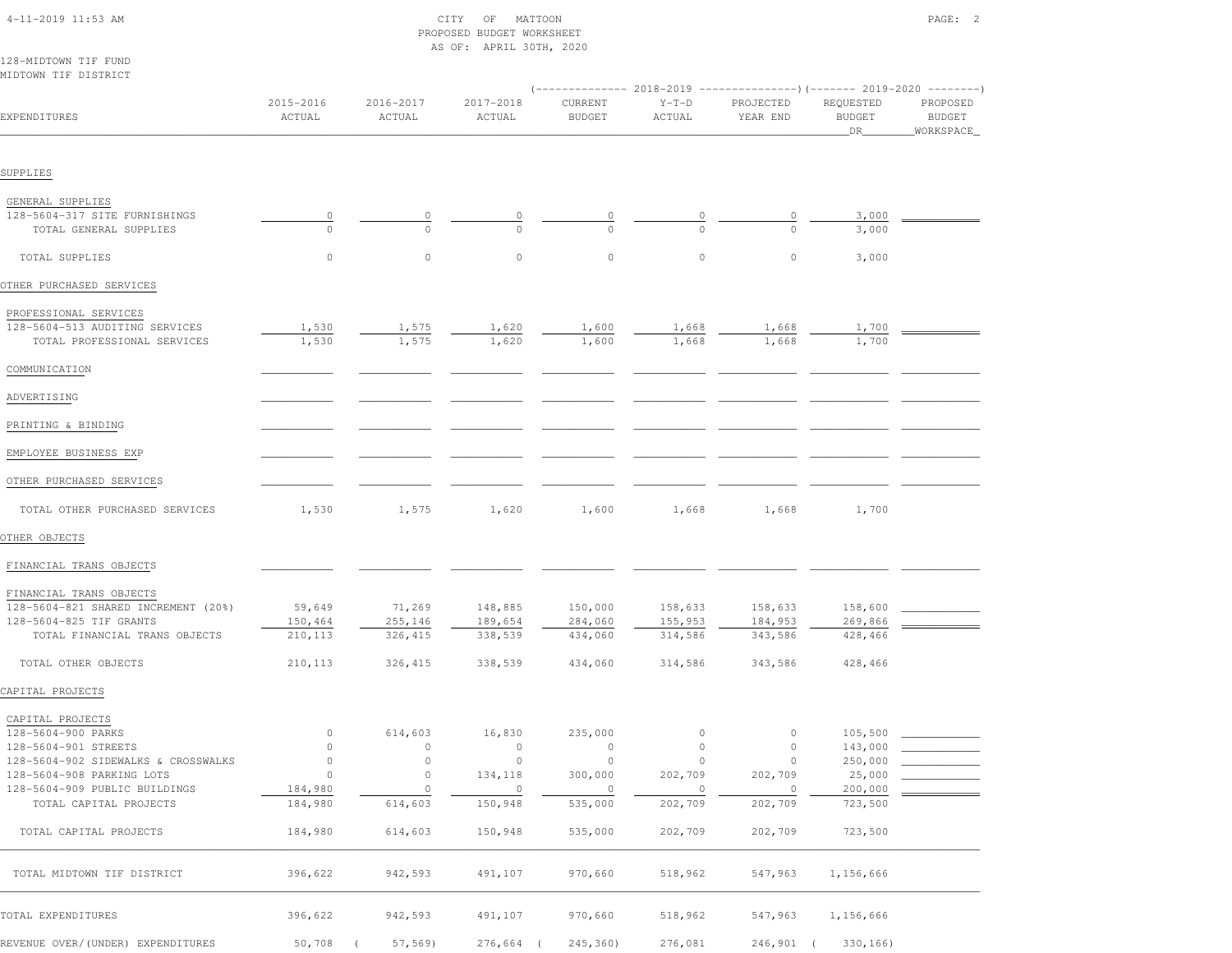| 4-11-2019 11:53 AM                  |           | CITY      |                           | PAGE: 3  |         |                                                                                   |           |           |
|-------------------------------------|-----------|-----------|---------------------------|----------|---------|-----------------------------------------------------------------------------------|-----------|-----------|
|                                     |           |           | PROPOSED BUDGET WORKSHEET |          |         |                                                                                   |           |           |
|                                     |           |           | AS OF: APRIL 30TH, 2020   |          |         |                                                                                   |           |           |
| 128-MIDTOWN TIF FUND                |           |           |                           |          |         |                                                                                   |           |           |
| MIDTOWN TIF DISTRICT                |           |           |                           |          |         |                                                                                   |           |           |
|                                     |           |           |                           |          |         | (-------------- 2018-2019 ---------------------- 2019-2020 ---------------------- |           |           |
|                                     | 2015-2016 | 2016-2017 | 2017-2018                 | CURRENT  | $Y-T-D$ | PROJECTED                                                                         | REQUESTED | PROPOSED  |
| EXPENDITURES                        | ACTUAL    | ACTUAL    | ACTUAL                    | BUDGET   | ACTUAL  | YEAR END                                                                          | BUDGET    | BUDGET    |
|                                     |           |           |                           |          |         |                                                                                   | DR.       | WORKSPACE |
|                                     |           |           |                           |          |         |                                                                                   |           |           |
| OTHER FINANCING SOURCES             |           |           |                           |          |         |                                                                                   |           |           |
|                                     |           |           |                           |          |         |                                                                                   |           |           |
| REVENUES & OTHER SOURCES OVER/      |           |           |                           |          |         |                                                                                   |           |           |
| (UNDER) EXPENDITURES & OTHER (USES) | 50,708    | 57,569)   | 276,664 (                 | 245,360) | 276,081 | 246,901 (                                                                         | 330,166)  |           |

\*\*\* END OF REPORT \*\*\*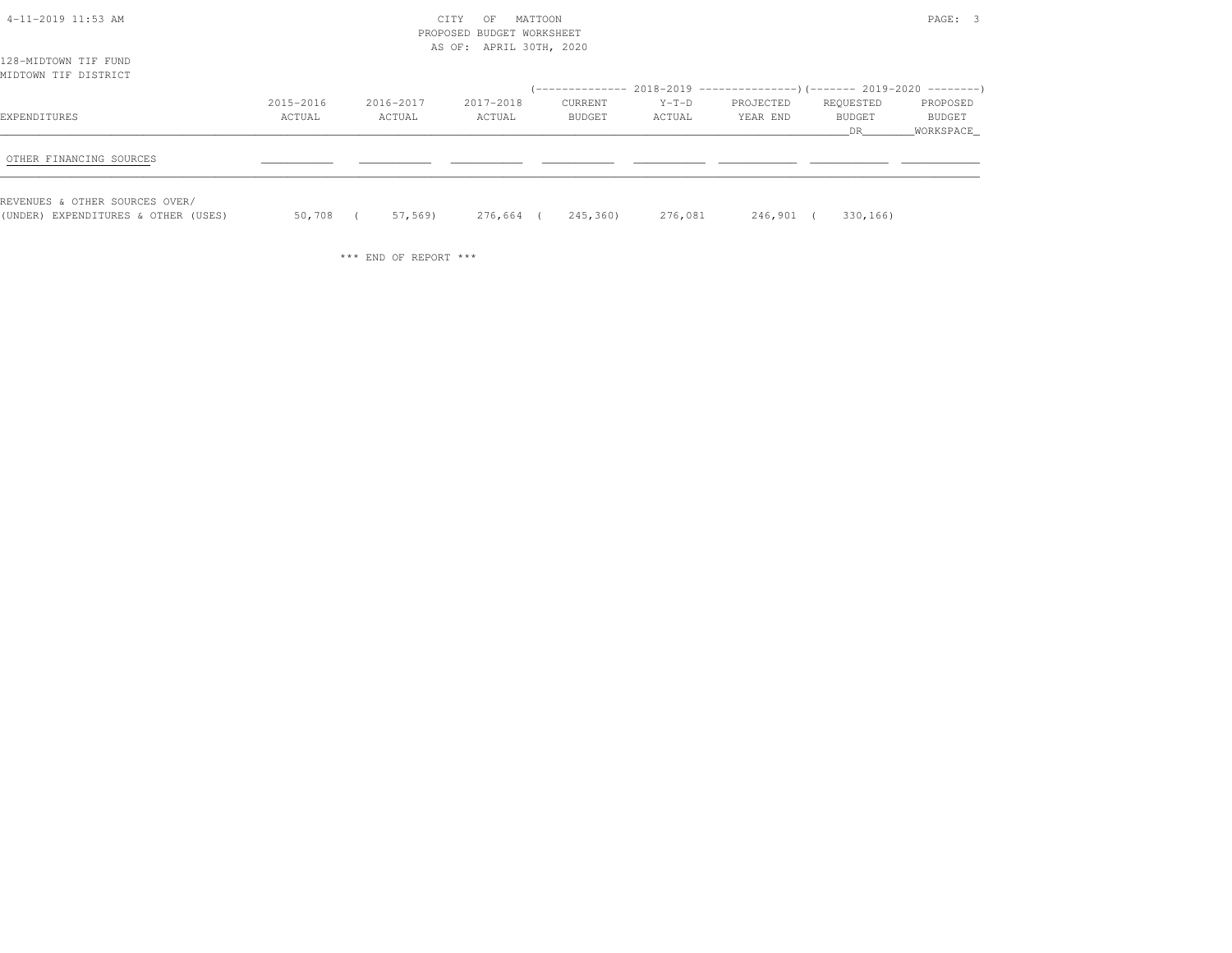| 4-11-2019 11:53 AM |  |
|--------------------|--|

### $\begin{array}{ccc} \text{CITY} & \text{OF} & \text{MATTOON} \end{array}$  PROPOSED BUDGET WORKSHEETAS OF: APRIL 30TH, 2020

130-CAPITAL PROJECT FUND

| REVENUES                                | 2015-2016<br>ACTUAL | 2016-2017<br>ACTUAL | 2017-2018<br>ACTUAL | <b>CURRENT</b><br><b>BUDGET</b> | $Y-T-D$<br>ACTUAL | PROJECTED<br>YEAR END | REQUESTED<br><b>BUDGET</b><br>DR | PROPOSED<br><b>BUDGET</b><br>WORKSPACE |
|-----------------------------------------|---------------------|---------------------|---------------------|---------------------------------|-------------------|-----------------------|----------------------------------|----------------------------------------|
| INTERGOVERNMENTAL REV                   |                     |                     |                     |                                 |                   |                       |                                  |                                        |
| FEDERAL GOVT GRANTS                     |                     |                     |                     |                                 |                   |                       |                                  |                                        |
| STATE GOVT GRANTS                       |                     |                     |                     |                                 |                   |                       |                                  |                                        |
| 130-4323-023 STATE CAPITAL GRANTS       | 156,829             | 215,531             |                     | 0                               |                   |                       |                                  |                                        |
| TOTAL STATE GOVT GRANTS                 | 156,829             | 215,531             |                     | $\Omega$                        |                   |                       |                                  |                                        |
| TOTAL INTERGOVERNMENTAL REV             | 156,829             | 215,531             | $\circ$             | $\circ$                         | $\circ$           | $\circ$               | $\circ$                          |                                        |
| INVESTMENT EARNINGS                     |                     |                     |                     |                                 |                   |                       |                                  |                                        |
| INTEREST EARNINGS                       |                     |                     |                     |                                 |                   |                       |                                  |                                        |
| 130-4610-010 INTEREST EARNINGS          | 4,350               | 4,081               | 1,862               | 2,000                           | 656               | 723                   | 500                              |                                        |
| TOTAL INTEREST EARNINGS                 | 4,350               | 4,081               | 1,862               | 2,000                           | 656               | 723                   | 500                              |                                        |
| RENTS & ROYALTIES                       |                     |                     |                     |                                 |                   |                       |                                  |                                        |
| 130-4650-010 FARM INCOME                | 17,473              | 18,509              | 23,737              | 12,500                          | 6,977             | 6,977                 | 12,500                           |                                        |
| TOTAL RENTS & ROYALTIES                 | 17,473              | 18,509              | 23,737              | 12,500                          | 6,977             | 6,977                 | 12,500                           |                                        |
| TOTAL INVESTMENT EARNINGS               | 21,823              | 22,590              | 25,599              | 14,500                          | 7,633             | 7,700                 | 13,000                           |                                        |
| CONTRIB & OTHER MISC REV                |                     |                     |                     |                                 |                   |                       |                                  |                                        |
| CONTRIBUTIONS & MISC REV                |                     |                     |                     |                                 |                   |                       |                                  |                                        |
| 130-4805-023 CONTRIBUTIONS & OTHER MISC | 34,556              | 0                   | 6,051               | 35,000                          | 3,106             | 3,106                 | 32,500                           |                                        |
| TOTAL CONTRIBUTIONS & MISC REV          | 34,556              | $\circ$             | 6,051               | 35,000                          | 3,106             | 3,106                 | 32,500                           |                                        |
| CONTRIBUTIONS & MISC REV                |                     |                     |                     |                                 |                   |                       |                                  |                                        |
| TOTAL CONTRIB & OTHER MISC REV          | 34,556              | $\circ$             | 6,051               | 35,000                          | 3,106             | 3,106                 | 32,500                           |                                        |
| TOTAL REVENUES                          | 213,208             | 238,120             | 31,650              | 49,500                          | 10,739            | 10,806                | 45,500                           |                                        |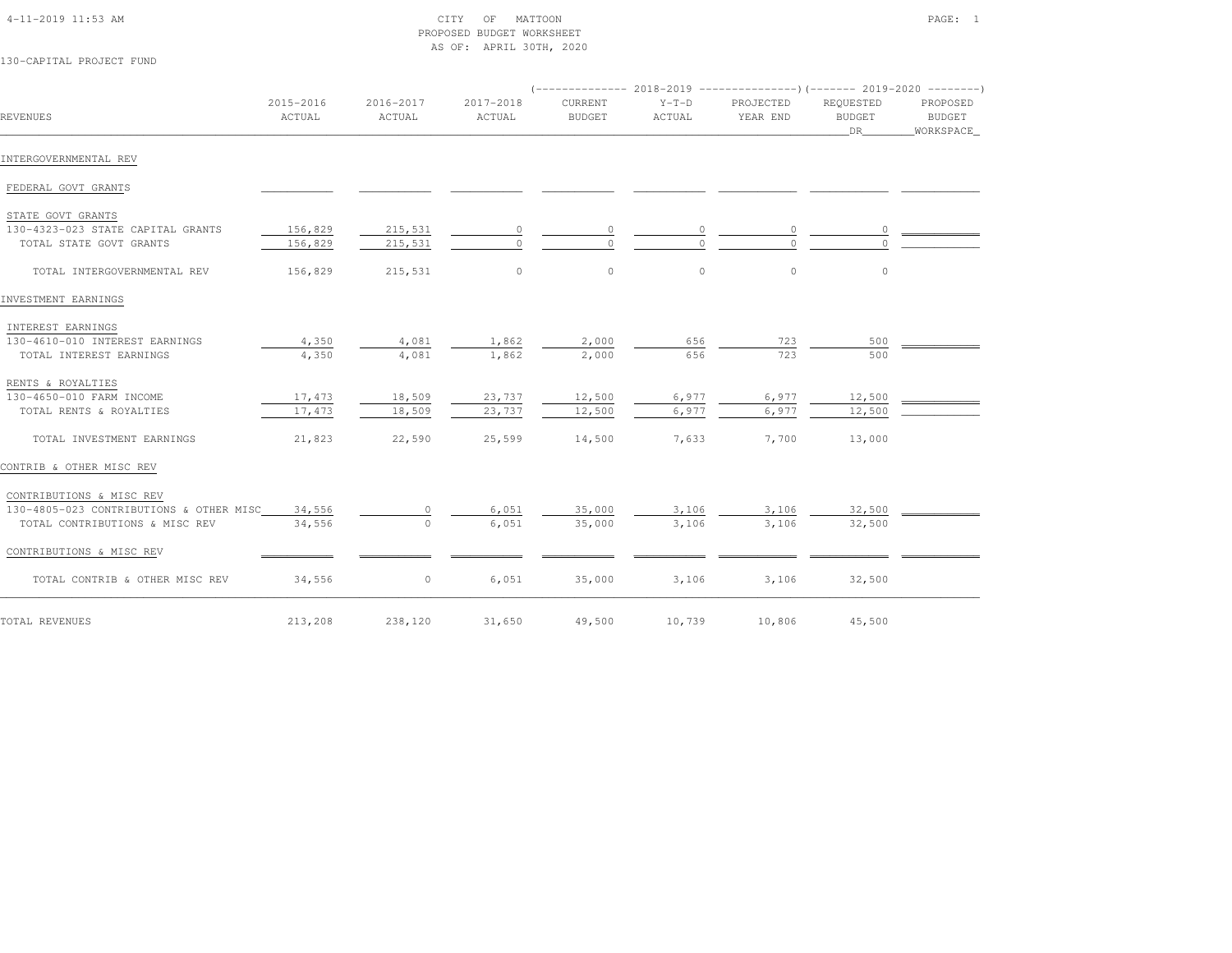| 4-11-2019 11:53 AM |  |
|--------------------|--|
|                    |  |

## 4-11-2019 CITY OF MATTOON PAGE: 2 PROPOSED BUDGET WORKSHEETAS OF: APRIL 30TH, 2020

| 130-CAPITAL PROJECT FUND |  |
|--------------------------|--|
| FINANCIAL ADMINISTRATION |  |

| EXPENDITURES                      | 2015-2016<br>ACTUAL | 2016-2017<br>ACTUAL | 2017-2018<br>ACTUAL | CURRENT<br>BUDGET | $Y-T-D$<br>ACTUAL | PROJECTED<br>YEAR END | REQUESTED<br><b>BUDGET</b><br>DR | PROPOSED<br>BUDGET<br>WORKSPACE_ |
|-----------------------------------|---------------------|---------------------|---------------------|-------------------|-------------------|-----------------------|----------------------------------|----------------------------------|
|                                   |                     |                     |                     |                   |                   |                       |                                  |                                  |
| OTHER PURCHASED SERVICES          |                     |                     |                     |                   |                   |                       |                                  |                                  |
| PROFESSIONAL SERVICES             |                     |                     |                     |                   |                   |                       |                                  |                                  |
| OTHER OBJECTS                     |                     |                     |                     |                   |                   |                       |                                  |                                  |
| FINANCIAL TRANS OBJECTS           |                     |                     |                     |                   |                   |                       |                                  |                                  |
| 130-5150-811 BANK SERVICE CHARGES |                     | $\circ$             | $\circ$             | $\circ$           | $\circ$           | $\Omega$              |                                  |                                  |
| 130-5150-816 FARM EXPENSES        | 5,260               | 339)                | 232                 |                   |                   |                       |                                  |                                  |
| TOTAL FINANCIAL TRANS OBJECTS     | 5,265               | 339)                | 232                 | $\circ$           | $\Omega$          | $\Omega$              |                                  |                                  |
| TOTAL OTHER OBJECTS               | 5,265               | 339)                | 232                 | $\circ$           | $\circ$           | $\circ$               | 0                                |                                  |
| TOTAL FINANCIAL ADMINISTRATION    | $5,265$ (           | 339)                | 232                 | $\circ$           | $\circ$           | 0                     | 0                                |                                  |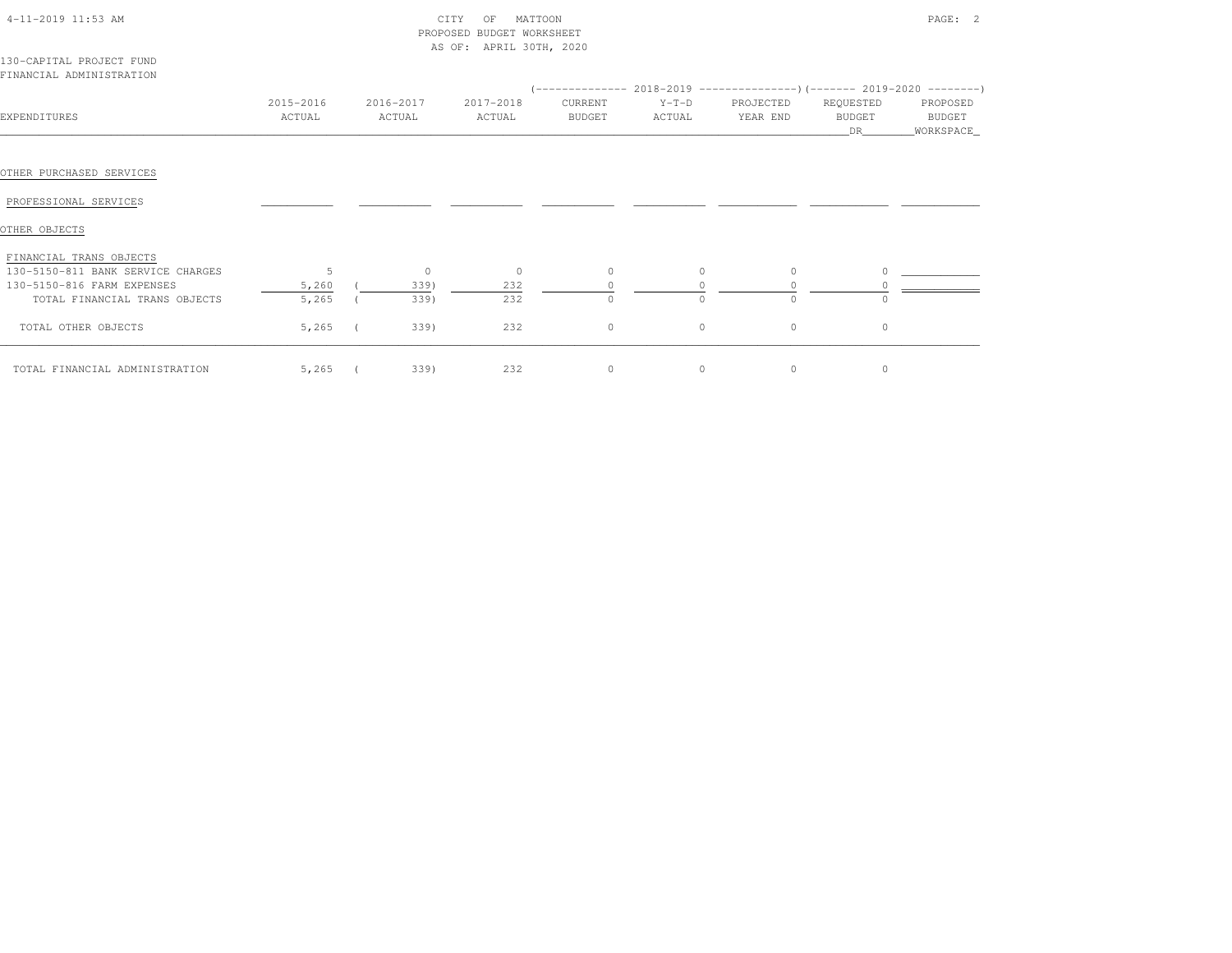| 4-11-2019 11:53 AM                                                   |                     |                     | CITY<br>MATTOON<br>OF<br>PROPOSED BUDGET WORKSHEET<br>AS OF: APRIL 30TH, 2020 |                   |                   |           | PAGE: 3<br>REQUESTED<br>PROPOSED<br>YEAR END<br><b>BUDGET</b><br>BUDGET<br>DR<br>WORKSPACE_<br>50,000<br>$\circ$<br>50,000<br>$\circ$<br>$\circ$<br>50,000 |  |
|----------------------------------------------------------------------|---------------------|---------------------|-------------------------------------------------------------------------------|-------------------|-------------------|-----------|------------------------------------------------------------------------------------------------------------------------------------------------------------|--|
| 130-CAPITAL PROJECT FUND<br>POLICE ADMINISTRATION                    |                     |                     |                                                                               |                   |                   |           |                                                                                                                                                            |  |
| EXPENDITURES                                                         | 2015-2016<br>ACTUAL | 2016-2017<br>ACTUAL | 2017-2018<br>ACTUAL                                                           | CURRENT<br>BUDGET | $Y-T-D$<br>ACTUAL | PROJECTED |                                                                                                                                                            |  |
| PROPERTY                                                             |                     |                     |                                                                               |                   |                   |           |                                                                                                                                                            |  |
| <b>BUILDINGS</b><br>130-5211-720 POLICE BUILDINGS<br>TOTAL BUILDINGS | 9,940<br>9,940      | $\circ$<br>$\circ$  | 45,107<br>45,107                                                              | $\circ$           | $\circ$           |           |                                                                                                                                                            |  |
| TOTAL PROPERTY                                                       | 9,940               | 0                   | 45,107                                                                        | $\circ$           | $\circ$           |           |                                                                                                                                                            |  |
| TOTAL POLICE ADMINISTRATION                                          | 9,940               | $\circ$             | 45,107                                                                        | $\circ$           | $\circ$           | 50,000    | $\circ$                                                                                                                                                    |  |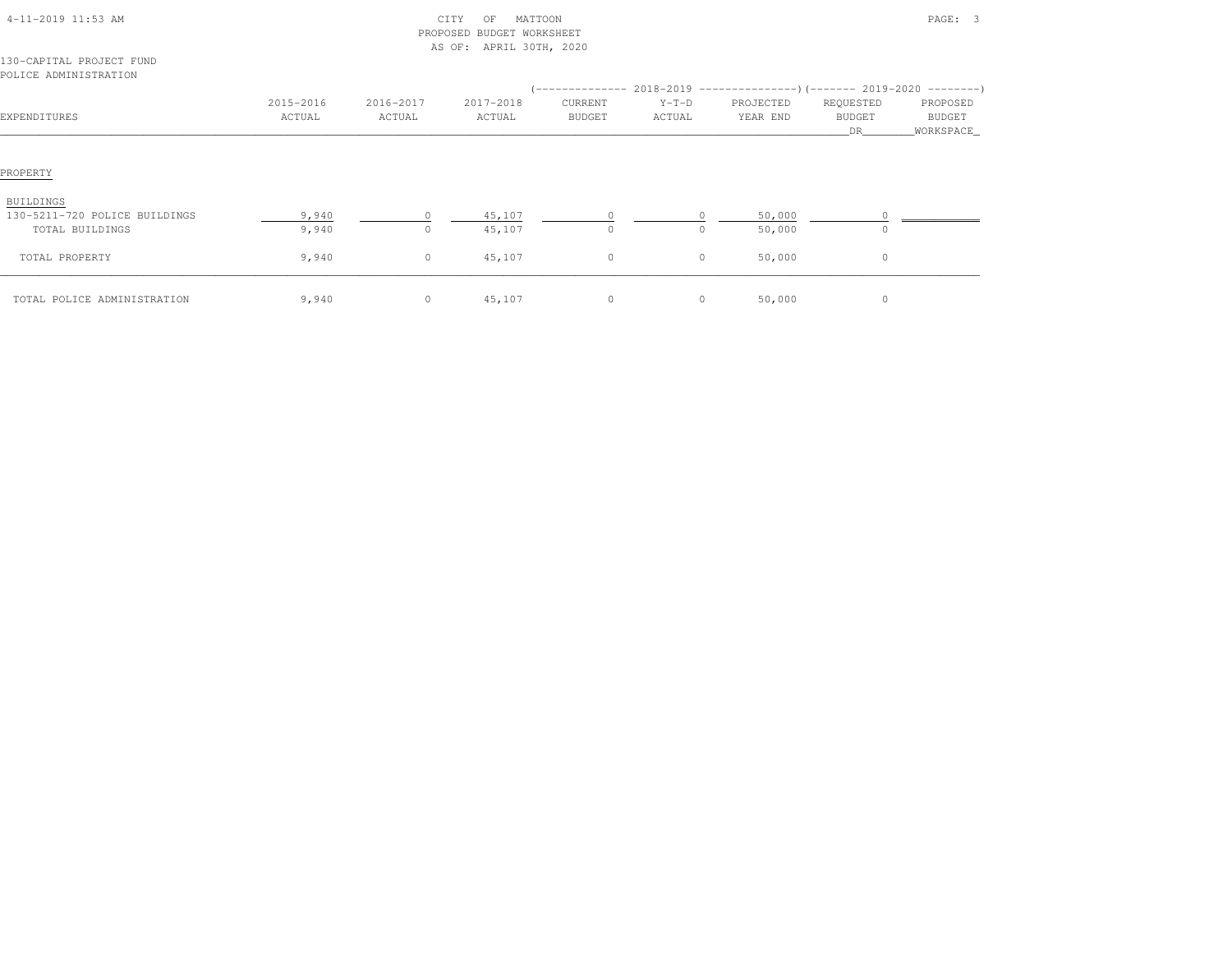| 4-11-2019 11:53 AM                              |                     | CITY<br>PROPOSED BUDGET WORKSHEET<br>AS OF: APRIL 30TH, 2020 |                     | PAGE: 4                  |                   |                       |                                  |                                  |
|-------------------------------------------------|---------------------|--------------------------------------------------------------|---------------------|--------------------------|-------------------|-----------------------|----------------------------------|----------------------------------|
| 130-CAPITAL PROJECT FUND<br>FIRE ADMINISTRATION |                     |                                                              |                     |                          |                   |                       |                                  |                                  |
| EXPENDITURES                                    | 2015-2016<br>ACTUAL | 2016-2017<br>ACTUAL                                          | 2017-2018<br>ACTUAL | CURRENT<br><b>BUDGET</b> | $Y-T-D$<br>ACTUAL | PROJECTED<br>YEAR END | REQUESTED<br><b>BUDGET</b><br>DR | PROPOSED<br>BUDGET<br>WORKSPACE_ |
| PROPERTY                                        |                     |                                                              |                     |                          |                   |                       |                                  |                                  |
| BUILDINGS                                       |                     |                                                              |                     |                          |                   |                       |                                  |                                  |
| 130-5241-720 FIRE BUILDINGS<br>TOTAL BUILDINGS  | 64,552<br>64,552    | $\Omega$<br>$\circ$                                          | 7,019<br>7,019      | 25,000<br>25,000         | $\circ$           | 0<br>$\circ$          | 0                                |                                  |
| TOTAL PROPERTY                                  | 64,552              | $\circ$                                                      | 7,019               | 25,000                   | $\circ$           | $\circ$               | $\circ$                          |                                  |
| TOTAL FIRE ADMINISTRATION                       | 64,552              | $\circ$                                                      | 7,019               | 25,000                   | $\circ$           | $\circ$               | $\circ$                          |                                  |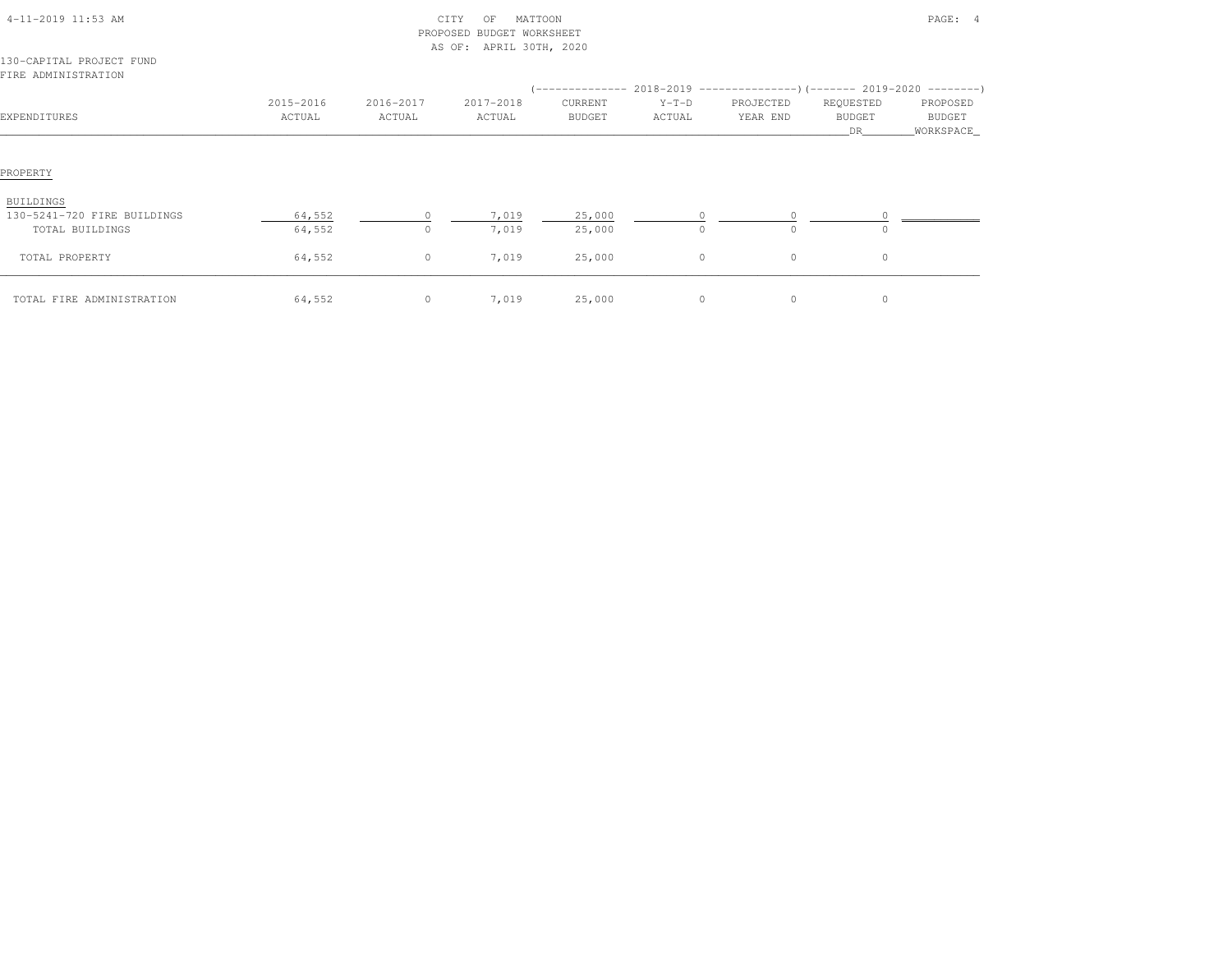| 4-11-2019 11:53 AM                                     |                     | CITY<br>PROPOSED BUDGET WORKSHEET<br>AS OF: APRIL 30TH, 2020 |                                |                          | PAGE: 5            |                       |                                  |                                 |
|--------------------------------------------------------|---------------------|--------------------------------------------------------------|--------------------------------|--------------------------|--------------------|-----------------------|----------------------------------|---------------------------------|
| 130-CAPITAL PROJECT FUND<br>STREETS                    |                     |                                                              |                                |                          |                    |                       |                                  |                                 |
| EXPENDITURES                                           | 2015-2016<br>ACTUAL | 2016-2017<br>ACTUAL                                          | 2017-2018<br>ACTUAL            | CURRENT<br><b>BUDGET</b> | $Y-T-D$<br>ACTUAL  | PROJECTED<br>YEAR END | REQUESTED<br><b>BUDGET</b><br>DR | PROPOSED<br>BUDGET<br>WORKSPACE |
|                                                        |                     |                                                              |                                |                          |                    |                       |                                  |                                 |
| PURCHASED PROP MAINT SRV                               |                     |                                                              |                                |                          |                    |                       |                                  |                                 |
| OTHER PROP MAINT SERVICE                               |                     |                                                              |                                |                          |                    |                       |                                  |                                 |
| PROPERTY                                               |                     |                                                              |                                |                          |                    |                       |                                  |                                 |
| <b>BUILDINGS</b>                                       |                     |                                                              |                                |                          |                    |                       |                                  |                                 |
| 130-5321-720 PUBLIC WORKS BUILDINGS<br>TOTAL BUILDINGS | 212,306<br>212,306  | 987,081<br>987,081                                           | 1,786,092 166,000<br>1,786,092 | 166,000                  | 145,615<br>145,615 | 166, 131<br>166,131   | 106,000<br>106,000               |                                 |
| IMPROVEMENTS-NOT BLDGS                                 |                     |                                                              |                                |                          |                    |                       |                                  |                                 |
| 130-5321-730 IMPROVEMENTS OTHER THAN BL 524,607        |                     | 19,534                                                       | 312,215                        | 285,000                  | 243,640            | 219,432               | 556,500                          |                                 |
| TOTAL IMPROVEMENTS-NOT BLDGS                           | 524,607             | 19,534                                                       | 312, 215                       | 285,000                  | 243,640            | 219,432               | 556,500                          |                                 |
| TOTAL PROPERTY                                         | 736,913             | 1,006,615                                                    | 2,098,307                      | 451,000                  | 389,255            | 385,563               | 662,500                          |                                 |
| TOTAL STREETS                                          | 736,913             | 1,006,615                                                    | 2,098,307                      | 451,000                  | 389,255            | 385,563               | 662,500                          |                                 |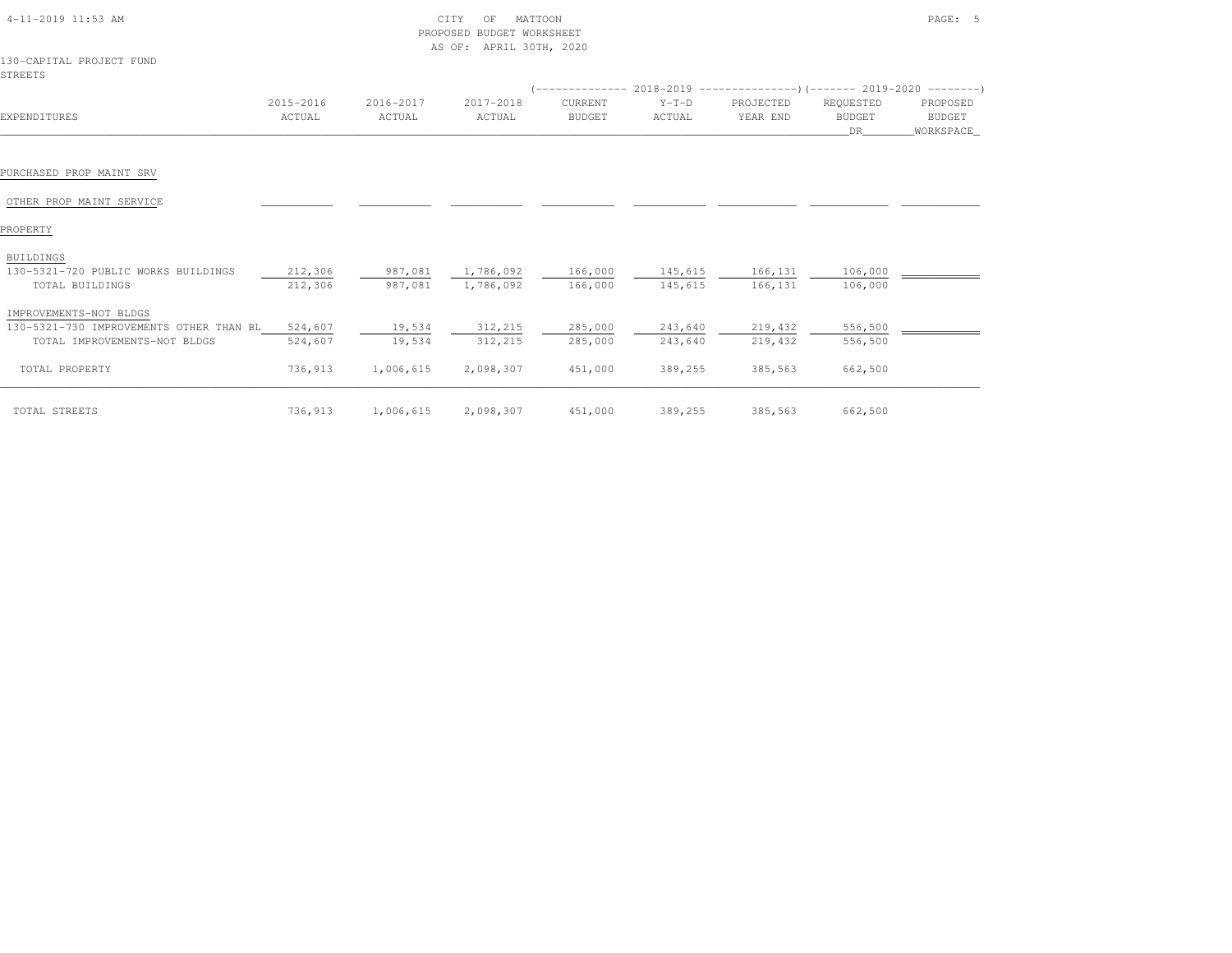|                                            |                     |                     | PROPOSED BUDGET WORKSHEET |                          |                   |                       |                                  |                                 |
|--------------------------------------------|---------------------|---------------------|---------------------------|--------------------------|-------------------|-----------------------|----------------------------------|---------------------------------|
| 130-CAPITAL PROJECT FUND<br>STORM DRAINAGE |                     |                     | AS OF: APRIL 30TH, 2020   |                          |                   |                       |                                  |                                 |
| EXPENDITURES                               | 2015-2016<br>ACTUAL | 2016-2017<br>ACTUAL | 2017-2018<br>ACTUAL       | CURRENT<br><b>BUDGET</b> | $Y-T-D$<br>ACTUAL | PROJECTED<br>YEAR END | REQUESTED<br><b>BUDGET</b><br>DR | PROPOSED<br>BUDGET<br>WORKSPACE |
|                                            |                     |                     |                           |                          |                   |                       |                                  |                                 |
| PROPERTY                                   |                     |                     |                           |                          |                   |                       |                                  |                                 |
| IMPROVEMENTS-NOT BLDGS                     |                     |                     |                           |                          |                   |                       |                                  |                                 |
| 130-5328-730 IMPROVEMENTS OTHER THAN BL    | 14,915              | 5,085               |                           |                          |                   |                       |                                  |                                 |
| TOTAL IMPROVEMENTS-NOT BLDGS               | 14,915              | 5,085               | $\cap$                    | $\Omega$                 | $\Omega$          | $\Omega$              |                                  |                                 |
| TOTAL PROPERTY                             | 14,915              | 5,085               | $\circ$                   | $\circ$                  | $\circ$           | $\circ$               | $\circ$                          |                                 |
| OTHER OBJECTS                              |                     |                     |                           |                          |                   |                       |                                  |                                 |
| FINANCIAL TRANS OBJECTS                    |                     |                     |                           |                          |                   |                       |                                  |                                 |
| 130-5328-828 REAL ESTATE TAXES             | 5,151               | 5,132               | 5,154                     | 5,200                    | 4,547             | 4,547                 | 5,000                            |                                 |
| TOTAL FINANCIAL TRANS OBJECTS              | 5,151               | 5,132               | 5,154                     | 5,200                    | 4,547             | 4,547                 | 5,000                            |                                 |
| TOTAL OTHER OBJECTS                        | 5,151               | 5,132               | 5,154                     | 5,200                    | 4,547             | 4,547                 | 5,000                            |                                 |
| TOTAL STORM DRAINAGE                       | 20,066              | 10,217              | 5,154                     | 5,200                    | 4,547             | 4,547                 | 5,000                            |                                 |

4-11-2019 11:53 AM CITY OF MATTOON PAGE: 6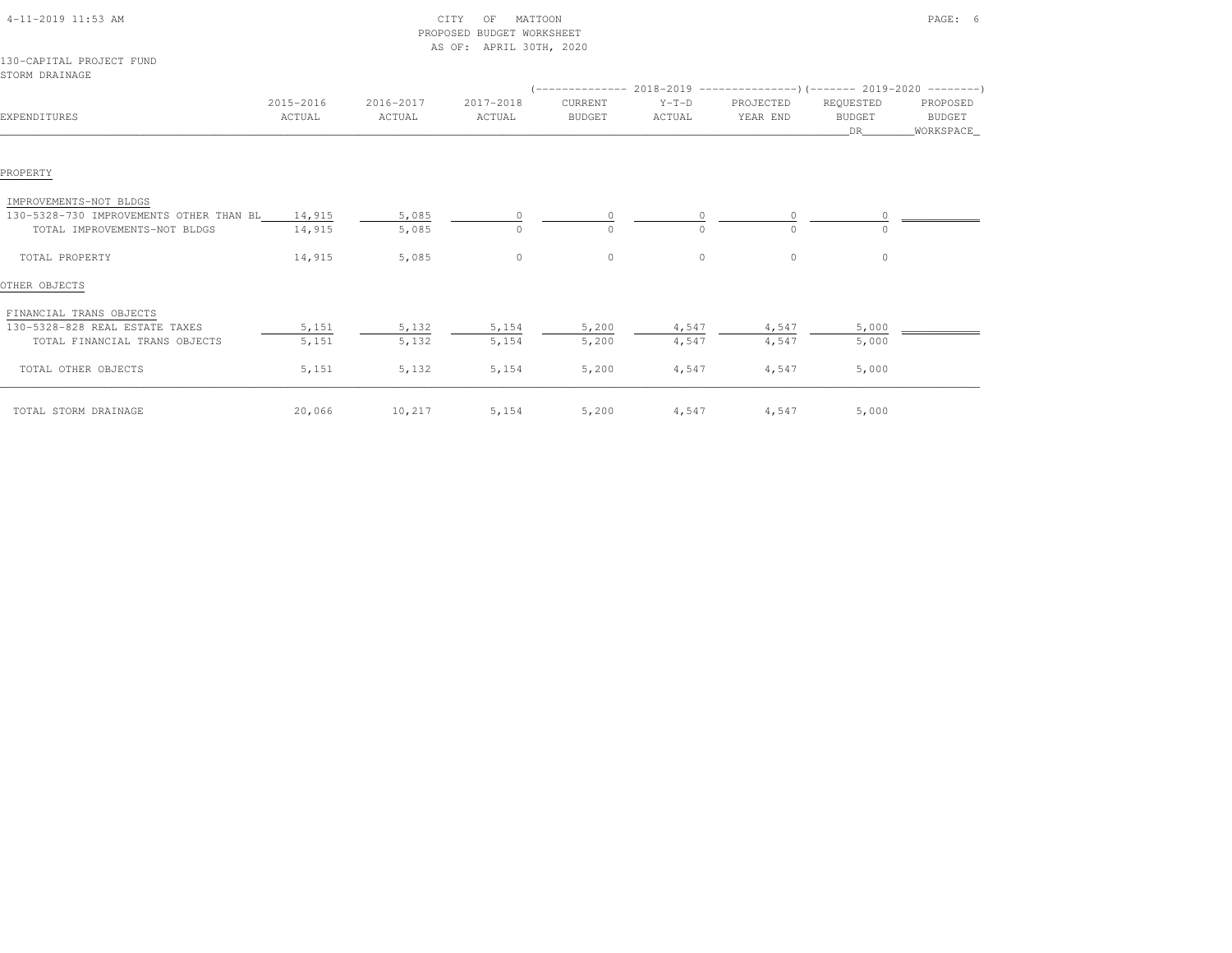| $4-11-2019$ 11:53 AM                               |           | CITY<br>PROPOSED BUDGET WORKSHEET<br>AS OF: APRIL 30TH, 2020 |           | PAGE: 7 |         |           |              |                            |
|----------------------------------------------------|-----------|--------------------------------------------------------------|-----------|---------|---------|-----------|--------------|----------------------------|
| 130-CAPITAL PROJECT FUND<br>ENGINEERING ALLOCATION |           |                                                              |           |         |         |           |              |                            |
|                                                    | 2015-2016 | 2016-2017                                                    | 2017-2018 | CURRENT | $Y-T-D$ | PROJECTED | REQUESTED    | PROPOSED                   |
| EXPENDITURES                                       | ACTUAL    | ACTUAL                                                       | ACTUAL    | BUDGET  | ACTUAL  | YEAR END  | BUDGET<br>DR | <b>BUDGET</b><br>WORKSPACE |
|                                                    |           |                                                              |           |         |         |           |              |                            |
| PERSONNEL SERVICES                                 |           |                                                              |           |         |         |           |              |                            |
| SALARIES & WAGES                                   |           |                                                              |           |         |         |           |              |                            |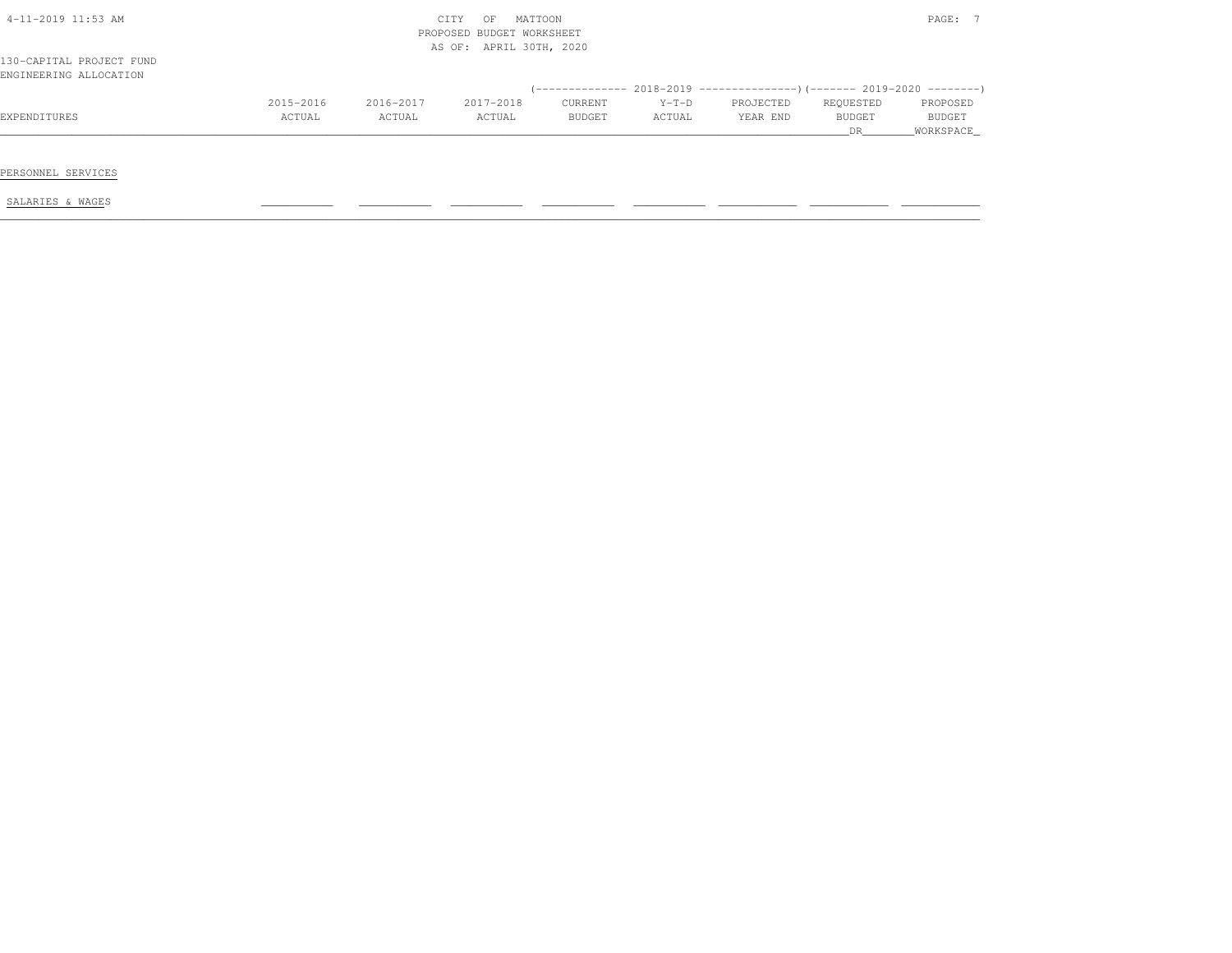| 4-11-2019 11:53 AM                                               |                     | CITY<br>PROPOSED<br>AS OF: |                     |                    | PAGE: 8                                                                                         |                          |                                   |                                         |
|------------------------------------------------------------------|---------------------|----------------------------|---------------------|--------------------|-------------------------------------------------------------------------------------------------|--------------------------|-----------------------------------|-----------------------------------------|
| 130-CAPITAL PROJECT FUND<br>CITY HALL                            |                     |                            | APRIL 30TH, 2020    |                    |                                                                                                 |                          |                                   |                                         |
| EXPENDITURES                                                     | 2015-2016<br>ACTUAL | 2016-2017<br>ACTUAL        | 2017-2018<br>ACTUAL | CURRENT<br>BUDGET  | (-------------- 2018-2019 -----------------) (------- 2019-2020 ---------)<br>$Y-T-D$<br>ACTUAL | PROJECTED<br>YEAR END    | REQUESTED<br><b>BUDGET</b><br>DR. | PROPOSED<br><b>BUDGET</b><br>WORKSPACE_ |
| PROPERTY                                                         |                     |                            |                     |                    |                                                                                                 |                          |                                   |                                         |
| BUILDINGS<br>130-5382-721 BUILDINGS & GROUNDS<br>TOTAL BUILDINGS | 63,603<br>63,603    | 51,885<br>51,885           | 26,762<br>26,762    | 208,500<br>208,500 | $\Omega$<br>$\circ$                                                                             | <sup>n</sup><br>$\Omega$ |                                   |                                         |
| TOTAL PROPERTY                                                   | 63,603              | 51,885                     | 26,762              | 208,500            | $\circ$                                                                                         | 0                        | $\circ$                           |                                         |
| TOTAL CITY HALL                                                  | 63,603              | 51,885                     | 26,762              | 208,500            | $\circ$                                                                                         | 0                        | $\circ$                           |                                         |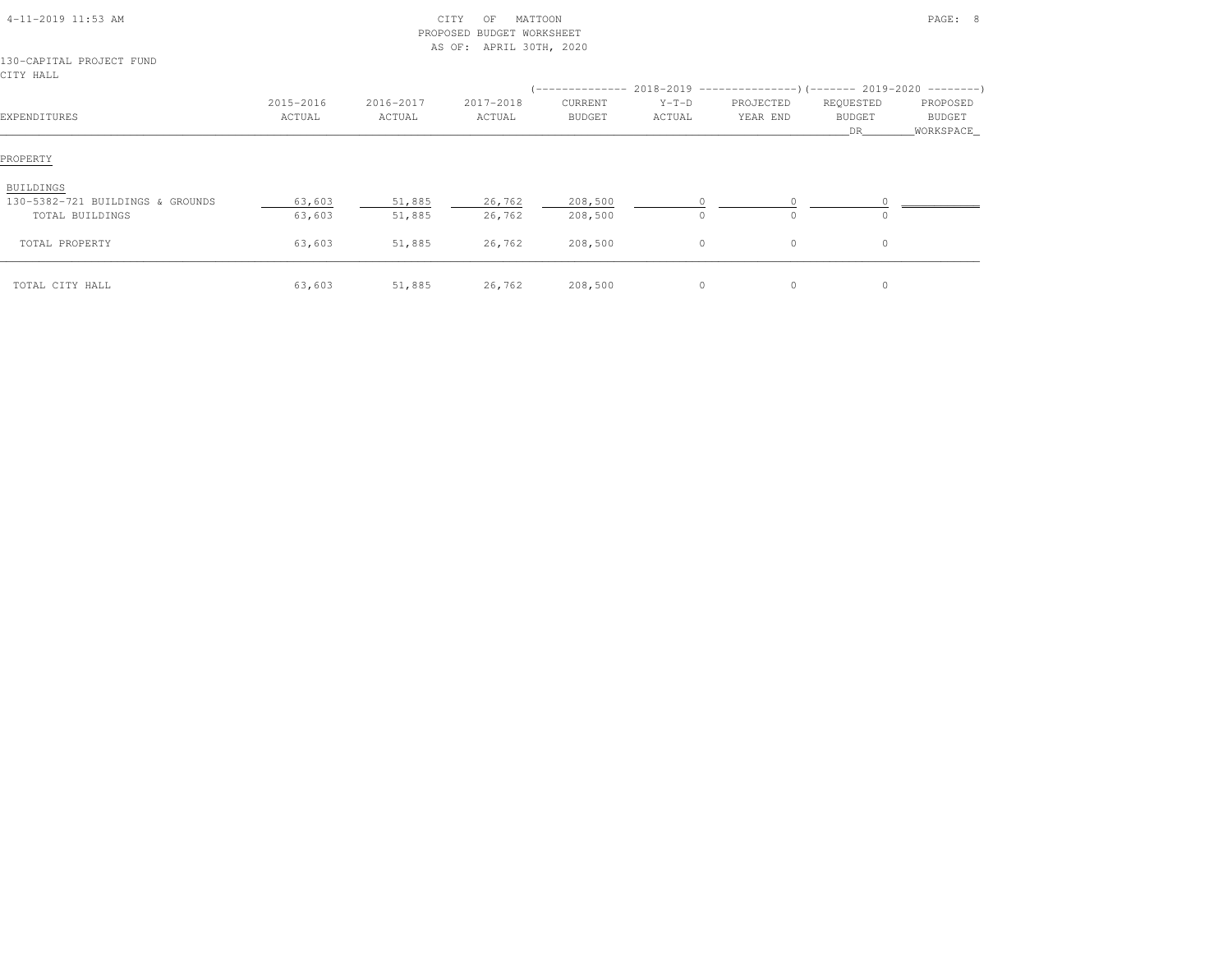| PROPERTY                             |           |           |                           |         |         |           |               |             |
|--------------------------------------|-----------|-----------|---------------------------|---------|---------|-----------|---------------|-------------|
|                                      |           |           |                           |         |         |           |               |             |
|                                      |           |           |                           |         |         |           | DR            | _WORKSPACE_ |
| EXPENDITURES                         | ACTUAL    | ACTUAL    | ACTUAL                    | BUDGET  | ACTUAL  | YEAR END  | <b>BUDGET</b> | BUDGET      |
|                                      | 2015-2016 | 2016-2017 | 2017-2018                 | CURRENT | $Y-T-D$ | PROJECTED | REQUESTED     | PROPOSED    |
|                                      |           |           |                           |         |         |           |               |             |
| 130-CAPITAL PROJECT FUND<br>RAILROAD |           |           |                           |         |         |           |               |             |
|                                      |           |           | AS OF: APRIL 30TH, 2020   |         |         |           |               |             |
|                                      |           |           | PROPOSED BUDGET WORKSHEET |         |         |           |               |             |
| $4-11-2019$ 11:53 AM                 |           |           | MATTOON<br>OF<br>CITY     |         |         |           |               | PAGE: 9     |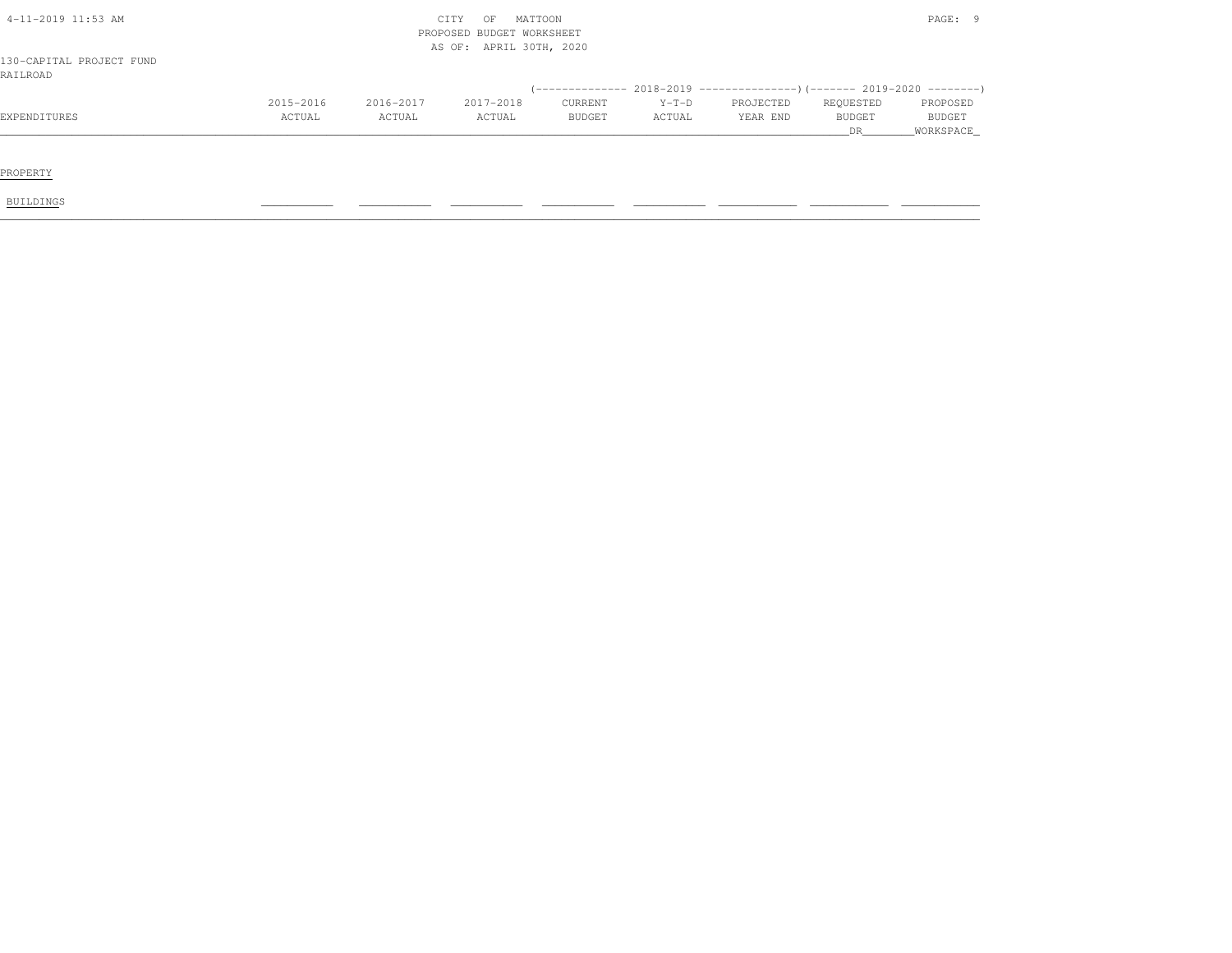| 4-11-2019 11:53 AM                                 |           |           | MATTOON<br>CITY<br>OF<br>PROPOSED BUDGET WORKSHEET<br>AS OF: APRIL 30TH, 2020 |         |         |                                                                          |                      | PAGE: 10            |
|----------------------------------------------------|-----------|-----------|-------------------------------------------------------------------------------|---------|---------|--------------------------------------------------------------------------|----------------------|---------------------|
| 130-CAPITAL PROJECT FUND<br>CULTURE AND RECREATION |           |           |                                                                               |         |         |                                                                          |                      |                     |
|                                                    |           |           |                                                                               |         |         | (-------------- 2018-2019 ----------------)(------- 2019-2020 ---------) |                      |                     |
|                                                    | 2015-2016 | 2016-2017 | 2017-2018                                                                     | CURRENT | $Y-T-D$ | PROJECTED                                                                | REQUESTED            | PROPOSED            |
| EXPENDITURES                                       | ACTUAL    | ACTUAL    | ACTUAL                                                                        | BUDGET  | ACTUAL  | YEAR END                                                                 | <b>BUDGET</b><br>DR. | BUDGET<br>WORKSPACE |
| PURCHASED PROP MAINT SRV                           |           |           |                                                                               |         |         |                                                                          |                      |                     |
| OTHER PROP MAINT SERVICE                           |           |           |                                                                               |         |         |                                                                          |                      |                     |

130-5385-720 CULTURE AND RECREATION 31,030 29,481 7,047 6,000 0 0 0 10,000 \_\_\_\_\_\_\_\_\_\_\_\_

\_\_\_\_\_\_\_\_\_\_\_\_\_\_\_\_\_\_\_\_\_\_\_\_\_\_\_\_\_\_\_\_\_\_\_\_\_\_\_\_\_\_\_\_\_\_\_\_\_\_\_\_\_\_\_\_\_\_\_\_\_\_\_\_\_\_\_\_\_\_\_\_\_\_\_\_\_\_\_\_\_\_\_\_\_\_\_\_\_\_\_\_\_\_\_\_\_\_\_\_\_\_\_\_\_\_\_\_\_\_\_\_\_\_\_\_\_\_\_\_\_\_\_\_\_\_\_\_\_\_\_\_\_\_\_\_\_\_\_\_\_\_\_\_\_\_\_\_\_\_ TOTAL CULTURE AND RECREATION 31,030 29,481 7,047 6,000 0 0 10,000

-5385-720 CULTURE AND RECREATION  $\frac{31,030}{31,030}$   $\frac{29,481}{29,481}$   $\frac{7,047}{7,047}$   $\frac{6,000}{6,000}$   $\frac{0}{0}$   $\frac{0}{0}$  10,000

TOTAL PROPERTY 31,030 29,481 7,047 6,000 0 0 10,000

PROPERTYBUILDINGS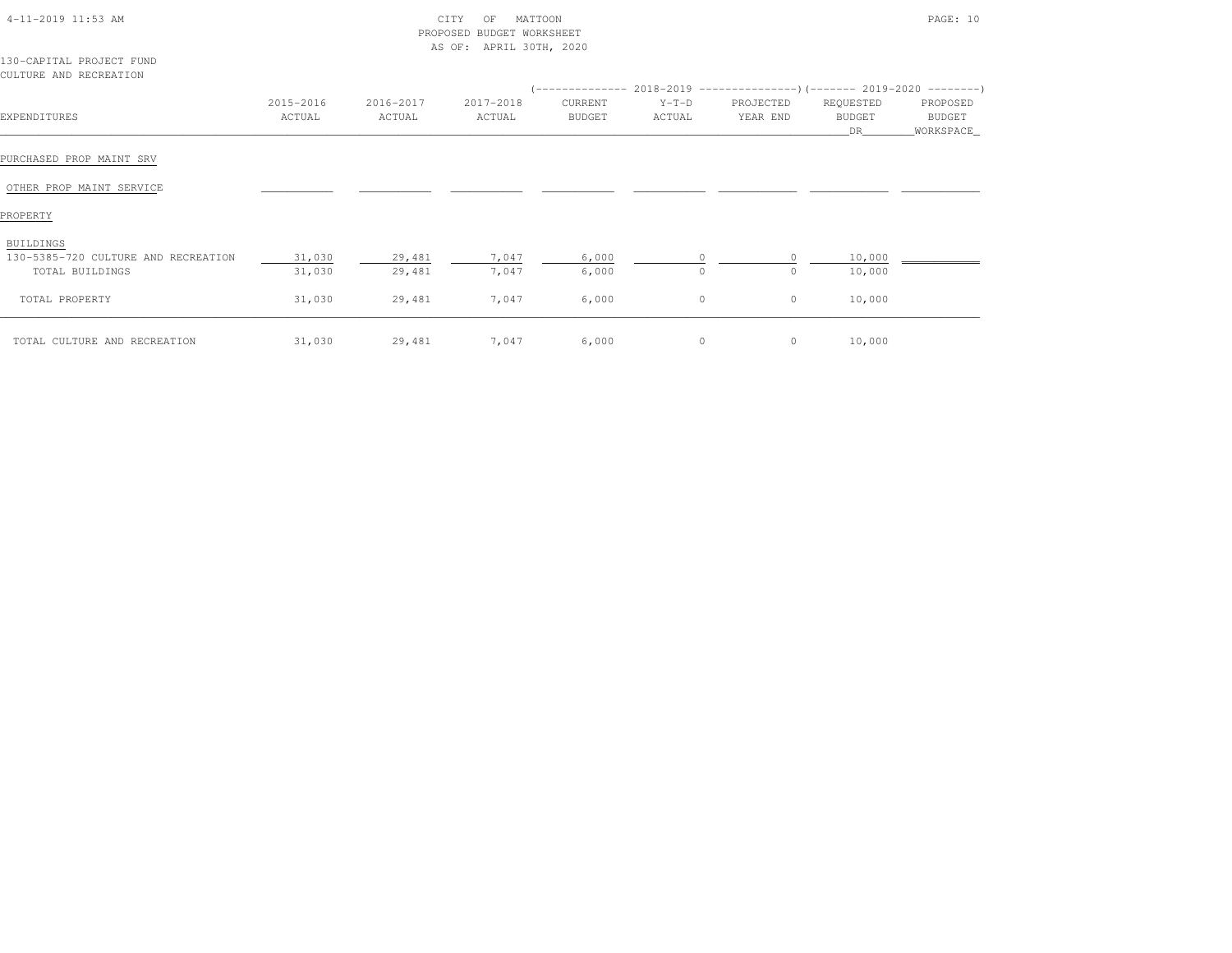| $4-11-2019$ $11:53$ AM<br>130-CAPITAL PROJECT FUND |           |           | MATTOON<br>CITY<br>OF<br>PROPOSED BUDGET WORKSHEET<br>AS OF: APRIL 30TH, 2020 |               |         |                                                                              |           | PAGE: 11      |
|----------------------------------------------------|-----------|-----------|-------------------------------------------------------------------------------|---------------|---------|------------------------------------------------------------------------------|-----------|---------------|
| CAPITAL OUTLAY                                     |           |           |                                                                               |               |         | $($ -------------- 2018-2019 ----------------) (------- 2019-2020 ---------) |           |               |
|                                                    | 2015-2016 | 2016-2017 | 2017-2018                                                                     | CURRENT       | $Y-T-D$ | PROJECTED                                                                    | REQUESTED | PROPOSED      |
| EXPENDITURES                                       | ACTUAL    | ACTUAL    | ACTUAL                                                                        | <b>BUDGET</b> | ACTUAL  | YEAR END                                                                     | BUDGET    | <b>BUDGET</b> |
|                                                    |           |           |                                                                               |               |         |                                                                              | DR.       | WORKSPACE     |
|                                                    |           |           |                                                                               |               |         |                                                                              |           |               |
| CAPITAL OUTLAY                                     |           |           |                                                                               |               |         |                                                                              |           |               |
| CAPITAL OUTLAY                                     |           |           |                                                                               |               |         |                                                                              |           |               |
|                                                    |           |           |                                                                               |               |         |                                                                              |           |               |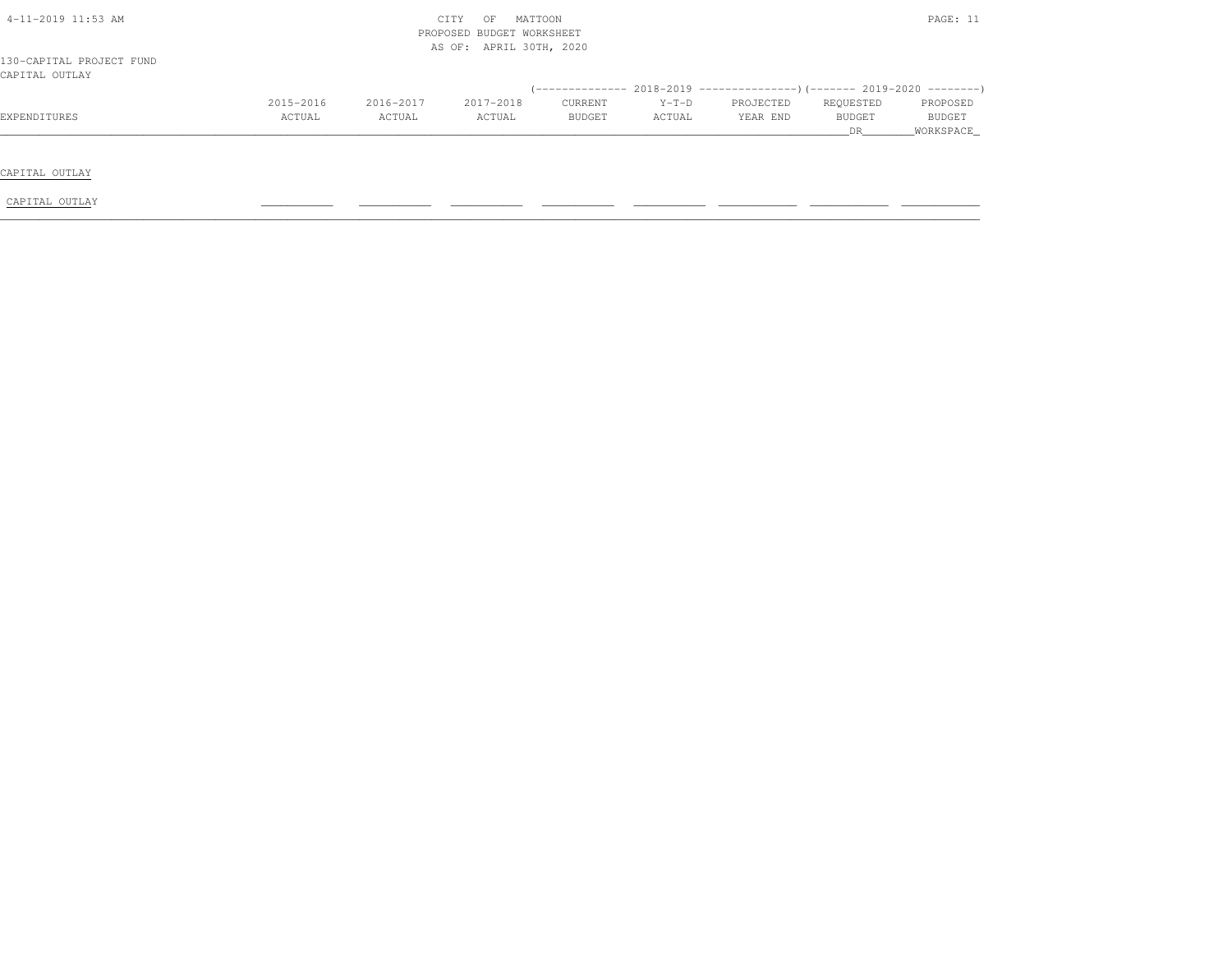|                                                    |           |           | CITY<br>OF<br>MATTOON<br>PROPOSED BUDGET WORKSHEET<br>AS OF: APRIL 30TH, 2020 |         |         |           |           | PAGE: 12  |
|----------------------------------------------------|-----------|-----------|-------------------------------------------------------------------------------|---------|---------|-----------|-----------|-----------|
| 130-CAPITAL PROJECT FUND<br>I-57 EAST TIF DISTRICT |           |           |                                                                               |         |         |           |           |           |
|                                                    |           |           |                                                                               |         |         |           |           |           |
|                                                    | 2015-2016 | 2016-2017 | 2017-2018                                                                     | CURRENT | $Y-T-D$ | PROJECTED | REQUESTED | PROPOSED  |
| EXPENDITURES                                       | ACTUAL    | ACTUAL    | ACTUAL                                                                        | BUDGET  | ACTUAL  | YEAR END  | BUDGET    | BUDGET    |
|                                                    |           |           |                                                                               |         |         |           | DR.       | WORKSPACE |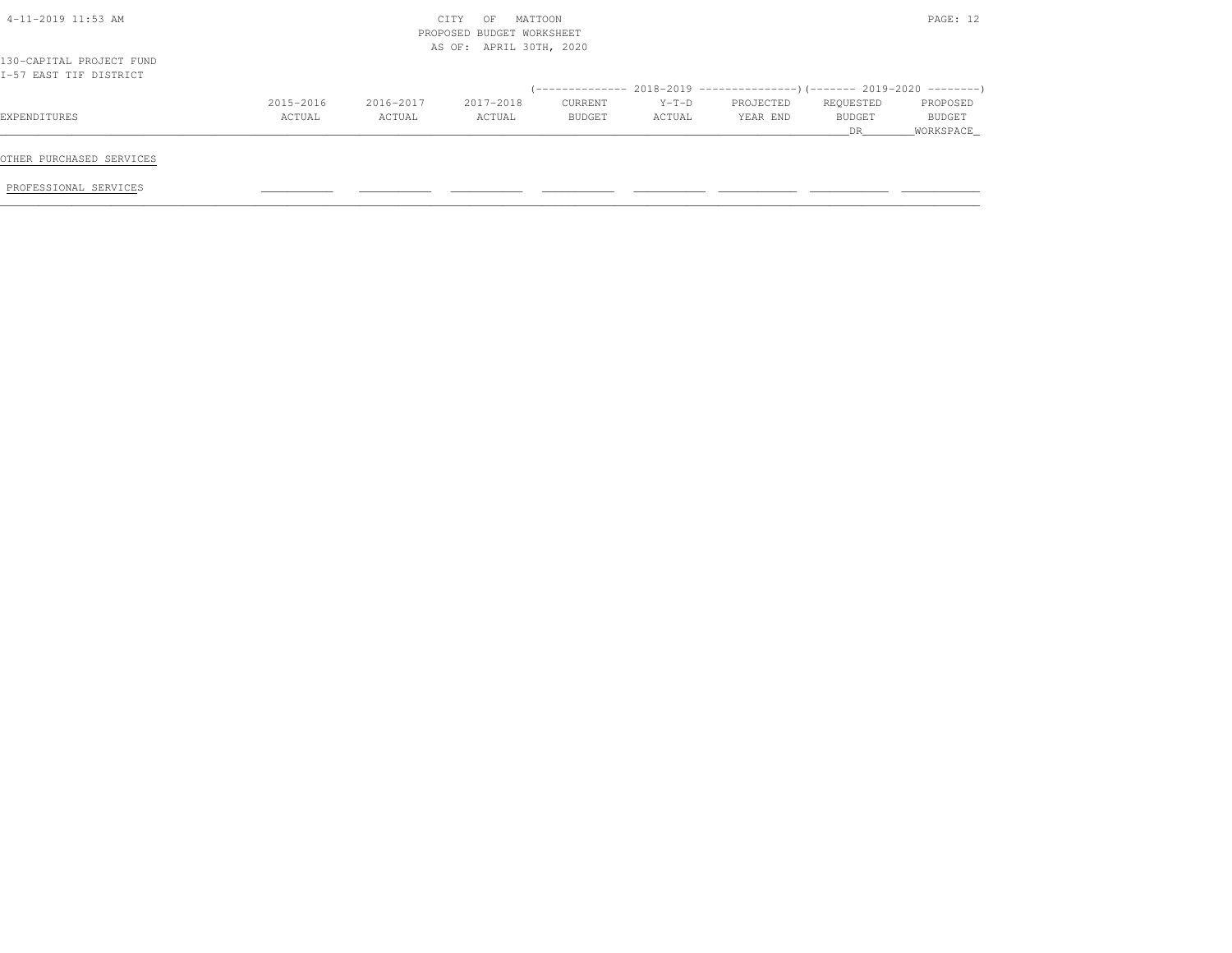| 4-11-2019 11:53 AM                                    |           |           | CITY<br>MATTOON<br>OF<br>PROPOSED BUDGET WORKSHEET<br>AS OF: APRIL 30TH, 2020 |         |         |           |           | PAGE: 13  |
|-------------------------------------------------------|-----------|-----------|-------------------------------------------------------------------------------|---------|---------|-----------|-----------|-----------|
| 130-CAPITAL PROJECT FUND<br>CONDEMNATIONS/DEMOLITIONS |           |           |                                                                               |         |         |           |           |           |
|                                                       |           |           |                                                                               |         |         |           |           |           |
|                                                       | 2015-2016 | 2016-2017 | 2017-2018                                                                     | CURRENT | $Y-T-D$ | PROJECTED | REQUESTED | PROPOSED  |
|                                                       | ACTUAL    | ACTUAL    | ACTUAL                                                                        | BUDGET  | ACTUAL  | YEAR END  | BUDGET    | BUDGET    |
|                                                       |           |           |                                                                               |         |         |           | DR        | WORKSPACE |
| EXPENDITURES<br>OTHER PURCHASED SERVICES              |           |           |                                                                               |         |         |           |           |           |
| OTHER PURCHASED SERVICES                              |           |           |                                                                               |         |         |           |           |           |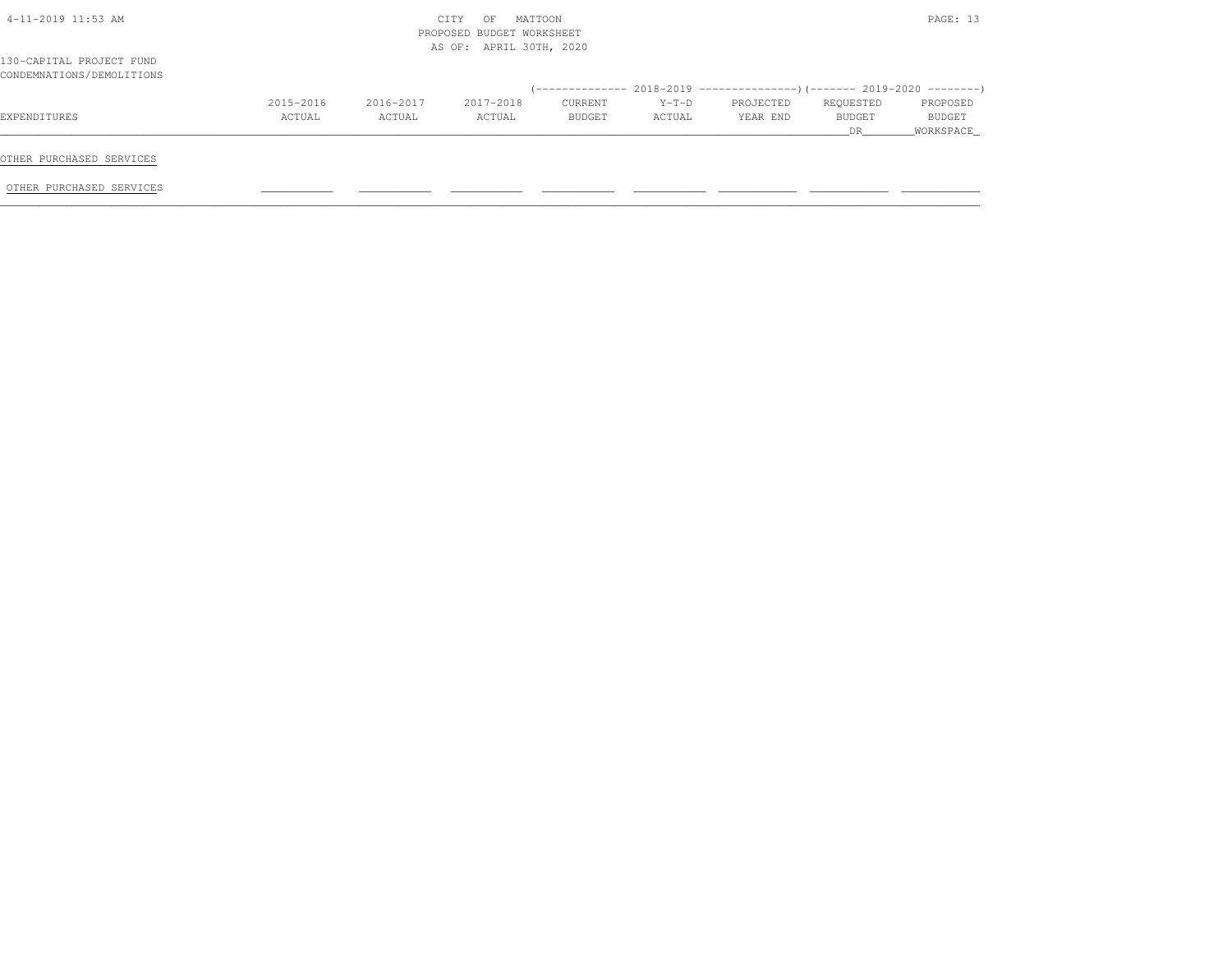|                                                   |           |           | MATTOON<br>CITY<br>OF<br>PROPOSED BUDGET WORKSHEET<br>AS OF: APRIL 30TH, 2020 |         |         |           |           | PAGE: 14  |
|---------------------------------------------------|-----------|-----------|-------------------------------------------------------------------------------|---------|---------|-----------|-----------|-----------|
| 130-CAPITAL PROJECT FUND<br>SOUTH 45 TIF DISTRICT |           |           |                                                                               |         |         |           |           |           |
|                                                   |           |           |                                                                               |         |         |           |           |           |
|                                                   | 2015-2016 | 2016-2017 | 2017-2018                                                                     | CURRENT | $Y-T-D$ | PROJECTED | REQUESTED | PROPOSED  |
| EXPENDITURES                                      | ACTUAL    | ACTUAL    | ACTUAL                                                                        | BUDGET  | ACTUAL  | YEAR END  | BUDGET    | BUDGET    |
|                                                   |           |           |                                                                               |         |         |           | DR.       | WORKSPACE |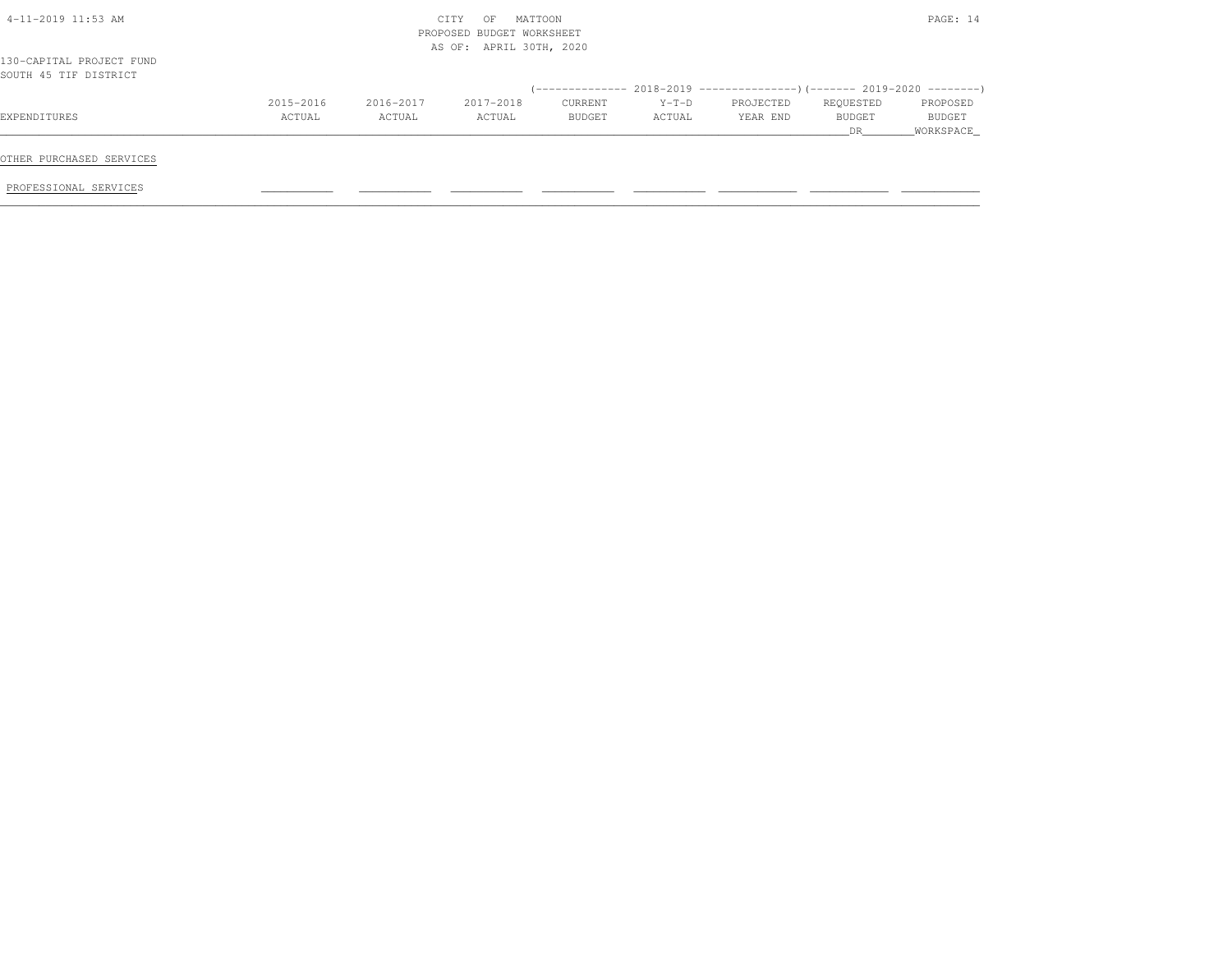| AS OF: APRIL 30TH, 2020<br>130-CAPITAL PROJECT FUND                        |                |                     |
|----------------------------------------------------------------------------|----------------|---------------------|
| YMCA PARKING LOT                                                           |                |                     |
| 2016-2017<br>2017-2018<br>2015-2016<br>PROJECTED<br>CURRENT<br>$Y-T-D$     | REQUESTED      | PROPOSED            |
| ACTUAL<br>ACTUAL<br>YEAR END<br>ACTUAL<br>ACTUAL<br>BUDGET<br>EXPENDITURES | BUDGET<br>DR . | BUDGET<br>WORKSPACE |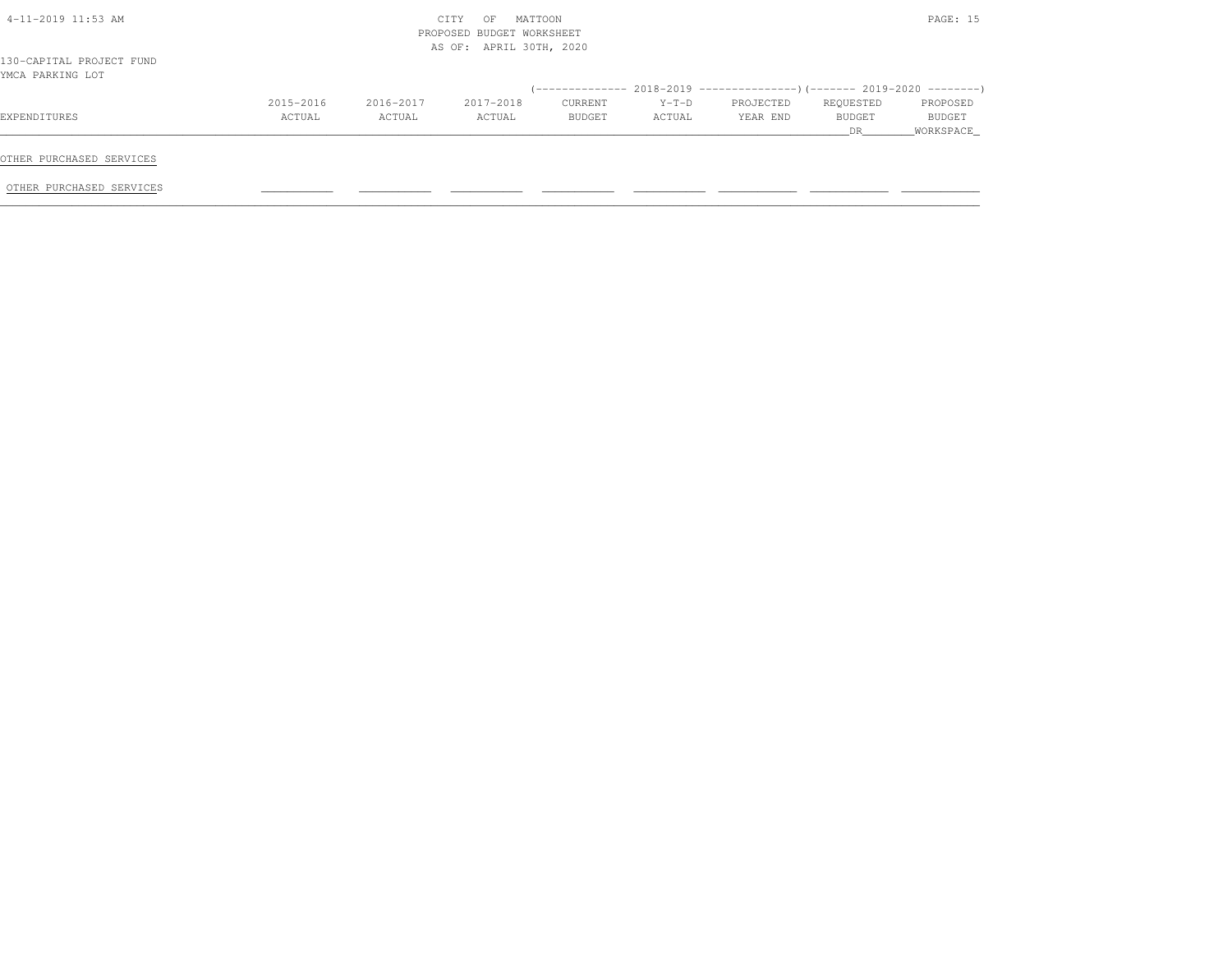|           |           | MATTOON<br>CITY<br>OF |         |                                                      |           |           | PAGE: 16      |
|-----------|-----------|-----------------------|---------|------------------------------------------------------|-----------|-----------|---------------|
|           |           |                       |         |                                                      |           |           |               |
|           |           |                       |         |                                                      |           |           |               |
| 2015-2016 | 2016-2017 | 2017-2018             | CURRENT | $Y-T-D$                                              | PROJECTED | REQUESTED | PROPOSED      |
| ACTUAL    | ACTUAL    | ACTUAL                | BUDGET  | ACTUAL                                               | YEAR END  | BUDGET    | <b>BUDGET</b> |
|           |           |                       |         |                                                      |           | DR        | WORKSPACE     |
|           |           |                       |         | PROPOSED BUDGET WORKSHEET<br>AS OF: APRIL 30TH, 2020 |           |           |               |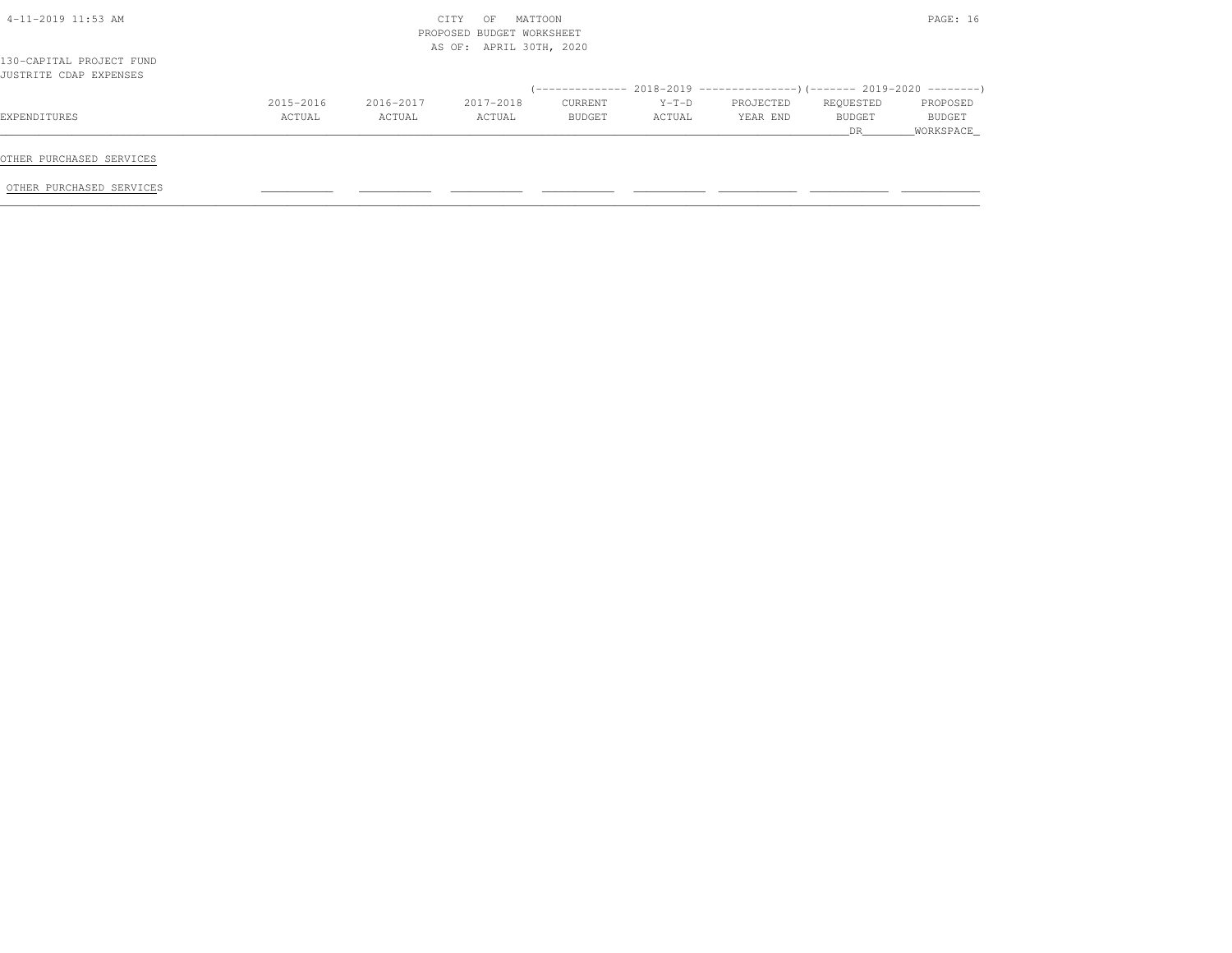| 4-11-2019 11:53 AM                                               |           | PROPOSED  | CITY<br>MATTOON<br>OF<br>BUDGET WORKSHEET<br>AS OF: APRIL 30TH, 2020 |               |                                                                                         |           |                      | PAGE: 17                   |
|------------------------------------------------------------------|-----------|-----------|----------------------------------------------------------------------|---------------|-----------------------------------------------------------------------------------------|-----------|----------------------|----------------------------|
| 130-CAPITAL PROJECT FUND<br>GO BONDS                             |           |           |                                                                      |               |                                                                                         |           |                      |                            |
|                                                                  | 2015-2016 | 2016-2017 | 2017-2018                                                            | CURRENT       | $(-$ ------------- 2018-2019 -----------------)(------- 2019-2020 ---------)<br>$Y-T-D$ | PROJECTED | REQUESTED            | PROPOSED                   |
| EXPENDITURES                                                     | ACTUAL    | ACTUAL    | ACTUAL                                                               | <b>BUDGET</b> | ACTUAL                                                                                  | YEAR END  | <b>BUDGET</b><br>DR. | <b>BUDGET</b><br>WORKSPACE |
| OTHER OBJECTS                                                    |           |           |                                                                      |               |                                                                                         |           |                      |                            |
| FINANCIAL TRANS OBJECTS<br>130-5719-817 GENERAL OBLIGATION BONDS | 260,000   | 270,000   | 4,475,000                                                            | 320,000       | 320,000                                                                                 | 320,000   | 330,000              |                            |
| TOTAL FINANCIAL TRANS OBJECTS                                    | 260,000   | 270,000   | 4,475,000                                                            | 320,000       | 320,000                                                                                 | 320,000   | 330,000              |                            |
| TOTAL OTHER OBJECTS                                              | 260,000   | 270,000   | 4,475,000                                                            | 320,000       | 320,000                                                                                 | 320,000   | 330,000              |                            |
| TOTAL GO BONDS                                                   | 260,000   | 270,000   | 4,475,000                                                            | 320,000       | 320,000                                                                                 | 320,000   | 330,000              |                            |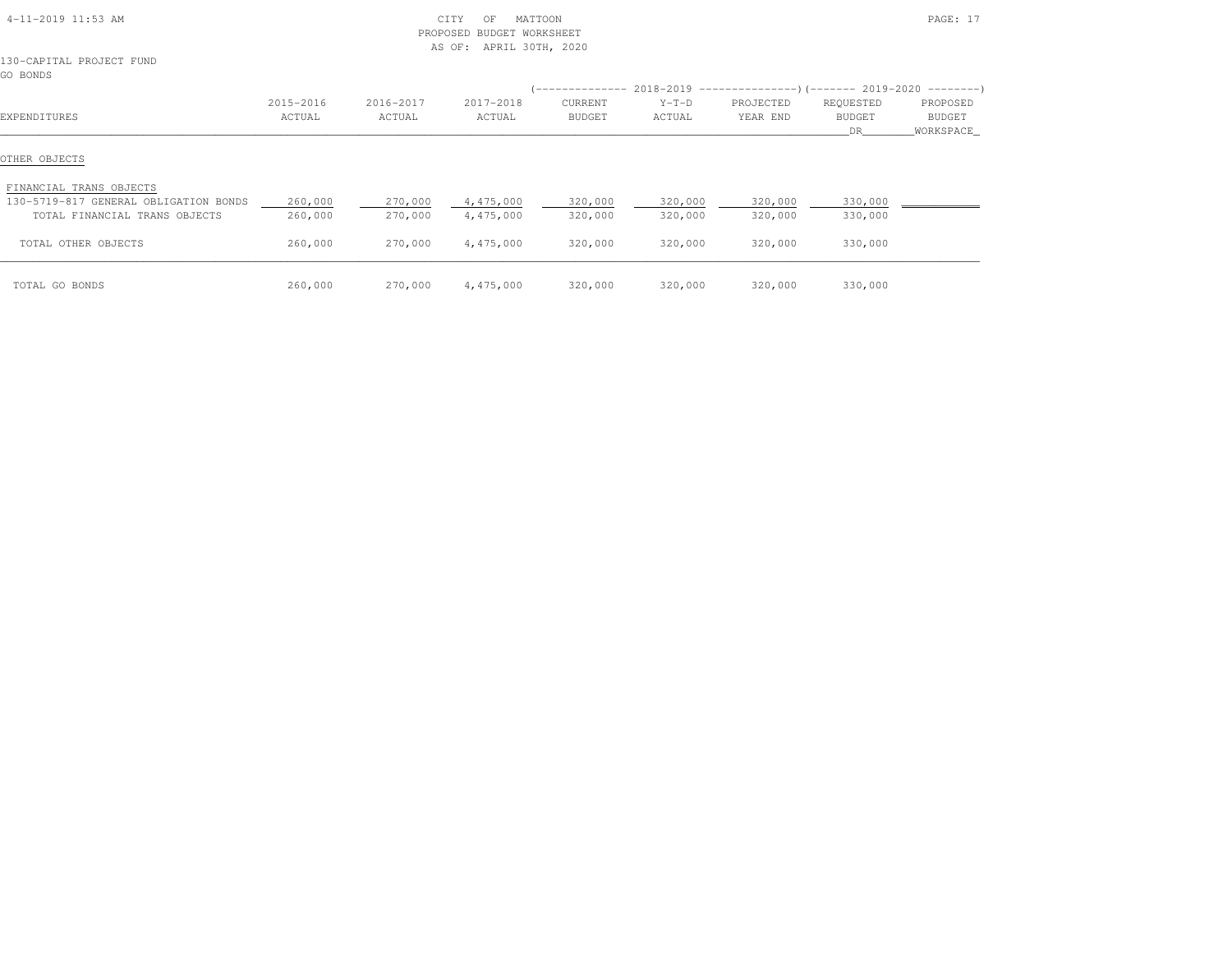| 4-11-2019 11:53 AM<br>130-CAPITAL PROJECT FUND                            |                     |                     | CITY<br>MATTOON<br>OF<br>PROPOSED BUDGET WORKSHEET<br>AS OF: APRIL 30TH, 2020 |                   |                   |                       |                            | PAGE: 18           |
|---------------------------------------------------------------------------|---------------------|---------------------|-------------------------------------------------------------------------------|-------------------|-------------------|-----------------------|----------------------------|--------------------|
| INTEREST EXPENSE                                                          |                     |                     |                                                                               |                   |                   |                       |                            |                    |
| EXPENDITURES                                                              | 2015-2016<br>ACTUAL | 2016-2017<br>ACTUAL | 2017-2018<br>ACTUAL                                                           | CURRENT<br>BUDGET | $Y-T-D$<br>ACTUAL | PROJECTED<br>YEAR END | REQUESTED<br><b>BUDGET</b> | PROPOSED<br>BUDGET |
|                                                                           |                     |                     |                                                                               |                   |                   |                       | DR.                        | _WORKSPACE_        |
| OTHER OBJECTS<br>FINANCIAL TRANS OBJECTS<br>130-5795-817 INTEREST EXPENSE | 95,560              | 183,320             | 175,220 101,992 101,992                                                       |                   |                   | 101,992               | 87,074                     |                    |
| TOTAL FINANCIAL TRANS OBJECTS                                             | 95,560              | 183,320             | 175,220                                                                       | 101,992           | 101,992           | 101,992               | 87,074                     |                    |
| TOTAL OTHER OBJECTS                                                       | 95,560              | 183,320             | 175,220                                                                       | 101,992           | 101,992           | 101,992               | 87,074                     |                    |
| TOTAL INTEREST EXPENSE                                                    | 95,560              | 183,320             | 175,220                                                                       | 101,992           | 101,992           | 101,992               | 87,074                     |                    |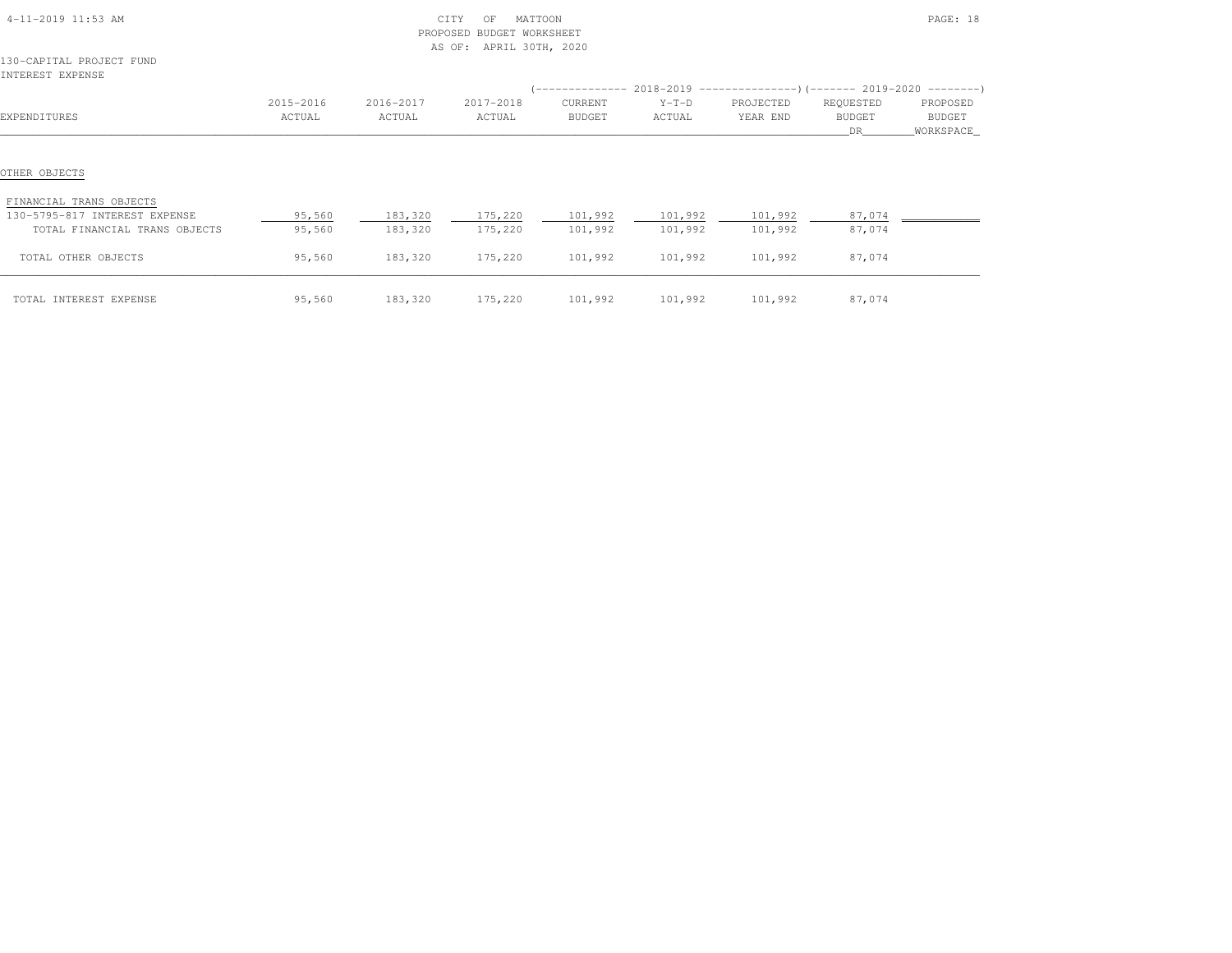|                                                                                                                                              |           |                                                           | AS OF: APRIL 30TH, 2020 |               |            |                   |                       |                     |
|----------------------------------------------------------------------------------------------------------------------------------------------|-----------|-----------------------------------------------------------|-------------------------|---------------|------------|-------------------|-----------------------|---------------------|
| 130-CAPITAL PROJECT FUND                                                                                                                     |           |                                                           |                         |               |            |                   |                       |                     |
| DEBT SERVICES                                                                                                                                |           |                                                           |                         |               |            |                   |                       |                     |
|                                                                                                                                              |           |                                                           |                         |               |            |                   |                       |                     |
|                                                                                                                                              | 2015-2016 | 2016-2017                                                 | 2017-2018               | CURRENT       | $Y-T-D$    | PROJECTED         | REOUESTED             | PROPOSED            |
| EXPENDITURES                                                                                                                                 | ACTUAL    | ACTUAL                                                    | ACTUAL                  | <b>BUDGET</b> | ACTUAL     | YEAR END          | <b>BUDGET</b><br>DR   | BUDGET<br>WORKSPACE |
|                                                                                                                                              |           |                                                           |                         |               |            |                   |                       |                     |
| OTHER OBJECTS                                                                                                                                |           |                                                           |                         |               |            |                   |                       |                     |
| FINANCIAL TRANS OBJECTS                                                                                                                      |           |                                                           |                         |               |            |                   |                       |                     |
| 130-5800-817 DEBT ISSUANCE COSTS                                                                                                             | 3,303     | 803                                                       | 62,250                  | 1,000         | 2,500      | 2,500             | 1,000                 |                     |
| TOTAL FINANCIAL TRANS OBJECTS                                                                                                                | 3,303     | 803                                                       | 62,250                  | 1,000         | 2,500      | 2,500             | 1,000                 |                     |
| TOTAL OTHER OBJECTS                                                                                                                          | 3,303     | 803                                                       | 62,250                  | 1,000         | 2,500      | 2,500             | 1,000                 |                     |
| TOTAL DEBT SERVICES                                                                                                                          | 3,303     | 803                                                       | 62,250                  | 1,000         | 2,500      | 2,500             | 1,000                 |                     |
| TOTAL EXPENDITURES                                                                                                                           | 1,290,231 | 1,551,983                                                 | 6,902,097               | 1,118,692     | 818,294    | 864,602           | 1,095,574             |                     |
| REVENUE OVER/(UNDER) EXPENDITURES                                                                                                            |           | $(1,077,024)$ $(1,313,863)$ $(6,870,447)$ $(1,069,192)$ ( |                         |               | 807,554) ( |                   | 853,796) ( 1,050,074) |                     |
| OTHER FINANCING SOURCES                                                                                                                      |           |                                                           |                         |               |            |                   |                       |                     |
| 130-4901-010 INTERFUND XFRS FROM GEN. F 723,920                                                                                              |           | 731,530                                                   | 729,515                 | 730,000       | 748,174    | 744,365           | 730,000               |                     |
| 130-4941-023 PROCEEDS - GEN. OBLIGATION                                                                                                      | $\sim$ 0  | $\circ$                                                   | 4,260,000               | $\circ$       | $\circ$    | $\circ$           |                       |                     |
| TOTAL OTHER FINANCING SOURCES                                                                                                                | 723,920   | 731,530                                                   | 4,989,515               | 730,000       | 748,174    | 744,365           | 730,000               |                     |
| OTHER FINANCING (USES)                                                                                                                       |           |                                                           |                         |               |            |                   |                       |                     |
| TOTAL OTHER FINANCING SOURCES (USES)                                                                                                         | 723,920   | 731,530                                                   | 4,989,515               | 730,000       |            | 748, 174 744, 365 | 730,000               |                     |
| REVENUES & OTHER SOURCES OVER/<br>(UNDER) EXPENDITURES & OTHER (USES) (353,103) (582,333) (1,880,932) (339,192) (59,380) (109,431) (320,074) |           |                                                           |                         |               |            |                   |                       |                     |

 4-11-2019 11:53 AM CITY OF MATTOON PAGE: 19PROPOSED BUDGET WORKSHEET

\*\*\* END OF REPORT \*\*\*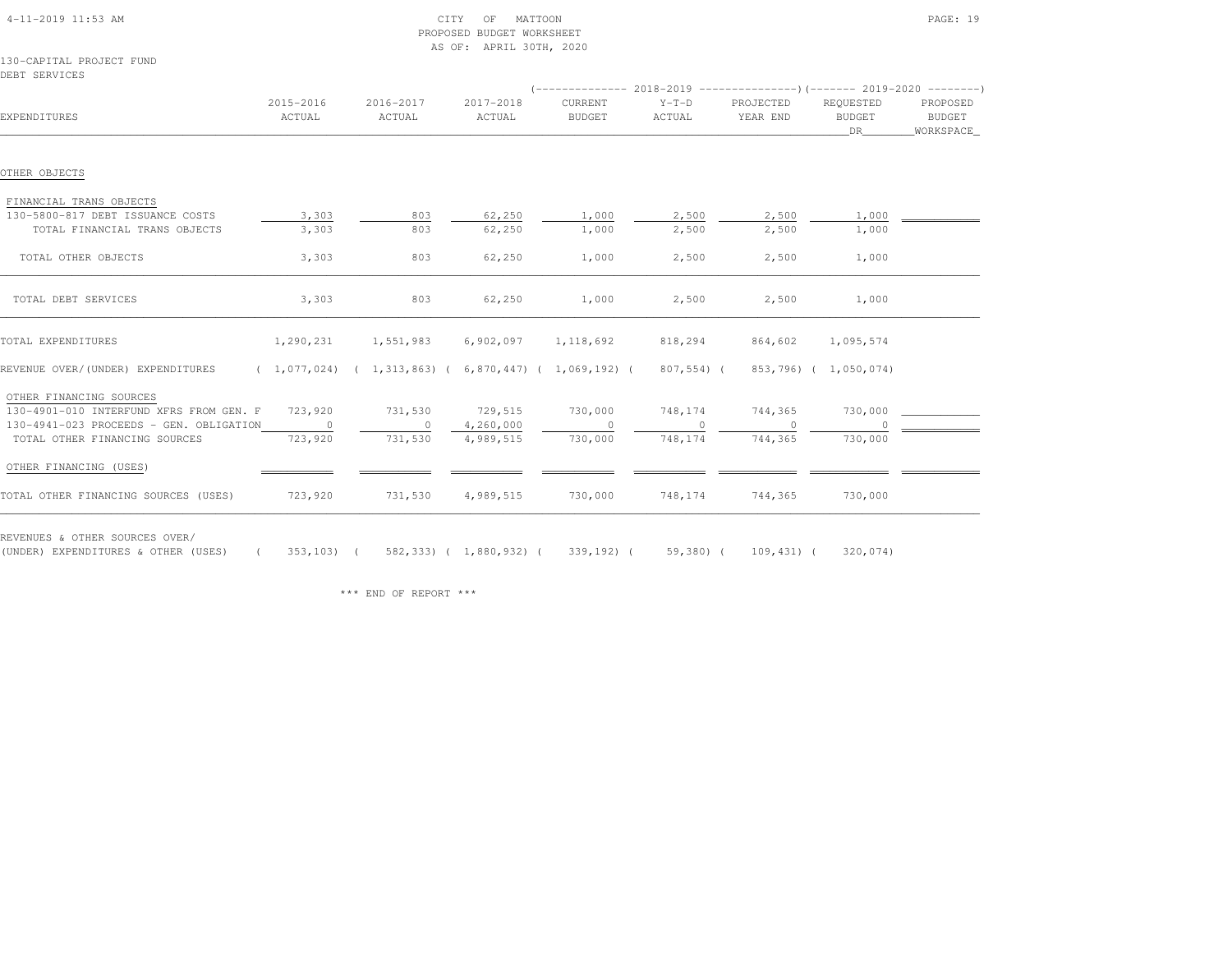| 150-I-57 EAST TIF DISTRICT                                                           |                     |                     | AS OF: APRIL 30TH, 2020 |                          |                   |                       |                                  |                                 |
|--------------------------------------------------------------------------------------|---------------------|---------------------|-------------------------|--------------------------|-------------------|-----------------------|----------------------------------|---------------------------------|
|                                                                                      |                     |                     |                         |                          |                   |                       |                                  |                                 |
| <b>REVENUES</b>                                                                      | 2015-2016<br>ACTUAL | 2016-2017<br>ACTUAL | 2017-2018<br>ACTUAL     | CURRENT<br><b>BUDGET</b> | $Y-T-D$<br>ACTUAL | PROJECTED<br>YEAR END | REQUESTED<br><b>BUDGET</b><br>DR | PROPOSED<br>BUDGET<br>WORKSPACE |
| TAXES                                                                                |                     |                     |                         |                          |                   |                       |                                  |                                 |
| OTHER TAX RECEIPTS<br>150-4192-023 PROPERTY TAX RECEIPTS<br>TOTAL OTHER TAX RECEIPTS | 36,636<br>36,636    | 37,659<br>37,659    | 34,685<br>34,685        | 34,685<br>34,685         | 35,487<br>35,487  | 35,487<br>35,487      | 35,500<br>35,500                 |                                 |
| TOTAL TAXES                                                                          | 36,636              | 37,659              | 34,685                  | 34,685                   | 35,487            | 35,487                | 35,500                           |                                 |
| INVESTMENT EARNINGS                                                                  |                     |                     |                         |                          |                   |                       |                                  |                                 |
| INTEREST EARNINGS<br>150-4610-023 INTEREST EARNINGS<br>TOTAL INTEREST EARNINGS       | 3                   | 5                   | 23<br>23                | 40<br>40                 | 63<br>63          | 63<br>63              | 60<br>60                         |                                 |
| TOTAL INVESTMENT EARNINGS                                                            | 3                   | 5                   | 23                      | 40                       | 63                | 63                    | 60                               |                                 |
| CONTRIB & OTHER MISC REV                                                             |                     |                     |                         |                          |                   |                       |                                  |                                 |
| CONTRIBUTIONS & MISC REV                                                             |                     |                     |                         |                          |                   |                       |                                  |                                 |
| TOTAL REVENUES                                                                       | 36,639              | 37,664              | 34,708                  | 34,725                   | 35,550            | 35,550                | 35,560                           |                                 |

 4-11-2019 11:53 AM CITY OF MATTOON PAGE: 1PROPOSED BUDGET WORKSHEET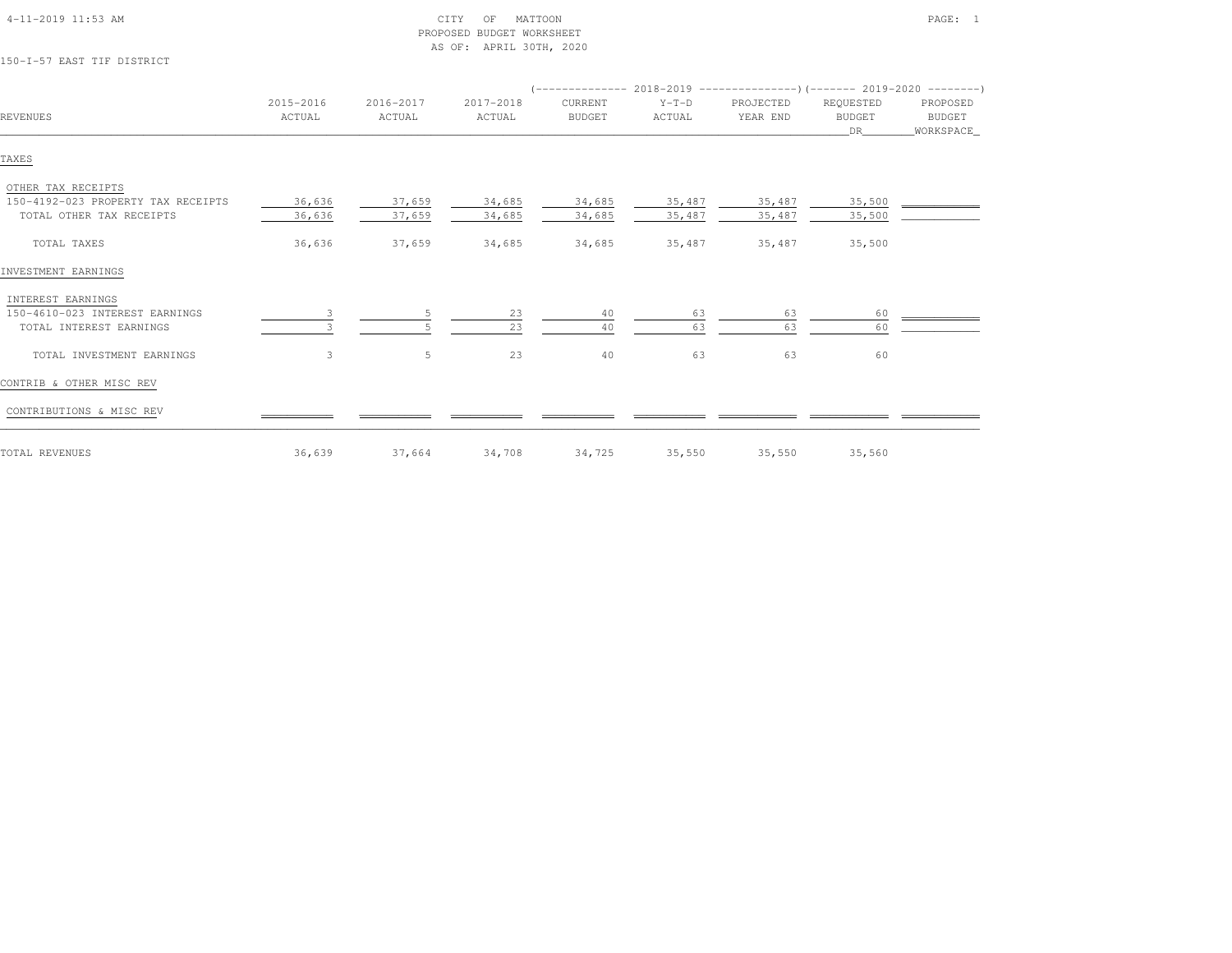|                            |           |           |                                                      |               |         |           | DR.           | WORKSPACE     |
|----------------------------|-----------|-----------|------------------------------------------------------|---------------|---------|-----------|---------------|---------------|
| EXPENDITURES               | ACTUAL    | ACTUAL    | ACTUAL                                               | <b>BUDGET</b> | ACTUAL  | YEAR END  | <b>BUDGET</b> | <b>BUDGET</b> |
|                            | 2015-2016 | 2016-2017 | 2017-2018                                            | CURRENT       | $Y-T-D$ | PROJECTED | REQUESTED     | PROPOSED      |
| TRAFFIC CONTROL DEVICES    |           |           |                                                      |               |         |           |               |               |
| 150-I-57 EAST TIF DISTRICT |           |           |                                                      |               |         |           |               |               |
|                            |           |           | PROPOSED BUDGET WORKSHEET<br>AS OF: APRIL 30TH, 2020 |               |         |           |               |               |
| 4-11-2019 11:53 AM         |           |           | CITY<br>OF                                           | MATTOON       |         |           |               | PAGE: 2       |

PROPERTY

IMPROVEMENTS-NOT BLDGS \_\_\_\_\_\_\_\_\_\_\_ \_\_\_\_\_\_\_\_\_\_\_ \_\_\_\_\_\_\_\_\_\_\_ \_\_\_\_\_\_\_\_\_\_\_ \_\_\_\_\_\_\_\_\_\_\_ \_\_\_\_\_\_\_\_\_\_\_\_ \_\_\_\_\_\_\_\_\_\_\_\_ \_\_\_\_\_\_\_\_\_\_\_\_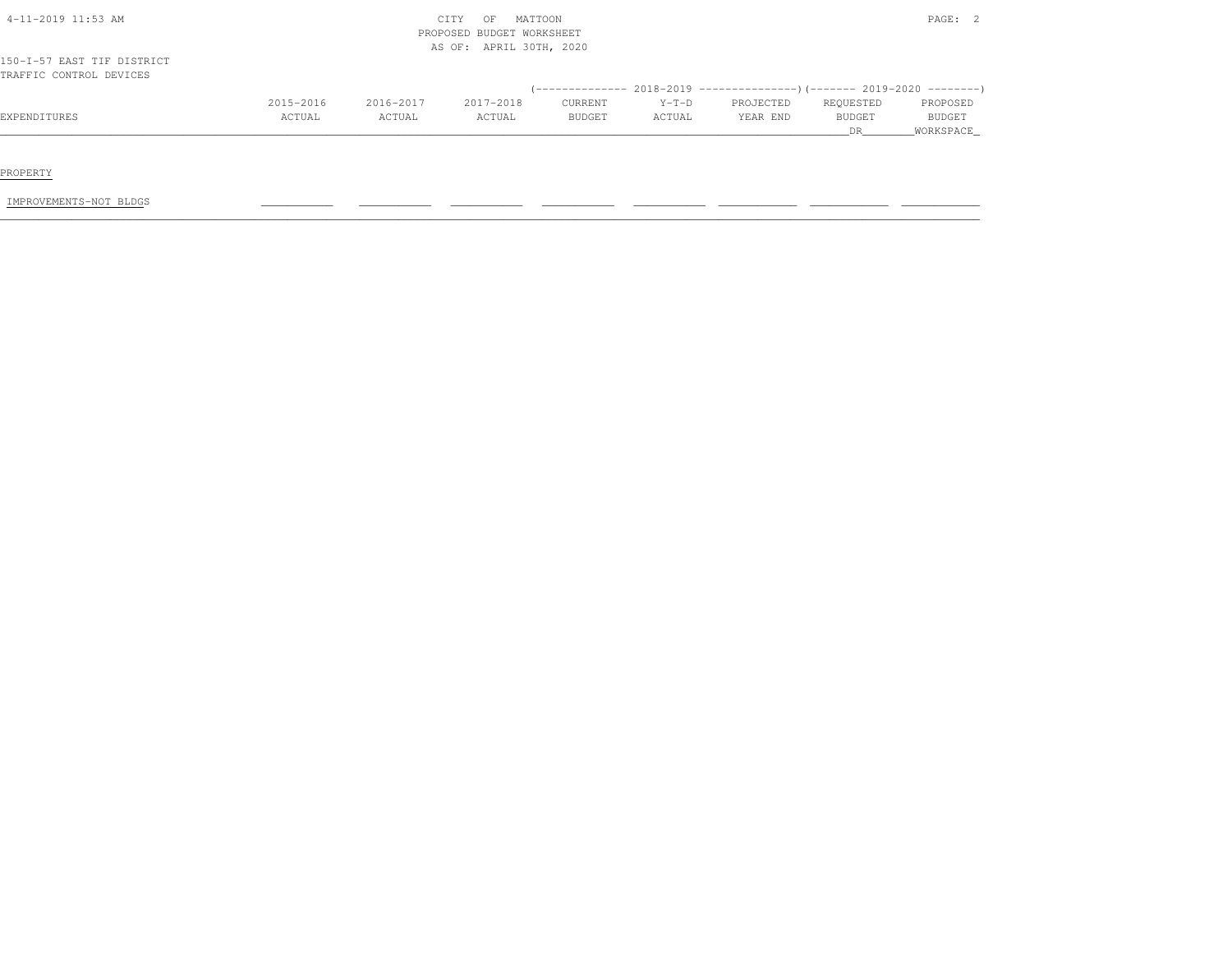| $4-11-2019$ 11:53 AM                         |           |           | MATTOON<br>CITY<br>OF<br>PROPOSED BUDGET WORKSHEET<br>AS OF: APRIL 30TH, 2020 |         |         |           |               | PAGE: 3       |
|----------------------------------------------|-----------|-----------|-------------------------------------------------------------------------------|---------|---------|-----------|---------------|---------------|
| 150-I-57 EAST TIF DISTRICT<br>STORM DRAINAGE |           |           |                                                                               |         |         |           |               |               |
|                                              |           |           |                                                                               |         |         |           |               |               |
|                                              | 2015-2016 | 2016-2017 | 2017-2018                                                                     | CURRENT | $Y-T-D$ | PROJECTED | REQUESTED     | PROPOSED      |
| EXPENDITURES                                 | ACTUAL    | ACTUAL    | ACTUAL                                                                        | BUDGET  | ACTUAL  | YEAR END  | <b>BUDGET</b> | <b>BUDGET</b> |
|                                              |           |           |                                                                               |         |         |           | DR.           | WORKSPACE     |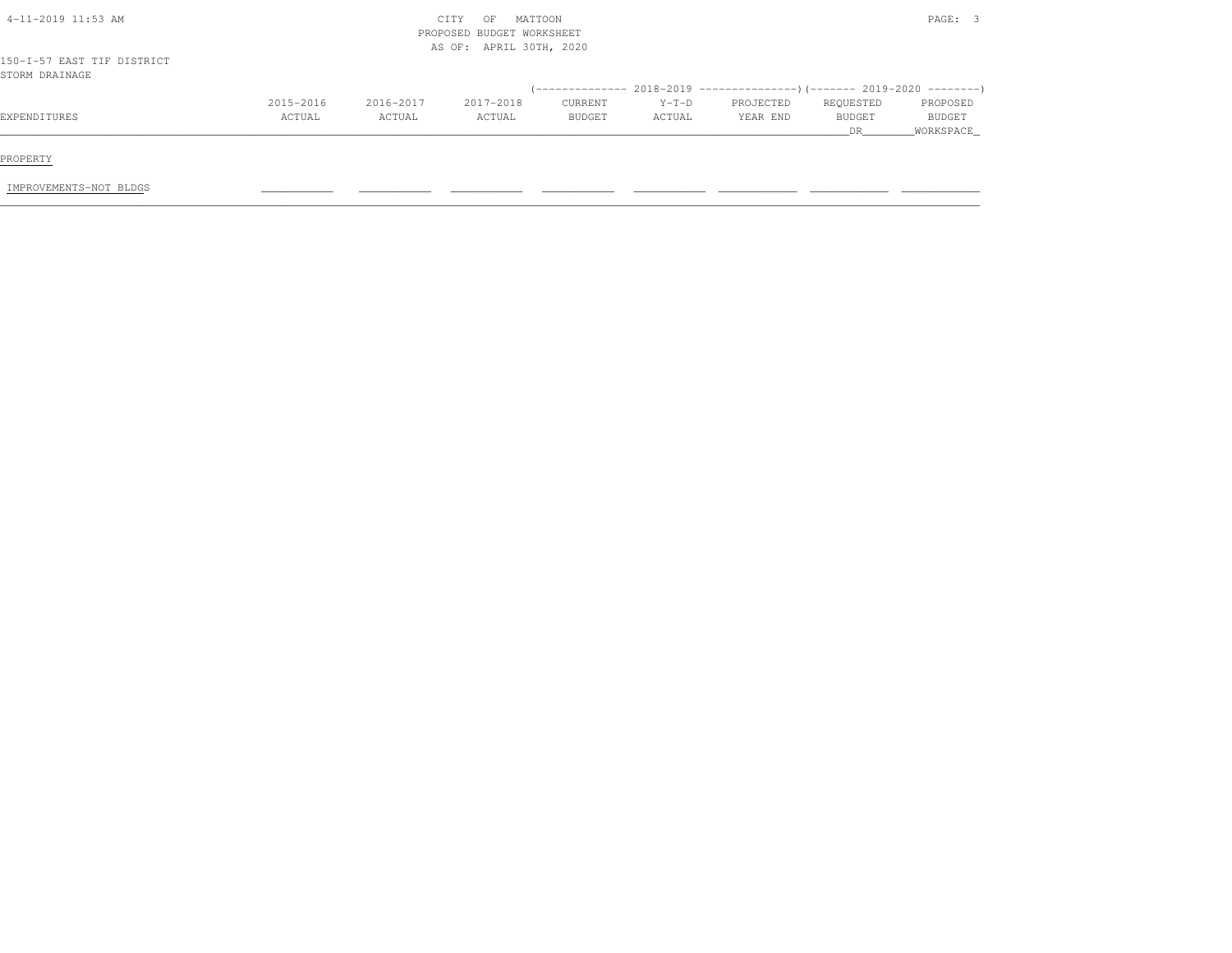| $4-11-2019$ 11:53 AM                         |           |           | MATTOON<br>CITY<br>OF<br>PROPOSED BUDGET WORKSHEET<br>AS OF: APRIL 30TH, 2020 |         |         |           |           | PAGE: 4       |
|----------------------------------------------|-----------|-----------|-------------------------------------------------------------------------------|---------|---------|-----------|-----------|---------------|
| 150-I-57 EAST TIF DISTRICT<br>SANITARY SEWER |           |           |                                                                               |         |         |           |           |               |
|                                              |           |           |                                                                               |         |         |           |           |               |
|                                              | 2015-2016 | 2016-2017 | 2017-2018                                                                     | CURRENT | $Y-T-D$ | PROJECTED | REQUESTED | PROPOSED      |
| EXPENDITURES                                 | ACTUAL    | ACTUAL    | ACTUAL                                                                        | BUDGET  | ACTUAL  | YEAR END  | BUDGET    | <b>BUDGET</b> |
|                                              |           |           |                                                                               |         |         |           | DR        | _WORKSPACE_   |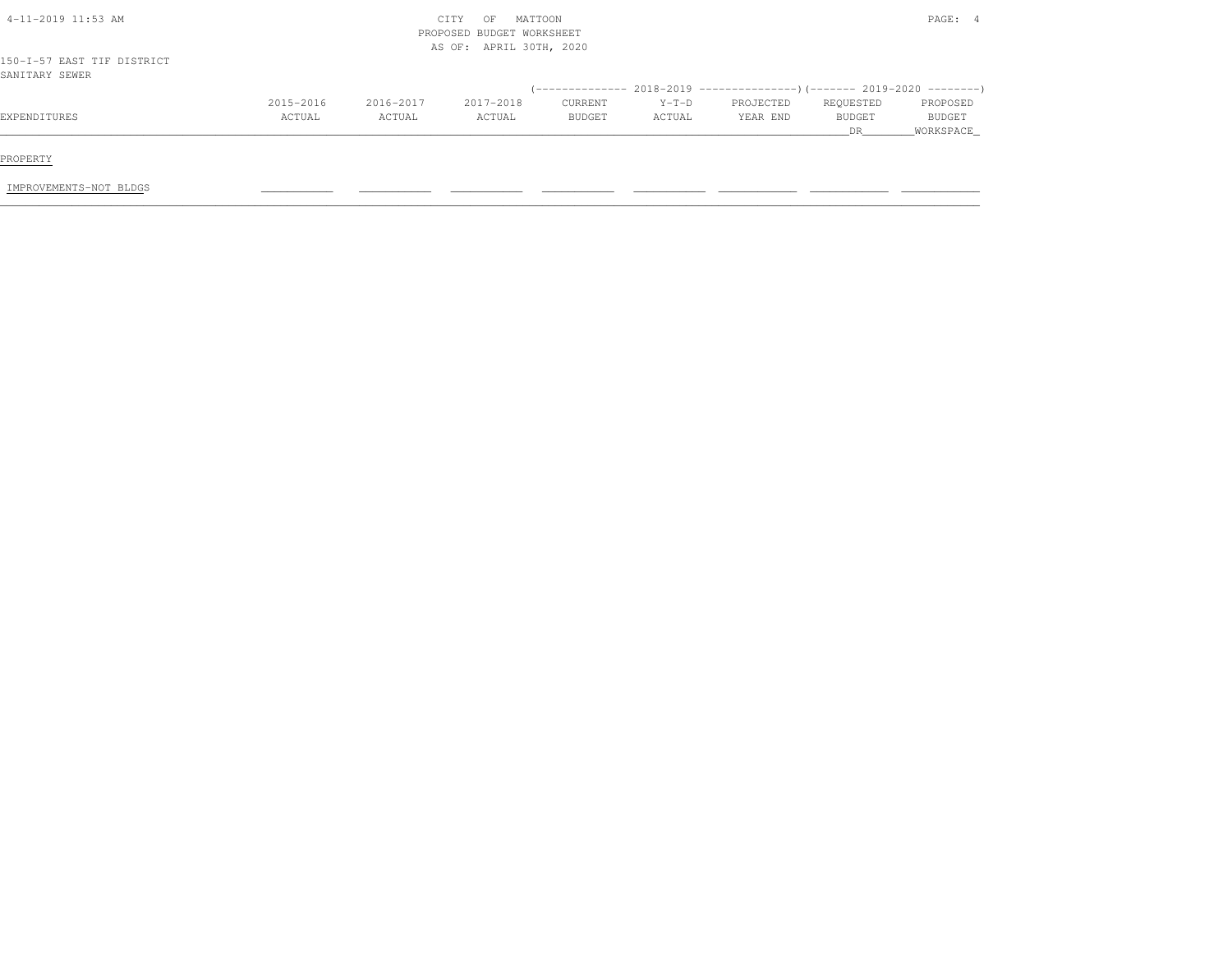| 4-11-2019 11:53 AM                               |           |           | MATTOON<br>CITY<br>OF<br>PROPOSED BUDGET WORKSHEET<br>AS OF: APRIL 30TH, 2020 |         |         |           |           | PAGE: 5   |
|--------------------------------------------------|-----------|-----------|-------------------------------------------------------------------------------|---------|---------|-----------|-----------|-----------|
| 150-I-57 EAST TIF DISTRICT<br>WATER DISTRIBUTION |           |           |                                                                               |         |         |           |           |           |
|                                                  |           |           |                                                                               |         |         |           |           |           |
|                                                  | 2015-2016 | 2016-2017 | 2017-2018                                                                     | CURRENT | $Y-T-D$ | PROJECTED | REQUESTED | PROPOSED  |
| EXPENDITURES                                     | ACTUAL    | ACTUAL    | ACTUAL                                                                        | BUDGET  | ACTUAL  | YEAR END  | BUDGET    | BUDGET    |
|                                                  |           |           |                                                                               |         |         |           | DR.       | WORKSPACE |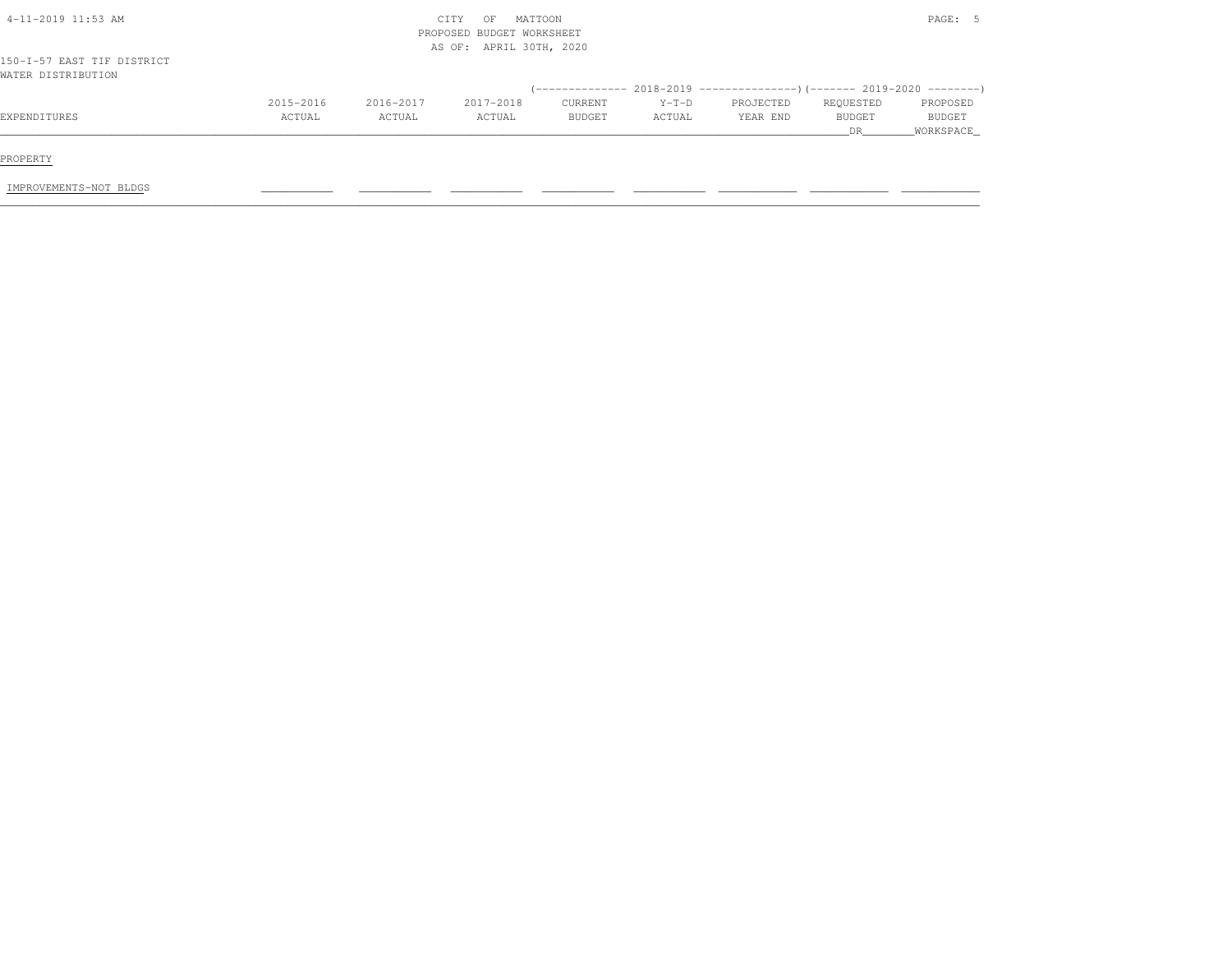| 4-11-2019 11:53 AM                         |           |           | MATTOON<br>CITY<br>OF<br>PROPOSED BUDGET WORKSHEET<br>AS OF: APRIL 30TH, 2020 |               |         |           |               | PAGE: 6       |
|--------------------------------------------|-----------|-----------|-------------------------------------------------------------------------------|---------------|---------|-----------|---------------|---------------|
| 150-I-57 EAST TIF DISTRICT<br>PARKING LOTS |           |           |                                                                               |               |         |           |               |               |
|                                            |           |           |                                                                               |               |         |           |               |               |
|                                            | 2015-2016 | 2016-2017 | 2017-2018                                                                     | CURRENT       | $Y-T-D$ | PROJECTED | REQUESTED     | PROPOSED      |
| EXPENDITURES                               | ACTUAL    | ACTUAL    | ACTUAL                                                                        | <b>BUDGET</b> | ACTUAL  | YEAR END  | <b>BUDGET</b> | <b>BUDGET</b> |
|                                            |           |           |                                                                               |               |         |           | <b>DR</b>     | WORKSPACE     |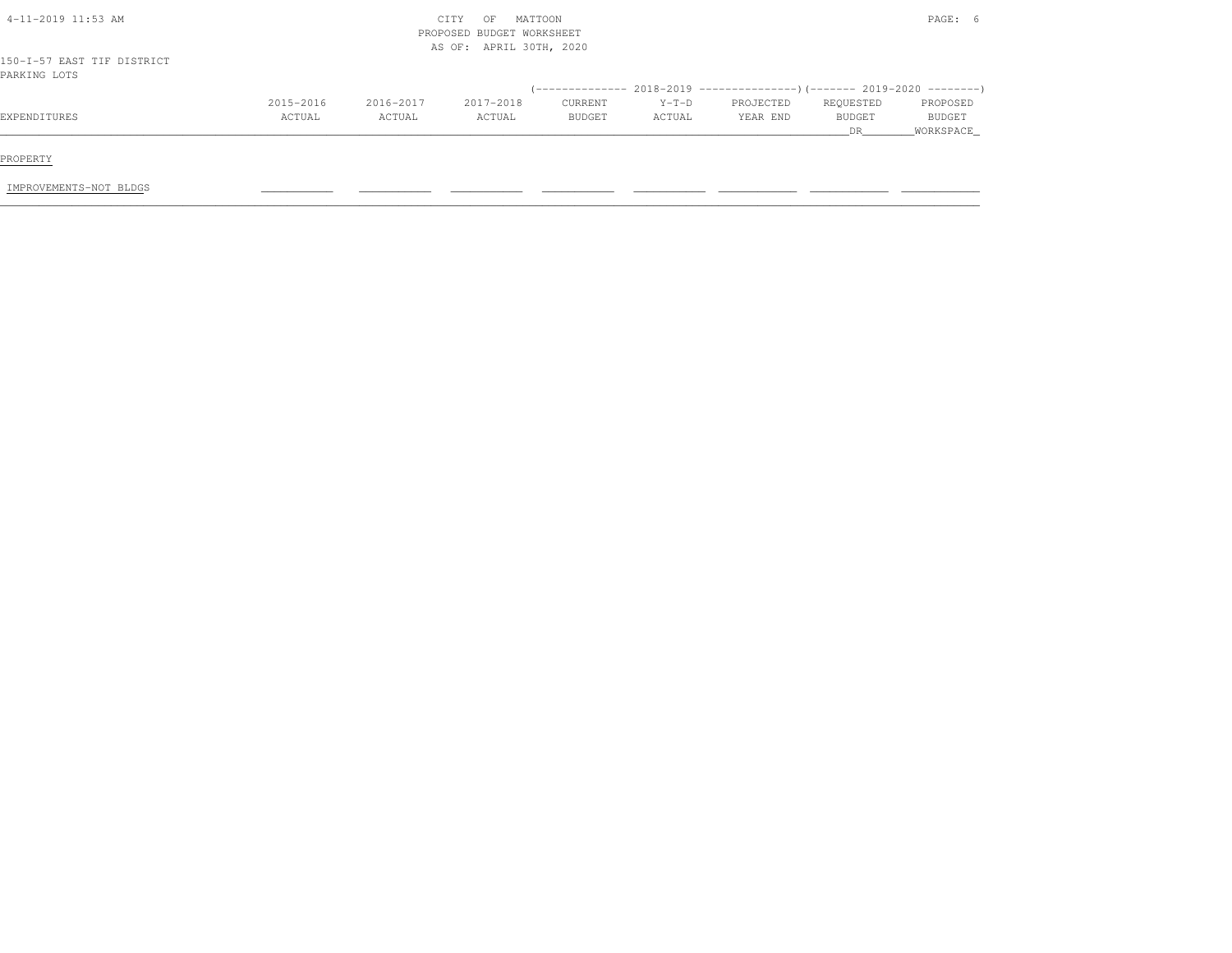| $4-11-2019$ 11:53 AM                           |           |           | MATTOON<br>CITY<br>OF<br>PROPOSED BUDGET WORKSHEET |         |         |           |                      | PAGE: 7                    |
|------------------------------------------------|-----------|-----------|----------------------------------------------------|---------|---------|-----------|----------------------|----------------------------|
| 150-I-57 EAST TIF DISTRICT<br>PUBLIC BUILDINGS |           |           | AS OF: APRIL 30TH, 2020                            |         |         |           |                      |                            |
|                                                | 2015-2016 | 2016-2017 | 2017-2018                                          | CURRENT | $Y-T-D$ | PROJECTED | REQUESTED            | PROPOSED                   |
| EXPENDITURES                                   | ACTUAL    | ACTUAL    | ACTUAL                                             | BUDGET  | ACTUAL  | YEAR END  | <b>BUDGET</b><br>DR. | <b>BUDGET</b><br>WORKSPACE |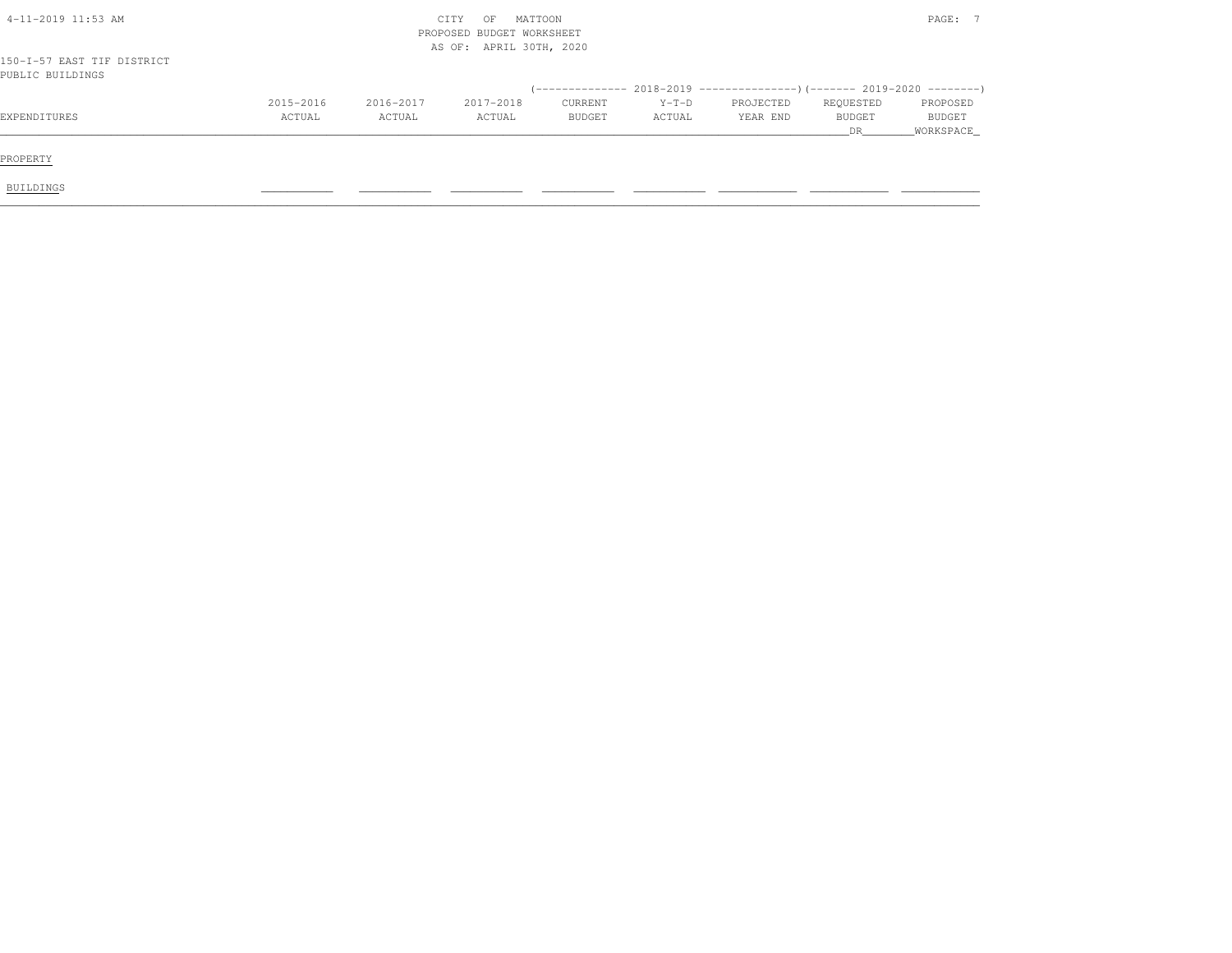| 4-11-2019 11:53 AM                  |           |           | MATTOON<br>CITY<br>OF<br>PROPOSED BUDGET WORKSHEET |               |         |           |               | PAGE: 8       |
|-------------------------------------|-----------|-----------|----------------------------------------------------|---------------|---------|-----------|---------------|---------------|
| 150-I-57 EAST TIF DISTRICT<br>PARKS |           |           | AS OF: APRIL 30TH, 2020                            |               |         |           |               |               |
|                                     |           |           |                                                    |               |         |           |               |               |
|                                     | 2015-2016 | 2016-2017 | 2017-2018                                          | CURRENT       | $Y-T-D$ | PROJECTED | REQUESTED     | PROPOSED      |
| EXPENDITURES                        | ACTUAL    | ACTUAL    | ACTUAL                                             | <b>BUDGET</b> | ACTUAL  | YEAR END  | <b>BUDGET</b> | <b>BUDGET</b> |
|                                     |           |           |                                                    |               |         |           | DR            | WORKSPACE     |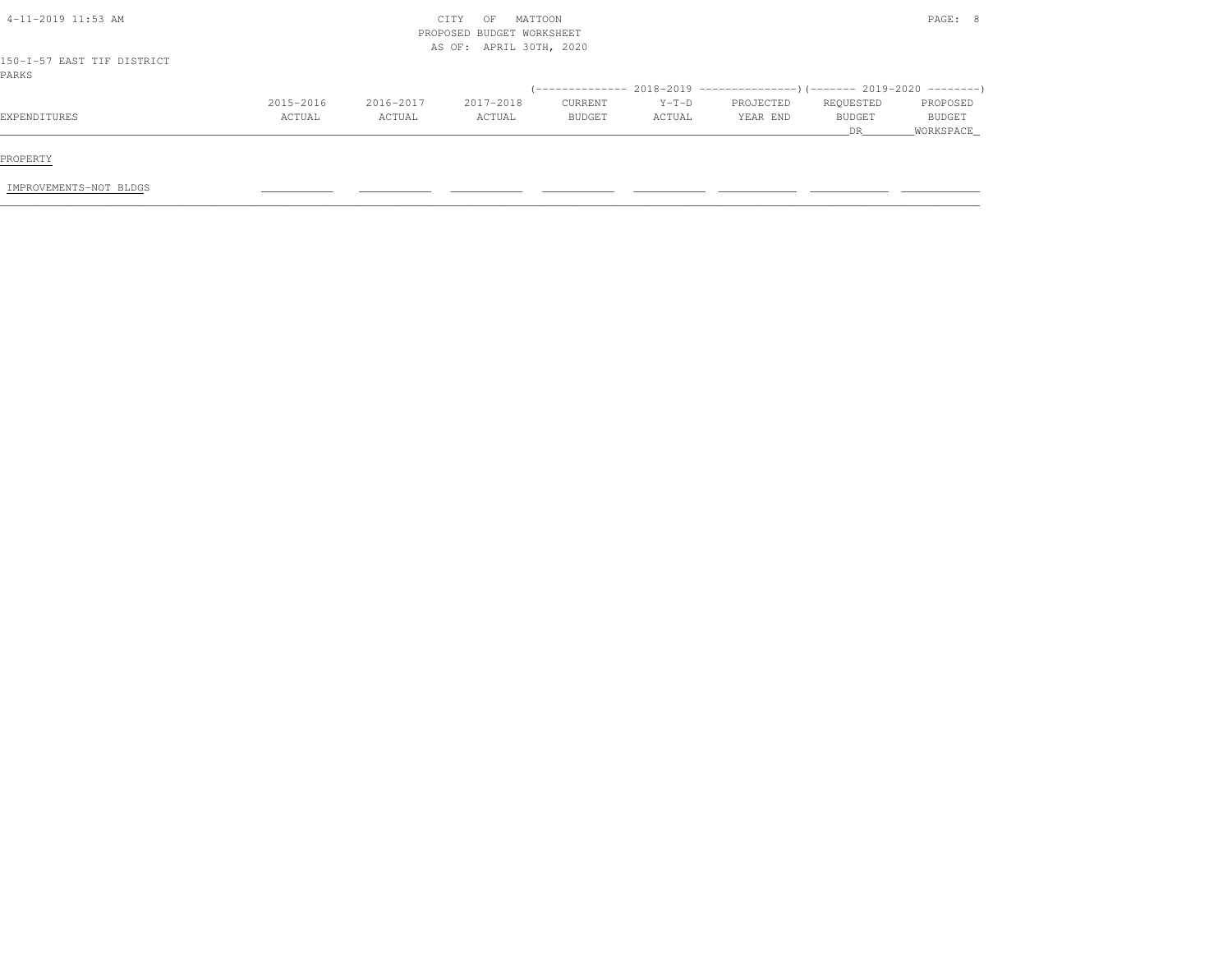| $4 - 11 - 2019$ 11:53 AM |  |
|--------------------------|--|
|                          |  |

# CITY OF MATTOON PROPOSED BUDGET WORKSHEET AS OF: APRIL 30TH, 2020

### 150-I-57 EAST TIF DISTRICT ADMINISTRATIVE EXPENSES

| EXPENDITURES             | 2015-2016<br>ACTUAL | 2016-2017<br>ACTUAL | 2017-2018<br>ACTUAL | <b>BUDGET</b> | ACTUAL | CURRENT Y-T-D PROJECTED REQUESTED<br>YEAR END | BUDGET          | PROPOSED<br><b>BUDGET</b> |
|--------------------------|---------------------|---------------------|---------------------|---------------|--------|-----------------------------------------------|-----------------|---------------------------|
|                          |                     |                     |                     |               |        |                                               | DR <sub>2</sub> | WORKSPACE                 |
| SUPPLIES                 |                     |                     |                     |               |        |                                               |                 |                           |
| GENERAL SUPPLIES         |                     |                     |                     |               |        |                                               |                 |                           |
| OTHER PURCHASED SERVICES |                     |                     |                     |               |        |                                               |                 |                           |
| PROFESSIONAL SERVICES    |                     |                     |                     |               |        |                                               |                 |                           |
| COMMUNICATION            |                     |                     |                     |               |        |                                               |                 |                           |
| ADVERTISING              |                     |                     |                     |               |        |                                               |                 |                           |
| PRINTING & BINDING       |                     |                     |                     |               |        |                                               |                 |                           |
| EMPLOYEE BUSINESS EXP    |                     |                     |                     |               |        |                                               |                 |                           |
| OTHER PURCHASED SERVICES |                     |                     |                     |               |        |                                               |                 |                           |
| CAPITAL PROJECTS         |                     |                     |                     |               |        |                                               |                 |                           |
| CAPITAL PROJECTS         |                     |                     |                     |               |        |                                               |                 |                           |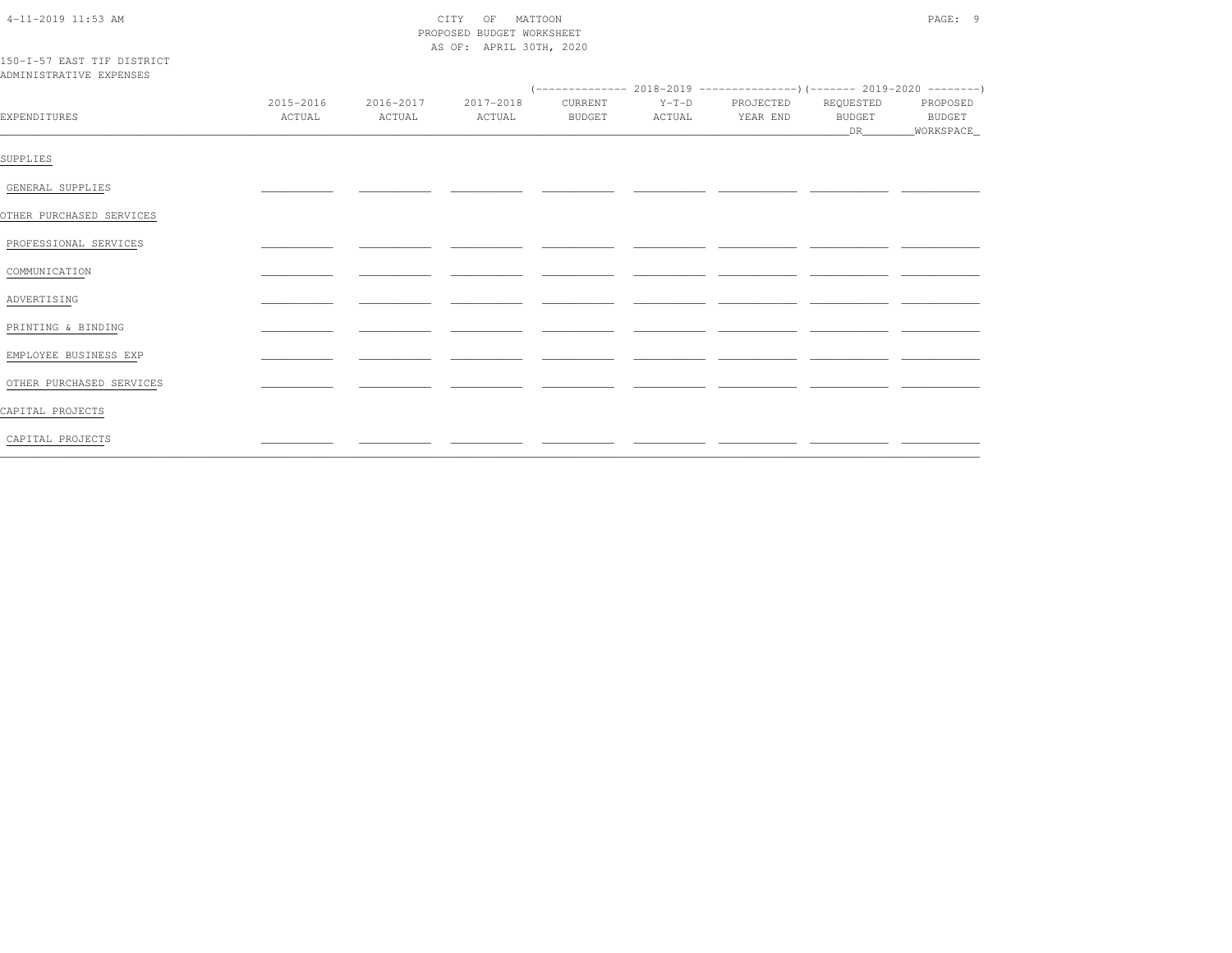| $4-11-2019$ 11:53 AM                     |           |           | MATTOON<br>CITY<br>OF<br>PROPOSED BUDGET WORKSHEET<br>AS OF: APRIL 30TH, 2020 |               |         |           |           | PAGE: 10  |
|------------------------------------------|-----------|-----------|-------------------------------------------------------------------------------|---------------|---------|-----------|-----------|-----------|
| 150-I-57 EAST TIF DISTRICT<br>TIF GRANTS |           |           |                                                                               |               |         |           |           |           |
|                                          |           |           |                                                                               |               |         |           |           |           |
|                                          | 2015-2016 | 2016-2017 | 2017-2018                                                                     | CURRENT       | $Y-T-D$ | PROJECTED | REQUESTED | PROPOSED  |
| EXPENDITURES                             | ACTUAL    | ACTUAL    | ACTUAL                                                                        | <b>BUDGET</b> | ACTUAL  | YEAR END  | BUDGET    | BUDGET    |
|                                          |           |           |                                                                               |               |         |           | DR.       | WORKSPACE |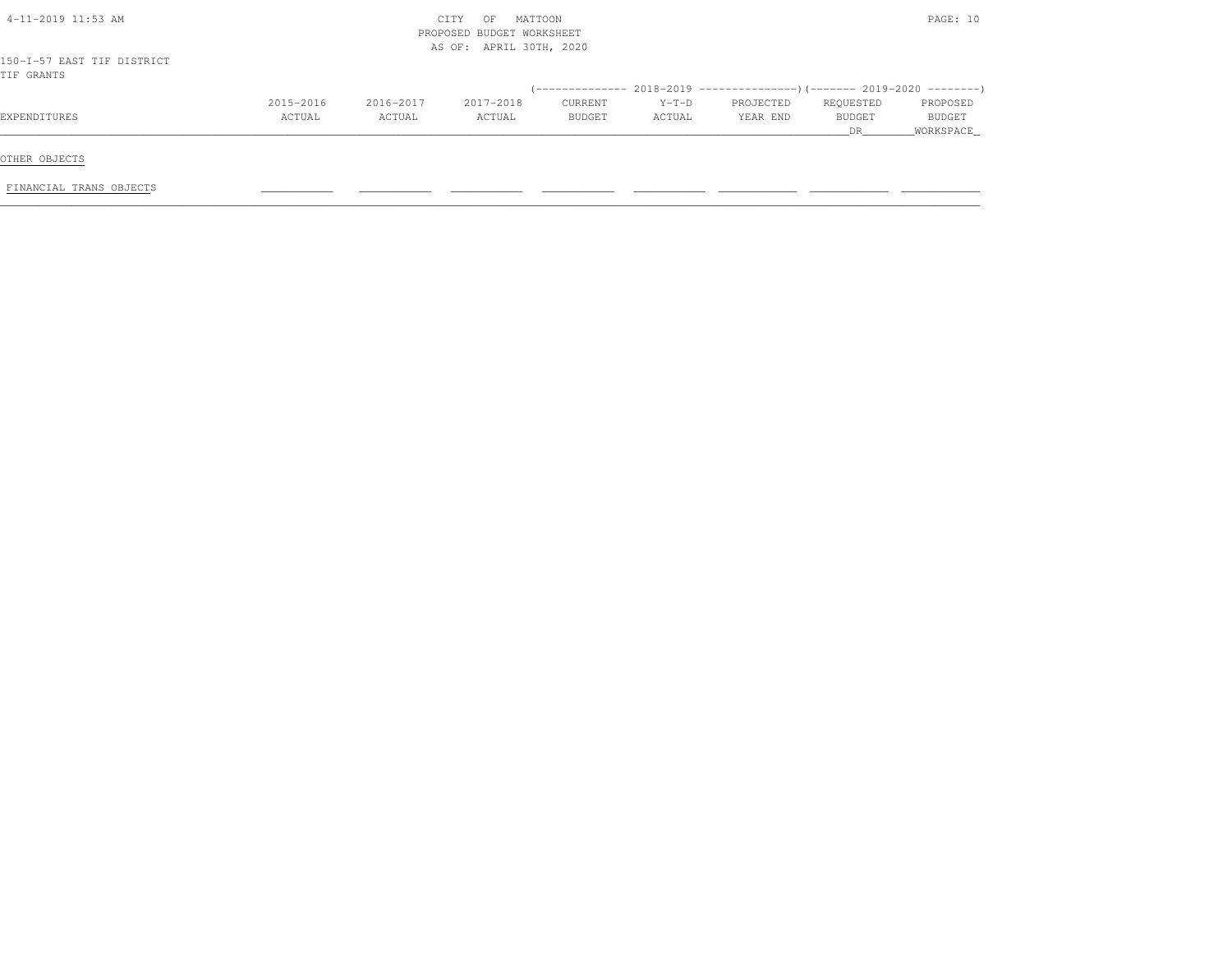| $4-11-2019$ $11:53$ AM                  |           | MATTOON<br>CITY<br>OF<br>PROPOSED BUDGET WORKSHEET<br>AS OF: APRIL 30TH, 2020 |           |         |         |           |           | PAGE: 11      |
|-----------------------------------------|-----------|-------------------------------------------------------------------------------|-----------|---------|---------|-----------|-----------|---------------|
| 150-I-57 EAST TIF DISTRICT<br>TIF LOANS |           |                                                                               |           |         |         |           |           |               |
|                                         |           |                                                                               |           |         |         |           |           |               |
|                                         | 2015-2016 | 2016-2017                                                                     | 2017-2018 | CURRENT | $Y-T-D$ | PROJECTED | REQUESTED | PROPOSED      |
| EXPENDITURES                            | ACTUAL    | ACTUAL                                                                        | ACTUAL    | BUDGET  | ACTUAL  | YEAR END  | BUDGET    | <b>BUDGET</b> |
|                                         |           |                                                                               |           |         |         |           | DR        | _WORKSPACE_   |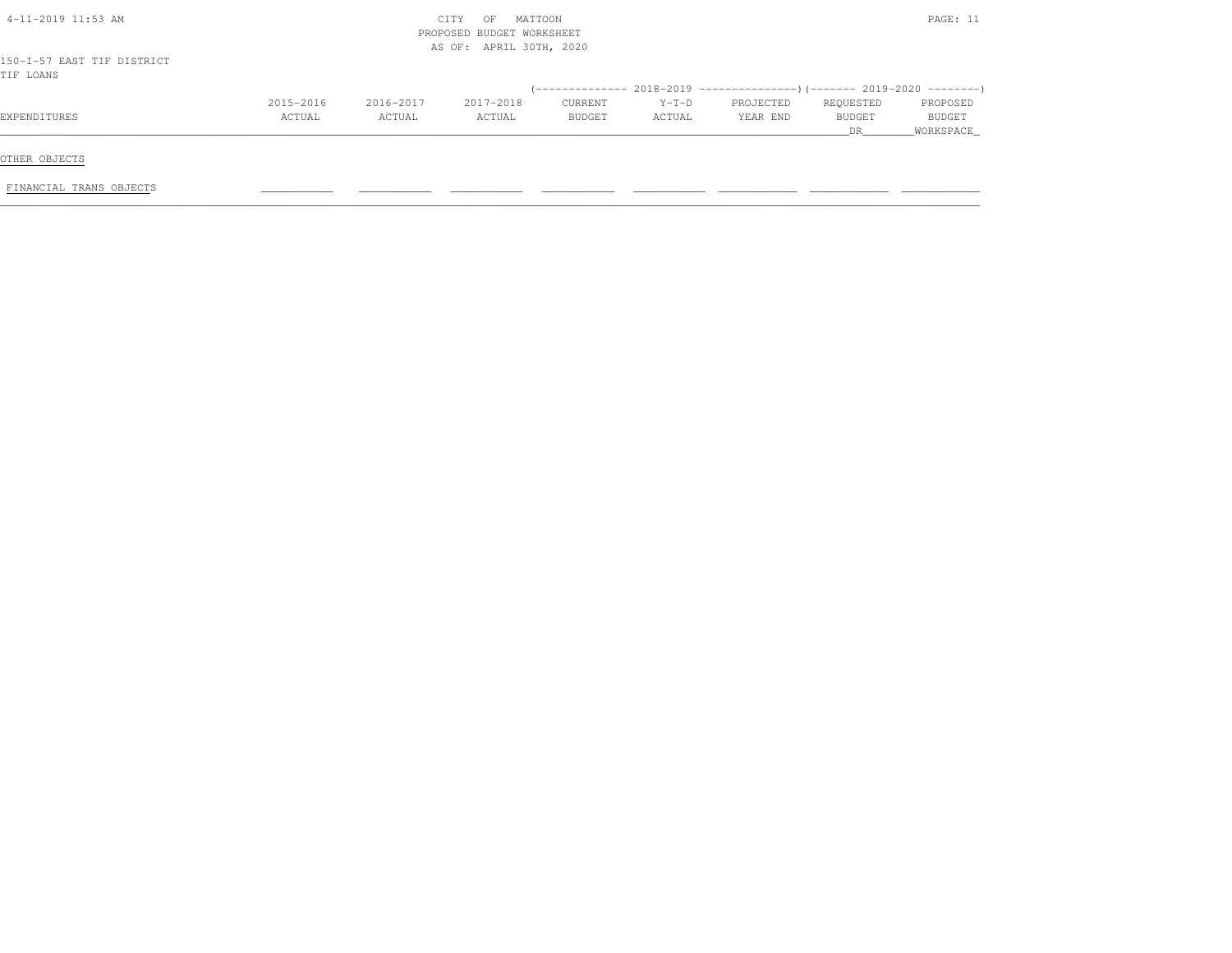| $4-11-2019$ 11:53 AM                               |                     | MATTOON<br>OF<br>CITY<br>PROPOSED BUDGET WORKSHEET<br>AS OF: APRIL 30TH, 2020 |                     |                   |                   |                       |                            | PAGE: 12                               |
|----------------------------------------------------|---------------------|-------------------------------------------------------------------------------|---------------------|-------------------|-------------------|-----------------------|----------------------------|----------------------------------------|
| 150-I-57 EAST TIF DISTRICT<br>TIF ALT REV GO BONDS |                     |                                                                               |                     |                   |                   |                       |                            |                                        |
|                                                    |                     |                                                                               |                     |                   |                   |                       |                            |                                        |
| EXPENDITURES                                       | 2015-2016<br>ACTUAL | 2016-2017<br>ACTUAL                                                           | 2017-2018<br>ACTUAL | CURRENT<br>BUDGET | $Y-T-D$<br>ACTUAL | PROJECTED<br>YEAR END | REQUESTED<br>BUDGET<br>DR. | PROPOSED<br><b>BUDGET</b><br>WORKSPACE |
| OTHER OBJECTS                                      |                     |                                                                               |                     |                   |                   |                       |                            |                                        |
| FINANCIAL TRANS OBJECTS                            |                     |                                                                               |                     |                   |                   |                       |                            |                                        |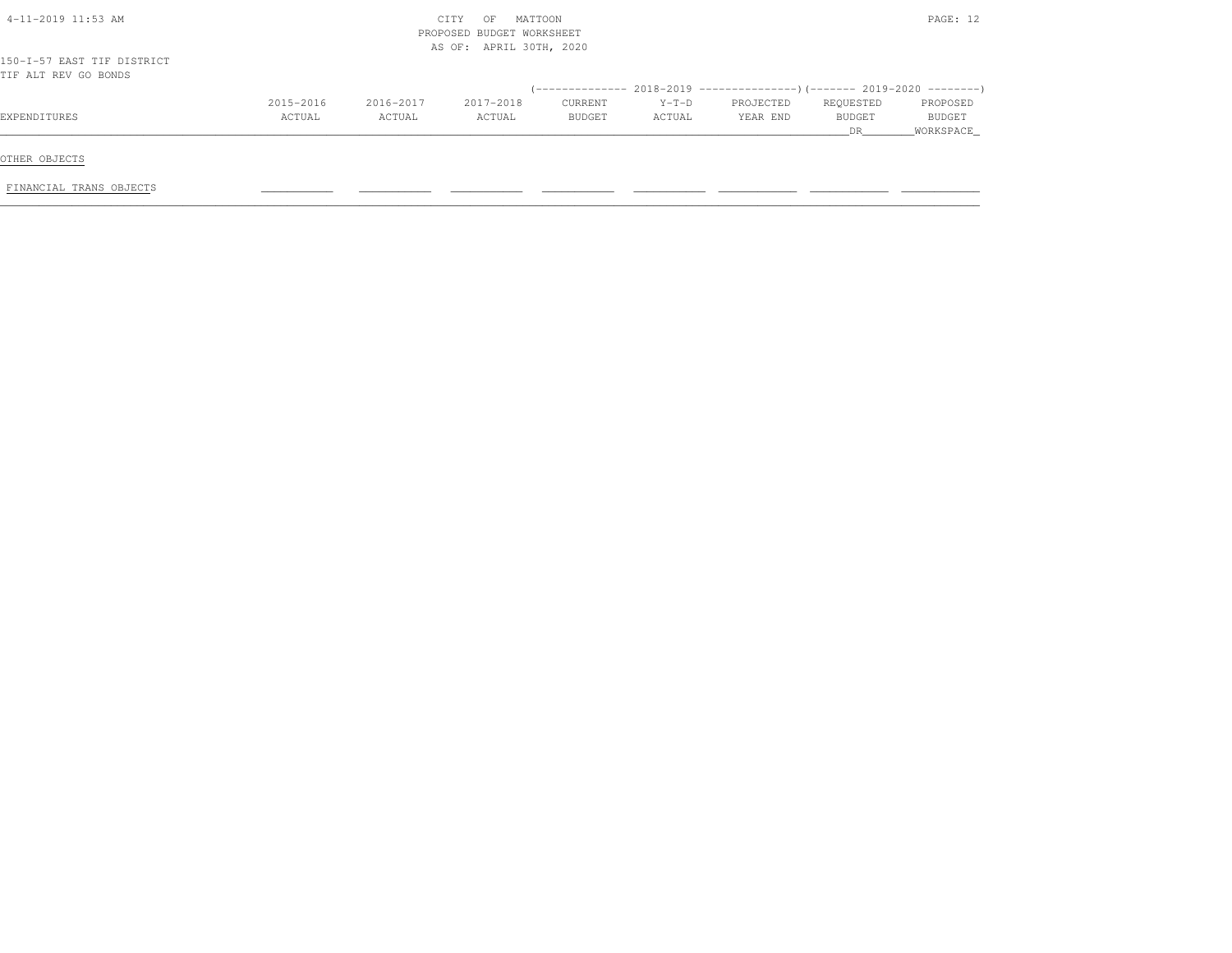| $4-11-2019$ 11:53 AM                              |           | CITY<br>PROPOSED BUDGET WORKSHEET<br>AS OF: APRIL 30TH, 2020 |           | PAGE: 13 |         |           |               |               |
|---------------------------------------------------|-----------|--------------------------------------------------------------|-----------|----------|---------|-----------|---------------|---------------|
| 150-I-57 EAST TIF DISTRICT<br>OTHER DEBT SERVICES |           |                                                              |           |          |         |           |               |               |
|                                                   |           |                                                              |           |          |         |           |               |               |
|                                                   | 2015-2016 | 2016-2017                                                    | 2017-2018 | CURRENT  | $Y-T-D$ | PROJECTED | REQUESTED     | PROPOSED      |
| EXPENDITURES                                      | ACTUAL    | ACTUAL                                                       | ACTUAL    | BUDGET   | ACTUAL  | YEAR END  | <b>BUDGET</b> | <b>BUDGET</b> |
|                                                   |           |                                                              |           |          |         |           | DR            | WORKSPACE     |
| OTHER OBJECTS                                     |           |                                                              |           |          |         |           |               |               |
|                                                   |           |                                                              |           |          |         |           |               |               |
| FINANCIAL TRANS OBJECTS                           |           |                                                              |           |          |         |           |               |               |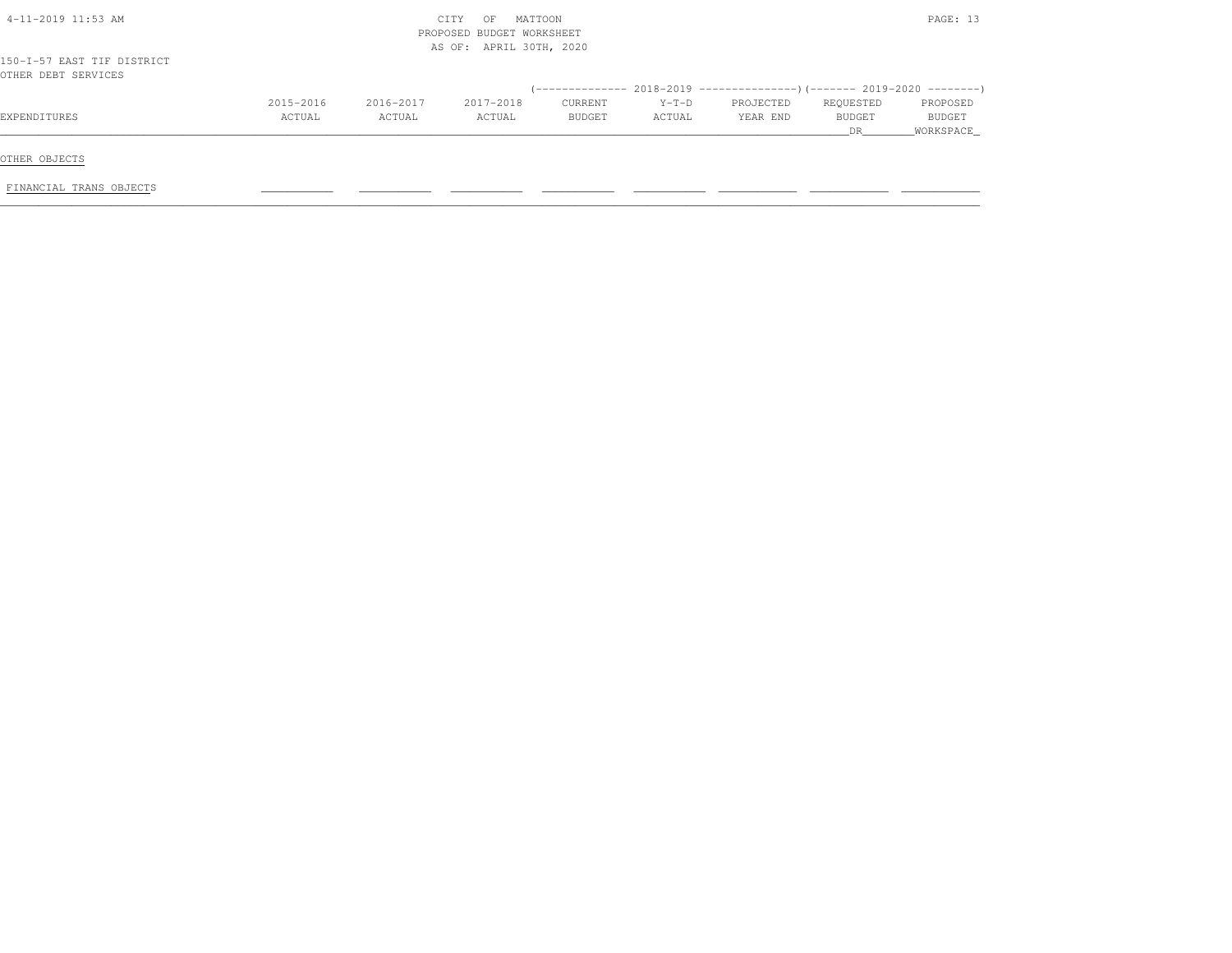| $4-11-2019$ $11:53$ AM |
|------------------------|
|------------------------|

### $\begin{array}{ccc} \text{CITY} & \text{OF} & \text{MATTOON} \end{array}$  PROPOSED BUDGET WORKSHEETAS OF: APRIL 30TH, 2020

150-I-57 EAST TIF DISTRICTINTERGOVERNMENTAL EXP

| EXPENDITURES                            | 2015-2016<br>ACTUAL | 2016-2017<br>ACTUAL      | 2017-2018<br>ACTUAL | CURRENT<br><b>BUDGET</b> | $Y-T-D$<br>ACTUAL | PROJECTED<br>YEAR END | REQUESTED<br><b>BUDGET</b><br>DR | PROPOSED<br>BUDGET<br>WORKSPACE_ |
|-----------------------------------------|---------------------|--------------------------|---------------------|--------------------------|-------------------|-----------------------|----------------------------------|----------------------------------|
| OTHER OBJECTS                           |                     |                          |                     |                          |                   |                       |                                  |                                  |
| FINANCIAL TRANS OBJECTS                 |                     |                          |                     |                          |                   |                       |                                  |                                  |
| FINANCIAL TRANS OBJECTS                 |                     |                          |                     |                          |                   |                       |                                  |                                  |
| 150-5800-821 SHARED INCREMENT (20%)     | 7,327               | 7,532                    | 6,937               | 6,937                    | 7,097             | 7,097                 | 7,100                            |                                  |
| 150-5800-822 PROPERTY TAX REIMBURSEMENT | 458                 | $\overline{\phantom{0}}$ | $\circ$             | $\overline{0}$           | $\Omega$          | $\Omega$              |                                  |                                  |
| TOTAL FINANCIAL TRANS OBJECTS           | 7,786               | 7,532                    | 6,937               | 6,937                    | 7,097             | 7,097                 | 7,100                            |                                  |
| TOTAL OTHER OBJECTS                     | 7,786               | 7,532                    | 6,937               | 6,937                    | 7,097             | 7,097                 | 7,100                            |                                  |
| TOTAL INTERGOVERNMENTAL EXP             | 7,786               | 7,532                    | 6,937               | 6,937                    | 7,097             | 7,097                 | 7,100                            |                                  |
| TOTAL EXPENDITURES                      | 7,786               | 7,532                    | 6,937               | 6,937                    | 7,097             | 7,097                 | 7,100                            |                                  |
| REVENUE OVER/(UNDER) EXPENDITURES       | 28,854              | 30,132                   | 27,771              | 27,788                   | 28,453            | 28,453                | 28,460                           |                                  |
| OTHER FINANCING SOURCES                 |                     |                          |                     |                          |                   |                       |                                  |                                  |
| REVENUES & OTHER SOURCES OVER/          | 28,854              | 30,132                   | 27,771              | 27,788                   | 28,453            | 28,453                | 28,460                           |                                  |
| (UNDER) EXPENDITURES & OTHER (USES)     |                     |                          |                     |                          |                   |                       |                                  |                                  |

\*\*\* END OF REPORT \*\*\*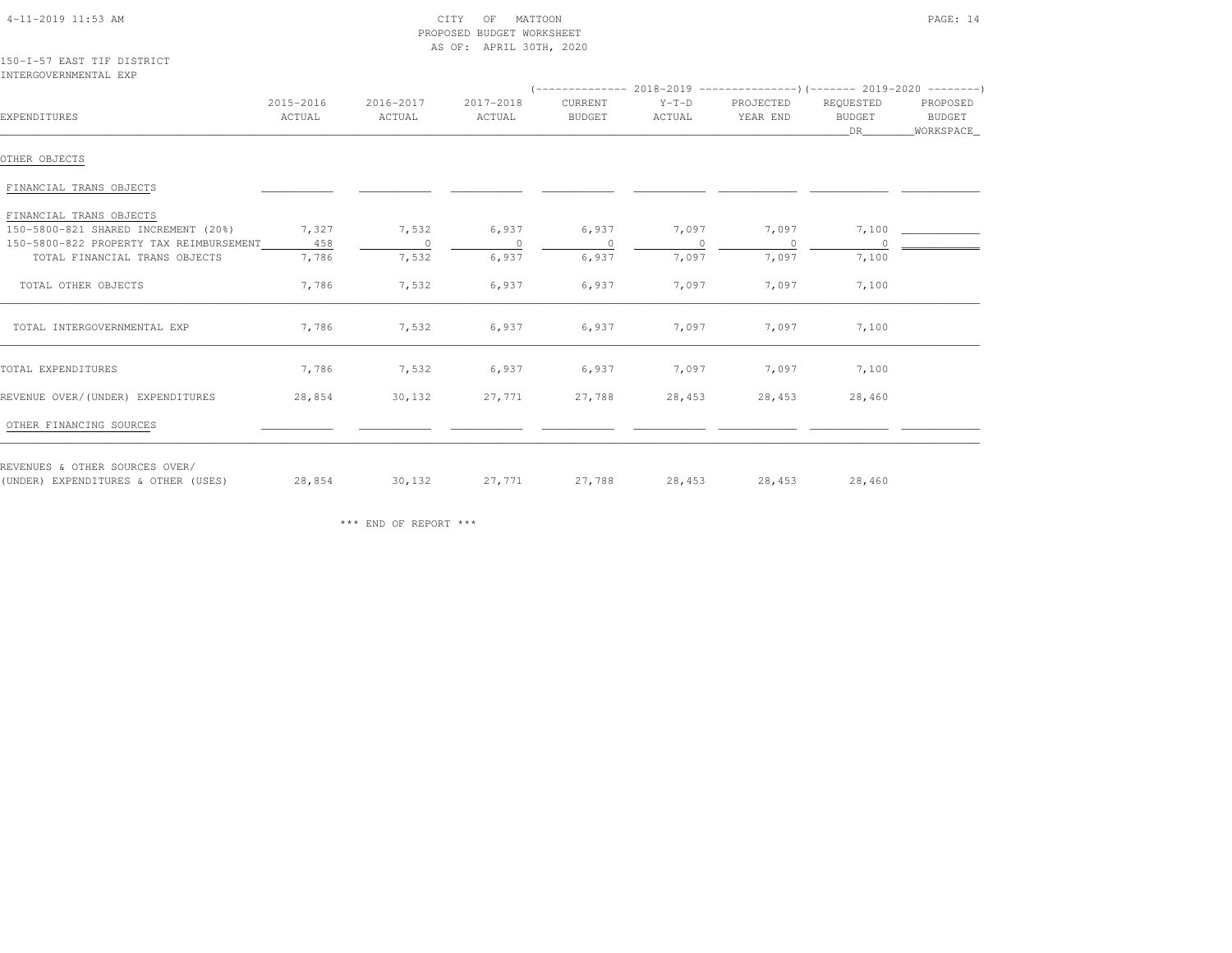| 151-SOUTH RT 45 TIF DISTRICT       |                      |                     |                     |                          |                   |                                                                       |                                    |                                 |
|------------------------------------|----------------------|---------------------|---------------------|--------------------------|-------------------|-----------------------------------------------------------------------|------------------------------------|---------------------------------|
|                                    |                      |                     |                     |                          |                   | (-------------- 2018-2019 --------------------- 2019-2020 --------- ) |                                    |                                 |
| <b>REVENUES</b>                    | 2015-2016<br>ACTUAL  | 2016-2017<br>ACTUAL | 2017-2018<br>ACTUAL | CURRENT<br><b>BUDGET</b> | $Y-T-D$<br>ACTUAL | PROJECTED<br>YEAR END                                                 | REQUESTED<br><b>BUDGET</b><br>DR . | PROPOSED<br>BUDGET<br>WORKSPACE |
| TAXES                              |                      |                     |                     |                          |                   |                                                                       |                                    |                                 |
| OTHER TAX RECEIPTS                 |                      |                     |                     |                          |                   |                                                                       |                                    |                                 |
| 151-4192-023 PROPERTY TAX RECEIPTS | 28,623               | 30,694              | 53,367              | 53,367                   | 54,569            | 54,569                                                                | 54,600                             |                                 |
| TOTAL OTHER TAX RECEIPTS           | 28,623               | 30,694              | 53,367              | 53,367                   | 54,569            | 54,569                                                                | 54,600                             |                                 |
| TOTAL TAXES                        | 28,623               | 30,694              | 53,367              | 53,367                   | 54,569            | 54,569                                                                | 54,600                             |                                 |
| INVESTMENT EARNINGS                |                      |                     |                     |                          |                   |                                                                       |                                    |                                 |
| INTEREST EARNINGS                  |                      |                     |                     |                          |                   |                                                                       |                                    |                                 |
| 151-4610-023 INVESTMENT EARNINGS   |                      |                     | 35                  | 60                       | 97                | 97                                                                    | 100                                |                                 |
| TOTAL INTEREST EARNINGS            |                      |                     | 35                  | 60                       | 97                | 97                                                                    | 100                                |                                 |
| TOTAL INVESTMENT EARNINGS          | $\mathbf{2}^{\circ}$ | $\overline{4}$      | 35                  | 60                       | 97                | 97                                                                    | 100                                |                                 |
| CONTRIB & OTHER MISC REV           |                      |                     |                     |                          |                   |                                                                       |                                    |                                 |
| CONTRIBUTIONS & MISC REV           |                      |                     |                     |                          |                   |                                                                       |                                    |                                 |
| TOTAL REVENUES                     | 28,625               | 30,698              | 53,402              | 53,427                   | 54,665            | 54,666                                                                | 54,700                             |                                 |

PROPOSED BUDGET WORKSHEET

AS OF: APRIL 30TH, 2020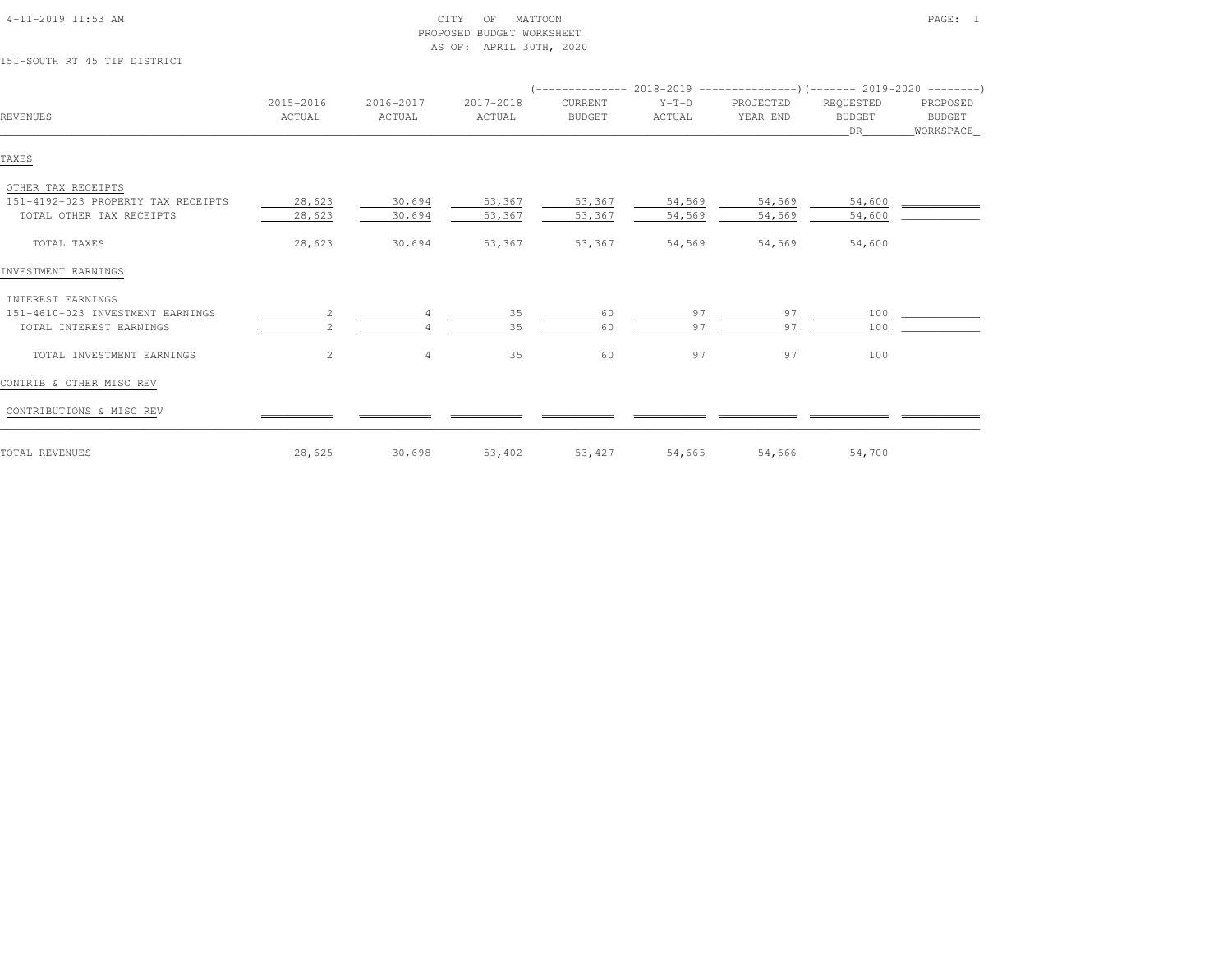# $\text{CITY}$  of MATTOON  $\text{PAGE:}$  2 PROPOSED BUDGET WORKSHEETAS OF: APRIL 30TH, 2020

### 151-SOUTH RT 45 TIF DISTRICTSOUTH RT 45 TIF DISTRICT

| EXPENDITURES                            | 2015-2016<br>ACTUAL      | 2016-2017<br>ACTUAL | 2017-2018<br>ACTUAL | CURRENT<br><b>BUDGET</b> | $Y-T-D$<br>ACTUAL | PROJECTED<br>YEAR END | REQUESTED<br><b>BUDGET</b><br>DR | PROPOSED<br><b>BUDGET</b><br>_WORKSPACE_ |
|-----------------------------------------|--------------------------|---------------------|---------------------|--------------------------|-------------------|-----------------------|----------------------------------|------------------------------------------|
|                                         |                          |                     |                     |                          |                   |                       |                                  |                                          |
| SUPPLIES                                |                          |                     |                     |                          |                   |                       |                                  |                                          |
| GENERAL SUPPLIES                        |                          |                     |                     |                          |                   |                       |                                  |                                          |
| OTHER PURCHASED SERVICES                |                          |                     |                     |                          |                   |                       |                                  |                                          |
|                                         |                          |                     |                     |                          |                   |                       |                                  |                                          |
| PROFESSIONAL SERVICES                   |                          |                     |                     |                          |                   |                       |                                  |                                          |
| COMMUNICATION                           |                          |                     |                     |                          |                   |                       |                                  |                                          |
| ADVERTISING                             |                          |                     |                     |                          |                   |                       |                                  |                                          |
| PRINTING & BINDING                      |                          |                     |                     |                          |                   |                       |                                  |                                          |
| EMPLOYEE BUSINESS EXP                   |                          |                     |                     |                          |                   |                       |                                  |                                          |
| OTHER PURCHASED SERVICES                |                          |                     |                     |                          |                   |                       |                                  |                                          |
| OTHER OBJECTS                           |                          |                     |                     |                          |                   |                       |                                  |                                          |
| FINANCIAL TRANS OBJECTS                 |                          |                     |                     |                          |                   |                       |                                  |                                          |
| 151-5604-817 INTEREST EXPENSES          | 33,107                   | 30,438              | 27,443              | 25,058                   | 25,301            | 25,301                | 23,472                           |                                          |
| 151-5604-818 OTHER TIF DEBT INSTRUMENTS | 27,510                   | 27,148              | 30,143              | 32,528                   | 32,285            | 32,285                | 34,114                           |                                          |
| 151-5604-819 DEBT ISSUANCE COSTS        | $\overline{\phantom{0}}$ | 3,000               | $\circ$             | $\circ$                  | $\circ$           | $\overline{0}$        | $\circ$                          |                                          |
| TOTAL FINANCIAL TRANS OBJECTS           | 60,617                   | 60,586              | 57,586              | 57,586                   | 57,586            | 57,586                | 57,586                           |                                          |
| FINANCIAL TRANS OBJECTS                 |                          |                     |                     |                          |                   |                       |                                  |                                          |
| 151-5604-821 SHARED INCREMENT (20%)     | 5,725                    | 6,139               | 10,673              | 10,673                   | 10,914            | 10,914                | 10,920                           |                                          |
| 151-5604-825 TIF GRANTS                 | 6,054                    | 6,054               | 6,054               | 6,054                    | 6,054             | 6,054                 | 6,054                            |                                          |
| TOTAL FINANCIAL TRANS OBJECTS           | 11,779                   | 12,193              | 16,727              | 16,727                   | 16,968            | 16,968                | 16,974                           |                                          |
| TOTAL OTHER OBJECTS                     | 72,395                   | 72,779              | 74,314              | 74,313                   | 74,554            | 74,554                | 74,560                           |                                          |
| CAPITAL PROJECTS                        |                          |                     |                     |                          |                   |                       |                                  |                                          |
| CAPITAL PROJECTS                        |                          |                     |                     |                          |                   |                       |                                  |                                          |
| TOTAL SOUTH RT 45 TIF DISTRICT          | 72,395                   | 72,779              | 74,314              | 74,313                   | 74,554            | 74,554                | 74,560                           |                                          |
| TOTAL EXPENDITURES                      | 72,395                   | 72,779              | 74,314              | 74,313                   | 74,554            | 74,554                | 74,560                           |                                          |
| REVENUE OVER/(UNDER) EXPENDITURES       | 43,771) (                | $42,081$ $($        | $20.911$ $($        | $20,886$ ) $($           | 19,889) (         | 19,888) (             | 19,860)                          |                                          |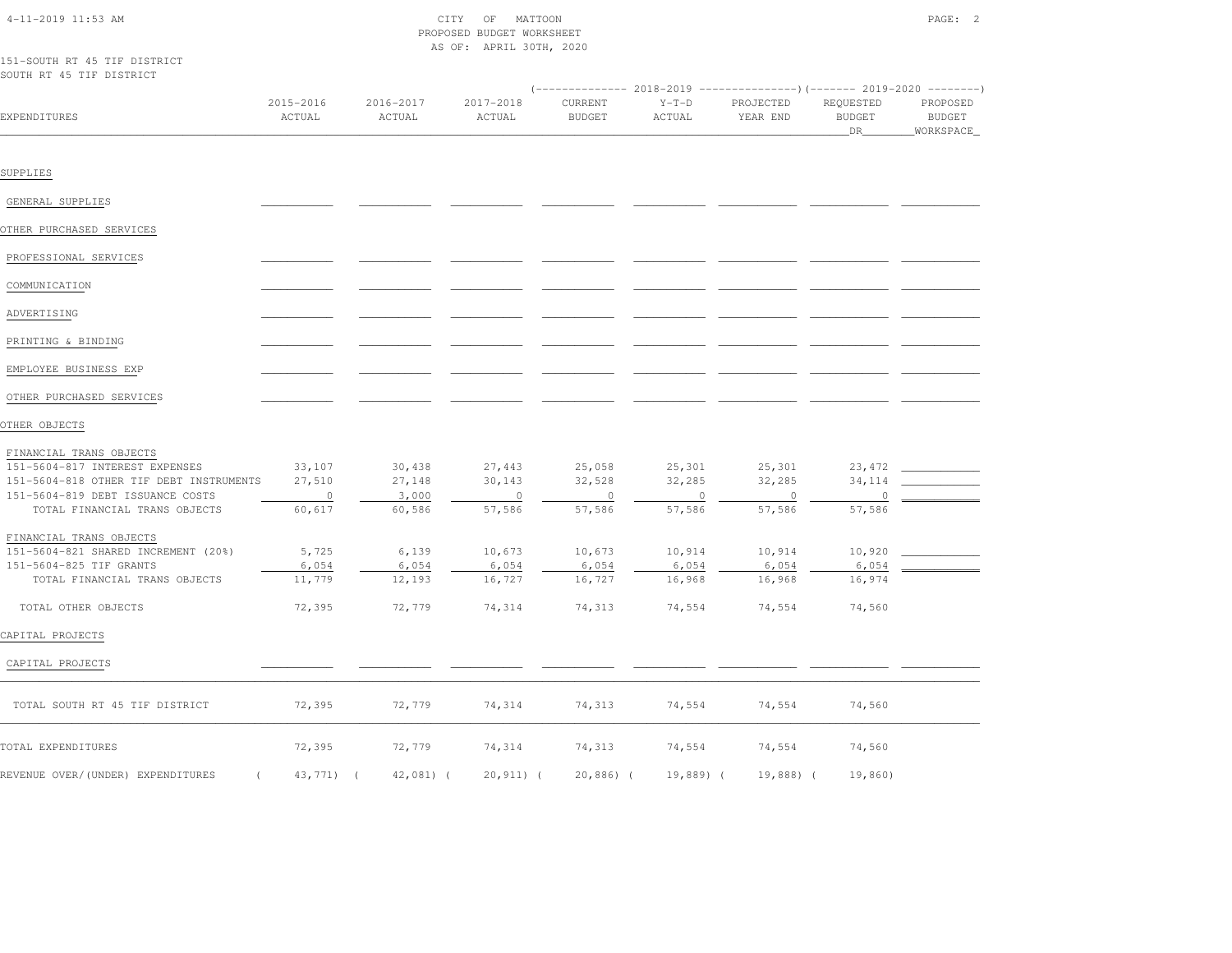| $4-11-2019$ $11:53$ AM |  |
|------------------------|--|
|                        |  |

## $\text{CITY}$  of MATTOON  $\text{PAGE:}$  3 PROPOSED BUDGET WORKSHEETAS OF: APRIL 30TH, 2020

## 151-SOUTH RT 45 TIF DISTRICTSOUTH RT 45 TIF DISTRICT

|                                                                       |           |           |           | (-------------- 2018-2019 --------------------- 2019-2020 ---------- ) |           |           |           |           |
|-----------------------------------------------------------------------|-----------|-----------|-----------|------------------------------------------------------------------------|-----------|-----------|-----------|-----------|
|                                                                       | 2015-2016 | 2016-2017 | 2017-2018 | CURRENT                                                                | $Y-T-D$   | PROJECTED | REQUESTED | PROPOSED  |
| EXPENDITURES                                                          | ACTUAL    | ACTUAL    | ACTUAL    | <b>BUDGET</b>                                                          | ACTUAL    | YEAR END  | BUDGET    | BUDGET    |
|                                                                       |           |           |           |                                                                        |           |           | DR        | WORKSPACE |
| OTHER FINANCING SOURCES                                               |           |           |           |                                                                        |           |           |           |           |
| 151-4901-021 INTRFD TRANS FROM S 45 BD                                | 45,000    | 44,000    | 40,000    |                                                                        |           |           | 20,000    |           |
| TOTAL OTHER FINANCING SOURCES                                         | 45,000    | 44,000    | 40,000    | $\Omega$                                                               | $\Omega$  | $\Omega$  | 20,000    |           |
| TOTAL OTHER FINANCING SOURCES (USES)                                  | 45,000    | 44,000    | 40,000    | $\circ$                                                                | $\circ$   | 0         | 20,000    |           |
| REVENUES & OTHER SOURCES OVER/<br>(UNDER) EXPENDITURES & OTHER (USES) | 1,229     | 1,919     | 19,089    | 20,886) (                                                              | 19,889) ( | 19,888)   | 140       |           |

\*\*\* END OF REPORT \*\*\*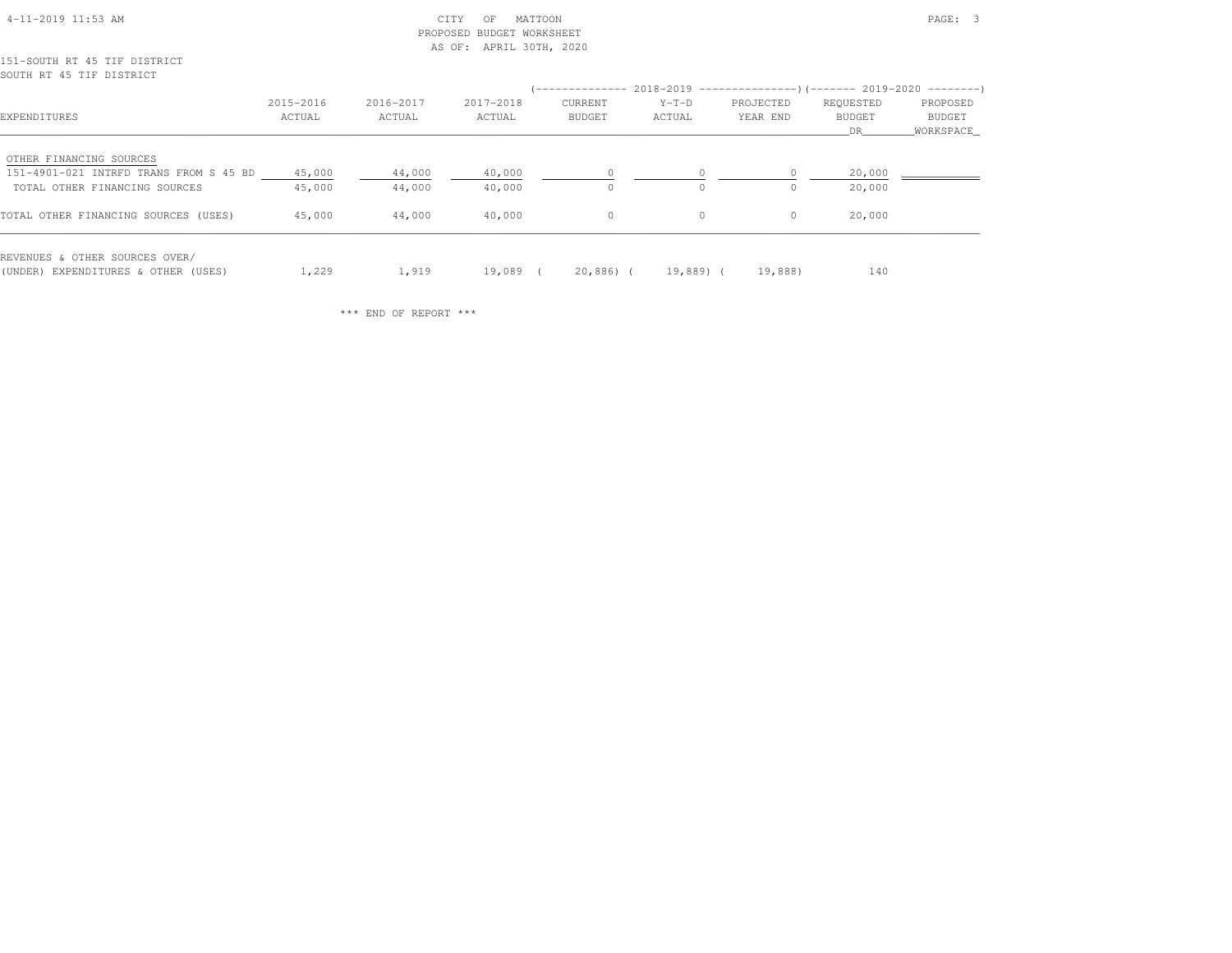| 152-SOUTH RT 45 BUSINESS DIST         |           |           |           |               |         |           |               |             |  |
|---------------------------------------|-----------|-----------|-----------|---------------|---------|-----------|---------------|-------------|--|
|                                       |           |           |           |               |         |           |               |             |  |
|                                       | 2015-2016 | 2016-2017 | 2017-2018 | CURRENT       | $Y-T-D$ | PROJECTED | REQUESTED     | PROPOSED    |  |
| <b>REVENUES</b>                       | ACTUAL    | ACTUAL    | ACTUAL    | <b>BUDGET</b> | ACTUAL  | YEAR END  | <b>BUDGET</b> | BUDGET      |  |
|                                       |           |           |           |               |         |           | DR —          | _WORKSPACE_ |  |
| TAXES                                 |           |           |           |               |         |           |               |             |  |
| OTHER TAX RECEIPTS                    |           |           |           |               |         |           |               |             |  |
| 152-4193-023 SALES TAX RECEIPTS       | 27,397    | 22,006    | 21,040    | 22,000        | 20,677  | 21,228    | 22,000        |             |  |
| 152-4194-023 HOTEL/MOTEL TAX RECEIPTS | 6,598     | 2,909     | 8,945     | 3,425         | 2,795   | 3,402     | 3,400         |             |  |
| TOTAL OTHER TAX RECEIPTS              | 33,995    | 24,915    | 29,985    | 25,425        | 23,472  | 24,629    | 25,400        |             |  |
| TOTAL TAXES                           | 33,995    | 24,915    | 29,985    | 25,425        | 23,472  | 24,629    | 25,400        |             |  |
| INVESTMENT EARNINGS                   |           |           |           |               |         |           |               |             |  |
| INTEREST EARNINGS                     |           |           |           |               |         |           |               |             |  |
| 152-4610-023 INVESTMENT INCOME        | 24        | 24        | 25        | 25            | $\circ$ | $\circ$   |               |             |  |
| TOTAL INTEREST EARNINGS               | 24        | 24        | 25        | 25            |         |           |               |             |  |
| TOTAL INVESTMENT EARNINGS             | 24        | 24        | 25        | 25            | $\circ$ | $\circ$   | $\circ$       |             |  |
| CONTRIB & OTHER MISC REV              |           |           |           |               |         |           |               |             |  |
| CONTRIBUTIONS & MISC REV              |           |           |           |               |         |           |               |             |  |
| TOTAL REVENUES                        | 34,019    | 24,939    | 30,010    | 25,450        | 23,472  | 24,629    | 25,400        |             |  |

PROPOSED BUDGET WORKSHEET

AS OF: APRIL 30TH, 2020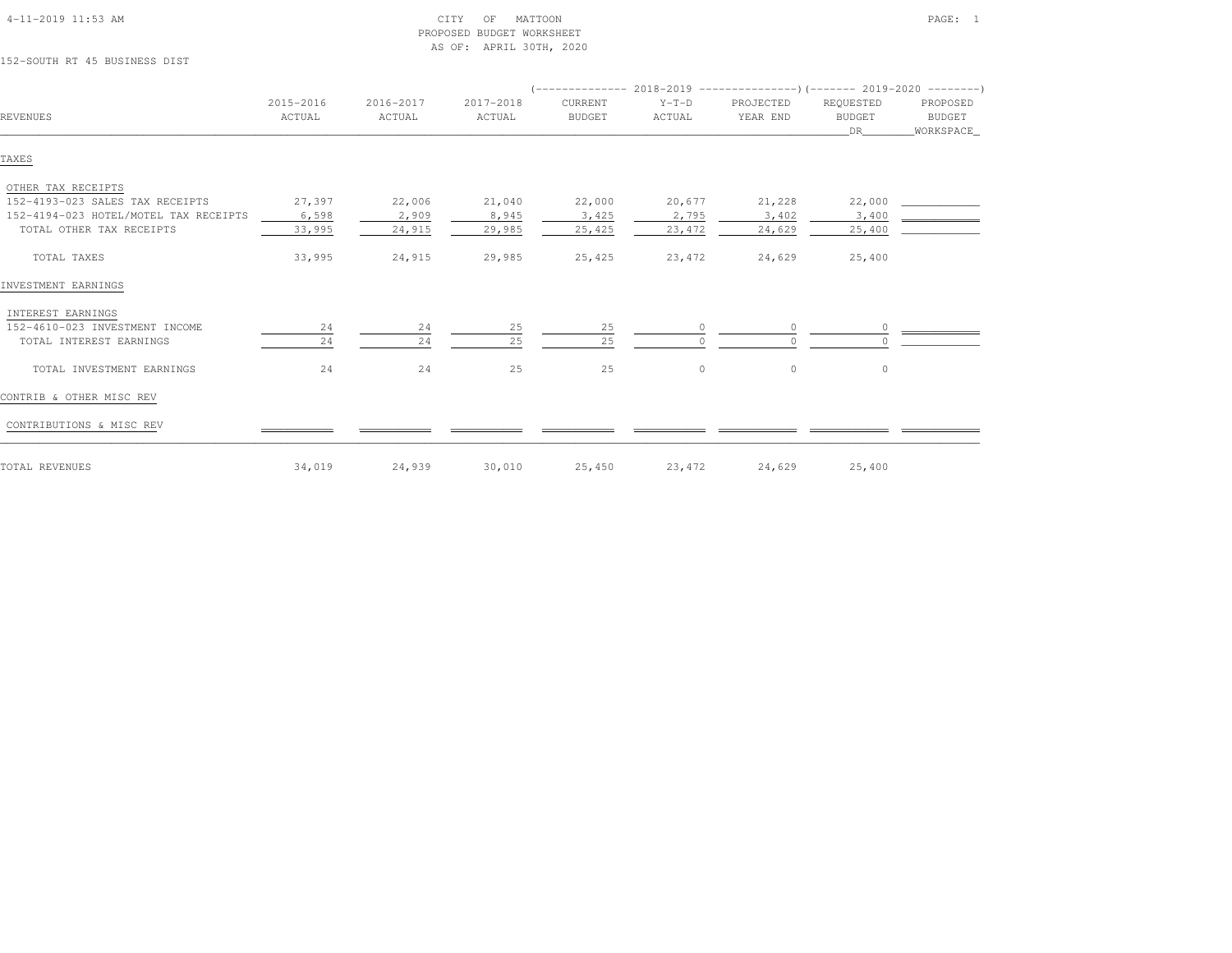| 152-SOUTH RT 45 BUSINESS DIST                                         |                        |                     | PROPOSED BUDGET WORKSHEET<br>AS OF: APRIL 30TH, 2020 |                          |                   |                       |                                  |                                          |
|-----------------------------------------------------------------------|------------------------|---------------------|------------------------------------------------------|--------------------------|-------------------|-----------------------|----------------------------------|------------------------------------------|
| SOUTH RT 45 BUSINESS DIS                                              |                        |                     |                                                      |                          |                   |                       |                                  |                                          |
| EXPENDITURES                                                          | 2015-2016<br>ACTUAL    | 2016-2017<br>ACTUAL | 2017-2018<br>ACTUAL                                  | CURRENT<br><b>BUDGET</b> | $Y-T-D$<br>ACTUAL | PROJECTED<br>YEAR END | REQUESTED<br><b>BUDGET</b><br>DR | PROPOSED<br><b>BUDGET</b><br>_WORKSPACE_ |
|                                                                       |                        |                     |                                                      |                          |                   |                       |                                  |                                          |
| SUPPLIES                                                              |                        |                     |                                                      |                          |                   |                       |                                  |                                          |
| GENERAL SUPPLIES                                                      |                        |                     |                                                      |                          |                   |                       |                                  |                                          |
| OTHER PURCHASED SERVICES                                              |                        |                     |                                                      |                          |                   |                       |                                  |                                          |
| PROFESSIONAL SERVICES                                                 |                        |                     |                                                      |                          |                   |                       |                                  |                                          |
| COMMUNICATION                                                         |                        |                     |                                                      |                          |                   |                       |                                  |                                          |
| ADVERTISING                                                           |                        |                     |                                                      |                          |                   |                       |                                  |                                          |
| PRINTING & BINDING                                                    |                        |                     |                                                      |                          |                   |                       |                                  |                                          |
| EMPLOYEE BUSINESS EXP                                                 |                        |                     |                                                      |                          |                   |                       |                                  |                                          |
| OTHER PURCHASED SERVICES                                              |                        |                     |                                                      |                          |                   |                       |                                  |                                          |
| OTHER OBJECTS                                                         |                        |                     |                                                      |                          |                   |                       |                                  |                                          |
| FINANCIAL TRANS OBJECTS                                               |                        |                     |                                                      |                          |                   |                       |                                  |                                          |
| FINANCIAL TRANS OBJECTS                                               |                        |                     |                                                      |                          |                   |                       |                                  |                                          |
| CAPITAL PROJECTS                                                      |                        |                     |                                                      |                          |                   |                       |                                  |                                          |
| CAPITAL PROJECTS                                                      |                        |                     |                                                      |                          |                   |                       |                                  |                                          |
|                                                                       |                        |                     |                                                      |                          |                   |                       |                                  |                                          |
| REVENUE OVER/(UNDER) EXPENDITURES                                     | 34,019                 | 24,939              | 30,010                                               | 25,450                   | 23,472            | 24,629                | 25,400                           |                                          |
|                                                                       |                        |                     |                                                      |                          |                   |                       |                                  |                                          |
| OTHER FINANCING (USES)<br>152-5901-822 INTRFD TRANS TO S 45 TIF       | 45,000                 | 44,000              | 40,000                                               | $\mathbb O$              | $\circ$           | 0                     | 20,000                           |                                          |
| TOTAL OTHER FINANCING (USES)                                          | 45,000                 | 44,000              | 40,000                                               | $\Omega$                 | $\Omega$          | $\Omega$              | 20,000                           |                                          |
| TOTAL OTHER FINANCING SOURCES (USES)                                  | $\left($<br>45,000) (  | $44,000$ ) (        | 40,000                                               | $\mathbb O$              | $\circ$           | 0(                    | 20,000                           |                                          |
|                                                                       |                        |                     |                                                      |                          |                   |                       |                                  |                                          |
| REVENUES & OTHER SOURCES OVER/<br>(UNDER) EXPENDITURES & OTHER (USES) | $10,981$ (<br>$\left($ | $19,061)$ (         | 9,990                                                | 25,450                   | 23,472            | 24,629                | 5,400                            |                                          |

\*\*\* END OF REPORT \*\*\*

4-11-2019 11:53 AM CITY OF MATTOON PAGE: 2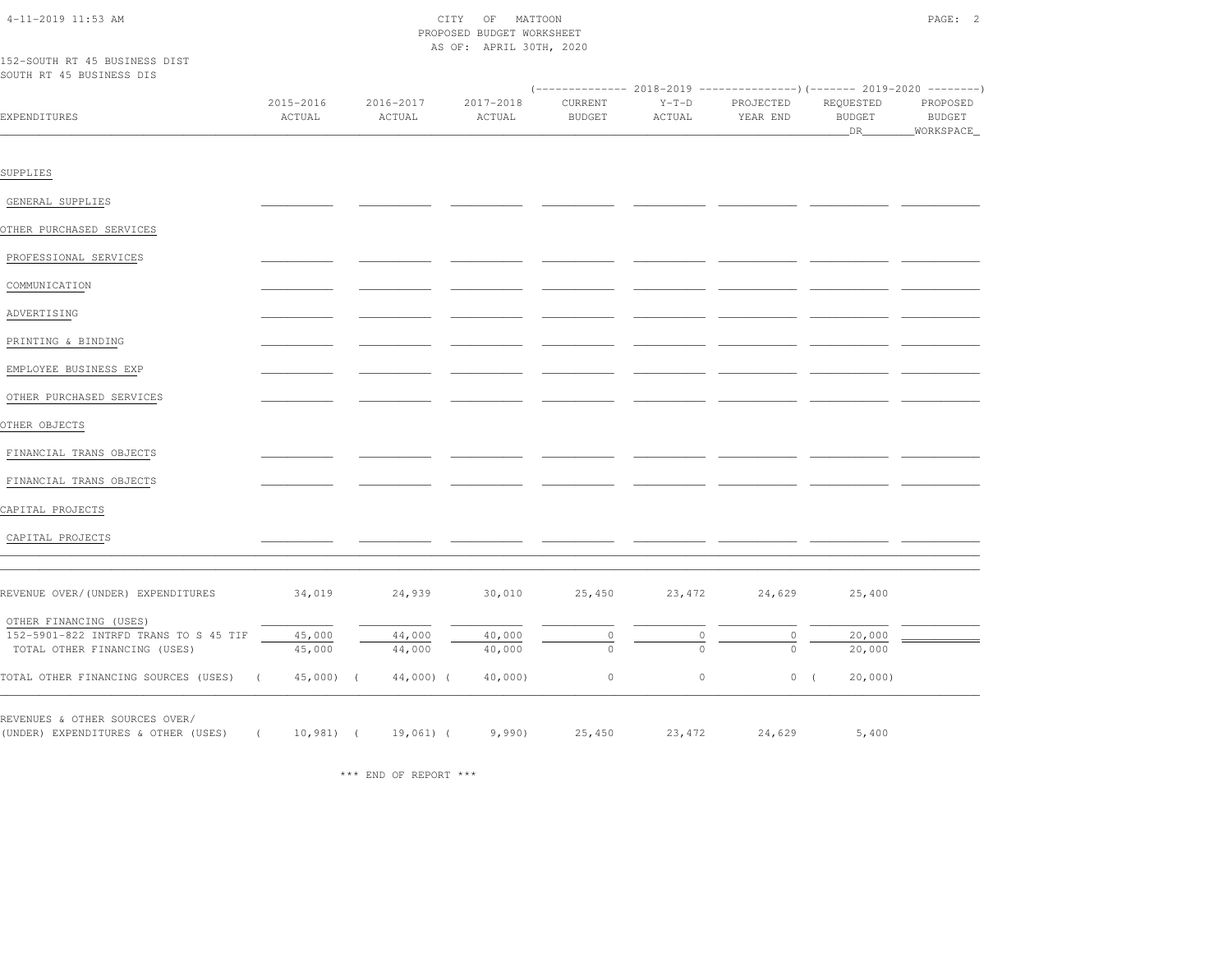| 153-BROADWAY EAST TIF DIST                                                           |                     |                     | AS OF: APRIL 30TH, 2020 |                          |                   |                       |                                  |                                 |
|--------------------------------------------------------------------------------------|---------------------|---------------------|-------------------------|--------------------------|-------------------|-----------------------|----------------------------------|---------------------------------|
|                                                                                      |                     |                     |                         |                          |                   |                       |                                  |                                 |
| <b>REVENUES</b>                                                                      | 2015-2016<br>ACTUAL | 2016-2017<br>ACTUAL | 2017-2018<br>ACTUAL     | CURRENT<br><b>BUDGET</b> | $Y-T-D$<br>ACTUAL | PROJECTED<br>YEAR END | REQUESTED<br><b>BUDGET</b><br>DR | PROPOSED<br>BUDGET<br>WORKSPACE |
| TAXES                                                                                |                     |                     |                         |                          |                   |                       |                                  |                                 |
| OTHER TAX RECEIPTS<br>153-4192-023 PROPERTY TAX RECEIPTS<br>TOTAL OTHER TAX RECEIPTS | 36,787<br>36,787    | 49,167<br>49,167    | 44,775<br>44,775        | 44,775<br>44,775         | 51,301<br>51,301  | 51,301<br>51,301      | 51,300<br>51,300                 |                                 |
| TOTAL TAXES                                                                          | 36,787              | 49,167              | 44,775                  | 44,775                   | 51,301            | 51,301                | 51,300                           |                                 |
| INVESTMENT EARNINGS                                                                  |                     |                     |                         |                          |                   |                       |                                  |                                 |
| INTEREST EARNINGS<br>153-4610-023 INVESTMENT INCOME<br>TOTAL INTEREST EARNINGS       | 3                   |                     | 30<br>30                | 50<br>50                 | 91<br>91          | 91<br>91              | 90<br>90                         |                                 |
| TOTAL INVESTMENT EARNINGS                                                            | 3                   | $7\phantom{.0}$     | 30                      | 50                       | 91                | 91                    | 90                               |                                 |
| CONTRIB & OTHER MISC REV                                                             |                     |                     |                         |                          |                   |                       |                                  |                                 |
| CONTRIBUTIONS & MISC REV                                                             |                     |                     |                         |                          |                   |                       |                                  |                                 |
| TOTAL REVENUES                                                                       | 36,790              | 49,173              | 44,804                  | 44,825                   | 51,393            | 51,392                | 51,390                           |                                 |

PROPOSED BUDGET WORKSHEET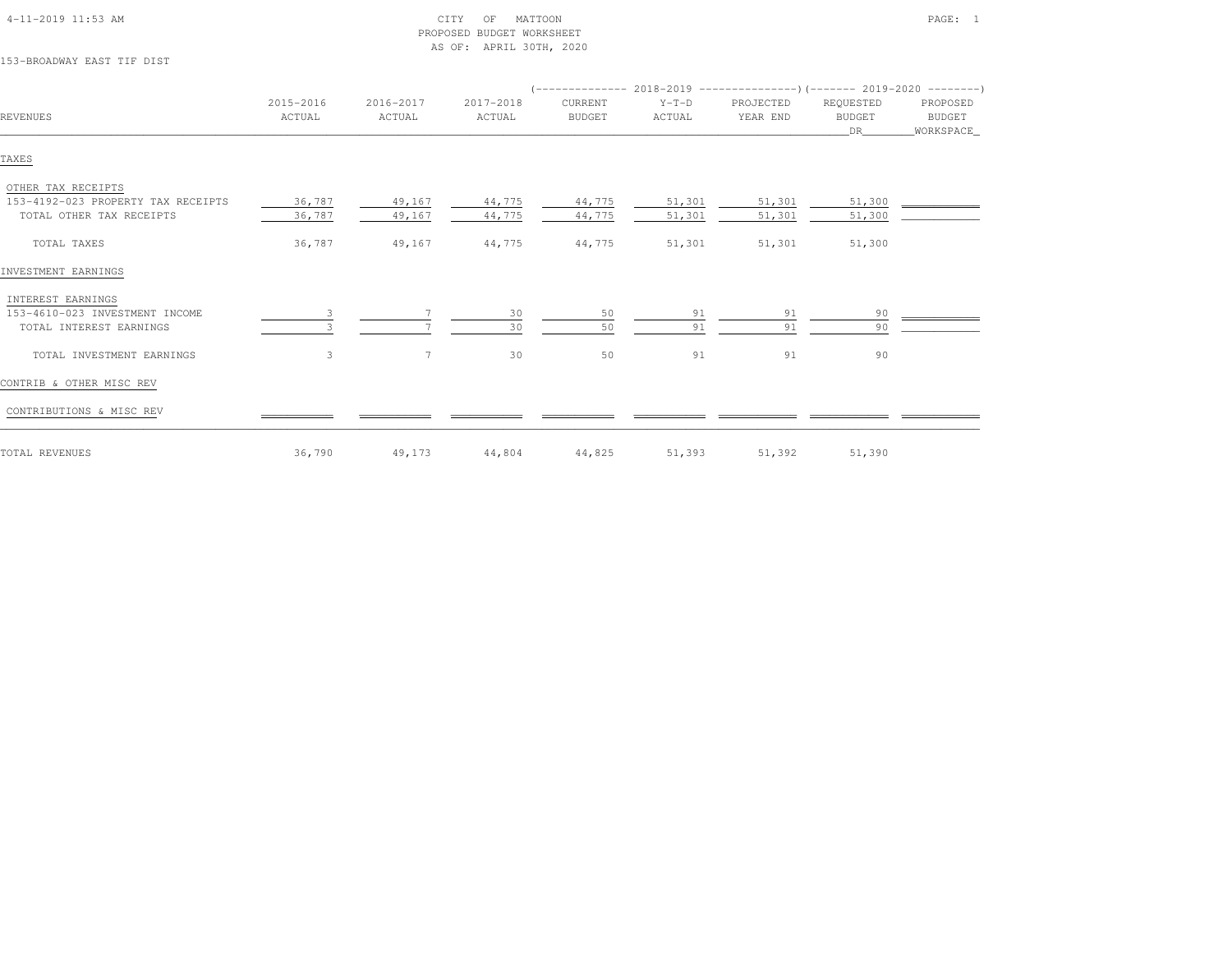| $4-11-2019$ $11:53$ AM                               |                     | CITY<br>PROPOSED BUDGET WORKSHEET<br>AS OF: APRIL 30TH, 2020 |                     |                          | PAGE: 2                                                                  |                       |                                  |                                 |
|------------------------------------------------------|---------------------|--------------------------------------------------------------|---------------------|--------------------------|--------------------------------------------------------------------------|-----------------------|----------------------------------|---------------------------------|
| 153-BROADWAY EAST TIF DIST<br>BROADWAY EAST TIF DIST |                     |                                                              |                     |                          | $($ -------------- 2018-2019 ----------------------- 2019-2020 --------- |                       |                                  |                                 |
| EXPENDITURES                                         | 2015-2016<br>ACTUAL | 2016-2017<br>ACTUAL                                          | 2017-2018<br>ACTUAL | CURRENT<br><b>BUDGET</b> | $Y-T-D$<br>ACTUAL                                                        | PROJECTED<br>YEAR END | REQUESTED<br><b>BUDGET</b><br>DR | PROPOSED<br>BUDGET<br>WORKSPACE |
| OTHER PURCHASED SERVICES                             |                     |                                                              |                     |                          |                                                                          |                       |                                  |                                 |
| PROFESSIONAL SERVICES                                |                     |                                                              |                     |                          |                                                                          |                       |                                  |                                 |
| OTHER OBJECTS                                        |                     |                                                              |                     |                          |                                                                          |                       |                                  |                                 |
| FINANCIAL TRANS OBJECTS                              |                     |                                                              |                     |                          |                                                                          |                       |                                  |                                 |
| 153-5604-821 SHARED INCREMENT (20%)                  | 7,357               | 9,833                                                        | 8,955               | 8,955                    | 10,260                                                                   | 10,260                | 10,260                           |                                 |
| 153-5604-825 TIF GRANTS                              | 4,507               | 4,631                                                        | 4,267               | 19,300                   | 4,366                                                                    | 4,366                 | 4,400                            |                                 |
| TOTAL FINANCIAL TRANS OBJECTS                        | 11,865              | 14,464                                                       | 13,222              | 28,255                   | 14,626                                                                   | 14,626                | 14,660                           |                                 |
| TOTAL OTHER OBJECTS                                  | 11,865              | 14,464                                                       | 13,222              | 28,255                   | 14,626                                                                   | 14,626                | 14,660                           |                                 |
| TOTAL BROADWAY EAST TIF DIST                         | 11,865              | 14,464                                                       | 13,222              | 28,255                   | 14,626                                                                   | 14,626                | 14,660                           |                                 |
| TOTAL EXPENDITURES                                   | 11,865              | 14,464                                                       | 13,222              | 28,255                   | 14,626                                                                   | 14,626                | 14,660                           |                                 |

\*\*\* END OF REPORT \*\*\*

REVENUE OVER/(UNDER) EXPENDITURES 24,925 34,709 31,582 16,570 36,766 36,766 36,730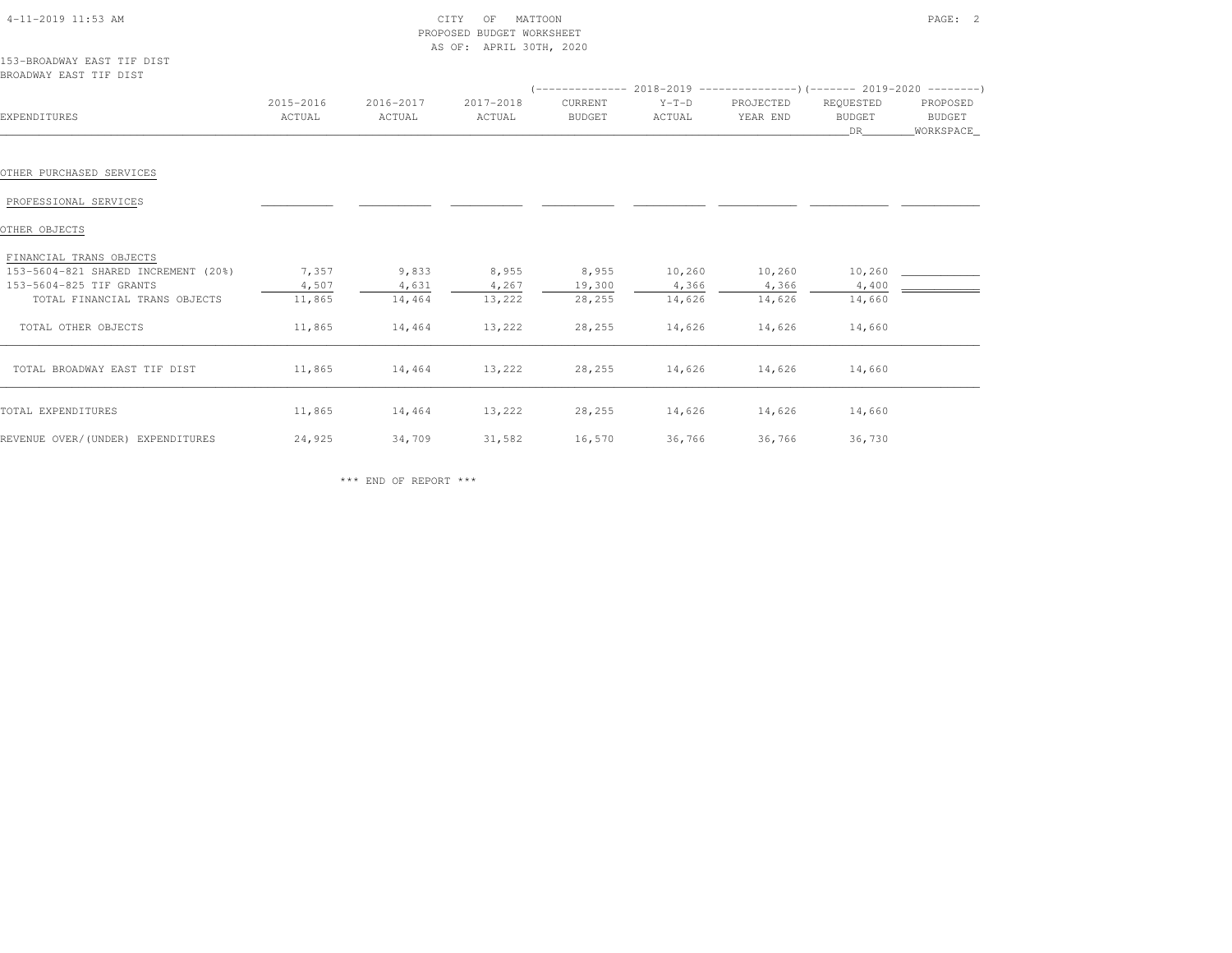| 154-BROADWAY EAST BUS DIST            |                     |                     | AS OF: APRIL 30TH, 2020 |                          |                   |                       |                                         |                                        |
|---------------------------------------|---------------------|---------------------|-------------------------|--------------------------|-------------------|-----------------------|-----------------------------------------|----------------------------------------|
|                                       |                     |                     |                         |                          |                   |                       |                                         |                                        |
|                                       |                     |                     |                         |                          |                   |                       |                                         |                                        |
| <b>REVENUES</b>                       | 2015-2016<br>ACTUAL | 2016-2017<br>ACTUAL | 2017-2018<br>ACTUAL     | CURRENT<br><b>BUDGET</b> | $Y-T-D$<br>ACTUAL | PROJECTED<br>YEAR END | REQUESTED<br><b>BUDGET</b><br><b>DR</b> | PROPOSED<br><b>BUDGET</b><br>WORKSPACE |
| TAXES                                 |                     |                     |                         |                          |                   |                       |                                         |                                        |
| OTHER TAX RECEIPTS                    |                     |                     |                         |                          |                   |                       |                                         |                                        |
| 154-4193-023 SALES TAX RECEIPTS       | 280,767             | 276,647             | 272,978                 | 250,000                  | 263,142           | 265,510               | 375,510                                 |                                        |
| 154-4194-023 HOTEL/MOTEL TAX RECEIPTS | 6,755               | 3,718               | 3,397                   | 3,100                    | 4,046             | 5,099                 | 5,100                                   |                                        |
| TOTAL OTHER TAX RECEIPTS              | 287,522             | 280,366             | 276,375                 | 253,100                  | 267,188           | 270,609               | 380,610                                 |                                        |
| TOTAL TAXES                           | 287,522             | 280,366             | 276,375                 | 253,100                  | 267,188           | 270,609               | 380,610                                 |                                        |
| INVESTMENT EARNINGS                   |                     |                     |                         |                          |                   |                       |                                         |                                        |
| INTEREST EARNINGS                     |                     |                     |                         |                          |                   |                       |                                         |                                        |
| 154-4610-023 INVESTMENT INCOME        | 477                 | 529                 | 482                     | 650                      | 466               | 654                   | 650                                     |                                        |
| TOTAL INTEREST EARNINGS               | 477                 | 529                 | 482                     | 650                      | 466               | 654                   | 650                                     |                                        |
| TOTAL INVESTMENT EARNINGS             | 477                 | 529                 | 482                     | 650                      | 466               | 654                   | 650                                     |                                        |
| CONTRIB & OTHER MISC REV              |                     |                     |                         |                          |                   |                       |                                         |                                        |
| CONTRIBUTIONS & MISC REV              |                     |                     |                         |                          |                   |                       |                                         |                                        |
| TOTAL REVENUES                        | 287,999             | 280,895             | 276,857                 | 253,750                  | 267,654           | 271,262               | 381,260                                 |                                        |

PROPOSED BUDGET WORKSHEET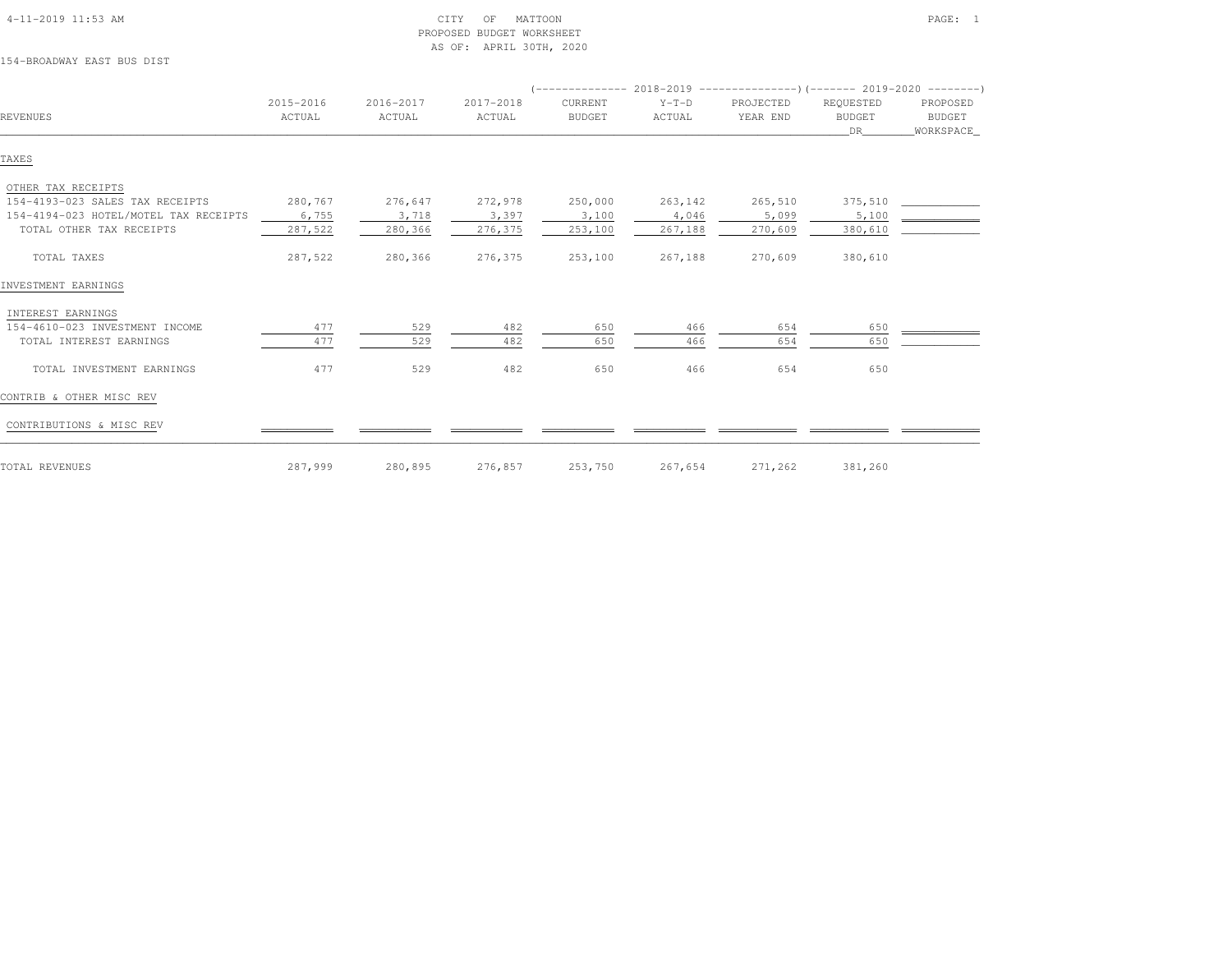| $4 - 11 - 2019$ 11:53 AM |  |
|--------------------------|--|

## 4-11-2019 CITY OF MATTOON CITY OF MATTOON PAGE: 2 PROPOSED BUDGET WORKSHEETAS OF: APRIL 30TH, 2020

| 154-BROADWAY EAST BUS DIST |  |  |
|----------------------------|--|--|
| BROADWAY EAST BUSINESS D   |  |  |

| EXPENDITURES                          | 2015-2016<br>ACTUAL | 2016-2017<br>ACTUAL | 2017-2018<br>ACTUAL | CURRENT<br><b>BUDGET</b> | $Y-T-D$<br>ACTUAL | PROJECTED<br>YEAR END | REQUESTED<br>BUDGET<br>DR 1 | PROPOSED<br>BUDGET<br>WORKSPACE |
|---------------------------------------|---------------------|---------------------|---------------------|--------------------------|-------------------|-----------------------|-----------------------------|---------------------------------|
|                                       |                     |                     |                     |                          |                   |                       |                             |                                 |
| OTHER PURCHASED SERVICES              |                     |                     |                     |                          |                   |                       |                             |                                 |
| PROFESSIONAL SERVICES                 |                     |                     |                     |                          |                   |                       |                             |                                 |
| COMMUNICATION                         |                     |                     |                     |                          |                   |                       |                             |                                 |
| PRINTING & BINDING                    |                     |                     |                     |                          |                   |                       |                             |                                 |
| OTHER OBJECTS                         |                     |                     |                     |                          |                   |                       |                             |                                 |
| FINANCIAL TRANS OBJECTS               |                     |                     |                     |                          |                   |                       |                             |                                 |
| 154-5604-811 BANK SERVICE CHARGES     |                     | $\circ$             |                     | $\circ$                  |                   |                       |                             |                                 |
| TOTAL FINANCIAL TRANS OBJECTS         |                     | $\Omega$            |                     | $\Omega$                 | $\Omega$          |                       |                             |                                 |
| FINANCIAL TRANS OBJECTS               |                     |                     |                     |                          |                   |                       |                             |                                 |
| 154-5604-825 BUSINESS DISTRICT GRANTS | 35,360              | 34,371              | 35,606              | 35,000                   | 25,168            | 28,385                | 35,000                      |                                 |
| TOTAL FINANCIAL TRANS OBJECTS         | 35,360              | 34,371              | 35,606              | 35,000                   | 25,168            | 28,385                | 35,000                      |                                 |
| TOTAL OTHER OBJECTS                   | 35,365              | 34,371              | 35,606              | 35,000                   | 25,168            | 28,385                | 35,000                      |                                 |
| TOTAL BROADWAY EAST BUSINESS D        | 35,365              | 34,371              | 35,606              | 35,000                   | 25,168            | 28,385                | 35,000                      |                                 |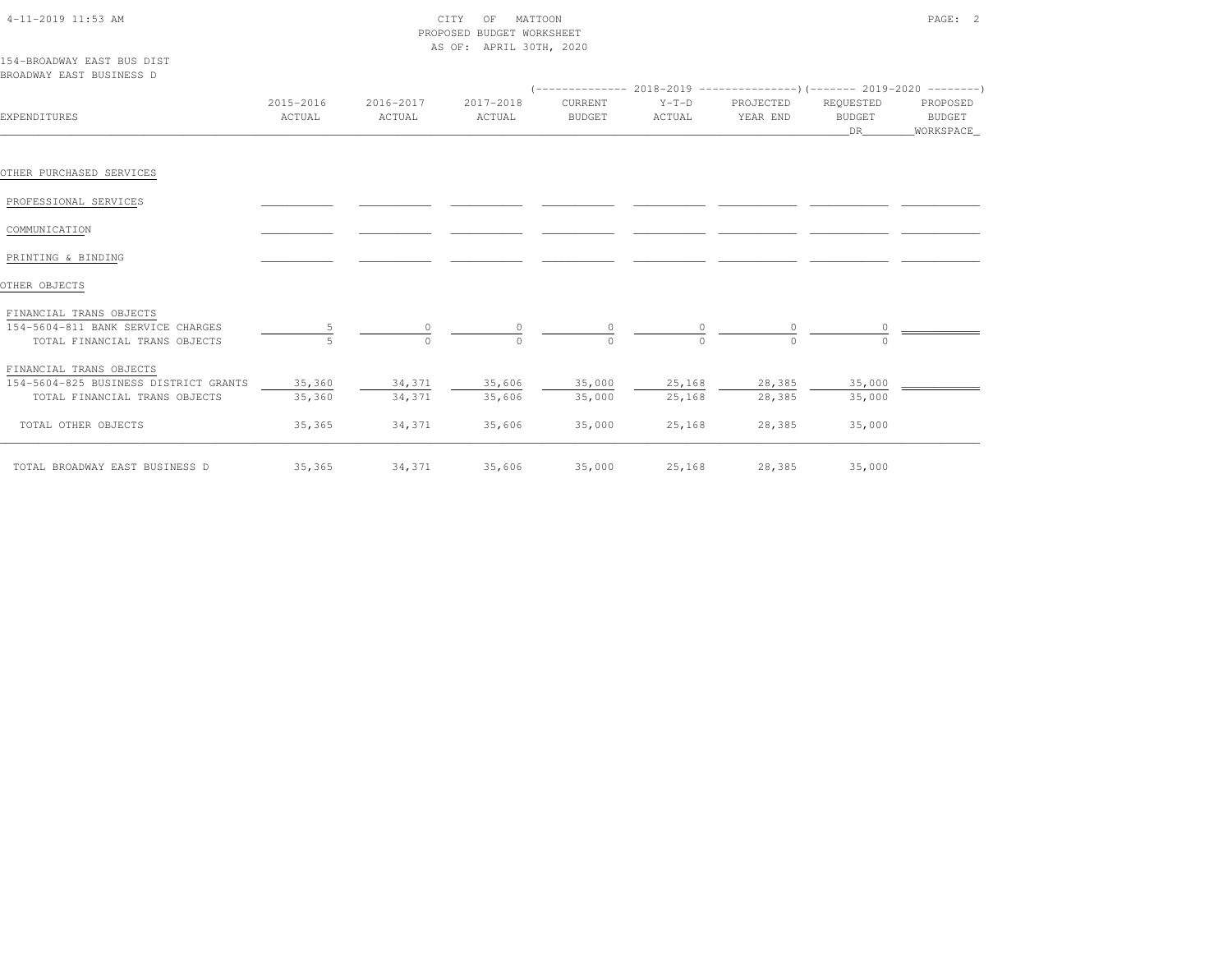| 4-11-2019 11:53 AM                       |                     |                     | MATTOON<br>CITY<br>OF<br>PROPOSED BUDGET WORKSHEET<br>APRIL 30TH, 2020<br>AS OF: |                          |                   |                                                                              |                            | PAGE: 3                   |
|------------------------------------------|---------------------|---------------------|----------------------------------------------------------------------------------|--------------------------|-------------------|------------------------------------------------------------------------------|----------------------------|---------------------------|
| 154-BROADWAY EAST BUS DIST<br>GO BONDS   |                     |                     |                                                                                  |                          |                   |                                                                              |                            |                           |
|                                          |                     |                     |                                                                                  |                          |                   | $($ -------------- 2018-2019 ----------------) (------- 2019-2020 ---------) |                            |                           |
| EXPENDITURES                             | 2015-2016<br>ACTUAL | 2016-2017<br>ACTUAL | 2017-2018<br>ACTUAL                                                              | CURRENT<br><b>BUDGET</b> | $Y-T-D$<br>ACTUAL | PROJECTED<br>YEAR END                                                        | REQUESTED<br><b>BUDGET</b> | PROPOSED<br><b>BUDGET</b> |
|                                          |                     |                     |                                                                                  |                          |                   |                                                                              | DR .                       | WORKSPACE_                |
| OTHER OBJECTS<br>FINANCIAL TRANS OBJECTS |                     |                     |                                                                                  |                          |                   |                                                                              |                            |                           |
| 154-5719-817 BD ALTERNATE REVENUE SOURC  | 160,000             | 170,000             | 3,110,000                                                                        | 205,000                  | 205,000           | 205,000                                                                      | 220,000                    |                           |
| TOTAL FINANCIAL TRANS OBJECTS            | 160,000             | 170,000             | 3,110,000                                                                        | 205,000                  | 205,000           | 205,000                                                                      | 220,000                    |                           |
| TOTAL OTHER OBJECTS                      | 160,000             | 170,000             | 3,110,000                                                                        | 205,000                  | 205,000           | 205,000                                                                      | 220,000                    |                           |
| TOTAL GO BONDS                           | 160,000             | 170,000             | 3,110,000                                                                        | 205,000                  | 205,000           | 205,000                                                                      | 220,000                    |                           |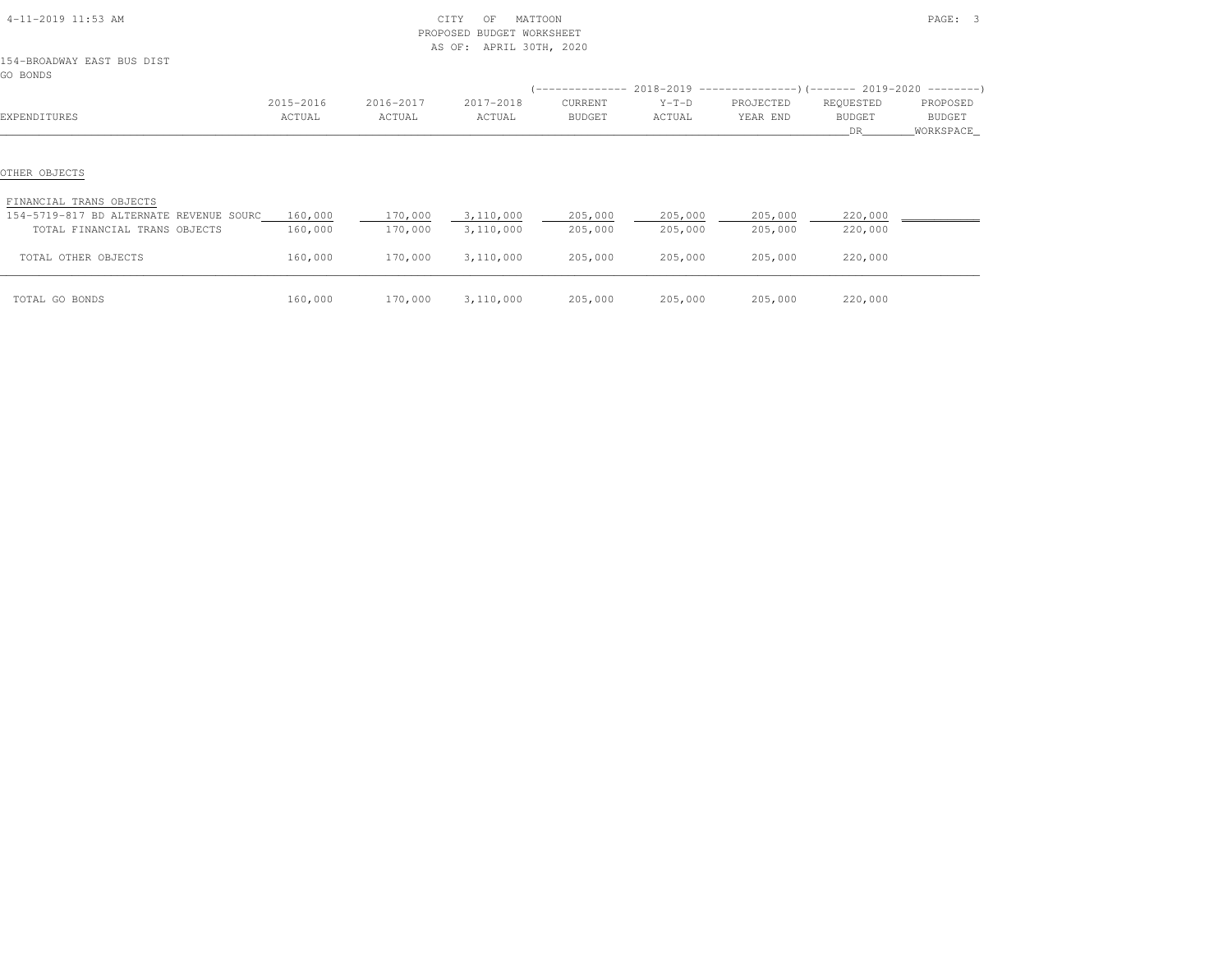| 4-11-2019 11:53 AM                             |           | CITY<br>MATTOON<br>OF<br>PROPOSED BUDGET WORKSHEET<br>AS OF: APRIL 30TH, 2020 |           |                 |                 |                 |           | PAGE: 4     |
|------------------------------------------------|-----------|-------------------------------------------------------------------------------|-----------|-----------------|-----------------|-----------------|-----------|-------------|
| 154-BROADWAY EAST BUS DIST<br>INTEREST EXPENSE |           |                                                                               |           |                 |                 |                 |           |             |
|                                                |           |                                                                               |           |                 |                 |                 |           |             |
|                                                | 2015-2016 | 2016-2017                                                                     | 2017-2018 | CURRENT         | $Y-T-D$         | PROJECTED       | REQUESTED | PROPOSED    |
| EXPENDITURES                                   | ACTUAL    | ACTUAL                                                                        | ACTUAL    | BUDGET          | ACTUAL          | YEAR END        | BUDGET    | BUDGET      |
|                                                |           |                                                                               |           |                 |                 |                 | DR.       | _WORKSPACE_ |
| OTHER OBJECTS<br>FINANCIAL TRANS OBJECTS       |           |                                                                               |           |                 |                 |                 |           |             |
| 154-5795-817 INTEREST EXPENSE                  | 87,956    | 169,113                                                                       |           | 161,888 107,037 |                 | 107,037 107,037 | 92,018    |             |
| TOTAL FINANCIAL TRANS OBJECTS                  | 87,956    | 169,113                                                                       | 161,888   | 107,037         | 107,037         | 107,037         | 92,018    |             |
| TOTAL OTHER OBJECTS                            | 87,956    | 169,113                                                                       | 161,888   | 107,037         | 107,037         | 107,037         | 92,018    |             |
| TOTAL INTEREST EXPENSE                         | 87,956    | 169, 113                                                                      | 161,888   |                 | 107,037 107,037 | 107,037         | 92,018    |             |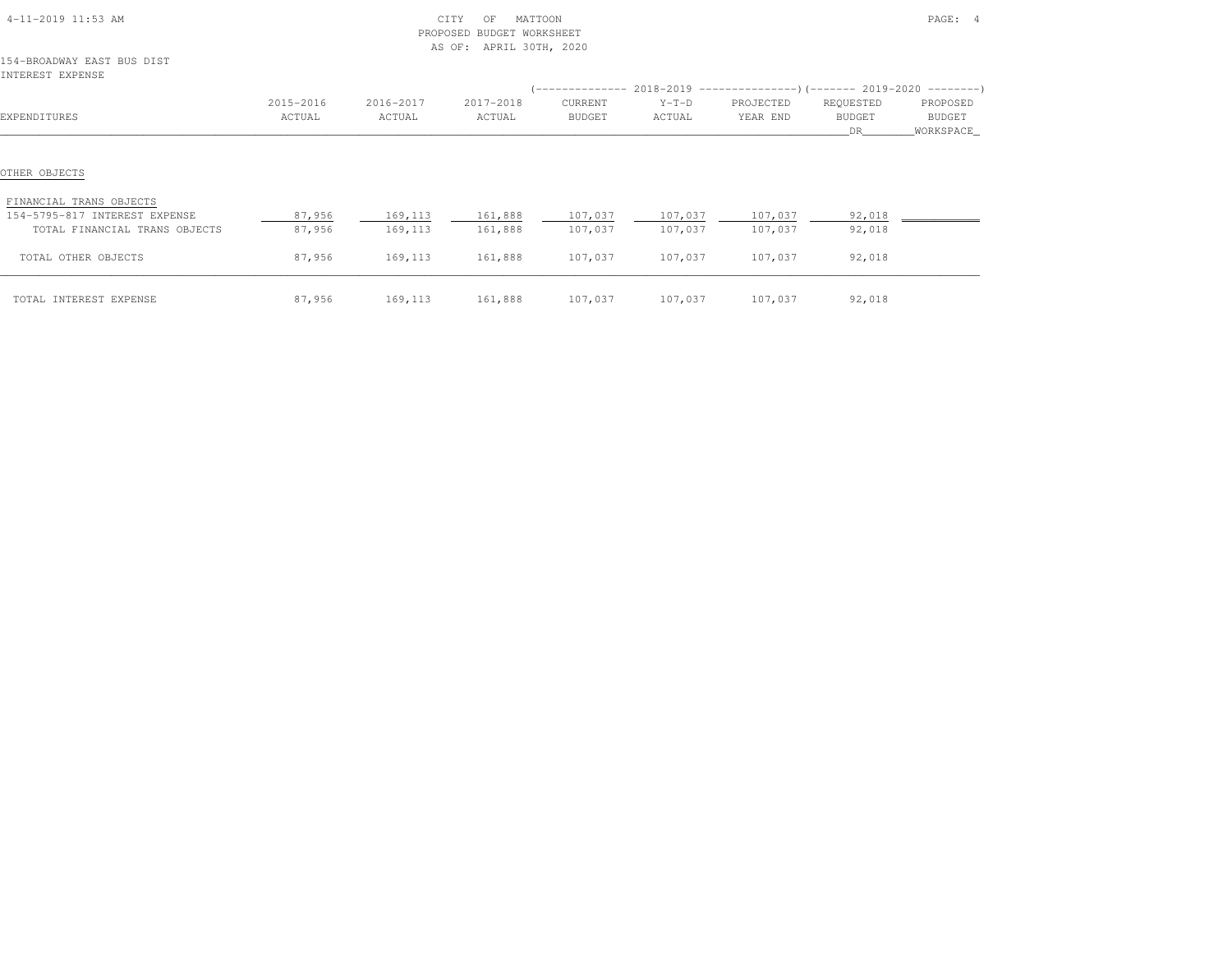|                     |                     | AS OF: APRIL 30TH, 2020 |                          |                   |                       |                                                    |                                 |
|---------------------|---------------------|-------------------------|--------------------------|-------------------|-----------------------|----------------------------------------------------|---------------------------------|
|                     |                     |                         |                          |                   |                       |                                                    |                                 |
|                     |                     |                         |                          |                   |                       |                                                    |                                 |
| 2015-2016<br>ACTUAL | 2016-2017<br>ACTUAL | 2017-2018<br>ACTUAL     | CURRENT<br><b>BUDGET</b> | $Y-T-D$<br>ACTUAL | PROJECTED<br>YEAR END | REQUESTED<br><b>BUDGET</b><br>DR                   | PROPOSED<br>BUDGET<br>WORKSPACE |
|                     |                     |                         |                          |                   |                       |                                                    |                                 |
|                     |                     |                         |                          |                   |                       |                                                    |                                 |
| 803                 | 803                 | 50,325                  |                          |                   |                       |                                                    |                                 |
| 803                 | 803                 | 50,325                  | $\Omega$                 | $\Omega$          | $\Omega$              | $\cap$                                             |                                 |
| 803                 | 803                 | 50,325                  | $\circ$                  | $\circ$           | $\circ$               | $\circ$                                            |                                 |
| 803                 | 803                 | 50,325                  | $\circ$                  | $\circ$           | $\circ$               | $\circ$                                            |                                 |
| 284,124             | 374,286             | 3,357,818               | 347,037                  | 337,205           | 340,422               | 347,018                                            |                                 |
|                     |                     |                         |                          |                   | 69,160)               | 34,242                                             |                                 |
|                     |                     |                         |                          |                   |                       |                                                    |                                 |
| 0                   | $\circ$             | 2,985,000               |                          |                   | 0                     |                                                    |                                 |
| $\Omega$            | $\Omega$            | 2,985,000               | $\Omega$                 | $\Omega$          | $\Omega$              | $\cap$                                             |                                 |
| $\circ$             | $\circ$             | 2,985,000               | $\circ$                  | $\circ$           | $\circ$               | $\circ$                                            |                                 |
|                     |                     |                         |                          |                   |                       | 3,875 ( 93,391) ( 3,080,962) ( 93,287) ( 69,551) ( |                                 |

PROPOSED BUDGET WORKSHEET

\*\*\* END OF REPORT \*\*\*

(UNDER) EXPENDITURES & OTHER (USES) 3,875 ( 93,391) ( 95,962) ( 93,287) ( 69,551) ( 69,160) 34,242

4-11-2019 11:53 AM CITY OF MATTOON PAGE: 5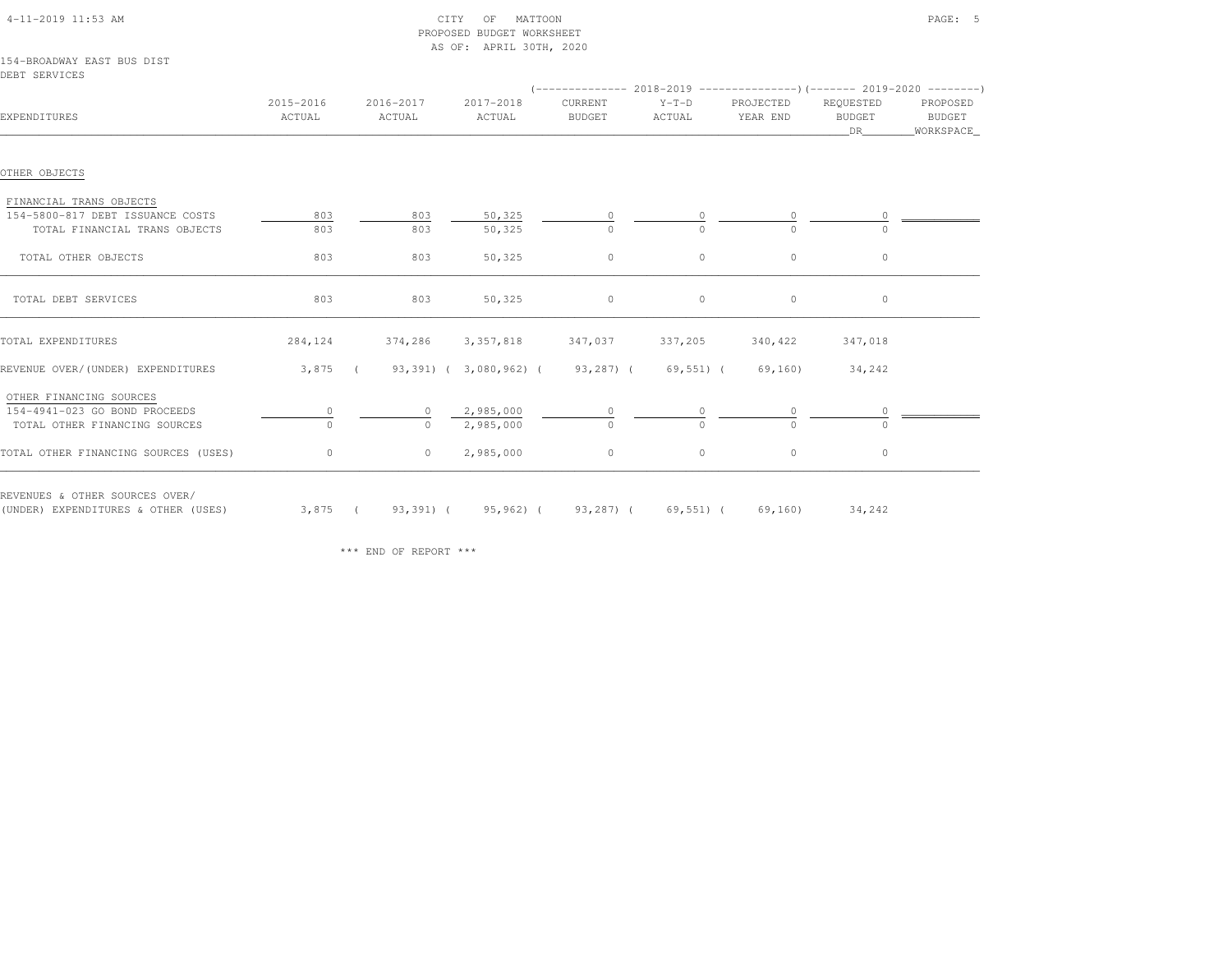| 155-I-57 EAST BUSINESS DIST                                                       |                     |                     | $11000 + 1111111000000$ |                          |                   |                       |                                  |                                   |
|-----------------------------------------------------------------------------------|---------------------|---------------------|-------------------------|--------------------------|-------------------|-----------------------|----------------------------------|-----------------------------------|
| <b>REVENUES</b>                                                                   | 2015-2016<br>ACTUAL | 2016-2017<br>ACTUAL | 2017-2018<br>ACTUAL     | CURRENT<br><b>BUDGET</b> | $Y-T-D$<br>ACTUAL | PROJECTED<br>YEAR END | REQUESTED<br><b>BUDGET</b><br>DR | PROPOSED<br>BUDGET<br>_WORKSPACE_ |
| TAXES                                                                             |                     |                     |                         |                          |                   |                       |                                  |                                   |
| OTHER TAX RECEIPTS<br>155-4193-023 SALES TAX RECEIPTS<br>TOTAL OTHER TAX RECEIPTS | 2,448<br>2,448      | 3,527<br>3,527      | 2,971<br>2,971          | 3,000<br>3,000           | 2,745<br>2,745    | 2,764<br>2,764        | 2,800<br>2,800                   |                                   |
| TOTAL TAXES                                                                       | 2,448               | 3,527               | 2,971                   | 3,000                    | 2,745             | 2,764                 | 2,800                            |                                   |
| INVESTMENT EARNINGS                                                               |                     |                     |                         |                          |                   |                       |                                  |                                   |
| INTEREST EARNINGS                                                                 |                     |                     |                         |                          |                   |                       |                                  |                                   |
| CONTRIB & OTHER MISC REV                                                          |                     |                     |                         |                          |                   |                       |                                  |                                   |
| CONTRIBUTIONS & MISC REV                                                          |                     |                     |                         |                          |                   |                       |                                  |                                   |
| TOTAL REVENUES                                                                    | 2,448               | 3,527               | 2,971                   | 3,000                    | 2,745             | 2,764                 | 2,800                            |                                   |

 4-11-2019 11:53 AM CITY OF MATTOON PAGE: 1 PROPOSED BUDGET WORKSHEETAS OF: APRIL 30TH, 2020

#### 155-I-57 EAST BUSINESS DIST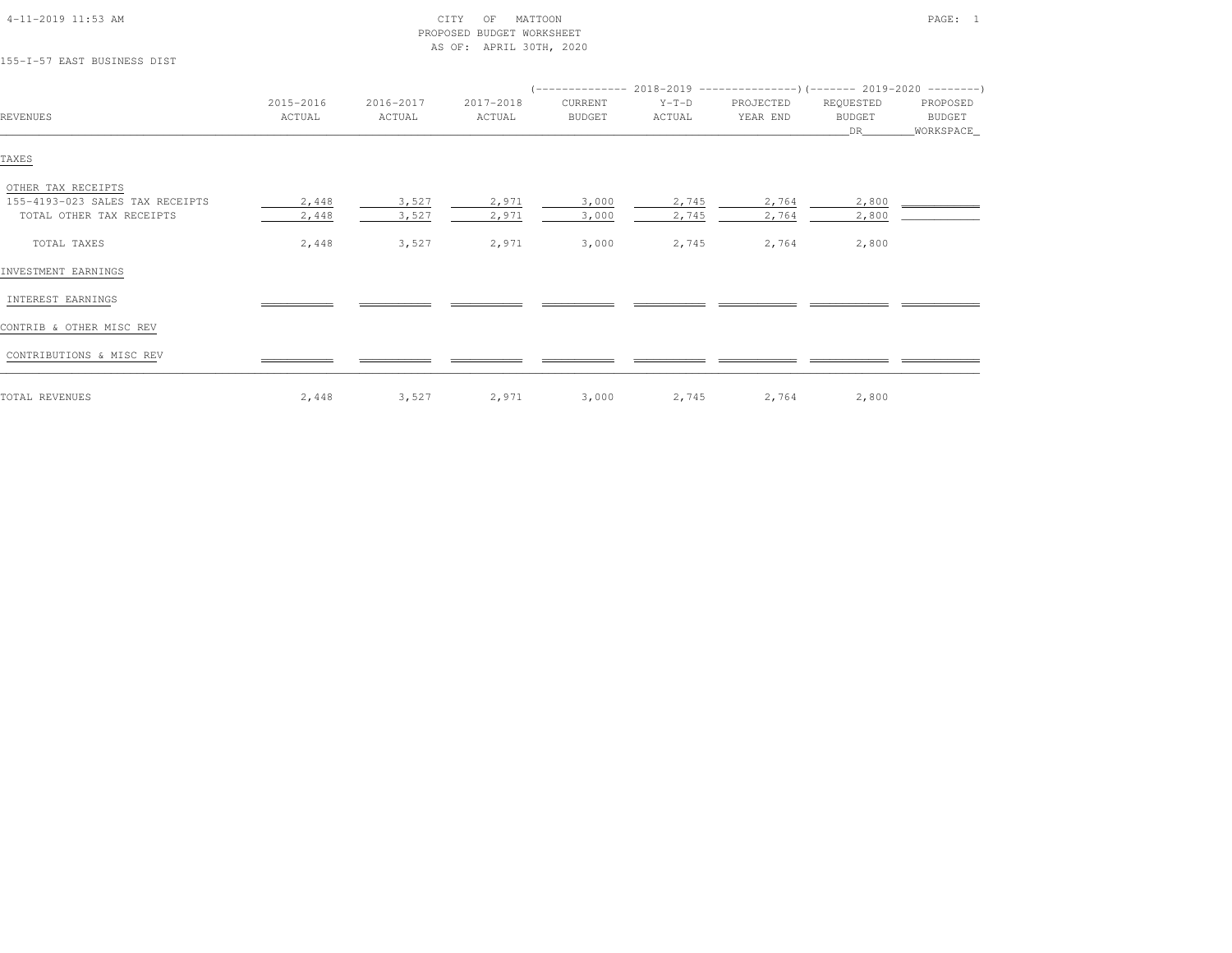|                                                        |           |           | PROPOSED BUDGET WORKSHEET |         |             |           |           |             |
|--------------------------------------------------------|-----------|-----------|---------------------------|---------|-------------|-----------|-----------|-------------|
|                                                        |           |           | AS OF: APRIL 30TH, 2020   |         |             |           |           |             |
| 155-I-57 EAST BUSINESS DIST<br>I-57 EAST BUSINESS DIST |           |           |                           |         |             |           |           |             |
|                                                        |           |           |                           |         |             |           |           |             |
|                                                        | 2015-2016 | 2016-2017 | 2017-2018                 | CURRENT | $Y-T-D$     | PROJECTED | REQUESTED | PROPOSED    |
| EXPENDITURES                                           | ACTUAL    | ACTUAL    | ACTUAL                    | BUDGET  | ACTUAL      | YEAR END  | BUDGET    | BUDGET      |
|                                                        |           |           |                           |         |             |           | DR        | _WORKSPACE_ |
|                                                        |           |           |                           |         |             |           |           |             |
| OTHER PURCHASED SERVICES                               |           |           |                           |         |             |           |           |             |
| PROFESSIONAL SERVICES                                  |           |           |                           |         |             |           |           |             |
|                                                        |           |           |                           |         |             |           |           |             |
| REVENUE OVER/(UNDER) EXPENDITURES                      | 2,448     | 3,527     | 2,971                     |         | 3,000 2,745 | 2,764     | 2,800     |             |

4-11-2019 11:53 AM CITY OF MATTOON PAGE: 2

\*\*\* END OF REPORT \*\*\*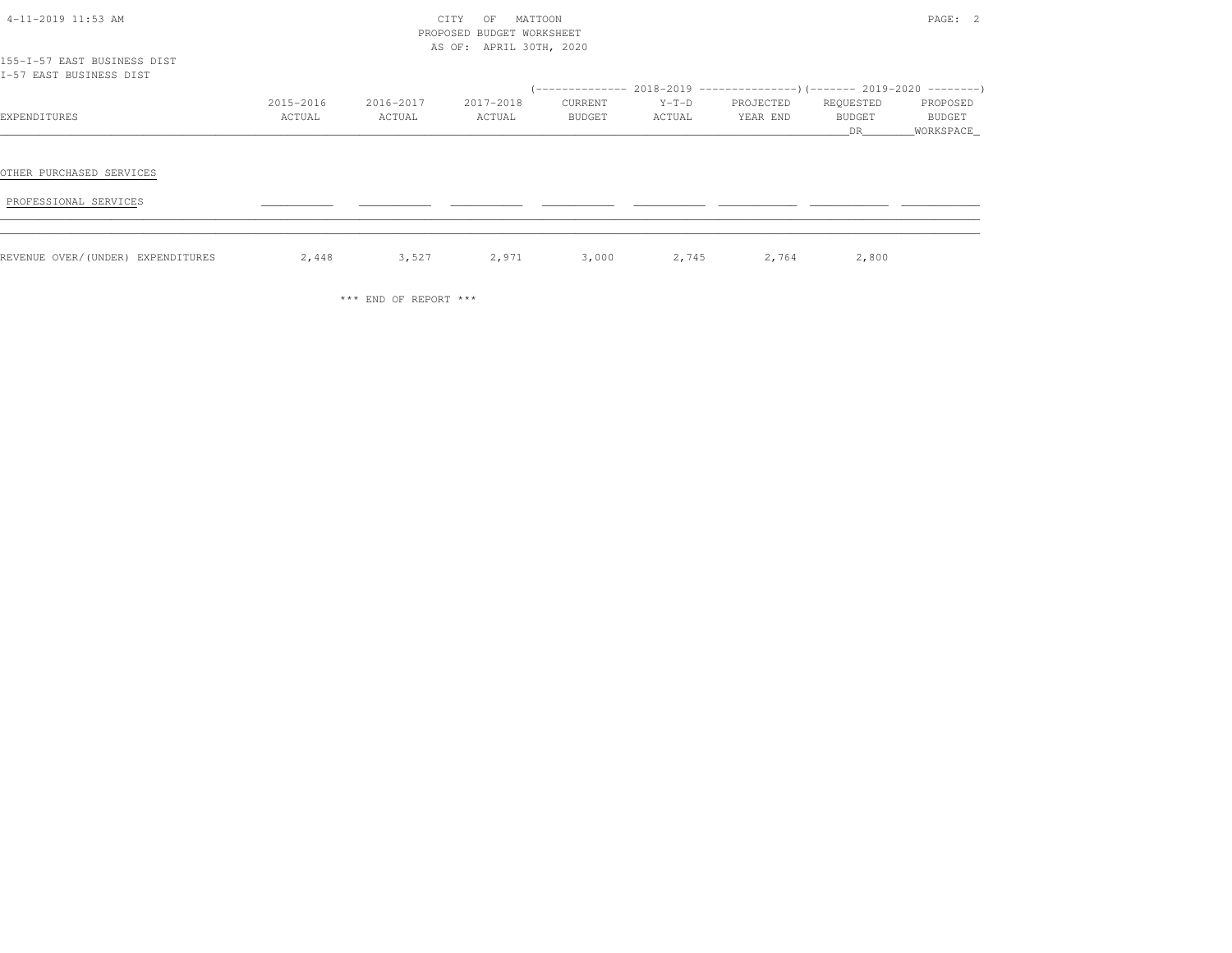| 4-11-2019 11:53 AM |  |
|--------------------|--|

#### $\begin{array}{ccc} \text{CITY} & \text{OF} & \text{MATTOON} \end{array}$  PROPOSED BUDGET WORKSHEETAS OF: APRIL 30TH, 2020

# 171-MATTOON PUBLIC LIBRARY

| REVENUES                                                                  | 2015-2016<br>ACTUAL | 2016-2017<br>ACTUAL | 2017-2018<br>ACTUAL | CURRENT<br><b>BUDGET</b> | $Y-T-D$<br>ACTUAL | PROJECTED<br>YEAR END | REQUESTED<br><b>BUDGET</b><br>DR | PROPOSED<br>BUDGET<br>WORKSPACE_ |
|---------------------------------------------------------------------------|---------------------|---------------------|---------------------|--------------------------|-------------------|-----------------------|----------------------------------|----------------------------------|
| TAXES                                                                     |                     |                     |                     |                          |                   |                       |                                  |                                  |
| LIMITED RATE PROP TAXES                                                   |                     |                     |                     |                          |                   |                       |                                  |                                  |
| 171-4118-010 PROPERTY TAXES                                               | $\circ$             | $\circ$             | $\circ$             | 457,772                  |                   | $\circ$               | 471,858                          |                                  |
| TOTAL LIMITED RATE PROP TAXES                                             | $\circ$             | $\circ$             | $\circ$             | 457,772                  |                   | $\circ$               | 471,858                          |                                  |
| TOTAL TAXES                                                               | $\circ$             | $\circ$             | $\circ$             | 457,772                  | $\circ$           | $\circ$               | 471,858                          |                                  |
| INTERGOVERNMENTAL REV                                                     |                     |                     |                     |                          |                   |                       |                                  |                                  |
| STATE GOVT GRANTS                                                         |                     |                     |                     |                          |                   |                       |                                  |                                  |
| 171-4322-022 STATE OPERATING (PER CAPIT                                   | $\sim$ 0            | $\circ$             | $\circ$             | 14,300                   | 0                 | $\circ$               | 21,000                           |                                  |
| TOTAL STATE GOVT GRANTS                                                   | $\circ$             | $\circ$             | $\circ$             | 14,300                   | $\Omega$          | $\circ$               | 21,000                           |                                  |
| TOTAL INTERGOVERNMENTAL REV                                               | $\circ$             | $\circ$             | $\mathbb O$         | 14,300                   | $\circ$           | $\circ$               | 21,000                           |                                  |
| CHARGES FOR SERVICES                                                      |                     |                     |                     |                          |                   |                       |                                  |                                  |
| GENERAL GOVT CHARGES                                                      |                     |                     |                     |                          |                   |                       |                                  |                                  |
| 171-4419-010 MISC. CHARGES                                                | $\circ$             | 0                   |                     | 0                        |                   | $\circ$               | 8,820                            |                                  |
| TOTAL GENERAL GOVT CHARGES                                                | $\circ$             | $\circ$             | $\circ$             | $\mathbf{0}$             |                   | $\Omega$              | 8,820                            |                                  |
| TOTAL CHARGES FOR SERVICES                                                | $\circ$             | $\circ$             | $\circ$             | $\circ$                  | $\mathbb O$       | $\circ$               | 8,820                            |                                  |
| FINES & FORFEITURES                                                       |                     |                     |                     |                          |                   |                       |                                  |                                  |
| OTHER FINES                                                               |                     |                     |                     |                          |                   |                       |                                  |                                  |
| 171-4520-010 FINES & FORFEITS                                             | $\circ$             | 0                   | $\circ$             | 4,800                    |                   |                       | 6,300                            |                                  |
| TOTAL OTHER FINES                                                         | $\circ$             | $\Omega$            | $\circ$             | 4,800                    | $\Omega$          | $\Omega$              | 6,300                            |                                  |
| TOTAL FINES & FORFEITURES                                                 | $\circ$             | $\circ$             | $\circ$             | 4,800                    | $\circ$           | $\circ$               | 6,300                            |                                  |
| INVESTMENT EARNINGS                                                       |                     |                     |                     |                          |                   |                       |                                  |                                  |
| INTEREST EARNINGS                                                         |                     |                     |                     |                          |                   |                       |                                  |                                  |
| 171-4610-010 INTEREST EARNINGS                                            | $\circ$             | $\circ$             |                     | $\circ$                  |                   | $\overline{0}$        | 1,920                            |                                  |
| TOTAL INTEREST EARNINGS                                                   | $\circ$             | $\circ$             | $\circ$             | $\circ$                  | $\frac{0}{0}$     | $\circ$               | 1,920                            |                                  |
| TOTAL INVESTMENT EARNINGS                                                 | $\circ$             | $\circ$             | $\circ$             | $\circ$                  | $\mathbb O$       | $\circ$               | 1,920                            |                                  |
| CONTRIB & OTHER MISC REV                                                  |                     |                     |                     |                          |                   |                       |                                  |                                  |
|                                                                           |                     |                     |                     |                          |                   |                       |                                  |                                  |
| CONTRIBUTIONS & MISC REV                                                  |                     |                     |                     |                          |                   |                       |                                  |                                  |
| 171-4805-010 CONTRIBUTIONS & OTHER MISC<br>TOTAL CONTRIBUTIONS & MISC REV | $\circ$<br>$\circ$  | $\circ$             | $\circ$             | 27,124<br>27,124         | $\circ$           | 0<br>$\circ$          | 83,000<br>83,000                 |                                  |
|                                                                           |                     |                     |                     |                          |                   |                       |                                  |                                  |
| TOTAL CONTRIB & OTHER MISC REV                                            | $\circ$             | $\circ$             | $\circ$             | 27,124                   | $\circ$           | $\circ$               | 83,000                           |                                  |
| TOTAL REVENUES                                                            | $\circ$             | $\circ$             | $\circ$             | 503,996                  | $\circ$           | $\circ$               | 592,898                          |                                  |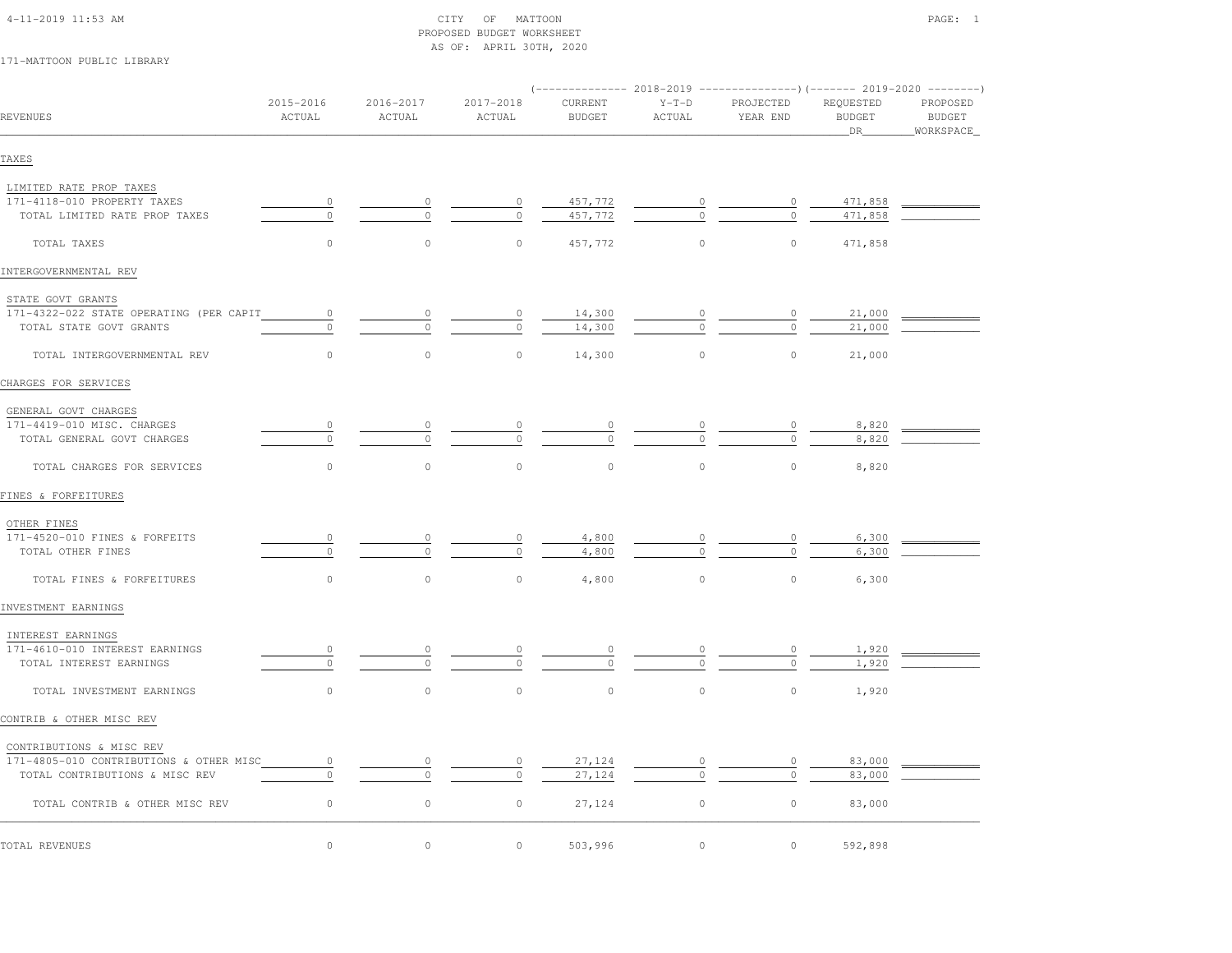| $4-11-2019$ $11:53$ AM                               |                     |                     | OF MATTOON<br>CITY<br>PROPOSED BUDGET WORKSHEET<br>AS OF: APRIL 30TH, 2020 |                          |                   |                       |                                  | PAGE: 2                                |
|------------------------------------------------------|---------------------|---------------------|----------------------------------------------------------------------------|--------------------------|-------------------|-----------------------|----------------------------------|----------------------------------------|
| 171-MATTOON PUBLIC LIBRARY<br>MATTOON PUBLIC LIBRARY |                     |                     |                                                                            |                          |                   |                       |                                  |                                        |
| EXPENDITURES                                         | 2015-2016<br>ACTUAL | 2016-2017<br>ACTUAL | 2017-2018<br>ACTUAL                                                        | CURRENT<br><b>BUDGET</b> | $Y-T-D$<br>ACTUAL | PROJECTED<br>YEAR END | REQUESTED<br><b>BUDGET</b><br>DR | PROPOSED<br><b>BUDGET</b><br>WORKSPACE |
| PERSONNEL SERVICES                                   |                     |                     |                                                                            |                          |                   |                       |                                  |                                        |
| SALARIES & WAGES                                     |                     |                     |                                                                            |                          |                   |                       |                                  |                                        |
| 171-5507-111 SALARIES OF REGULAR EMPLOY              | $\circ$             | $\circ$             | $\circ$                                                                    | 133,800                  | $\circ$           | $\circ$               | 206,000                          |                                        |
| 171-5507-112 SALARIES OF TEMP EMPLOYEES              | $\mathbb O$         | $\circ$             | $\circ$                                                                    | 73,500                   | $\circ$           | $\circ$               | 62,516                           |                                        |
| TOTAL SALARIES & WAGES                               | $\cap$              |                     | $\cap$                                                                     | 207,300                  | $\Omega$          | $\cap$                | 268,516                          |                                        |
| TOTAL PERSONNEL SERVICES                             | $\bigcap$           | $\bigcap$           | $\bigcap$                                                                  | 207,300                  | $\Omega$          | $\Omega$              | 268,516                          |                                        |
| EMPLOYEE BENEFITS                                    |                     |                     |                                                                            |                          |                   |                       |                                  |                                        |
| GROUP INSURANCE                                      |                     |                     |                                                                            |                          |                   |                       |                                  |                                        |
| 171-5507-211 GROUP HEALTH INSURANCE                  | $\circ$             | $\circ$             | $\circ$                                                                    | 63,000                   | $\overline{0}$    | $\overline{0}$        | 69,100                           |                                        |
| 171-5507-212 GROUP LIFE INSURANCE                    | $\mathbb O$         | $\circ$             | $\mathbb O$                                                                | 715                      | $\mathbb O$       | $\circ$               | 800                              |                                        |
| TOTAL GROUP INSURANCE                                |                     |                     |                                                                            | 63,715                   |                   |                       | 69,900                           |                                        |
| SOCIAL SECURITY CONTRIB                              |                     |                     |                                                                            |                          |                   |                       |                                  |                                        |
| 171-5507-221 FICA                                    | $\circ$             | $\circ$             | $\circ$                                                                    | 12,000                   | $\circ$           | $\overline{0}$        | 16,512                           |                                        |
| 171-5507-222 MEDICARE                                | $\circ$             | $\circ$             | $\circ$                                                                    | 2,500                    | $\mathbb O$       | $\circ$               | 3,480                            |                                        |
| TOTAL SOCIAL SECURITY CONTRIB                        |                     |                     | $\Omega$                                                                   | 14,500                   |                   |                       | 19,992                           |                                        |
| RETIREMENT CONTRIBTUIONS                             |                     |                     |                                                                            |                          |                   |                       |                                  |                                        |
| 171-5507-231 IMRF CONTRIBUTIONS                      |                     | $\frac{0}{0}$       | $\frac{0}{0}$                                                              | 17,900                   |                   |                       | 17,200                           |                                        |
| TOTAL RETIREMENT CONTRIBTUIONS                       |                     |                     |                                                                            | 17,900                   |                   |                       | 17,200                           |                                        |
| UNEMPLOYMNT COMPENSATION                             |                     |                     |                                                                            |                          |                   |                       |                                  |                                        |
| 171-5507-240 UNEMPLOYMENT CONTRIBUTIONS              | $\circ$             | $\overline{0}$      | $\overline{0}$                                                             | 2,800                    | $\overline{0}$    |                       | 960                              |                                        |
| TOTAL UNEMPLOYMNT COMPENSATION                       |                     |                     | $\Omega$                                                                   | 2,800                    |                   |                       | 960                              |                                        |
| WORKER'S COMPENSATION                                |                     |                     |                                                                            |                          |                   |                       |                                  |                                        |
| 171-5507-250 WORKER'S COMPENSATION                   | $\circ$             |                     |                                                                            | 350                      |                   |                       | 350                              |                                        |
| TOTAL WORKER'S COMPENSATION                          | $\cap$              |                     | $\cap$                                                                     | 350                      | $\cap$            | $\cap$                | 350                              |                                        |
| TOTAL EMPLOYEE BENEFITS                              | $\circ$             | $\circ$             | $\circ$                                                                    | 99,265                   | $\circ$           | $\circ$               | 108,402                          |                                        |
| SUPPLIES                                             |                     |                     |                                                                            |                          |                   |                       |                                  |                                        |

| GENERAL SUPPLIES                       |  |        |  |        |  |
|----------------------------------------|--|--------|--|--------|--|
| 171-5507-311 OFFICE SUPPLIES           |  | 12,800 |  | 17,400 |  |
| 171-5507-312 CLEANING SUPPLIES         |  | 17,400 |  | 17,400 |  |
| TOTAL GENERAL SUPPLIES                 |  | 30,200 |  | 34,800 |  |
| ENERGY                                 |  |        |  |        |  |
| 171-5507-321 NATURAL GAS & ELECTRICITY |  | 31,000 |  | 32,000 |  |
| TOTAL ENERGY                           |  | 31,000 |  | 32,000 |  |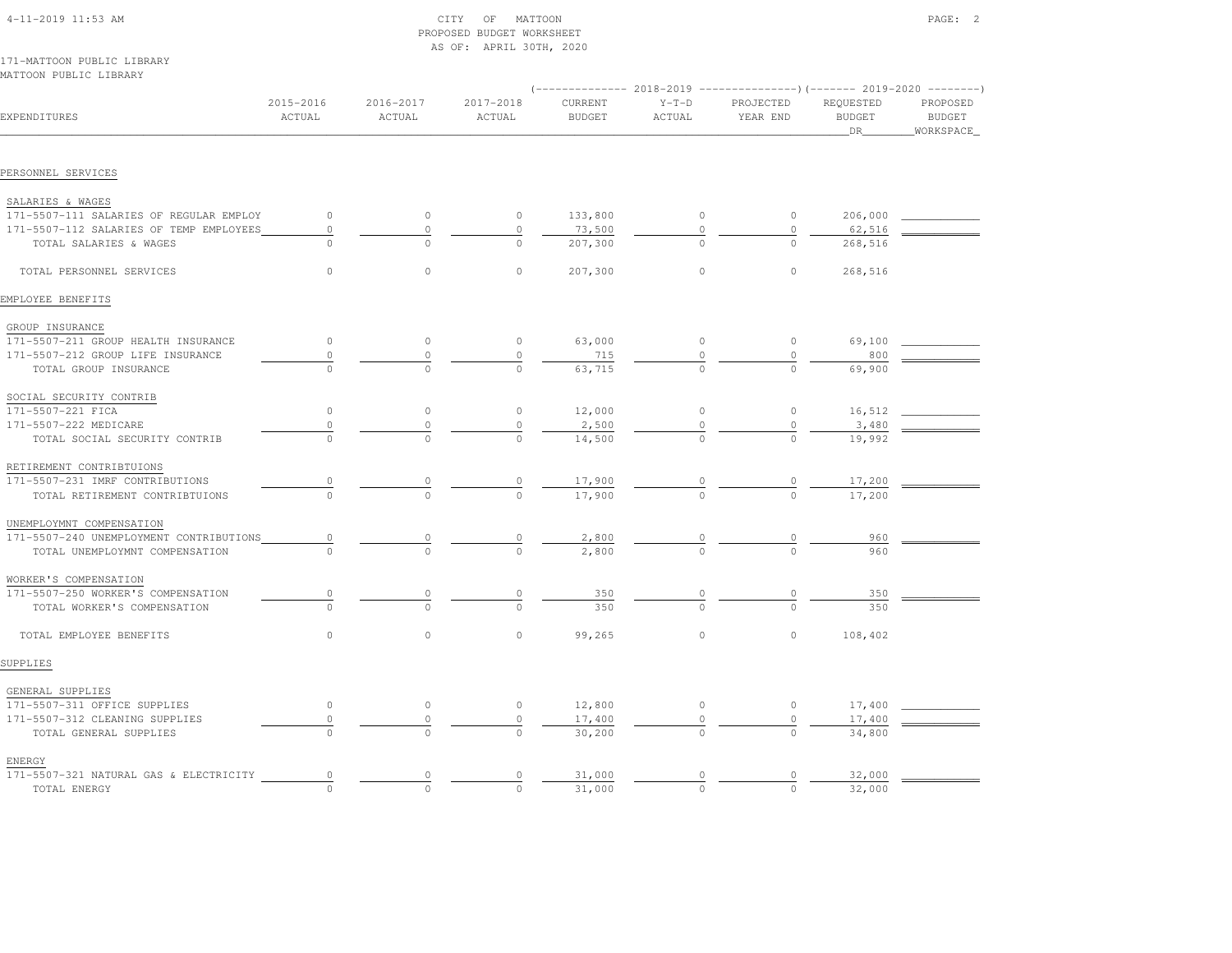## 4-11-2019 11:53 AM CITY OF MATTOON PAGE: 3 PROPOSED BUDGET WORKSHEETAS OF: APRIL 30TH, 2020

171-MATTOON PUBLIC LIBRARYMATTOON PUBLIC LIBRARY

| EXPENDITURES                            | 2015-2016<br>ACTUAL | $2016 - 2017$<br>ACTUAL | 2017-2018<br>ACTUAL | CURRENT<br><b>BUDGET</b> | $Y-T-D$<br>ACTUAL | PROJECTED<br>YEAR END | REQUESTED<br><b>BUDGET</b><br>DR. | PROPOSED<br><b>BUDGET</b><br>WORKSPACE |
|-----------------------------------------|---------------------|-------------------------|---------------------|--------------------------|-------------------|-----------------------|-----------------------------------|----------------------------------------|
|                                         |                     |                         |                     |                          |                   |                       |                                   |                                        |
| BOOKS & PERIODICALS                     |                     |                         |                     |                          |                   |                       |                                   |                                        |
| 171-5507-340 BOOKS                      |                     |                         | 0                   | 37,000                   |                   | $\circ$               | 31,200                            |                                        |
| TOTAL BOOKS & PERIODICALS               | $\Omega$            | $\Omega$                | $\Omega$            | 37,000                   |                   | $\Omega$              | 31,200                            |                                        |
| TOTAL SUPPLIES                          | $\circ$             | $\circ$                 | $\circ$             | 98,200                   | $\circ$           | $\circ$               | 98,000                            |                                        |
| PURCHASED PROP MAINT SRV                |                     |                         |                     |                          |                   |                       |                                   |                                        |
| UTILITY SERVICES                        |                     |                         |                     |                          |                   |                       |                                   |                                        |
| 171-5507-410 WATER & SEWER              |                     |                         | 0                   | 3,000                    |                   |                       | 2,500                             |                                        |
| TOTAL UTILITY SERVICES                  |                     |                         | $\Omega$            | 3,000                    | $\frac{0}{0}$     | $\frac{0}{0}$         | 2,500                             |                                        |
| CLEANING SERVICES                       |                     |                         |                     |                          |                   |                       |                                   |                                        |
| 171-5507-424 LAWN CARE                  | $\overline{0}$      |                         | $\overline{0}$      | 2,400                    |                   | $\overline{0}$        | 2,500                             |                                        |
| TOTAL CLEANING SERVICES                 | $\Omega$            | $\cap$                  | $\cap$              | 2,400                    | $\frac{0}{0}$     | $\Omega$              | 2,500                             |                                        |
| REPAIR & MAINT SERVICES                 |                     |                         |                     |                          |                   |                       |                                   |                                        |
| 171-5507-432 REPAIR OF STRUCTURES       | $\mathbf{0}$        | $\mathbf{0}$            | 0                   | 14,000                   | $\circ$           | $\circ$               | 10,005                            |                                        |
| 171-5507-435 ELEVATOR SERVICE AGREEMENT | $\mathbf{0}$        | $\circ$                 | $\circ$             | 2,800                    | $\circ$           | $\circ$               | 3,000                             |                                        |
| 171-5507-436 PEST CONTROL SERVICES      | $\circ$             | $\circ$                 | $\circ$             | 1,600                    | $\circ$           | $\circ$               | 160                               |                                        |
| 171-5507-437 SECURITY MONITORING SERVIC | $\circ$             | 0                       | $\circ$             | 1,700                    | 0                 | $\circ$               | 1,800                             |                                        |
| TOTAL REPAIR & MAINT SERVICES           | $\cap$              | $\Omega$                | $\Omega$            | 20,100                   | $\Omega$          | $\Omega$              | 14,965                            |                                        |
| RENTALS                                 |                     |                         |                     |                          |                   |                       |                                   |                                        |
| TOTAL PURCHASED PROP MAINT SRV          | $\circ$             | $\circ$                 | $\circ$             | 25,500                   | $\circ$           | $\circ$               | 19,965                            |                                        |
| OTHER PURCHASED SERVICES                |                     |                         |                     |                          |                   |                       |                                   |                                        |
| PROFESSIONAL SERVICES                   |                     |                         |                     |                          |                   |                       |                                   |                                        |
| 171-5507-513 AUDITING                   | $\circ$             | $\circ$                 | $\circ$             | 1,250                    | $\circ$           | $\circ$               | 1,350                             |                                        |
| 171-5507-516 TECHNOLOGY SUPPORT SERVICE | $\mathbf{0}$        | $\circ$                 | $\circ$             | 4,600                    | $\circ$           | $\circ$               | 5,400                             |                                        |
| TOTAL PROFESSIONAL SERVICES             | $\Omega$            | $\Omega$                | $\Omega$            | 5,850                    | $\Omega$          | $\cap$                | 6,750                             |                                        |
| INSURANCE                               |                     |                         |                     |                          |                   |                       |                                   |                                        |
| 171-5507-523 PROPERTY & CASUALTY INSURA | $\circ$             | $\theta$                | $\overline{0}$      | 11,000                   |                   | $\frac{0}{\sqrt{2}}$  | 9,000                             |                                        |
| TOTAL INSURANCE                         | $\cap$              | $\cap$                  | $\Omega$            | 11,000                   | $\frac{0}{0}$     |                       | 9,000                             |                                        |
| COMMUNICATION                           |                     |                         |                     |                          |                   |                       |                                   |                                        |
| 171-5507-531 POSTAGE                    | $\circ$             | $\circ$                 | $\circ$             | 2,000                    | $\circ$           | $\circ$               | 480                               |                                        |
| 171-5507-532 TELEPHONE                  | $\mathbb O$         | $\circ$                 | $\mathbb O$         | 14,000                   | $\circ$           | $\circ$               | 14,000                            |                                        |
| TOTAL COMMUNICATION                     | $\Omega$            | $\Omega$                | $\Omega$            | 16,000                   | $\Omega$          | $\Omega$              | 14,480                            |                                        |
| EMPLOYEE BUSINESS EXP                   |                     |                         |                     |                          |                   |                       |                                   |                                        |
| 171-5507-562 TRAVEL & TRAINING          | $\circ$             | 0                       | 0                   | 1,000                    | 0                 | 0                     | 1,250                             |                                        |
| TOTAL EMPLOYEE BUSINESS EXP             | $\circ$             | $\Omega$                | $\Omega$            | 1,000                    | $\Omega$          | $\Omega$              | 1,250                             |                                        |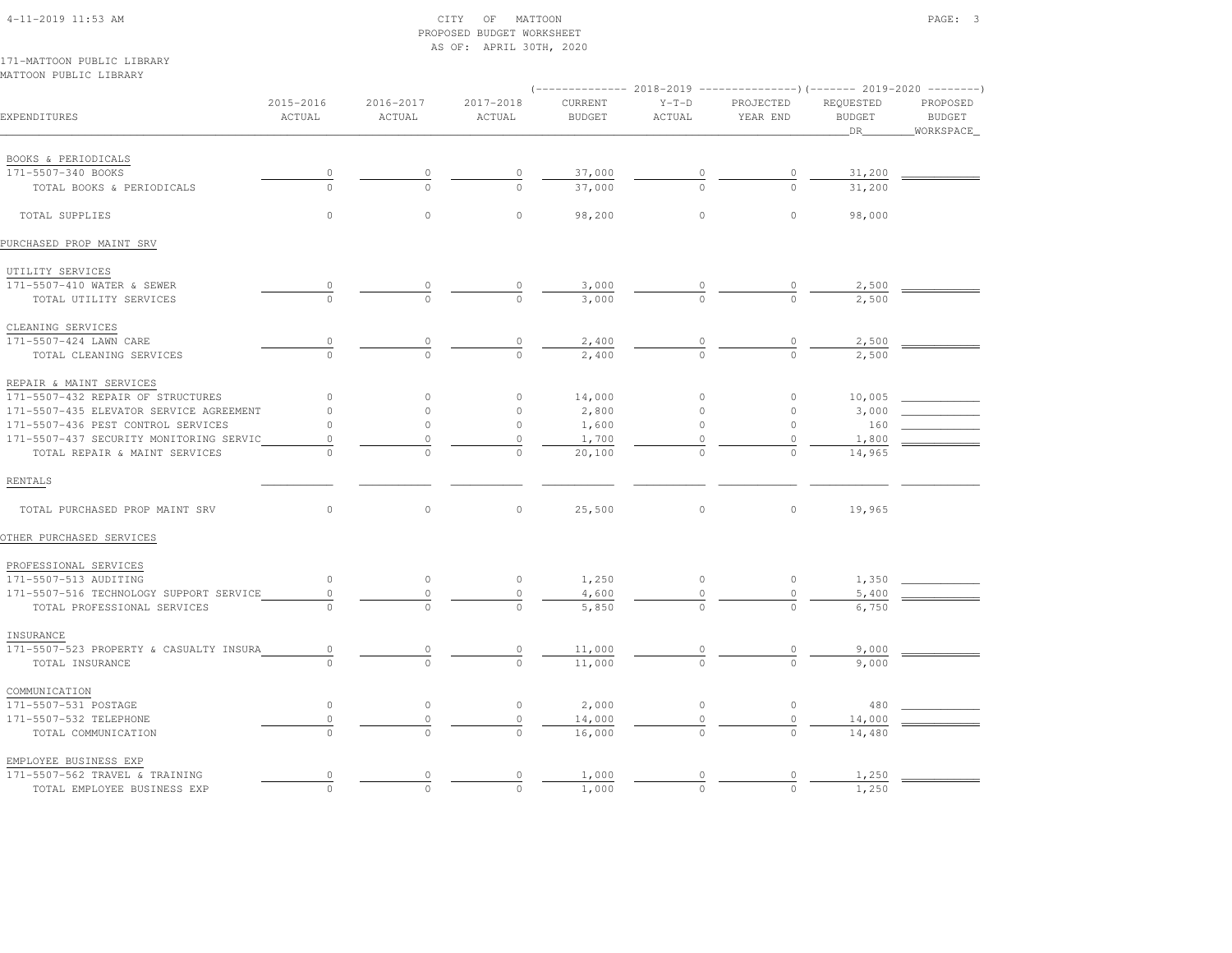| $4-11-2019$ $11:53$ AM |  |
|------------------------|--|

#### $\text{CITY}$  of MATTOON  $\text{PAGE:}$  4 PROPOSED BUDGET WORKSHEETAS OF: APRIL 30TH, 2020

171-MATTOON PUBLIC LIBRARYMATTOON PUBLIC LIBRARY

| EXPENDITURES                            | 2015-2016<br>ACTUAL | 2016-2017<br>ACTUAL | 2017-2018<br>ACTUAL | CURRENT<br><b>BUDGET</b> | $Y-T-D$<br>ACTUAL | PROJECTED<br>YEAR END | REQUESTED<br><b>BUDGET</b><br>_DR_ | PROPOSED<br><b>BUDGET</b><br>_WORKSPACE_ |
|-----------------------------------------|---------------------|---------------------|---------------------|--------------------------|-------------------|-----------------------|------------------------------------|------------------------------------------|
| OTHER PURCHASED SERVICES                |                     |                     |                     |                          |                   |                       |                                    |                                          |
| 171-5507-571 DUES & MEMBERSHIPS         | $\circ$             | $\circ$             | $\circ$             | 12,000                   | $\circ$           | $\circ$               | 13,500                             |                                          |
| 171-5507-572 COMMUNITY PROMOTIONS       | $\circ$             | $\circ$             | $\circ$             | 10,000                   | $\circ$           | $\circ$               |                                    |                                          |
| 171-5507-579 MISCELLANEOUS PURCHASED SE | 0                   | 0                   | $\circ$             | 679                      | 0                 | $\circ$               | $\Omega$                           |                                          |
| TOTAL OTHER PURCHASED SERVICES          | $\cap$              | $\Omega$            | $\bigcap$           | 22,679                   | $\Omega$          | $\circ$               | 13,500                             |                                          |
| TOTAL OTHER PURCHASED SERVICES          | $\circ$             | $\circ$             | $\circ$             | 56,529                   | 0                 | $\circ$               | 44,980                             |                                          |
| PROPERTY                                |                     |                     |                     |                          |                   |                       |                                    |                                          |
| LAND                                    |                     |                     |                     |                          |                   |                       |                                    |                                          |
| <b>BUILDINGS</b>                        |                     |                     |                     |                          |                   |                       |                                    |                                          |
| IMPROVEMENTS-NOT BLDGS                  |                     |                     |                     |                          |                   |                       |                                    |                                          |
| 171-5507-730 IMPROVEMENTS OTHER THAN BU | 0                   |                     |                     | 3,000                    |                   |                       | 40,000                             |                                          |
| TOTAL IMPROVEMENTS-NOT BLDGS            |                     | $\cap$              | $\cap$              | 3,000                    |                   | $\cap$                | 40,000                             |                                          |
| MACHINERY & EQUIPMENT                   |                     |                     |                     |                          |                   |                       |                                    |                                          |
| 171-5507-740 MACHINERY & EQUIPMENT      | $\mathbb O$         | $\circ$             | 0                   | 5,000                    |                   | $\circ$               | 4,000                              |                                          |
| TOTAL MACHINERY & EQUIPMENT             | $\cap$              | $\cap$              | $\Omega$            | 5,000                    | $\Omega$          | $\Omega$              | 4,000                              |                                          |
| TOTAL PROPERTY                          | $\circ$             | $\circ$             | $\circ$             | 8,000                    | 0                 | $\circ$               | 44,000                             |                                          |
| OTHER OBJECTS                           |                     |                     |                     |                          |                   |                       |                                    |                                          |
| FINANCIAL TRANS OBJECTS                 |                     |                     |                     |                          |                   |                       |                                    |                                          |
| 171-5507-825 PER CAPITA GRANT EXPENDITU | $\circ$             | 0                   |                     | 14,300                   |                   |                       | 21,000                             |                                          |
| TOTAL FINANCIAL TRANS OBJECTS           |                     |                     |                     | 14,300                   |                   |                       | 21,000                             |                                          |
| COMPUTER INFO SYS OBJECT                |                     |                     |                     |                          |                   |                       |                                    |                                          |
| 171-5507-841 WIDE AREA NETWORK SOFTWARE | 0                   |                     |                     | 5,400                    |                   |                       | 5,400                              |                                          |
| TOTAL COMPUTER INFO SYS OBJECT          |                     | $\Omega$            | $\circ$             | 5,400                    |                   | $\Omega$              | 5,400                              |                                          |
| COMPUTER INFO SYS OBJECT                |                     |                     |                     |                          |                   |                       |                                    |                                          |
| 171-5507-863 COMPUTERS                  | 0                   | 0                   | 0                   | 18,000                   |                   |                       | 9,400                              |                                          |
| TOTAL COMPUTER INFO SYS OBJECT          | $\circ$             | $\circ$             | $\Omega$            | 18,000                   | $\mathbf{0}$      | $\Omega$              | 9,400                              |                                          |
| TOTAL OTHER OBJECTS                     | $\circ$             | $\circ$             | $\circ$             | 37,700                   | $\circ$           | $\circ$               | 35,800                             |                                          |
| TOTAL MATTOON PUBLIC LIBRARY            | $\circ$             | $\circ$             | $\circ$             | 532,494                  | $\circ$           | $\circ$               | 619,663                            |                                          |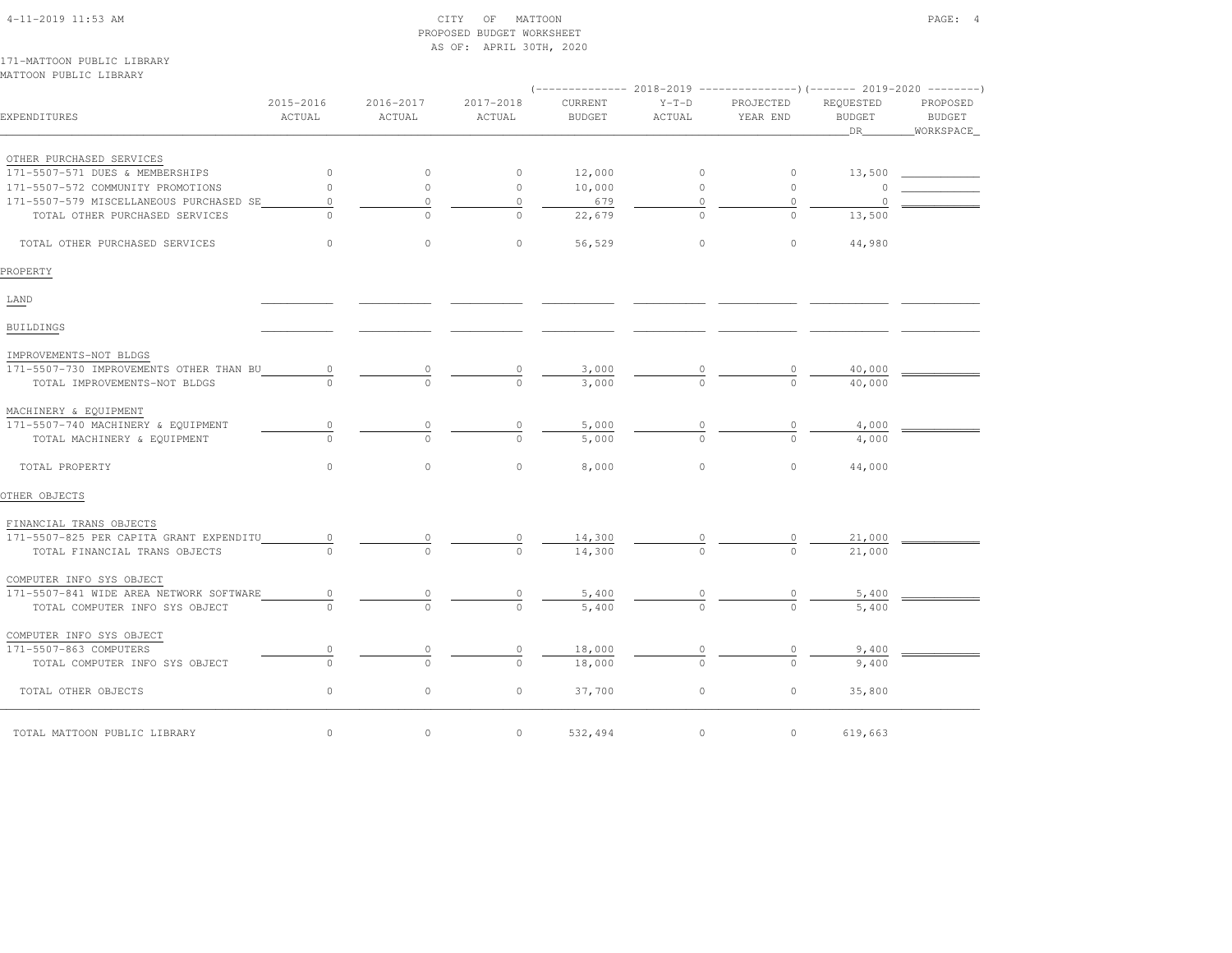|                                                                    |                     |                     | PROPOSED BUDGET WORKSHEET |                   |                   |                       |                                   |                                   |
|--------------------------------------------------------------------|---------------------|---------------------|---------------------------|-------------------|-------------------|-----------------------|-----------------------------------|-----------------------------------|
|                                                                    |                     |                     | AS OF: APRIL 30TH, 2020   |                   |                   |                       |                                   |                                   |
| 171-MATTOON PUBLIC LIBRARY<br>DEBT SERVICE                         |                     |                     |                           |                   |                   |                       |                                   |                                   |
| EXPENDITURES                                                       | 2015-2016<br>ACTUAL | 2016-2017<br>ACTUAL | 2017-2018<br>ACTUAL       | CURRENT<br>BUDGET | $Y-T-D$<br>ACTUAL | PROJECTED<br>YEAR END | REQUESTED<br><b>BUDGET</b><br>DR. | PROPOSED<br>BUDGET<br>_WORKSPACE_ |
| OTHER OBJECTS                                                      |                     |                     |                           |                   |                   |                       |                                   |                                   |
| FINANCIAL TRANS OBJECTS<br>171-5717-817 TRANS TO GENERAL FD PENSIO |                     |                     |                           | 4,020             |                   |                       |                                   |                                   |
| TOTAL FINANCIAL TRANS OBJECTS                                      |                     | $\Omega$            | $\Omega$                  | 4,020             | $\Omega$          | $\Omega$              | $\cap$                            |                                   |
| TOTAL OTHER OBJECTS                                                | $\circ$             | $\circ$             | $\circ$                   | 4,020             | $\circ$           | $\circ$               | $\circ$                           |                                   |
| TOTAL DEBT SERVICE                                                 | $\circ$             | 0                   | $\circ$                   | 4,020             | $\circ$           | $\circ$               | $\circ$                           |                                   |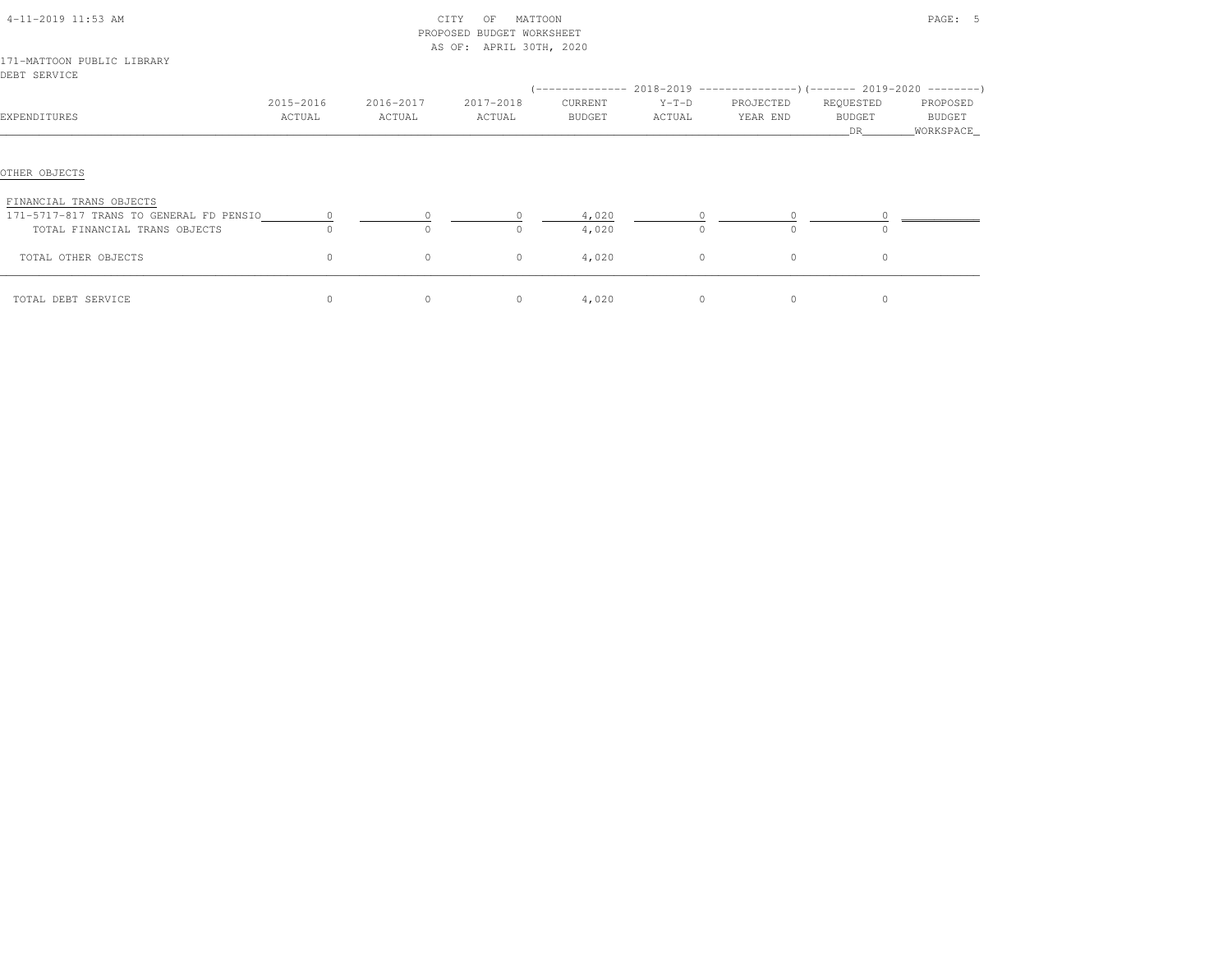| 4-11-2019 11:53 AM         |           |           | MATTOON<br>CITY<br>OF     |               |         |                                                                            |               | $\texttt{PAGE:}$ |
|----------------------------|-----------|-----------|---------------------------|---------------|---------|----------------------------------------------------------------------------|---------------|------------------|
|                            |           |           | PROPOSED BUDGET WORKSHEET |               |         |                                                                            |               |                  |
|                            |           |           | AS OF: APRIL 30TH, 2020   |               |         |                                                                            |               |                  |
| 171-MATTOON PUBLIC LIBRARY |           |           |                           |               |         |                                                                            |               |                  |
| DEBT SERVICE               |           |           |                           |               |         |                                                                            |               |                  |
|                            |           |           |                           |               |         | (-------------- 2018-2019 -----------------) (------- 2019-2020 ---------) |               |                  |
|                            | 2015-2016 | 2016-2017 | 2017-2018                 | CURRENT       | $Y-T-D$ | PROJECTED                                                                  | REQUESTED     | PROPOSED         |
| EXPENDITURES               | ACTUAL    | ACTUAL    | ACTUAL                    | <b>BUDGET</b> | ACTUAL  | YEAR END                                                                   | <b>BUDGET</b> | <b>BUDGET</b>    |
|                            |           |           |                           |               |         |                                                                            | DR.           | WORKSPACE        |

OTHER OBJECTS

FINANCIAL TRANS OBJECTS \_\_\_\_\_\_\_\_\_\_\_ \_\_\_\_\_\_\_\_\_\_\_ \_\_\_\_\_\_\_\_\_\_\_ \_\_\_\_\_\_\_\_\_\_\_ \_\_\_\_\_\_\_\_\_\_\_ \_\_\_\_\_\_\_\_\_\_\_\_ \_\_\_\_\_\_\_\_\_\_\_\_ \_\_\_\_\_\_\_\_\_\_\_\_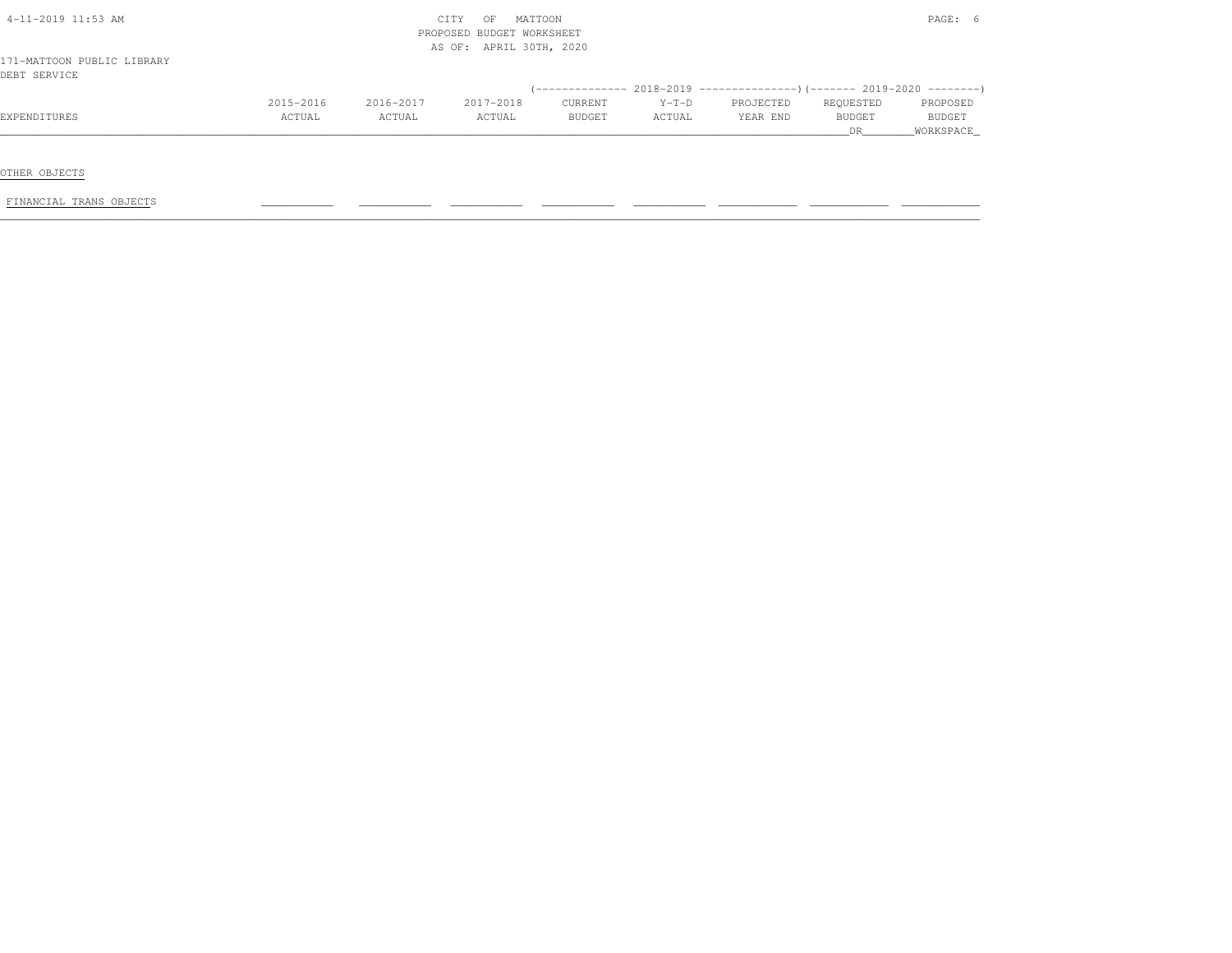| 4-11-2019 11:53 AM |  |
|--------------------|--|
|                    |  |

#### 4-11-2019 CITY OF MATTOON CITY OF MATTOON PAGE: 7 PROPOSED BUDGET WORKSHEETAS OF: APRIL 30TH, 2020

171-MATTOON PUBLIC LIBRARYINTEREST EXPENSE

| EXPENDITURES                            | 2015-2016<br>ACTUAL | 2016-2017<br>ACTUAL | 2017-2018<br>ACTUAL | CURRENT<br>BUDGET | $Y-T-D$<br>ACTUAL | PROJECTED<br>YEAR END | REQUESTED<br>BUDGET<br>DR 1 | PROPOSED<br>BUDGET<br>_WORKSPACE_ |
|-----------------------------------------|---------------------|---------------------|---------------------|-------------------|-------------------|-----------------------|-----------------------------|-----------------------------------|
| OTHER OBJECTS                           |                     |                     |                     |                   |                   |                       |                             |                                   |
| FINANCIAL TRANS OBJECTS                 |                     |                     |                     |                   |                   |                       |                             |                                   |
| 171-5790-817 INTEREST EXPENSE           |                     |                     | $\circ$             | 1,600             |                   | $\circ$               | 1,320                       |                                   |
| TOTAL FINANCIAL TRANS OBJECTS           |                     | $\Omega$            |                     | 1,600             |                   | 0                     | 1,320                       |                                   |
| TOTAL OTHER OBJECTS                     | $\circ$             | $\circ$             | $\circ$             | 1,600             | $\circ$           | $\circ$               | 1,320                       |                                   |
| TOTAL INTEREST EXPENSE                  | $\circ$             | $\circ$             | $\circ$             | 1,600             | $\circ$           | $\circ$               | 1,320                       |                                   |
| TOTAL EXPENDITURES                      | $\circ$             | $\circ$             | $\circ$             | 538,114           | $\circ$           | $\circ$               | 620,983                     |                                   |
| REVENUE OVER/(UNDER) EXPENDITURES       | $\circ$             | $\circ$             | 0(                  | 34,118)           | $\circ$           | $0 \left($            | 28,085)                     |                                   |
| OTHER FINANCING SOURCES                 |                     |                     |                     |                   |                   |                       |                             |                                   |
| 171-4901-010 TRANSFER OF REPLACEMENT TA | $\circ$             | $\Omega$            |                     | 36,374            |                   | 0                     | 32,142                      |                                   |
| TOTAL OTHER FINANCING SOURCES           | $\cap$              | $\Omega$            | $\Omega$            | 36,374            | $\Omega$          | $\Omega$              | 32,142                      |                                   |
| TOTAL OTHER FINANCING SOURCES (USES)    | $\circ$             | $\circ$             | $\circ$             | 36,374            | $\circ$           | $\circ$               | 32,142                      |                                   |
| REVENUES & OTHER SOURCES OVER/          |                     |                     |                     |                   |                   |                       |                             |                                   |
| (UNDER) EXPENDITURES & OTHER (USES)     | $\circ$             | $\circ$             | $\overline{0}$      | 2,256             | $\circ$           |                       | 4,057<br>$\overline{0}$     |                                   |

\*\*\* END OF REPORT \*\*\*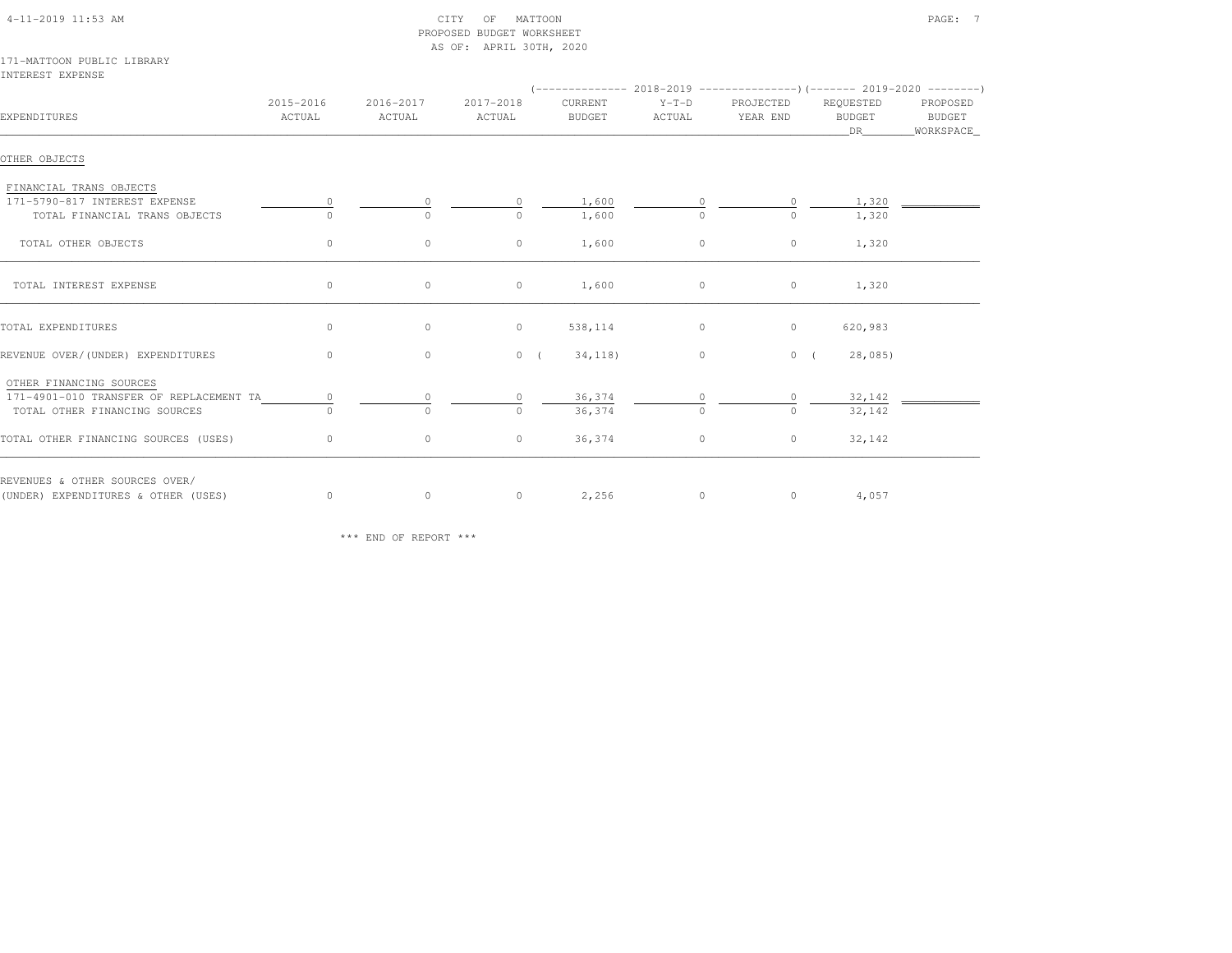| 4-11-2019 11:53 AM |  |
|--------------------|--|

#### $\begin{array}{ccc} \tt CTY & \tt OF & \tt MATTOON \end{array}$  PROPOSED BUDGET WORKSHEETAS OF: APRIL 30TH, 2020

| 211-WATER FUND |  |
|----------------|--|
|----------------|--|

|                                         |                     |                     |                     |                          |                   | $($ -------------- 2018-2019 -----------------) (------- 2019-2020 --------) |                                  |                                        |
|-----------------------------------------|---------------------|---------------------|---------------------|--------------------------|-------------------|------------------------------------------------------------------------------|----------------------------------|----------------------------------------|
| REVENUES                                | 2015-2016<br>ACTUAL | 2016-2017<br>ACTUAL | 2017-2018<br>ACTUAL | CURRENT<br><b>BUDGET</b> | $Y-T-D$<br>ACTUAL | PROJECTED<br>YEAR END                                                        | REQUESTED<br><b>BUDGET</b><br>DR | PROPOSED<br><b>BUDGET</b><br>WORKSPACE |
| INTERGOVERNMENTAL REV                   |                     |                     |                     |                          |                   |                                                                              |                                  |                                        |
| FEDERAL GOVT GRANTS                     |                     |                     |                     |                          |                   |                                                                              |                                  |                                        |
| STATE GOVT GRANTS                       |                     |                     |                     |                          |                   |                                                                              |                                  |                                        |
| CHARGES FOR SERVICES                    |                     |                     |                     |                          |                   |                                                                              |                                  |                                        |
| WTR FD REVENUES & OTHER                 |                     |                     |                     |                          |                   |                                                                              |                                  |                                        |
| 211-4461-021 WATER SALES                | 3,632,761           | 3,713,636           | 3,725,930           | 3,700,000                | 3, 425, 453       | 3,660,541                                                                    | 3,650,000                        |                                        |
| 211-4462-021 UTILITY TAX                | 120,094             | 125,155             | 121,464             | 121,000                  | 109,428           | 118,070                                                                      | 121,000                          |                                        |
| 211-4463-021 RELIANT ENERGY SALES       | 79,057              | 106,251             | 96,977              | 90,000                   | 93,164            | 101,429                                                                      | 95,000                           |                                        |
| 211-4464-021 FARM INCOME                | 6,775               | 6,055               | 7,980               | 7,000                    | 7,980             | 7,980                                                                        | 7,000                            |                                        |
| 211-4465-021 LEASES & RENTALS           | 8,815               | 8,886               | 8,654               | 8,000                    | 8,773             | 8,654                                                                        | 8,000                            |                                        |
| 211-4466-021 PERMITS & TAPPING FEES     | 3,010               | 4,900               | 4,775               | 4,500                    | 4,925             | 3,750                                                                        | 4,000                            |                                        |
| 211-4469-021 MISC. & SUNDRY WATER CHARG | 23,505              | 30,948              | 31,284              | 27,500                   | 30,924            | 32,769                                                                       | 29,000                           | $\overline{\phantom{a}}$               |
| TOTAL WTR FD REVENUES & OTHER           | 3,874,016           | 3,995,831           | 3,997,064           | 3,958,000                | 3,680,646         | 3,933,193                                                                    | 3,914,000                        |                                        |
| TOTAL CHARGES FOR SERVICES              | 3,874,016           | 3,995,831           | 3,997,064           | 3,958,000                | 3,680,646         | 3,933,193                                                                    | 3,914,000                        |                                        |
| INVESTMENT EARNINGS                     |                     |                     |                     |                          |                   |                                                                              |                                  |                                        |
| INTEREST EARNINGS                       |                     |                     |                     |                          |                   |                                                                              |                                  |                                        |
| 211-4610-021 INTEREST EARNINGS          | 1,452               | 806                 | 4,944               | 800                      | 9,218             | 9,326                                                                        | 4,000                            |                                        |
| TOTAL INTEREST EARNINGS                 | 1,452               | 806                 | 4,944               | 800                      | 9,218             | 9,326                                                                        | 4,000                            |                                        |
| TOTAL INVESTMENT EARNINGS               | 1,452               | 806                 | 4,944               | 800                      | 9,218             | 9,326                                                                        | 4,000                            |                                        |
| TOTAL REVENUES                          | 3,875,468           | 3,996,637           | 4,002,008           | 3,958,800                | 3,689,864         | 3,942,519                                                                    | 3,918,000                        |                                        |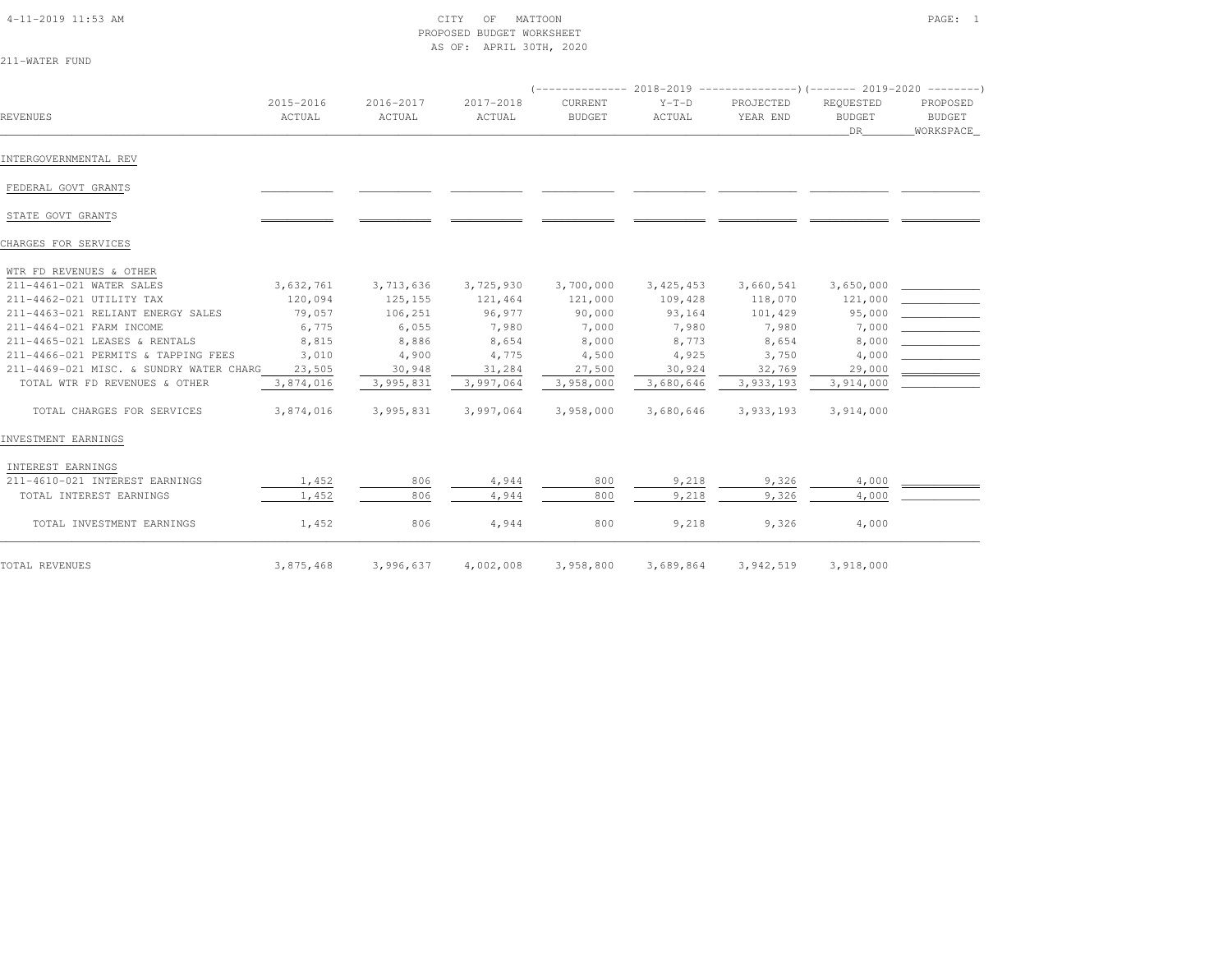## 4-11-2019 11:53 AM CITY OF MATTOON PAGE: 2 PROPOSED BUDGET WORKSHEETAS OF: APRIL 30TH, 2020

211-WATER FUND

| RESERVOIRS & WTR SOURCES               |                     |                     |                     |                          |                   |                       |                                                                                                            |                                        |
|----------------------------------------|---------------------|---------------------|---------------------|--------------------------|-------------------|-----------------------|------------------------------------------------------------------------------------------------------------|----------------------------------------|
| EXPENDITURES                           | 2015-2016<br>ACTUAL | 2016-2017<br>ACTUAL | 2017-2018<br>ACTUAL | CURRENT<br><b>BUDGET</b> | $Y-T-D$<br>ACTUAL | PROJECTED<br>YEAR END | (------------- 2018-2019 ---------------) (------- 2019-2020 --------)<br>REQUESTED<br><b>BUDGET</b><br>DR | PROPOSED<br><b>BUDGET</b><br>WORKSPACE |
| PERSONNEL SERVICES                     |                     |                     |                     |                          |                   |                       |                                                                                                            |                                        |
| SALARIES & WAGES                       |                     |                     |                     |                          |                   |                       |                                                                                                            |                                        |
| 211-5351-111 SALARIES OF REG EMPLOYEES | 0                   | $\circ$             | 217                 |                          |                   | 0                     |                                                                                                            |                                        |
| TOTAL SALARIES & WAGES                 |                     | $\cap$              | 217                 | $\cap$                   | $\cap$            | $\cap$                |                                                                                                            |                                        |
| TOTAL PERSONNEL SERVICES               | $\circ$             | $\circ$             | 217                 | $\circ$                  | $\circ$           | $\circ$               | $\circ$                                                                                                    |                                        |
| EMPLOYEE BENEFITS                      |                     |                     |                     |                          |                   |                       |                                                                                                            |                                        |
| GROUP INSURANCE                        |                     |                     |                     |                          |                   |                       |                                                                                                            |                                        |
| 211-5351-211 GROUP HEALTH INSURANCE    |                     |                     | 56                  |                          |                   |                       |                                                                                                            |                                        |
| TOTAL GROUP INSURANCE                  | $\Omega$            | $\Omega$            | 56                  | $\cap$                   |                   |                       |                                                                                                            |                                        |
| SOCIAL SECURITY CONTRIB                |                     |                     |                     |                          |                   |                       |                                                                                                            |                                        |
| 211-5351-221 FICA CONTRIBUTIONS        | $\mathbb O$         | $\circ$             | 13                  | $\circ$                  | $\mathbb O$       | $\circ$               | 0                                                                                                          |                                        |
| 211-5351-222 MEDICARE CONTRIBUTIONS    | $\mathbb O$         | $\circ$             | 3                   | $\Omega$                 | $\mathbb O$       | $\circ$               |                                                                                                            |                                        |
| TOTAL SOCIAL SECURITY CONTRIB          | $\cap$              | $\cap$              | 16                  | $\cap$                   |                   |                       |                                                                                                            |                                        |
| RETIREMENT CONTRIBTUIONS               |                     |                     |                     |                          |                   |                       |                                                                                                            |                                        |
| 211-5351-231 IMRF CONTRIBUTIONS        | 0                   | 0                   | $^{23}$             | 0                        | 0                 | 0                     |                                                                                                            |                                        |
| TOTAL RETIREMENT CONTRIBTUIONS         | $\Omega$            | $\cap$              | 2.3                 |                          |                   |                       |                                                                                                            |                                        |
| UNEMPLOYMNT COMPENSATION               |                     |                     |                     |                          |                   |                       |                                                                                                            |                                        |
| WORKER'S COMPENSATION                  |                     |                     |                     |                          |                   |                       |                                                                                                            |                                        |
| TOTAL EMPLOYEE BENEFITS                | $\circ$             | $\circ$             | 95                  | $\circ$                  | $\circ$           | $\circ$               | $\circ$                                                                                                    |                                        |
| SUPPLIES                               |                     |                     |                     |                          |                   |                       |                                                                                                            |                                        |
| GENERAL SUPPLIES                       |                     |                     |                     |                          |                   |                       |                                                                                                            |                                        |
| 211-5351-312 CLEANING SUPPLIES         | 265                 | 9                   | $\circ$             | $\circ$                  | $\circ$           | $\circ$               | $\circ$                                                                                                    |                                        |
| 211-5351-316 TOOLS & EQUIPMENT         | 906                 | 1,372               | 1,211               | 1,500                    | 347               | 477                   | 1,000                                                                                                      |                                        |
| 211-5351-318 VEHICLE PARTS             | 431                 | 58                  | 478                 | 300                      | 224               | 224                   | 300                                                                                                        |                                        |
| 211-5351-319 MISCELLANEOUS SUPPLIES    | 1,570               | 1,364               | 1,174               | 1,500                    | 977               | 1,010                 | 1,500                                                                                                      |                                        |
| TOTAL GENERAL SUPPLIES                 | 3,172               | 2,803               | 2,862               | 3,300                    | 1,547             | 1,711                 | 2,800                                                                                                      |                                        |
| ENERGY                                 |                     |                     |                     |                          |                   |                       |                                                                                                            |                                        |
| 211-5351-321 NATURAL GAS & ELECTRIC    | 2,232               | 6,788               | 6,281               | 5,000                    | 4,225             | 4,398                 | $\circ$                                                                                                    |                                        |
| 211-5351-326 FUEL                      | $\circ$             | $\circ$             | $\mathbf{0}$        | 500                      | 555               | 555                   | $\Omega$                                                                                                   |                                        |
| TOTAL ENERGY                           | 2,232               | 6,788               | 6,281               | 5,500                    | 4,780             | 4,953                 | $\Omega$                                                                                                   |                                        |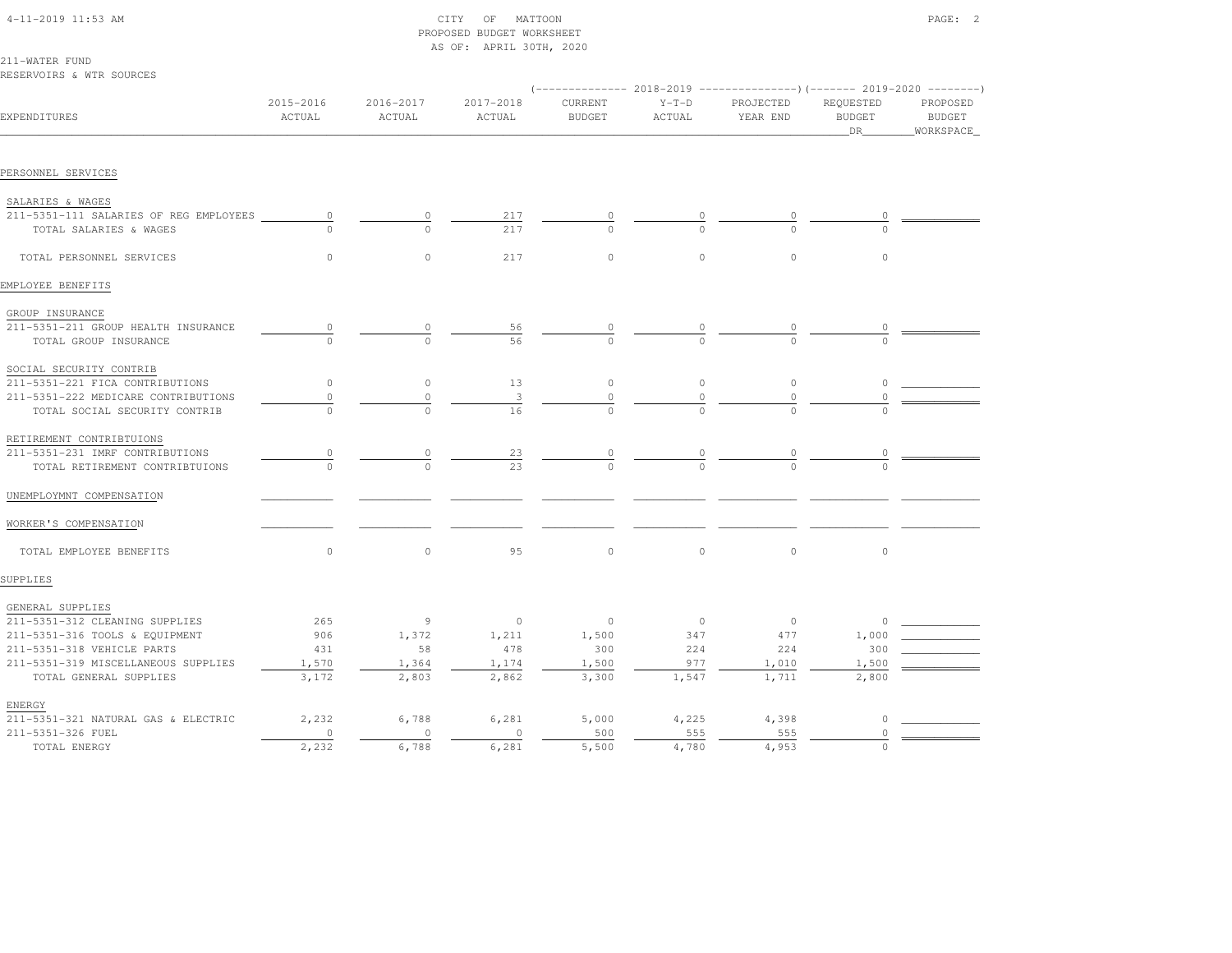## 4-11-2019 11:53 AM CITY OF MATTOON PAGE: 3 PROPOSED BUDGET WORKSHEETAS OF: APRIL 30TH, 2020

211-WATER FUNDRESERVOIRS & WTR SOURCES

| EXPENDITURES                            | 2015-2016<br>ACTUAL | 2016-2017<br>ACTUAL | 2017-2018<br>ACTUAL | CURRENT<br><b>BUDGET</b> | $Y-T-D$<br>ACTUAL | PROJECTED<br>YEAR END | REQUESTED<br><b>BUDGET</b><br>DR | PROPOSED<br><b>BUDGET</b><br>WORKSPACE |
|-----------------------------------------|---------------------|---------------------|---------------------|--------------------------|-------------------|-----------------------|----------------------------------|----------------------------------------|
|                                         |                     |                     |                     |                          |                   |                       |                                  |                                        |
| STREET MAINT SUPPLIES                   |                     |                     |                     |                          |                   |                       |                                  |                                        |
| 211-5351-351 CONCRETE                   | $\overline{0}$      | $\circ$             | $\circ$             | 2,000                    | $\circ$           | $\circ$               | 2,000                            |                                        |
| 211-5351-352 AGGREGATE                  | 1,718               | 1,767               | $\circ$             | 2,000                    | $\circ$           | $\circ$               | 2,000                            |                                        |
| TOTAL STREET MAINT SUPPLIES             | 1,718               | 1,767               | $\cap$              | 4,000                    | $\Omega$          | $\Omega$              | 4,000                            |                                        |
| TOTAL SUPPLIES                          | 7,122               | 11,358              | 9,144               | 12,800                   | 6,327             | 6,664                 | 6,800                            |                                        |
| PURCHASED PROP MAINT SRV                |                     |                     |                     |                          |                   |                       |                                  |                                        |
| REPAIR & MAINT SERVICES                 |                     |                     |                     |                          |                   |                       |                                  |                                        |
| 211-5351-432 REPAIR OF STRUCTURES       | 12,259              | $\overline{0}$      | 2,679               | 5,000                    | 1,132             | 1,746                 | 5,000                            |                                        |
| 211-5351-433 REPAIR OF MACHINERY        | 12,127              | 9,387               | 589                 | 5,000                    | 1,561             | 1,561                 | 6,000                            |                                        |
| TOTAL REPAIR & MAINT SERVICES           | 24,385              | 9,387               | 3,268               | 10,000                   | 2,693             | 3,307                 | 11,000                           |                                        |
| RENTALS                                 |                     |                     |                     |                          |                   |                       |                                  |                                        |
| 211-5351-440 EQUIPMENT RENTAL           | 1,405               | 1,333               | 2,097               | 5,000                    |                   | $\frac{0}{0}$         | 5,000                            |                                        |
| TOTAL RENTALS                           | 1,405               | 1,333               | 2,097               | 5,000                    |                   |                       | 5,000                            |                                        |
| OTHER PROP MAINT SERVICE                |                     |                     |                     |                          |                   |                       |                                  |                                        |
| 211-5351-460 OTHER PROPERTY MAINT. SVCS | $\overline{0}$      | $\circ$             | 4,536               | $\overline{\circ}$       |                   |                       |                                  |                                        |
| TOTAL OTHER PROP MAINT SERVICE          |                     |                     | 4,536               |                          |                   |                       |                                  |                                        |
| TOTAL PURCHASED PROP MAINT SRV          | 25,791              | 10,720              | 9,901               | 15,000                   | 2,693             | 3,307                 | 16,000                           |                                        |
| OTHER PURCHASED SERVICES                |                     |                     |                     |                          |                   |                       |                                  |                                        |
| PROFESSIONAL SERVICES                   |                     |                     |                     |                          |                   |                       |                                  |                                        |
| INSURANCE                               |                     |                     |                     |                          |                   |                       |                                  |                                        |
| 211-5351-524 WATER RESERVOIR DAM INSURA | 3,815               | 3,845               | 3,965               | 4,000                    | 4,085             | 4,085                 | 4,000                            |                                        |
| TOTAL INSURANCE                         | 3,815               | 3,845               | 3,965               | 4,000                    | 4,085             | 4,085                 | 4,000                            |                                        |
| OTHER PURCHASED SERVICES                |                     |                     |                     |                          |                   |                       |                                  |                                        |
| TOTAL OTHER PURCHASED SERVICES          | 3,815               | 3,845               | 3,965               | 4,000                    | 4,085             | 4,085                 | 4,000                            |                                        |
| PROPERTY                                |                     |                     |                     |                          |                   |                       |                                  |                                        |
| IMPROVEMENTS-NOT BLDGS                  |                     |                     |                     |                          |                   |                       |                                  |                                        |
| MACHINERY & EQUIPMENT                   |                     |                     |                     |                          |                   |                       |                                  |                                        |
| TOTAL RESERVOIRS & WTR SOURCES          | 36,728              | 25,923              | 23,322              | 31,800                   | 13,105            | 14,056                | 26,800                           |                                        |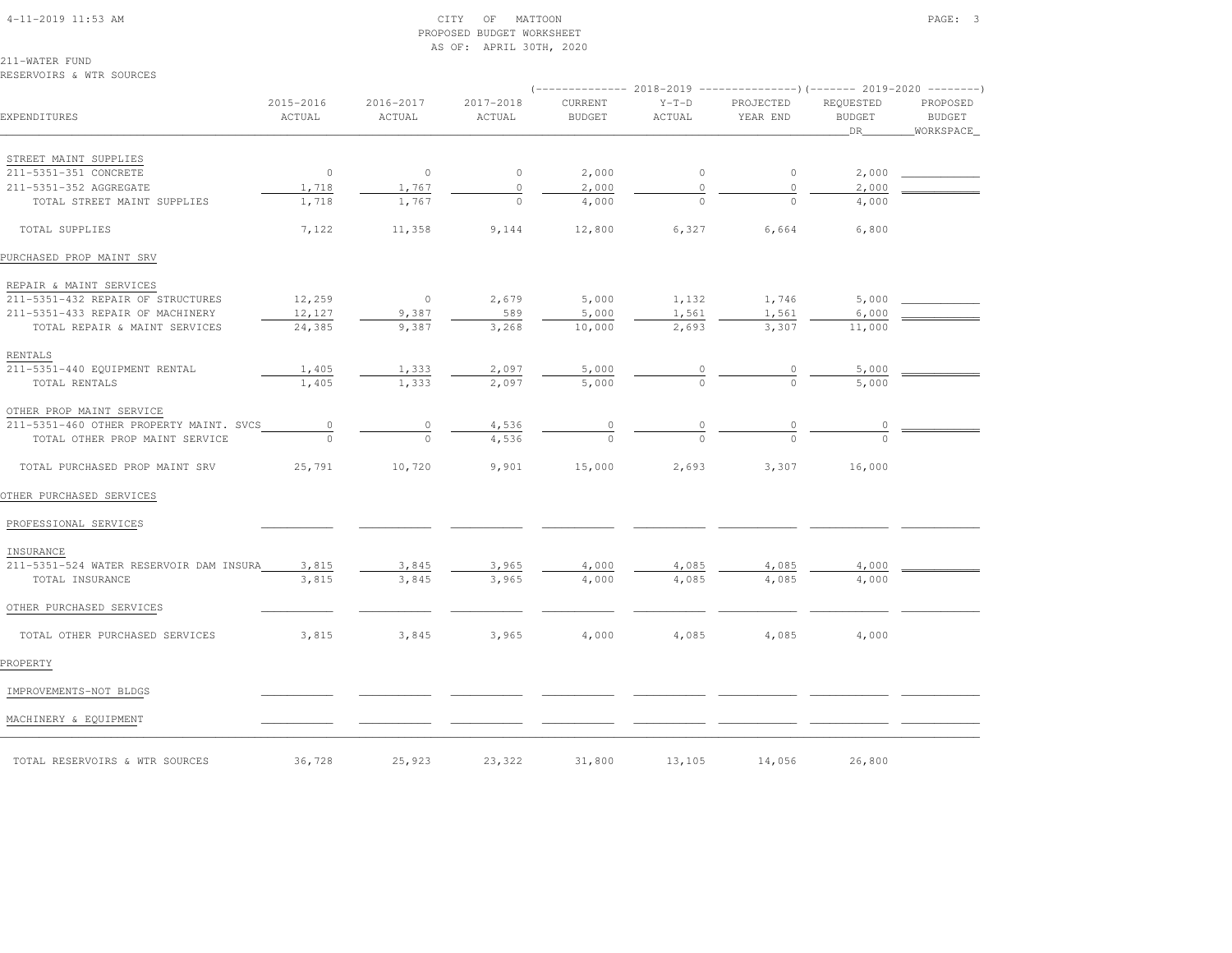| 4-11-2019 11:53 AM                      |           |           | CITY<br>MATTOON<br>OF<br>PROPOSED BUDGET WORKSHEET<br>AS OF: APRIL 30TH, 2020 |               |                                                                                |           |               | PAGE: 4    |  |
|-----------------------------------------|-----------|-----------|-------------------------------------------------------------------------------|---------------|--------------------------------------------------------------------------------|-----------|---------------|------------|--|
| 211-WATER FUND                          |           |           |                                                                               |               |                                                                                |           |               |            |  |
| RESTRICTED RELIANT EXPS                 |           |           |                                                                               |               |                                                                                |           |               |            |  |
|                                         |           |           |                                                                               |               | $(-$ ------------- 2018-2019 ------------------) (------- 2019-2020 ---------) |           |               |            |  |
|                                         | 2015-2016 | 2016-2017 | 2017-2018                                                                     | CURRENT       | $Y-T-D$                                                                        | PROJECTED | REQUESTED     | PROPOSED   |  |
| EXPENDITURES                            | ACTUAL    | ACTUAL    | ACTUAL                                                                        | <b>BUDGET</b> | ACTUAL                                                                         | YEAR END  | <b>BUDGET</b> | BUDGET     |  |
|                                         |           |           |                                                                               |               |                                                                                |           | DR.           | WORKSPACE_ |  |
|                                         |           |           |                                                                               |               |                                                                                |           |               |            |  |
| PROPERTY                                |           |           |                                                                               |               |                                                                                |           |               |            |  |
| IMPROVEMENTS-NOT BLDGS                  |           |           |                                                                               |               |                                                                                |           |               |            |  |
| 211-5352-730 IMPROVEMNTS OTHER THAN BUI |           |           |                                                                               | 3,000         | 15,000                                                                         | 15,000    | 3,000         |            |  |
| TOTAL IMPROVEMENTS-NOT BLDGS            |           |           |                                                                               | 3,000         | 15,000                                                                         | 15,000    | 3,000         |            |  |
| TOTAL PROPERTY                          | 0         | $\circ$   | $\circ$                                                                       | 3,000         | 15,000                                                                         | 15,000    | 3,000         |            |  |
| TOTAL RESTRICTED RELIANT EXPS           | $\circ$   | $\circ$   | $\circ$                                                                       | 3,000         | 15,000                                                                         | 15,000    | 3,000         |            |  |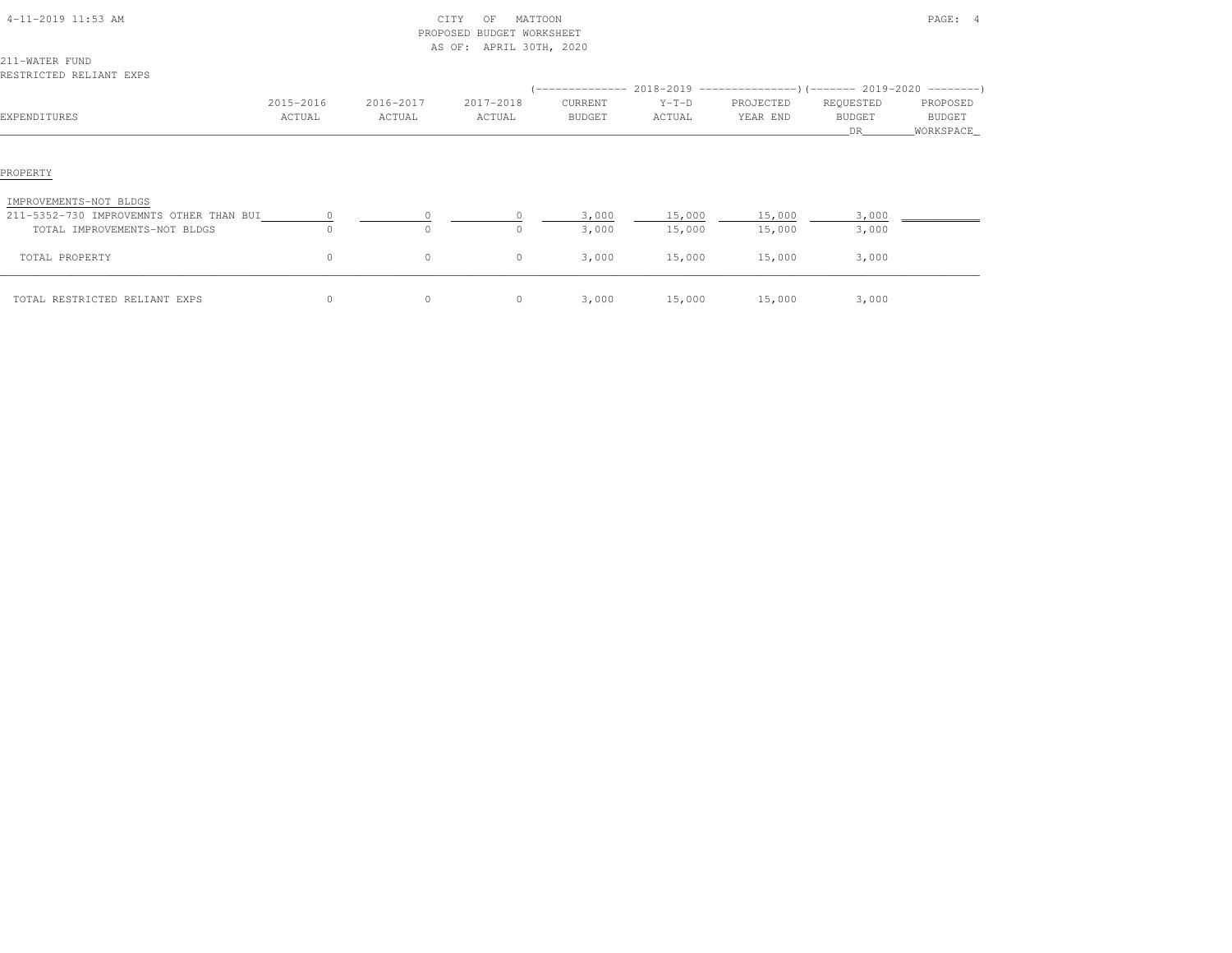| $4-11-2019$ 11:53 AM |  |
|----------------------|--|
|                      |  |

## $\begin{array}{ccc} \text{CITY} & \text{OF} & \text{MATTON} \end{array}$  PROPOSED BUDGET WORKSHEETAS OF: APRIL 30TH, 2020

211-WATER FUNDWATER TREATMENT PLANT

|                                                            |                     |                     |                     | $---------2018-2019$     |                   |                       |                                         |                                         |
|------------------------------------------------------------|---------------------|---------------------|---------------------|--------------------------|-------------------|-----------------------|-----------------------------------------|-----------------------------------------|
| EXPENDITURES                                               | 2015-2016<br>ACTUAL | 2016-2017<br>ACTUAL | 2017-2018<br>ACTUAL | CURRENT<br><b>BUDGET</b> | $Y-T-D$<br>ACTUAL | PROJECTED<br>YEAR END | REQUESTED<br><b>BUDGET</b><br><b>DR</b> | PROPOSED<br><b>BUDGET</b><br>WORKSPACE_ |
| PERSONNEL SERVICES                                         |                     |                     |                     |                          |                   |                       |                                         |                                         |
|                                                            |                     |                     |                     |                          |                   |                       |                                         |                                         |
| SALARIES & WAGES                                           |                     |                     |                     |                          |                   |                       |                                         |                                         |
| 211-5353-111 SALARIES OF REG EMPLOYEES                     | 302,346             | 308,495             | 311,314             | 344,451                  | 310,640           | 318,509               | 380,957                                 |                                         |
| 211-5353-112 SALARIES OF TEMP EMPLOYEES                    | 5,114               | 4,510               | 6,017               | 5,900                    | $\circ$           | $\circ$               | 5,600                                   |                                         |
| 211-5353-113 OVERTIME<br>211-5353-114 COMPENSATED ABSENCES | 27,798<br>22,386    | 39,143<br>25,082    | 46,914<br>29,594    | 35,000<br>$\circ$        | 43,064<br>40,739  | 47,182<br>40,179      | 40,000<br>$\circ$                       |                                         |
| TOTAL SALARIES & WAGES                                     | 357,644             | 377,230             | 393,838             | 385,351                  | 394,444           | 405,870               | 426,557                                 |                                         |
| TOTAL PERSONNEL SERVICES                                   | 357,644             | 377,230             | 393,838             | 385, 351                 | 394,444           | 405,870               | 426,557                                 |                                         |
| EMPLOYEE BENEFITS                                          |                     |                     |                     |                          |                   |                       |                                         |                                         |
| GROUP INSURANCE                                            |                     |                     |                     |                          |                   |                       |                                         |                                         |
| 211-5353-211 GROUP HEALTH INSURANCE                        | 57,215              | 57,165              | 60,126              | 59,333                   | 54,062            | 56,512                | 70,214                                  |                                         |
| 211-5353-212 GROUP LIFE INSURANCE                          | 803                 | 861                 | 936                 | 936                      | 936               | 936                   | 936                                     |                                         |
| TOTAL GROUP INSURANCE                                      | 58,018              | 58,026              | 61,062              | 60,269                   | 54,998            | 57,448                | 71,150                                  |                                         |
| SOCIAL SECURITY CONTRIB                                    |                     |                     |                     |                          |                   |                       |                                         |                                         |
| 211-5353-221 FICA CONTRIBUTIONS                            | 20,890              | 22,000              | 23,098              | 23,892                   | 23,416            | 24,063                | 26,447                                  |                                         |
| 211-5353-222 MEDICARE CONTRIBUTIONS                        | 4,885               | 5,145               | 5,402               | 5,588                    | 5,476             | 5,628                 | 6,185                                   |                                         |
| TOTAL SOCIAL SECURITY CONTRIB                              | 25,775              | 27,146              | 28,501              | 29,479                   | 28,892            | 29,691                | 32,632                                  |                                         |
| RETIREMENT CONTRIBTUIONS                                   |                     |                     |                     |                          |                   |                       |                                         |                                         |
| 211-5353-231 IMRF CONTRIBUTIONS                            | 181,378             | 64,326              | 62,023              | 42,878                   | 37,428            | 43,858                | 35,796                                  |                                         |
| TOTAL RETIREMENT CONTRIBTUIONS                             | 181,378             | 64,326              | 62,023              | 42,878                   | 37,428            | 43,858                | 35,796                                  |                                         |
| UNEMPLOYMNT COMPENSATION                                   |                     |                     |                     |                          |                   |                       |                                         |                                         |
| 211-5353-240 UNEMPLOYMENT COMP.                            | 1,600               | 1,234               | 1,431               | 1,464                    | 1,464             | 1,431                 | 479                                     |                                         |
| TOTAL UNEMPLOYMNT COMPENSATION                             | 1,600               | 1,234               | 1,431               | 1,464                    | 1,464             | 1,431                 | 479                                     |                                         |
| WORKER'S COMPENSATION                                      |                     |                     |                     |                          |                   |                       |                                         |                                         |
| 211-5353-250 WORKERS' COMPENSATION                         | 14,394              | 12,089              | 15,934              | 16,979                   | 16,979            | 16,386                | 21,847                                  |                                         |
| TOTAL WORKER'S COMPENSATION                                | 14,394              | 12,089              | 15,934              | 16,979                   | 16,979            | 16,386                | 21,847                                  |                                         |
| TOTAL EMPLOYEE BENEFITS                                    | 281,164             | 162,820             | 168,951             | 151,070                  | 139,761           | 148,814               | 161,904                                 |                                         |
| SUPPLIES                                                   |                     |                     |                     |                          |                   |                       |                                         |                                         |
| GENERAL SUPPLIES                                           |                     |                     |                     |                          |                   |                       |                                         |                                         |
| 211-5353-311 OFFICE SUPPLIES                               | 643                 | 337                 | 701                 | 600                      | 449               | 423                   | 600                                     |                                         |
| 211-5353-312 CLEANING SUPPLIES                             | 965                 | 688                 | 924                 | 1,000                    | 488               | 1,064                 | 1,000                                   |                                         |
| 211-5353-313 MEDICAL & SAFETY SUPPLIES                     | 336                 | 589                 | 449                 | 400                      | 43                | 197                   | 400                                     |                                         |
| 211-5353-314 CHEMICALS                                     | 165,169             | 159,947             | 200,551             | 200,000                  | 185,568           | 208,236               | 200,000                                 |                                         |
| 211-5353-316 TOOLS & EQUIPMENT                             | 2,391               | 1,543               | 1,644               | 2,000                    | 1,700             | 1,729                 | 2,000                                   |                                         |
| 211-5353-318 VEHICLE PARTS                                 | 779                 | 760                 | 338                 | 1,000                    | 352               | 432                   | 1,000                                   |                                         |
| 211-5353-319 MISCELLANEOUS SUPPLIES                        | 15,312              | 17,796              | 19,981              | 20,000                   | 15,883            | 18,625                | 20,000                                  |                                         |
| TOTAL GENERAL SUPPLIES                                     | 185,595             | 181,659             | 224,588             | 225,000                  | 204,484           | 230,706               | 225,000                                 |                                         |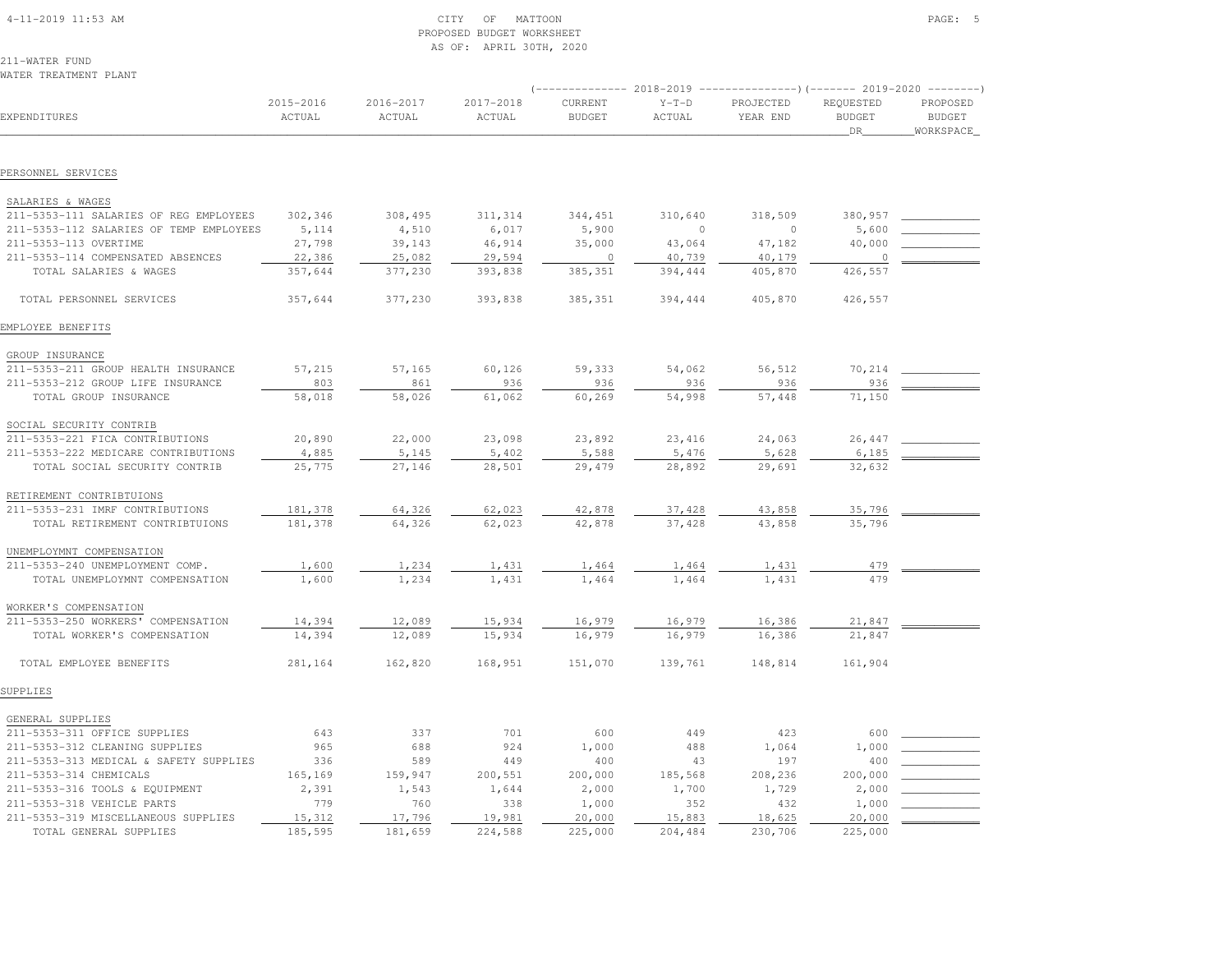### 4-11-2019 11:53 AM CITY OF MATTOON PAGE: 6 PROPOSED BUDGET WORKSHEETAS OF: APRIL 30TH, 2020

211-WATER FUNDWATER TREATMENT PLANT

| EXPENDITURES                            | 2015-2016<br>ACTUAL | 2016-2017<br>ACTUAL | 2017-2018<br>ACTUAL | CURRENT<br><b>BUDGET</b> | $Y-T-D$<br>ACTUAL | PROJECTED<br>YEAR END | REQUESTED<br><b>BUDGET</b><br>_DR_ | PROPOSED<br><b>BUDGET</b><br>WORKSPACE |
|-----------------------------------------|---------------------|---------------------|---------------------|--------------------------|-------------------|-----------------------|------------------------------------|----------------------------------------|
| ENERGY                                  |                     |                     |                     |                          |                   |                       |                                    |                                        |
| 211-5353-321 NATURAL GAS & ELECTRIC     | 125,297             | 131,786             | 156,169             | 140,000                  | 118,644           | 137,233               | 145,000                            |                                        |
| 211-5353-326 FUEL                       | 589                 | 1,227               | 553                 | 600                      | 1,286             | 530                   | 1,000                              |                                        |
| TOTAL ENERGY                            | 125,886             | 133,013             | 156,722             | 140,600                  | 119,930           | 137,763               | 146,000                            |                                        |
| BOOKS & PERIODICALS                     |                     |                     |                     |                          |                   |                       |                                    |                                        |
| 211-5353-340 BOOKS & PERIODICALS        | $\overline{0}$      | $\circ$             | 0                   | 200                      |                   | 0                     | 200                                |                                        |
| TOTAL BOOKS & PERIODICALS               |                     |                     |                     | 200                      |                   |                       | 200                                |                                        |
| WTR SYSTM MAINT SUPPLIES                |                     |                     |                     |                          |                   |                       |                                    |                                        |
| 211-5353-377 PLANT EQUIPMENT            | $\circ$             | 23,030              | 29,841              | 20,000                   | 18,568            | 27,545                | 20,000                             |                                        |
| 211-5353-378 PLANT MTCE & REPAIR        | 8,031               | 8,771               | 11,353              | 10,000                   | 8,559             | 10,706                | 10,000                             |                                        |
| TOTAL WTR SYSTM MAINT SUPPLIES          | 8,031               | 31,801              | 41,194              | 30,000                   | 27,127            | 38,251                | 30,000                             |                                        |
| TOTAL SUPPLIES                          | 319,512             | 346,473             | 422,504             | 395,800                  | 351,541           | 406,720               | 401,200                            |                                        |
| PURCHASED PROP MAINT SRV                |                     |                     |                     |                          |                   |                       |                                    |                                        |
| REPAIR & MAINT SERVICES                 |                     |                     |                     |                          |                   |                       |                                    |                                        |
| 211-5353-432 REPAIR OF STRUCTURES       | 6,231               | 10,854              | 10,733              | 11,000                   | 6,675             | 5,889                 | 11,000                             |                                        |
| 211-5353-433 REPAIR OF MACHINERY        | 17,614              | 9,807               | 20,482              | 12,500                   | 19,546            | 19,192                | 15,000                             |                                        |
| 211-5353-434 REPAIR OF VEHICLES         | 101                 | 1,995               | 1,132               | 1,500                    | 1,757             | 1,757                 | 1,500                              |                                        |
| 211-5353-435 ELEVATOR SERVICE AGREEMENT | 4,122               | 3,525               | 3,627               | 4,000                    | 21)               | 1,522                 | 4,000                              |                                        |
| 211-5353-439 OTHER REPAIR & MAINT. SERV | 1,600               | 2,031               | 3,106               | 2,500                    | 5,771             | 6,527                 | 3,000                              |                                        |
| TOTAL REPAIR & MAINT SERVICES           | 29,668              | 28,213              | 39,080              | 31,500                   | 33,728            | 34,887                | 34,500                             |                                        |
| RENTALS                                 |                     |                     |                     |                          |                   |                       |                                    |                                        |
| CONSTRUCTION SERVICES                   |                     |                     |                     |                          |                   |                       |                                    |                                        |
| 211-5353-459 OTHER CONSTRUCTION SERVICE | $\circ$             | 1,850               | $\circ$             | 1,000                    | 1,000             | 1,000                 | 1,000                              |                                        |
| TOTAL CONSTRUCTION SERVICES             | $\Omega$            | 1,850               | $\circ$             | 1,000                    | 1,000             | 1,000                 | 1,000                              |                                        |
| OTHER PROP MAINT SERVICE                |                     |                     |                     |                          |                   |                       |                                    |                                        |
| 211-5353-460 OTHER PROPERTY MAINT. SERV | 31,800              | 32,955              | 34,458              | 35,000                   | 25,290            | 25,622                | 35,000                             |                                        |
| TOTAL OTHER PROP MAINT SERVICE          | 31,800              | 32,955              | 34,458              | 35,000                   | 25,290            | 25,622                | 35,000                             |                                        |
| TOTAL PURCHASED PROP MAINT SRV          | 61,467              | 63,018              | 73,538              | 67,500                   | 60,018            | 61,509                | 70,500                             |                                        |
| OTHER PURCHASED SERVICES                |                     |                     |                     |                          |                   |                       |                                    |                                        |
| PROFESSIONAL SERVICES                   |                     |                     |                     |                          |                   |                       |                                    |                                        |
| 211-5353-516 TECHNOLOGY SUPPORT SERVICE | 6,749               | 4,598               | $\circ$             | 4,000                    | 1,603             | 273                   | 4,000                              |                                        |
| 211-5353-519 OTHER PROFESSIONAL SERVICE | 5,266               | 11,010              | 16,896              | 12,500                   | 15,158            | 18,182                | 20,000                             |                                        |
| TOTAL PROFESSIONAL SERVICES             | 12,015              | 15,607              | 16,896              | 16,500                   | 16,760            | 18,455                | 24,000                             |                                        |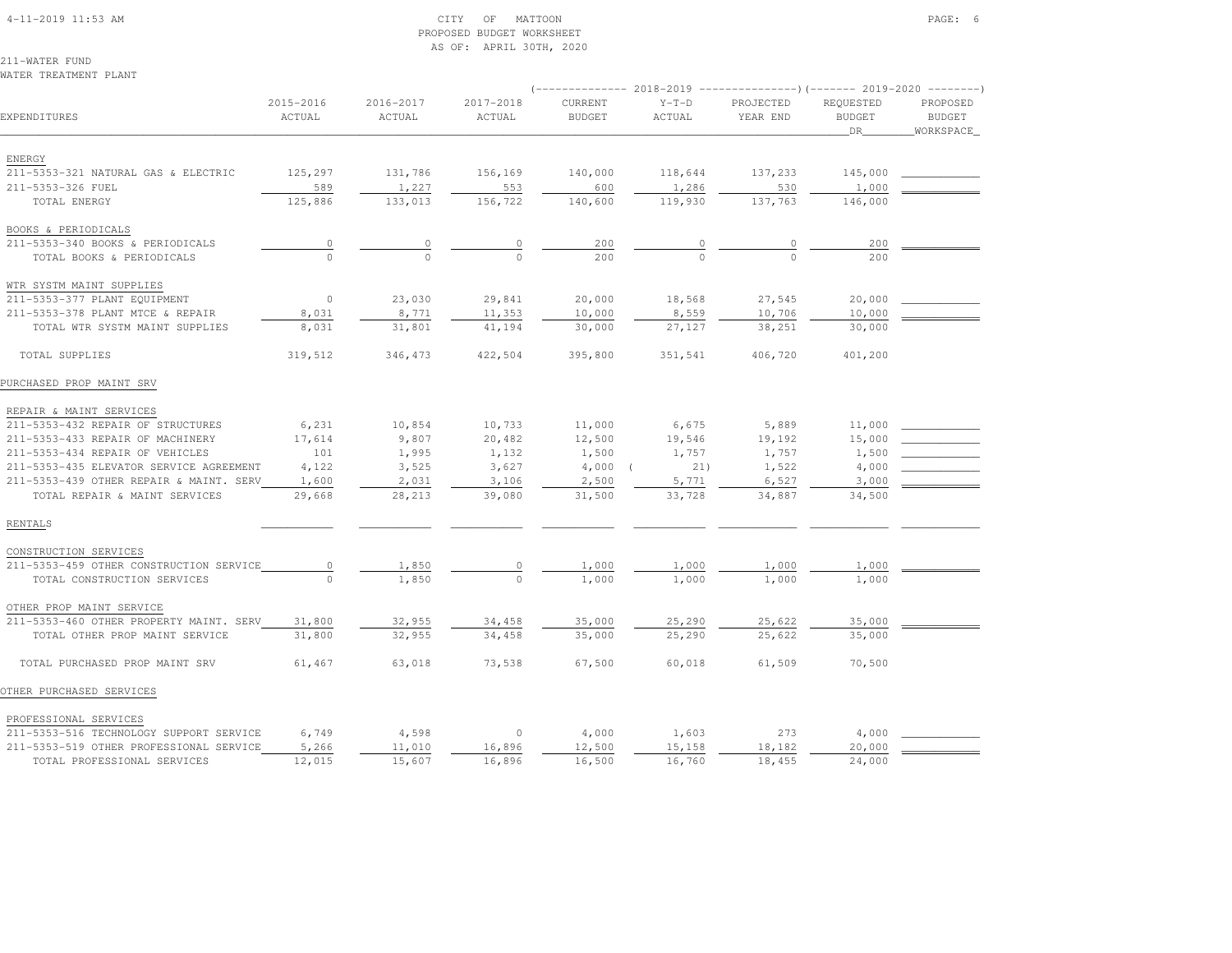#### 4-11-2019 11:53 AM CITY OF MATTOON PAGE: 7 PROPOSED BUDGET WORKSHEETAS OF: APRIL 30TH, 2020

211-WATER FUNDWATER TREATMENT PLANT

| EXPENDITURES                            | 2015-2016<br>ACTUAL | 2016-2017<br>ACTUAL | 2017-2018<br>ACTUAL | CURRENT<br><b>BUDGET</b> | $Y-T-D$<br>ACTUAL | PROJECTED<br>YEAR END | REQUESTED<br><b>BUDGET</b><br>DR | PROPOSED<br><b>BUDGET</b><br>WORKSPACE |
|-----------------------------------------|---------------------|---------------------|---------------------|--------------------------|-------------------|-----------------------|----------------------------------|----------------------------------------|
| COMMUNICATION                           |                     |                     |                     |                          |                   |                       |                                  |                                        |
| 211-5353-531 POSTAGE                    | 273)                | 52                  | 72                  | 100                      | 50                | 67                    | 100                              |                                        |
| 211-5353-532 TELEPHONE                  | 1,854               | 2,331               | 1,864               | 2,500                    | 1,744             | 1,897                 | 2,000                            |                                        |
| 211-5353-533 CELLULAR PHONE             | 1,656               | 1,656               | 1,632               | 1,700                    | 1,460             | 1,596                 | 1,700                            |                                        |
| TOTAL COMMUNICATION                     | 3,237               | 4,039               | 3,568               | 4,300                    | 3,254             | 3,560                 | 3,800                            |                                        |
| EMPLOYEE BUSINESS EXP                   |                     |                     |                     |                          |                   |                       |                                  |                                        |
| 211-5353-562 TRAVEL & TRAINING          | 512                 | 453                 | 869                 | 600                      | 1,172             | 1,505                 | 1,000                            |                                        |
| TOTAL EMPLOYEE BUSINESS EXP             | 512                 | 453                 | 869                 | 600                      | 1,172             | 1,505                 | 1,000                            |                                        |
| OTHER PURCHASED SERVICES                |                     |                     |                     |                          |                   |                       |                                  |                                        |
| 211-5353-579 MISC OTHER PURCHASED SERVI | 2,907               | 2,857               | 2,500               | 2,500                    | 500               | 2,500                 | 2,500                            |                                        |
| TOTAL OTHER PURCHASED SERVICES          | 2,907               | 2,857               | 2,500               | 2,500                    | 500               | 2,500                 | 2,500                            |                                        |
| TOTAL OTHER PURCHASED SERVICES          | 18,672              | 22,956              | 23,832              | 23,900                   | 21,686            | 26,020                | 31,300                           |                                        |
| PROPERTY                                |                     |                     |                     |                          |                   |                       |                                  |                                        |
| <b>BUILDINGS</b>                        |                     |                     |                     |                          |                   |                       |                                  |                                        |
| IMPROVEMENTS-NOT BLDGS                  |                     |                     |                     |                          |                   |                       |                                  |                                        |
| 211-5353-730 IMPROVEMENTS OTHER THAN BL | $\circ$             | 0                   | $\circ$             | 2,639,000                | 268,612           | 594,755               | 2,340,000                        |                                        |
| TOTAL IMPROVEMENTS-NOT BLDGS            |                     | $\Omega$            | $\Omega$            | 2,639,000                | 268,612           | 594,755               | 2,340,000                        |                                        |
| MACHINERY & EQUIPMENT                   |                     |                     |                     |                          |                   |                       |                                  |                                        |
| 211-5353-743 MEF CONTRIBUTION           | $\mathbb O$         | $\circ$             | 11,000              |                          |                   | $\frac{0}{\sqrt{2}}$  | 44,574                           |                                        |
| TOTAL MACHINERY & EQUIPMENT             | $\Omega$            | $\Omega$            | 11,000              |                          |                   |                       | 44,574                           |                                        |
| TOTAL PROPERTY                          | $\circ$             | $\circ$             | 11,000              | 2,639,000                | 268,612           | 594,755               | 2,384,574                        |                                        |
| OTHER OBJECTS                           |                     |                     |                     |                          |                   |                       |                                  |                                        |
| FINANCIAL TRANS OBJECTS                 |                     |                     |                     |                          |                   |                       |                                  |                                        |
| 211-5353-814 PRINTING & COPY MACHINE LE | 624                 | 554                 | 545                 | 600                      | 176               | 383                   | 600                              |                                        |
| TOTAL FINANCIAL TRANS OBJECTS           | 624                 | 554                 | 545                 | 600                      | 176               | 383                   | 600                              |                                        |
| COMPUTER INFO SYS OBJECT                |                     |                     |                     |                          |                   |                       |                                  |                                        |
| COMPUTER INFO SYS OBJECT                |                     |                     |                     |                          |                   |                       |                                  |                                        |
| 211-5353-863 COMPUTERS                  | 1,192               | 0                   | 1,578               | 0                        | 84                | 464                   | 500                              |                                        |
| TOTAL COMPUTER INFO SYS OBJECT          | 1,192               | $\Omega$            | 1,578               | $\Omega$                 | 84                | 464                   | 500                              |                                        |
| TOTAL OTHER OBJECTS                     | 1,816               | 554                 | 2,123               | 600                      | 259               | 847                   | 1,100                            |                                        |
| TOTAL WATER TREATMENT PLANT             | 1,040,275           | 973,051             | 1,095,786           | 3,663,221                | 1,236,321         | 1,644,535             | 3, 477, 135                      |                                        |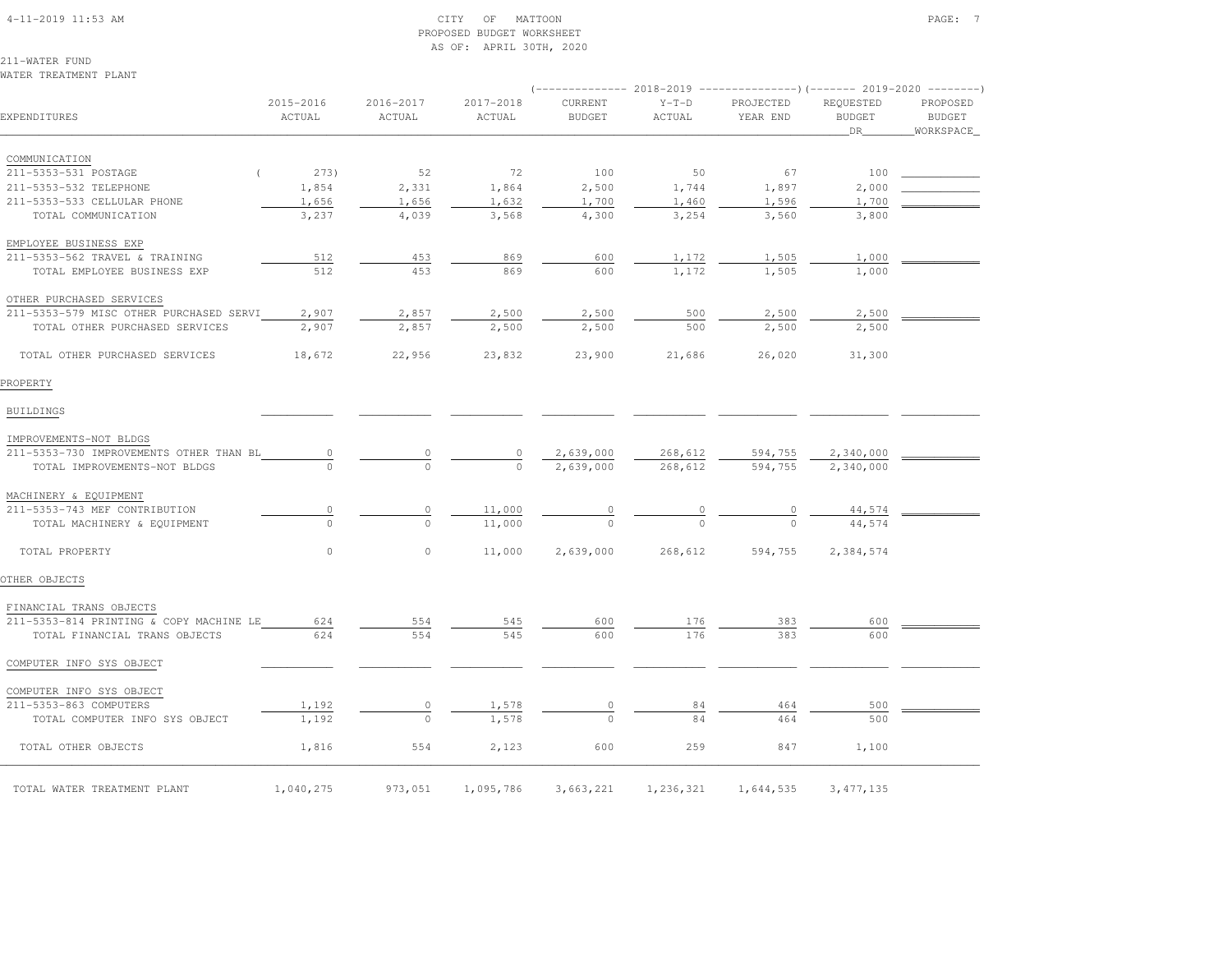| $4 - 11 - 2019$ 11:53 AM |  |
|--------------------------|--|

## $\begin{array}{ccc} \text{CITY} & \text{OF} & \text{MATION} \end{array}$  PROPOSED BUDGET WORKSHEETAS OF: APRIL 30TH, 2020

211-WATER FUNDWATER DISTRIBUTION

|                                                                      |                     |                     |                     | $----------- 2018-2019$  |                   | ----------------) (------- 2019-2020 ---------) |                                  |                                        |
|----------------------------------------------------------------------|---------------------|---------------------|---------------------|--------------------------|-------------------|-------------------------------------------------|----------------------------------|----------------------------------------|
| EXPENDITURES                                                         | 2015-2016<br>ACTUAL | 2016-2017<br>ACTUAL | 2017-2018<br>ACTUAL | CURRENT<br><b>BUDGET</b> | $Y-T-D$<br>ACTUAL | PROJECTED<br>YEAR END                           | REQUESTED<br><b>BUDGET</b><br>DR | PROPOSED<br><b>BUDGET</b><br>WORKSPACE |
|                                                                      |                     |                     |                     |                          |                   |                                                 |                                  |                                        |
| PERSONNEL SERVICES                                                   |                     |                     |                     |                          |                   |                                                 |                                  |                                        |
| SALARIES & WAGES                                                     |                     |                     |                     |                          |                   |                                                 |                                  |                                        |
| 211-5354-111 SALARIES OF REG EMPLOYEES                               | 144,284             | 146,203             | 195,567             | 260,049                  | 204,983           | 221,120                                         | 251,690                          |                                        |
| 211-5354-112 SALARIES OF TEMP EMPLOYEES                              | 2,834               | 2,973               | 343                 | 3,000                    | 5,625             | 5,625                                           | 7,000                            |                                        |
| 211-5354-113 OVERTIME                                                | 13,413              | 11,305              | 20,157              | 15,000                   | 15,251            | 18,199                                          | 16,000                           |                                        |
| 211-5354-114 COMPENSATED ABSENCES                                    | 33,938              | 44,113              | 45,981              | $\circ$                  | 32,401            | 38,042                                          | $\overline{0}$                   |                                        |
| TOTAL SALARIES & WAGES                                               | 194,468             | 204,594             | 262,048             | 278,049                  | 258,261           | 282,986                                         | 274,690                          |                                        |
| TOTAL PERSONNEL SERVICES                                             | 194,468             | 204,594             | 262,048             | 278,049                  | 258,261           | 282,986                                         | 274,690                          |                                        |
| EMPLOYEE BENEFITS                                                    |                     |                     |                     |                          |                   |                                                 |                                  |                                        |
| GROUP INSURANCE                                                      |                     |                     |                     |                          |                   |                                                 |                                  |                                        |
| 211-5354-211 GROUP HEALTH INSURANCE                                  | 44,834              | 44,977              | 57,683              | 55,996                   | 46,149            | 53,708                                          | 54,209                           |                                        |
| 211-5354-212 GROUP LIFE INSURANCE                                    | 556                 | 564                 | 613                 | 663                      | 663               | 646                                             | 624                              |                                        |
| TOTAL GROUP INSURANCE                                                | 45,390              | 45,541              | 58,296              | 56,659                   | 46,812            | 54,354                                          | 54,833                           |                                        |
|                                                                      |                     |                     |                     |                          |                   |                                                 |                                  |                                        |
| SOCIAL SECURITY CONTRIB                                              |                     |                     |                     |                          |                   |                                                 |                                  |                                        |
| 211-5354-221 FICA CONTRIBUTIONS                                      | 11,579              | 12,796              | 16,416              | 17,239                   | 15,716            | 17,245                                          | 17,031                           |                                        |
| 211-5354-222 MEDICARE CONTRIBUTIONS<br>TOTAL SOCIAL SECURITY CONTRIB | 2,708<br>14,287     | 2,993<br>15,789     | 3,839<br>20,255     | 4,032<br>21,271          | 3,676<br>19,392   | 4,033<br>21,278                                 | 3,983<br>21,014                  |                                        |
|                                                                      |                     |                     |                     |                          |                   |                                                 |                                  |                                        |
| RETIREMENT CONTRIBTUIONS                                             |                     |                     |                     |                          |                   |                                                 |                                  |                                        |
| 211-5354-231 IMRF CONTRIBUTIONS                                      | 98,466              | 36,675              | 43,869              | 31,061                   | 24,670            | 30,796                                          | 22,763                           |                                        |
| TOTAL RETIREMENT CONTRIBTUIONS                                       | 98,466              | 36,675              | 43,869              | 31,061                   | 24,670            | 30,796                                          | 22,763                           |                                        |
| UNEMPLOYMNT COMPENSATION                                             |                     |                     |                     |                          |                   |                                                 |                                  |                                        |
| 211-5354-240 UNEMPLOYMENT COMP.                                      | 1,080               | 790                 | 925                 | 1,016                    | 1,016             | 892                                             | 338                              |                                        |
| TOTAL UNEMPLOYMNT COMPENSATION                                       | 1,080               | 790                 | 925                 | 1,016                    | 1,016             | 892                                             | 338                              |                                        |
| WORKER'S COMPENSATION                                                |                     |                     |                     |                          |                   |                                                 |                                  |                                        |
| 211-5354-250 WORKERS' COMPENSATION                                   | 14,049              | 13,682              | 17,864              | 21,705                   | 21,705            | 19,851                                          | 23,093                           |                                        |
| TOTAL WORKER'S COMPENSATION                                          | 14,049              | 13,682              | 17,864              | 21,705                   | 21,705            | 19,851                                          | 23,093                           |                                        |
| TOTAL EMPLOYEE BENEFITS                                              | 173,271             | 112,477             | 141,209             | 131,712                  | 113,596           | 127, 171                                        | 122,041                          |                                        |
| SUPPLIES                                                             |                     |                     |                     |                          |                   |                                                 |                                  |                                        |
| GENERAL SUPPLIES                                                     |                     |                     |                     |                          |                   |                                                 |                                  |                                        |
| 211-5354-313 MEDICAL & SAFETY SUPPLIES                               | 1,284               | 1,400               | 927                 | 1,500                    | 2,521             | 1,763                                           | 1,500                            |                                        |
| 211-5354-316 TOOLS & EQUIPMENT                                       | 9,969               | 6,428               | 16,435              | 7,000                    | 23,641            | 27,454                                          | 15,000                           |                                        |
| 211-5354-318 VEHICLE PARTS                                           | 3,652               | 4,917               | 3,872               | 5,000                    | 9,731             | 7,223                                           | 5,000                            |                                        |
| 211-5354-319 MISCELLANEOUS SUPPLIES                                  | 4,728               | 2,543               | 1,472               | 5,000                    | 5,398             | 4,359                                           | 5,000                            |                                        |
| TOTAL GENERAL SUPPLIES                                               | 19,632              | 15,289              | 22,707              | 18,500                   | 41,291            | 40,799                                          | 26,500                           |                                        |
|                                                                      |                     |                     |                     |                          |                   |                                                 |                                  |                                        |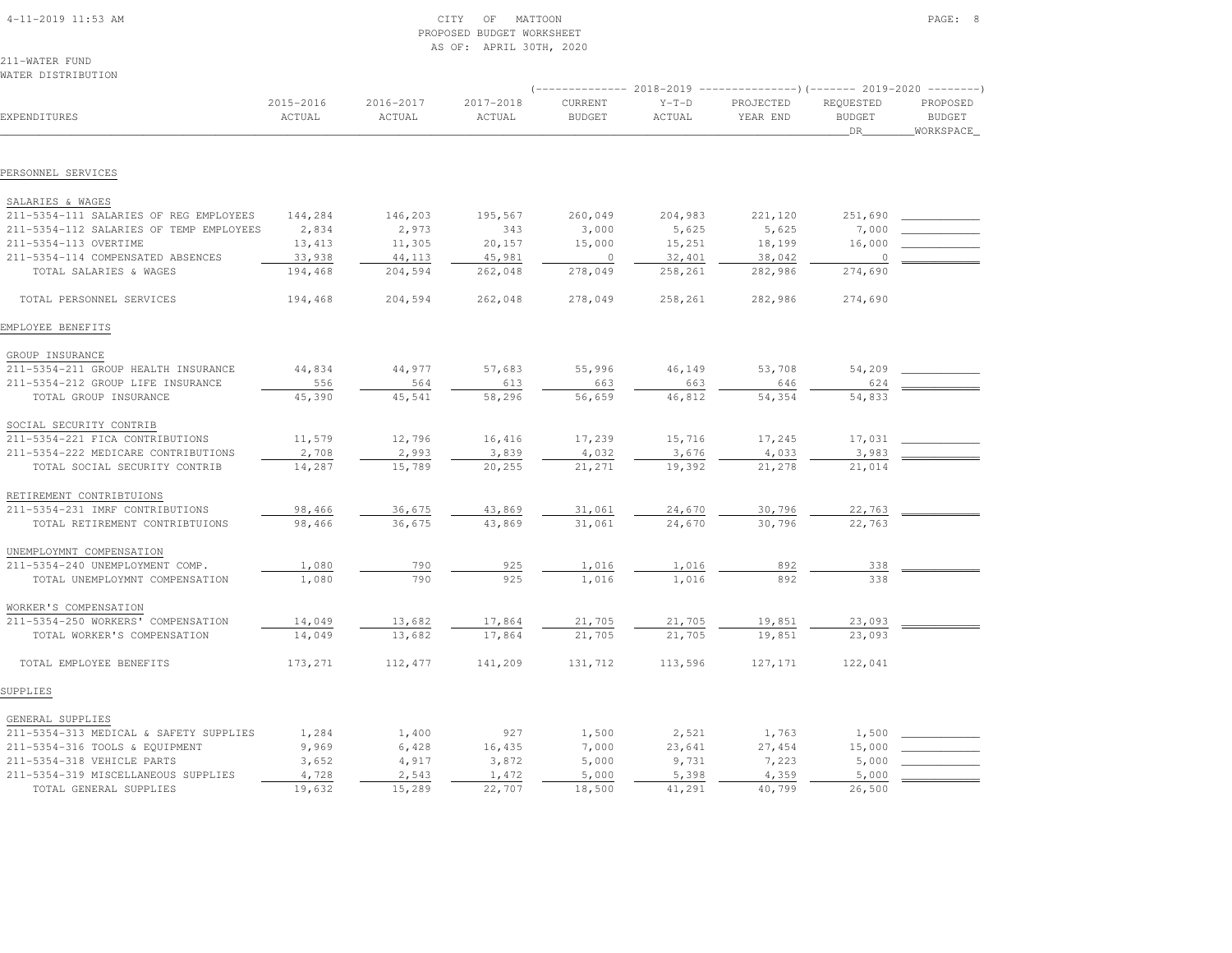#### 4-11-2019 11:53 AM CITY OF MATTOON PAGE: 9 PROPOSED BUDGET WORKSHEETAS OF: APRIL 30TH, 2020

211-WATER FUNDWATER DISTRIBUTION

| EXPENDITURES                            | 2015-2016<br>ACTUAL | 2016-2017<br>ACTUAL | 2017-2018<br>ACTUAL | CURRENT<br><b>BUDGET</b> | $Y-T-D$<br>ACTUAL | PROJECTED<br>YEAR END | REQUESTED<br><b>BUDGET</b><br><b>DR</b> | PROPOSED<br><b>BUDGET</b><br>WORKSPACE |
|-----------------------------------------|---------------------|---------------------|---------------------|--------------------------|-------------------|-----------------------|-----------------------------------------|----------------------------------------|
| ENERGY                                  |                     |                     |                     |                          |                   |                       |                                         |                                        |
| 211-5354-321 NATURAL GAS & ELECTRIC     | 17,348              | 20,942              | 17,159              | 21,000                   | 26,494            | 25,095                | 21,000                                  |                                        |
| 211-5354-323 BOTTLED GAS                | 24                  | $\circ$             | $\mathbf{0}$        | $\circ$                  | 24                | 24                    | 100                                     |                                        |
| 211-5354-326 FUEL                       | $\circ$             | $\circ$             | 4,206               | 11,000                   | 29,432            | 26,134                | 36,000                                  |                                        |
| TOTAL ENERGY                            | 17,372              | 20,942              | 21,365              | 32,000                   | 55,950            | 51,253                | 57,100                                  |                                        |
| SWR SYSTM MAINT SUPPLIES                |                     |                     |                     |                          |                   |                       |                                         |                                        |
| WTR SYSTM MAINT SUPPLIES                |                     |                     |                     |                          |                   |                       |                                         |                                        |
| 211-5354-371 WATER PIPE                 | 5,016               | 3,732               | 2,155               | 3,000                    | 6,816             | 7,340                 | 5,000                                   |                                        |
| 211-5354-374 SERVICE LINE MATERIALS     | 12,696              | 12,298              | 6,621               | 15,000                   | 27,328            | 24,928                | 15,000                                  |                                        |
| 211-5354-375 LEAK REPAIR MATERIALS      | 28,948              | 13,243              | 18,321              | 25,000                   | 40,419            | 32,703                | 25,000                                  |                                        |
| 211-5354-376 BACKFILL & SURFACE MATERIA | 8,341               | 14,201              | 3,587               | 15,000                   | 10,075            | 9,857                 | 10,000                                  |                                        |
| 211-5354-379 OTHER WATER MAINT. MATERIA | 2,538               | 14,308              | 11,825              | 8,000                    | 1,389             | 1,770                 | 8,000                                   |                                        |
| TOTAL WTR SYSTM MAINT SUPPLIES          | 57,539              | 57,783              | 42,510              | 66,000                   | 86,027            | 76,598                | 63,000                                  |                                        |
| TOTAL SUPPLIES                          | 94,543              | 94,013              | 86,582              | 116,500                  | 183,268           | 168,650               | 146,600                                 |                                        |
| PURCHASED PROP MAINT SRV                |                     |                     |                     |                          |                   |                       |                                         |                                        |
| REPAIR & MAINT SERVICES                 |                     |                     |                     |                          |                   |                       |                                         |                                        |
| 211-5354-432 REPAIR OF STRUCTURES       | 270                 | 45                  | 581                 | 1,000                    | $\circ$           | 150                   | 10,000                                  |                                        |
| 211-5354-433 REPAIR OF MACHINERY        | 10,637              | 6,711               | 4,507               | 8,000                    | 9,365             | 6,045                 | 7,000                                   |                                        |
| 211-5354-434 REPAIR OF VEHICLES         | 7,214               | 9,019               | 8,399               | 10,000                   | 6,369             | 8,499                 | 10,000                                  |                                        |
| 211-5354-439 OTHER REPAIR & MAINT. SERV | 7,299               | 52                  | 144                 | 7,000                    | 532               | 606                   | 5,000                                   |                                        |
| TOTAL REPAIR & MAINT SERVICES           | 25,421              | 15,827              | 13,631              | 26,000                   | 16,265            | 15,300                | 32,000                                  |                                        |
| <b>RENTALS</b>                          |                     |                     |                     |                          |                   |                       |                                         |                                        |
| 211-5354-440 RENTALS                    | 1,100               | 1,650               | 405                 | 3,000                    | 7,948             | 8,084                 | 3,000                                   |                                        |
| TOTAL RENTALS                           | 1,100               | 1,650               | 405                 | 3,000                    | 7,948             | 8,084                 | 3,000                                   |                                        |
| OTHER PROP MAINT SERVICE                |                     |                     |                     |                          |                   |                       |                                         |                                        |
| 211-5354-460 OTHER PROPERTY MAINT. SERV | 5,530               | 16,856              | 26,264              | 12,000                   | 6,619             | 9,085                 | 3,000                                   |                                        |
| TOTAL OTHER PROP MAINT SERVICE          | 5,530               | 16,856              | 26,264              | 12,000                   | 6,619             | 9,085                 | 3,000                                   |                                        |
| TOTAL PURCHASED PROP MAINT SRV          | 32,051              | 34,332              | 40,300              | 41,000                   | 30,832            | 32,469                | 38,000                                  |                                        |
| OTHER PURCHASED SERVICES                |                     |                     |                     |                          |                   |                       |                                         |                                        |
| PROFESSIONAL SERVICES                   |                     |                     |                     |                          |                   |                       |                                         |                                        |
| 211-5354-519 OTHER PROFESSIONAL SERVICE | $\circ$             | 0                   |                     |                          |                   | 0                     | 8,000                                   |                                        |
| TOTAL PROFESSIONAL SERVICES             |                     |                     |                     |                          |                   |                       | 8,000                                   |                                        |
| COMMUNICATION                           |                     |                     |                     |                          |                   |                       |                                         |                                        |
| 211-5354-532 TELEPHONE                  | $\circ$             | $\circ$             | $\circ$             | 2,000                    | 1,828             | 1,663                 | 2,000                                   |                                        |
| 211-5354-533 CELL PHONES                | 364                 | 400                 | 955                 | 1,000                    | 908               | 929                   | 1,000                                   |                                        |
| 211-5354-535 RADIOS                     | 1,142               | 781                 | 1,872               | 1,000                    | 618               | 1,915                 | 1,000                                   |                                        |
| TOTAL COMMUNICATION                     | 1,506               | 1,181               | 2,827               | 4,000                    | 3,354             | 4,507                 | 4,000                                   |                                        |
| TOTAL OTHER PURCHASED SERVICES          | 1,506               | 1,181               | 2,827               | 4,000                    | 3,354             | 4,507                 | 12,000                                  |                                        |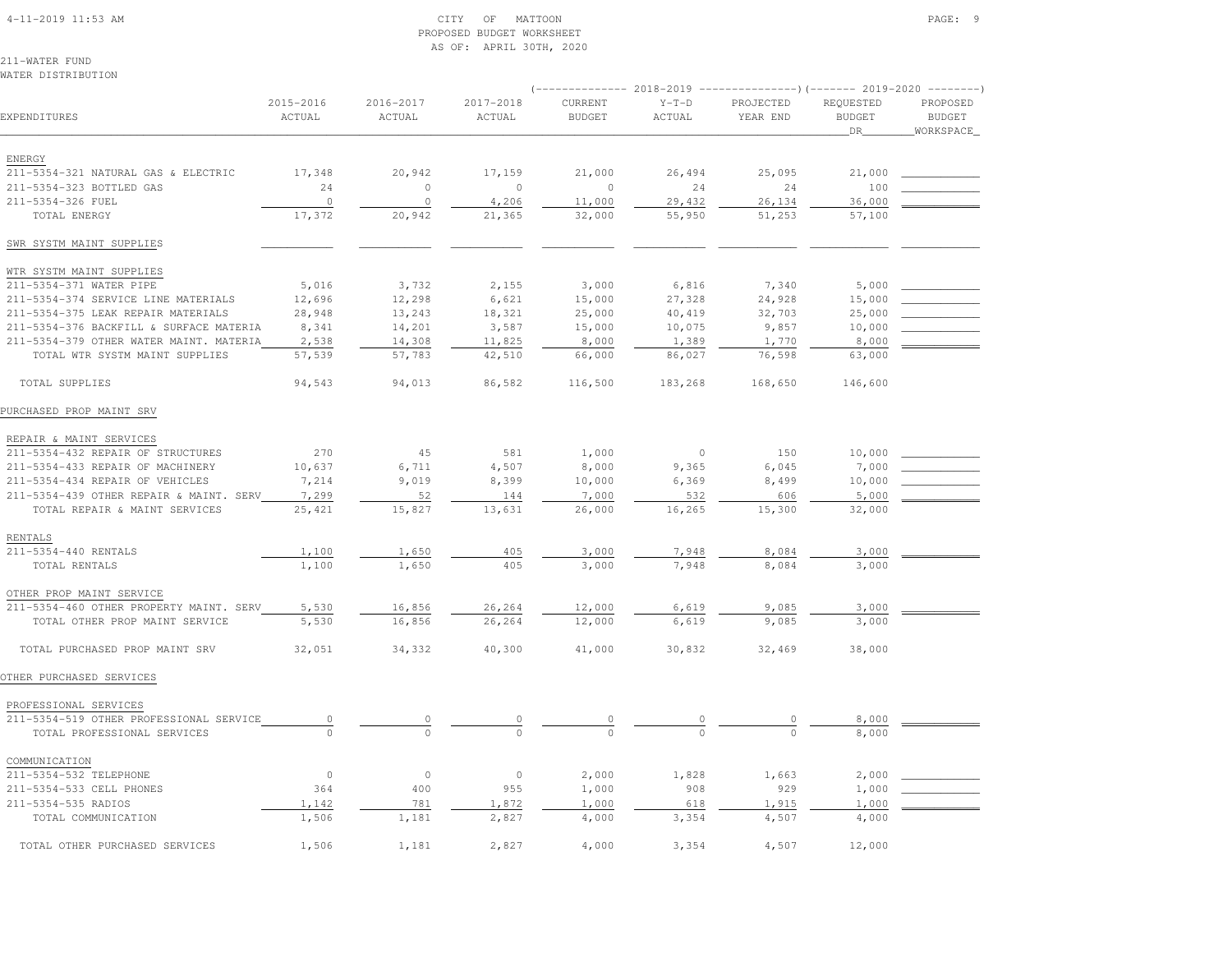| $4-11-2019$ $11:53$ AM |  |
|------------------------|--|

#### $\begin{array}{ccc} \text{CITY} & \text{OF} & \text{MATION} \end{array}$  PROPOSED BUDGET WORKSHEETAS OF: APRIL 30TH, 2020

211-WATER FUNDWATER DISTRIBUTION

| EXPENDITURES                            | 2015-2016<br>ACTUAL | 2016-2017<br>ACTUAL | 2017-2018<br>ACTUAL | CURRENT<br><b>BUDGET</b> | $Y-T-D$<br>ACTUAL | PROJECTED<br>YEAR END | REQUESTED<br><b>BUDGET</b><br>DR | PROPOSED<br><b>BUDGET</b><br>WORKSPACE |
|-----------------------------------------|---------------------|---------------------|---------------------|--------------------------|-------------------|-----------------------|----------------------------------|----------------------------------------|
| PROPERTY                                |                     |                     |                     |                          |                   |                       |                                  |                                        |
| IMPROVEMENTS-NOT BLDGS                  |                     |                     |                     |                          |                   |                       |                                  |                                        |
| 211-5354-730 IMPROVEMENTS OTHER THAN BL | $\circ$             | 6,924               |                     | 50,000                   | 91,594            | 90,878                | 100,000                          |                                        |
| TOTAL IMPROVEMENTS-NOT BLDGS            |                     | 6,924               | $\bigcap$           | 50,000                   | 91,594            | 90,878                | 100,000                          |                                        |
| MACHINERY & EQUIPMENT                   |                     |                     |                     |                          |                   |                       |                                  |                                        |
| 211-5354-740 MACHINERY & EQUIPMENT      | 683                 | $\circ$             | $\overline{0}$      | $\overline{0}$           | $\sim$ 0          | $\overline{0}$        | $\circ$                          |                                        |
| 211-5354-743 MEF CONTRIBUTION           | 107,000             | $\circ$             | 61,000              | 120,070                  | 120,070           | 120,696               | 71,350                           |                                        |
| TOTAL MACHINERY & EQUIPMENT             | 107,683             | $\circ$             | 61,000              | 120,070                  | 120,070           | 120,696               | 71,350                           |                                        |
| TOTAL PROPERTY                          | 107,683             | 6,924               | 61,000              | 170,070                  | 211,664           | 211,574               | 171,350                          |                                        |
| OTHER OBJECTS                           |                     |                     |                     |                          |                   |                       |                                  |                                        |
| FINANCIAL TRANS OBJECTS                 |                     |                     |                     |                          |                   |                       |                                  |                                        |
| 211-5354-814 PRINTING/COPY MACH LEASE/M |                     |                     |                     |                          | 20                |                       | 1,000                            |                                        |
| TOTAL FINANCIAL TRANS OBJECTS           |                     |                     |                     |                          | 2.0               | $\cap$                | 1,000                            |                                        |
| FINANCIAL TRANS OBJECTS                 |                     |                     |                     |                          |                   |                       |                                  |                                        |
| 211-5354-828 REAL ESTATE TAXES          | 17                  | 17                  | 17                  | 20                       |                   |                       | 20                               |                                        |
| TOTAL FINANCIAL TRANS OBJECTS           | 17                  | 17                  | 17                  | 2.0                      |                   |                       | 2.0                              |                                        |
| COMPUTER INFO SYS OBJECT                |                     |                     |                     |                          |                   |                       |                                  |                                        |
| 211-5354-863 COMPUTERS                  | 0                   | 373                 | 3,470               | 1,000                    | 446               |                       | 800                              |                                        |
| TOTAL COMPUTER INFO SYS OBJECT          | $\Omega$            | 373                 | 3,470               | 1,000                    | 446               | $\cap$                | 800                              |                                        |
| TOTAL OTHER OBJECTS                     | 17                  | 390                 | 3,486               | 1,020                    | 474               | 8                     | 1,820                            |                                        |
| TOTAL WATER DISTRIBUTION                | 603,539             | 453,911             | 597,452             | 742,351                  | 801,449           | 827,365               | 766,501                          |                                        |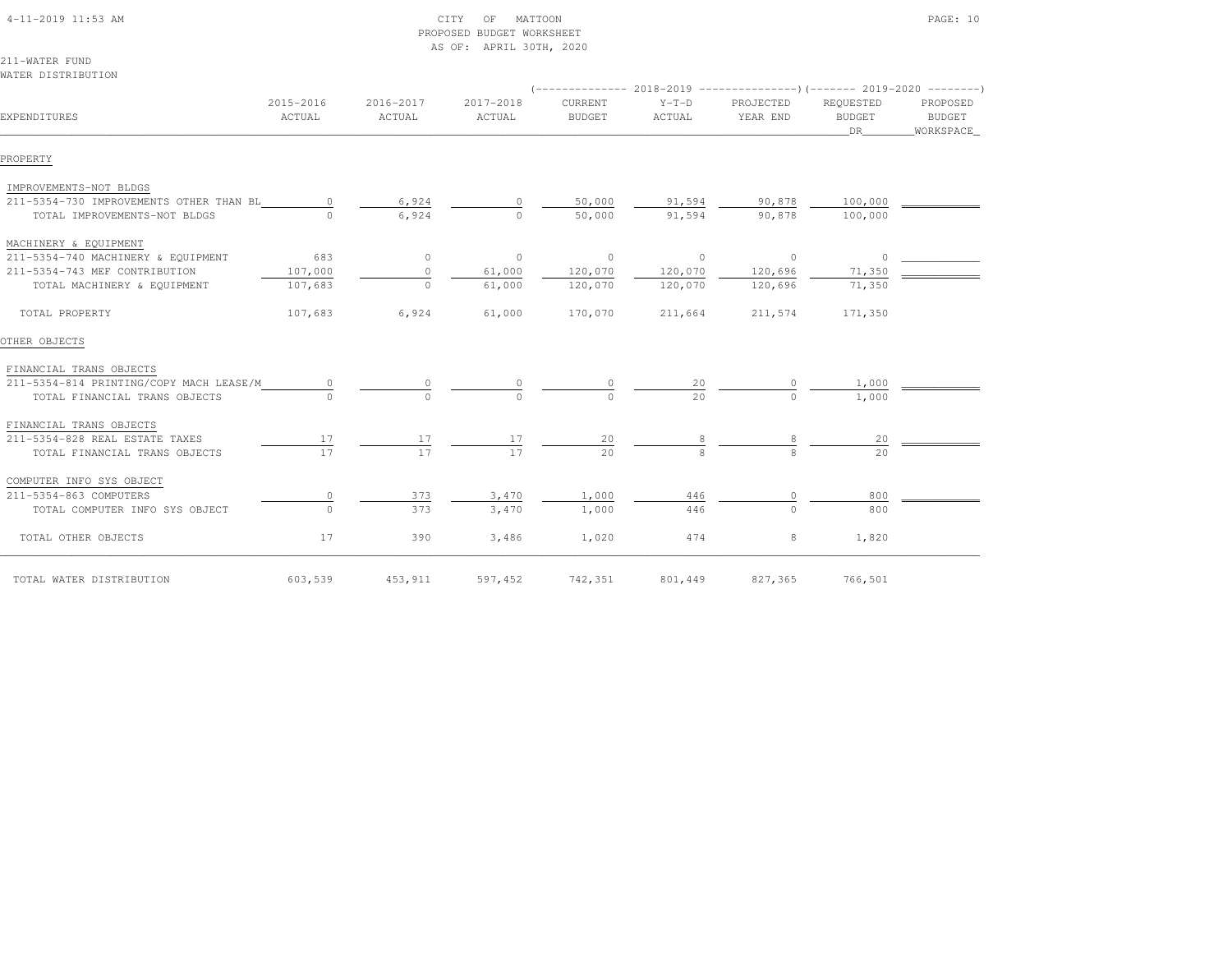| $4-11-2019$ $11:53$ AM |  |
|------------------------|--|

## $\begin{array}{ccc} \text{CITY} & \text{OF} & \text{MATION} \end{array}$  PROPOSED BUDGET WORKSHEETAS OF: APRIL 30TH, 2020

|                                         |                     |                     |                     | -------------- 2018-2019 |                   |                       |                                  |                                         |
|-----------------------------------------|---------------------|---------------------|---------------------|--------------------------|-------------------|-----------------------|----------------------------------|-----------------------------------------|
| EXPENDITURES                            | 2015-2016<br>ACTUAL | 2016-2017<br>ACTUAL | 2017-2018<br>ACTUAL | CURRENT<br><b>BUDGET</b> | $Y-T-D$<br>ACTUAL | PROJECTED<br>YEAR END | REQUESTED<br><b>BUDGET</b><br>DR | PROPOSED<br><b>BUDGET</b><br>WORKSPACE_ |
|                                         |                     |                     |                     |                          |                   |                       |                                  |                                         |
| PERSONNEL SERVICES                      |                     |                     |                     |                          |                   |                       |                                  |                                         |
|                                         |                     |                     |                     |                          |                   |                       |                                  |                                         |
| SALARIES & WAGES                        |                     |                     |                     |                          |                   |                       |                                  |                                         |
| 211-5355-111 SALARIES OF REG EMPLOYEES  | 144,288             | 152,643             | 151,947             | 174,229                  | 141,403           | 155,979               | 163,746                          |                                         |
| 211-5355-112 SALARIES OF TEMP EMPLOYEES | 2,109               | 1,460               | 2,058               | 5,495                    | 1,960             | 1,960                 | 5,495                            |                                         |
| 211-5355-113 OVERTIME                   | 711                 | 423                 | 724                 | 1,200                    | 119               | 198                   | 1,200                            |                                         |
| 211-5355-114 COMPENSATED ABSENCES       | 16,422              | 15,292              | 18,536              | $\circ$                  | 16,153            | 18,969                | $\circ$                          |                                         |
| TOTAL SALARIES & WAGES                  | 163,530             | 169,818             | 173,265             | 180,923                  | 159,634           | 177,106               | 170,441                          |                                         |
| TOTAL PERSONNEL SERVICES                | 163,530             | 169,818             | 173,265             | 180,923                  | 159,634           | 177,106               | 170,441                          |                                         |
| EMPLOYEE BENEFITS                       |                     |                     |                     |                          |                   |                       |                                  |                                         |
| GROUP INSURANCE                         |                     |                     |                     |                          |                   |                       |                                  |                                         |
| 211-5355-211 GROUP HEALTH INSURANCE     | 35,398              | 35,498              | 40,026              | 40,948                   | 32,258            | 35,376                | 38,027                           |                                         |
| 211-5355-212 GROUP LIFE INSURANCE       | 423                 | 453                 | 493                 | 493                      | 493               | 493                   | 493                              |                                         |
| TOTAL GROUP INSURANCE                   | 35,821              | 35,951              | 40,518              | 41,441                   | 32,751            | 35,869                | 38,520                           |                                         |
| SOCIAL SECURITY CONTRIB                 |                     |                     |                     |                          |                   |                       |                                  |                                         |
| 211-5355-221 FICA CONTRIBUTIONS         | 9,455               | 9,678               | 10,134              | 11,217                   | 9,371             | 10,591                | 10,567                           |                                         |
| 211-5355-222 MEDICARE CONTRIBUTIONS     | 2,211               | 2,264               | 2,370               | 2,623                    | 2,192             | 2,477                 | 2,471                            |                                         |
| TOTAL SOCIAL SECURITY CONTRIB           | 11,666              | 11,942              | 12,504              | 13,841                   | 11,562            | 13,068                | 13,038                           |                                         |
| RETIREMENT CONTRIBTUIONS                |                     |                     |                     |                          |                   |                       |                                  |                                         |
| 211-5355-231 IMRF CONTRIBUTIONS         | 82,591              | 28,805              | 27,483              | 19,823                   | 15,032            | 18,934                | 14,026                           |                                         |
| TOTAL RETIREMENT CONTRIBTUIONS          | 82,591              | 28,805              | 27,483              | 19,823                   | 15,032            | 18,934                | 14,026                           |                                         |
| UNEMPLOYMNT COMPENSATION                |                     |                     |                     |                          |                   |                       |                                  |                                         |
| 211-5355-240 UNEMPLOYMENT COMP.         | 831                 | 678                 | 795                 | 813                      | 813               | 813                   | 267                              |                                         |
| TOTAL UNEMPLOYMNT COMPENSATION          | 831                 | 678                 | 795                 | 813                      | 813               | 813                   | 267                              |                                         |
| WORKER'S COMPENSATION                   |                     |                     |                     |                          |                   |                       |                                  |                                         |
| 211-5355-250 WORKERS' COMPENSATION      | 3,505               | 3,804               | 4,953               | 5,577                    | 5,577             | 5,577                 | 4,795                            |                                         |
| TOTAL WORKER'S COMPENSATION             | 3,505               | 3,804               | 4,953               | 5,577                    | 5,577             | 5.577                 | 4,795                            |                                         |
| TOTAL EMPLOYEE BENEFITS                 | 134,414             | 81,179              | 86,254              | 81,495                   | 65,736            | 74,261                | 70,646                           |                                         |
| SUPPLIES                                |                     |                     |                     |                          |                   |                       |                                  |                                         |
| GENERAL SUPPLIES                        |                     |                     |                     |                          |                   |                       |                                  |                                         |
| 211-5355-311 OFFICE SUPPLIES            | 4,409               | 2,475               | 1,391               | 4,000                    | 907               | 721                   | 2,000                            |                                         |
| 211-5355-318 VEHICLE PARTS              | 15                  | $\circ$             | $\circ$             | 500                      | $\circ$           | $\circ$               | 500                              |                                         |
| 211-5355-319 MISCELLANEOUS SUPPLIES     | 243                 | 339                 | 190                 | 1,000                    | 349               | 597                   | 1,000                            |                                         |
| TOTAL GENERAL SUPPLIES                  | 4,667               | 2,815               | 1,581               | 5,500                    | 1,255             | 1,318                 | 3,500                            |                                         |
|                                         |                     |                     |                     |                          |                   |                       |                                  |                                         |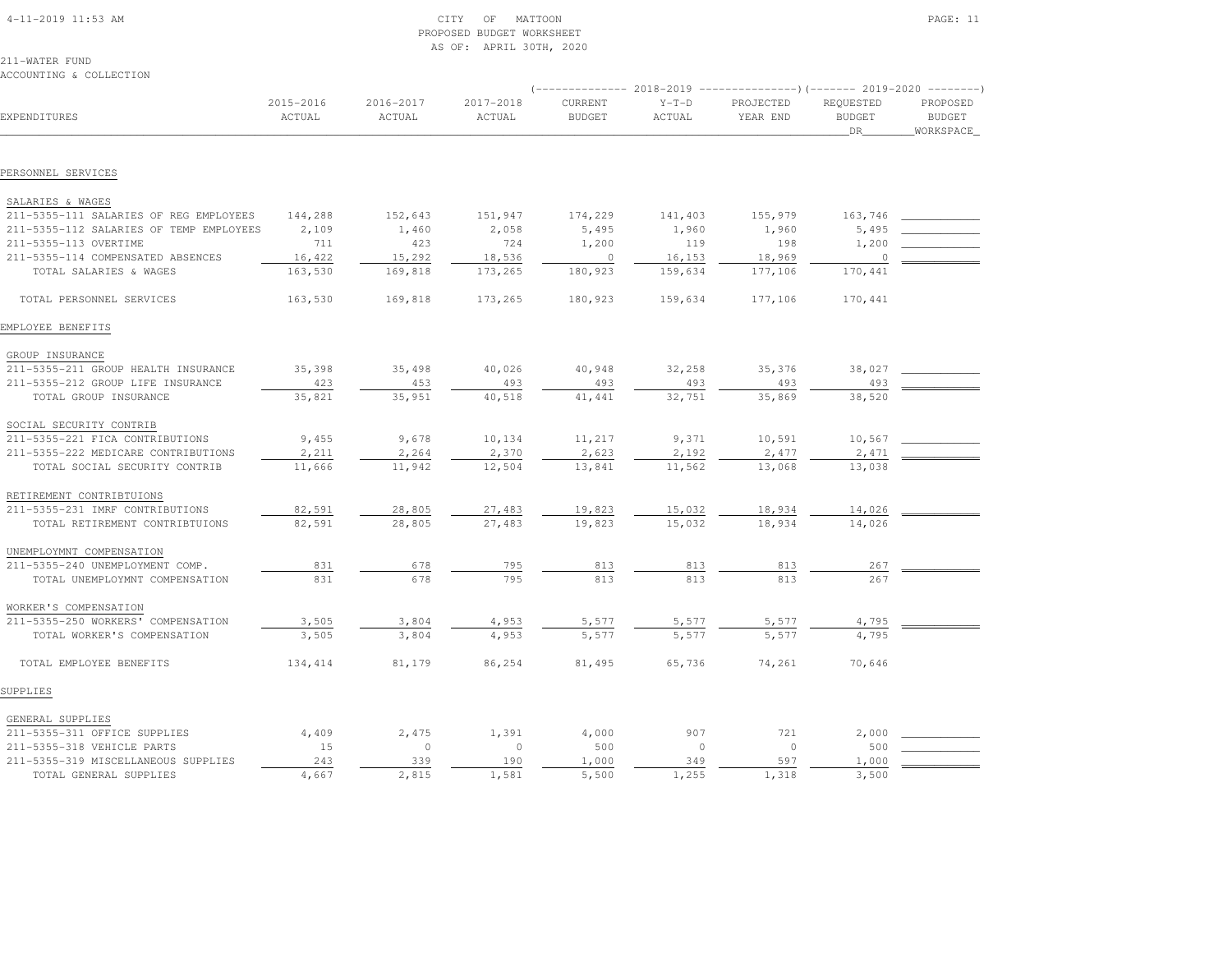#### 4-11-2019 11:53 AM CITY OF MATTOON PAGE: 12 PROPOSED BUDGET WORKSHEETAS OF: APRIL 30TH, 2020

211-WATER FUNDACCOUNTING & COLLECTION

|                                         | 2015-2016 | 2016-2017 | 2017-2018 | CURRENT       | $Y-T-D$ | PROJECTED | REQUESTED     | PROPOSED      |  |
|-----------------------------------------|-----------|-----------|-----------|---------------|---------|-----------|---------------|---------------|--|
| EXPENDITURES                            | ACTUAL    | ACTUAL    | ACTUAL    | <b>BUDGET</b> | ACTUAL  | YEAR END  | <b>BUDGET</b> | <b>BUDGET</b> |  |
|                                         |           |           |           |               |         |           | DR            | _WORKSPACE_   |  |
|                                         |           |           |           |               |         |           |               |               |  |
| ENERGY                                  |           |           |           |               |         |           |               |               |  |
| 211-5355-326 FUEL                       | 26,577    | 31,088    | 18,260    | 30,000        | 1,962   | 2,313     | 3,000         |               |  |
| TOTAL ENERGY                            | 26,577    | 31,088    | 18,260    | 30,000        | 1,962   | 2,313     | 3,000         |               |  |
| WTR SYSTM MAINT SUPPLIES                |           |           |           |               |         |           |               |               |  |
| 211-5355-372 METER TILES, RIMS & LIDS   | 8,181     | 8,687     | 7,522     | 9,000         | 3,405   | 5,414     | 9,000         |               |  |
| 211-5355-373 WATER METERS               | 1,382     | 4,408     | 4,382     | 7,000         | 4,960   | 6,173     | 7,000         |               |  |
| TOTAL WTR SYSTM MAINT SUPPLIES          | 9,563     | 13,095    | 11,904    | 16,000        | 8,365   | 11,587    | 16,000        |               |  |
| TOTAL SUPPLIES                          | 40,807    | 46,997    | 31,745    | 51,500        | 11,583  | 15,218    | 22,500        |               |  |
| PURCHASED PROP MAINT SRV                |           |           |           |               |         |           |               |               |  |
|                                         |           |           |           |               |         |           |               |               |  |
| REPAIR & MAINT SERVICES                 |           |           |           |               |         |           |               |               |  |
| 211-5355-431 REPAIR OF OFFICE EQUIPMENT | 125       | $\circ$   | $\circ$   | 200           | 50      | 86        | 200           |               |  |
| 211-5355-434 REPAIR OF VEHICLES         | 693       | 793       | 679       | 1,000         | 1,081   | 1,233     | 1,500         |               |  |
| 211-5355-439 OTHER REPAIR & MAINT. SERV | 100       | 10        | 19        | 500           | 76      | 33        | 500           |               |  |
| TOTAL REPAIR & MAINT SERVICES           | 918       | 803       | 698       | 1,700         | 1,207   | 1,352     | 2,200         |               |  |
| TOTAL PURCHASED PROP MAINT SRV          | 918       | 803       | 698       | 1,700         | 1,207   | 1,352     | 2,200         |               |  |
| OTHER PURCHASED SERVICES                |           |           |           |               |         |           |               |               |  |
| PROFESSIONAL SERVICES                   |           |           |           |               |         |           |               |               |  |
| 211-5355-513 AUDITING SERVICES          | 20,400    | 21,000    | 21,600    | 27,240        | 22,240  | 27,429    | 22,880        |               |  |
| 211-5355-516 TECHNOLOGY SUPPORT SERVICE | 19,034    | 19,419    | 19,268    | 22,000        | 19,858  | 17,750    | 23,000        |               |  |
| 211-5355-519 OTHER PROFESSIONAL SERVICE | 1,468     | 4,616     | 4,913     | 5,000         | 4,006   | 4,339     | 5,000         |               |  |
| TOTAL PROFESSIONAL SERVICES             | 40,903    | 45,036    | 45,781    | 54,240        | 46,104  | 49,517    | 50,880        |               |  |
| COMMUNICATION                           |           |           |           |               |         |           |               |               |  |
| 211-5355-531 POSTAGE                    | 18,565    | 15,285    | 14,975    | 15,000        | 14,069  | 15,391    | 16,000        |               |  |
| 211-5355-532 TELEPHONE                  | 1,577     | 1,683     | 2,067     | 2,000         | 2,491   | 2,573     | 3,000         |               |  |
| TOTAL COMMUNICATION                     | 20,142    | 16,969    | 17,042    | 17,000        | 16,561  | 17,964    | 19,000        |               |  |
|                                         |           |           |           |               |         |           |               |               |  |
| EMPLOYEE BUSINESS EXP                   |           |           |           |               |         |           |               |               |  |
| 211-5355-562 TRAVEL & TRAINING          |           | 15        | 15        | 100           |         |           | 100           |               |  |
| TOTAL EMPLOYEE BUSINESS EXP             |           | 15        | 1.5       | 100           |         |           | 100           |               |  |
| OTHER PURCHASED SERVICES                |           |           |           |               |         |           |               |               |  |
| 211-5355-579 COLLECTION FEES            | 3,282     | 1,603     | 1,646     | 2,000         | 1,482   | 1,402     | 2,000         |               |  |
| TOTAL OTHER PURCHASED SERVICES          | 3,282     | 1,603     | 1,646     | 2,000         | 1,482   | 1,402     | 2,000         |               |  |
|                                         |           |           |           |               |         |           |               |               |  |

TOTAL OTHER PURCHASED SERVICES 64,327 63,622 64,484 73,340 64,146 68,882 71,980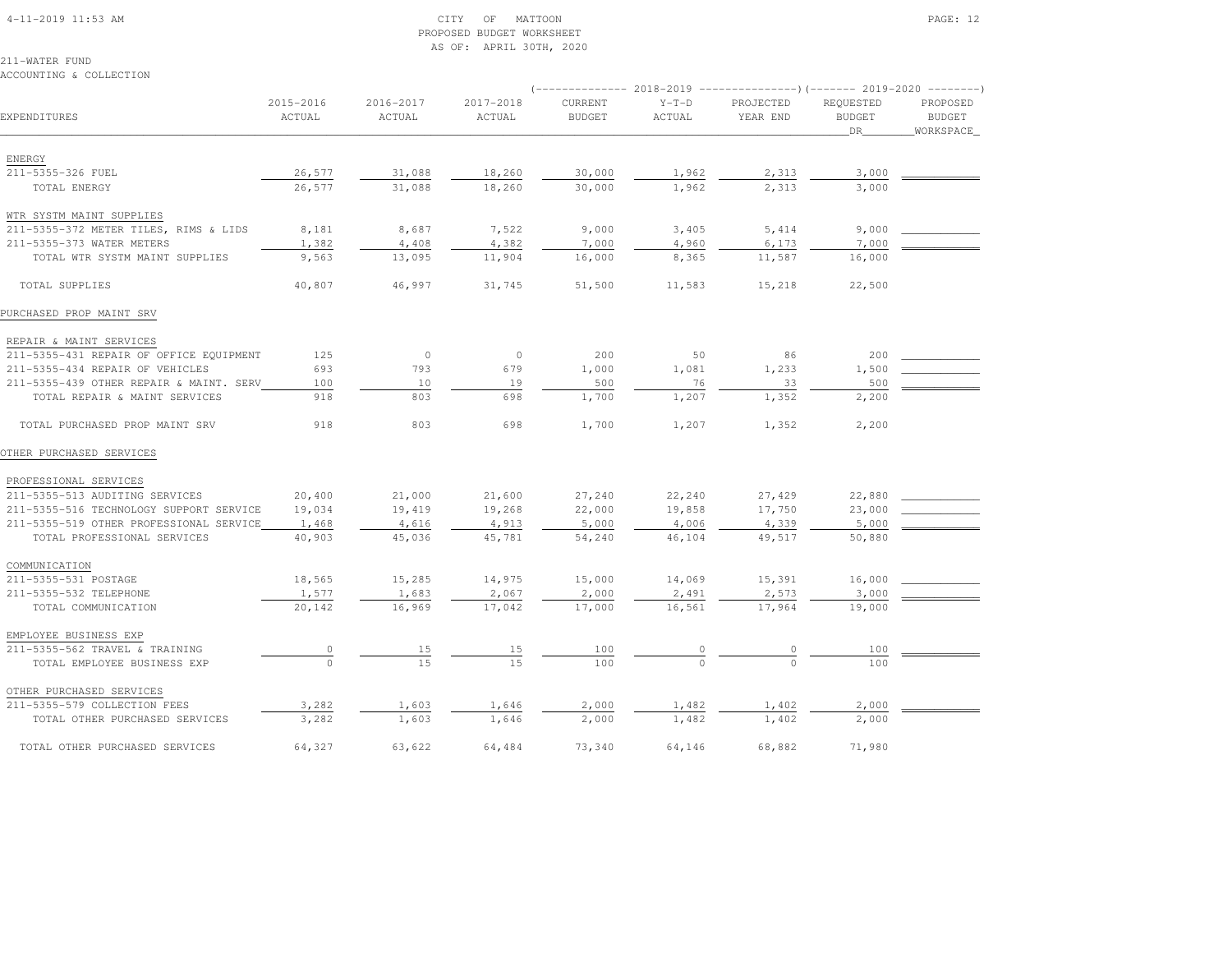#### 4-11-2019 11:53 AM CITY OF MATTOON PAGE: 13 PROPOSED BUDGET WORKSHEETAS OF: APRIL 30TH, 2020

#### 211-WATER FUNDACCOUNTING & COLLECTION

|                                                                      |                     |                     |                     |                          |                    | $($ -------------- 2018-2019 ----------------------- 2019-2020 --------- |                                  |                                 |  |
|----------------------------------------------------------------------|---------------------|---------------------|---------------------|--------------------------|--------------------|--------------------------------------------------------------------------|----------------------------------|---------------------------------|--|
| EXPENDITURES                                                         | 2015-2016<br>ACTUAL | 2016-2017<br>ACTUAL | 2017-2018<br>ACTUAL | CURRENT<br><b>BUDGET</b> | $Y-T-D$<br>ACTUAL  | PROJECTED<br>YEAR END                                                    | REQUESTED<br><b>BUDGET</b><br>DR | PROPOSED<br>BUDGET<br>WORKSPACE |  |
| PROPERTY                                                             |                     |                     |                     |                          |                    |                                                                          |                                  |                                 |  |
| IMPROVEMENTS-NOT BLDGS                                               |                     |                     |                     |                          |                    |                                                                          |                                  |                                 |  |
| MACHINERY & EQUIPMENT                                                |                     |                     |                     |                          |                    |                                                                          |                                  |                                 |  |
| OTHER OBJECTS                                                        |                     |                     |                     |                          |                    |                                                                          |                                  |                                 |  |
| CITY CLERK DEPT OBJECTS                                              |                     |                     |                     |                          |                    |                                                                          |                                  |                                 |  |
| 211-5355-804 UTILITY TAX REMITTANCE<br>TOTAL CITY CLERK DEPT OBJECTS | 120,094<br>120,094  | 125,155<br>125,155  | 121,464<br>121,464  | 121,000<br>121,000       | 107,583<br>107,583 | 119,635<br>119,635                                                       | 120,000<br>120,000               |                                 |  |
| FINANCIAL TRANS OBJECTS                                              |                     |                     |                     |                          |                    |                                                                          |                                  |                                 |  |
| 211-5355-811 BANK SERVICE CHARGES                                    | 15,492              | 15,223              | 16,122              | 16,000                   | 15,344             | 17,900                                                                   | 18,000                           |                                 |  |
| 211-5355-812 METER DEPOSIT REFUNDS                                   | $\overline{0}$      | $\circ$             | 433                 | $\sim$ 0                 | $\circ$            | $\circ$                                                                  |                                  |                                 |  |
| 211-5355-814 PRINTING/COPY MACH LEASE/M                              | 1,078               | 1,115               | 1,117               | 2,000                    | 1,075              | 1,252                                                                    | 2,000                            |                                 |  |
| 211-5355-815 POSTAGE METER LEASE & MAIN                              | 1,374               | 1,120               | 1,231               | 2,000                    | 1,033              | 802                                                                      | 2,000                            |                                 |  |
| TOTAL FINANCIAL TRANS OBJECTS                                        | 17,945              | 17,457              | 18,903              | 20,000                   | 17,452             | 19,954                                                                   | 22,000                           |                                 |  |
| SPECIAL EVENT OBJECTS                                                |                     |                     |                     |                          |                    |                                                                          |                                  |                                 |  |
| 211-5355-830 BAD DEBT EXPENSE                                        | 9,093               | 33,098              | 7,882               | 14,000                   | 10,535             | 12,845                                                                   | 13,000                           |                                 |  |
| TOTAL SPECIAL EVENT OBJECTS                                          | 9,093               | 33,098              | 7,882               | 14,000                   | 10,535             | 12,845                                                                   | 13,000                           |                                 |  |
| COMPUTER INFO SYS OBJECT                                             |                     |                     |                     |                          |                    |                                                                          |                                  |                                 |  |
| 211-5355-863 COMPUTERS                                               | 1,580               | $\circ$             | 4,253               | 800                      | 3,186              | 2,275                                                                    | 1,066                            |                                 |  |
| TOTAL COMPUTER INFO SYS OBJECT                                       | 1,580               | $\circ$             | 4,253               | 800                      | 3,186              | 2,275                                                                    | 1,066                            |                                 |  |
| TOTAL OTHER OBJECTS                                                  | 148,712             | 175,711             | 152,502             | 155,800                  | 138,756            | 154,708                                                                  | 156,066                          |                                 |  |
| TOTAL ACCOUNTING & COLLECTION                                        | 552,707             | 538,131             | 508,948             | 544,759                  | 441,063            | 491,528                                                                  | 493,833                          |                                 |  |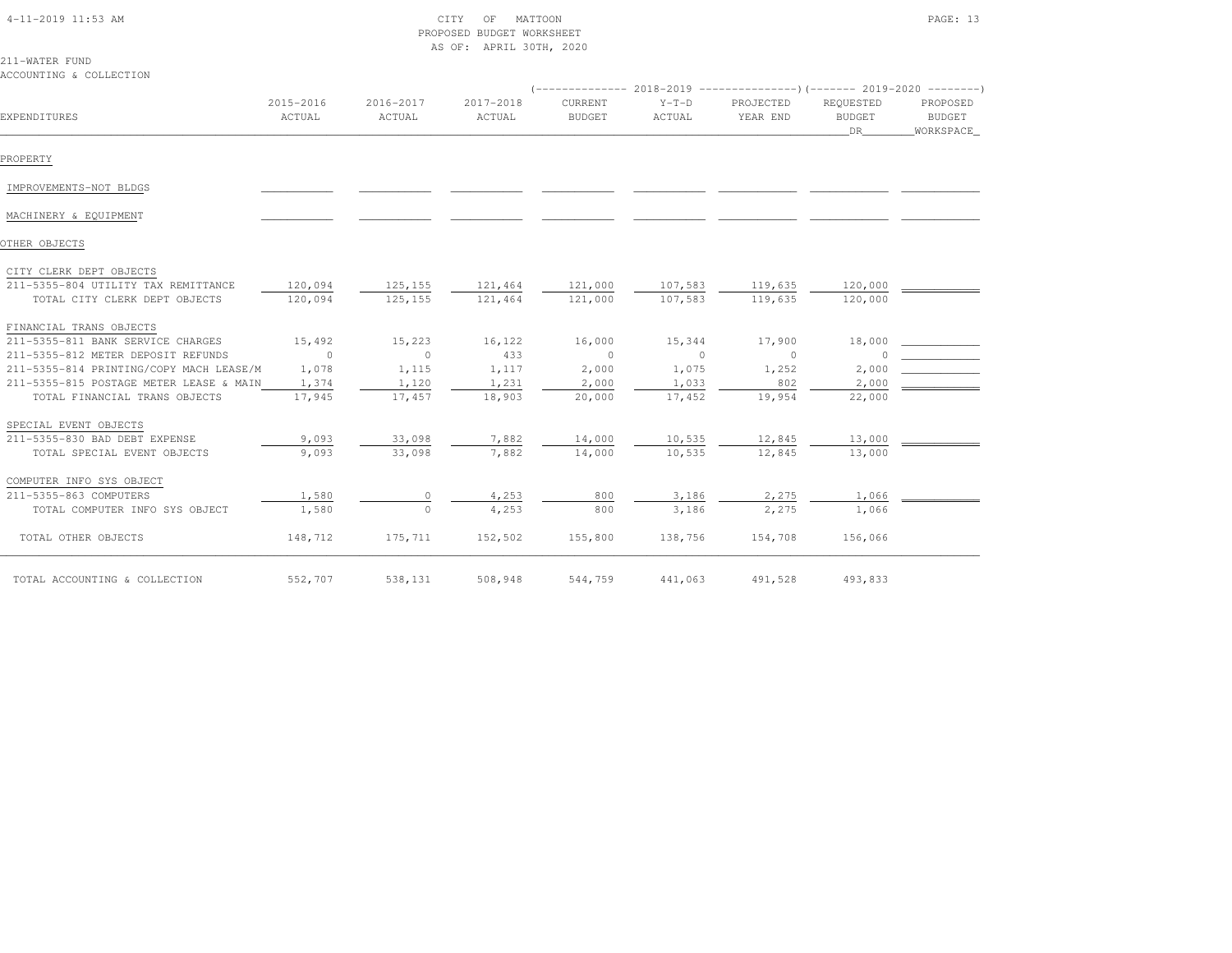| $4-11-2019$ 11:53 AM |  |
|----------------------|--|

## $\begin{array}{ccc} \text{CITY} & \text{OF} & \text{MATTOON} \end{array}$  PROPOSED BUDGET WORKSHEETAS OF: APRIL 30TH, 2020

211-WATER FUND

| ADMINISTRATIVE & GENERAL                |                     |                     |                     |                          |                   |                       | (-------------- 2018-2019 ---------------------- 2019-2020 | $- - - - - - - -$                      |
|-----------------------------------------|---------------------|---------------------|---------------------|--------------------------|-------------------|-----------------------|------------------------------------------------------------|----------------------------------------|
| EXPENDITURES                            | 2015-2016<br>ACTUAL | 2016-2017<br>ACTUAL | 2017-2018<br>ACTUAL | CURRENT<br><b>BUDGET</b> | $Y-T-D$<br>ACTUAL | PROJECTED<br>YEAR END | REQUESTED<br><b>BUDGET</b><br>DR                           | PROPOSED<br><b>BUDGET</b><br>WORKSPACE |
| PERSONNEL SERVICES                      |                     |                     |                     |                          |                   |                       |                                                            |                                        |
|                                         |                     |                     |                     |                          |                   |                       |                                                            |                                        |
| SALARIES & WAGES                        |                     |                     |                     |                          |                   |                       |                                                            |                                        |
| 211-5356-111 SALARIES OF REG EMPLOYEES  | 126,235<br>581      | 141,952             | 152,929             | 186,798                  | 167,927           | 171,615               | 201,413                                                    |                                        |
| 211-5356-113 OVERTIME                   |                     | 326                 | 2,065               | 500                      | 1,908             | 3,048                 | 1,500                                                      |                                        |
| 211-5356-114 COMPENSATED ABSENCES       | 18,270              | 8,824               | 18,503              | $\circ$                  | 10,926            | 13,352                | 0                                                          |                                        |
| 211-5356-115 ENGINEERING SALARIES ALLOC | 9,103               | 3,064               | 1,987               | $\mathbf{0}$             | $\overline{0}$    | $\overline{0}$        | $\circ$                                                    |                                        |
| TOTAL SALARIES & WAGES                  | 154,190             | 154,165             | 175,485             | 187,298                  | 180,761           | 188,015               | 202,913                                                    |                                        |
| TOTAL PERSONNEL SERVICES                | 154,190             | 154,165             | 175,485             | 187,298                  | 180,761           | 188,015               | 202,913                                                    |                                        |
| EMPLOYEE BENEFITS                       |                     |                     |                     |                          |                   |                       |                                                            |                                        |
| GROUP INSURANCE                         |                     |                     |                     |                          |                   |                       |                                                            |                                        |
| 211-5356-211 GROUP HEALTH INSURANCE     | 24,740              | 24,090              | 25,044              | 31,556                   | 23,025            | 24,718                | 27,391                                                     |                                        |
| 211-5356-212 GROUP LIFE INSURANCE       | 312                 | 303                 | 330                 | 433                      | 433               | 399                   | 433                                                        |                                        |
| TOTAL GROUP INSURANCE                   | 25,052              | 24,393              | 25,374              | 31,989                   | 23,458            | 25,117                | 27,824                                                     |                                        |
| SOCIAL SECURITY CONTRIB                 |                     |                     |                     |                          |                   |                       |                                                            |                                        |
| 211-5356-221 FICA CONTRIBUTIONS         | 8,762               | 8,484               | 9,897               | 11,612                   | 10,955            | 11,383                | 12,581                                                     |                                        |
| 211-5356-222 MEDICARE CONTRIBUTIONS     | 2,049               | 1,984               | 2,315               | 2,716                    | 2,562             | 2,662                 | 2,942                                                      |                                        |
| TOTAL SOCIAL SECURITY CONTRIB           | 10,811              | 10,468              | 12,212              | 14,328                   | 13,516            | 14,045                | 15,523                                                     |                                        |
| RETIREMENT CONTRIBTUIONS                |                     |                     |                     |                          |                   |                       |                                                            |                                        |
| 211-5356-231 IMRF CONTRIBUTIONS         | 77,997              | 25,740              | 27,404              | 21,165                   | 17,461            | 20,747                | 17,254                                                     |                                        |
| TOTAL RETIREMENT CONTRIBTUIONS          | 77,997              | 25,740              | 27,404              | 21,165                   | 17,461            | 20,747                | 17,254                                                     |                                        |
| UNEMPLOYMNT COMPENSATION                |                     |                     |                     |                          |                   |                       |                                                            |                                        |
| 211-5356-240 UNEMPLOYMENT COMP.         | 579                 | 404                 | 469                 | 630                      | 630               | 569                   | 207                                                        |                                        |
| TOTAL UNEMPLOYMNT COMPENSATION          | 579                 | 404                 | 469                 | 630                      | 630               | 569                   | 207                                                        |                                        |
| WORKER'S COMPENSATION                   |                     |                     |                     |                          |                   |                       |                                                            |                                        |
| 211-5356-250 WORKERS' COMPENSATION      | 4,277               | 3,672               | 4,812               | 7,336                    | 7,336             | 6,421                 | 7,100                                                      |                                        |
| TOTAL WORKER'S COMPENSATION             | 4,277               | 3,672               | 4,812               | 7,336                    | 7,336             | 6,421                 | 7,100                                                      |                                        |
| TOTAL EMPLOYEE BENEFITS                 | 118,716             | 64,678              | 70,271              | 75,448                   | 62,401            | 66,899                | 67,908                                                     |                                        |
| SUPPLIES                                |                     |                     |                     |                          |                   |                       |                                                            |                                        |
| GENERAL SUPPLIES                        |                     |                     |                     |                          |                   |                       |                                                            |                                        |
| 211-5356-311 OFFICE SUPPLIES            | 682                 | 580                 | 771                 | 1,000                    | 958               | 1,191                 | 1,000                                                      |                                        |
| 211-5356-316 TOOLS & EQUIPMENT          | 35                  | 39                  | 1,544               | 500                      | 185               | $\circ$               | 500                                                        |                                        |
| 211-5356-319 MISCELLANEOUS SUPPLIES     | $\circ$             | 70                  | 187                 | 600                      | 205               | 129                   | 500                                                        |                                        |
| TOTAL GENERAL SUPPLIES                  | 717                 | 689                 | 2,502               | 2,100                    | 1,348             | 1,320                 | 2,000                                                      |                                        |
|                                         |                     |                     |                     |                          |                   |                       |                                                            |                                        |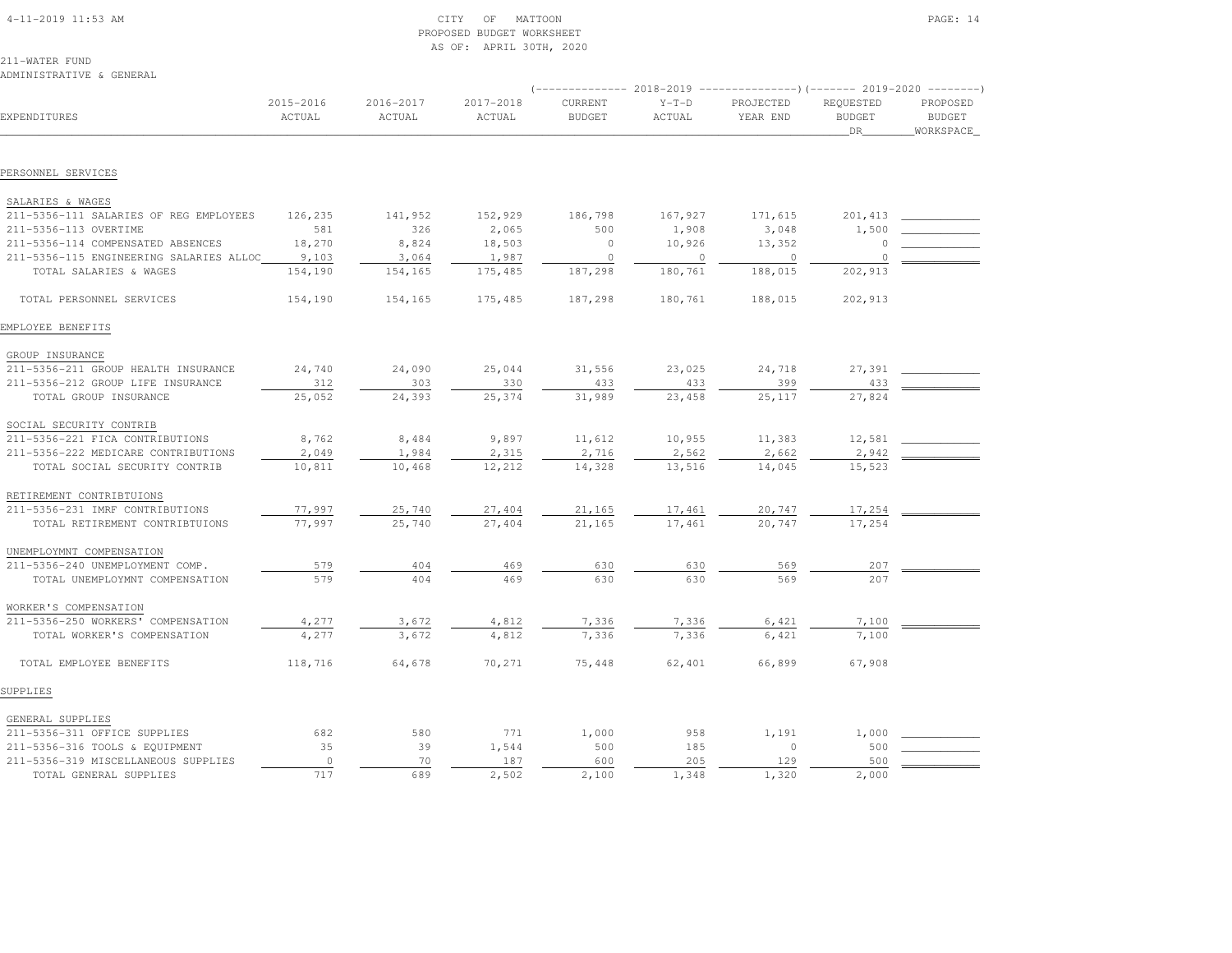### 4-11-2019 11:53 AM CITY OF MATTOON PAGE: 15 PROPOSED BUDGET WORKSHEETAS OF: APRIL 30TH, 2020

211-WATER FUND

# ADMINISTRATIVE & GENERAL

| EXPENDITURES                                            | 2015-2016<br>ACTUAL | 2016-2017<br>ACTUAL | 2017-2018<br>ACTUAL | CURRENT<br><b>BUDGET</b> | $Y-T-D$<br>ACTUAL | PROJECTED<br>YEAR END | REQUESTED<br><b>BUDGET</b><br>DR | PROPOSED<br><b>BUDGET</b> |
|---------------------------------------------------------|---------------------|---------------------|---------------------|--------------------------|-------------------|-----------------------|----------------------------------|---------------------------|
|                                                         |                     |                     |                     |                          |                   |                       |                                  | _WORKSPACE_               |
| ENERGY                                                  |                     |                     |                     |                          |                   |                       |                                  |                           |
| 211-5356-321 NATURAL GAS & ELECTRIC                     | 1,393               | 1,332               | 1,718               | 1,500                    | 2,222             | 2,023                 | 2,000                            |                           |
| TOTAL ENERGY                                            | 1,393               | 1,332               | 1,718               | 1,500                    | 2.222             | 2,023                 | 2,000                            |                           |
| BOOKS & PERIODICALS                                     |                     |                     |                     |                          |                   |                       |                                  |                           |
| 211-5356-340 BOOKS & PERIODICALS                        | $\circ$             | $\circ$             | 117                 | 100                      | 62                | 70                    | 100                              |                           |
| TOTAL BOOKS & PERIODICALS                               | $\cap$              | $\Omega$            | 117                 | 100                      | 62                | 70                    | 100                              |                           |
|                                                         |                     |                     |                     |                          |                   |                       |                                  |                           |
| TOTAL SUPPLIES                                          | 2,111               | 2,022               | 4,337               | 3,700                    | 3,632             | 3,413                 | 4,100                            |                           |
| PURCHASED PROP MAINT SRV                                |                     |                     |                     |                          |                   |                       |                                  |                           |
| REPAIR & MAINT SERVICES                                 |                     |                     |                     |                          |                   |                       |                                  |                           |
| OTHER PROP MAINT SERVICE                                |                     |                     |                     |                          |                   |                       |                                  |                           |
| 211-5356-460 OTHER PROPERTY MAINT SVCS                  | 0                   |                     |                     |                          |                   |                       | 3,500                            |                           |
| TOTAL OTHER PROP MAINT SERVICE                          |                     |                     |                     |                          |                   |                       | 3,500                            |                           |
|                                                         |                     |                     |                     |                          |                   |                       |                                  |                           |
| TOTAL PURCHASED PROP MAINT SRV                          | $\circ$             | $\circ$             | $\circ$             | $\circ$                  | $\circ$           | $\circ$               | 3,500                            |                           |
| OTHER PURCHASED SERVICES                                |                     |                     |                     |                          |                   |                       |                                  |                           |
| PROFESSIONAL SERVICES                                   |                     |                     |                     |                          |                   |                       |                                  |                           |
| 211-5356-511 PLANNING & DESIGN SERVICES                 | 9,522               | 5,582               | 11,490              | 10,000                   | 6,082             | 12,741                | 10,000                           |                           |
| 211-5356-515 LABOR RELATIONS COUNSEL                    | $\circ$             | $\mathbf{0}$        | $\circ$             | $\circ$                  | $\overline{0}$    | $\overline{0}$        | 1,000                            |                           |
| 211-5356-519 OTHER PROFESSIONAL SERVICE                 | $\circ$             | $\circ$             | $\mathbf{0}$        | $\circ$                  | 1,122             | 198                   | $\circ$                          |                           |
| TOTAL PROFESSIONAL SERVICES                             | 9,522               | 5,582               | 11,490              | 10,000                   | 7,204             | 12,939                | 11,000                           |                           |
| INSURANCE                                               |                     |                     |                     |                          |                   |                       |                                  |                           |
| 211-5356-523 PROPERTY & CASUALTY INSURA                 | 32,555              | 28,291              | 32,455              | 33,910                   | 33,910            | 32,929                | 33,000                           |                           |
| TOTAL INSURANCE                                         | 32,555              | 28,291              | 32,455              | 33,910                   | 33,910            | 32,929                | 33,000                           |                           |
| COMMUNICATION                                           |                     |                     |                     |                          |                   |                       |                                  |                           |
| 211-5356-533 CELLULAR PHONE                             | 822                 | 919                 | 1,172               | 1,000                    | 1,052             | 1,047                 | 1,000                            |                           |
| TOTAL COMMUNICATION                                     | 822                 | 919                 | 1,172               | 1,000                    | 1,052             | 1,047                 | 1,000                            |                           |
|                                                         |                     |                     |                     |                          |                   |                       |                                  |                           |
| ADVERTISING<br>211-5356-540 ADVERTISING                 | 216                 | 38                  | 34                  | 200                      | $\circ$           | 34                    | 100                              |                           |
| TOTAL ADVERTISING                                       | 216                 | 38                  | 34                  | 200                      | $\Omega$          | 34                    | 100                              |                           |
|                                                         |                     |                     |                     |                          |                   |                       |                                  |                           |
| EMPLOYEE BUSINESS EXP<br>211-5356-562 TRAVEL & TRAINING | $\circ$             | $\circ$             | 183                 | 200                      | 323               | 351                   | 200                              |                           |
| TOTAL EMPLOYEE BUSINESS EXP                             | $\circ$             | $\circ$             | 183                 | 200                      | 323               | 351                   | 200                              |                           |
|                                                         |                     |                     |                     |                          |                   |                       |                                  |                           |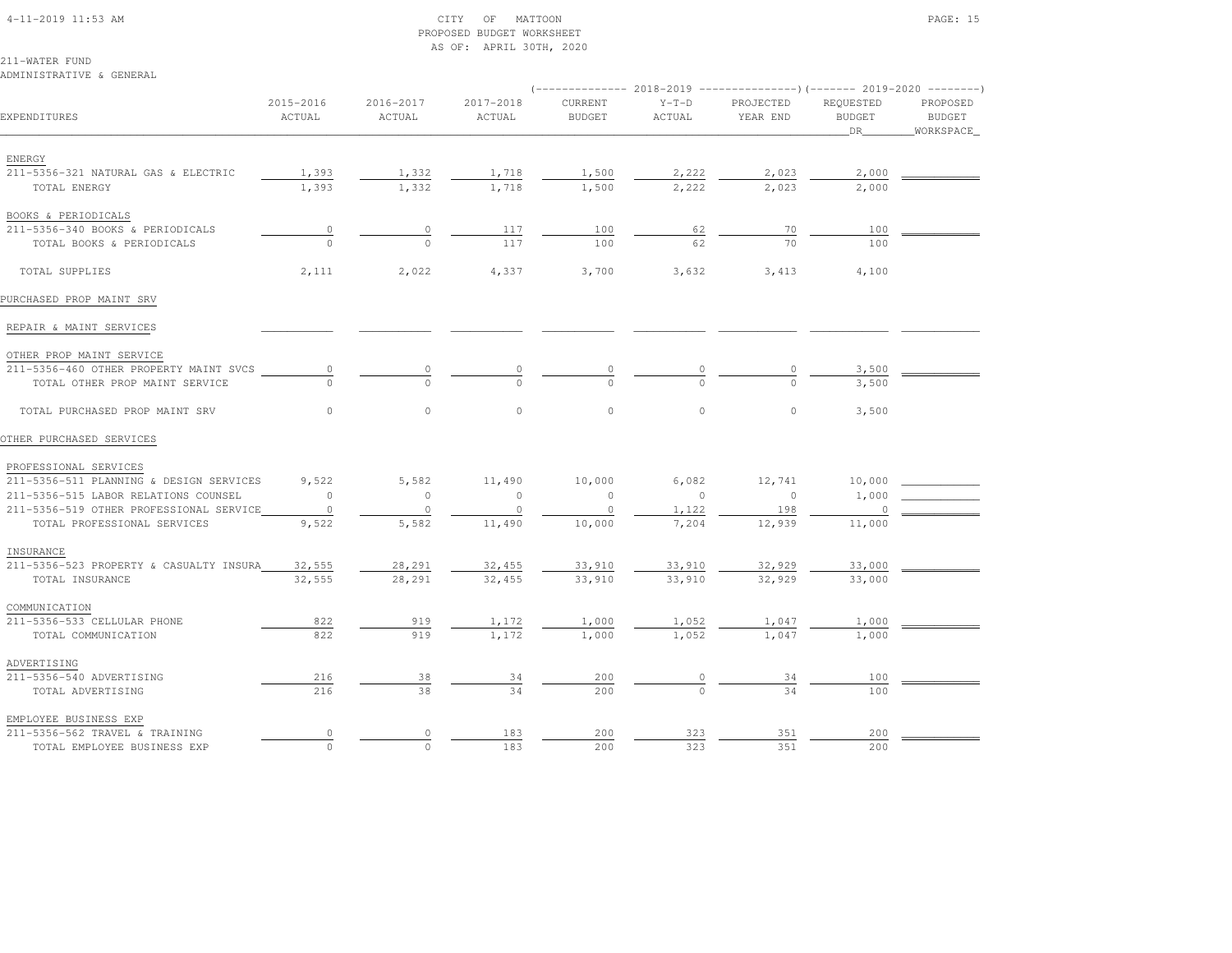#### 4-11-2019 11:53 AM CITY OF MATTOON PAGE: 16 PROPOSED BUDGET WORKSHEETAS OF: APRIL 30TH, 2020

211-WATER FUND

 COMPUTER INFO SYS OBJECT \_\_\_\_\_\_\_\_\_\_\_ \_\_\_\_\_\_\_\_\_\_\_ \_\_\_\_\_\_\_\_\_\_\_ \_\_\_\_\_\_\_\_\_\_\_ \_\_\_\_\_\_\_\_\_\_\_ \_\_\_\_\_\_\_\_\_\_\_\_ \_\_\_\_\_\_\_\_\_\_\_\_ \_\_\_\_\_\_\_\_\_\_\_\_COMPUTER INFO SYS OBJECT

 ADMINISTRATIVE & GENERAL (-------------- 2018-2019 ---------------)(------- 2019-2020 --------) 2015-2016 2016-2017 2017-2018 CURRENT Y-T-D PROJECTED REQUESTED PROPOSED**BUDGET** EXPENDITURES ACTUAL ACTUAL ACTUAL BUDGET ACTUAL YEAR END BUDGET BUDGETWORKSPACE \_\_\_\_\_\_\_\_\_\_\_\_\_\_\_\_\_\_\_\_\_\_\_\_\_\_\_\_\_\_\_\_\_\_\_\_\_\_\_\_\_\_\_\_\_\_\_\_\_\_\_\_\_\_\_\_\_\_\_\_\_\_\_\_\_\_\_\_\_\_\_\_\_\_\_\_\_\_\_\_\_\_\_\_\_\_\_\_\_\_\_\_\_\_\_\_\_\_\_\_\_\_\_\_\_\_\_\_\_\_\_\_\_\_\_\_\_\_\_\_\_\_\_\_\_\_\_\_\_\_DR\_\_\_\_\_\_\_\_WORKSPACE\_ OTHER PURCHASED SERVICES 211-5356-571 DUES & MEMBERSHIPS 1,930 1,978 2,028 2,000 2,109 2,109 2,000 \_\_\_\_\_\_\_\_\_\_\_\_ 211-5356-572 COMMUNITY PROMOTION & RELA 2,550 0 0 0 0 0 0 \_\_\_\_\_\_\_\_\_\_\_\_211-5356-579 MISC. OTHER PURCHASED SERV 1,527 1,416 1,325 2,000 1,516 1,525 1,500 TOTAL OTHER PURCHASED SERVICES  $\overline{6,007}$   $\overline{3,394}$   $\overline{3,353}$   $\overline{4,000}$   $\overline{3,625}$   $\overline{3,635}$   $\overline{3,434}$   $\overline{3,500}$  TOTAL OTHER PURCHASED SERVICES 49,122 38,223 48,685 49,310 46,114 50,734 48,800OTHER OBJECTS FINANCIAL TRANS OBJECTS 211-5356-814 PRINT/COPY MACH LEASE & MA 616 670 1,536 1,500 1,252 1,850 1,000 \_\_\_\_\_\_\_\_\_\_\_\_211-5356-816 FARM EXPENSES 1,052 1,120 837 1,100 1,157 0 TOTAL FINANCIAL TRANS OBJECTS  $\overline{1,667}$   $\overline{1,790}$   $\overline{2,373}$   $\overline{2,600}$   $\overline{2,409}$   $\overline{1,850}$   $\overline{1,850}$   $\overline{1,000}$  FINANCIAL TRANS OBJECTS 211-5356-828 REAL ESTATE TAXES 757 131 168 800 695 1,354 1,500 \_\_\_\_\_\_\_\_\_\_\_\_-5356-828 REAL ESTATE TAXES <br>
TOTAL FINANCIAL TRANS OBJECTS 757 131 168 000 695 1,354 1,500 COMPUTER INFO SYS OBJECT \_\_\_\_\_\_\_\_\_\_\_ \_\_\_\_\_\_\_\_\_\_\_ \_\_\_\_\_\_\_\_\_\_\_ \_\_\_\_\_\_\_\_\_\_\_ \_\_\_\_\_\_\_\_\_\_\_ \_\_\_\_\_\_\_\_\_\_\_\_ \_\_\_\_\_\_\_\_\_\_\_\_ \_\_\_\_\_\_\_\_\_\_\_\_

211-5356-863 COMPUTERS 345 1,167 3,561 1,606 1,462 1,012 1,200 \_\_\_\_\_\_\_\_\_\_\_\_

\_\_\_\_\_\_\_\_\_\_\_\_\_\_\_\_\_\_\_\_\_\_\_\_\_\_\_\_\_\_\_\_\_\_\_\_\_\_\_\_\_\_\_\_\_\_\_\_\_\_\_\_\_\_\_\_\_\_\_\_\_\_\_\_\_\_\_\_\_\_\_\_\_\_\_\_\_\_\_\_\_\_\_\_\_\_\_\_\_\_\_\_\_\_\_\_\_\_\_\_\_\_\_\_\_\_\_\_\_\_\_\_\_\_\_\_\_\_\_\_\_\_\_\_\_\_\_\_\_\_\_\_\_\_\_\_\_\_\_\_\_\_\_\_\_\_\_\_\_\_ TOTAL ADMINISTRATIVE & GENERAL 326,908 262,176 304,879 320,762 297,474 313,277 330,921

 TOTAL COMPUTER INFO SYS OBJECT 345 1,167 3,561 1,606 1,462 1,012 1,200TOTAL OTHER OBJECTS 2,770 3,088 6,102 5,006 4,566 4,216 3,700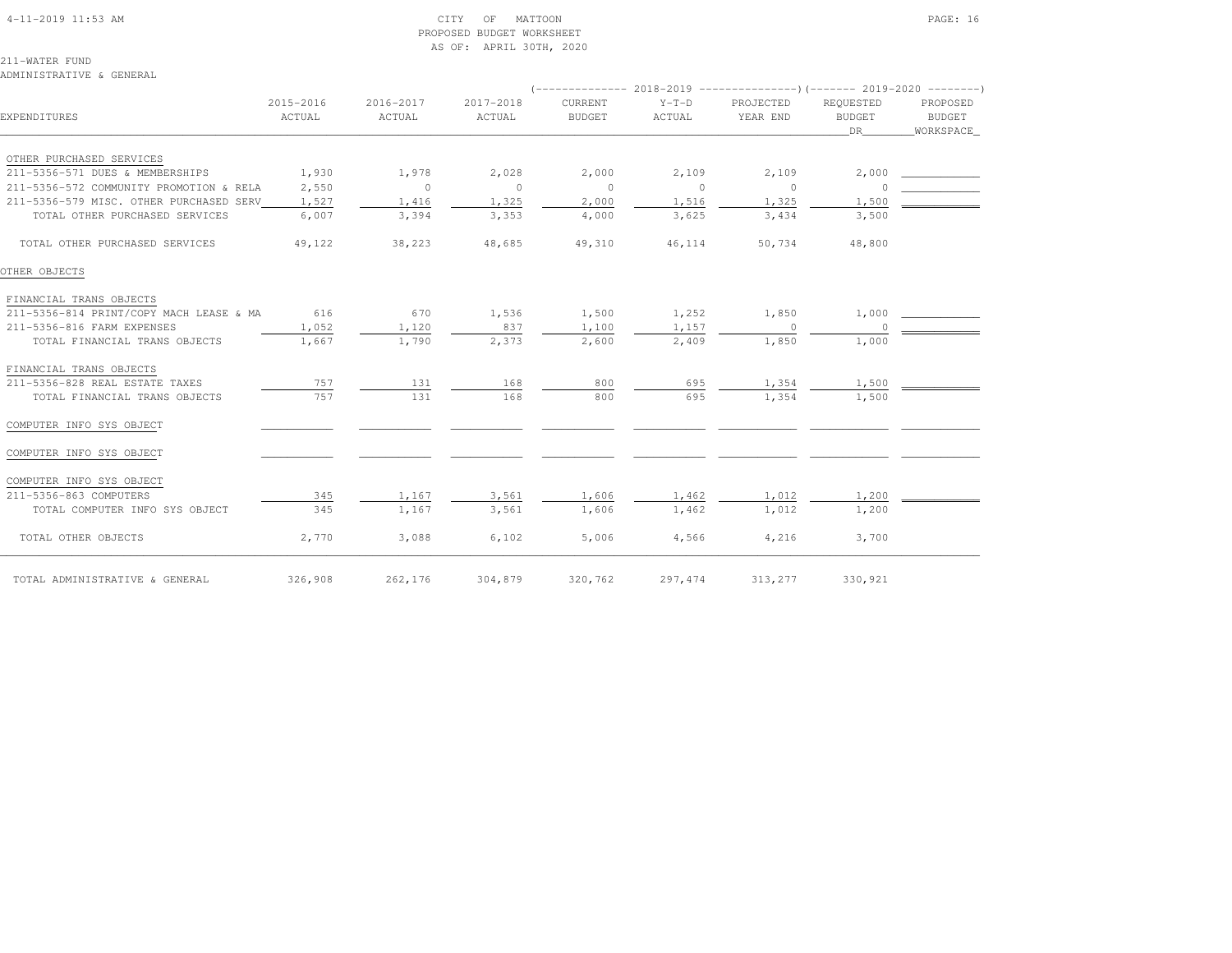| 4-11-2019 11:53 AM                                                                                     | MATTOON<br>CITY<br>OF<br><b>BUDGET WORKSHEET</b><br>PROPOSED<br>AS OF: APRIL 30TH, 2020 |                    |                    |                    |                |                    |                    | PAGE: 17   |
|--------------------------------------------------------------------------------------------------------|-----------------------------------------------------------------------------------------|--------------------|--------------------|--------------------|----------------|--------------------|--------------------|------------|
| 211-WATER FUND                                                                                         |                                                                                         |                    |                    |                    |                |                    |                    |            |
| DEPRECIATION                                                                                           |                                                                                         |                    |                    |                    |                |                    |                    |            |
|                                                                                                        |                                                                                         |                    |                    |                    |                |                    |                    |            |
|                                                                                                        | 2015-2016                                                                               | 2016-2017          | 2017-2018          | CURRENT            | $Y-T-D$        | PROJECTED          | REQUESTED          | PROPOSED   |
| EXPENDITURES                                                                                           | ACTUAL                                                                                  | ACTUAL             | ACTUAL             | BUDGET             | ACTUAL         | YEAR END           | BUDGET             | BUDGET     |
|                                                                                                        |                                                                                         |                    |                    |                    |                |                    | DR.                | WORKSPACE_ |
| OTHER OBJECTS<br>FINANCIAL TRANS OBJECTS<br>211-5357-829 DEPRECIATION<br>TOTAL FINANCIAL TRANS OBJECTS | 701,711<br>701,711                                                                      | 688,423<br>688,423 | 684,345<br>684,345 | 689,000<br>689,000 | $\overline{0}$ | 689,000<br>689,000 | 685,000<br>685,000 |            |
| TOTAL OTHER OBJECTS                                                                                    | 701,711                                                                                 | 688,423            | 684,345            | 689,000            | $\overline{0}$ | 689,000            | 685,000            |            |
| TOTAL DEPRECIATION                                                                                     | 701,711                                                                                 | 688,423            | 684,345            | 689,000            | $\sim$ 0       | 689,000            | 685,000            |            |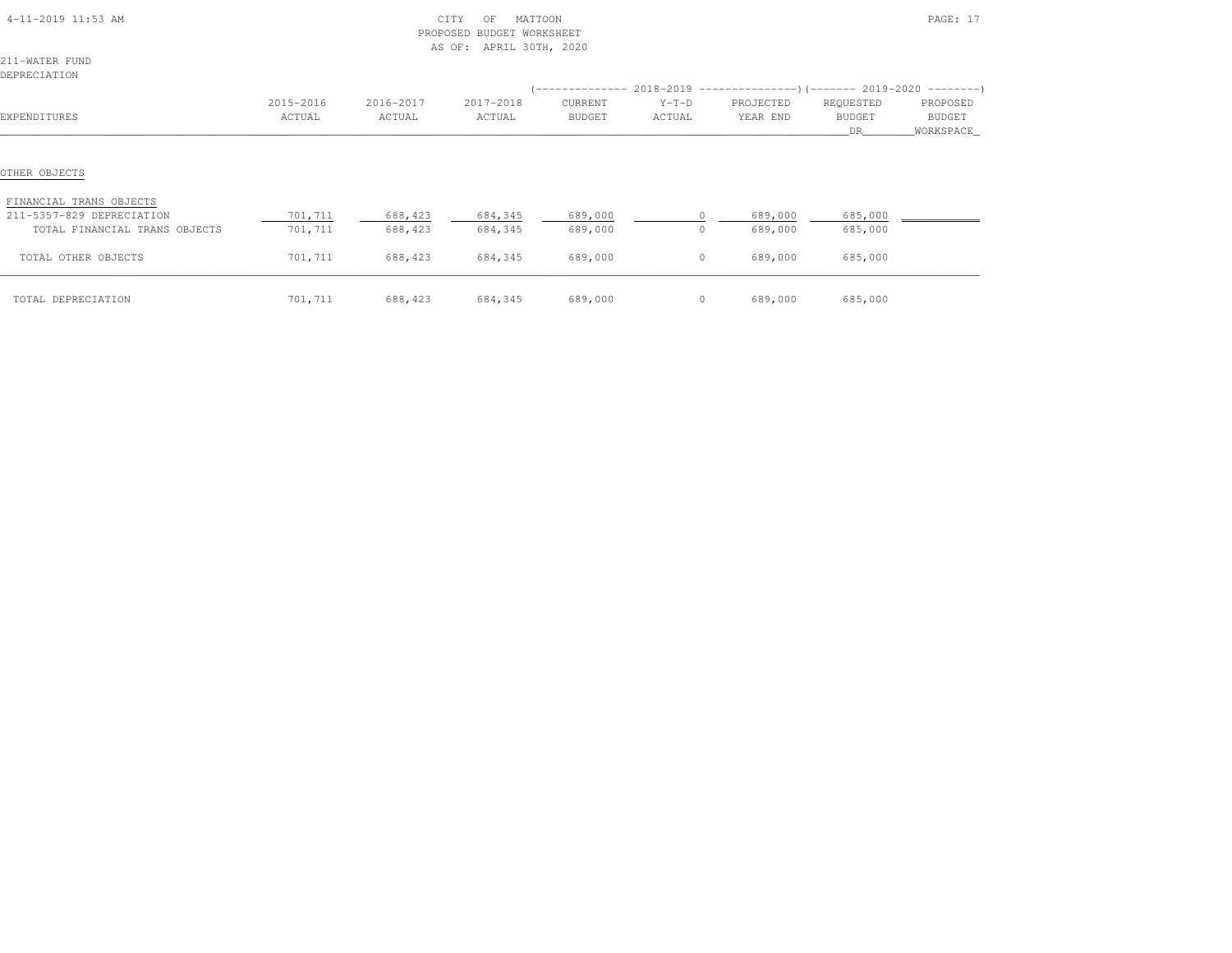| 4-11-2019 11:53 AM |  |
|--------------------|--|

### $\begin{array}{ccc} \textrm{CITY} & \textrm{OF} & \textrm{MATI} & \textrm{MATI} & \textrm{MATI} & \textrm{MATI} & \textrm{MATI} & \textrm{MATI} & \textrm{MATI} & \textrm{MATI} & \textrm{MATI} & \textrm{MATI} & \textrm{MATI} & \textrm{MATI} & \textrm{MATI} & \textrm{MATI} & \textrm{MATI} & \textrm{MATI} & \textrm{MATI} & \textrm{MATI} & \textrm{MATI} & \textrm{MAT$  PROPOSED BUDGET WORKSHEETAS OF: APRIL 30TH, 2020

211-WATER FUNDRETIREE HEALTH INSURANCE

| INSIINSS HEASII INSONANCS             |                     |                     |                     |                          |                   |                       |                                   |                                        |
|---------------------------------------|---------------------|---------------------|---------------------|--------------------------|-------------------|-----------------------|-----------------------------------|----------------------------------------|
| EXPENDITURES                          | 2015-2016<br>ACTUAL | 2016-2017<br>ACTUAL | 2017-2018<br>ACTUAL | CURRENT<br><b>BUDGET</b> | $Y-T-D$<br>ACTUAL | PROJECTED<br>YEAR END | REQUESTED<br><b>BUDGET</b><br>DR. | PROPOSED<br><b>BUDGET</b><br>WORKSPACE |
| EMPLOYEE BENEFITS                     |                     |                     |                     |                          |                   |                       |                                   |                                        |
|                                       |                     |                     |                     |                          |                   |                       |                                   |                                        |
| GROUP INSURANCE                       |                     |                     |                     |                          |                   |                       |                                   |                                        |
| 211-5710-211 RETIREE HEALTH INSURANCE | 233,542             | 249,337             | 300,204             | 183,772                  | 136,358           | 148,120               | 154,470                           |                                        |
| TOTAL GROUP INSURANCE                 | 233,542             | 249,337             | 300,204             | 183,772                  | 136,358           | 148,120               | 154,470                           |                                        |
| TOTAL EMPLOYEE BENEFITS               | 233,542             | 249,337             | 300,204             | 183,772                  | 136,358           | 148,120               | 154,470                           |                                        |
| TOTAL RETIREE HEALTH INSURANCE        | 233,542             | 249,337             | 300,204             | 183,772                  | 136,358           | 148,120               | 154,470                           |                                        |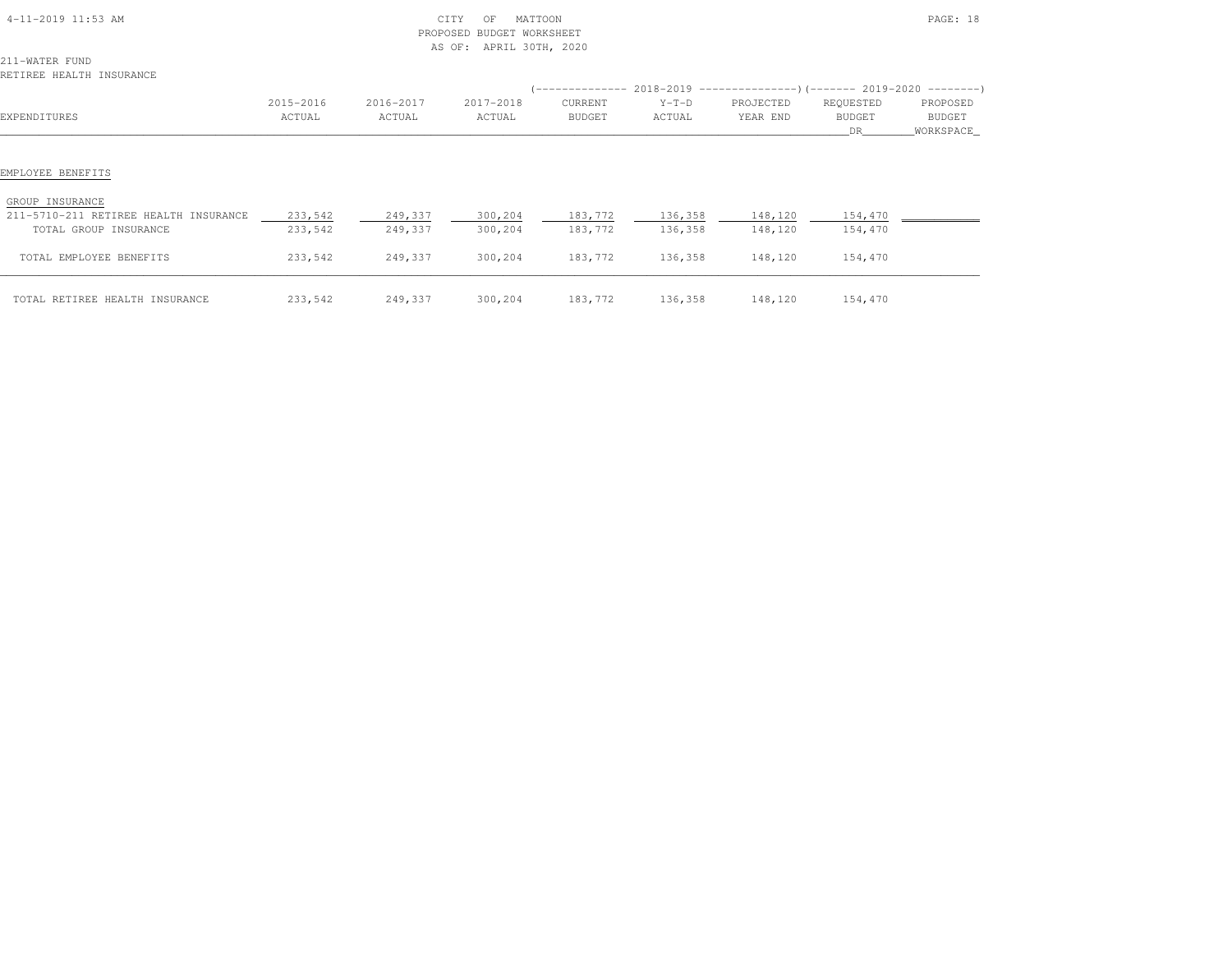| 4-11-2019 11:53 AM |           |           | MATTOON<br>CITY<br>OF     |         |         |                                                                              |           | PAGE: 19      |
|--------------------|-----------|-----------|---------------------------|---------|---------|------------------------------------------------------------------------------|-----------|---------------|
|                    |           |           | PROPOSED BUDGET WORKSHEET |         |         |                                                                              |           |               |
|                    |           |           | AS OF: APRIL 30TH, 2020   |         |         |                                                                              |           |               |
| 211-WATER FUND     |           |           |                           |         |         |                                                                              |           |               |
| DEBT SERVICE       |           |           |                           |         |         |                                                                              |           |               |
|                    |           |           |                           |         |         | $($ -------------- 2018-2019 ----------------) (------- 2019-2020 ---------) |           |               |
|                    | 2015-2016 | 2016-2017 | 2017-2018                 | CURRENT | $Y-T-D$ | PROJECTED                                                                    | REQUESTED | PROPOSED      |
| EXPENDITURES       | ACTUAL    | ACTUAL    | ACTUAL                    | BUDGET  | ACTUAL  | YEAR END                                                                     | BUDGET    | <b>BUDGET</b> |
|                    |           |           |                           |         |         |                                                                              | DR.       | WORKSPACE     |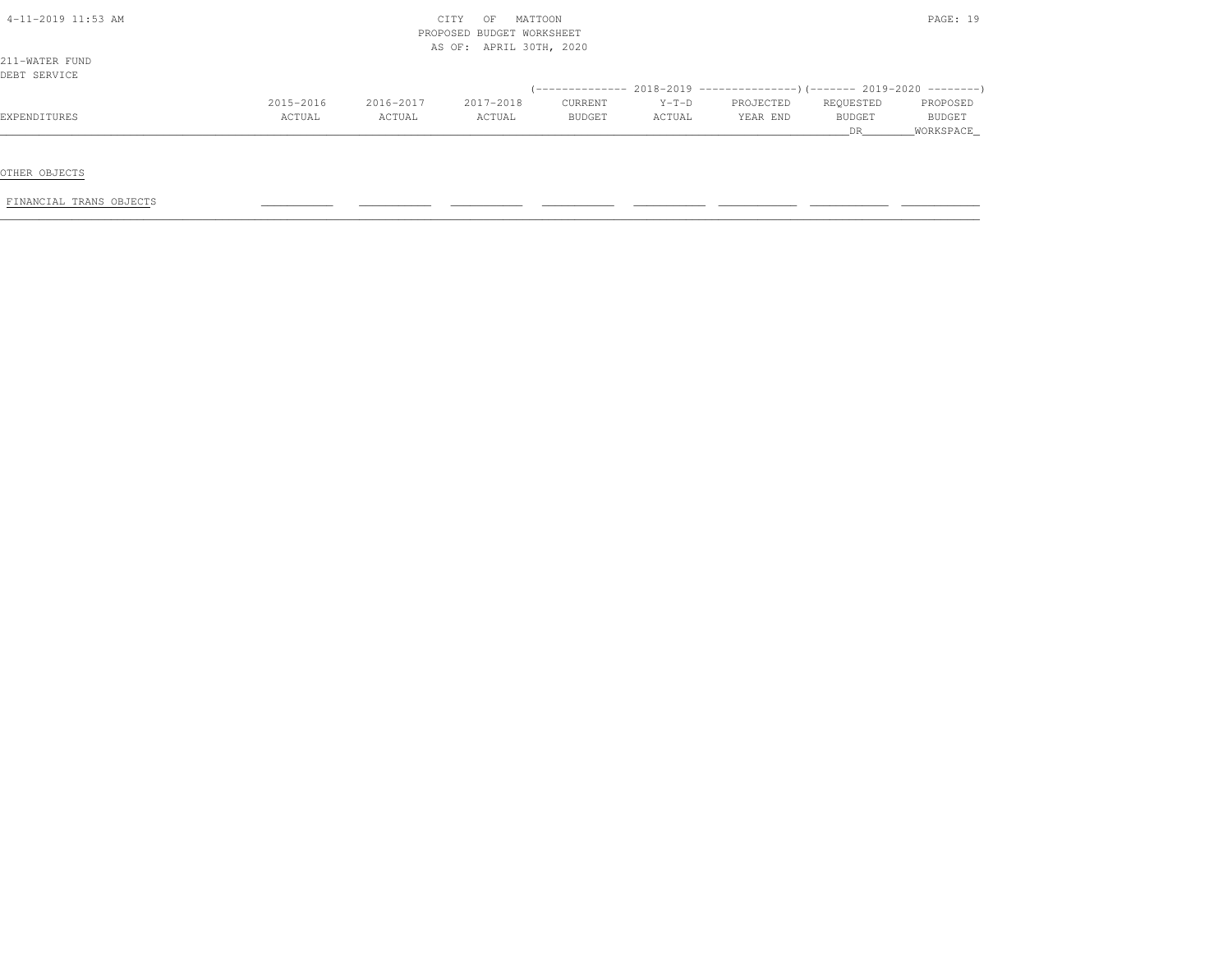| $4-11-2019$ 11:53 AM                      |           |           | MATTOON<br>CITY<br>OF<br>PROPOSED BUDGET WORKSHEET |         |         |           |                      | PAGE: 20            |
|-------------------------------------------|-----------|-----------|----------------------------------------------------|---------|---------|-----------|----------------------|---------------------|
| 211-WATER FUND<br>2003 REFUNDING GO BONDS |           |           | AS OF: APRIL 30TH, 2020                            |         |         |           |                      |                     |
|                                           |           |           |                                                    |         |         |           |                      |                     |
|                                           | 2015-2016 | 2016-2017 | 2017-2018                                          | CURRENT | $Y-T-D$ | PROJECTED | REQUESTED            | PROPOSED            |
| EXPENDITURES                              | ACTUAL    | ACTUAL    | ACTUAL                                             | BUDGET  | ACTUAL  | YEAR END  | <b>BUDGET</b><br>DR. | BUDGET<br>WORKSPACE |
| OTHER OBJECTS                             |           |           |                                                    |         |         |           |                      |                     |
| FINANCIAL TRANS OBJECTS                   |           |           |                                                    |         |         |           |                      |                     |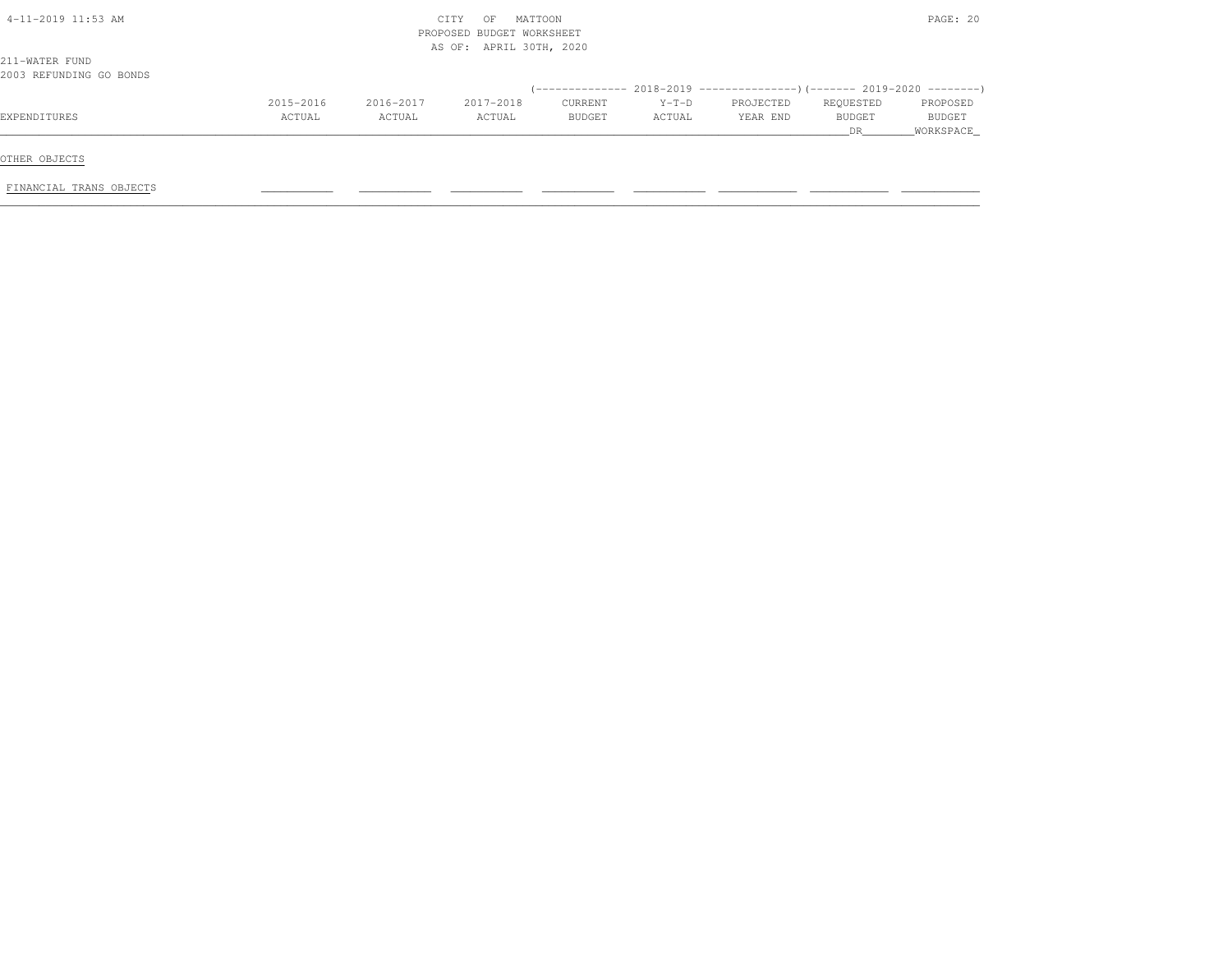| $4-11-2019$ 11:53 AM |           |           | MATTOON<br>CITY<br>OF<br>PROPOSED BUDGET WORKSHEET |         |         |                                                                               |           | PAGE: 21      |
|----------------------|-----------|-----------|----------------------------------------------------|---------|---------|-------------------------------------------------------------------------------|-----------|---------------|
| 211-WATER FUND       |           |           | AS OF: APRIL 30TH, 2020                            |         |         |                                                                               |           |               |
| 2003A ERI GO BONDS   |           |           |                                                    |         |         |                                                                               |           |               |
|                      |           |           |                                                    |         |         | $(-$ -------------- 2018-2019 -----------------)(------- 2019-2020 ---------) |           |               |
|                      | 2015-2016 | 2016-2017 | 2017-2018                                          | CURRENT | $Y-T-D$ | PROJECTED                                                                     | REQUESTED | PROPOSED      |
| EXPENDITURES         | ACTUAL    | ACTUAL    | ACTUAL                                             | BUDGET  | ACTUAL  | YEAR END                                                                      | BUDGET    | <b>BUDGET</b> |
|                      |           |           |                                                    |         |         |                                                                               | DR        | WORKSPACE     |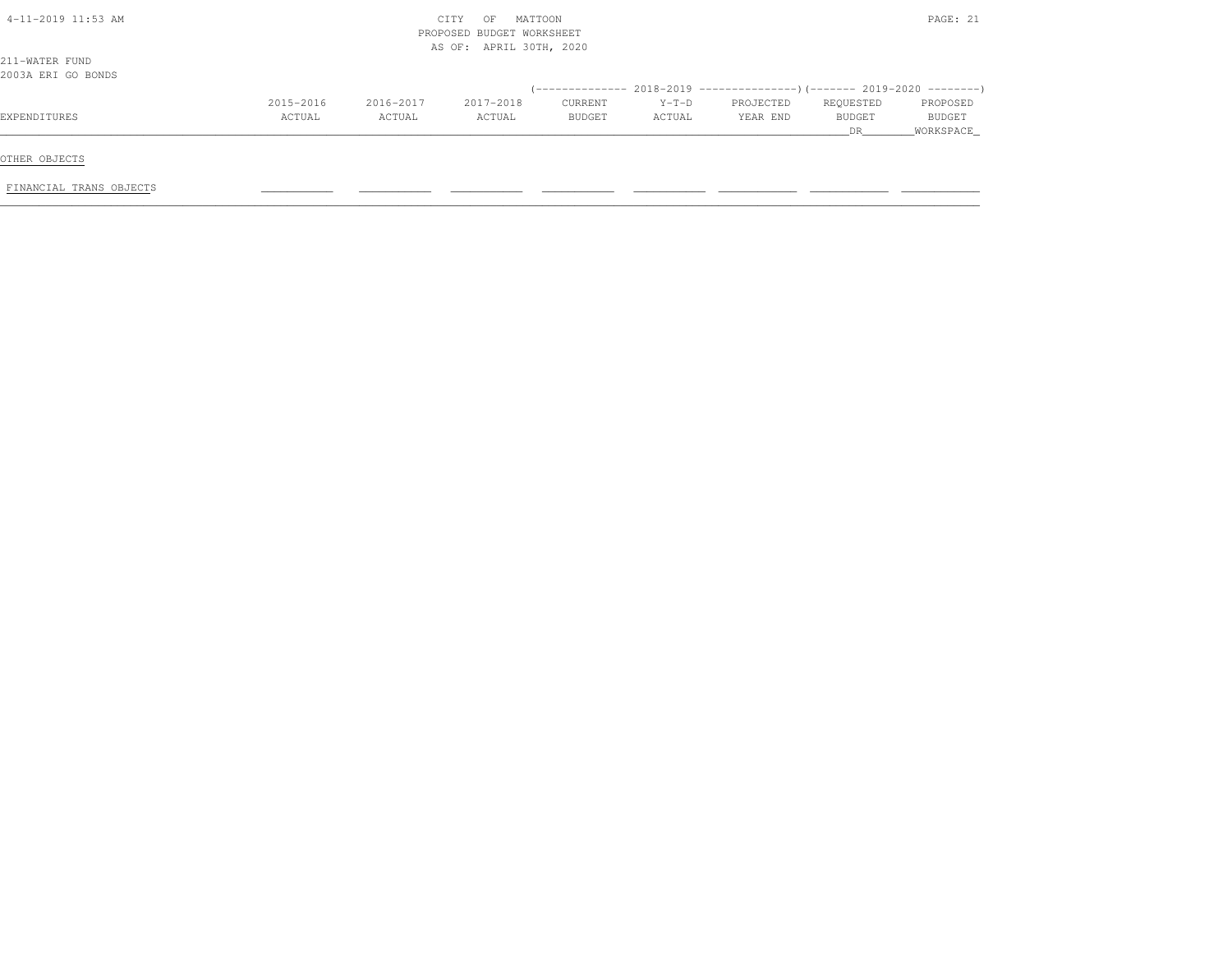| $4 - 11 - 2019$ 11:53 AM |  |  |
|--------------------------|--|--|
|                          |  |  |

# 4-11-2019 CITY OF MATTOON CITY OF MATTOON PAGE: 22 PROPOSED BUDGET WORKSHEETAS OF: APRIL 30TH, 2020

211-WATER FUND09-10 ERI DEBT PAYMENT

| ,, <i>i</i> v <i>mili pada</i> internati |                     |                     |                     |                          |                   | (-------------- 2018-2019 ----------------) (------- 2019-2020 ---------) |                                   |                                        |
|------------------------------------------|---------------------|---------------------|---------------------|--------------------------|-------------------|---------------------------------------------------------------------------|-----------------------------------|----------------------------------------|
| EXPENDITURES                             | 2015-2016<br>ACTUAL | 2016-2017<br>ACTUAL | 2017-2018<br>ACTUAL | CURRENT<br><b>BUDGET</b> | $Y-T-D$<br>ACTUAL | PROJECTED<br>YEAR END                                                     | REQUESTED<br><b>BUDGET</b><br>DR. | PROPOSED<br><b>BUDGET</b><br>WORKSPACE |
| OTHER OBJECTS                            |                     |                     |                     |                          |                   |                                                                           |                                   |                                        |
| FINANCIAL TRANS OBJECTS                  |                     |                     |                     |                          |                   |                                                                           |                                   |                                        |
| 211-5718-817 09 - 10 ERI DEBT PAYMENT    |                     |                     |                     | 75,294                   | 75,291            | 75,292                                                                    | 75,294                            |                                        |
| TOTAL FINANCIAL TRANS OBJECTS            | $\Omega$            | $\Omega$            |                     | 75,294                   | 75,291            | 75,292                                                                    | 75,294                            |                                        |
| TOTAL OTHER OBJECTS                      | $\circ$             | $\circ$             | $\circ$             | 75,294                   | 75,291            | 75,292                                                                    | 75,294                            |                                        |
| TOTAL 09-10 ERI DEBT PAYMENT             | 0                   | $\circ$             |                     | 75,294                   | 75,291            | 75,292                                                                    | 75,294                            |                                        |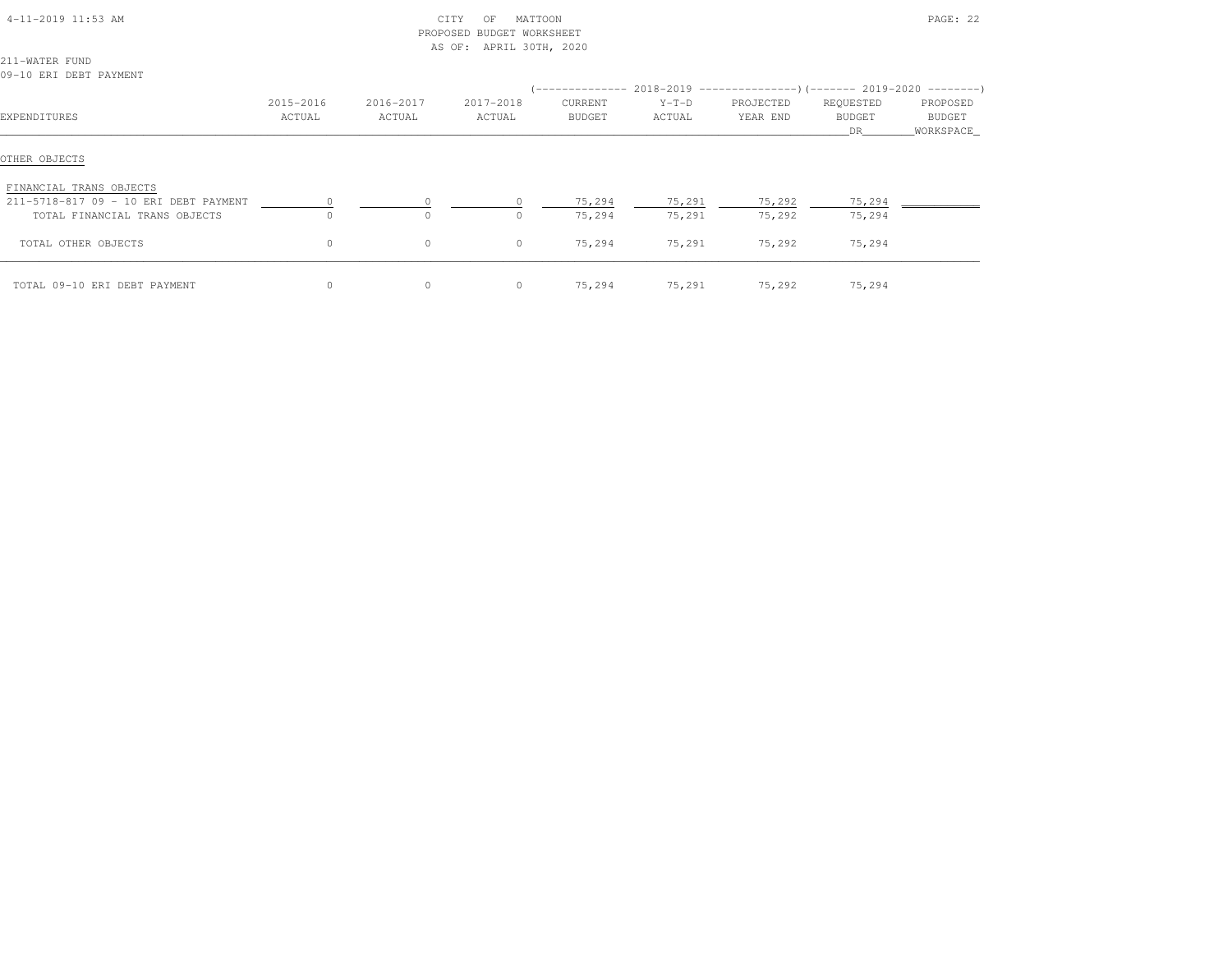| $4-11-2019$ $11:53$ AM                                                                 |                     |                     | CITY<br>MATTOON<br>OF<br>PROPOSED BUDGET WORKSHEET<br>AS OF: APRIL 30TH, 2020 |                          |                    |                                                           |                                   | PAGE: 23                         |  |
|----------------------------------------------------------------------------------------|---------------------|---------------------|-------------------------------------------------------------------------------|--------------------------|--------------------|-----------------------------------------------------------|-----------------------------------|----------------------------------|--|
| 211-WATER FUND<br>1998 IEPA NOTE                                                       |                     |                     |                                                                               | '---------------         |                    | $2018-2019$ ---------------) (------- 2019-2020 --------) |                                   |                                  |  |
| EXPENDITURES                                                                           | 2015-2016<br>ACTUAL | 2016-2017<br>ACTUAL | 2017-2018<br>ACTUAL                                                           | CURRENT<br><b>BUDGET</b> | $Y-T-D$<br>ACTUAL  | PROJECTED<br>YEAR END                                     | REQUESTED<br><b>BUDGET</b><br>DR. | PROPOSED<br>BUDGET<br>WORKSPACE_ |  |
| OTHER OBJECTS                                                                          |                     |                     |                                                                               |                          |                    |                                                           |                                   |                                  |  |
| FINANCIAL TRANS OBJECTS<br>211-5731-817 DEBT SERVICES<br>TOTAL FINANCIAL TRANS OBJECTS | $\Omega$            | 0<br>$\circ$        | $\Omega$<br>0                                                                 | 485,000<br>485,000       | 485,000<br>485,000 | 485,000<br>485,000                                        | 495,000<br>495,000                |                                  |  |
| TOTAL OTHER OBJECTS                                                                    | $\mathbb O$         | 0                   | $\circ$                                                                       | 485,000                  | 485,000            | 485,000                                                   | 495,000                           |                                  |  |
| TOTAL 1998 IEPA NOTE                                                                   | $\circ$             | $\circ$             | $\circ$                                                                       | 485,000                  | 485,000            | 485,000                                                   | 495,000                           |                                  |  |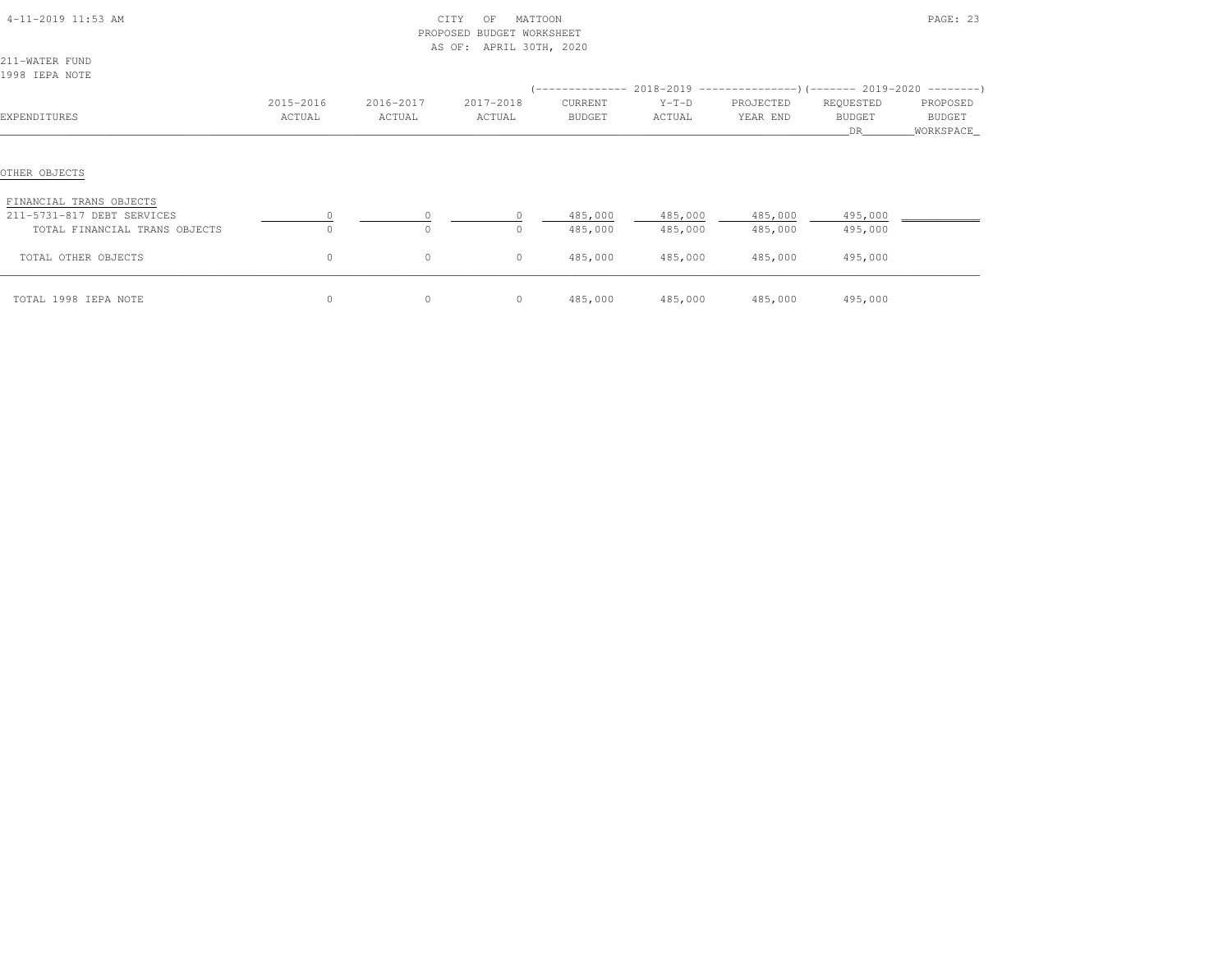| $4-11-2019$ $11:53$ AM |  |
|------------------------|--|

#### $\text{CITY}$  OF MATTOON PAGE: 24 PROPOSED BUDGET WORKSHEETAS OF: APRIL 30TH, 2020

211-WATER FUNDFISCAL AGENT FEES

| LIJUAL AULINI ILLJ                                    |                     |                     |                     |                          |                   | (-------------- 2018-2019 ----------------) (------- 2019-2020 ---------) |                                    |                                 |
|-------------------------------------------------------|---------------------|---------------------|---------------------|--------------------------|-------------------|---------------------------------------------------------------------------|------------------------------------|---------------------------------|
| EXPENDITURES                                          | 2015-2016<br>ACTUAL | 2016-2017<br>ACTUAL | 2017-2018<br>ACTUAL | CURRENT<br><b>BUDGET</b> | $Y-T-D$<br>ACTUAL | PROJECTED<br>YEAR END                                                     | REQUESTED<br><b>BUDGET</b><br>DR . | PROPOSED<br>BUDGET<br>WORKSPACE |
| OTHER OBJECTS                                         |                     |                     |                     |                          |                   |                                                                           |                                    |                                 |
| FINANCIAL TRANS OBJECTS<br>211-5760-817 DEBT SERVICES | 932                 | 343                 | 268                 | 1,000                    | 244               | 268                                                                       | 1,000                              |                                 |
| TOTAL FINANCIAL TRANS OBJECTS                         | 932                 | 343                 | 268                 | 1,000                    | 244               | 268                                                                       | 1,000                              |                                 |
| TOTAL OTHER OBJECTS                                   | 932                 | 343                 | 268                 | 1,000                    | 244               | 268                                                                       | 1,000                              |                                 |
| TOTAL FISCAL AGENT FEES                               | 932                 | 343                 | 268                 | 1,000                    | 244               | 268                                                                       | 1,000                              |                                 |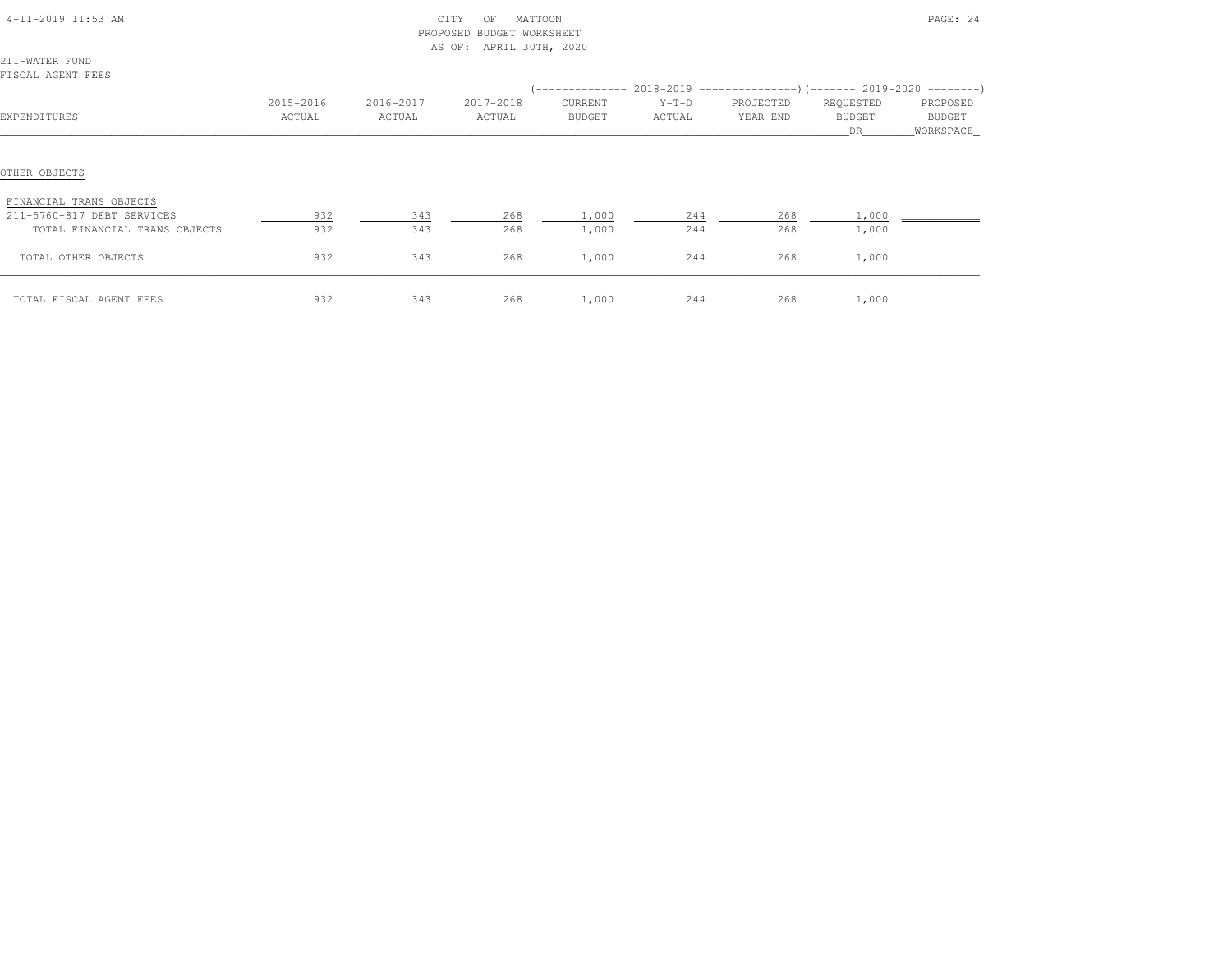| 4-11-2019 11:53 AM                    |           |           | MATTOON<br>CITY<br>OF<br>PROPOSED BUDGET WORKSHEET<br>AS OF: APRIL 30TH, 2020 |               |         |           |               | PAGE: 25      |
|---------------------------------------|-----------|-----------|-------------------------------------------------------------------------------|---------------|---------|-----------|---------------|---------------|
| 211-WATER FUND<br>DEBT ISSUANCE COSTS |           |           |                                                                               |               |         |           |               |               |
|                                       |           |           |                                                                               |               |         |           |               |               |
|                                       | 2015-2016 | 2016-2017 | 2017-2018                                                                     | CURRENT       | $Y-T-D$ | PROJECTED | REQUESTED     | PROPOSED      |
|                                       |           |           |                                                                               |               |         |           |               |               |
| EXPENDITURES                          | ACTUAL    | ACTUAL    | ACTUAL                                                                        | <b>BUDGET</b> | ACTUAL  | YEAR END  | <b>BUDGET</b> | <b>BUDGET</b> |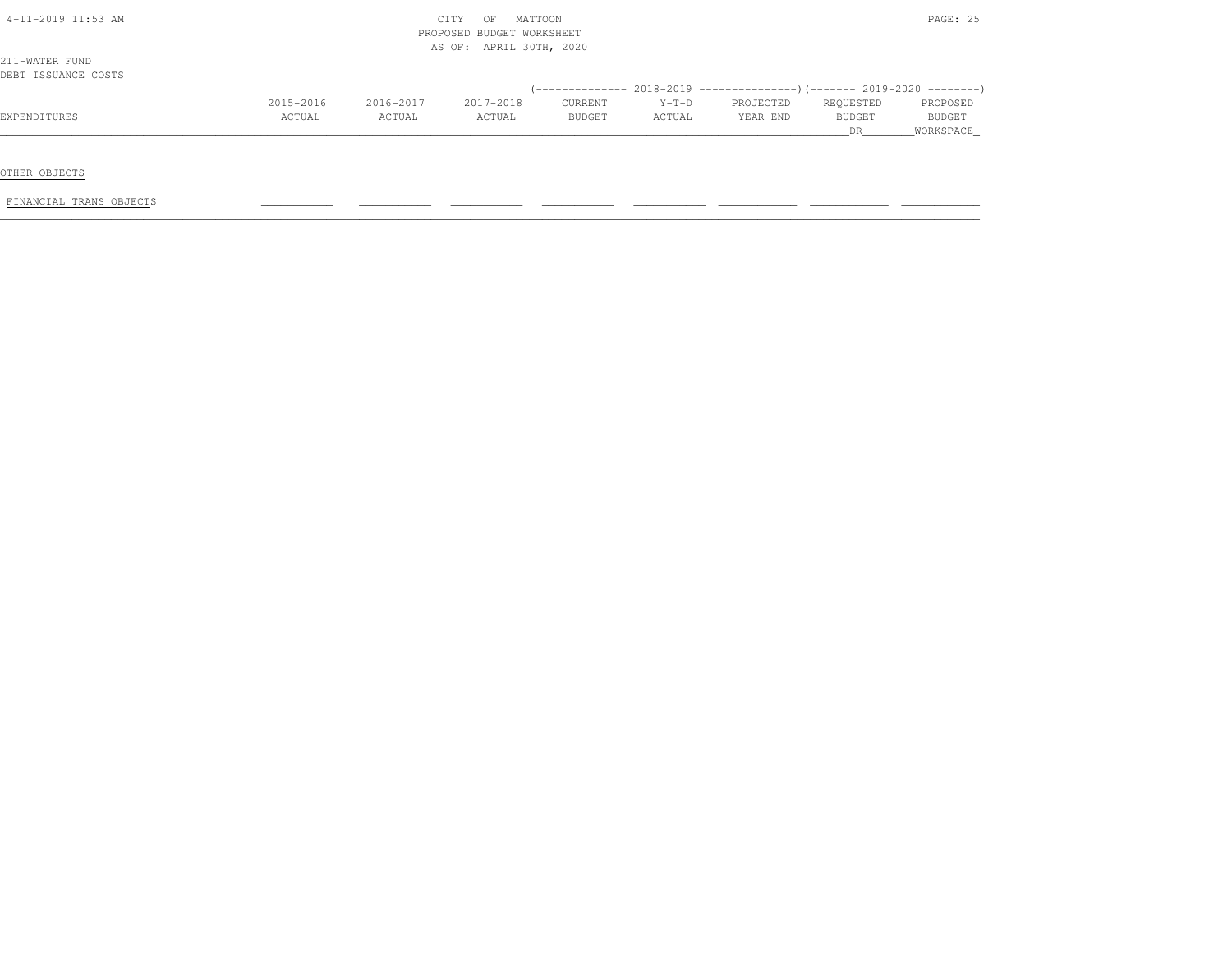| $4 - 11 - 2019$ $11:53$ AM |  |
|----------------------------|--|

#### $\begin{array}{ccc} \text{CITY} & \text{OF} & \text{MATION} \end{array}$  PROPOSED BUDGET WORKSHEETAS OF: APRIL 30TH, 2020

211-WATER FUNDINTEREST EXPENSE

| EXPENDITURES                                                          | 2015-2016<br>ACTUAL | 2016-2017<br>ACTUAL | 2017-2018<br>ACTUAL | CURRENT<br><b>BUDGET</b>                                                      | $Y-T-D$<br>ACTUAL | PROJECTED<br>YEAR END | REQUESTED<br>BUDGET<br>DR 1 | PROPOSED<br>BUDGET<br>WORKSPACE |
|-----------------------------------------------------------------------|---------------------|---------------------|---------------------|-------------------------------------------------------------------------------|-------------------|-----------------------|-----------------------------|---------------------------------|
| OTHER OBJECTS                                                         |                     |                     |                     |                                                                               |                   |                       |                             |                                 |
| FINANCIAL TRANS OBJECTS                                               |                     |                     |                     |                                                                               |                   |                       |                             |                                 |
| 211-5795-817 INTEREST EXPENSE                                         | 65,231              | 36,445              | 25,326              | 9,600                                                                         | 19,600            | 19,600                | 9,900                       |                                 |
| TOTAL FINANCIAL TRANS OBJECTS                                         | 65,231              | 36,445              | 25,326              | 9,600                                                                         | 19,600            | 19,600                | 9,900                       |                                 |
| TOTAL OTHER OBJECTS                                                   | 65,231              | 36,445              | 25,326              | 9,600                                                                         | 19,600            | 19,600                | 9,900                       |                                 |
| TOTAL INTEREST EXPENSE                                                | 65,231              | 36,445              | 25,326              | 9,600                                                                         | 19,600            | 19,600                | 9,900                       |                                 |
| TOTAL EXPENDITURES                                                    | 3,561,572           | 3, 227, 739         | 3,540,531           | 6,749,559                                                                     | 3,520,906         | 4,723,041             | 6,518,854                   |                                 |
| REVENUE OVER/(UNDER) EXPENDITURES                                     | 313,896             |                     |                     | 768,898 461,477 (2,790,759) 168,958 (780,522) (2,600,854)                     |                   |                       |                             |                                 |
| OTHER FINANCING SOURCES                                               |                     |                     |                     |                                                                               |                   |                       |                             |                                 |
| 211-4931-021 SALE OF CAPITAL ASSETS                                   | 17,159              | 26,187              | 3,017               |                                                                               |                   |                       |                             |                                 |
| TOTAL OTHER FINANCING SOURCES                                         | 17,159              | 26,187              | 3,017               |                                                                               |                   |                       |                             |                                 |
| OTHER FINANCING (USES)                                                |                     |                     |                     |                                                                               |                   |                       |                             |                                 |
| TOTAL OTHER FINANCING SOURCES (USES)                                  | 17,159              | 26,187              | 3,017               | $\circ$                                                                       | $\circ$           | $\circ$               | $\circ$                     |                                 |
| REVENUES & OTHER SOURCES OVER/<br>(UNDER) EXPENDITURES & OTHER (USES) |                     |                     |                     | 331,055     795,085    464,494 ( 2,790,759)   168,958 (  780,522)( 2,600,854) |                   |                       |                             |                                 |

\*\*\* END OF REPORT \*\*\*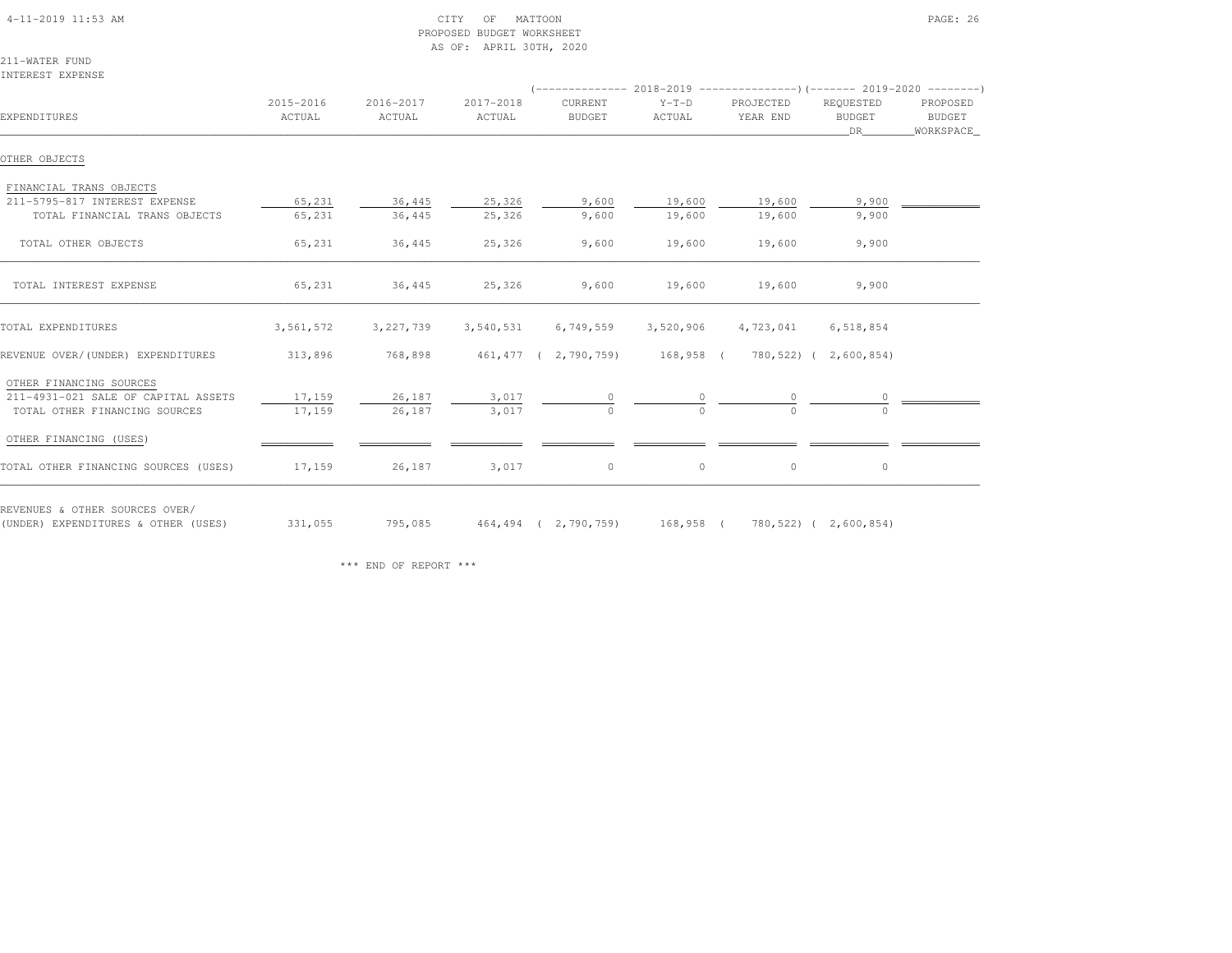#### 4-11-2019 11:53 AM CITY OF MATTOON PAGE: 1 PROPOSED BUDGET WORKSHEETAS OF: APRIL 30TH, 2020

| 212-SEWER FUND                          |                     |                     |                     |                          |                   |                                                                              |                                  |                                              |
|-----------------------------------------|---------------------|---------------------|---------------------|--------------------------|-------------------|------------------------------------------------------------------------------|----------------------------------|----------------------------------------------|
|                                         |                     |                     |                     |                          |                   | $(-$ ------------- 2018-2019 -----------------)(------- 2019-2020 ---------) |                                  |                                              |
| REVENUES                                | 2015-2016<br>ACTUAL | 2016-2017<br>ACTUAL | 2017-2018<br>ACTUAL | CURRENT<br><b>BUDGET</b> | $Y-T-D$<br>ACTUAL | PROJECTED<br>YEAR END                                                        | REQUESTED<br><b>BUDGET</b><br>DR | PROPOSED<br>BUDGET<br>WORKSPACE_             |
| INTERGOVERNMENTAL REV                   |                     |                     |                     |                          |                   |                                                                              |                                  |                                              |
| FEDERAL GOVT GRANTS                     |                     |                     |                     |                          |                   |                                                                              |                                  |                                              |
| STATE GOVT GRANTS                       |                     |                     |                     |                          |                   |                                                                              |                                  |                                              |
| CHARGES FOR SERVICES                    |                     |                     |                     |                          |                   |                                                                              |                                  |                                              |
| SWR FD REVENUES & OTHER                 |                     |                     |                     |                          |                   |                                                                              |                                  |                                              |
| 212-4451-021 SEWER USE CHARGES          | 4,438,656           | 4,424,938           | 4,345,494           | 4,360,000                | 3,958,549         | 4,249,954                                                                    | 4,300,000                        |                                              |
| 212-4452-021 SEWER CHARGE PENALTIES     | 66,799              | 75,791              | 76,672              | 75,000                   | 76,333            | 75,319                                                                       | 75,000                           |                                              |
| 212-4453-021 BOD SURCHARGES             | 42,239              | 52,337              | 31,550              | 35,000                   | 20,956            | 27,926                                                                       | 25,000                           |                                              |
| 212-4454-021 SUSPENDED SOLIDS SURCHARGE | 8,402               | $\Omega$            | 13,160              | 10,000                   | 18,204            | 7,294                                                                        | 7,000                            | <u> 1990 - Jan Barnett, fransk politiker</u> |
| 212-4455-021 PERMITS & TAPPING FEES     | 1,570               | 320                 | 1,145               | 1,000                    | 440               | 440                                                                          | 500                              |                                              |
| 212-4456-021 ERC LECHATE CHARGES        | 51,272              | 46,864              | 17,544              | 41,000                   | 49,328            | 38,656                                                                       | 38,000                           |                                              |
|                                         |                     |                     |                     |                          |                   |                                                                              |                                  |                                              |

| TOTAL REVENUES                                      | 4,635,975 | 4,623,401 | 4,513,637 | 4,544,000 | 4,273,168 | 4,548,448 | 4,473,500 |  |
|-----------------------------------------------------|-----------|-----------|-----------|-----------|-----------|-----------|-----------|--|
| TOTAL INVESTMENT EARNINGS                           | 3,287     | 3,297     | 8,300     | 2,000     | 10,640    | 10,832    | 8,000     |  |
| NET INCREASE (DECREASE)                             |           |           |           |           |           |           |           |  |
| TOTAL INTEREST EARNINGS                             | 3,287     | 3,297     | 8,300     | 2,000     | 10,640    | 10,832    | 8,000     |  |
| INTEREST EARNINGS<br>212-4610-021 INTEREST EARNINGS | 3,287     | 3,297     | 8,300     | 2,000     | 10,640    | 10,832    | 8,000     |  |
| INVESTMENT EARNINGS                                 |           |           |           |           |           |           |           |  |
| TOTAL CHARGES FOR SERVICES                          | 4,632,688 | 4,620,104 | 4,505,337 | 4,542,000 | 4,262,528 | 4,537,616 | 4,465,500 |  |
| TOTAL SWR FD REVENUES & OTHER                       | 4,632,688 | 4,620,104 | 4,505,337 | 4,542,000 | 4,262,528 | 4,537,616 | 4,465,500 |  |
| 212-4459-021 MISC & SUNDRY SEWER CHARGE             | 23,750    | 19,855    | 19,772    | 20,000    | 138,718   | 138,027   | 20,000    |  |
| ZIZ-4456-UZI ERU LEUHAIE UHARGES                    | 51, 212   | 46,864    | 11,544    | 41,000    | 49,328    | 38,050    | 38,000    |  |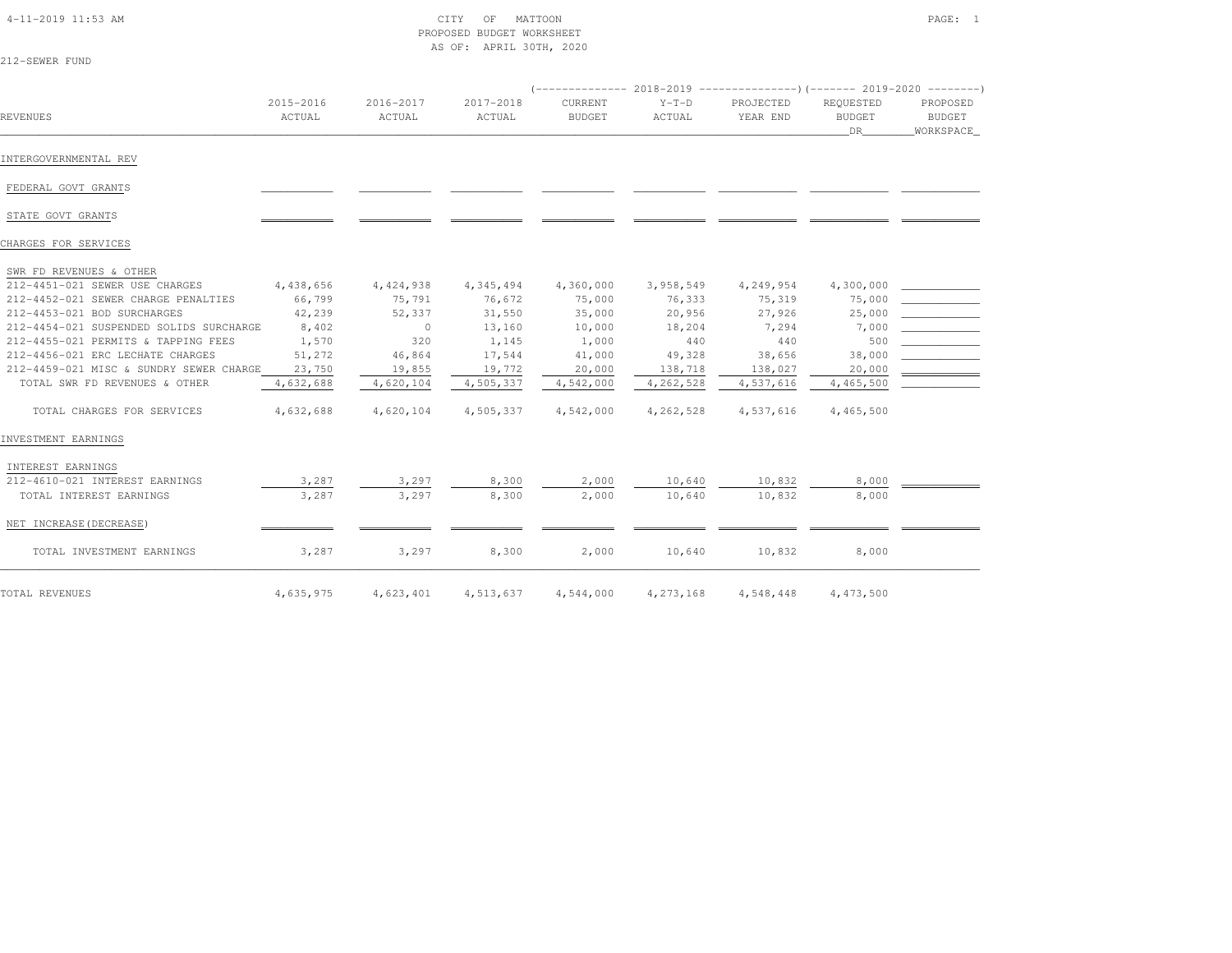| $4-11-2019$ $11:53$ AM |  |  |
|------------------------|--|--|

# $\text{CITY}$  of MATTOON  $\text{PAGE:}$  2 PROPOSED BUDGET WORKSHEETAS OF: APRIL 30TH, 2020

212-SEWER FUNDSEWER COLLECTION SYSTEM

| EXPENDITURES                            | 2015-2016<br>ACTUAL | 2016-2017<br>ACTUAL | 2017-2018<br>ACTUAL | CURRENT<br><b>BUDGET</b> | $Y-T-D$<br>ACTUAL | PROJECTED<br>YEAR END | REQUESTED<br><b>BUDGET</b><br>DR | PROPOSED<br><b>BUDGET</b><br>WORKSPACE_ |
|-----------------------------------------|---------------------|---------------------|---------------------|--------------------------|-------------------|-----------------------|----------------------------------|-----------------------------------------|
|                                         |                     |                     |                     |                          |                   |                       |                                  |                                         |
| PERSONNEL SERVICES                      |                     |                     |                     |                          |                   |                       |                                  |                                         |
| SALARIES & WAGES                        |                     |                     |                     |                          |                   |                       |                                  |                                         |
| 212-5342-111 SALARIES OF REG EMPLOYEES  | 140,412             | 123,602             | 194,163             | 260,049                  | 196,689           | 230, 441              | 251,690                          |                                         |
| 212-5342-112 SALARIES OF TEMP EMPLOYEES | 15,037              | 31,864              | 3,223               | 3,000                    | 5,625             | 5,625                 | 7,000                            |                                         |
| 212-5342-113 OVERTIME                   | 5,802               | 5,557               | 8,676               | 7,000                    | 8,288             | 9,464                 | 8,000                            |                                         |
| 212-5342-114 COMPENSATED ABSENCES       | 58,007              | 55,899              | 62,929              | $\circ$                  | 32,454            | 42,063                | $\overline{0}$                   |                                         |
| TOTAL SALARIES & WAGES                  | 219,258             | 216,923             | 268,990             | 270,049                  | 243,057           | 287,593               | 266,690                          |                                         |
| TOTAL PERSONNEL SERVICES                | 219,258             | 216,923             | 268,990             | 270,049                  | 243,057           | 287,593               | 266,690                          |                                         |
| EMPLOYEE BENEFITS                       |                     |                     |                     |                          |                   |                       |                                  |                                         |
| GROUP INSURANCE                         |                     |                     |                     |                          |                   |                       |                                  |                                         |
| 212-5342-211 GROUP HEALTH INSURANCE     | 46,961              | 39,997              | 54,779              | 55,996                   | 43,445            | 54,495                | 54,209                           |                                         |
| 212-5342-212 GROUP LIFE INSURANCE       | 556                 | 564                 | 613                 | 663                      | 663               | 646                   | 624                              |                                         |
| TOTAL GROUP INSURANCE                   | 47,517              | 40,561              | 55,392              | 56,659                   | 44,108            | 55,141                | 54,833                           |                                         |
| SOCIAL SECURITY CONTRIB                 |                     |                     |                     |                          |                   |                       |                                  |                                         |
| 212-5342-221 FICA CONTRIBUTIONS         | 13,657              | 12,764              | 15,918              | 16,743                   | 14,769            | 17,445                | 16,535                           |                                         |
| 212-5342-222 MEDICARE CONTRIBUTIONS     | 3,194               | 2,985               | 3,723               | 3,916                    | 3,454             | 4,080                 | 3,867                            |                                         |
| TOTAL SOCIAL SECURITY CONTRIB           | 16,851              | 15,750              | 19,640              | 20,659                   | 18,223            | 21,525                | 20,402                           |                                         |
| RETIREMENT CONTRIBTUIONS                |                     |                     |                     |                          |                   |                       |                                  |                                         |
| 212-5342-231 IMRF CONTRIBUTIONS         | 110,534             | 31,088              | 41,627              | 30,167                   | 23,080            | 31,160                | 22,082                           |                                         |
| TOTAL RETIREMENT CONTRIBTUIONS          | 110,534             | 31,088              | 41,627              | 30,167                   | 23,080            | 31,160                | 22,082                           |                                         |
| UNEMPLOYMNT COMPENSATION                |                     |                     |                     |                          |                   |                       |                                  |                                         |
| 212-5342-240 UNEMPLOYMENT COMP.         | 1,068               | 796                 | 923                 | 1,016                    | 1,016             | 971                   | 338                              |                                         |
| TOTAL UNEMPLOYMNT COMPENSATION          | 1,068               | 796                 | 923                 | 1,016                    | 1,016             | 971                   | 338                              |                                         |
| WORKER'S COMPENSATION                   |                     |                     |                     |                          |                   |                       |                                  |                                         |
| 212-5342-250 WORKERS' COMPENSATION      | 24,838              | 24,422              | 31,846              | 36,621                   | 36,621            | 34,542                | 46,106                           |                                         |
| TOTAL WORKER'S COMPENSATION             | 24,838              | 24,422              | 31,846              | 36,621                   | 36,621            | 34,542                | 46,106                           |                                         |
| TOTAL EMPLOYEE BENEFITS                 | 200,808             | 112,616             | 149,428             | 145,122                  | 123,048           | 143,339               | 143,761                          |                                         |
| SUPPLIES                                |                     |                     |                     |                          |                   |                       |                                  |                                         |
| GENERAL SUPPLIES                        |                     |                     |                     |                          |                   |                       |                                  |                                         |
| 212-5342-313 MEDICAL & SAFETY SUPPLIES  | 1,598               | 1,539               | 852                 | 2,000                    | 1,893             | 1,134                 | 1,500                            |                                         |
| 212-5342-316 TOOLS & EQUIPMENT          | 7,884               | 9,259               | 5,961               | 8,000                    | 8,671             | 8,051                 | 8,000                            |                                         |
| 212-5342-318 VEHICLE PARTS              | 16,104              | 7,835               | 15,171              | 13,000                   | 14,384            | 10,872                | 13,000                           |                                         |
| 212-5342-319 MISCELLANEOUS SUPPLIES     | 3,890               | 2,293               | 1,625               | 4,000                    | 4,653             | 3,920                 | 4,000                            |                                         |
| TOTAL GENERAL SUPPLIES                  | 29,476              | 20,926              | 23,610              | 27,000                   | 29,600            | 23,977                | 26,500                           |                                         |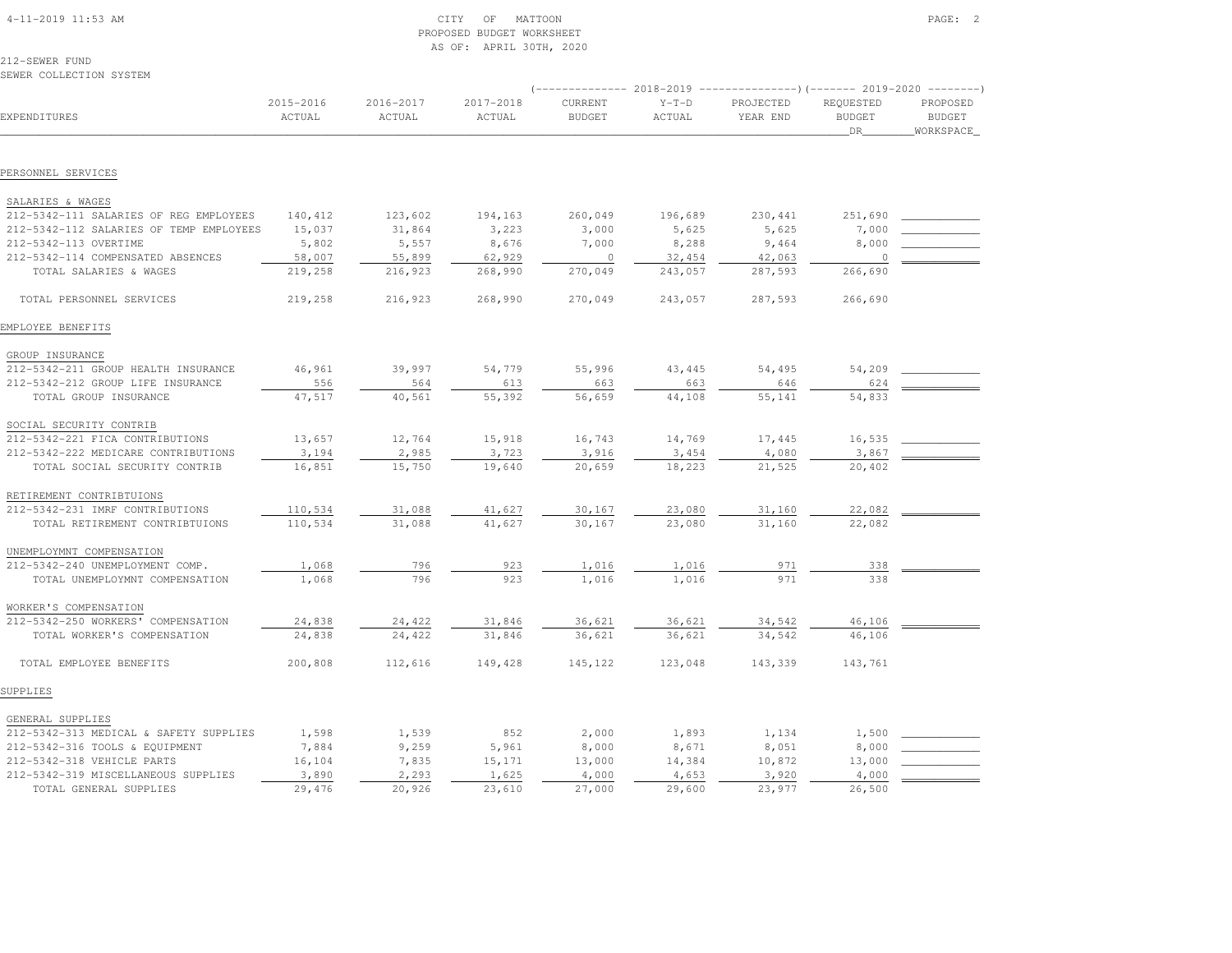#### 4-11-2019 11:53 AM CITY OF MATTOON PAGE: 3 PROPOSED BUDGET WORKSHEETAS OF: APRIL 30TH, 2020

212-SEWER FUNDSEWER COLLECTION SYSTEM

# (-------------- 2018-2019 ---------------)(------- 2019-2020 --------) 2015-2016 2016-2017 2017-2018 CURRENT Y-T-D PROJECTED REQUESTED PROPOSED**BUDGET** EXPENDITURES ACTUAL ACTUAL ACTUAL BUDGET ACTUAL YEAR END BUDGET BUDGETWORKSPACE \_\_\_\_\_\_\_\_\_\_\_\_\_\_\_\_\_\_\_\_\_\_\_\_\_\_\_\_\_\_\_\_\_\_\_\_\_\_\_\_\_\_\_\_\_\_\_\_\_\_\_\_\_\_\_\_\_\_\_\_\_\_\_\_\_\_\_\_\_\_\_\_\_\_\_\_\_\_\_\_\_\_\_\_\_\_\_\_\_\_\_\_\_\_\_\_\_\_\_\_\_\_\_\_\_\_\_\_\_\_\_\_\_\_\_\_\_\_\_\_\_\_\_\_\_\_\_\_\_\_DR\_\_\_\_\_\_\_\_WORKSPACE\_ ENERGY 212-5342-321 UTILITIES 0 0 44 3,000 4,302 3,560 11,000 \_\_\_\_\_\_\_\_\_\_\_\_ 212-5342-326 FUEL 0 0 4,208 11,000 29,432 26,134 36,000 \_\_\_\_\_\_\_\_\_\_\_\_ TOTAL ENERGY 0 0 4,252 14,000 33,733 29,694 47,000 SWR SYSTM MAINT SUPPLIES212-5342-361 SEWER PIPE 1,070 509 7,786 2,000 2,434 4,667 3,000 2 212-5342-362 MANHOLES CASINGS & LIDS 3,559 2,645 7,311 4,000 6,137 7,428 5,000 212-5342-363 BACKFILL & SURFACE MATERIA 11,387 14,157 25,468 13,000 23,894 25,538 19,000 212-5342-364 SEWER LINE REPAIR MATERIAL 1,641 1,791 5,062 2,000 2,654 4,606 3,000 212-5342-369 OTHER SEWER MTCE SUPPLIES 385 1,515 3,719 2,000 2,359 5,549 3,000 TOTAL SWR SYSTM MAINT SUPPLIES 18,041 20,618 49,347 23,000 37,478 47,788 33,000 TOTAL SUPPLIES 47,517 41,544 77,209 64,000 100,811 101,459 106,500PURCHASED PROP MAINT SRV REPAIR & MAINT SERVICES 212-5342-432 REPAIR OF STRUCTURES 0 0 0 0 0 0 10,000 \_\_\_\_\_\_\_\_\_\_\_\_212-5342-433 REPAIR OF MACHINERY 19,474 8,989 10,823 13,000 9,428 12,389 13,000 212-5342-434 REPAIR OF VEHICLES 14,571 9,624 9,530 12,000 8,361 9,361 11,000 212-5342-439 OTHER REPAIR & MTCE SERVIC 2,793 6,211 12,895 8,000 3,715 10,283 8,000 TOTAL REPAIR & MAINT SERVICES 36,838 24,824 33,248 33,000 21,503 32,033 42,000 RENTALS 212-5342-440 RENTALS 1,790 2,250 10,557 3,000 6,078 8,393 6,000 \_\_\_\_\_\_\_\_\_\_\_\_ $\frac{12-5342-440}{16}$  RENTALS  $\frac{1,790}{1,790}$   $\frac{2,250}{2,250}$   $\frac{10,557}{10,557}$   $\frac{3,000}{3,000}$   $\frac{6,078}{6,078}$   $\frac{8,393}{8,393}$   $\frac{6,000}{6,000}$  CONSTRUCTION SERVICES \_\_\_\_\_\_\_\_\_\_\_ \_\_\_\_\_\_\_\_\_\_\_ \_\_\_\_\_\_\_\_\_\_\_ \_\_\_\_\_\_\_\_\_\_\_ \_\_\_\_\_\_\_\_\_\_\_ \_\_\_\_\_\_\_\_\_\_\_\_ \_\_\_\_\_\_\_\_\_\_\_\_ \_\_\_\_\_\_\_\_\_\_\_\_ OTHER PROP MAINT SERVICE 212-5342-460 OTHER PROPERTY MTCE SERVIC 2,077 800 8,669 3,000 12,699 13,310 3,000 \_\_\_\_\_\_\_\_\_\_\_\_TOTAL OTHER PROP MAINT SERVICE 2,077 800 8,669 3,000 12.699 13.310 3,000 TOTAL PURCHASED PROP MAINT SRV 40,706 27,874 52,474 39,000 40,280 53,736 51,000OTHER PURCHASED SERVICES PROFESSIONAL SERVICES 212-5342-519 OTHER PROFESSIONAL SERVICE 0 0 0 0 0 0 5,000 \_\_\_\_\_\_\_\_\_\_\_\_-5342-519 OTHER PROFESSIONAL SERVICE 0 0 0 0 0 0 0 0 0 0 0 0 0 0 5,000<br>TOTAL PROFESSIONAL SERVICES 0 0 0 0 0 0 0 0 0 0 0 0 5,000 COMMUNICATION 212-5342-532 TELEPHONE 0 0 0 1,500 1,828 2,000 2,000 \_\_\_\_\_\_\_\_\_\_\_\_ 212-5342-533 CELL PHONES 364 400 955 1,000 909 929 1,000 \_\_\_\_\_\_\_\_\_\_\_\_ 212-5342-535 RADIOS 1,219 781 1,872 1,000 618 1,915 1,000 \_\_\_\_\_\_\_\_\_\_\_\_TOTAL COMMUNICATION 1,583 1,180 2,827 3,500 3,355 4,844 4,000

TOTAL OTHER PURCHASED SERVICES 1,583 1,180 2,827 3,500 3,355 4,844 9,000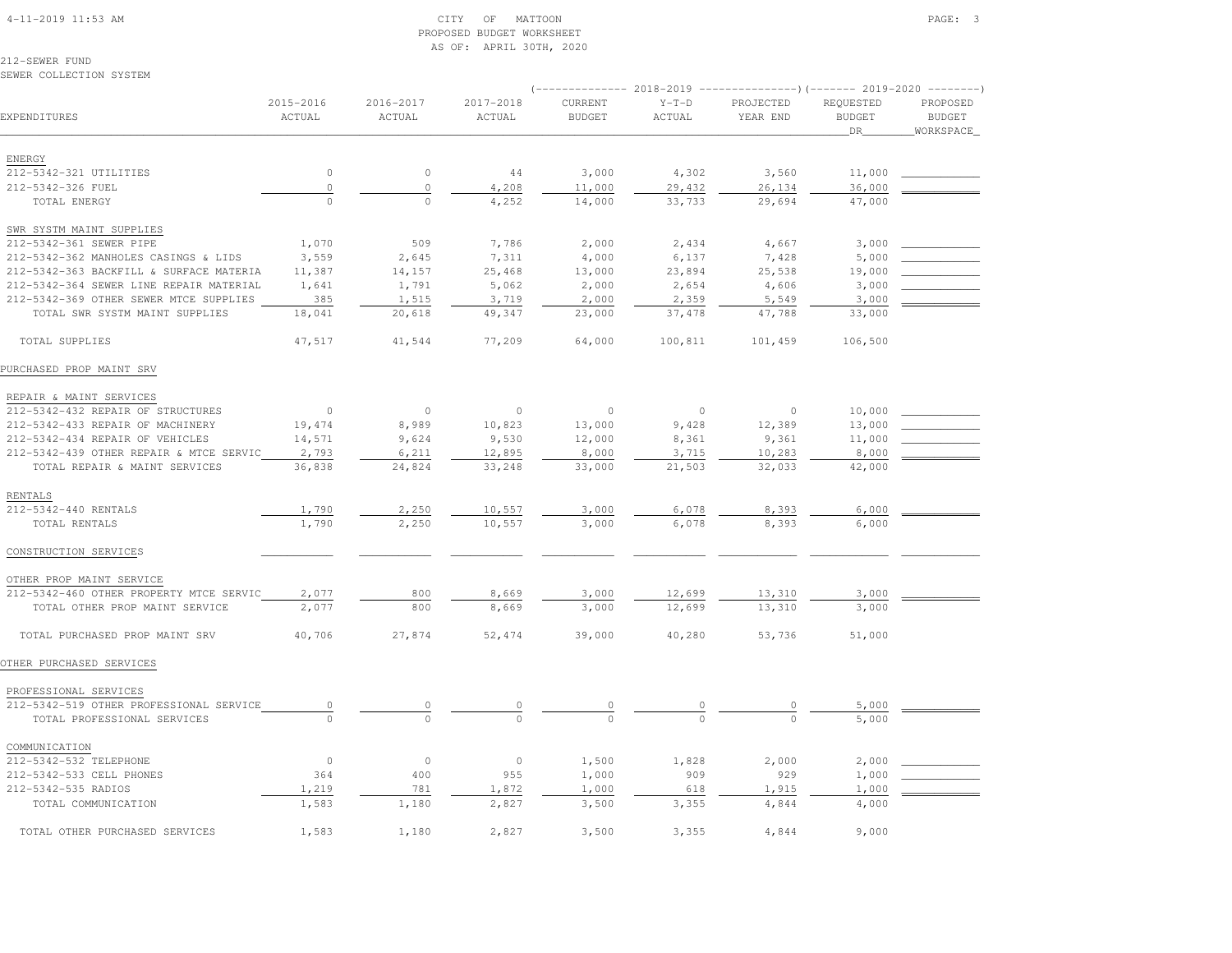|                                         |                     |                     | AS OF: APRIL 30TH, 2020 |                                                                                   |                   |                       |                                   |                                 |
|-----------------------------------------|---------------------|---------------------|-------------------------|-----------------------------------------------------------------------------------|-------------------|-----------------------|-----------------------------------|---------------------------------|
| 212-SEWER FUND                          |                     |                     |                         |                                                                                   |                   |                       |                                   |                                 |
| SEWER COLLECTION SYSTEM                 |                     |                     |                         | (-------------- 2018-2019 ---------------------       2019-2020 ---------       ) |                   |                       |                                   |                                 |
| EXPENDITURES                            | 2015-2016<br>ACTUAL | 2016-2017<br>ACTUAL | 2017-2018<br>ACTUAL     | <b>CURRENT</b><br><b>BUDGET</b>                                                   | $Y-T-D$<br>ACTUAL | PROJECTED<br>YEAR END | REQUESTED<br><b>BUDGET</b><br>DR. | PROPOSED<br>BUDGET<br>WORKSPACE |
| PROPERTY                                |                     |                     |                         |                                                                                   |                   |                       |                                   |                                 |
| IMPROVEMENTS-NOT BLDGS                  |                     |                     |                         |                                                                                   |                   |                       |                                   |                                 |
| 212-5342-730 IMPROVEMENTS OTHER THAN BL | $\circ$             |                     | 7,123                   | 13,245,000                                                                        | 5,644             | 9,923                 | 13,600,000                        |                                 |
| TOTAL IMPROVEMENTS-NOT BLDGS            |                     | $\Omega$            | 7,123                   | 13,245,000                                                                        | 5,644             | 9,923                 | 13,600,000                        |                                 |
| MACHINERY & EQUIPMENT                   |                     |                     |                         |                                                                                   |                   |                       |                                   |                                 |
| 212-5342-740 MACHINERY & EQUIPMENT      | 683                 | $\circ$             | $\circ$                 | $\mathbf{0}$                                                                      | $\circ$           | $\circ$               | $\circ$                           |                                 |
| 212-5342-743 MEF CONTRIBUTION           | 77,000              | 36,000              | 61,000                  | 120,070                                                                           | 120,070           | 120,696               | 71,350                            |                                 |
| TOTAL MACHINERY & EQUIPMENT             | 77,683              | 36,000              | 61,000                  | 120,070                                                                           | 120,070           | 120,696               | 71,350                            |                                 |
| TOTAL PROPERTY                          | 77,683              | 36,000              | 68,123                  | 13,365,070                                                                        | 125,714           | 130,619               | 13,671,350                        |                                 |
| OTHER OBJECTS                           |                     |                     |                         |                                                                                   |                   |                       |                                   |                                 |
| FINANCIAL TRANS OBJECTS                 |                     |                     |                         |                                                                                   |                   |                       |                                   |                                 |
| 212-5342-814 PRINTING/COPY MACH LEASE/M |                     |                     |                         |                                                                                   |                   |                       | 1,000                             |                                 |
| TOTAL FINANCIAL TRANS OBJECTS           |                     |                     |                         |                                                                                   |                   |                       | 1,000                             |                                 |
| FINANCIAL TRANS OBJECTS                 |                     |                     |                         |                                                                                   |                   |                       |                                   |                                 |
| 212-5342-828 REAL ESTATE TAXES          | 237                 | 330                 | 244                     | 300                                                                               | 262               | 262                   | 300                               |                                 |
| TOTAL FINANCIAL TRANS OBJECTS           | 237                 | 330                 | 244                     | 300                                                                               | 262               | 262                   | 300                               |                                 |
| COMPUTER INFO SYS OBJECT                |                     |                     |                         |                                                                                   |                   |                       |                                   |                                 |
| 212-5342-863 COMPUTERS                  | $\circ$             | 373                 | 3,470                   | 1,000                                                                             | 446               | $\circ$               | 800                               |                                 |
| TOTAL COMPUTER INFO SYS OBJECT          | $\Omega$            | 373                 | 3,470                   | 1,000                                                                             | 446               | $\cap$                | 800                               |                                 |
| TOTAL OTHER OBJECTS                     | 237                 | 704                 | 3,714                   | 1,300                                                                             | 707               | 262                   | 2,100                             |                                 |
| TOTAL SEWER COLLECTION SYSTEM           | 587,791             | 436,841             | 622,765                 | 13,888,041                                                                        | 636,972           | 721,852               | 14,250,401                        |                                 |

 4-11-2019 11:53 AM CITY OF MATTOON PAGE: 4PROPOSED BUDGET WORKSHEET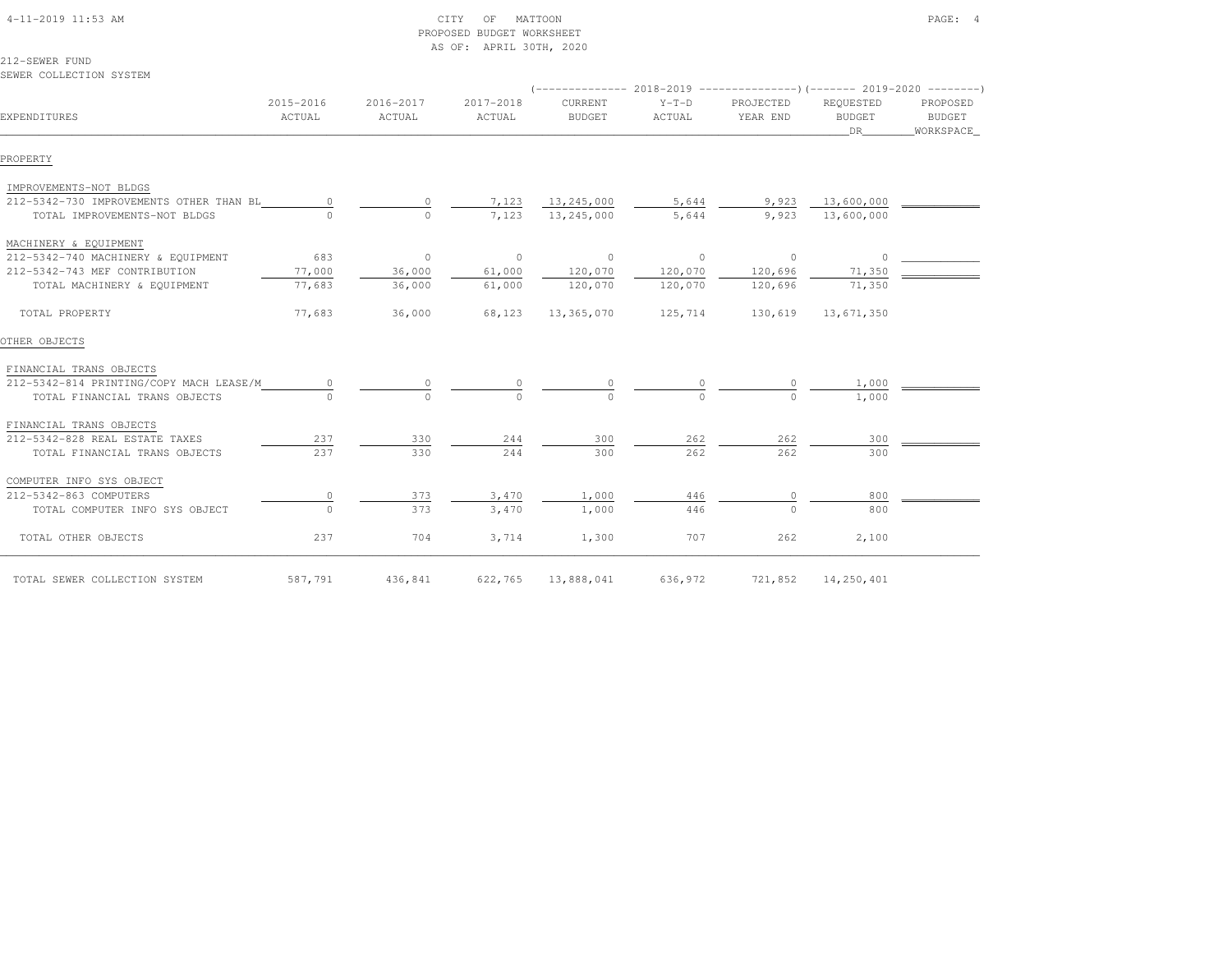| 4-11-2019 11:53 AM |  |
|--------------------|--|

# $\begin{array}{ccc} \text{CITY} & \text{OF} & \text{MATION} \end{array}$  PROPOSED BUDGET WORKSHEETAS OF: APRIL 30TH, 2020

212-SEWER FUNDSEWER LIFT STATIONS

|                                         |                     |                     |                     | $------ 2018-2019$       |                   | ----------------) (------- 2019-2020 ---------) |                                   |                                        |
|-----------------------------------------|---------------------|---------------------|---------------------|--------------------------|-------------------|-------------------------------------------------|-----------------------------------|----------------------------------------|
| EXPENDITURES                            | 2015-2016<br>ACTUAL | 2016-2017<br>ACTUAL | 2017-2018<br>ACTUAL | CURRENT<br><b>BUDGET</b> | $Y-T-D$<br>ACTUAL | PROJECTED<br>YEAR END                           | REQUESTED<br><b>BUDGET</b><br>DR. | PROPOSED<br><b>BUDGET</b><br>WORKSPACE |
|                                         |                     |                     |                     |                          |                   |                                                 |                                   |                                        |
| SUPPLIES                                |                     |                     |                     |                          |                   |                                                 |                                   |                                        |
| GENERAL SUPPLIES                        |                     |                     |                     |                          |                   |                                                 |                                   |                                        |
| 212-5343-316 TOOLS & EQUIPMENT          | $\circ$             | $\circ$             | $\circ$             | 500                      | $\circ$           | $\circ$                                         | 1,000                             |                                        |
| 212-5343-319 MISCELLANEOUS SUPPLIES     | $\mathbb O$         | $\circ$             | $\circ$             | 500                      | $\circ$           | $\circ$                                         | 1,000                             |                                        |
| TOTAL GENERAL SUPPLIES                  | $\cap$              | $\Omega$            | $\Omega$            | 1,000                    | $\Omega$          | $\Omega$                                        | 2,000                             |                                        |
| ENERGY                                  |                     |                     |                     |                          |                   |                                                 |                                   |                                        |
| 212-5343-321 NATURAL GAS & ELECTRIC     | 44,180              | 46,244              | 46,863              | 46,000                   | 45,630            | 46,030                                          | 46,000                            |                                        |
| 212-5343-323 BOTTLED GAS                | $\circ$             | $\circ$             | $\circ$             | 500                      | $\circ$           | $\circ$                                         | 500                               |                                        |
| 212-5343-326 FUEL                       | $\circ$             | $\circ$             | $\circ$             | 500                      | 1,946             | 1,946                                           | 2,000                             |                                        |
| TOTAL ENERGY                            | 44,180              | 46,244              | 46,863              | 47,000                   | 47,576            | 47,976                                          | 48,500                            |                                        |
| SWR SYSTM MAINT SUPPLIES                |                     |                     |                     |                          |                   |                                                 |                                   |                                        |
| 212-5343-365 LIFT STATION REPAIR MATERI | $\circ$             | 183                 | 1,339               | 1,000                    | $\circ$           | $\circ$                                         | 5,000                             |                                        |
| 212-5343-369 OTHER SEWER MTCE SUPPLIES  | $\circ$             | $\circ$             | $\circ$             | 1,000                    | $\Omega$          | $\circ$                                         |                                   |                                        |
| TOTAL SWR SYSTM MAINT SUPPLIES          |                     | 183                 | 1,339               | 2,000                    | $\Omega$          | $\Omega$                                        | 5,000                             |                                        |
| TOTAL SUPPLIES                          | 44,180              | 46,427              | 48,202              | 50,000                   | 47,576            | 47,976                                          | 55,500                            |                                        |
| PURCHASED PROP MAINT SRV                |                     |                     |                     |                          |                   |                                                 |                                   |                                        |
| REPAIR & MAINT SERVICES                 |                     |                     |                     |                          |                   |                                                 |                                   |                                        |
| 212-5343-432 REPAIR OF STRUCTURES       | $\overline{0}$      | $\circ$             | $\circ$             | 1,000                    | $\mathbb O$       | $\circ$                                         | 1,000                             |                                        |
| 212-5343-433 REPAIR OF MACHINERY        | 9,283               | 2,459               | 11,544              | 10,000                   | 17,468            | 11,544                                          | 10,000                            |                                        |
| 212-5343-435 ELEVATOR SERVICE AGREEMENT | $\circ$             | $\circ$             | $\circ$             | 500                      | $\circ$           | $\Omega$                                        | 1,000                             |                                        |
| 212-5343-439 OTHER REPAIR & MTCE SERVIC | $\circ$             | $\circ$             | $\circ$             | 500                      | $\circ$           | $\circ$                                         | 1,000                             |                                        |
| TOTAL REPAIR & MAINT SERVICES           | 9,283               | 2,459               | 11,544              | 12,000                   | 17,468            | 11,544                                          | 13,000                            |                                        |
| CONSTRUCTION SERVICES                   |                     |                     |                     |                          |                   |                                                 |                                   |                                        |
| TOTAL PURCHASED PROP MAINT SRV          | 9,283               | 2,459               | 11,544              | 12,000                   | 17,468            | 11,544                                          | 13,000                            |                                        |
| OTHER PURCHASED SERVICES                |                     |                     |                     |                          |                   |                                                 |                                   |                                        |
| PROFESSIONAL SERVICES                   |                     |                     |                     |                          |                   |                                                 |                                   |                                        |
| COMMUNICATION                           |                     |                     |                     |                          |                   |                                                 |                                   |                                        |
| 212-5343-533 CELLULAR PHONE             | 1,752               | 2,111               | 918                 | 2,000                    | 1,722             | 1,266                                           | 1,500                             |                                        |
| TOTAL COMMUNICATION                     | 1,752               | 2,111               | 918                 | 2,000                    | 1,722             | 1,266                                           | 1,500                             |                                        |
| EMPLOYEE BUSINESS EXP                   |                     |                     |                     |                          |                   |                                                 |                                   |                                        |
| TOTAL OTHER PURCHASED SERVICES          | 1,752               | 2,111               | 918                 | 2,000                    | 1,722             | 1,266                                           | 1,500                             |                                        |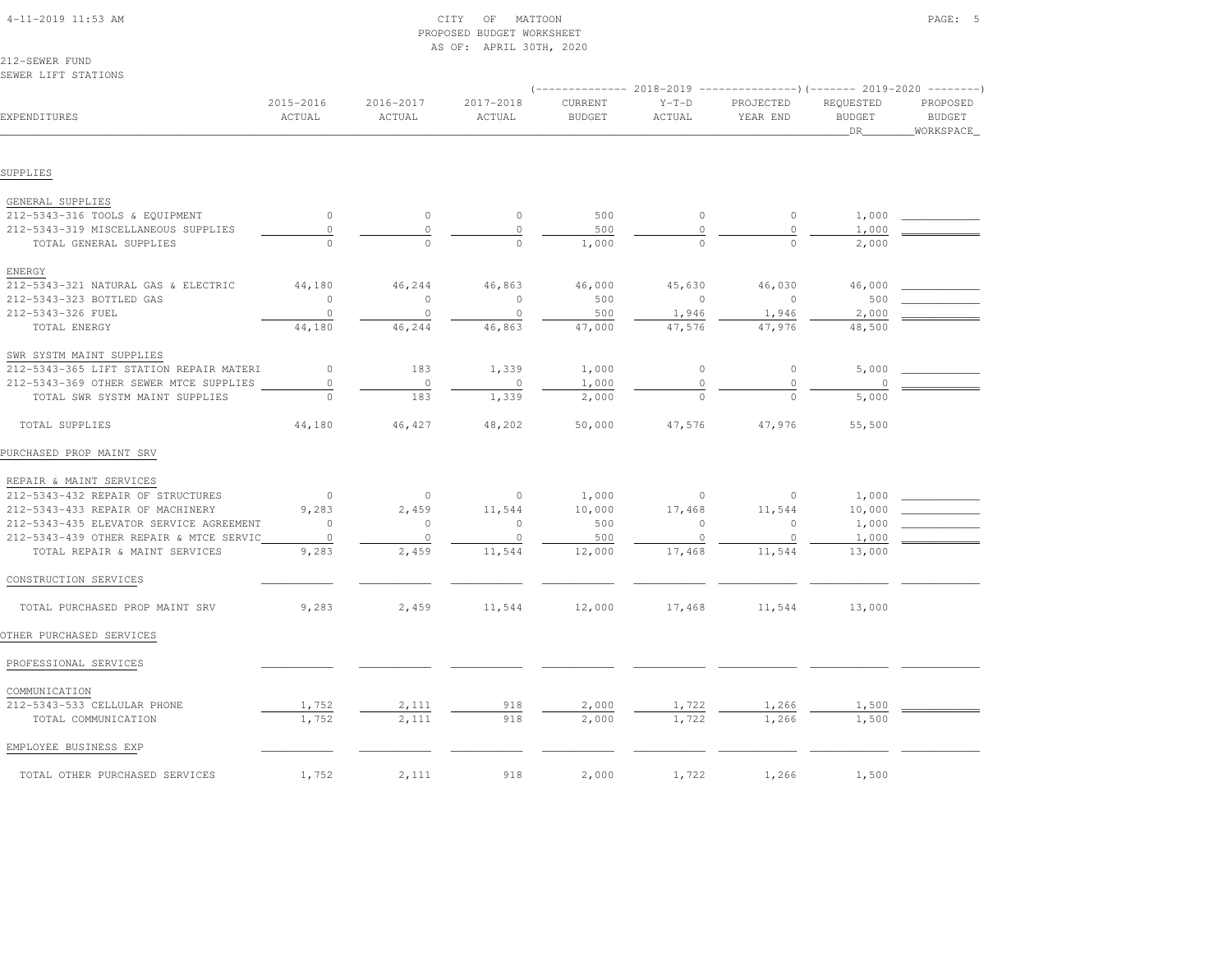| 4-11-2019 11:53 AM<br>212-SEWER FUND                                                       |                     | CITY<br>PROPOSED<br>AS OF: APRIL 30TH, 2020 |                     | PAGE: 6                  |                   |                       |                                  |                                  |
|--------------------------------------------------------------------------------------------|---------------------|---------------------------------------------|---------------------|--------------------------|-------------------|-----------------------|----------------------------------|----------------------------------|
| SEWER LIFT STATIONS                                                                        |                     |                                             |                     |                          |                   |                       |                                  |                                  |
| EXPENDITURES                                                                               | 2015-2016<br>ACTUAL | 2016-2017<br>ACTUAL                         | 2017-2018<br>ACTUAL | CURRENT<br><b>BUDGET</b> | $Y-T-D$<br>ACTUAL | PROJECTED<br>YEAR END | REQUESTED<br><b>BUDGET</b><br>DR | PROPOSED<br>BUDGET<br>WORKSPACE_ |
| PROPERTY                                                                                   |                     |                                             |                     |                          |                   |                       |                                  |                                  |
| IMPROVEMENTS-NOT BLDGS                                                                     |                     |                                             |                     |                          |                   |                       |                                  |                                  |
| MACHINERY & EQUIPMENT                                                                      |                     |                                             |                     |                          |                   |                       |                                  |                                  |
| OTHER OBJECTS                                                                              |                     |                                             |                     |                          |                   |                       |                                  |                                  |
| FINANCIAL TRANS OBJECTS<br>212-5343-828 REAL ESTATE TAXES<br>TOTAL FINANCIAL TRANS OBJECTS | 25<br>25            | 25<br>25                                    | 25<br>25            | 50<br>50                 | 25<br>25          | 25<br>25              | 50<br>50                         |                                  |
| TOTAL OTHER OBJECTS                                                                        | 25                  | 25                                          | 25                  | 50                       | 25                | 25                    | 50                               |                                  |
| TOTAL SEWER LIFT STATIONS                                                                  | 55,240              | 51,023                                      | 60,688              | 64,050                   | 66,791            | 60,811                | 70,050                           |                                  |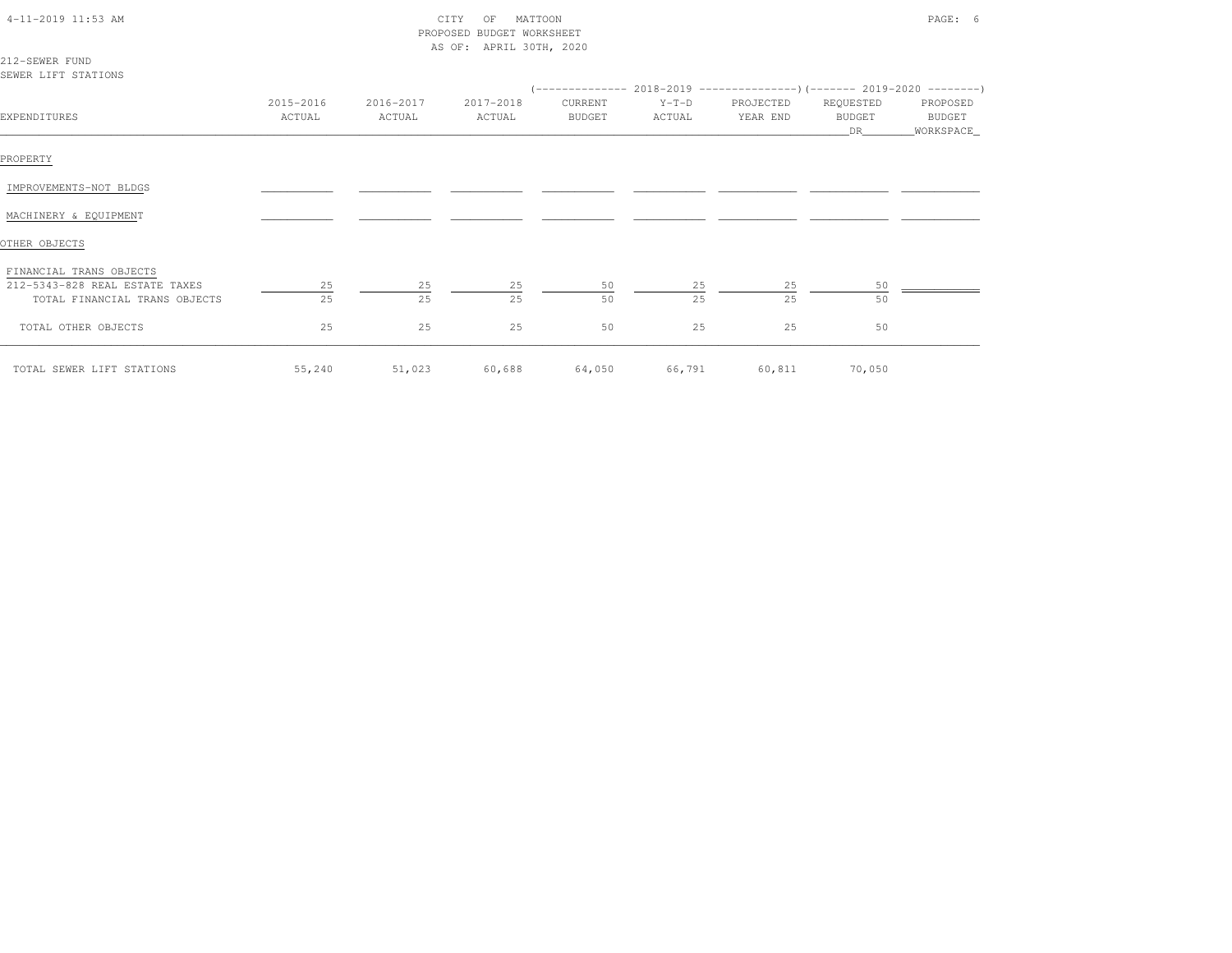| $4 - 11 - 2019$ 11:53 AM |  |
|--------------------------|--|

# 4-11-2019 CITY OF MATTOON CITY OF MATTOON PAGE: 7 PROPOSED BUDGET WORKSHEETAS OF: APRIL 30TH, 2020

212-SEWER FUNDWASTEWATER TREATMNT PLANT

|                                         |                              |                         |                     | $----------- 2018-2019$  |                   | ----------------) (------- 2019-2020 ---------) |                                  |                                        |
|-----------------------------------------|------------------------------|-------------------------|---------------------|--------------------------|-------------------|-------------------------------------------------|----------------------------------|----------------------------------------|
| EXPENDITURES                            | 2015-2016<br>$\verb ACTUAL $ | $2016 - 2017$<br>ACTUAL | 2017-2018<br>ACTUAL | CURRENT<br><b>BUDGET</b> | $Y-T-D$<br>ACTUAL | PROJECTED<br>YEAR END                           | REQUESTED<br><b>BUDGET</b><br>DR | PROPOSED<br><b>BUDGET</b><br>WORKSPACE |
| PERSONNEL SERVICES                      |                              |                         |                     |                          |                   |                                                 |                                  |                                        |
|                                         |                              |                         |                     |                          |                   |                                                 |                                  |                                        |
| SALARIES & WAGES                        |                              |                         |                     |                          |                   |                                                 |                                  |                                        |
| 212-5344-111 SALARIES OF REG EMPLOYEES  | 392,222                      | 397,333                 | 384,667             | 379,600                  | 332,076           | 353,532                                         | 389,200                          |                                        |
| 212-5344-112 SALARIES OF TEMP EMPLOYEES | 5,821                        | 3,583                   | $\circ$             | 5,900                    | 3,548             | 3,548                                           | 5,600                            |                                        |
| 212-5344-113 OVERTIME                   | 4,546                        | 3,690                   | 6,518               | 5,000                    | 4,538             | 5,906                                           | 6,000                            |                                        |
| 212-5344-114 COMPENSATED ABSENCES       | 33,122                       | 37,219                  | 29,943              | $\circ$                  | 32,354            | 30,677                                          | $\circ$                          |                                        |
| TOTAL SALARIES & WAGES                  | 435,710                      | 441,826                 | 421,128             | 390,500                  | 372,516           | 393,663                                         | 400,800                          |                                        |
| TOTAL PERSONNEL SERVICES                | 435,710                      | 441,826                 | 421,128             | 390,500                  | 372,516           | 393,663                                         | 400,800                          |                                        |
| EMPLOYEE BENEFITS                       |                              |                         |                     |                          |                   |                                                 |                                  |                                        |
| GROUP INSURANCE                         |                              |                         |                     |                          |                   |                                                 |                                  |                                        |
| 212-5344-211 GROUP HEALTH INSURANCE     | 68,985                       | 66,714                  | 61,063              | 52,235                   | 44,445            | 48,021                                          | 54,209                           |                                        |
| 212-5344-212 GROUP LIFE INSURANCE       | 937                          | 1,004                   | 1,092               | 936                      | 936               | 988                                             | 936                              |                                        |
| TOTAL GROUP INSURANCE                   | 69,922                       | 67,718                  | 62,155              | 53,171                   | 45,381            | 49,009                                          | 55,145                           |                                        |
| SOCIAL SECURITY CONTRIB                 |                              |                         |                     |                          |                   |                                                 |                                  |                                        |
| 212-5344-221 FICA CONTRIBUTIONS         | 25,606                       | 26,440                  | 25,636              | 24,211                   | 22,780            | 24,075                                          | 24,850                           |                                        |
| 212-5344-222 MEDICARE CONTRIBUTIONS     | 5,989                        | 6,183                   | 5,996               | 5,662                    | 5,328             | 5,631                                           | 5,812                            |                                        |
| TOTAL SOCIAL SECURITY CONTRIB           | 31,595                       | 32,623                  | 31,631              | 29,873                   | 28,108            | 29,706                                          | 30,662                           |                                        |
| RETIREMENT CONTRIBTUIONS                |                              |                         |                     |                          |                   |                                                 |                                  |                                        |
| 212-5344-231 IMRF CONTRIBUTIONS         | 218,800                      | 71,802                  | 67,043              | 43,460                   | 36,004            | 43, 479                                         | 33,605                           |                                        |
| TOTAL RETIREMENT CONTRIBTUIONS          | 218,800                      | 71,802                  | 67,043              | 43,460                   | 36,004            | 43, 479                                         | 33,605                           |                                        |
|                                         |                              |                         |                     |                          |                   |                                                 |                                  |                                        |
| UNEMPLOYMNT COMPENSATION                |                              |                         |                     |                          |                   |                                                 |                                  |                                        |
| 212-5344-240 UNEMPLOYMENT COMP.         | 1,983                        | 1,530                   | 1,773               | 1,588                    | 1,588             | 1,623                                           | 479<br>479                       |                                        |
| TOTAL UNEMPLOYMNT COMPENSATION          | 1,983                        | 1,530                   | 1,773               | 1,588                    | 1,588             | 1,623                                           |                                  |                                        |
| WORKER'S COMPENSATION                   |                              |                         |                     |                          |                   |                                                 |                                  |                                        |
| 212-5344-250 WORKERS' COMPENSATION      | 14,666                       | 13,175                  | 17,140              | 15,230                   | 15,230            | 15,604                                          | 20,386                           |                                        |
| TOTAL WORKER'S COMPENSATION             | 14,666                       | 13,175                  | 17,140              | 15,230                   | 15,230            | 15,604                                          | 20,386                           |                                        |
| TOTAL EMPLOYEE BENEFITS                 | 336,965                      | 186,848                 | 179,743             | 143,321                  | 126,310           | 139,421                                         | 140,277                          |                                        |
| SUPPLIES                                |                              |                         |                     |                          |                   |                                                 |                                  |                                        |
| GENERAL SUPPLIES                        |                              |                         |                     |                          |                   |                                                 |                                  |                                        |
| 212-5344-311 OFFICE SUPPLIES            | 478                          | 677                     | 818                 | 1,000                    | 462               | 807                                             | 1,000                            |                                        |
| 212-5344-312 CLEANING SUPPLIES          | 561                          | 448                     | 330                 | 1,000                    | 179               | 199                                             | 1,000                            |                                        |
| 212-5344-313 MEDICAL & SAFETY SUPPLIES  | 387                          | 489                     | 1,952               | 2,000                    | 135               | 428                                             | 1,000                            |                                        |
| 212-5344-314 CHEMICALS                  | 21,963                       | 19,453                  | 15,056              | 21,000                   | 10,563            | 14,752                                          | 18,000                           |                                        |
| 212-5344-316 TOOLS & EQUIPMENT          | 1,175                        | 1,509                   | 1,671               | 2,000                    | 2,168             | 2,399                                           | 2,000                            |                                        |
| 212-5344-318 VEHICLE PARTS              | 210                          | 703                     | 213                 | 500                      | $\circ$           | $\circ$                                         | 500                              |                                        |
| 212-5344-319 MISCELLANEOUS SUPPLIES     | 6,008                        | 5,800                   | 4,429               | 7,000                    | 6,062             | 6,310                                           | 7,000                            |                                        |
| TOTAL GENERAL SUPPLIES                  | 30,781                       | 29,079                  | 24,469              | 34,500                   | 19,569            | 24,895                                          | 30,500                           |                                        |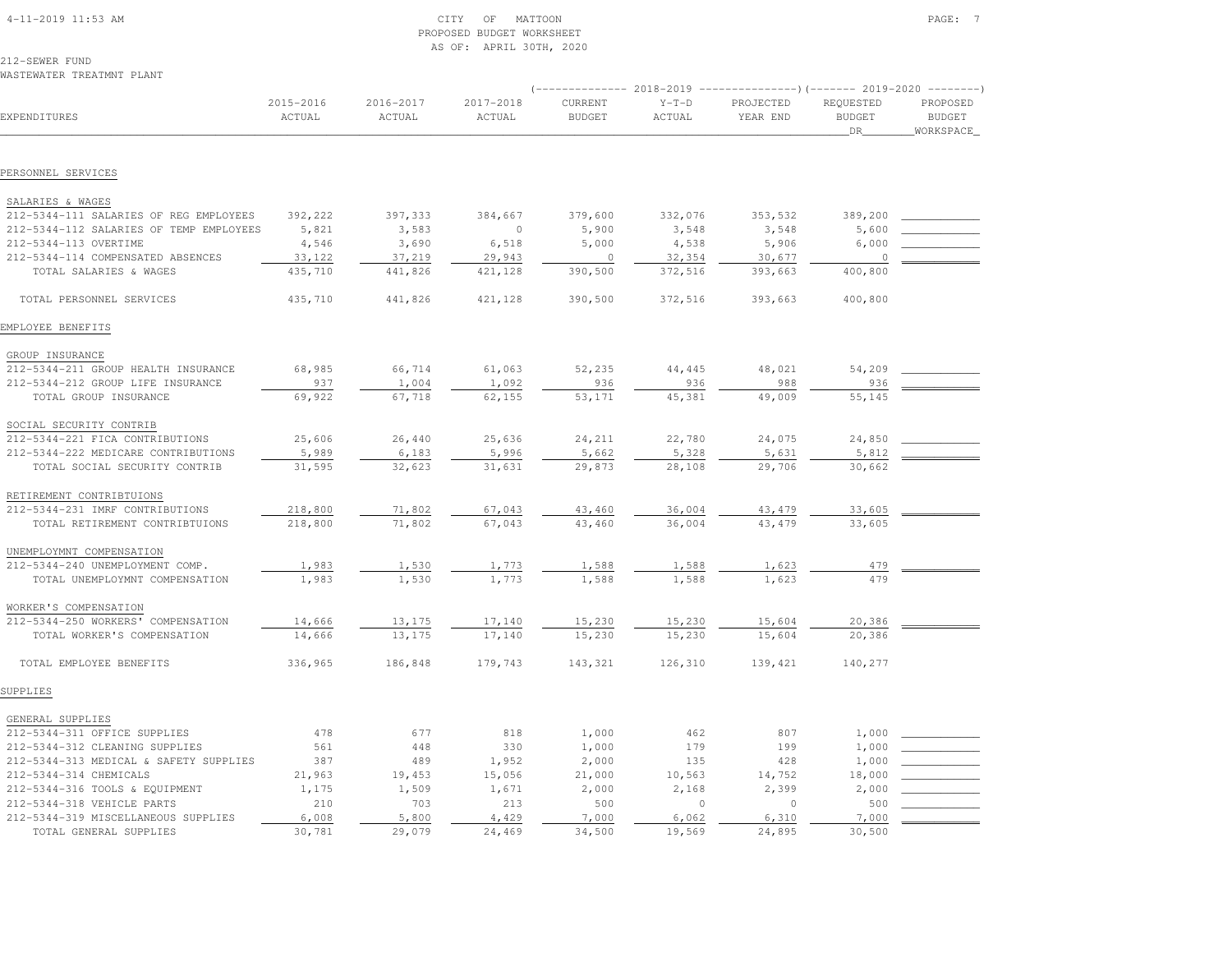# 4-11-2019 11:53 AM CITY OF MATTOON PAGE: 8 PROPOSED BUDGET WORKSHEETAS OF: APRIL 30TH, 2020

212-SEWER FUNDWASTEWATER TREATMNT PLANT

| EXPENDITURES                            | 2015-2016<br>ACTUAL | 2016-2017<br>ACTUAL | 2017-2018<br>ACTUAL | CURRENT<br><b>BUDGET</b> | $Y-T-D$<br>ACTUAL | PROJECTED<br>YEAR END | REQUESTED<br><b>BUDGET</b><br>DR | PROPOSED<br><b>BUDGET</b><br>WORKSPACE |
|-----------------------------------------|---------------------|---------------------|---------------------|--------------------------|-------------------|-----------------------|----------------------------------|----------------------------------------|
| ENERGY                                  |                     |                     |                     |                          |                   |                       |                                  |                                        |
| 212-5344-321 NATURAL GAS & ELECTRIC     | 213,419             | 197,029             | 203,385             | 210,000                  | 208,300           | 205,342               | 210,000                          |                                        |
| 212-5344-323 BOTTLED GAS                | 929                 | $\mathbf{0}$        | $\circ$             | 500                      | $\circ$           | $\circ$               | 500                              |                                        |
| 212-5344-326 FUEL                       | 134                 | $\circ$             | 46                  | 100                      | $\circ$           | 46                    | 100                              |                                        |
| TOTAL ENERGY                            | 214,482             | 197,029             | 203,430             | 210,600                  | 208,300           | 205,388               | 210,600                          |                                        |
| BOOKS & PERIODICALS                     |                     |                     |                     |                          |                   |                       |                                  |                                        |
| 212-5344-340 BOOKS & PERIODICALS        | $\overline{0}$      | $\circ$             | 0                   | 100                      | $\circ$           | 0                     | 100                              |                                        |
| TOTAL BOOKS & PERIODICALS               |                     | $\Omega$            |                     | 100                      |                   | $\Omega$              | 100                              |                                        |
| SWR SYSTM MAINT SUPPLIES                |                     |                     |                     |                          |                   |                       |                                  |                                        |
| 212-5344-366 PLANT MTCE & REPAIR MATERI | 17,433              | 21,258              | 22,132              | 19,000                   | 53,357            | 36,846                | 25,000                           |                                        |
| TOTAL SWR SYSTM MAINT SUPPLIES          | 17,433              | 21,258              | 22,132              | 19,000                   | 53,357            | 36,846                | 25,000                           |                                        |
| TOTAL SUPPLIES                          | 262,695             | 247,367             | 250,032             | 264,200                  | 281,225           | 267,129               | 266,200                          |                                        |
| PURCHASED PROP MAINT SRV                |                     |                     |                     |                          |                   |                       |                                  |                                        |
| REPAIR & MAINT SERVICES                 |                     |                     |                     |                          |                   |                       |                                  |                                        |
| 212-5344-432 REPAIR OF STRUCTURES       | 5,540               | 6,535               | 23,182              | 5,000                    | $\overline{0}$    | $\circ$               | 10,000                           |                                        |
| 212-5344-433 REPAIR OF MACHINERY        | 27,659              | 33,114              | 5,246               | 32,000                   | 45,678            | 34,676                | 30,000                           |                                        |
| 212-5344-434 REPAIR OF VEHICLES         | 3,020               | 3,483               | 962                 | 5,000                    | 1,705             | 1,014                 | 3,000                            |                                        |
| 212-5344-439 OTHER REPAIR & MNTCE SERVI | 20,644              | 11,885              | 13,909              | 15,000                   | 13,059            | 16,195                | 16,000                           |                                        |
| TOTAL REPAIR & MAINT SERVICES           | 56,864              | 55,017              | 43,299              | 57,000                   | 60,442            | 51,885                | 59,000                           |                                        |
| RENTALS                                 |                     |                     |                     |                          |                   |                       |                                  |                                        |
| 212-5344-440 RENTALS                    | 1,333               | 1,333               | 1,402               | 1,500                    |                   |                       | 1,500                            |                                        |
| TOTAL RENTALS                           | 1,333               | 1,333               | 1,402               | 1,500                    |                   | $\Omega$              | 1,500                            |                                        |
| OTHER PROP MAINT SERVICE                |                     |                     |                     |                          |                   |                       |                                  |                                        |
| 212-5344-460 OTHER PROPERTY MTCE SERVIC | 27,935              | 26,370              | 28,990              | 30,000                   | 18,425            | 19,574                | 30,000                           |                                        |
| TOTAL OTHER PROP MAINT SERVICE          | 27,935              | 26,370              | 28,990              | 30,000                   | 18,425            | 19,574                | 30,000                           |                                        |
| TOTAL PURCHASED PROP MAINT SRV          | 86,132              | 82,721              | 73,691              | 88,500                   | 78,867            | 71,459                | 90,500                           |                                        |
| OTHER PURCHASED SERVICES                |                     |                     |                     |                          |                   |                       |                                  |                                        |
| PROFESSIONAL SERVICES                   |                     |                     |                     |                          |                   |                       |                                  |                                        |
| 212-5344-516 TECHNOLOGY SUPPORT SERVICE | $\overline{0}$      | $\circ$             | 495                 | 5,000                    | 4,201             | 4,504                 | 5,000                            |                                        |
| TOTAL PROFESSIONAL SERVICES             |                     |                     | 495                 | 5,000                    | 4,201             | 4,504                 | 5,000                            |                                        |
| COMMUNICATION                           |                     |                     |                     |                          |                   |                       |                                  |                                        |
| 212-5344-532 TELEPHONE                  | 3,780               | 4,770               | 6,371               | 5,000                    | 7,315             | 7,765                 | 5,000                            |                                        |
| 212-5344-533 CELLULAR PHONE             | 1,208               | 1,215               | 1,219               | 1,200                    | 1,363             | 1,232                 | 1,200                            |                                        |
| TOTAL COMMUNICATION                     | 4,989               | 5,986               | 7.590               | 6,200                    | 8,678             | 8,997                 | 6,200                            |                                        |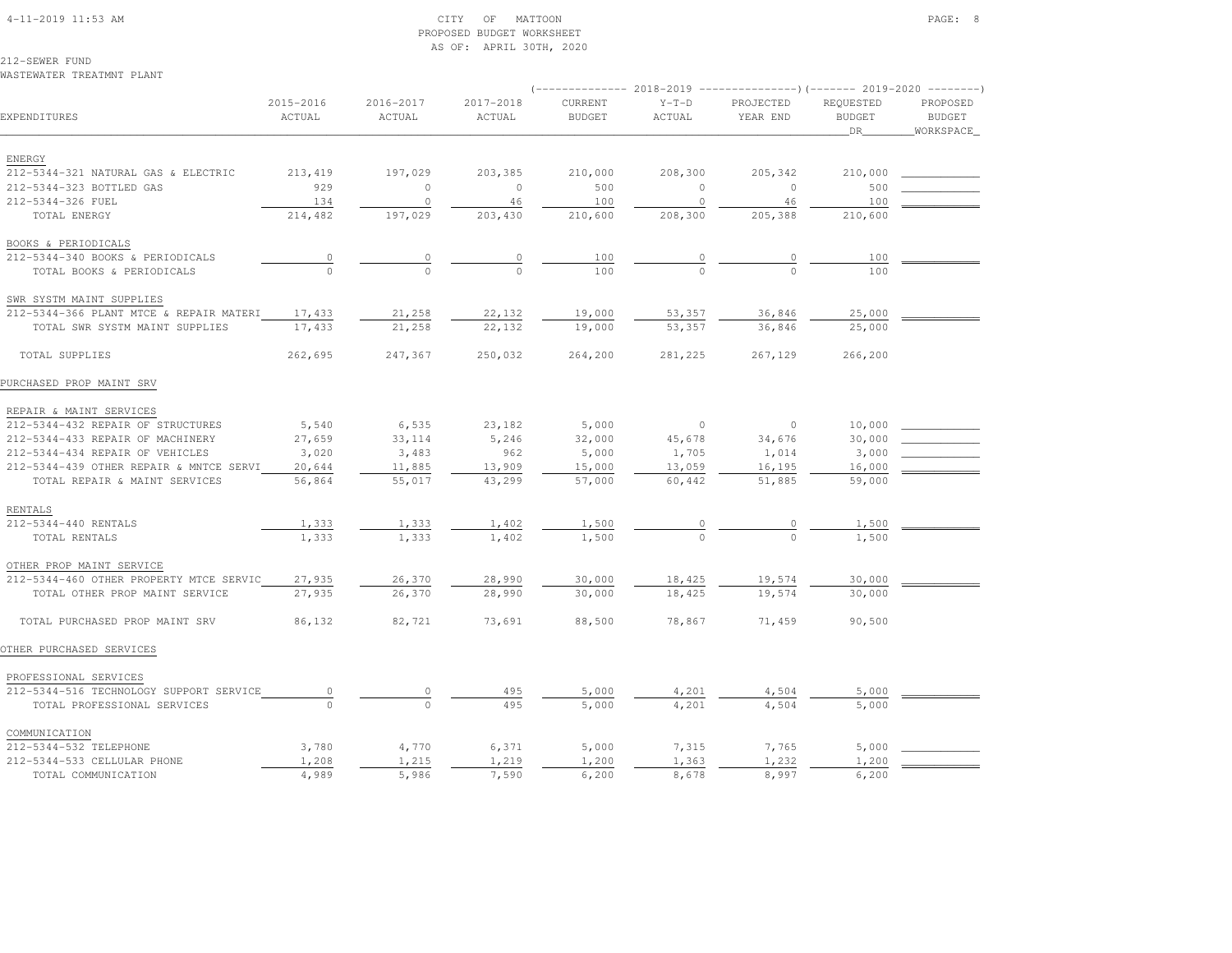#### 4-11-2019 11:53 AM CITY OF MATTOON PAGE: 9 PROPOSED BUDGET WORKSHEETAS OF: APRIL 30TH, 2020

212-SEWER FUNDWASTEWATER TREATMNT PLANT

| EXPENDITURES                            | 2015-2016<br>ACTUAL | 2016-2017<br>ACTUAL | 2017-2018<br>ACTUAL | <b>CURRENT</b><br><b>BUDGET</b> | $Y-T-D$<br>ACTUAL | PROJECTED<br>YEAR END | <b>REOUESTED</b><br><b>BUDGET</b><br>DR. | PROPOSED<br>BUDGET<br>WORKSPACE |  |
|-----------------------------------------|---------------------|---------------------|---------------------|---------------------------------|-------------------|-----------------------|------------------------------------------|---------------------------------|--|
| EMPLOYEE BUSINESS EXP                   |                     |                     |                     |                                 |                   |                       |                                          |                                 |  |
| 212-5344-562 TRAVEL & TRAINING          |                     | 0                   | 202                 | 500                             | 840               | 840                   | 500                                      |                                 |  |
| TOTAL EMPLOYEE BUSINESS EXP             |                     | $\Omega$            | 202                 | 500                             | 840               | 840                   | 500                                      |                                 |  |
| OTHER PURCHASED SERVICES                |                     |                     |                     |                                 |                   |                       |                                          |                                 |  |
| 212-5344-579 MISC OTHER PURCHASED SERVI | 38,000              | 38,000              | 38,000              | 38,000                          | 38,000            | 38,000                | 38,000                                   |                                 |  |
| TOTAL OTHER PURCHASED SERVICES          | 38,000              | 38,000              | 38,000              | 38,000                          | 38,000            | 38,000                | 38,000                                   |                                 |  |
| TOTAL OTHER PURCHASED SERVICES          | 42,989              | 43,986              | 46,288              | 49,700                          | 51,719            | 52,341                | 49,700                                   |                                 |  |
| PROPERTY                                |                     |                     |                     |                                 |                   |                       |                                          |                                 |  |
| IMPROVEMENTS-NOT BLDGS                  |                     |                     |                     |                                 |                   |                       |                                          |                                 |  |
| 212-5344-730 IMPROVEMENTS OTHER THAN BL |                     | $\circ$             | 11,531              | 694,000                         | 595,179           | 732,843               | 150,000                                  |                                 |  |
| TOTAL IMPROVEMENTS-NOT BLDGS            |                     | $\cap$              | 11,531              | 694,000                         | 595,179           | 732,843               | 150,000                                  |                                 |  |
| MACHINERY & EQUIPMENT                   |                     |                     |                     |                                 |                   |                       |                                          |                                 |  |
| 212-5344-743 MEF CONTRIBUTION           | 30,000              | 9,000               | 11,000              |                                 |                   |                       | 44,574                                   |                                 |  |
| TOTAL MACHINERY & EQUIPMENT             | 30,000              | 9,000               | 11,000              | $\Omega$                        |                   |                       | 44,574                                   |                                 |  |
| TOTAL PROPERTY                          | 30,000              | 9,000               | 22,531              | 694,000                         | 595,179           | 732,843               | 194,574                                  |                                 |  |
| OTHER OBJECTS                           |                     |                     |                     |                                 |                   |                       |                                          |                                 |  |
| FINANCIAL TRANS OBJECTS                 |                     |                     |                     |                                 |                   |                       |                                          |                                 |  |
| 212-5344-814 COPY MACHINE               |                     | 650                 | 751                 | 700                             | 561               | 632                   | 700                                      |                                 |  |
| TOTAL FINANCIAL TRANS OBJECTS           | $\Omega$            | 650                 | 751                 | 700                             | 561               | 632                   | 700                                      |                                 |  |
| COMPUTER INFO SYS OBJECT                |                     |                     |                     |                                 |                   |                       |                                          |                                 |  |
| 212-5344-863 COMPUTERS                  | 2,287               | 674                 | 1,057               | 0                               | 1,061             | 1,061                 | 1,900                                    |                                 |  |
| TOTAL COMPUTER INFO SYS OBJECT          | 2,287               | 674                 | 1,057               | $\Omega$                        | 1,061             | 1,061                 | 1,900                                    |                                 |  |
| TOTAL OTHER OBJECTS                     | 2,287               | 1,324               | 1,808               | 700                             | 1,622             | 1,693                 | 2,600                                    |                                 |  |
| TOTAL WASTEWATER TREATMNT PLANT         | 1,196,779           | 1,013,071           | 995,221             | 1,630,921                       | 1,507,439         | 1,658,549             | 1,144,651                                |                                 |  |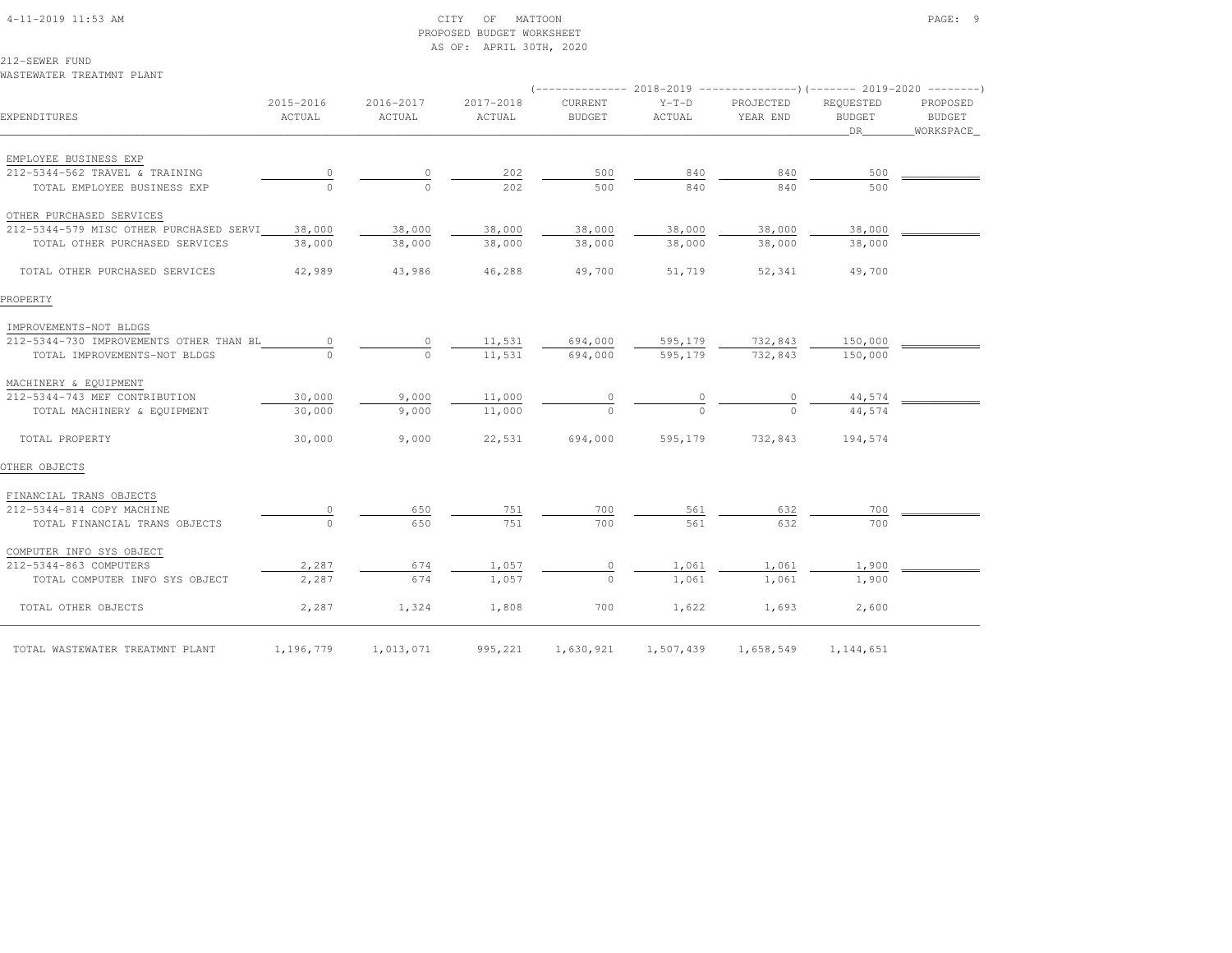| $4-11-2019$ $11:53$ AM |  |
|------------------------|--|
|                        |  |

#### $\begin{array}{ccc} \text{CITY} & \text{OF} & \text{MATION} \end{array}$  PROPOSED BUDGET WORKSHEETAS OF: APRIL 30TH, 2020

212-SEWER FUND

| ACCOUNTING & COLLECTION                                           |                     |                         |                     |                          |                   |                                                                                                  |                                         |                                        |
|-------------------------------------------------------------------|---------------------|-------------------------|---------------------|--------------------------|-------------------|--------------------------------------------------------------------------------------------------|-----------------------------------------|----------------------------------------|
| EXPENDITURES                                                      | 2015-2016<br>ACTUAL | $2016 - 2017$<br>ACTUAL | 2017-2018<br>ACTUAL | CURRENT<br><b>BUDGET</b> | $Y-T-D$<br>ACTUAL | (-------------- 2018-2019 ----------------)(------- 2019-2020 --------)<br>PROJECTED<br>YEAR END | REQUESTED<br><b>BUDGET</b><br><b>DR</b> | PROPOSED<br><b>BUDGET</b><br>WORKSPACE |
| PERSONNEL SERVICES                                                |                     |                         |                     |                          |                   |                                                                                                  |                                         |                                        |
|                                                                   |                     |                         |                     |                          |                   |                                                                                                  |                                         |                                        |
| SALARIES & WAGES                                                  |                     |                         |                     |                          |                   |                                                                                                  |                                         |                                        |
| 212-5345-111 SALARIES OF REG EMPLOYEES                            | 144,288             | 152,644                 | 151,947             | 174,229                  | 141,403           | 155,980                                                                                          | 163,746                                 |                                        |
| 212-5345-112 SALARIES OF TEMP EMPLOYEES                           | 2,109               | 1,460                   | 2,058               | 5,495                    | 1,960             | 1,960                                                                                            | 5,495                                   |                                        |
| 212-5345-113 OVERTIME                                             | 711                 | 423                     | 470                 | 1,200                    | 119               | 198                                                                                              | 1,200                                   |                                        |
| 212-5345-114 COMPENSATED ABSENCES                                 | 16,423              | 15,293                  | 18,537              | $\mathbf{0}$             | 16,153            | 18,969                                                                                           | $\circ$                                 |                                        |
| TOTAL SALARIES & WAGES                                            | 163,531             | 169,819                 | 173,012             | 180,923                  | 159,635           | 177,107                                                                                          | 170,441                                 |                                        |
| TOTAL PERSONNEL SERVICES                                          | 163,531             | 169,819                 | 173,012             | 180,923                  | 159,635           | 177,107                                                                                          | 170,441                                 |                                        |
| EMPLOYEE BENEFITS                                                 |                     |                         |                     |                          |                   |                                                                                                  |                                         |                                        |
| GROUP INSURANCE                                                   |                     |                         |                     |                          |                   |                                                                                                  |                                         |                                        |
| 212-5345-211 GROUP HEALTH INSURANCE                               | 35,398              | 35,498                  | 40,026              | 40,948                   | 32,258            | 35,376                                                                                           | 38,027                                  |                                        |
| 212-5345-212 GROUP LIFE INSURANCE                                 | 423                 | 453                     | 493                 | 493                      | 493               | 493                                                                                              | 493                                     |                                        |
| TOTAL GROUP INSURANCE                                             | 35,821              | 35,951                  | 40,519              | 41, 441                  | 32,751            | 35,869                                                                                           | 38,520                                  |                                        |
| SOCIAL SECURITY CONTRIB                                           |                     |                         |                     |                          |                   |                                                                                                  |                                         |                                        |
| 212-5345-221 FICA CONTRIBUTIONS                                   | 9,455               | 9,678                   | 10,118              | 11,217                   | 9,371             | 10,591                                                                                           | 10,567                                  |                                        |
| 212-5345-222 MEDICARE CONTRIBUTIONS                               | 2,211               | 2,263                   | 2,366               | 2,623                    | 2,191             | 2,477                                                                                            | 2,471                                   |                                        |
| TOTAL SOCIAL SECURITY CONTRIB                                     | 11,666              | 11,941                  | 12,484              | 13,841                   | 11,562            | 13,068                                                                                           | 13,038                                  |                                        |
| RETIREMENT CONTRIBTUIONS                                          |                     |                         |                     |                          |                   |                                                                                                  |                                         |                                        |
| 212-5345-231 IMRF CONTRIBUTIONS                                   | 81,676              | 26,699                  | 26,556              | 19,823                   | 15,032            | 18,934                                                                                           | 14,026                                  |                                        |
| TOTAL RETIREMENT CONTRIBTUIONS                                    | 81,676              | 26,699                  | 26,556              | 19,823                   | 15,032            | 18,934                                                                                           | 14,026                                  |                                        |
|                                                                   |                     |                         |                     |                          |                   |                                                                                                  |                                         |                                        |
| UNEMPLOYMNT COMPENSATION                                          |                     |                         |                     |                          |                   |                                                                                                  |                                         |                                        |
| 212-5345-240 UNEMPLOYMENT COMP.<br>TOTAL UNEMPLOYMNT COMPENSATION | 831<br>831          | 678<br>678              | 795<br>795          | 813<br>813               | 813<br>813        | 813<br>813                                                                                       | 267<br>267                              |                                        |
|                                                                   |                     |                         |                     |                          |                   |                                                                                                  |                                         |                                        |
| WORKER'S COMPENSATION                                             |                     |                         |                     |                          |                   |                                                                                                  |                                         |                                        |
| 212-5345-250 WORKERS' COMPENSATION                                | 6,570               | 7,173                   | 9,340               | 9,840                    | 9,840             | 9,840                                                                                            | 10,084                                  |                                        |
| TOTAL WORKER'S COMPENSATION                                       | 6,570               | 7,173                   | 9,340               | 9,840                    | 9,840             | 9,840                                                                                            | 10,084                                  |                                        |
| TOTAL EMPLOYEE BENEFITS                                           | 136,564             | 82,441                  | 89,693              | 85,758                   | 69,999            | 78,524                                                                                           | 75,935                                  |                                        |
| SUPPLIES                                                          |                     |                         |                     |                          |                   |                                                                                                  |                                         |                                        |
| GENERAL SUPPLIES                                                  |                     |                         |                     |                          |                   |                                                                                                  |                                         |                                        |
| 212-5345-311 OFFICE SUPPLIES                                      | 4,409               | 2,475                   | 1,391               | 4,000                    | 907               | 721                                                                                              | 2,000                                   |                                        |
| 212-5345-318 VEHICLE PARTS                                        | 15                  | $\circ$                 | $\circ$             | 500                      | $\Omega$          | $\circ$                                                                                          | 500                                     |                                        |
| 212-5345-319 MISCELLANEOUS SUPPLIES                               | 243                 | 339                     | 190                 | 1,000                    | 349               | 598                                                                                              | 1,000                                   |                                        |
| TOTAL GENERAL SUPPLIES                                            | 4,667               | 2,815                   | 1,581               | 5,500                    | 1,255             | 1,319                                                                                            | 3,500                                   |                                        |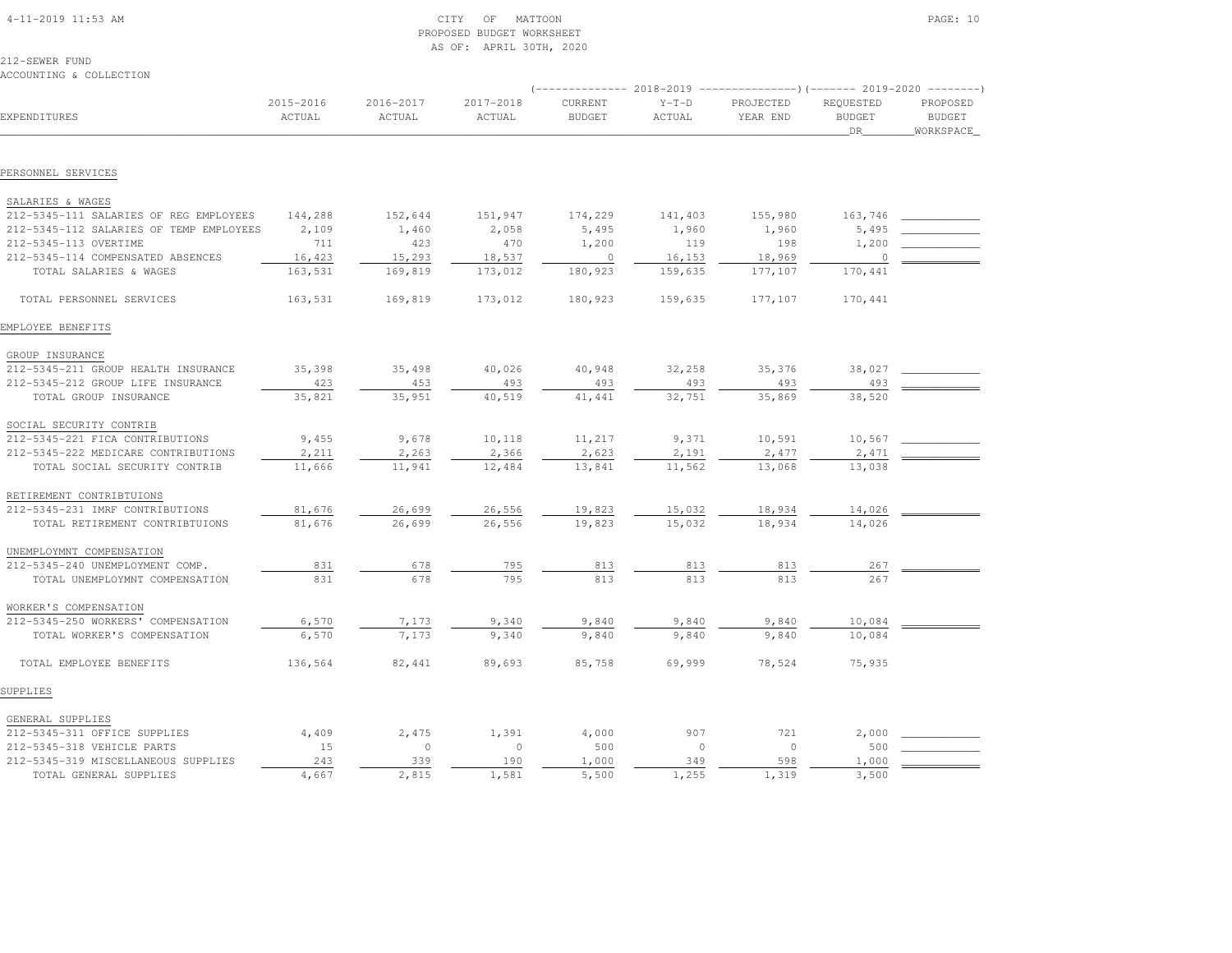#### 4-11-2019 11:53 AM CITY OF MATTOON PAGE: 11 PROPOSED BUDGET WORKSHEETAS OF: APRIL 30TH, 2020

\_\_\_\_\_\_\_\_\_\_\_\_\_\_\_\_\_\_\_\_\_\_\_\_\_\_\_\_\_\_\_\_\_\_\_\_\_\_\_\_\_\_\_\_\_\_\_\_\_\_\_\_\_\_\_\_\_\_\_\_\_\_\_\_\_\_\_\_\_\_\_\_\_\_\_\_\_\_\_\_\_\_\_\_\_\_\_\_\_\_\_\_\_\_\_\_\_\_\_\_\_\_\_\_\_\_\_\_\_\_\_\_\_\_\_\_\_\_\_\_\_\_\_\_\_\_\_\_\_\_DR\_\_\_\_\_\_\_\_WORKSPACE\_

EXPENDITURES ACTUAL ACTUAL ACTUAL BUDGET ACTUAL YEAR END BUDGET BUDGET

212-SEWER FUNDACCOUNTING & COLLECTION

ENERGY

2015-2016 2016-2017 2017-2018 CURRENT Y-T-D PROJECTED REQUESTED PROPOSED

(-------------- 2018-2019 ---------------)(------- 2019-2020 --------)

**BUDGET** 

| 212-5345-326 FUEL                       | 26,577   | 31,091  | 18,260  | 30,000 | 1,962    | 2,313    | 3,000  |  |
|-----------------------------------------|----------|---------|---------|--------|----------|----------|--------|--|
| TOTAL ENERGY                            | 26,577   | 31,091  | 18,260  | 30,000 | 1,962    | 2,313    | 3,000  |  |
| WTR SYSTM MAINT SUPPLIES                |          |         |         |        |          |          |        |  |
| 212-5345-372 METER TILES RIMS & LIDS    | 8,124    | 8,687   | 7,522   | 9,000  | 3,405    | 5, 414   | 9,000  |  |
| 212-5345-373 WATER METERS               | 1,136    | 4,408   | 4,382   | 7,000  | 4,960    | 6,173    | 7,000  |  |
| TOTAL WTR SYSTM MAINT SUPPLIES          | 9,260    | 13,095  | 11,904  | 16,000 | 8,365    | 11,587   | 16,000 |  |
| TOTAL SUPPLIES                          | 40,503   | 47,000  | 31,745  | 51,500 | 11,583   | 15,218   | 22,500 |  |
| PURCHASED PROP MAINT SRV                |          |         |         |        |          |          |        |  |
| REPAIR & MAINT SERVICES                 |          |         |         |        |          |          |        |  |
| 212-5345-431 REPAIR OF OFFICE EQUIPMENT | 125      | $\circ$ | $\circ$ | 200    | 50       | 86       | 200    |  |
| 212-5345-434 REPAIR OF VEHICLES         | 693      | 793     | 679     | 1,000  | 1,081    | 1,233    | 1,500  |  |
| 212-5345-439 OTHER REPAIR & MTCE SERVIC | 100      | 10      | 19      | 500    | 76       | 33       | 500    |  |
| TOTAL REPAIR & MAINT SERVICES           | 918      | 803     | 698     | 1,700  | 1,207    | 1,352    | 2,200  |  |
| TOTAL PURCHASED PROP MAINT SRV          | 918      | 803     | 698     | 1,700  | 1,207    | 1,352    | 2,200  |  |
| OTHER PURCHASED SERVICES                |          |         |         |        |          |          |        |  |
| PROFESSIONAL SERVICES                   |          |         |         |        |          |          |        |  |
| 212-5345-513 AUDITING SERVICES          | 20,400   | 21,000  | 21,600  | 27,240 | 22,240   | 27,429   | 22,880 |  |
| 212-5345-516 TECHNOLOGY SUPPORT SERVICE | 22,034   | 22,419  | 22,268  | 23,000 | 22,858   | 20,750   | 26,000 |  |
| 212-5345-519 OTHER PROFESSIONAL SERVICE | 1,195    | 4,169   | 4,913   | 5,000  | 4,006    | 4,339    | 5,000  |  |
| TOTAL PROFESSIONAL SERVICES             | 43,630   | 47,588  | 48,781  | 55,240 | 49,104   | 52,517   | 53,880 |  |
| COMMUNICATION                           |          |         |         |        |          |          |        |  |
| 212-5345-531 POSTAGE                    | 18,773   | 15,861  | 15,267  | 16,000 | 14,146   | 15,415   | 16,000 |  |
| 212-5345-532 TELEPHONE                  | 1,577    | 1,683   | 1,997   | 2,000  | 2,495    | 2,579    | 3,000  |  |
| TOTAL COMMUNICATION                     | 20,350   | 17,544  | 17,264  | 18,000 | 16,641   | 17,995   | 19,000 |  |
| EMPLOYEE BUSINESS EXP                   |          |         |         |        |          |          |        |  |
| 212-5345-562 TRAVEL & TRAINING          | $\circ$  | 15      | 15      | 100    | 0        | $\circ$  | 100    |  |
| TOTAL EMPLOYEE BUSINESS EXP             | $\Omega$ | 1.5     | 1.5     | 100    | $\Omega$ | $\Omega$ | 100    |  |
| OTHER PURCHASED SERVICES                |          |         |         |        |          |          |        |  |
| TOTAL OTHER PURCHASED SERVICES          | 63,980   | 65,147  | 66,060  | 73,340 | 65,745   | 70,512   | 72,980 |  |

PROPERTY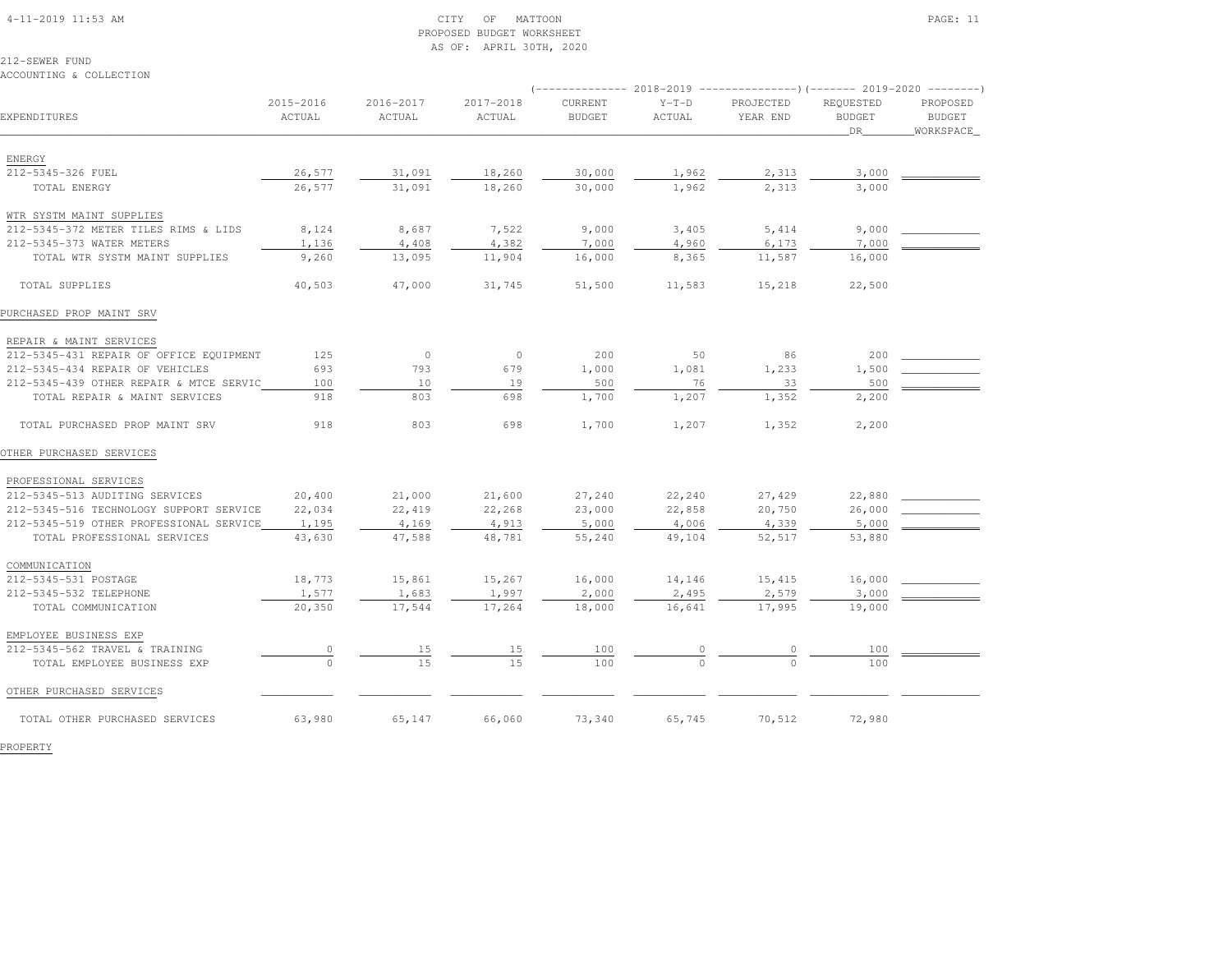| 4-11-2019 11:53 AM |  |
|--------------------|--|

#### 4-11-2019 CITY OF MATTOON PAGE: 12 PROPOSED BUDGET WORKSHEETAS OF: APRIL 30TH, 2020

212-SEWER FUNDACCOUNTING & COLLECTION

|                                         |                     |                     |                     |                          |                   | (-------------- 2018-2019 --------------------- 2019-2020 --------- ) |                                  |                                 |
|-----------------------------------------|---------------------|---------------------|---------------------|--------------------------|-------------------|-----------------------------------------------------------------------|----------------------------------|---------------------------------|
| EXPENDITURES                            | 2015-2016<br>ACTUAL | 2016-2017<br>ACTUAL | 2017-2018<br>ACTUAL | CURRENT<br><b>BUDGET</b> | $Y-T-D$<br>ACTUAL | PROJECTED<br>YEAR END                                                 | REQUESTED<br><b>BUDGET</b><br>DR | PROPOSED<br>BUDGET<br>WORKSPACE |
| IMPROVEMENTS-NOT BLDGS                  |                     |                     |                     |                          |                   |                                                                       |                                  |                                 |
|                                         |                     |                     |                     |                          |                   |                                                                       |                                  |                                 |
| MACHINERY & EQUIPMENT                   |                     |                     |                     |                          |                   |                                                                       |                                  |                                 |
| OTHER OBJECTS                           |                     |                     |                     |                          |                   |                                                                       |                                  |                                 |
| FINANCIAL TRANS OBJECTS                 |                     |                     |                     |                          |                   |                                                                       |                                  |                                 |
| 212-5345-811 BANK SERVICE CHARGES       | 15,552              | 15,223              | 16,122              | 16,000                   | 15,345            | 17,901                                                                | 18,000                           |                                 |
| 212-5345-814 PRINTING/COPY MACH LEASE/M | 1,200               | 1,042               | 1,117               | 2,000                    | 1,095             | 1,252                                                                 | 2,000                            |                                 |
| 212-5345-815 POSTAGE METER LEASE & MTCE | 1,374               | 1,120               | 1,231               | 2,000                    | 1,033             | 802                                                                   | 2,000                            |                                 |
| TOTAL FINANCIAL TRANS OBJECTS           | 18,127              | 17,384              | 18,470              | 20,000                   | 17,472            | 19,955                                                                | 22,000                           |                                 |
| SPECIAL EVENT OBJECTS                   |                     |                     |                     |                          |                   |                                                                       |                                  |                                 |
| 212-5345-830 BAD DEBT EXPENSE           | 19,892              | 20,684              | 22,307              | 25,000                   | 21,253            | 27,438                                                                | 28,000                           |                                 |
| TOTAL SPECIAL EVENT OBJECTS             | 19,892              | 20,684              | 22,307              | 25,000                   | 21,253            | 27,438                                                                | 28,000                           |                                 |
| COMPUTER INFO SYS OBJECT                |                     |                     |                     |                          |                   |                                                                       |                                  |                                 |
| 212-5345-863 COMPUTERS                  | 1,580               | $\circ$             | 4,253               | 800                      | 3,186             | 2,275                                                                 | 1,066                            |                                 |
| TOTAL COMPUTER INFO SYS OBJECT          | 1,580               | $\circ$             | 4,253               | 800                      | 3,186             | 2,275                                                                 | 1,066                            |                                 |
| TOTAL OTHER OBJECTS                     | 39,598              | 38,068              | 45,030              | 45,800                   | 41,911            | 49,668                                                                | 51,066                           |                                 |
| TOTAL ACCOUNTING & COLLECTION           | 445,094             | 403,278             | 406,238             | 439,022                  | 350,080           | 392,382                                                               | 395,122                          |                                 |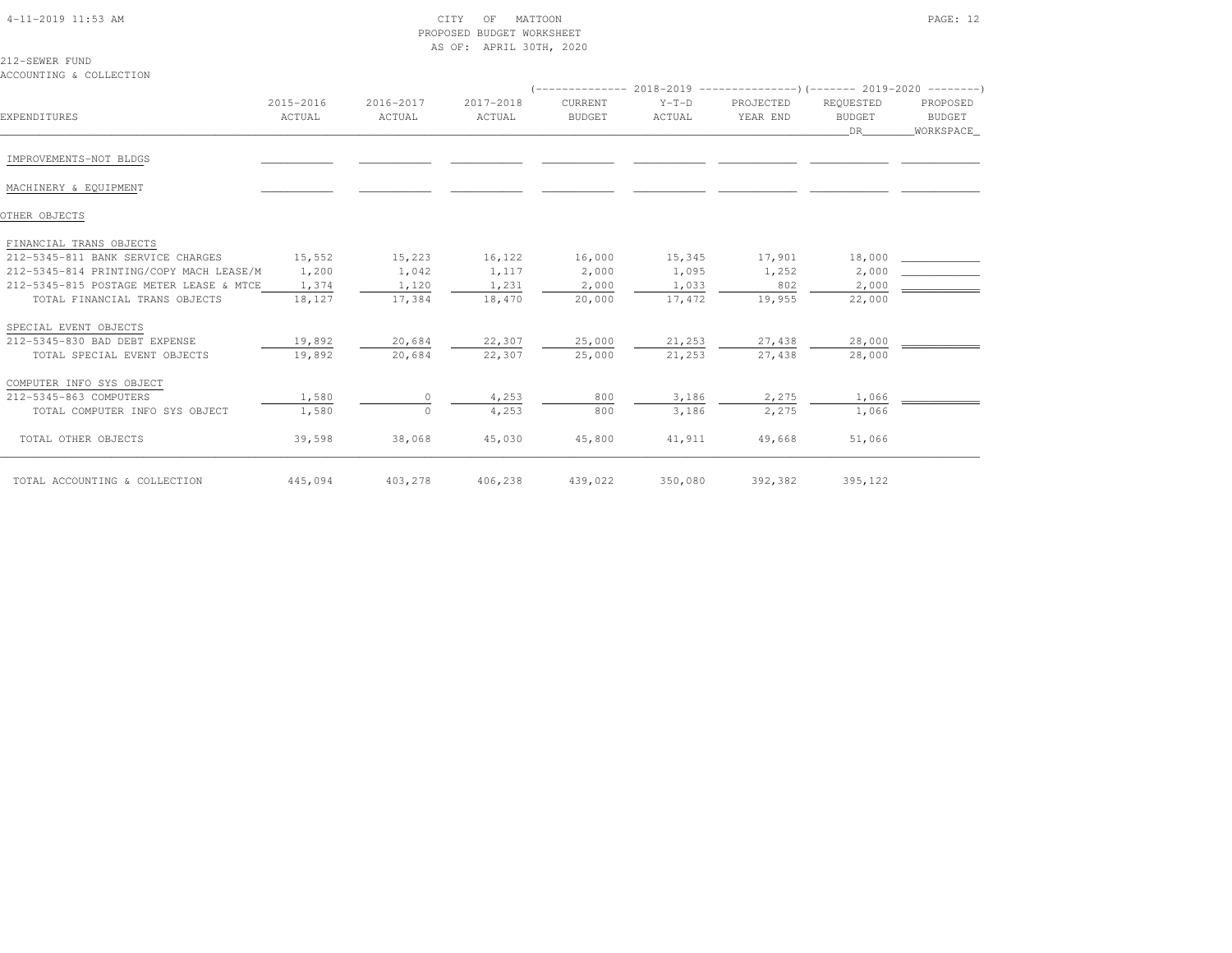| 4-11-2019 11:53 AM |  |
|--------------------|--|

# $\begin{array}{ccc} \text{CITY} & \text{OF} & \text{MATTON} \end{array}$  PROPOSED BUDGET WORKSHEETAS OF: APRIL 30TH, 2020

212-SEWER FUND

ADMINISTRATIVE & GENERAL

|                                         |                     |                     |                     | $-------- 2018-2019$     |                   | ----------------) (------- 2019-2020 ---------) |                                         |                                         |
|-----------------------------------------|---------------------|---------------------|---------------------|--------------------------|-------------------|-------------------------------------------------|-----------------------------------------|-----------------------------------------|
| EXPENDITURES                            | 2015-2016<br>ACTUAL | 2016-2017<br>ACTUAL | 2017-2018<br>ACTUAL | CURRENT<br><b>BUDGET</b> | $Y-T-D$<br>ACTUAL | PROJECTED<br>YEAR END                           | REQUESTED<br><b>BUDGET</b><br><b>DR</b> | PROPOSED<br><b>BUDGET</b><br>WORKSPACE_ |
|                                         |                     |                     |                     |                          |                   |                                                 |                                         |                                         |
| PERSONNEL SERVICES                      |                     |                     |                     |                          |                   |                                                 |                                         |                                         |
| SALARIES & WAGES                        |                     |                     |                     |                          |                   |                                                 |                                         |                                         |
| 212-5346-111 SALARIES OF REG EMPLOYEES  | 126,235             | 141,952             | 152,909             | 186,798                  | 167,927           | 171,616                                         | 201,413                                 |                                         |
| 212-5346-113 OVERTIME                   | 581                 | 326                 | 2,065               | 500                      | 1,908             | 3,051                                           | 1,500                                   |                                         |
| 212-5346-114 COMPENSATED ABSENCES       | 18,270              | 8,824               | 18,503              | $\circ$                  | 10,926            | 13,982                                          |                                         |                                         |
| 212-5346-115 ENGINEERING SALARIES ALLOC | 26,603              | 17,894              | 14,530              | $\circ$                  | $\circ$           | $\circ$                                         | $\Omega$                                |                                         |
| TOTAL SALARIES & WAGES                  | 171,689             | 168,996             | 188,007             | 187,298                  | 180,761           | 188,649                                         | 202,913                                 |                                         |
| TOTAL PERSONNEL SERVICES                | 171,689             | 168,996             | 188,007             | 187,298                  | 180,761           | 188,649                                         | 202,913                                 |                                         |
| EMPLOYEE BENEFITS                       |                     |                     |                     |                          |                   |                                                 |                                         |                                         |
| GROUP INSURANCE                         |                     |                     |                     |                          |                   |                                                 |                                         |                                         |
| 212-5346-211 GROUP HEALTH INSURANCE     | 24,739              | 24,090              | 25,044              | 31,556                   | 23,025            | 24,718                                          | 27,391                                  |                                         |
| 212-5346-212 GROUP LIFE INSURANCE       | 312                 | 303                 | 330                 | 433                      | 433               | 399                                             | 433                                     |                                         |
| TOTAL GROUP INSURANCE                   | 25,052              | 24,393              | 25,374              | 31,989                   | 23,458            | 25,117                                          | 27,824                                  |                                         |
| SOCIAL SECURITY CONTRIB                 |                     |                     |                     |                          |                   |                                                 |                                         |                                         |
| 212-5346-221 FICA CONTRIBUTIONS         | 8,762               | 8,484               | 9,897               | 11,612                   | 10,954            | 11,383                                          | 12,581                                  |                                         |
| 212-5346-222 MEDICARE CONTRIBUTIONS     | 2,049               | 1,984               | 2,315               | 2,716                    | 2,562             | 2,663                                           | 2,942                                   |                                         |
| TOTAL SOCIAL SECURITY CONTRIB           | 10,811              | 10,468              | 12,212              | 14,328                   | 13,517            | 14,046                                          | 15,523                                  |                                         |
| RETIREMENT CONTRIBTUIONS                |                     |                     |                     |                          |                   |                                                 |                                         |                                         |
| 212-5346-231 IMRF CONTRIBUTIONS         | 84,255              | 24,609              | 27,111              | 21,165                   | 17,461            | 20,748                                          | 17,254                                  |                                         |
| TOTAL RETIREMENT CONTRIBTUIONS          | 84,255              | 24,609              | 27,111              | 21,165                   | 17,461            | 20,748                                          | 17,254                                  |                                         |
| UNEMPLOYMNT COMPENSATION                |                     |                     |                     |                          |                   |                                                 |                                         |                                         |
| 212-5346-240 UNEMPLOYMENT COMP.         | 579                 | 404                 | 469                 | 630                      | 630               | 569                                             | 207                                     |                                         |
| TOTAL UNEMPLOYMNT COMPENSATION          | 579                 | 404                 | 469                 | 630                      | 630               | 569                                             | 207                                     |                                         |
| WORKER'S COMPENSATION                   |                     |                     |                     |                          |                   |                                                 |                                         |                                         |
| 212-5346-250 WORKERS' COMPENSATION      | 4,277               | 3,673               | 4,812               | 7,336                    | 7,336             | 6,421                                           | 7,100                                   |                                         |
| TOTAL WORKER'S COMPENSATION             | 4,277               | 3,673               | 4,812               | 7,336                    | 7,336             | 6,421                                           | 7,100                                   |                                         |
| TOTAL EMPLOYEE BENEFITS                 | 124,973             | 63,547              | 69,978              | 75,448                   | 62,401            | 66,901                                          | 67,908                                  |                                         |
| SUPPLIES                                |                     |                     |                     |                          |                   |                                                 |                                         |                                         |
| GENERAL SUPPLIES                        |                     |                     |                     |                          |                   |                                                 |                                         |                                         |
| 212-5346-311 OFFICE SUPPLIES            | 765                 | 594                 | 779                 | 1,000                    | 958               | 1,191                                           | 1,000                                   |                                         |
| 212-5346-316 TOOLS & EQUIPMENT          | 146                 | 59                  | 1,714               | 500                      | 185               | $\circ$                                         | 500                                     |                                         |
| 212-5346-319 MISCELLANEOUS SUPPLIES     | 314                 | 124                 | 851                 | 600                      | 205               | 170                                             | 500                                     |                                         |
| TOTAL GENERAL SUPPLIES                  | 1,225               | 777                 | 3,344               | 2,100                    | 1,348             | 1,361                                           | 2,000                                   |                                         |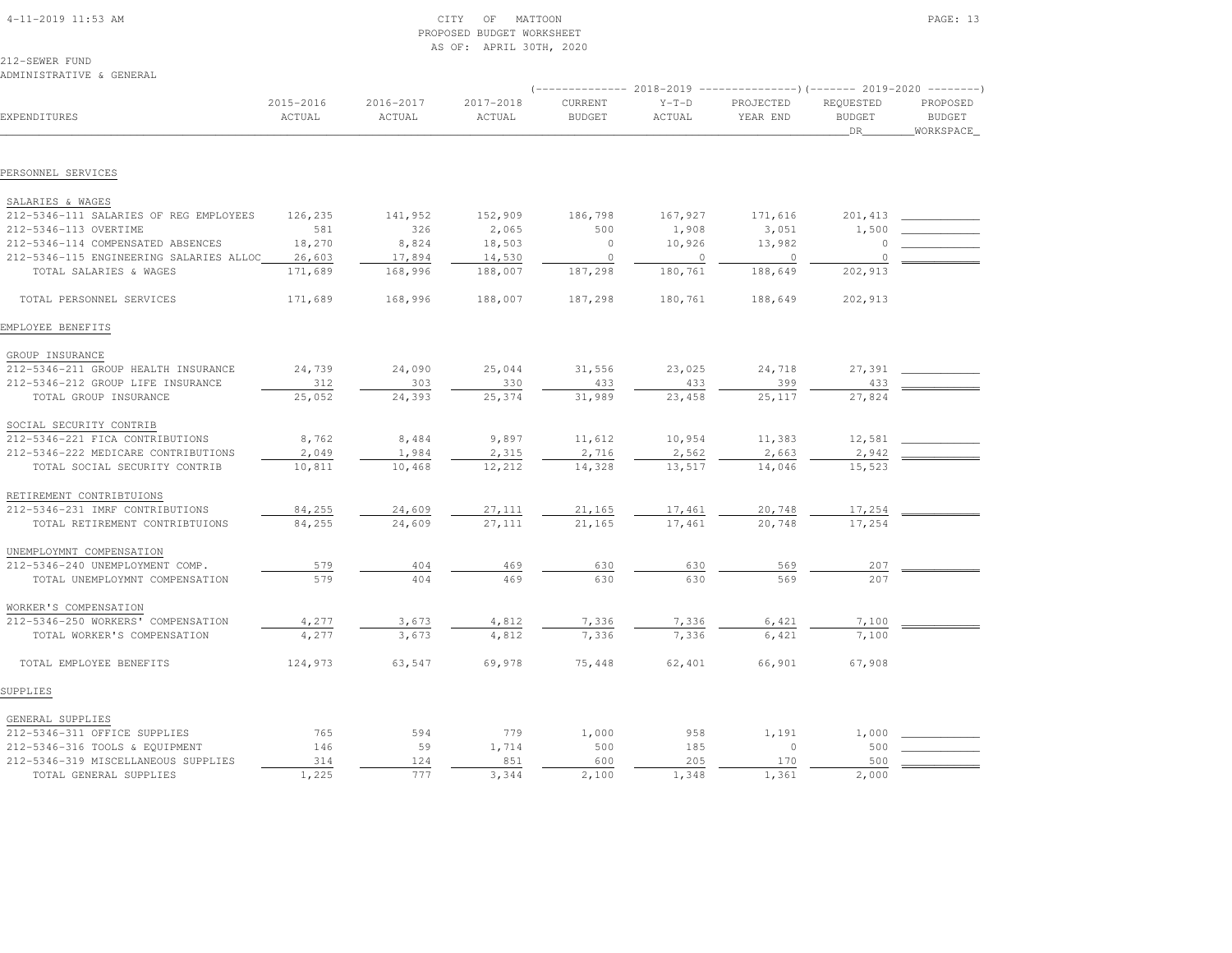#### 4-11-2019 11:53 AM CITY OF MATTOON PAGE: 14 PROPOSED BUDGET WORKSHEETAS OF: APRIL 30TH, 2020

212-SEWER FUND

| ADMINISTRATIVE & GENERAL                |                     |                     |                     |                          |                   |                       | (-------------- 2018-2019 ----------------)(------- 2019-2020 -------- |                                        |
|-----------------------------------------|---------------------|---------------------|---------------------|--------------------------|-------------------|-----------------------|------------------------------------------------------------------------|----------------------------------------|
| EXPENDITURES                            | 2015-2016<br>ACTUAL | 2016-2017<br>ACTUAL | 2017-2018<br>ACTUAL | CURRENT<br><b>BUDGET</b> | $Y-T-D$<br>ACTUAL | PROJECTED<br>YEAR END | REQUESTED<br><b>BUDGET</b><br>_DR_                                     | PROPOSED<br><b>BUDGET</b><br>WORKSPACE |
| ENERGY                                  |                     |                     |                     |                          |                   |                       |                                                                        |                                        |
| BOOKS & PERIODICALS                     |                     |                     |                     |                          |                   |                       |                                                                        |                                        |
| 212-5346-340 BOOKS & PERIODICALS        | 285                 | $\circ$             | $\circ$             | 100                      | 62                | $\circ$               | 100                                                                    |                                        |
| TOTAL BOOKS & PERIODICALS               | 285                 | $\Omega$            |                     | 100                      | 62                |                       | 100                                                                    |                                        |
| TOTAL SUPPLIES                          | 1,510               | 777                 | 3,344               | 2,200                    | 1,410             | 1,361                 | 2,100                                                                  |                                        |
| PURCHASED PROP MAINT SRV                |                     |                     |                     |                          |                   |                       |                                                                        |                                        |
| REPAIR & MAINT SERVICES                 |                     |                     |                     |                          |                   |                       |                                                                        |                                        |
| OTHER PROP MAINT SERVICE                |                     |                     |                     |                          |                   |                       |                                                                        |                                        |
| 212-5346-460 OTHER PROPERTY MAINT SVCS  | $\circ$             | $\circ$             | $\Omega$            | 0                        |                   | $\circ$               | 3,500                                                                  |                                        |
| TOTAL OTHER PROP MAINT SERVICE          | $\cap$              | $\circ$             | $\Omega$            | $\Omega$                 | $\Omega$          | $\Omega$              | 3,500                                                                  |                                        |
| TOTAL PURCHASED PROP MAINT SRV          | $\circ$             | $\circ$             | $\circ$             | $\circ$                  | $\circ$           | $\mathsf{O}\xspace$   | 3,500                                                                  |                                        |
| OTHER PURCHASED SERVICES                |                     |                     |                     |                          |                   |                       |                                                                        |                                        |
| PROFESSIONAL SERVICES                   |                     |                     |                     |                          |                   |                       |                                                                        |                                        |
| 212-5346-511 PLANNING & DESIGN SERVICES | 8,309               | 649                 | 17,717              | 10,000                   | 4,313             | $\circ$               | 10,000                                                                 |                                        |
| 212-5346-515 LABOR RELATIONS COUNSEL    | $\Omega$            | $\circ$             | $\circ$             | $\mathbf{0}$             | $\circ$           | 9,876                 | 10,000                                                                 |                                        |
| 212-5346-519 OTHER PROFESSIONAL SERVICE | $\circ$             | $\circ$             | $\circ$             | $\mathbf{0}$             | 1,122             | 198                   | $\Omega$                                                               |                                        |
| TOTAL PROFESSIONAL SERVICES             | 8,309               | 649                 | 17,717              | 10,000                   | 5,435             | 10,074                | 20,000                                                                 |                                        |
| INSURANCE                               |                     |                     |                     |                          |                   |                       |                                                                        |                                        |
| 212-5346-523 PROPERTY & CASUALTY INSURA | 79,999              | 75,211              | 91,456              | 84,416                   | 119,518           | 111,063               | 85,000                                                                 |                                        |
| TOTAL INSURANCE                         | 79,999              | 75,211              | 91,456              | 84,416                   | 119,518           | 111,063               | 85,000                                                                 |                                        |
| COMMUNICATION                           |                     |                     |                     |                          |                   |                       |                                                                        |                                        |
| 212-5346-533 CELLULAR PHONE             | 822                 | 919                 | 1,172               | 1,000                    | 1,052             | 1,047                 | 1,000                                                                  |                                        |
| TOTAL COMMUNICATION                     | 822                 | 919                 | 1,172               | 1,000                    | 1,052             | 1,047                 | 1,000                                                                  |                                        |
| ADVERTISING<br>212-5346-540 ADVERTISING | 216                 |                     |                     | 100                      |                   |                       |                                                                        |                                        |
| TOTAL ADVERTISING                       | 216                 | 0                   | $\circ$<br>$\Omega$ | 100                      |                   |                       | 100<br>100                                                             |                                        |
| EMPLOYEE BUSINESS EXP                   |                     |                     |                     |                          |                   |                       |                                                                        |                                        |
| 212-5346-562 TRAVEL & TRAINING          | $\overline{0}$      | $\circ$             | 183                 | 100                      | 163               | 191                   | 100                                                                    |                                        |
| TOTAL EMPLOYEE BUSINESS EXP             | $\Omega$            | $\Omega$            | 183                 | 100                      | 163               | 191                   | 100                                                                    |                                        |
| OTHER PURCHASED SERVICES                |                     |                     |                     |                          |                   |                       |                                                                        |                                        |
| 212-5346-571 DUES & MEMBERSHIPS         | $\circ$             | $\circ$             | $\circ$             | 100                      | 45                | $\circ$               | 100                                                                    |                                        |
| 212-5346-579 MISC OTHER PURCHASED SERVI | 1,527               | 1,416               | 1,325               | 2,000                    | 1,516             | 1,325                 | 1,500                                                                  |                                        |
| TOTAL OTHER PURCHASED SERVICES          | 1,527               | 1,416               | 1,325               | 2,100                    | 1,561             | 1,325                 | 1,600                                                                  |                                        |
| TOTAL OTHER PURCHASED SERVICES          | 90,873              | 78,194              | 111,852             | 97,716                   | 127,730           | 123,700               | 107,800                                                                |                                        |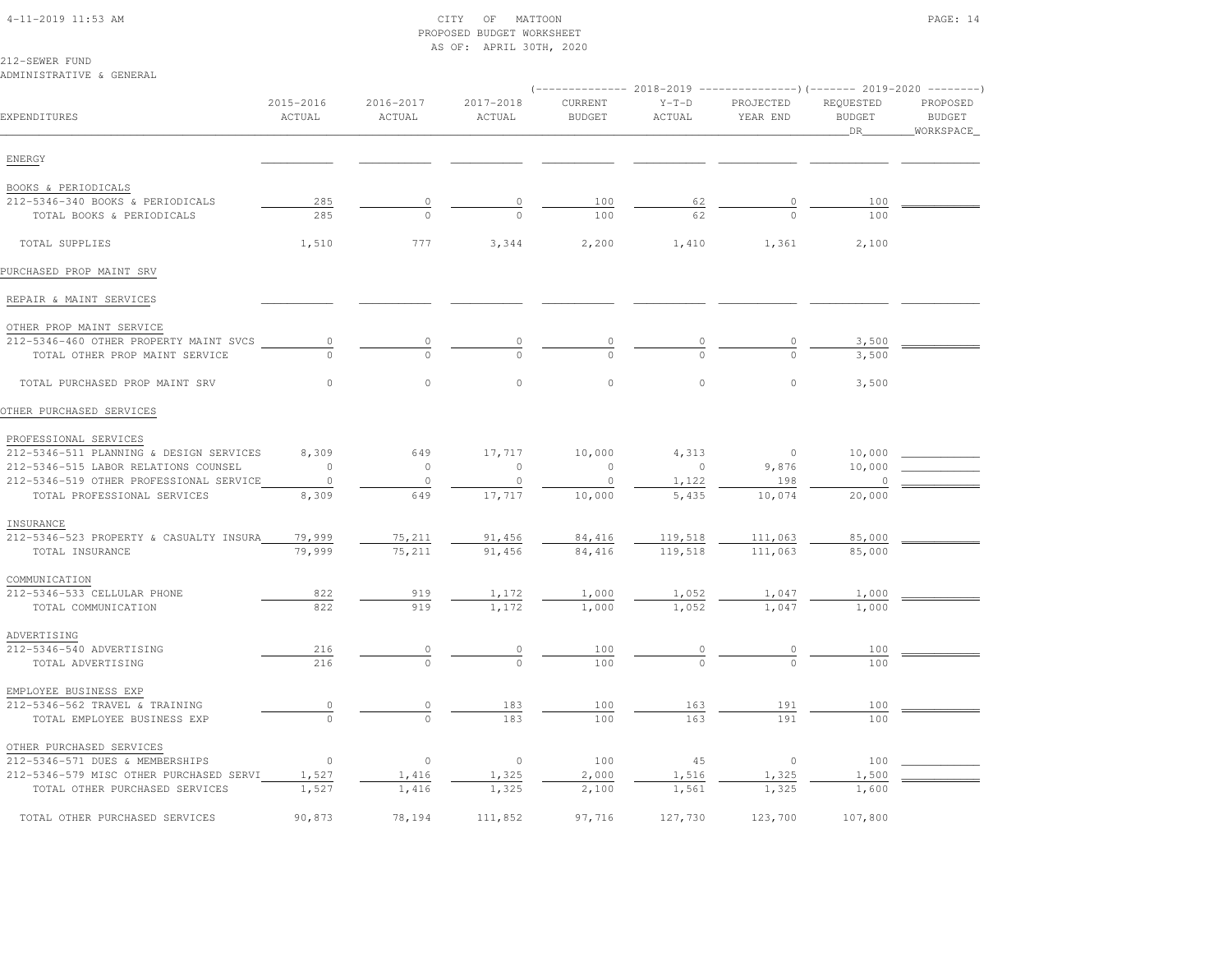| 4-11-2019 11:53 AM                         | CITY<br>OF<br>MATTOON<br>PROPOSED BUDGET WORKSHEET<br>AS OF: APRIL 30TH, 2020 |           |           |                                                                          |         |           |               | PAGE: 15              |
|--------------------------------------------|-------------------------------------------------------------------------------|-----------|-----------|--------------------------------------------------------------------------|---------|-----------|---------------|-----------------------|
| 212-SEWER FUND<br>ADMINISTRATIVE & GENERAL |                                                                               |           |           |                                                                          |         |           |               |                       |
|                                            |                                                                               |           |           | $($ -------------- 2018-2019 ----------------------- 2019-2020 --------- |         |           |               |                       |
|                                            | 2015-2016                                                                     | 2016-2017 | 2017-2018 | CURRENT                                                                  | $Y-T-D$ | PROJECTED | REQUESTED     | PROPOSED              |
| <b>EXPENDITURES</b>                        | ACTUAL                                                                        | ACTUAL    | ACTUAL    | BUDGET                                                                   | ACTUAL  | YEAR END  | BUDGET<br>DR. | BUDGET<br>_WORKSPACE_ |
|                                            |                                                                               |           |           |                                                                          |         |           |               |                       |
| OTHER OBJECTS                              |                                                                               |           |           |                                                                          |         |           |               |                       |
| FINANCIAL TRANS OBJECTS                    |                                                                               |           |           |                                                                          |         |           |               |                       |
| 212-5346-814 PRINT/COPY MACH LEASE & MA    | 494                                                                           | 743       | 1,536     | 1,500                                                                    | 1,252   | 1,850     | 1,000         |                       |
| TOTAL FINANCIAL TRANS OBJECTS              | 494                                                                           | 743       | 1,536     | 1,500                                                                    | 1,252   | 1,850     | 1,000         |                       |
| FINANCIAL TRANS OBJECTS                    |                                                                               |           |           |                                                                          |         |           |               |                       |
| COMPUTER INFO SYS OBJECT                   |                                                                               |           |           |                                                                          |         |           |               |                       |
| COMPUTER INFO SYS OBJECT                   |                                                                               |           |           |                                                                          |         |           |               |                       |
| 212-5346-863 COMPUTERS                     | 345                                                                           | 1,167     | 3,561     | 1,606                                                                    | 1,462   | 1,012     | 1,200         |                       |
| TOTAL COMPUTER INFO SYS OBJECT             | 345                                                                           | 1,167     | 3,561     | 1,606                                                                    | 1,462   | 1,012     | 1,200         |                       |
| TOTAL OTHER OBJECTS                        | 839                                                                           | 1,910     | 5,097     | 3,106                                                                    | 2,714   | 2,862     | 2,200         |                       |
| TOTAL ADMINISTRATIVE & GENERAL             | 389,885                                                                       | 313,425   | 378,278   | 365,768                                                                  | 375,015 | 383, 473  | 386,421       |                       |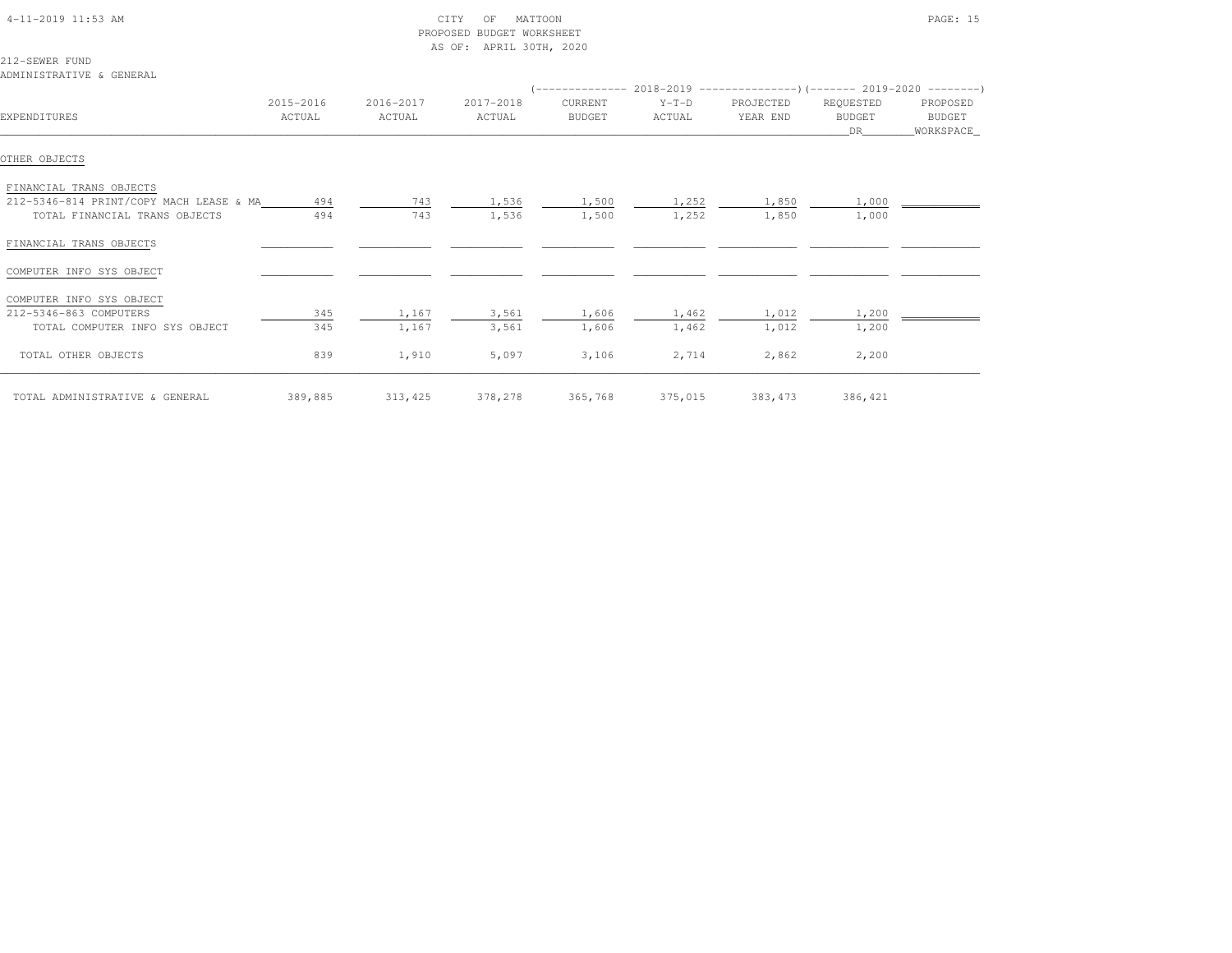| 4-11-2019 11:53 AM                                   |                     | PROPOSED            | CITY<br>MATTOON<br>OF<br>BUDGET WORKSHEET<br>AS OF: APRIL 30TH, 2020 |                    |                    |                       |                            | PAGE: 16                         |
|------------------------------------------------------|---------------------|---------------------|----------------------------------------------------------------------|--------------------|--------------------|-----------------------|----------------------------|----------------------------------|
| 212-SEWER FUND<br>DEPRECIATION                       |                     |                     |                                                                      |                    |                    |                       |                            |                                  |
| EXPENDITURES                                         | 2015-2016<br>ACTUAL | 2016-2017<br>ACTUAL | 2017-2018<br>ACTUAL                                                  | CURRENT<br>BUDGET  | $Y-T-D$<br>ACTUAL  | PROJECTED<br>YEAR END | REQUESTED<br>BUDGET<br>DR. | PROPOSED<br>BUDGET<br>WORKSPACE_ |
| OTHER OBJECTS                                        |                     |                     |                                                                      |                    |                    |                       |                            |                                  |
| FINANCIAL TRANS OBJECTS<br>212-5347-829 DEPRECIATION | 903,579             | 789,966             | 790,992                                                              | 790,000            |                    | 790,000               | 791,000                    |                                  |
| TOTAL FINANCIAL TRANS OBJECTS<br>TOTAL OTHER OBJECTS | 903,579<br>903,579  | 789,966<br>789,966  | 790,992<br>790,992                                                   | 790,000<br>790,000 | $\circ$<br>$\circ$ | 790,000<br>790,000    | 791,000<br>791,000         |                                  |
| TOTAL DEPRECIATION                                   | 903,579             | 789,966             | 790,992                                                              | 790,000            | $\overline{0}$     | 790,000               | 791,000                    |                                  |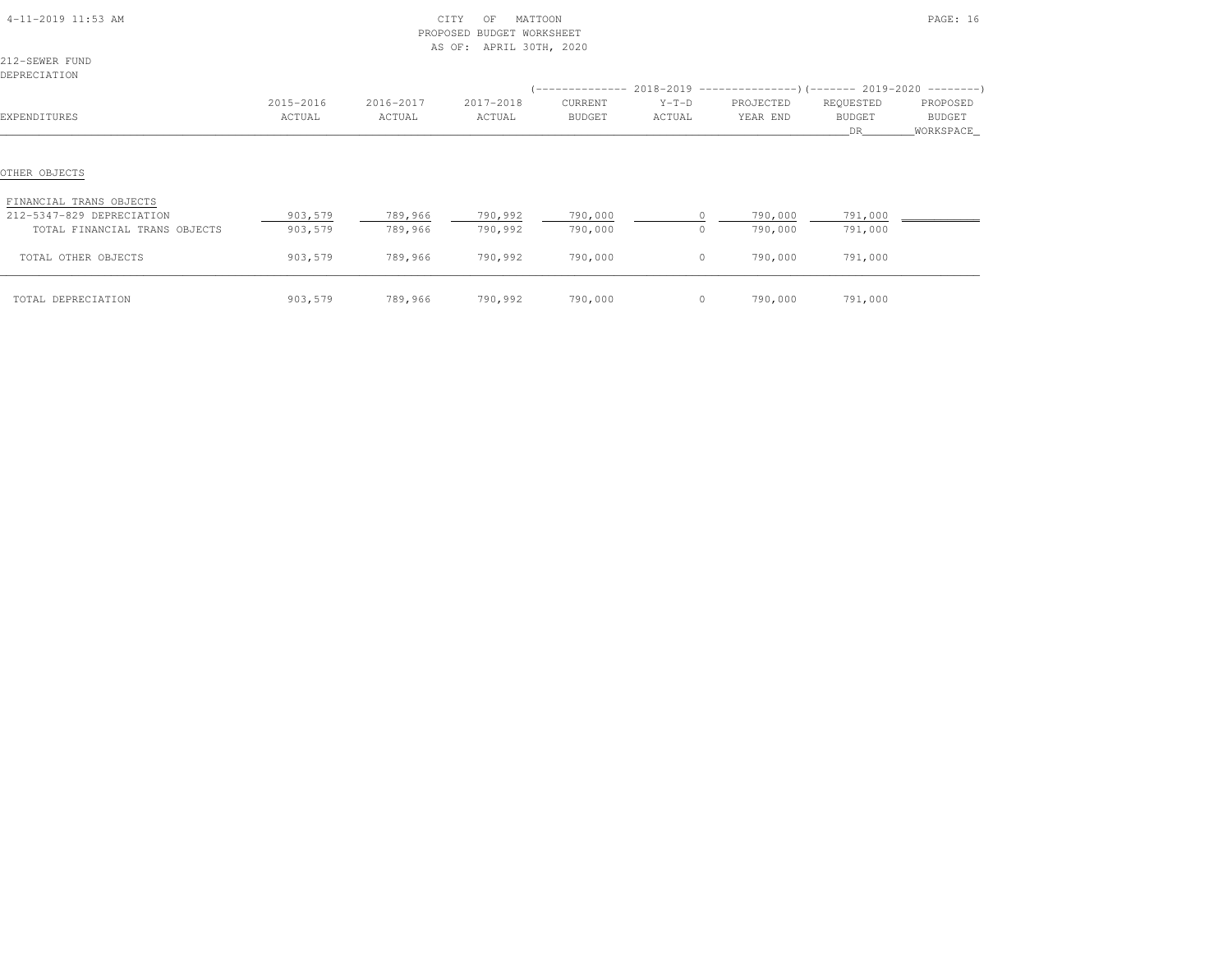| 4-11-2019 11:53 AM             |                     | CITY<br>PROPOSED BUDGET WORKSHEET |                         | PAGE: 17          |                   |                       |                                  |                                   |
|--------------------------------|---------------------|-----------------------------------|-------------------------|-------------------|-------------------|-----------------------|----------------------------------|-----------------------------------|
| 212-SEWER FUND<br>DEBT SERVICE |                     |                                   | AS OF: APRIL 30TH, 2020 |                   |                   |                       |                                  |                                   |
| EXPENDITURES                   | 2015-2016<br>ACTUAL | 2016-2017<br>ACTUAL               | 2017-2018<br>ACTUAL     | CURRENT<br>BUDGET | $Y-T-D$<br>ACTUAL | PROJECTED<br>YEAR END | REQUESTED<br><b>BUDGET</b><br>DR | PROPOSED<br>BUDGET<br>_WORKSPACE_ |
| PROPERTY                       |                     |                                   |                         |                   |                   |                       |                                  |                                   |
| BUILDINGS                      |                     |                                   |                         |                   |                   |                       |                                  |                                   |
| IMPROVEMENTS-NOT BLDGS         |                     |                                   |                         |                   |                   |                       |                                  |                                   |
| MACHINERY & EQUIPMENT          |                     |                                   |                         |                   |                   |                       |                                  |                                   |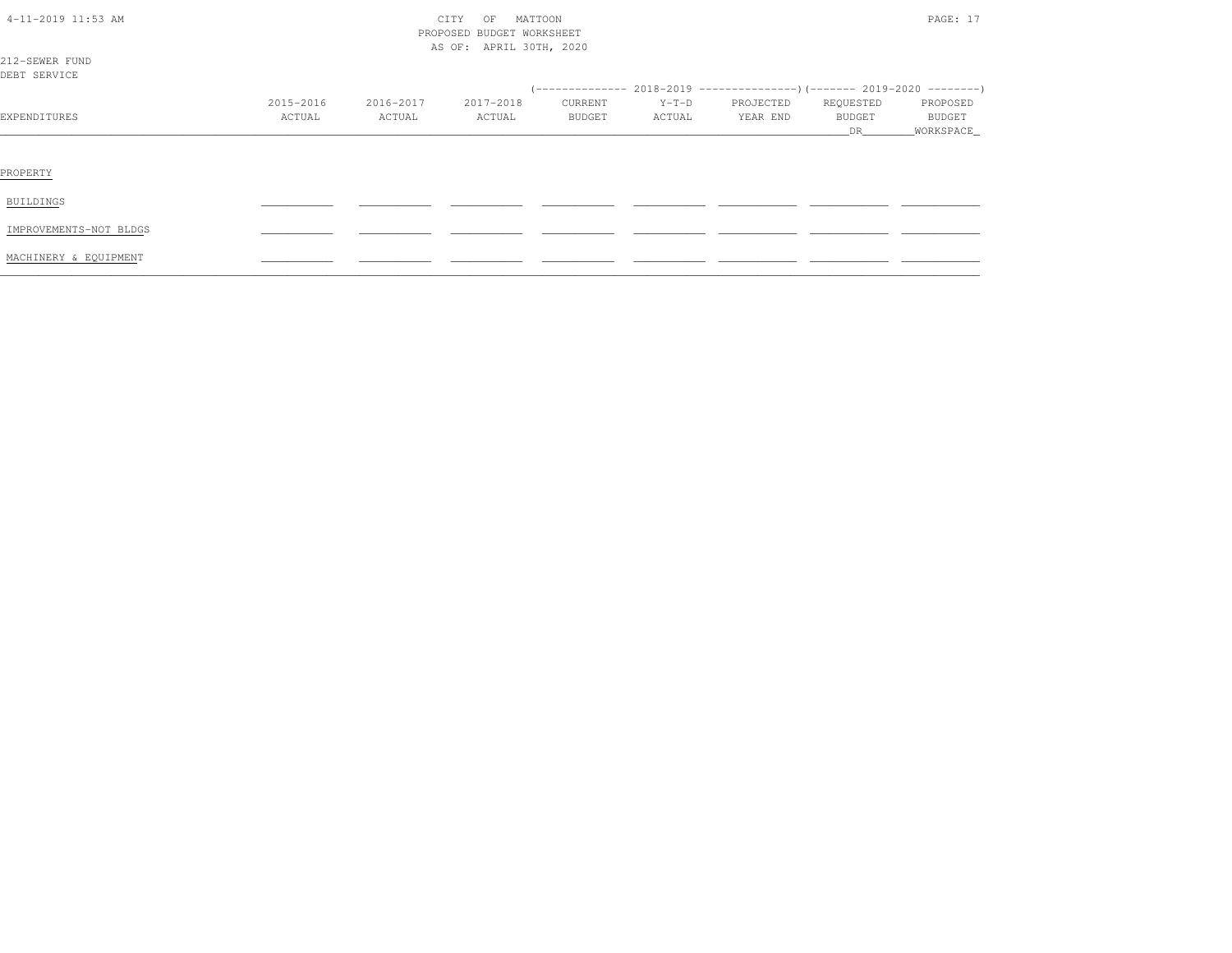| $4-11-2019$ 11:53 AM                                     |                     | PROPOSED            | CITY<br>MATTOON<br>OF<br><b>BUDGET WORKSHEET</b><br>AS OF:<br>APRIL 30TH, 2020 |                          |                                                                                                        |                       |                                   | PAGE: 18                         |
|----------------------------------------------------------|---------------------|---------------------|--------------------------------------------------------------------------------|--------------------------|--------------------------------------------------------------------------------------------------------|-----------------------|-----------------------------------|----------------------------------|
| 212-SEWER FUND<br>RETIREE HEALTH INSRUANCE               |                     |                     |                                                                                |                          |                                                                                                        |                       |                                   |                                  |
| EXPENDITURES                                             | 2015-2016<br>ACTUAL | 2016-2017<br>ACTUAL | 2017-2018<br>ACTUAL                                                            | CURRENT<br><b>BUDGET</b> | (-------------- 2018-2019 ---------------------- 2019-2020 ----------------------<br>$Y-T-D$<br>ACTUAL | PROJECTED<br>YEAR END | REQUESTED<br><b>BUDGET</b><br>DR. | PROPOSED<br>BUDGET<br>WORKSPACE_ |
| EMPLOYEE BENEFITS                                        |                     |                     |                                                                                |                          |                                                                                                        |                       |                                   |                                  |
| GROUP INSURANCE<br>212-5710-211 RETIREE HEALTH INSURANCE | 272,420             | 285,679             | 333,822                                                                        | 224,611                  | 166,660                                                                                                | 181,036               | 188,797                           |                                  |
| TOTAL GROUP INSURANCE                                    | 272,420             | 285,679             | 333,822                                                                        | 224,611                  | 166,660                                                                                                | 181,036               | 188,797                           |                                  |
| TOTAL EMPLOYEE BENEFITS                                  | 272,420             | 285,679             | 333,822                                                                        | 224,611                  | 166,660                                                                                                | 181,036               | 188,797                           |                                  |
| TOTAL RETIREE HEALTH INSRUANCE                           | 272,420             | 285,679             | 333,822                                                                        | 224,611                  | 166,660                                                                                                | 181,036               | 188,797                           |                                  |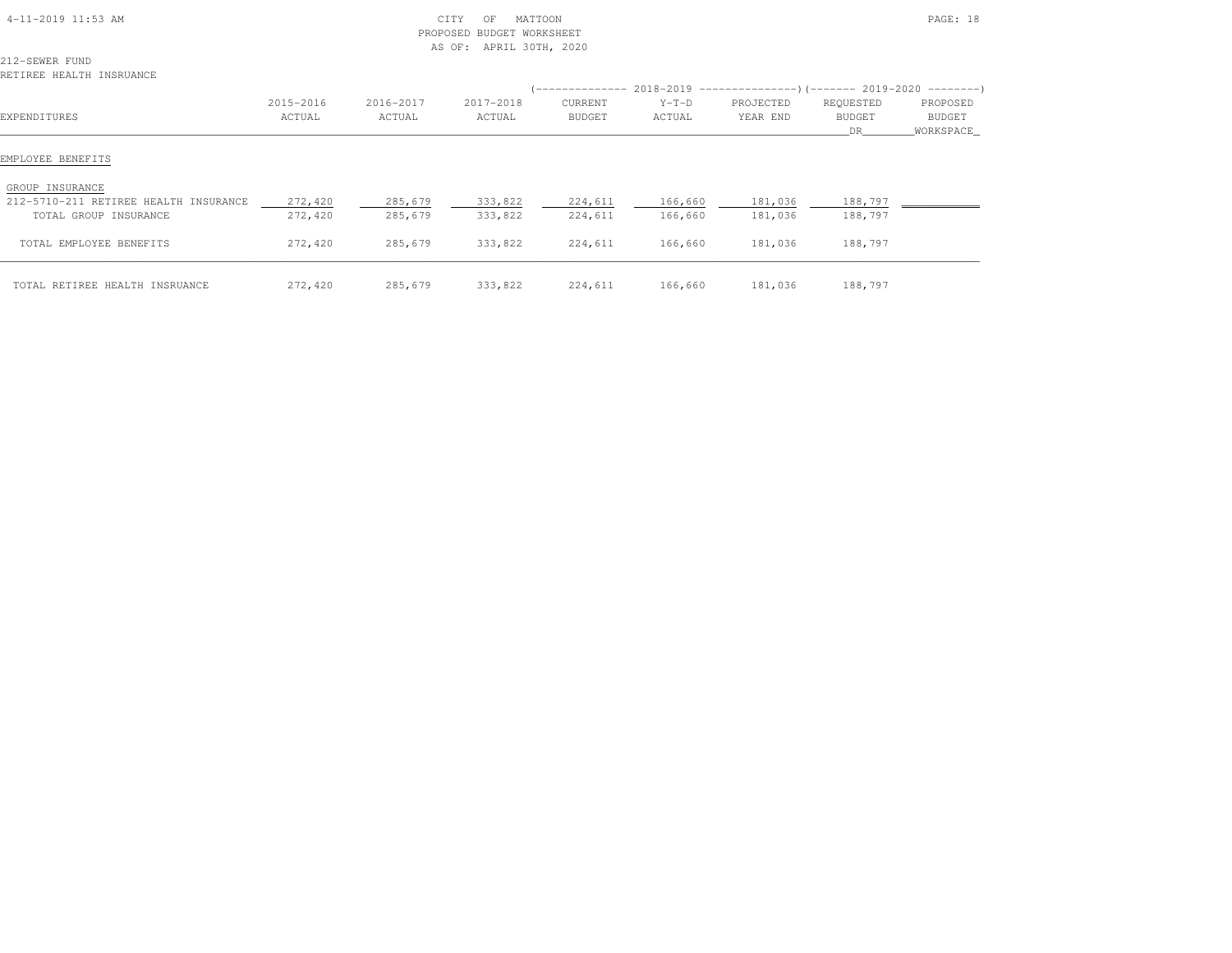|           |           | OF        |               |                                                                 |           |           | PAGE: 19                                                                     |
|-----------|-----------|-----------|---------------|-----------------------------------------------------------------|-----------|-----------|------------------------------------------------------------------------------|
|           |           |           |               |                                                                 |           |           |                                                                              |
|           |           |           |               |                                                                 |           |           |                                                                              |
|           |           |           |               |                                                                 |           |           |                                                                              |
|           |           |           |               |                                                                 |           |           |                                                                              |
|           |           |           |               |                                                                 |           |           |                                                                              |
| 2015-2016 | 2016-2017 | 2017-2018 | CURRENT       | $Y-T-D$                                                         | PROJECTED | REQUESTED | PROPOSED                                                                     |
| ACTUAL    | ACTUAL    | ACTUAL    | <b>BUDGET</b> | ACTUAL                                                          | YEAR END  | BUDGET    | <b>BUDGET</b>                                                                |
|           |           |           |               |                                                                 |           | DR.       | WORKSPACE                                                                    |
|           |           |           | CITY          | MATTOON<br>PROPOSED BUDGET WORKSHEET<br>AS OF: APRIL 30TH, 2020 |           |           | $($ -------------- 2018-2019 ----------------) (------- 2019-2020 ---------) |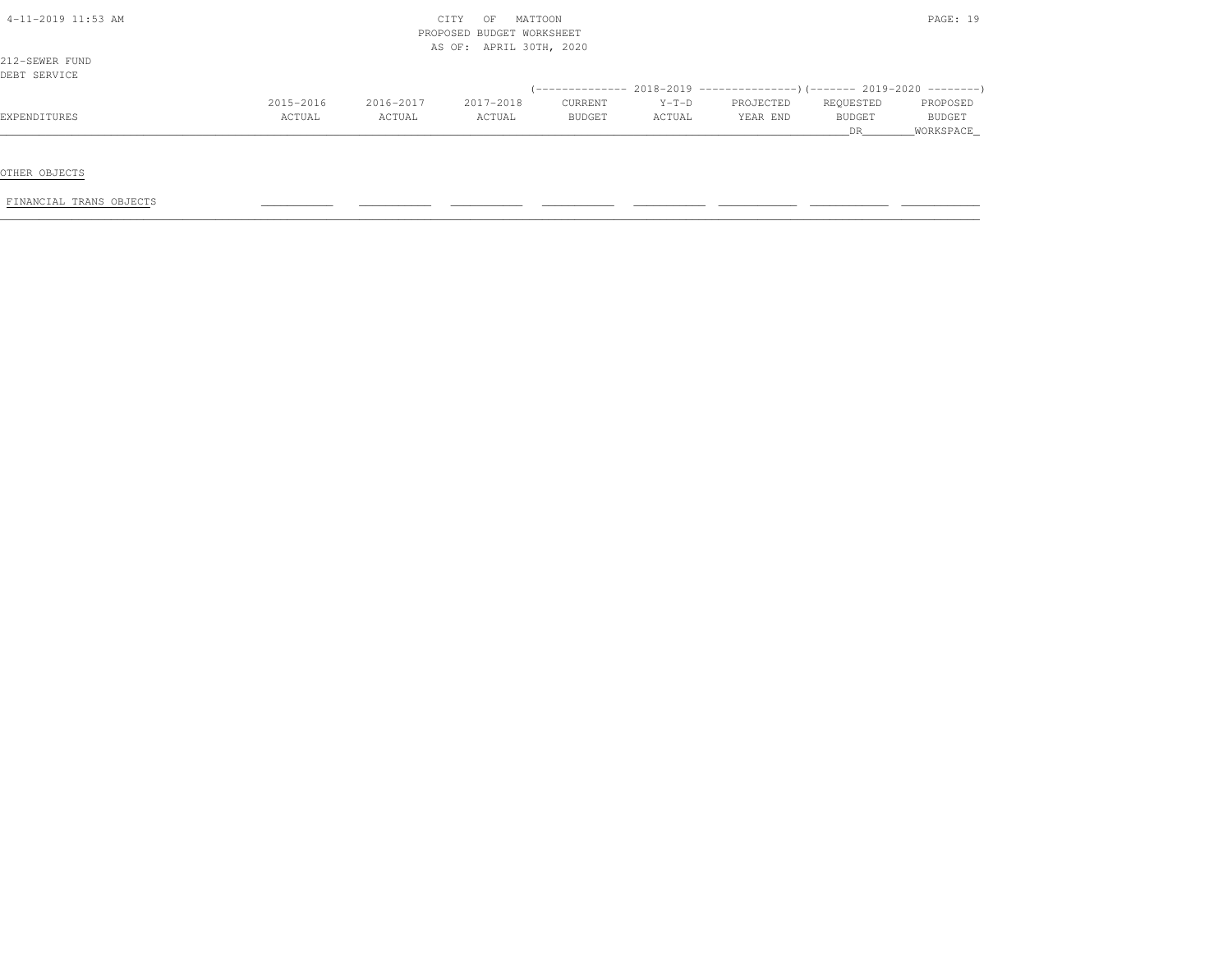| $4-11-2019$ 11:53 AM           |                     |                     | CITY<br>OF<br>PROPOSED BUDGET WORKSHEET<br>AS OF: APRIL 30TH, 2020 | MATTOON           |                   |                       |                           | PAGE: 20                        |
|--------------------------------|---------------------|---------------------|--------------------------------------------------------------------|-------------------|-------------------|-----------------------|---------------------------|---------------------------------|
| 212-SEWER FUND<br>DEBT SERVICE |                     |                     |                                                                    |                   |                   |                       |                           |                                 |
|                                |                     |                     |                                                                    |                   |                   |                       |                           |                                 |
| EXPENDITURES                   | 2015-2016<br>ACTUAL | 2016-2017<br>ACTUAL | 2017-2018<br>ACTUAL                                                | CURRENT<br>BUDGET | $Y-T-D$<br>ACTUAL | PROJECTED<br>YEAR END | REQUESTED<br>BUDGET<br>DR | PROPOSED<br>BUDGET<br>WORKSPACE |
| OTHER OBJECTS                  |                     |                     |                                                                    |                   |                   |                       |                           |                                 |
| FINANCIAL TRANS OBJECTS        |                     |                     |                                                                    |                   |                   |                       |                           |                                 |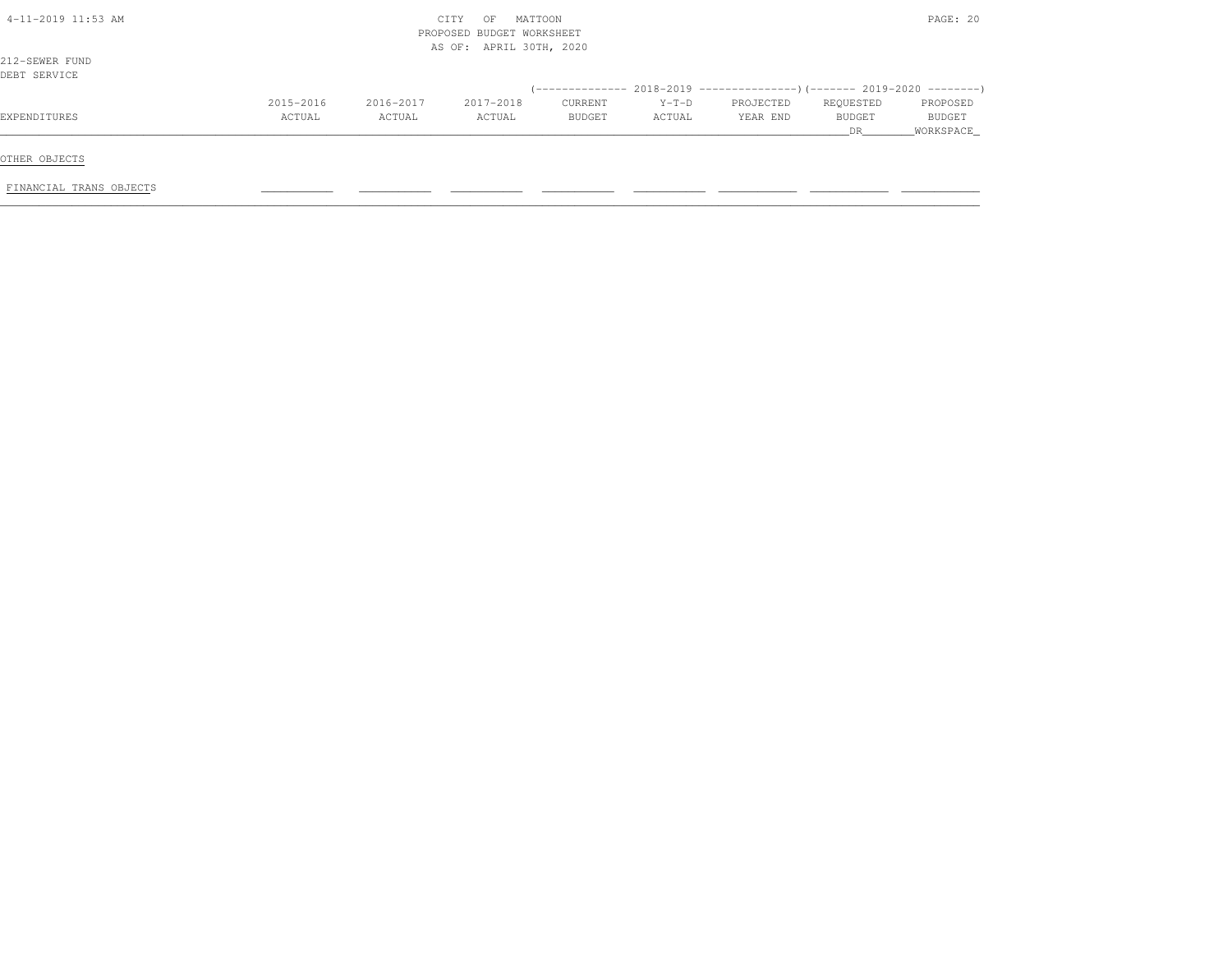| 4-11-2019 11:53 AM                                                                                |                     | PROPOSED            | CITY<br>MATTOON<br>OF<br><b>BUDGET WORKSHEET</b><br>APRIL 30TH, 2020<br>AS OF: |                   |                                                                                                 |                       |                           | PAGE: 21                        |
|---------------------------------------------------------------------------------------------------|---------------------|---------------------|--------------------------------------------------------------------------------|-------------------|-------------------------------------------------------------------------------------------------|-----------------------|---------------------------|---------------------------------|
| 212-SEWER FUND<br>09-10 ERI DEBT PAYMENT                                                          |                     |                     |                                                                                |                   |                                                                                                 |                       |                           |                                 |
| EXPENDITURES                                                                                      | 2015-2016<br>ACTUAL | 2016-2017<br>ACTUAL | 2017-2018<br>ACTUAL                                                            | CURRENT<br>BUDGET | (-------------- 2018-2019 -----------------) (------- 2019-2020 ---------'<br>$Y-T-D$<br>ACTUAL | PROJECTED<br>YEAR END | REQUESTED<br>BUDGET<br>DR | PROPOSED<br>BUDGET<br>WORKSPACE |
| OTHER OBJECTS                                                                                     |                     |                     |                                                                                |                   |                                                                                                 |                       |                           |                                 |
| FINANCIAL TRANS OBJECTS<br>212-5718-817 09 - 10 ERI DEBT PAYMENT<br>TOTAL FINANCIAL TRANS OBJECTS | $\Omega$            | $\circ$<br>$\Omega$ | 0<br>$\Omega$                                                                  | 59,688<br>59,688  | 59,686<br>59,686                                                                                | 59,686<br>59,686      | 59,688<br>59,688          |                                 |
| TOTAL OTHER OBJECTS                                                                               | 0                   | $\circ$             | 0                                                                              | 59,688            | 59,686                                                                                          | 59,686                | 59,688                    |                                 |
| TOTAL 09-10 ERI DEBT PAYMENT                                                                      | $\circ$             | $\circ$             | 0                                                                              | 59,688            | 59,686                                                                                          | 59,686                | 59,688                    |                                 |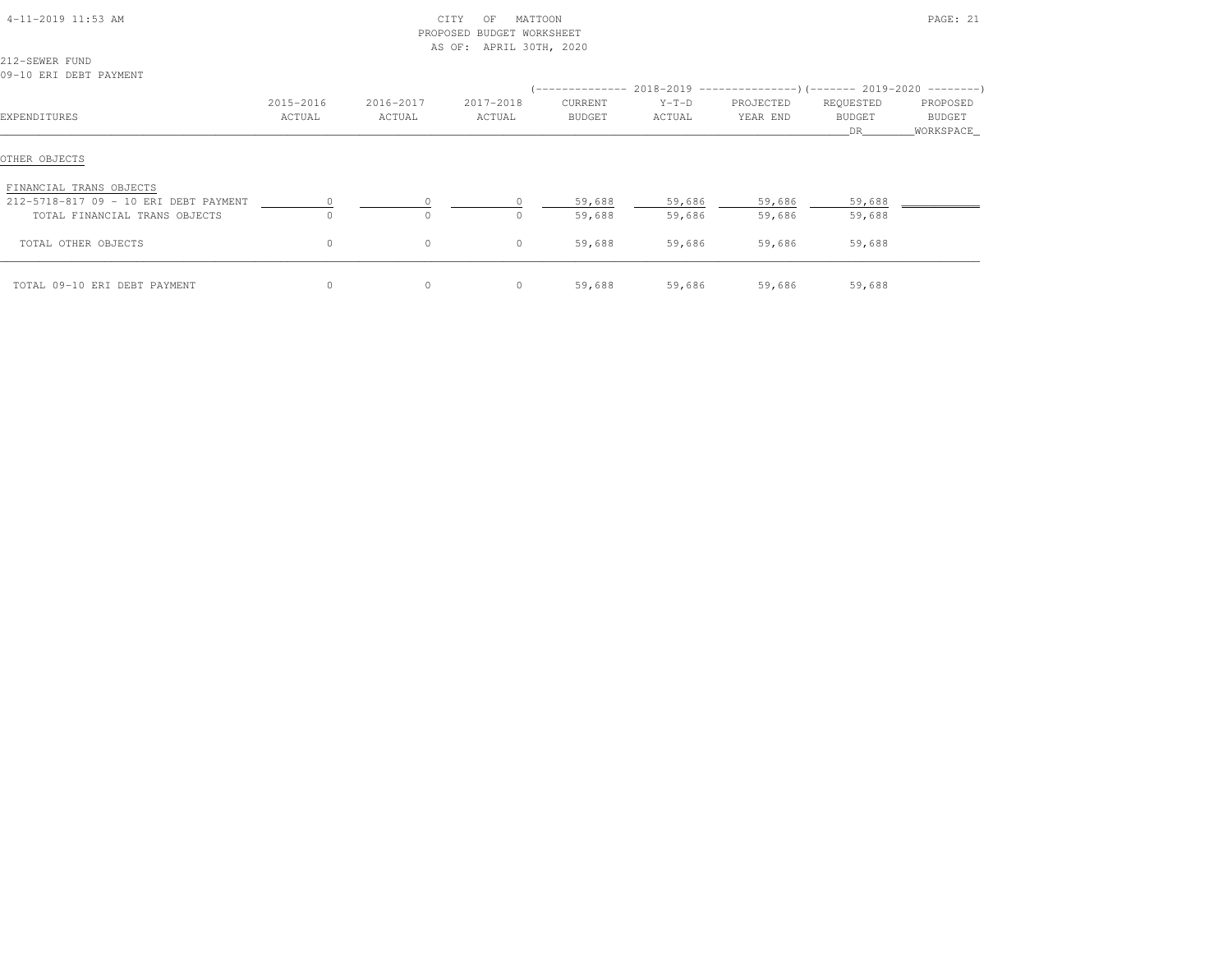| 4-11-2019 11:53 AM |           |           | MATTOON<br>CITY<br>OF     |               |         |                                                                              |               | PAGE: 22  |
|--------------------|-----------|-----------|---------------------------|---------------|---------|------------------------------------------------------------------------------|---------------|-----------|
|                    |           |           | PROPOSED BUDGET WORKSHEET |               |         |                                                                              |               |           |
|                    |           |           | AS OF: APRIL 30TH, 2020   |               |         |                                                                              |               |           |
| 212-SEWER FUND     |           |           |                           |               |         |                                                                              |               |           |
| DEBT SERVICE       |           |           |                           |               |         |                                                                              |               |           |
|                    |           |           |                           |               |         | $($ -------------- 2018-2019 ----------------) (------- 2019-2020 ---------) |               |           |
|                    | 2015-2016 | 2016-2017 | 2017-2018                 | CURRENT       | $Y-T-D$ | PROJECTED                                                                    | REQUESTED     | PROPOSED  |
| EXPENDITURES       | ACTUAL    | ACTUAL    | ACTUAL                    | <b>BUDGET</b> | ACTUAL  | YEAR END                                                                     | <b>BUDGET</b> | BUDGET    |
|                    |           |           |                           |               |         |                                                                              | DR .          | WORKSPACE |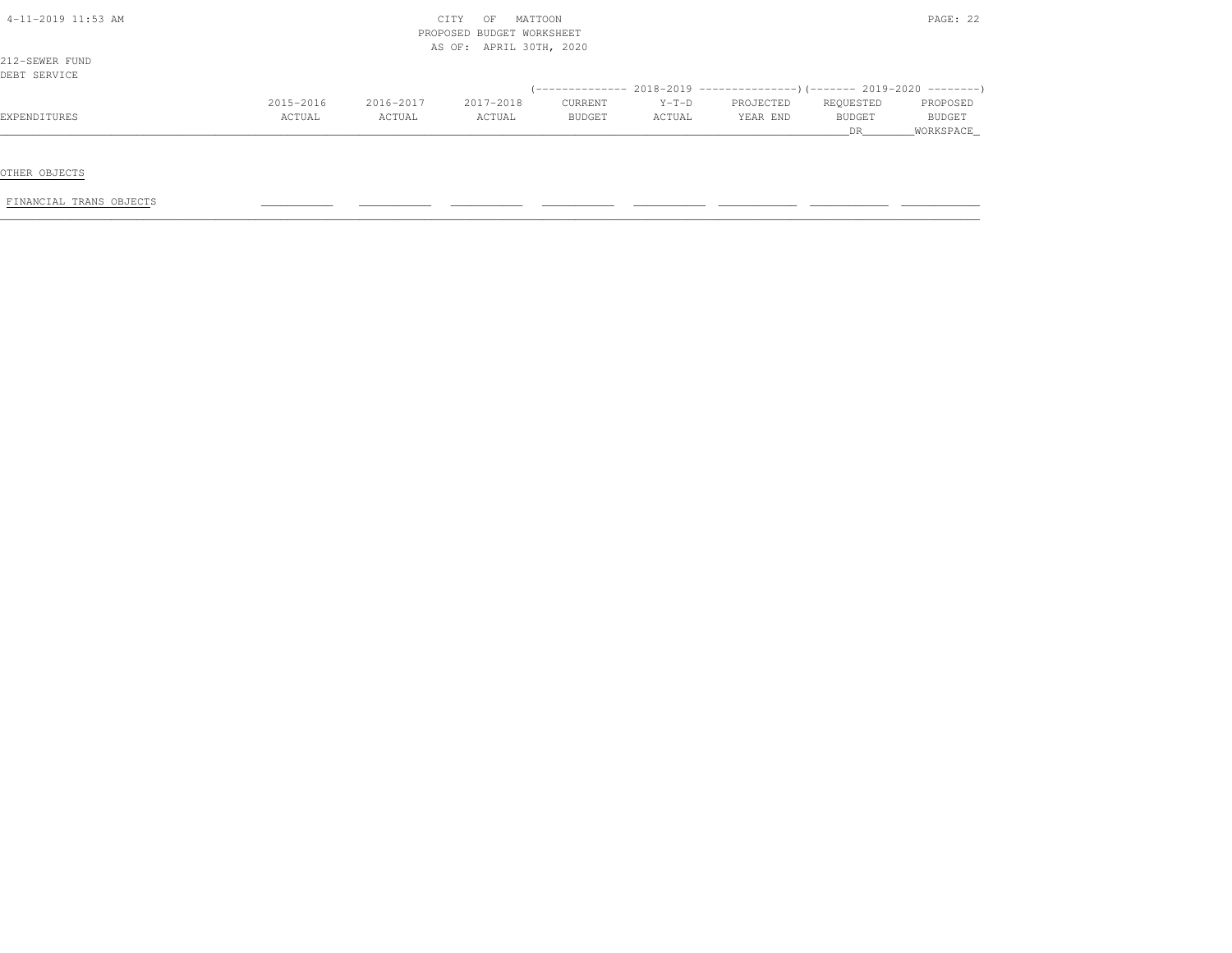| 4-11-2019 11:53 AM                          | MATTOON<br>CITY<br>OF<br>PROPOSED BUDGET WORKSHEET<br>AS OF: APRIL 30TH, 2020 |           |           |         |         |                                                                       |           |               |  |  |
|---------------------------------------------|-------------------------------------------------------------------------------|-----------|-----------|---------|---------|-----------------------------------------------------------------------|-----------|---------------|--|--|
| 212-SEWER FUND<br>1997 SEWR PLANT IEPA NOTE |                                                                               |           |           |         |         |                                                                       |           |               |  |  |
|                                             |                                                                               |           |           |         |         | $(-$ ------------- 2018-2019 ------------------- $2019-2020$ -------- |           |               |  |  |
|                                             | 2015-2016                                                                     | 2016-2017 | 2017-2018 | CURRENT | $Y-T-D$ | PROJECTED                                                             | REQUESTED | PROPOSED      |  |  |
| EXPENDITURES                                | ACTUAL                                                                        | ACTUAL    | ACTUAL    | BUDGET  | ACTUAL  | YEAR END                                                              | BUDGET    | <b>BUDGET</b> |  |  |
|                                             |                                                                               |           |           |         |         |                                                                       | DR.       | WORKSPACE     |  |  |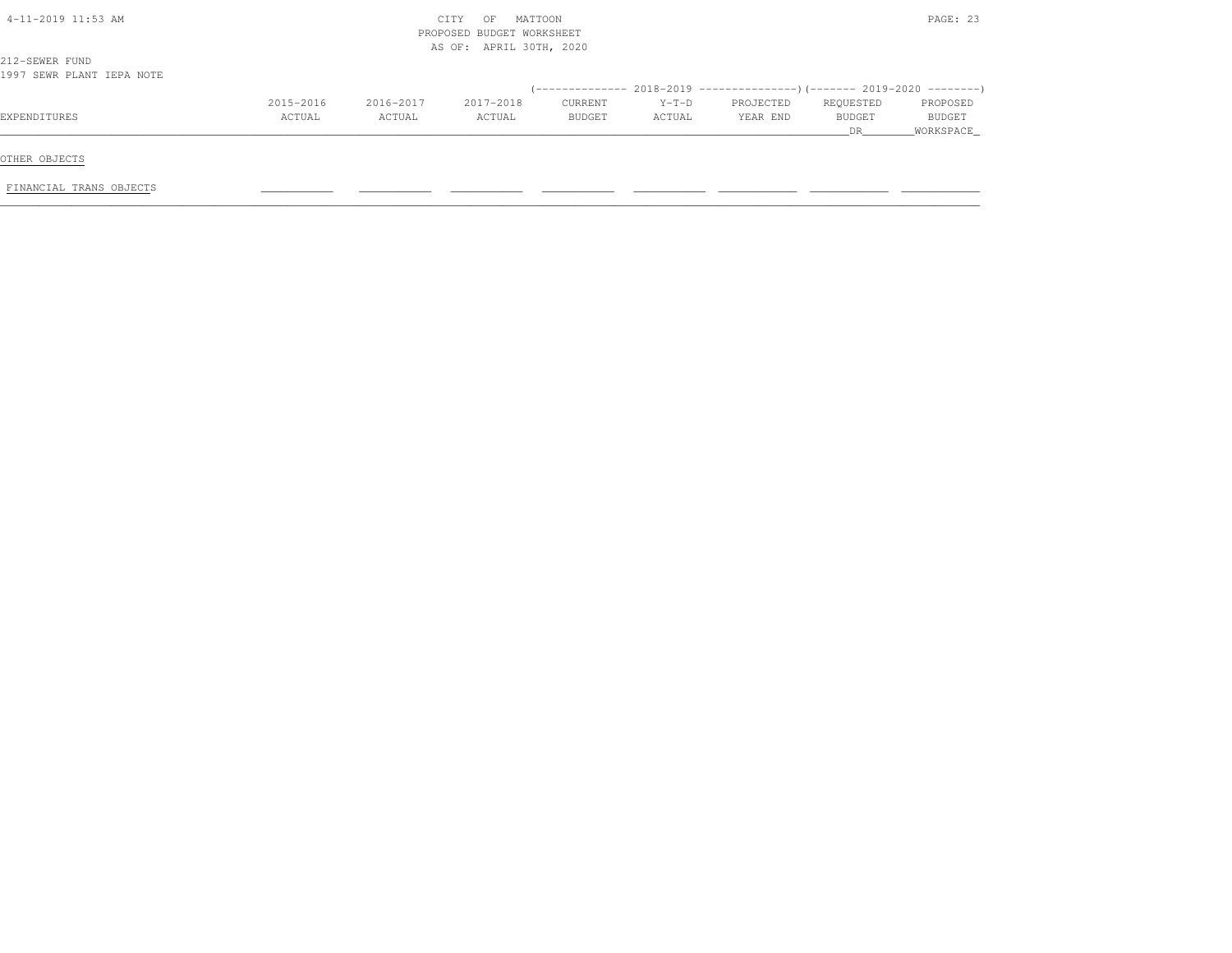|  | 4-11-2019 11:53 AM |  |  |
|--|--------------------|--|--|
|--|--------------------|--|--|

#### $\text{CITY}$  OF MATTOON PAGE: 24 PROPOSED BUDGET WORKSHEETAS OF: APRIL 30TH, 2020

212-SEWER FUNDIEPA INSTALLMENT LOANS

|                               |                     |                     |                     |                          |                   |                       | (-------------- 2018-2019 ----------------) (------- 2019-2020 ---------) |                                 |
|-------------------------------|---------------------|---------------------|---------------------|--------------------------|-------------------|-----------------------|---------------------------------------------------------------------------|---------------------------------|
| EXPENDITURES                  | 2015-2016<br>ACTUAL | 2016-2017<br>ACTUAL | 2017-2018<br>ACTUAL | CURRENT<br><b>BUDGET</b> | $Y-T-D$<br>ACTUAL | PROJECTED<br>YEAR END | REQUESTED<br><b>BUDGET</b><br>DR.                                         | PROPOSED<br>BUDGET<br>WORKSPACE |
| OTHER OBJECTS                 |                     |                     |                     |                          |                   |                       |                                                                           |                                 |
| FINANCIAL TRANS OBJECTS       |                     |                     |                     |                          |                   |                       |                                                                           |                                 |
| 212-5733-817 DEBT SERVICE     | $\Omega$            |                     |                     | 520,000                  | 520,000           | 520,000               | 530,000                                                                   |                                 |
| TOTAL FINANCIAL TRANS OBJECTS | $\circ$             | $\Omega$            | $\Omega$            | 520,000                  | 520,000           | 520,000               | 530,000                                                                   |                                 |
| TOTAL OTHER OBJECTS           | $\circ$             | $\circ$             | 0                   | 520,000                  | 520,000           | 520,000               | 530,000                                                                   |                                 |
| TOTAL IEPA INSTALLMENT LOANS  | $\circ$             | $\circ$             | 0                   | 520,000                  | 520,000           | 520,000               | 530,000                                                                   |                                 |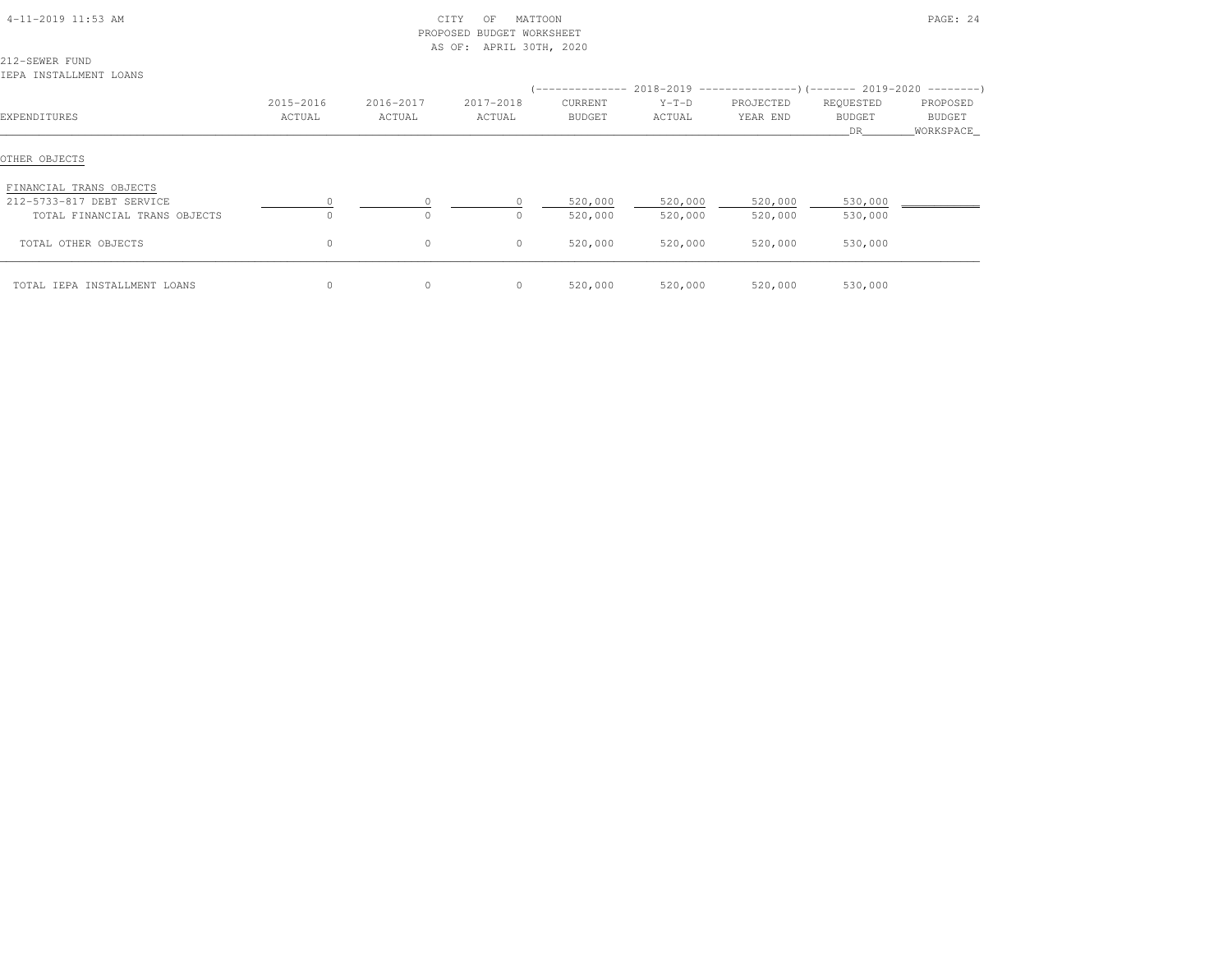| 4-11-2019 11:53 AM                                             |                     | PROPOSED            | MATTOON<br>CITY<br>OF<br>BUDGET WORKSHEET<br>AS OF:<br>APRIL 30TH, 2020 |                          |                    |                       |                                  | PAGE: 25                         |
|----------------------------------------------------------------|---------------------|---------------------|-------------------------------------------------------------------------|--------------------------|--------------------|-----------------------|----------------------------------|----------------------------------|
| 212-SEWER FUND<br>DEBT SERVICE                                 |                     |                     |                                                                         |                          |                    |                       |                                  |                                  |
| EXPENDITURES                                                   | 2015-2016<br>ACTUAL | 2016-2017<br>ACTUAL | 2017-2018<br>ACTUAL                                                     | CURRENT<br><b>BUDGET</b> | $Y-T-D$<br>ACTUAL  | PROJECTED<br>YEAR END | REQUESTED<br><b>BUDGET</b><br>DR | PROPOSED<br>BUDGET<br>WORKSPACE_ |
| OTHER OBJECTS                                                  |                     |                     |                                                                         |                          |                    |                       |                                  |                                  |
| FINANCIAL TRANS OBJECTS<br>212-5734-817 2016 CSO FACILITY LOAN |                     |                     |                                                                         | 265,815                  | 265,815            | 265,815               | 270,782                          |                                  |
| TOTAL FINANCIAL TRANS OBJECTS<br>TOTAL OTHER OBJECTS           | $\circ$             | $\circ$             | $\Omega$<br>$\circ$                                                     | 265,815<br>265,815       | 265,815<br>265,815 | 265,815<br>265,815    | 270,782<br>270,782               |                                  |
| TOTAL DEBT SERVICE                                             | $\circ$             | $\circ$             | $\circ$                                                                 | 265,815                  | 265,815            | 265,815               | 270,782                          |                                  |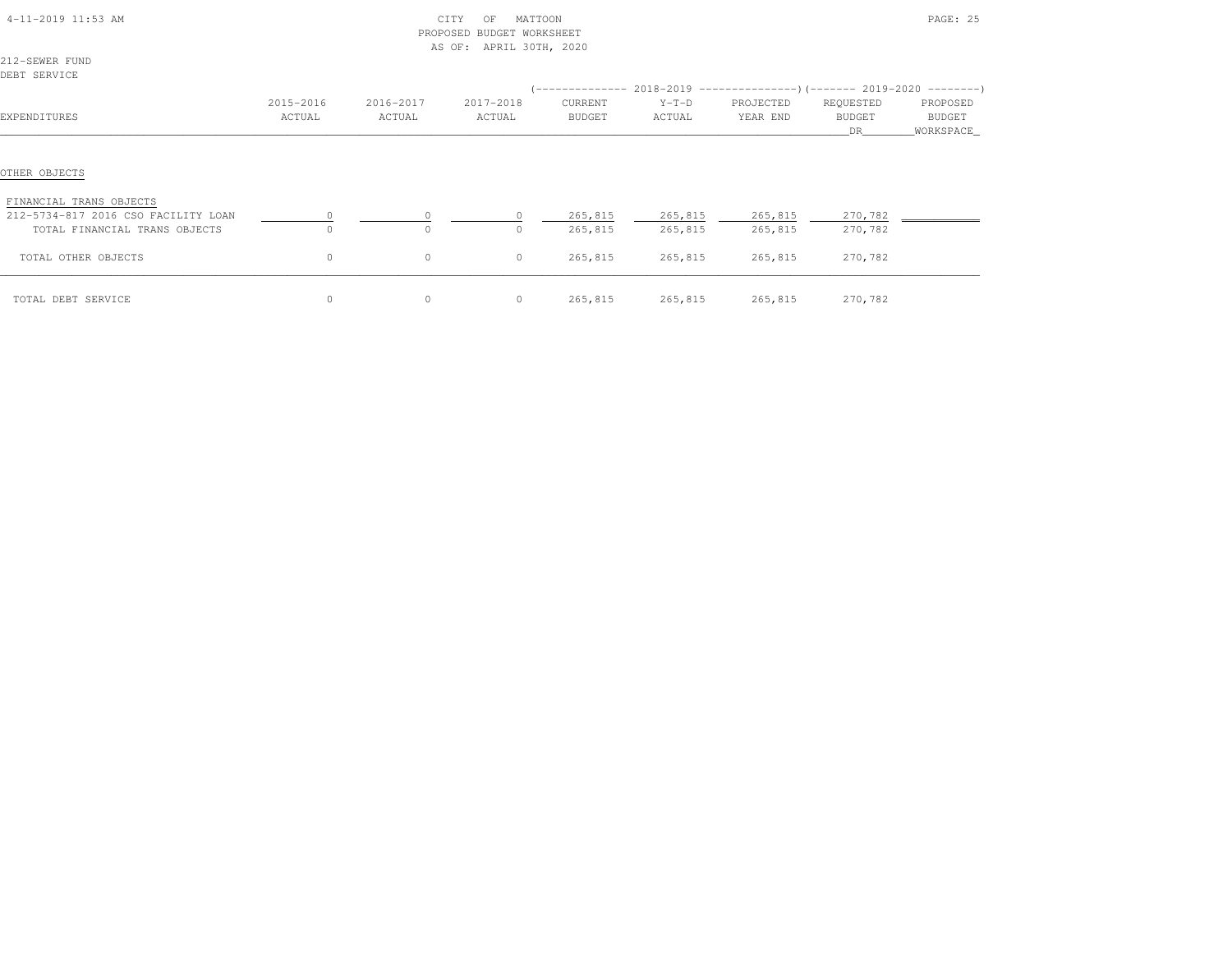| 4-11-2019 11:53 AM |           |           | MATTOON<br>CITY<br>OF     |               |         |                                                                              |           | PAGE: 26      |
|--------------------|-----------|-----------|---------------------------|---------------|---------|------------------------------------------------------------------------------|-----------|---------------|
|                    |           |           | PROPOSED BUDGET WORKSHEET |               |         |                                                                              |           |               |
|                    |           |           | AS OF: APRIL 30TH, 2020   |               |         |                                                                              |           |               |
| 212-SEWER FUND     |           |           |                           |               |         |                                                                              |           |               |
| DEBT SERVICE       |           |           |                           |               |         |                                                                              |           |               |
|                    |           |           |                           |               |         | $($ -------------- 2018-2019 ----------------) (------- 2019-2020 ---------) |           |               |
|                    | 2015-2016 | 2016-2017 | 2017-2018                 | CURRENT       | $Y-T-D$ | PROJECTED                                                                    | REQUESTED | PROPOSED      |
| EXPENDITURES       | ACTUAL    | ACTUAL    | ACTUAL                    | <b>BUDGET</b> | ACTUAL  | YEAR END                                                                     | BUDGET    | <b>BUDGET</b> |
|                    |           |           |                           |               |         |                                                                              | DR.       | WORKSPACE     |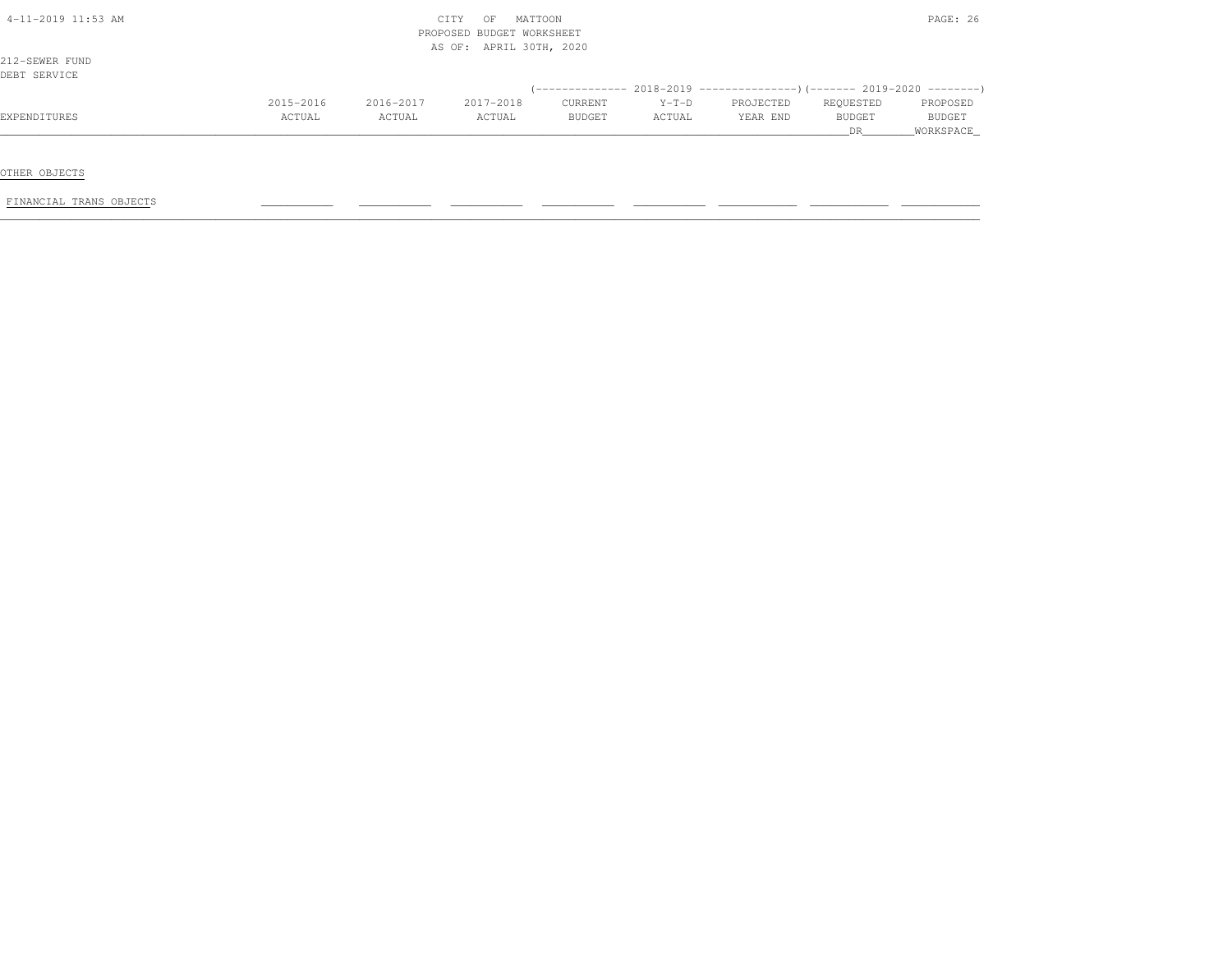| 4-11-2019 11:53 AM            |           | PROPOSED  | MATTOON<br>CITY<br>ΟF<br><b>BUDGET WORKSHEET</b><br>AS OF: APRIL 30TH, 2020 |         |         |           |                     | PAGE: 27            |
|-------------------------------|-----------|-----------|-----------------------------------------------------------------------------|---------|---------|-----------|---------------------|---------------------|
| 212-SEWER FUND                |           |           |                                                                             |         |         |           |                     |                     |
| FISCAL AGENTS FEE             |           |           |                                                                             |         |         |           |                     |                     |
|                               |           |           |                                                                             |         |         |           |                     |                     |
|                               | 2015-2016 | 2016-2017 | 2017-2018                                                                   | CURRENT | $Y-T-D$ | PROJECTED | REQUESTED           | PROPOSED            |
| EXPENDITURES                  | ACTUAL    | ACTUAL    | ACTUAL                                                                      | BUDGET  | ACTUAL  | YEAR END  | <b>BUDGET</b><br>DR | BUDGET<br>WORKSPACE |
| OTHER OBJECTS                 |           |           |                                                                             |         |         |           |                     |                     |
| FINANCIAL TRANS OBJECTS       |           |           |                                                                             |         |         |           |                     |                     |
| 212-5760-817 DEBT SERVICES    | 1,039     | 826       | 635                                                                         | 1,000   | 580     | 635       | 1,000               |                     |
| TOTAL FINANCIAL TRANS OBJECTS | 1,039     | 826       | 635                                                                         | 1,000   | 580     | 635       | 1,000               |                     |
| TOTAL OTHER OBJECTS           | 1,039     | 826       | 635                                                                         | 1,000   | 580     | 635       | 1,000               |                     |
| TOTAL FISCAL AGENTS FEE       | 1,039     | 826       | 635                                                                         | 1,000   | 580     | 635       | 1,000               |                     |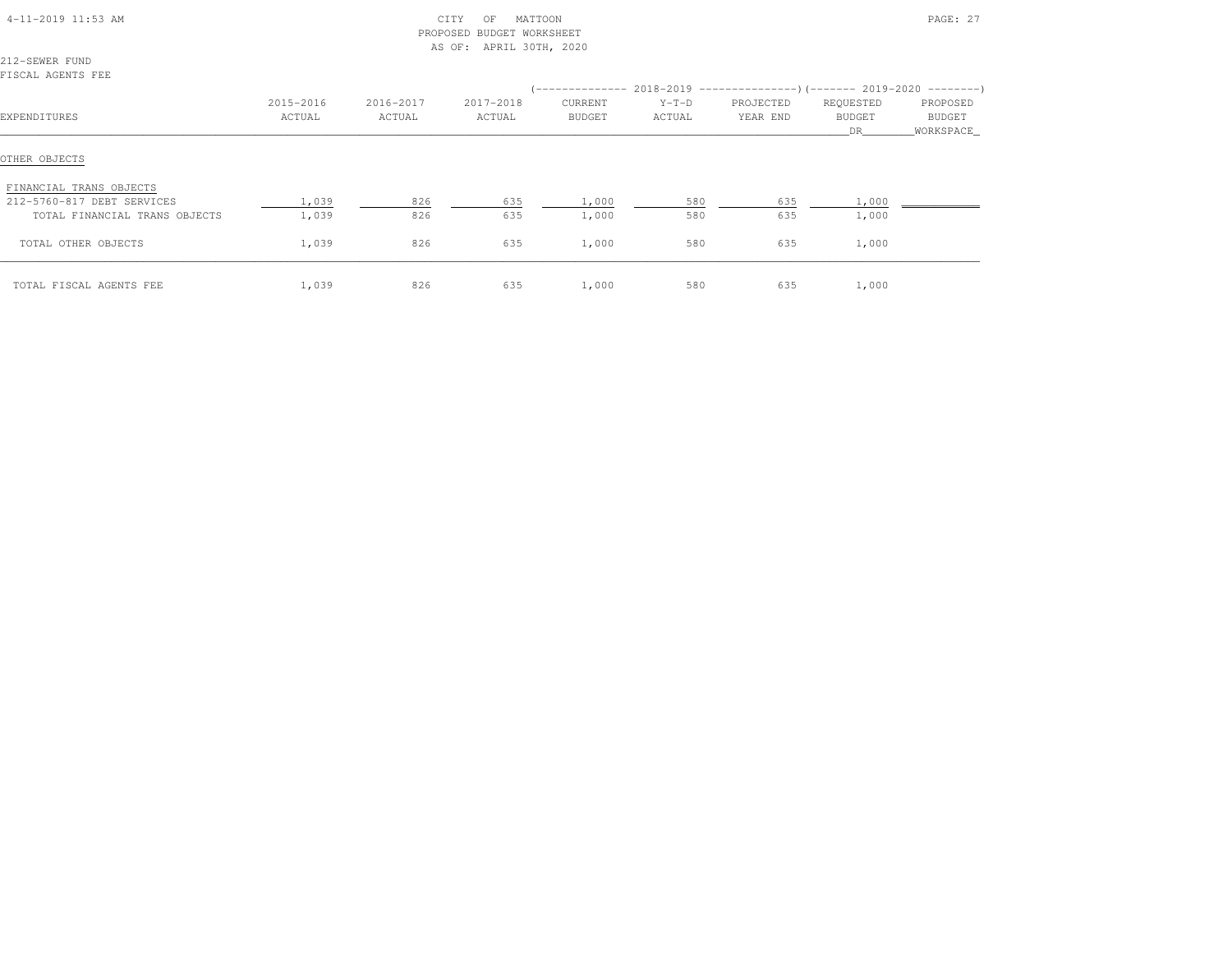| 4-11-2019 11:53 AM<br>212-SEWER FUND                                  |                     |                     | CITY<br>MATTOON<br>OF<br>PROPOSED BUDGET WORKSHEET<br>AS OF: APRIL 30TH, 2020 |                   |                   |                       |                                  | PAGE: 28                         |
|-----------------------------------------------------------------------|---------------------|---------------------|-------------------------------------------------------------------------------|-------------------|-------------------|-----------------------|----------------------------------|----------------------------------|
| DEBT SERVICE                                                          |                     |                     |                                                                               |                   |                   |                       |                                  |                                  |
|                                                                       |                     |                     |                                                                               |                   |                   |                       |                                  |                                  |
| EXPENDITURES                                                          | 2015-2016<br>ACTUAL | 2016-2017<br>ACTUAL | 2017-2018<br>ACTUAL                                                           | CURRENT<br>BUDGET | $Y-T-D$<br>ACTUAL | PROJECTED<br>YEAR END | REQUESTED<br><b>BUDGET</b><br>DR | PROPOSED<br>BUDGET<br>WORKSPACE_ |
| OTHER OBJECTS<br>FINANCIAL TRANS OBJECTS<br>212-5770-817 DEBT SERVICE | 589                 |                     |                                                                               |                   |                   |                       |                                  |                                  |
| TOTAL FINANCIAL TRANS OBJECTS                                         | 589                 | $\Omega$            | $\Omega$                                                                      | $\Omega$          | $\Omega$          | $\bigcap$             | $\Omega$                         |                                  |
| TOTAL OTHER OBJECTS                                                   | 589                 | $\circ$             | $\circ$                                                                       | $\circ$           | $\mathbb O$       | $\circ$               | $\circ$                          |                                  |
| TOTAL DEBT SERVICE                                                    | 589                 | $\circ$             | $\circ$                                                                       | $\circ$           | $\circ$           | $\circ$               | $\circ$                          |                                  |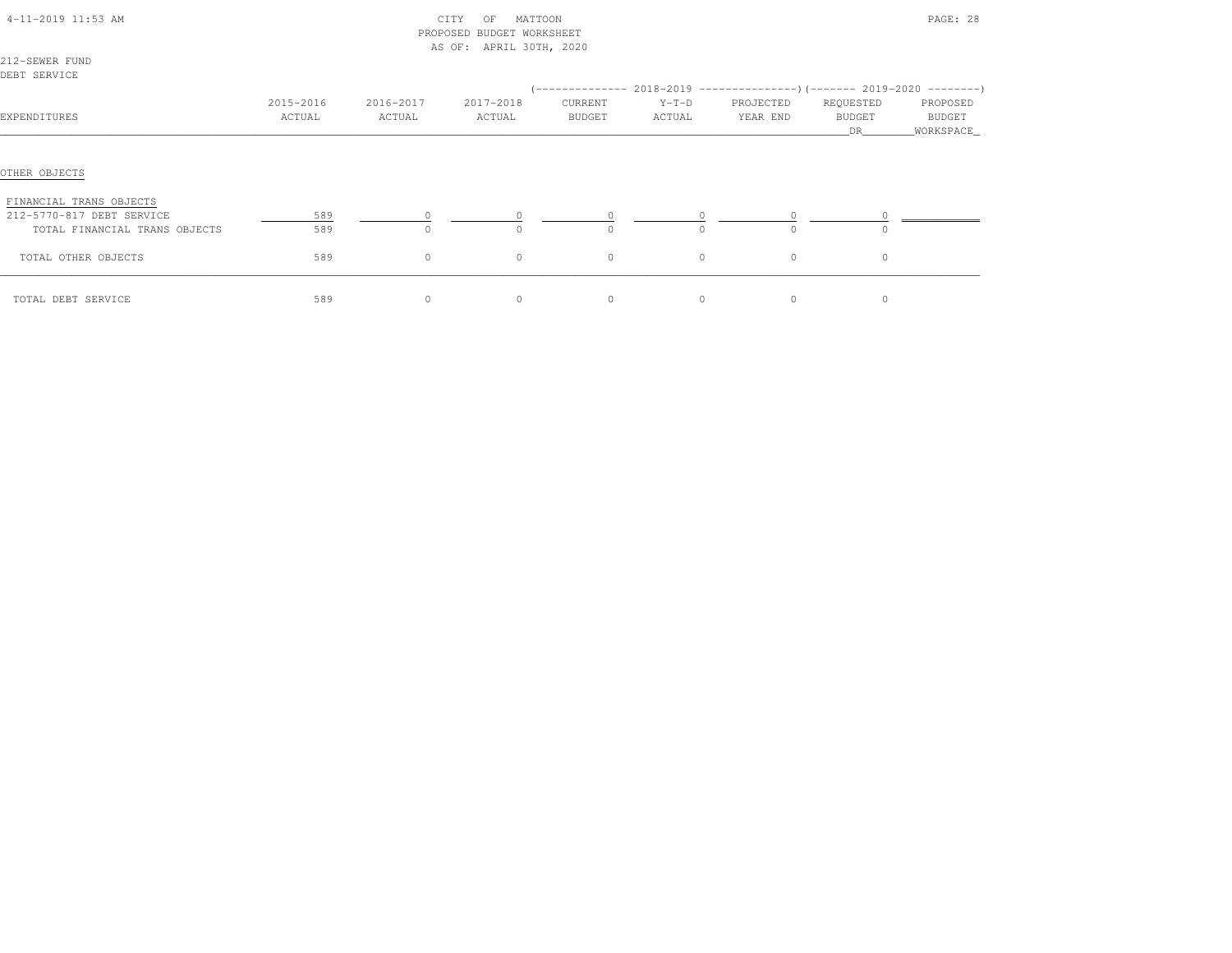|           |           |           | PAGE: 29      |                                                                 |           |               |               |
|-----------|-----------|-----------|---------------|-----------------------------------------------------------------|-----------|---------------|---------------|
|           |           |           |               |                                                                 |           |               |               |
|           |           |           |               |                                                                 |           |               |               |
|           |           |           |               |                                                                 |           |               |               |
|           |           |           |               |                                                                 |           |               |               |
|           |           |           |               |                                                                 |           |               |               |
| 2015-2016 | 2016-2017 | 2017-2018 | CURRENT       | $Y-T-D$                                                         | PROJECTED | REQUESTED     | PROPOSED      |
| ACTUAL    | ACTUAL    | ACTUAL    | <b>BUDGET</b> | ACTUAL                                                          | YEAR END  | <b>BUDGET</b> | <b>BUDGET</b> |
|           |           |           |               |                                                                 |           | DR.           | WORKSPACE     |
|           |           |           | CITY<br>OF    | MATTOON<br>PROPOSED BUDGET WORKSHEET<br>AS OF: APRIL 30TH, 2020 |           |               |               |

OTHER OBJECTS

FINANCIAL TRANS OBJECTS \_\_\_\_\_\_\_\_\_\_\_ \_\_\_\_\_\_\_\_\_\_\_ \_\_\_\_\_\_\_\_\_\_\_ \_\_\_\_\_\_\_\_\_\_\_ \_\_\_\_\_\_\_\_\_\_\_ \_\_\_\_\_\_\_\_\_\_\_\_ \_\_\_\_\_\_\_\_\_\_\_\_ \_\_\_\_\_\_\_\_\_\_\_\_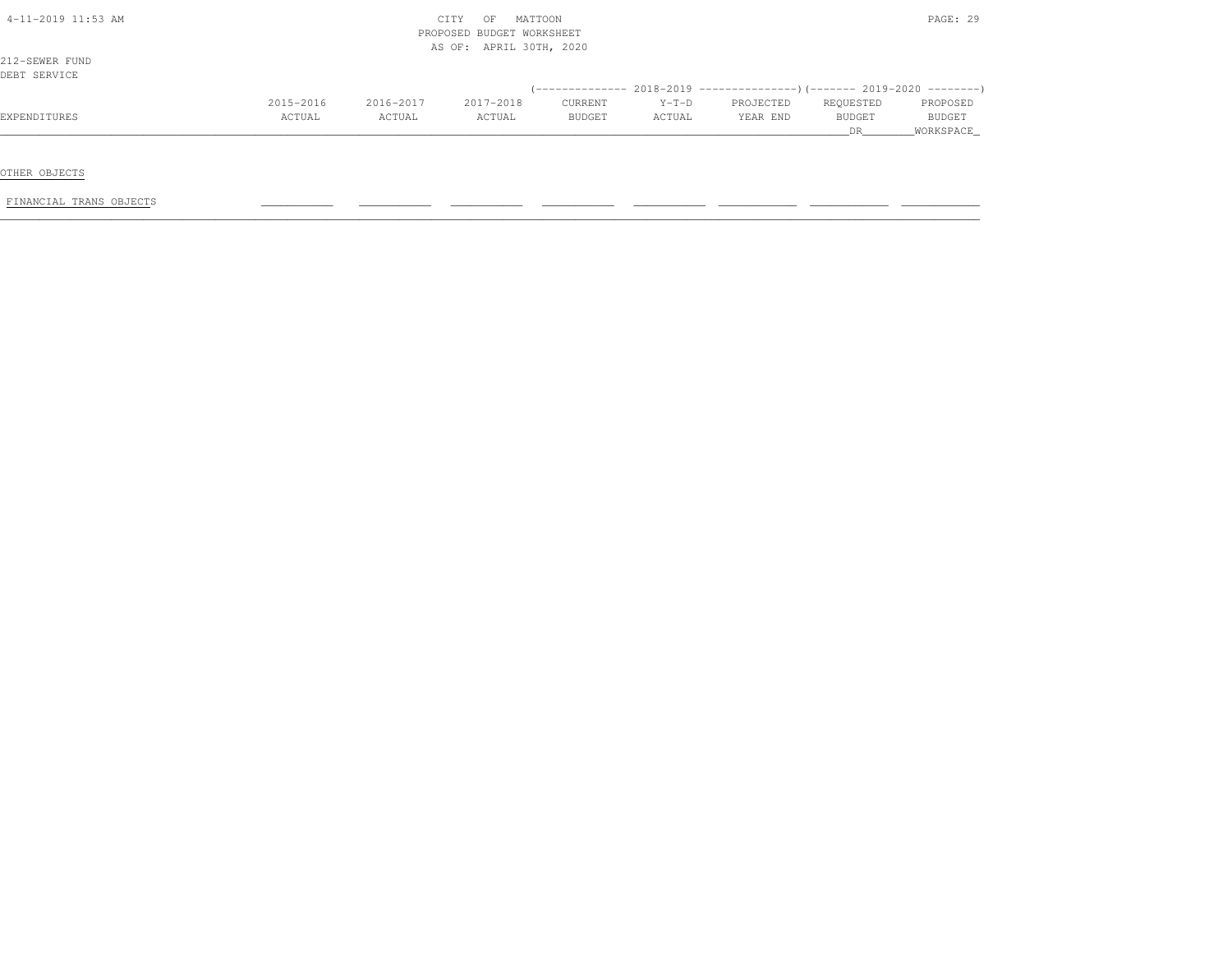| $4-11-2019$ $11:53$ AM |  |
|------------------------|--|

## $\begin{array}{ccc} \text{CITY} & \text{OF} & \text{MATION} \end{array}$  PROPOSED BUDGET WORKSHEETAS OF: APRIL 30TH, 2020

212-SEWER FUNDDEBT SERVICE

| EXPENDITURES                            | 2015-2016<br>ACTUAL | 2016-2017<br>ACTUAL | 2017-2018<br>ACTUAL | CURRENT<br><b>BUDGET</b>                             | $Y-T-D$<br>ACTUAL | PROJECTED<br>YEAR END | REQUESTED<br><b>BUDGET</b><br>DR - | PROPOSED<br>BUDGET<br>WORKSPACE_ |
|-----------------------------------------|---------------------|---------------------|---------------------|------------------------------------------------------|-------------------|-----------------------|------------------------------------|----------------------------------|
| OTHER OBJECTS                           |                     |                     |                     |                                                      |                   |                       |                                    |                                  |
| FINANCIAL TRANS OBJECTS                 |                     |                     |                     |                                                      |                   |                       |                                    |                                  |
| 212-5795-817 INTEREST EXPENSE           | 124,354             | 52,379              | 183,874             | 186,347                                              | 186,347           | 186,347               | 170,980                            |                                  |
| TOTAL FINANCIAL TRANS OBJECTS           | 124,354             | 52,379              | 183,874             | 186,347                                              | 186,347           | 186,347               | 170,980                            |                                  |
| TOTAL OTHER OBJECTS                     | 124,354             | 52,379              | 183,874             | 186,347                                              | 186,347           | 186,347               | 170,980                            |                                  |
| TOTAL DEBT SERVICE                      | 124,354             | 52,379              | 183,874             | 186,347                                              | 186,347           | 186,347               | 170,980                            |                                  |
| TOTAL EXPENDITURES                      | 3,976,770           | 3,346,487           | 3,772,512           | 18,435,262                                           | 4, 135, 385       | 5,220,586             | 18,258,892                         |                                  |
| REVENUE OVER/(UNDER) EXPENDITURES       | 659,204             | 1,276,914           |                     | 741,124 (13,891,262) 137,783 ( 672,138) (13,785,392) |                   |                       |                                    |                                  |
| OTHER FINANCING SOURCES                 |                     |                     |                     |                                                      |                   |                       |                                    |                                  |
| 212-4931-021 SALE OF GENERAL CAPITAL AS | $\circ$             | $\circ$             | 1,325               | $\circ$                                              | $\circ$           | $\circ$               | $\Omega$                           |                                  |
| 212-4949-021 OTHER LONG TERM DEBT ISSUE |                     | $\circ$             | $\circ$             | 12,500,000                                           | $\Omega$          |                       | 12,500,000                         |                                  |
| TOTAL OTHER FINANCING SOURCES           | $\bigcap$           | $\circ$             | 1,325               | 12,500,000                                           | $\circ$           | $\Omega$              | 12,500,000                         |                                  |
| OTHER FINANCING (USES)                  |                     |                     |                     |                                                      |                   |                       |                                    |                                  |
| TOTAL OTHER FINANCING SOURCES (USES)    | $\circ$             | $\circ$             | 1,325               | 12,500,000                                           | $\circ$           | $\circ$               | 12,500,000                         |                                  |

(UNDER) EXPENDITURES & OTHER (USES) 659,204 1,276,914 742,449 ( 1,391,262) 137,783 ( 672,138) ( 1,285,392)

\*\*\* END OF REPORT \*\*\*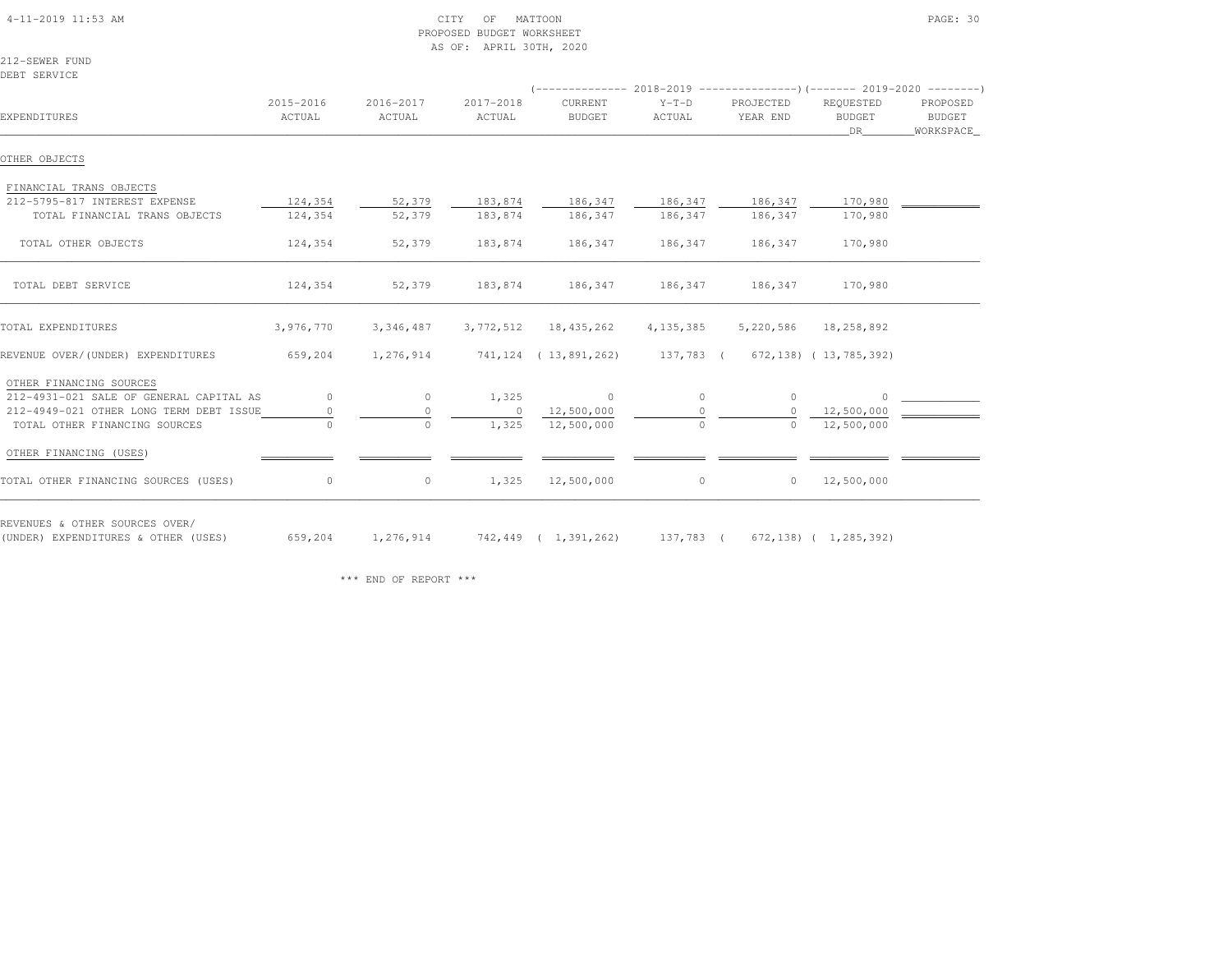## 4-11-2019 11:53 AM CITY OF MATTOON PAGE: 1 PROPOSED BUDGET WORKSHEETAS OF: APRIL 30TH, 2020

# 221-HEALTH INSURANCE FUND

| REVENUES                                        | 2015-2016<br>ACTUAL | 2016-2017<br>ACTUAL | 2017-2018<br>ACTUAL | CURRENT<br><b>BUDGET</b> | $Y-T-D$<br>ACTUAL | PROJECTED<br>YEAR END | REQUESTED<br><b>BUDGET</b><br>DR | PROPOSED<br>BUDGET<br>_WORKSPACE_ |
|-------------------------------------------------|---------------------|---------------------|---------------------|--------------------------|-------------------|-----------------------|----------------------------------|-----------------------------------|
| INTERGOVERNMENTAL REV                           |                     |                     |                     |                          |                   |                       |                                  |                                   |
| FEDERAL GOVT GRANTS                             |                     |                     |                     |                          |                   |                       |                                  |                                   |
| INVESTMENT EARNINGS                             |                     |                     |                     |                          |                   |                       |                                  |                                   |
| INTEREST EARNINGS                               |                     |                     |                     |                          |                   |                       |                                  |                                   |
| 221-4610-021 INTEREST EARNINGS                  |                     |                     |                     |                          |                   |                       |                                  |                                   |
| TOTAL INTEREST EARNINGS                         |                     |                     |                     | $\Omega$                 |                   |                       |                                  |                                   |
| TOTAL INVESTMENT EARNINGS                       | 5                   | 5                   | 5                   | $\circ$                  | $\tau$            | 7                     | $\circ$                          |                                   |
| EMP CONTRIB FOR BENEFITS                        |                     |                     |                     |                          |                   |                       |                                  |                                   |
| EMPLOYEE CONTRIBUTIONS                          |                     |                     |                     |                          |                   |                       |                                  |                                   |
| 221-4701-021 EMPLOYEE CONTRIB TO HEALTH 420,846 |                     | 400,126             | 393,107             | 405,682                  | 316,671           | 328,603               | 418,437                          |                                   |
| TOTAL EMPLOYEE CONTRIBUTIONS                    | 420,846             | 400,126             | 393,107             | 405,682                  | 316,671           | 328,603               | 418, 437                         |                                   |
| LIBRARY EMPLOYEE CONTRIB                        |                     |                     |                     |                          |                   |                       |                                  |                                   |
| 221-4711-021 LIBRARY EMPLOYEE CONTRIBS          | 16,183              | 12,861              | 14,401              | 14,834                   | 14,705            | 14,498                | 15,700                           |                                   |
| TOTAL LIBRARY EMPLOYEE CONTRIB                  | 16,183              | 12,861              | 14,401              | 14,834                   | 14,705            | 14,498                | 15,700                           |                                   |
| RETIREE CONTRIBUTIONS                           |                     |                     |                     |                          |                   |                       |                                  |                                   |
| 221-4721-021 RETIREE CONTRIBS TO HEALTH         | 573,895             | 563,524             | 642,848             | 660,732                  | 600,059           | 634,267               | 736,378                          |                                   |
| TOTAL RETIREE CONTRIBUTIONS                     | 573,895             | 563,524             | 642,848             | 660,732                  | 600,059           | 634,267               | 736,378                          |                                   |
| TOTAL EMP CONTRIB FOR BENEFITS                  | 1,010,924           | 976,511             | 1,050,356           | 1,081,248                | 931, 435          | 977,368               | 1,170,515                        |                                   |
| CONTRIB & OTHER MISC REV                        |                     |                     |                     |                          |                   |                       |                                  |                                   |
| CONTRIBUTIONS & MISC REV                        |                     |                     |                     |                          |                   |                       |                                  |                                   |
| 221-4804-021 MISCELLANEOUS REVENUE              | 0                   | 456                 | 11,868              | 2,041,917                | 13,651            | 20,994                | 1,716,336                        |                                   |
| TOTAL CONTRIBUTIONS & MISC REV                  |                     | 456                 | 11,868              | 2,041,917                | 13,651            | 20,994                | 1,716,336                        |                                   |
| TOTAL CONTRIB & OTHER MISC REV                  | 0                   | 456                 | 11,868              | 2,041,917                | 13,651            | 20,994                | 1,716,336                        |                                   |
| TOTAL REVENUES                                  | 1,010,928           | 976,973             | 1,062,229           | 3, 123, 165              | 945,093           | 998,369               | 2,886,851                        |                                   |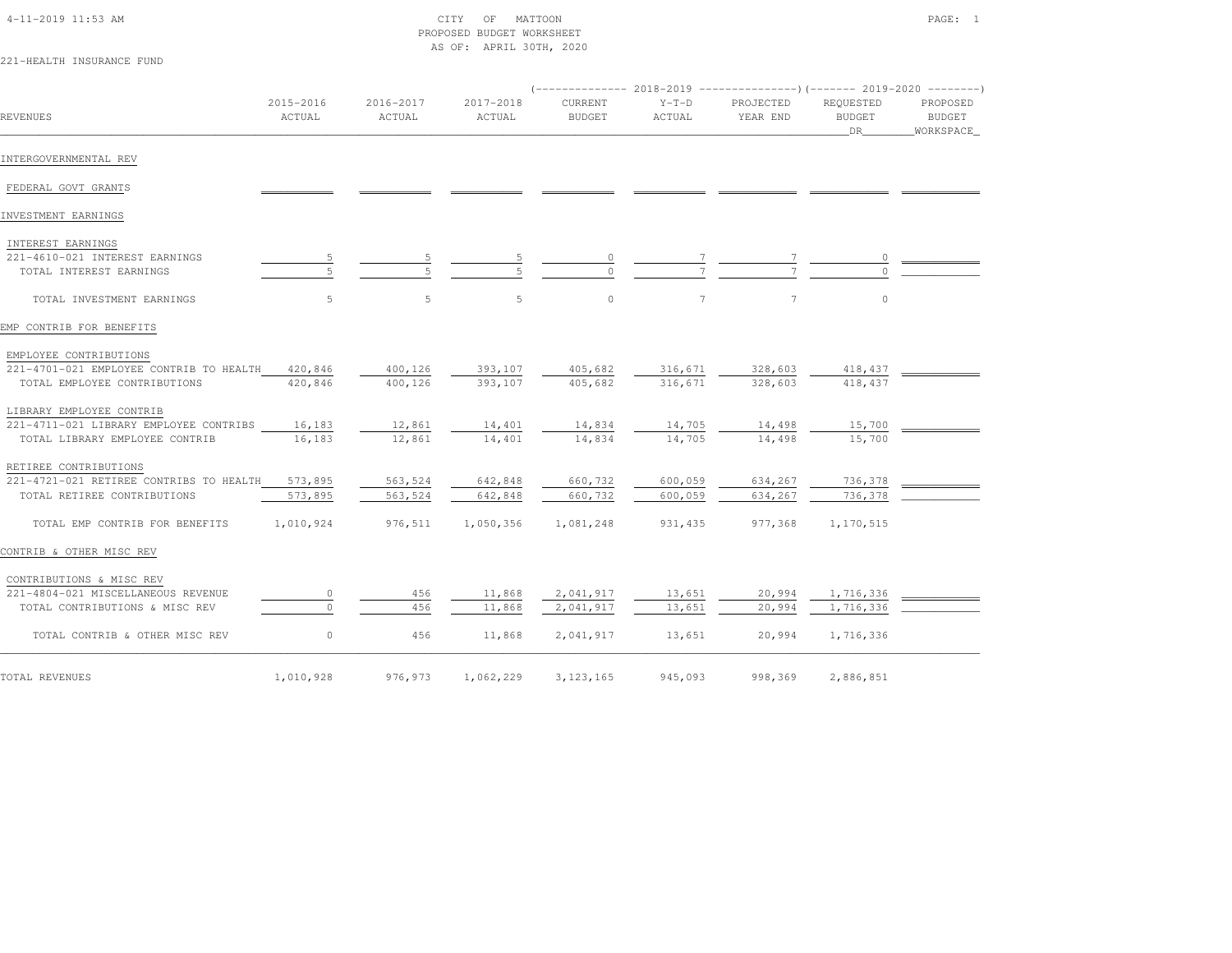| 4-11-2019 11:53 AM                                                                                |                    | CITY<br>PROPOSED<br>AS OF: |                    |                    | PAGE: 2            |                                                                                   |                      |                     |
|---------------------------------------------------------------------------------------------------|--------------------|----------------------------|--------------------|--------------------|--------------------|-----------------------------------------------------------------------------------|----------------------|---------------------|
| 221-HEALTH INSURANCE FUND<br>STOP LOSS INS COVERAGE                                               |                    |                            |                    |                    |                    |                                                                                   |                      |                     |
|                                                                                                   |                    |                            |                    |                    |                    | (-------------- 2018-2019 ---------------------- 2019-2020 ---------------------- |                      |                     |
|                                                                                                   | 2015-2016          | 2016-2017                  | 2017-2018          | CURRENT            | $Y-T-D$            | PROJECTED                                                                         | REQUESTED            | PROPOSED            |
| EXPENDITURES                                                                                      | ACTUAL             | ACTUAL                     | ACTUAL             | <b>BUDGET</b>      | ACTUAL             | YEAR END                                                                          | <b>BUDGET</b><br>DR. | BUDGET<br>WORKSPACE |
| EMPLOYEE BENEFITS<br>GROUP INSURANCE<br>221-5411-211 STOP LOSS INSURANCE<br>TOTAL GROUP INSURANCE | 354,074<br>354,074 | 352,259<br>352,259         | 404,268<br>404,268 | 455,887<br>455,887 | 382,374<br>382,374 | 417,626<br>417,626                                                                | 547,056<br>547,056   |                     |
| TOTAL EMPLOYEE BENEFITS                                                                           | 354,074            | 352,259                    | 404,268            | 455,887            | 382,374            | 417,626                                                                           | 547,056              |                     |
| TOTAL STOP LOSS INS COVERAGE                                                                      | 354,074            | 352,259                    | 404,268            | 455,887            | 382,374            | 417,626                                                                           | 547,056              |                     |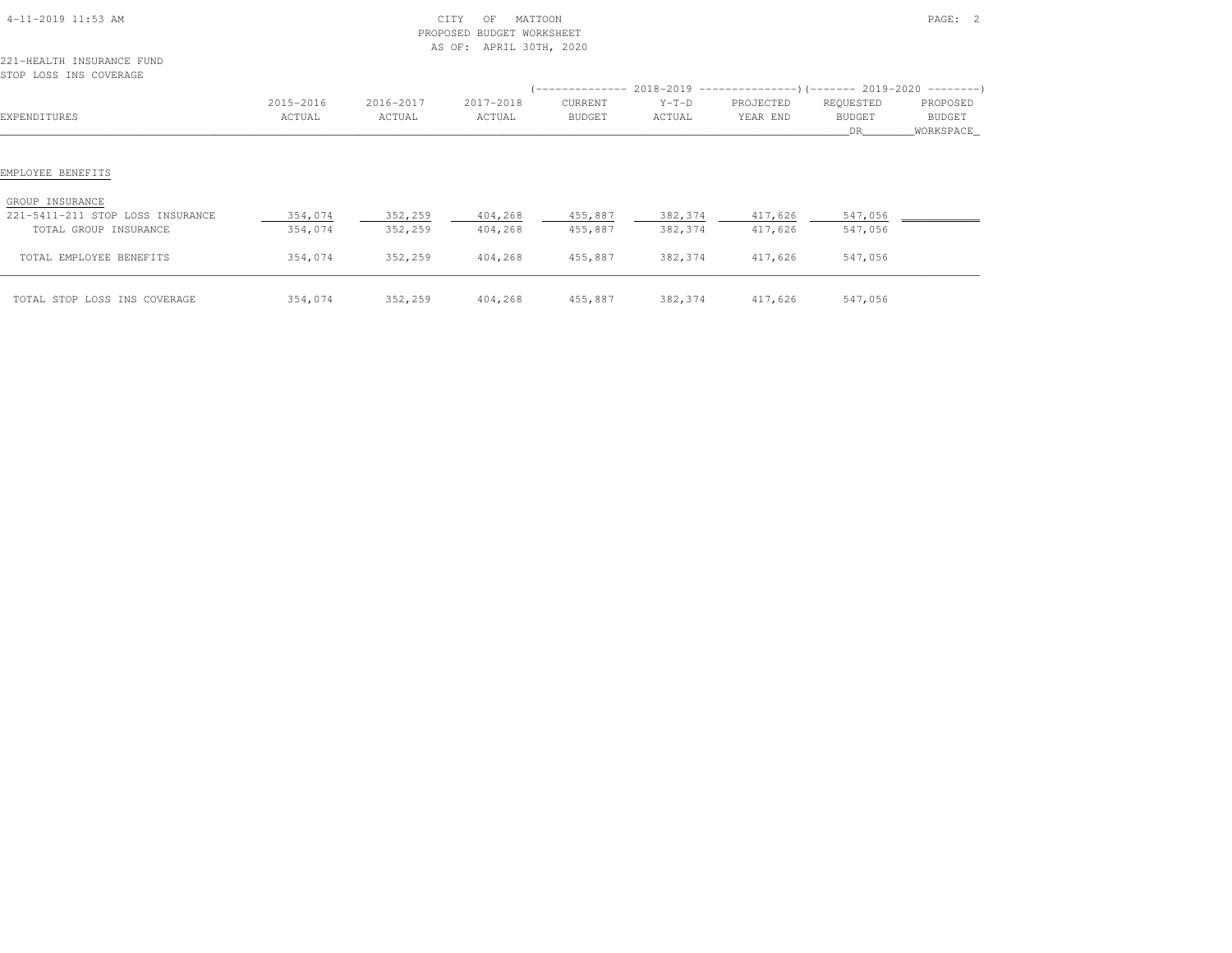| 4-11-2019 11:53 AM |
|--------------------|
|--------------------|

## 4-11-2019 11:53 AM CITY OF MATTOON PAGE: 3 PROPOSED BUDGET WORKSHEETAS OF: APRIL 30TH, 2020

221-HEALTH INSURANCE FUNDHEALTH PLAN ADMIN

| HEALTH PLAN ADMIN                                                                   |                     |                     |                     |                          |                    |                       |                            |                                 |
|-------------------------------------------------------------------------------------|---------------------|---------------------|---------------------|--------------------------|--------------------|-----------------------|----------------------------|---------------------------------|
| EXPENDITURES                                                                        | 2015-2016<br>ACTUAL | 2016-2017<br>ACTUAL | 2017-2018<br>ACTUAL | CURRENT<br><b>BUDGET</b> | $Y-T-D$<br>ACTUAL  | PROJECTED<br>YEAR END | REQUESTED<br>BUDGET<br>DR. | PROPOSED<br>BUDGET<br>WORKSPACE |
| EMPLOYEE BENEFITS                                                                   |                     |                     |                     |                          |                    |                       |                            |                                 |
| GROUP INSURANCE<br>221-5412-211 HEALTH PLAN ADMINISTRATION<br>TOTAL GROUP INSURANCE | 275,359<br>275,359  | 539,132<br>539,132  | 567,909<br>567,909  | 611,509<br>611,509       | 576,309<br>576,309 | 625,148<br>625,148    | 628,516<br>628,516         |                                 |
| TOTAL EMPLOYEE BENEFITS                                                             | 275,359             | 539,132             | 567,909             | 611,509                  | 576,309            | 625,148               | 628,516                    |                                 |
| TOTAL HEALTH PLAN ADMIN                                                             | 275,359             | 539,132             | 567,909             | 611,509                  | 576,309            | 625,148               | 628,516                    |                                 |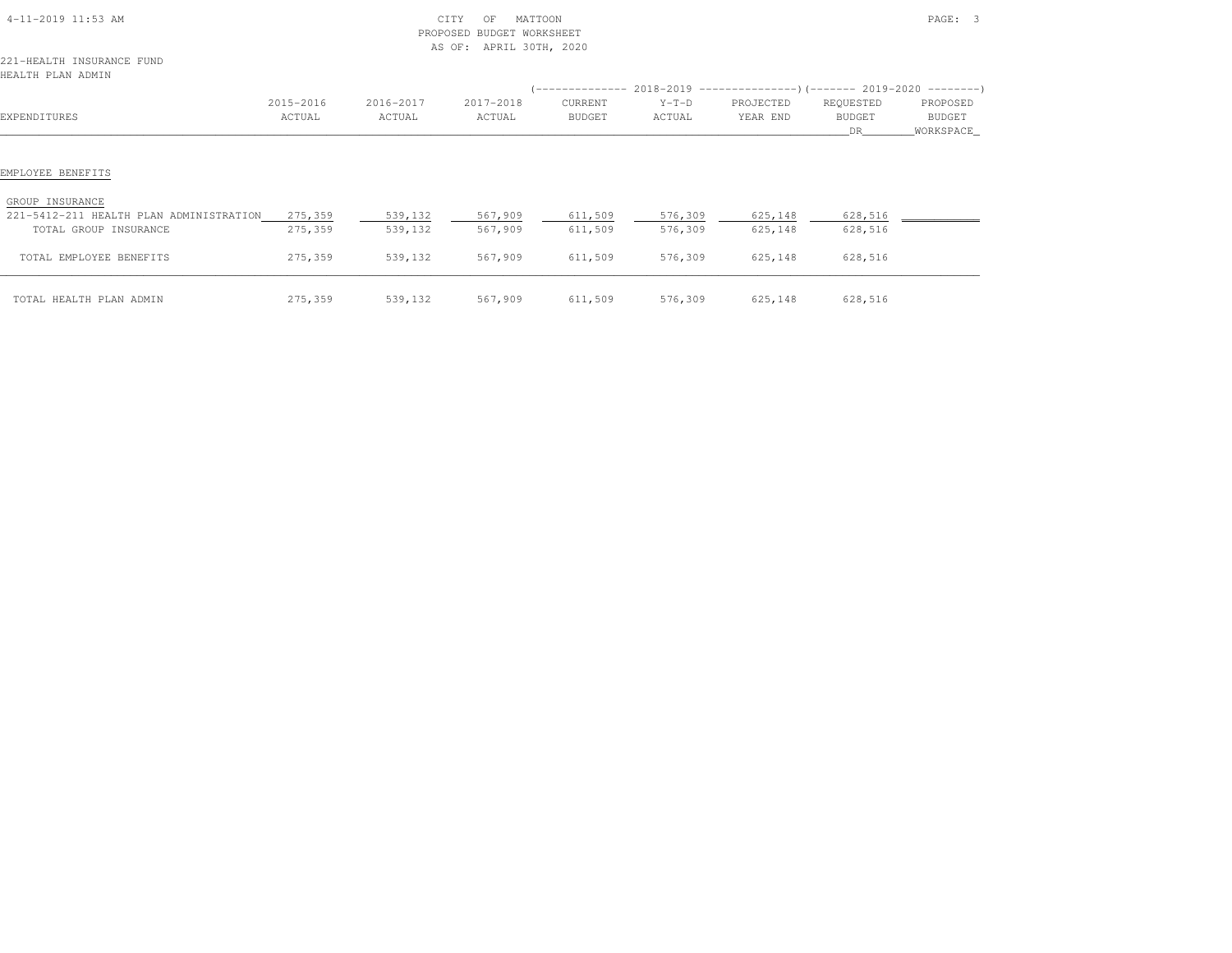| 4-11-2019 11:53 AM                                                  |           |           | PAGE: 4   |           |             |                                                                           |               |             |
|---------------------------------------------------------------------|-----------|-----------|-----------|-----------|-------------|---------------------------------------------------------------------------|---------------|-------------|
| 221-HEALTH INSURANCE FUND<br>MEDICAL CLAIMS                         |           |           |           |           |             |                                                                           |               |             |
|                                                                     |           |           |           |           |             | (-------------- 2018-2019 ----------------) (------- 2019-2020 ---------) |               |             |
|                                                                     | 2015-2016 | 2016-2017 | 2017-2018 | CURRENT   | $Y-T-D$     | PROJECTED                                                                 | REQUESTED     | PROPOSED    |
| EXPENDITURES                                                        | ACTUAL    | ACTUAL    | ACTUAL    | BUDGET    | ACTUAL      | YEAR END                                                                  | <b>BUDGET</b> | BUDGET      |
|                                                                     |           |           |           |           |             |                                                                           | DR.           | _WORKSPACE_ |
| EMPLOYEE BENEFITS<br>GROUP INSURANCE<br>221-5413-211 MEDICAL CLAIMS | 2,189,044 | 2,408,875 | 2,160,781 | 2,849,841 | 2,144,678   | 2,385,959                                                                 | 2,519,610     |             |
| TOTAL GROUP INSURANCE                                               | 2,189,044 | 2,408,875 | 2,160,781 | 2,849,841 | 2,144,678   | 2,385,959                                                                 | 2,519,610     |             |
| TOTAL EMPLOYEE BENEFITS                                             | 2,189,044 | 2,408,875 | 2,160,781 | 2,849,841 | 2, 144, 678 | 2,385,959                                                                 | 2,519,610     |             |
| TOTAL MEDICAL CLAIMS                                                | 2,189,044 | 2,408,875 | 2,160,781 | 2,849,841 | 2, 144, 678 | 2,385,959                                                                 | 2,519,610     |             |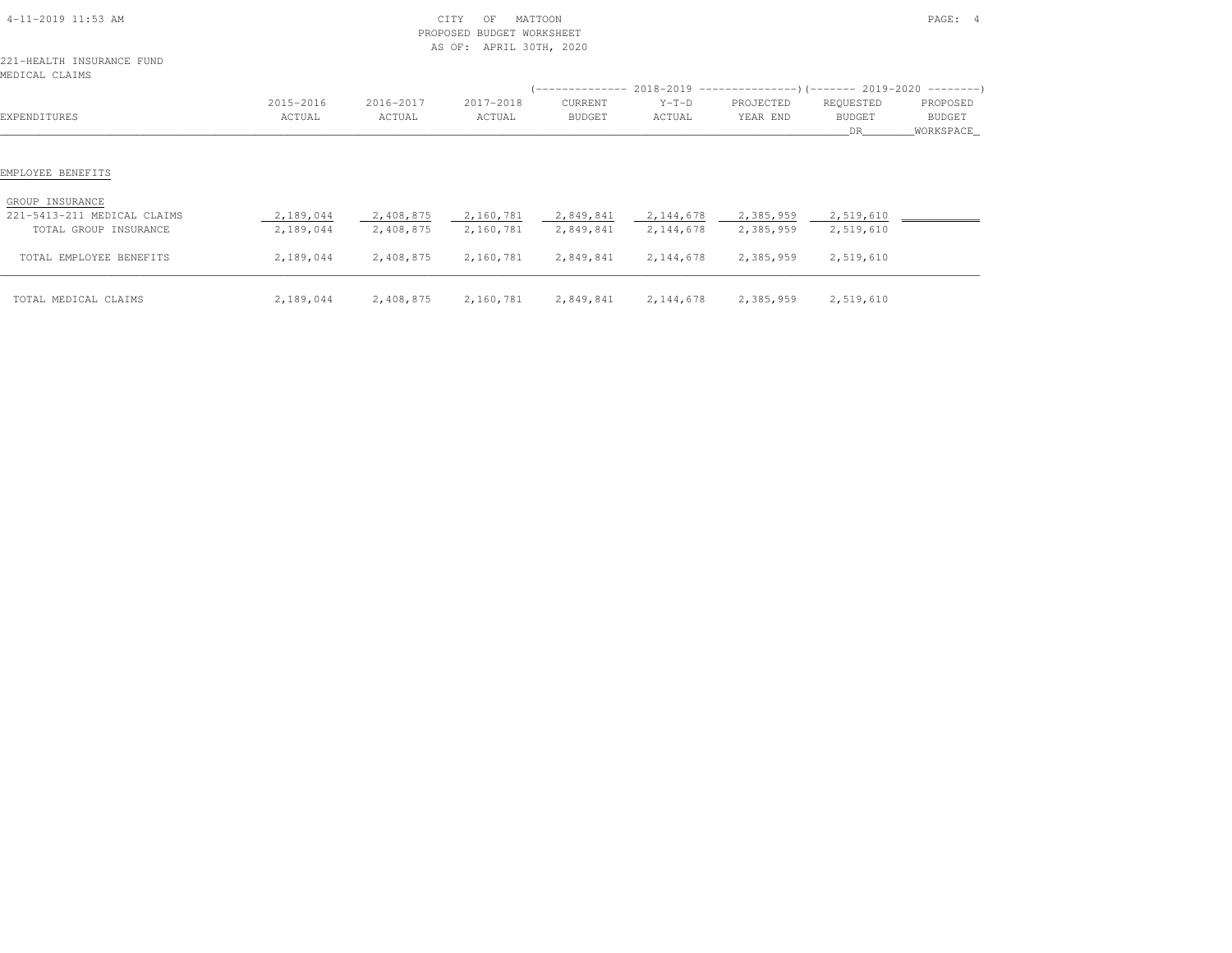| 4-11-2019 11:53 AM<br>221-HEALTH INSURANCE FUND<br>RX CLAIMS                            |                    | PROPOSED           | CITY<br>MATTOON<br>OF<br>BUDGET WORKSHEET<br>AS OF: APRIL 30TH, 2020 |                    |         |                            |                    | PAGE: 5     |
|-----------------------------------------------------------------------------------------|--------------------|--------------------|----------------------------------------------------------------------|--------------------|---------|----------------------------|--------------------|-------------|
|                                                                                         |                    |                    |                                                                      |                    |         |                            |                    |             |
|                                                                                         | 2015-2016          | 2016-2017          | 2017-2018                                                            | CURRENT            | $Y-T-D$ | PROJECTED                  | REQUESTED          | PROPOSED    |
| EXPENDITURES                                                                            | ACTUAL             | ACTUAL             | ACTUAL                                                               | BUDGET             | ACTUAL  | YEAR END                   | <b>BUDGET</b>      | BUDGET      |
|                                                                                         |                    |                    |                                                                      |                    |         |                            | DR.                | _WORKSPACE_ |
| EMPLOYEE BENEFITS<br>GROUP INSURANCE<br>221-5414-211 RX CLAIMS<br>TOTAL GROUP INSURANCE | 962,792<br>962,792 | 635,182<br>635,182 | 731,549<br>731,549                                                   | 813,176<br>813,176 | 671,986 | 671,986 730,294<br>730,294 | 829,720<br>829,720 |             |
| TOTAL EMPLOYEE BENEFITS                                                                 | 962,792            | 635,182            | 731,549                                                              | 813,176            | 671,986 | 730,294                    | 829,720            |             |
| TOTAL RX CLAIMS                                                                         | 962,792            | 635,182            | 731,549 813,176 671,986                                              |                    |         | 730,294                    | 829,720            |             |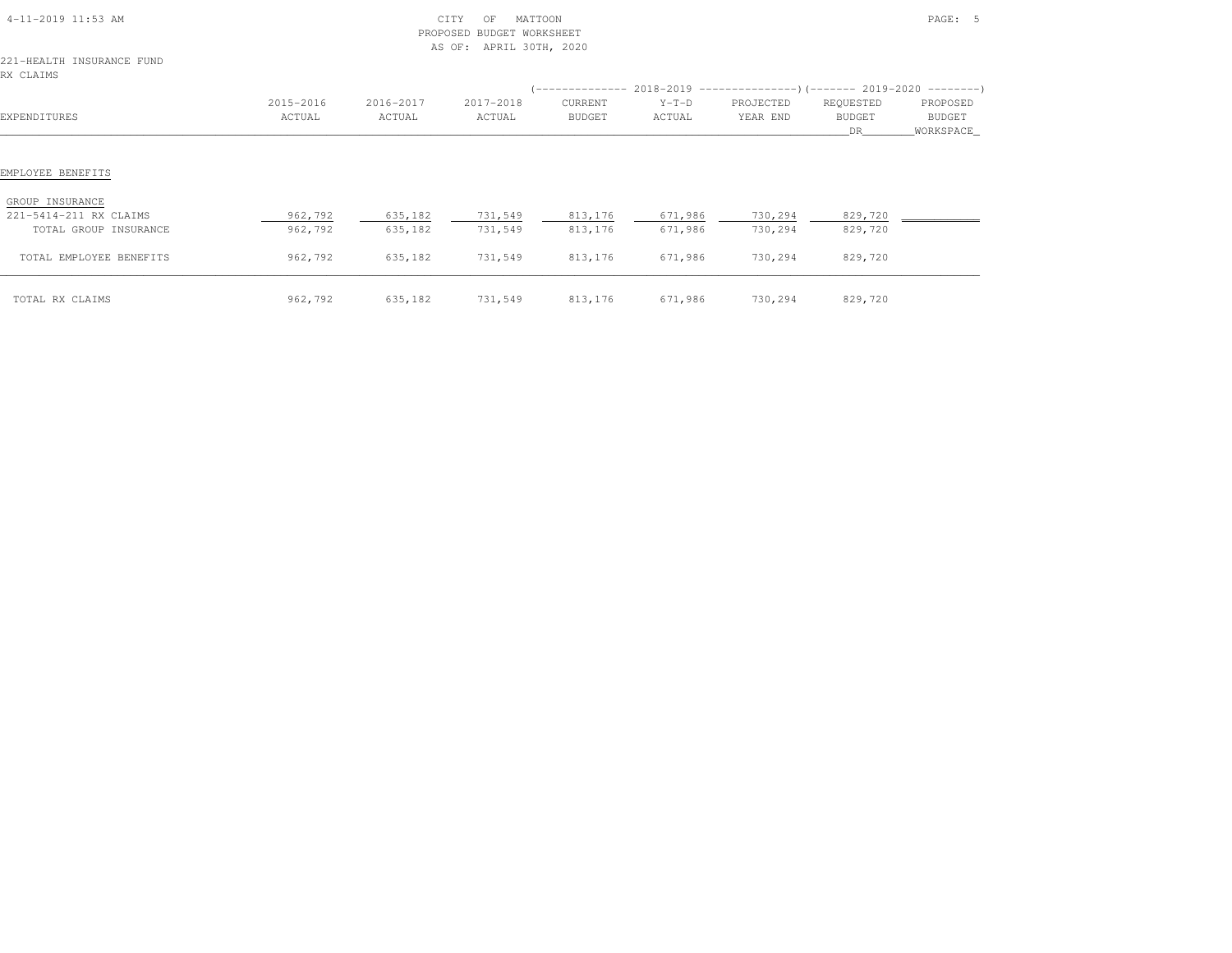| 4-11-2019 11:53 AM                                                 |           | CITY<br>PROPOSED<br>AS OF: APRIL 30TH, 2020 |           | PAGE: 6 |         |           |               |             |
|--------------------------------------------------------------------|-----------|---------------------------------------------|-----------|---------|---------|-----------|---------------|-------------|
| 221-HEALTH INSURANCE FUND<br>DENTAL CLAIMS                         |           |                                             |           |         |         |           |               |             |
|                                                                    |           |                                             |           |         |         |           |               |             |
|                                                                    | 2015-2016 | 2016-2017                                   | 2017-2018 | CURRENT | $Y-T-D$ | PROJECTED | REQUESTED     | PROPOSED    |
| EXPENDITURES                                                       | ACTUAL    | ACTUAL                                      | ACTUAL    | BUDGET  | ACTUAL  | YEAR END  | <b>BUDGET</b> | BUDGET      |
|                                                                    |           |                                             |           |         |         |           | DR.           | _WORKSPACE_ |
| EMPLOYEE BENEFITS<br>GROUP INSURANCE<br>221-5415-211 DENTAL CLAIMS | 94,504    | 92,990                                      | 80,819    | 102,212 | 74,299  | 90,209    | 104,149       |             |
| TOTAL GROUP INSURANCE                                              | 94,504    | 92,990                                      | 80,819    | 102,212 | 74,299  | 90,209    | 104,149       |             |
| TOTAL EMPLOYEE BENEFITS                                            | 94,504    | 92,990                                      | 80,819    | 102,212 | 74,299  | 90,209    | 104,149       |             |
| TOTAL DENTAL CLAIMS                                                | 94,504    | 92,990                                      | 80,819    | 102,212 | 74,299  | 90, 209   | 104,149       |             |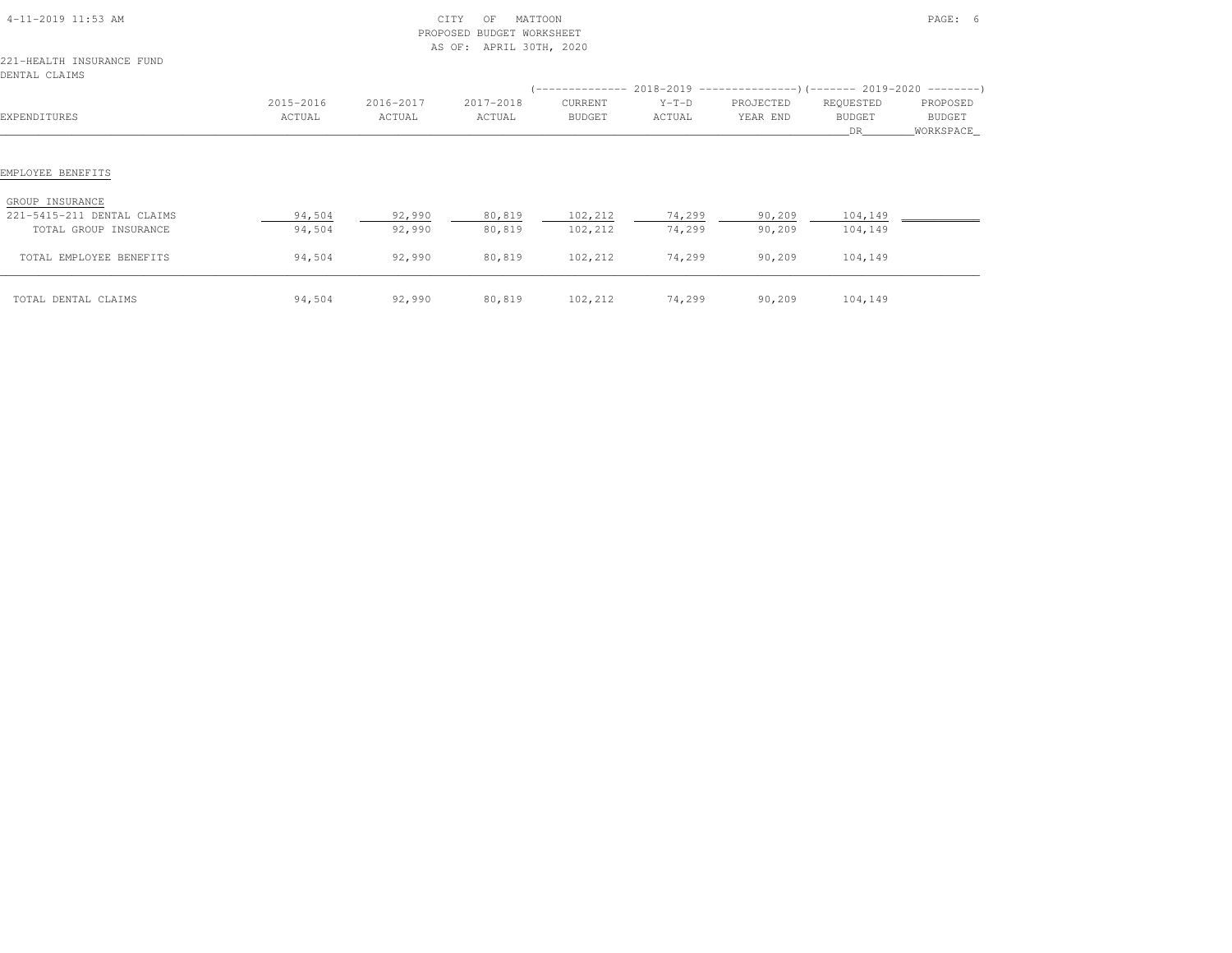| 4-11-2019 11:53 AM                                                                  |                     |                     | MATTOON<br>CITY<br>OF<br>BUDGET WORKSHEET<br>PROPOSED<br>AS OF: APRIL 30TH, 2020 |                   |                   |                       |                                  | PAGE: 7                           |
|-------------------------------------------------------------------------------------|---------------------|---------------------|----------------------------------------------------------------------------------|-------------------|-------------------|-----------------------|----------------------------------|-----------------------------------|
| 221-HEALTH INSURANCE FUND<br>REFUNDS REIMB & MISC EXPS                              |                     |                     |                                                                                  |                   |                   |                       |                                  |                                   |
| EXPENDITURES                                                                        | 2015-2016<br>ACTUAL | 2016-2017<br>ACTUAL | 2017-2018<br>ACTUAL                                                              | CURRENT<br>BUDGET | $Y-T-D$<br>ACTUAL | PROJECTED<br>YEAR END | REQUESTED<br><b>BUDGET</b><br>DR | PROPOSED<br>BUDGET<br>_WORKSPACE_ |
| EMPLOYEE BENEFITS                                                                   |                     |                     |                                                                                  |                   |                   |                       |                                  |                                   |
| GROUP INSURANCE<br>221-5416-211 REFUNDS REIMBURSEMENTS & M<br>TOTAL GROUP INSURANCE | 156<br>156          | $\circ$             | 1,120<br>1,120                                                                   | $\circ$           | 5,017<br>5,017    | 1,423<br>1,423        | $\circ$                          |                                   |
| TOTAL EMPLOYEE BENEFITS                                                             | 156                 | $\circ$             | 1,120                                                                            | $\circ$           | 5,017             | 1,423                 | $\circ$                          |                                   |
| TOTAL REFUNDS REIMB & MISC EXPS                                                     | 156                 | $\circ$             | 1,120                                                                            | $\circ$           |                   | 5,017 1,423           | $\circ$                          |                                   |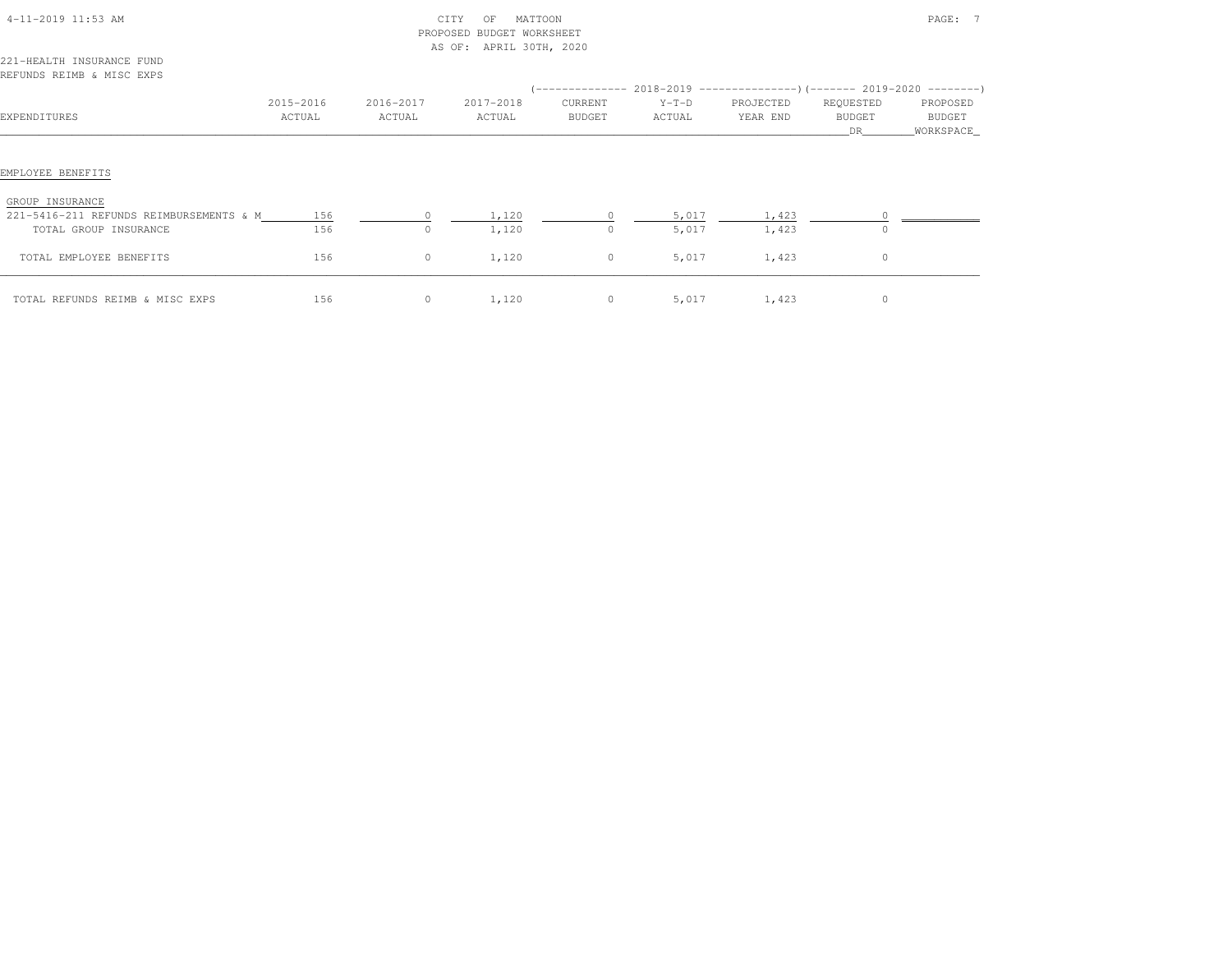| 4-11-2019 11:53 AM                          | CITY<br>MATTOON<br>OF<br>BUDGET WORKSHEET<br>PROPOSED<br>AS OF: APRIL 30TH, 2020 |           |           |         |         |                                                                          |                          | PAGE: 8               |  |
|---------------------------------------------|----------------------------------------------------------------------------------|-----------|-----------|---------|---------|--------------------------------------------------------------------------|--------------------------|-----------------------|--|
| 221-HEALTH INSURANCE FUND<br>LIFE INSURANCE |                                                                                  |           |           |         |         | (-------------- 2018-2019 ----------------)(------- 2019-2020 ---------) |                          |                       |  |
|                                             | 2015-2016                                                                        | 2016-2017 | 2017-2018 | CURRENT | $Y-T-D$ | PROJECTED                                                                | REQUESTED                | PROPOSED              |  |
| EXPENDITURES                                | ACTUAL                                                                           | ACTUAL    | ACTUAL    | BUDGET  | ACTUAL  | YEAR END                                                                 | <b>BUDGET</b><br>DR 1999 | BUDGET<br>_WORKSPACE_ |  |
| EMPLOYEE BENEFITS                           |                                                                                  |           |           |         |         |                                                                          |                          |                       |  |
| GROUP INSURANCE                             |                                                                                  |           |           |         |         |                                                                          |                          |                       |  |
| 221-5417-212 LIFE INSURANCE                 | 28,156                                                                           | 27,688    | 26,107    | 28,424  | 27,952  | 27,838                                                                   | 28,424                   |                       |  |
| TOTAL GROUP INSURANCE                       | 28,156                                                                           | 27,688    | 26,107    | 28,424  | 27,952  | 27,838                                                                   | 28,424                   |                       |  |
| TOTAL EMPLOYEE BENEFITS                     | 28,156                                                                           | 27,688    | 26,107    | 28,424  | 27,952  | 27,838                                                                   | 28,424                   |                       |  |
|                                             |                                                                                  |           |           |         |         |                                                                          |                          |                       |  |

\_\_\_\_\_\_\_\_\_\_\_\_\_\_\_\_\_\_\_\_\_\_\_\_\_\_\_\_\_\_\_\_\_\_\_\_\_\_\_\_\_\_\_\_\_\_\_\_\_\_\_\_\_\_\_\_\_\_\_\_\_\_\_\_\_\_\_\_\_\_\_\_\_\_\_\_\_\_\_\_\_\_\_\_\_\_\_\_\_\_\_\_\_\_\_\_\_\_\_\_\_\_\_\_\_\_\_\_\_\_\_\_\_\_\_\_\_\_\_\_\_\_\_\_\_\_\_\_\_\_\_\_\_\_\_\_\_\_\_\_\_\_\_\_\_\_\_\_\_\_ TOTAL LIFE INSURANCE 28,156 27,688 26,107 28,424 27,952 27,838 28,424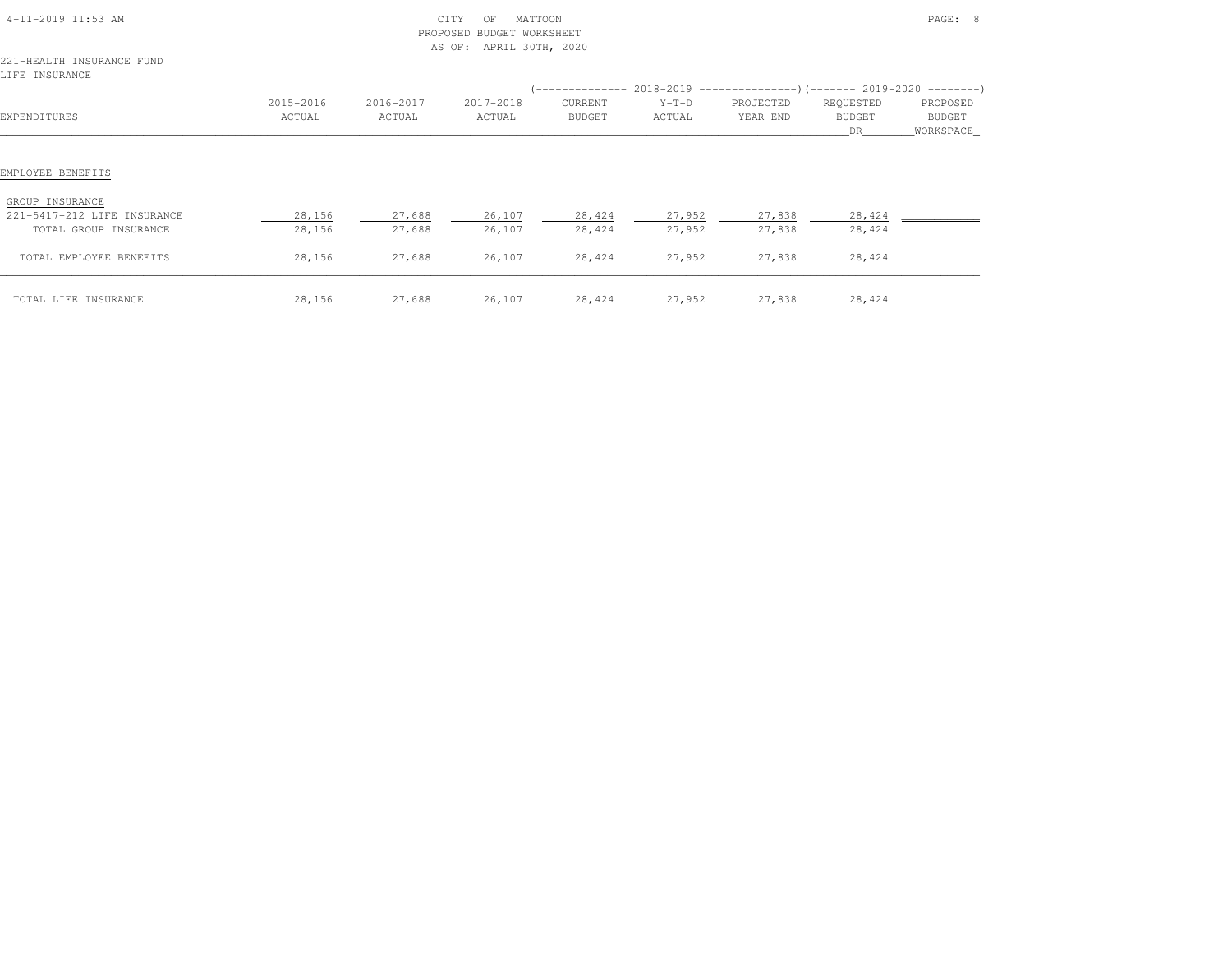| 4-11-2019 11:53 AM<br>221-HEALTH INSURANCE FUND                                       |                | PROPOSED       | MATTOON<br>CITY<br>OF<br><b>BUDGET WORKSHEET</b><br>AS OF: APRIL 30TH, 2020 |                |                |                | PAGE: 9        |                      |
|---------------------------------------------------------------------------------------|----------------|----------------|-----------------------------------------------------------------------------|----------------|----------------|----------------|----------------|----------------------|
| SECTION 125 PLAN                                                                      |                |                |                                                                             |                |                |                |                |                      |
|                                                                                       | 2015-2016      | 2016-2017      | 2017-2018                                                                   | CURRENT        | $Y-T-D$        | PROJECTED      | REQUESTED      | PROPOSED             |
| EXPENDITURES                                                                          | ACTUAL         | ACTUAL         | ACTUAL                                                                      | BUDGET         | ACTUAL         | YEAR END       | BUDGET<br>DR   | BUDGET<br>WORKSPACE_ |
| EMPLOYEE BENEFITS<br>GROUP INSURANCE<br>221-5418-212 SECTION 125 BENEFIT PLAN A 1,550 |                | 2,100          | 1,800                                                                       | 2,250          | 1,850          | 1,543          | 1,800          |                      |
| TOTAL GROUP INSURANCE<br>TOTAL EMPLOYEE BENEFITS                                      | 1,550<br>1,550 | 2,100<br>2,100 | 1,800<br>1,800                                                              | 2,250<br>2,250 | 1,850<br>1,850 | 1,543<br>1,543 | 1,800<br>1,800 |                      |
| TOTAL SECTION 125 PLAN                                                                | 1,550          | 2,100          | 1,800                                                                       | 2,250          | 1,850          | 1,543          | 1,800          |                      |